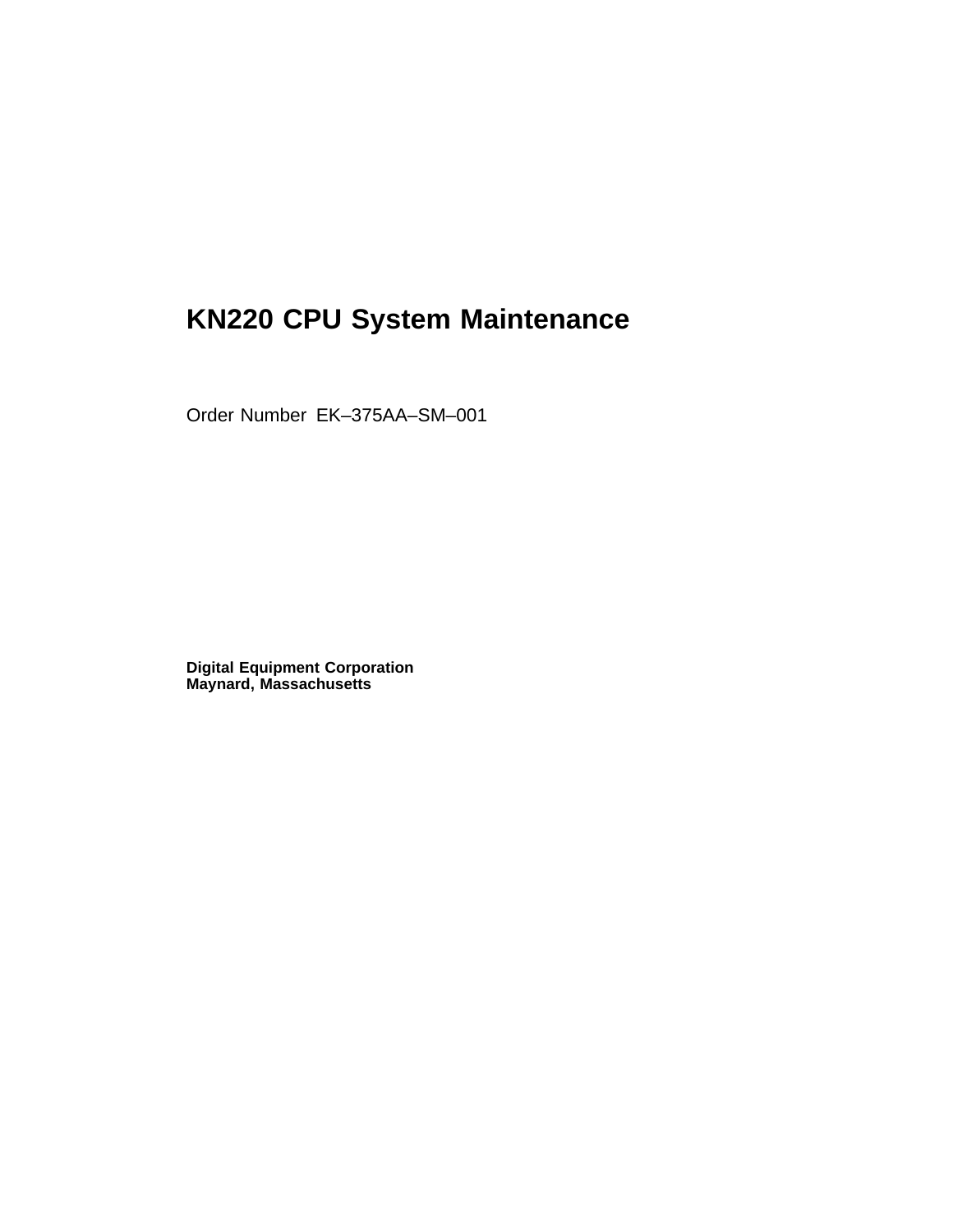#### **First Printing, September 1990**

The information in this document is subject to change without notice and should not be construed as a commitment by Digital Equipment Corporation.

Digital Equipment Corporation assumes no responsibility for any errors that may appear in this document.

The software, if any, described in this document is furnished under a license and may be used or copied only in accordance with the terms of such license. No responsibility is assumed for the use or reliability of software or equipment that is not supplied by Digital Equipment Corporation or its affiliated companies.

Restricted Rights: Use, duplication, or disclosure by the U.S. Government is subject to restrictions as set forth in subparagraph (c)(1)(ii) of the Rights in Technical Data and Computer Software clause at DFARS 252.227-7013.

© Digital Equipment Corporation 1990. All rights reserved.

Printed in U.S.A.

The Reader's Comments form at the end of this document requests your critical evaluation to assist in preparing future documentation.

The following are trademarks of Digital Equipment Corporation:

CompacTape, DDCMP, DEC, DECdirect, DECnet, DECserver, DECsystem 5400, DECUS, DECwriter, DELNI, DELQA, DEQNA, DESTA, DSSI, IVIS, MicroVAX, PDP, Professional, Q-bus, ReGIS, RQDX, ThinWire, ULTRIX, UNIBUS, VAX, VAX 4000, VAXcluster, VAX DOCUMENT, VAXELN, VAXlab, VMS, VT, and the DIGITAL Logo.

Prestoserve is a trademark of Legato Systems, Inc.

**FCC NOTICE:** The equipment described in this manual generates, uses, and may emit radio frequency energy. The equipment has been type tested and found to comply with the limits for a Class A computing device pursuant to Subpart J of Part 15 of FCC Rules, which are designed to provide reasonable protection against such radio frequency interference when operated in a commercial environment. Operation of this equipment in a residential area may cause interference, in which case the user at his own expense may be required to take measures to correct the interference.

S1304

This document was prepared using VAX DOCUMENT, Version 1.2.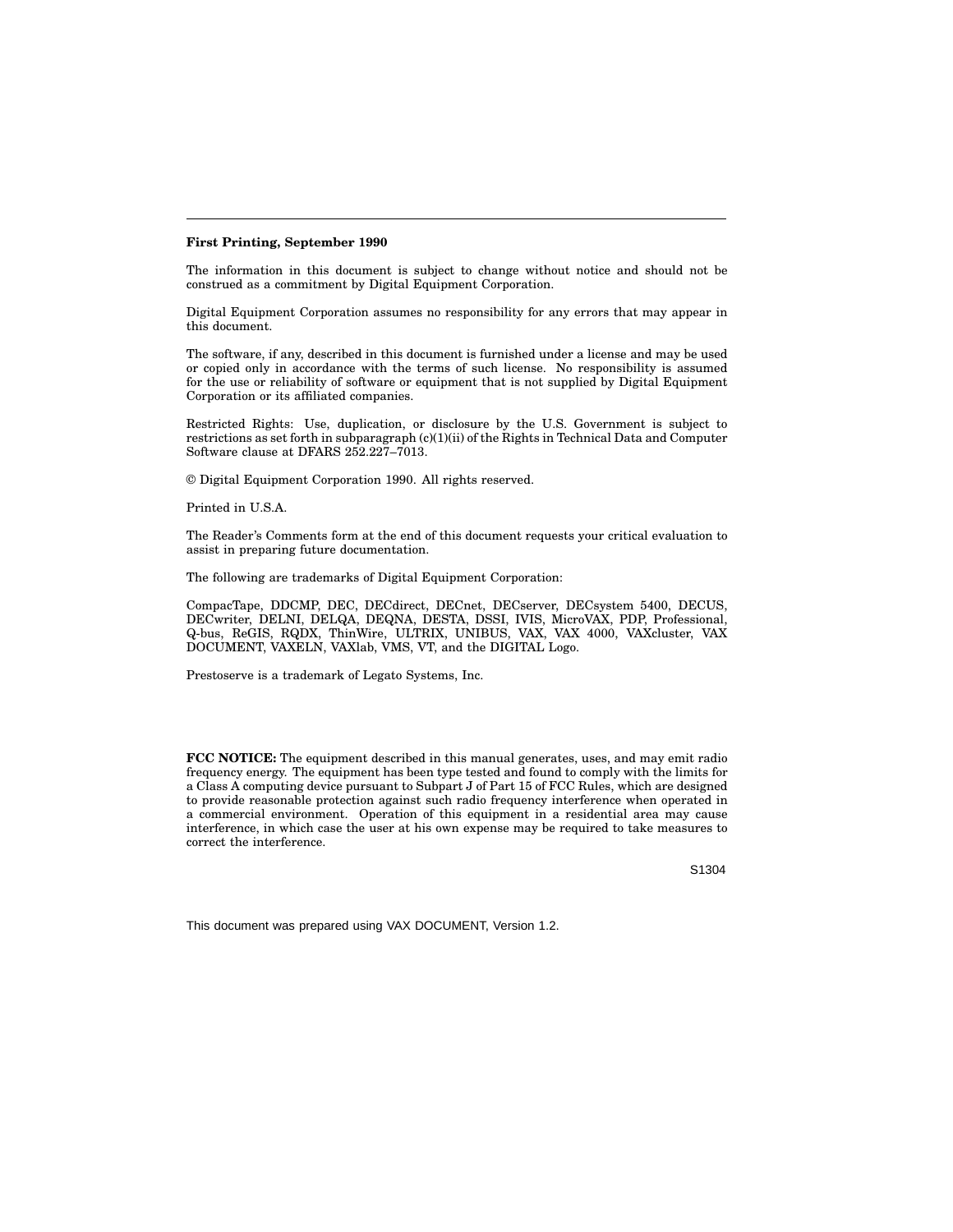# Preface xiii

### Chapter 1 KN220 Base System

| 1.1                                    | $1 - 1$  |
|----------------------------------------|----------|
| 1.2<br>KN220 Features                  | $1 - 6$  |
| 121<br>R3000 RISC Processor            | $1 - 7$  |
| 1.2.2                                  | $1 - 8$  |
| 1.2.3<br>Main Memory System            | $1 - 8$  |
| 1.2.4<br>Console Serial Line           | $1 - 8$  |
| 1.2.5<br>Time-of-Year Clock and Timers | $1 - 9$  |
| 1.2.6<br>Boot and Diagnostic Facility  | $1 - 9$  |
| Q22-Bus Interface<br>1.2.7             | $1 - 10$ |
| 1.2.8<br>CVAX Diagnostic Processor     | $1 - 10$ |
| 1.2.9<br>Network Interface             | $1 - 11$ |
| 1210                                   | $1 - 11$ |
| 1.2.11                                 | $1 - 12$ |
| 1.3<br>H3602-AC CPU I/O Panel          | $1 - 12$ |
| 1.4<br>Using Console Security          | $1 - 16$ |
| Securing the System<br>1.4.1           | $1 - 16$ |
| 1.4.2<br>Privileged Users              | $1 - 17$ |
| 1.4.3<br>Unsecuring the System         | $1 - 17$ |
| 1.4.4                                  | $1 - 18$ |
| The unpriv Command<br>1.4.5            | $1 - 18$ |
| 1.5                                    | $1 - 19$ |

#### **iii**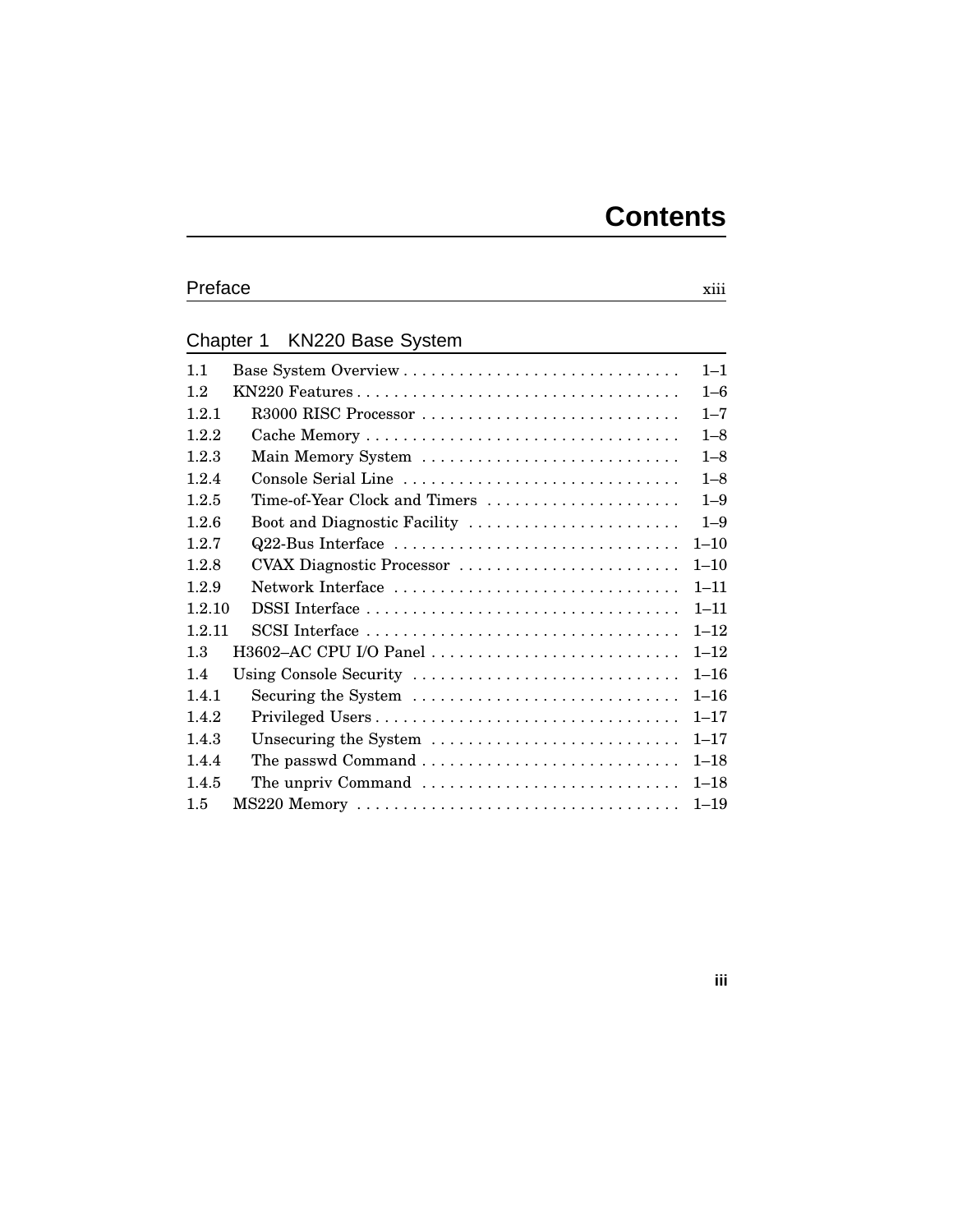# Chapter 2 KN220 Configuration

| 2.1   |                                             | $2 - 1$  |
|-------|---------------------------------------------|----------|
| 2.2   | General Module Order                        | $2 - 1$  |
| 2.3   | Module and Bulkhead Order for KN220 Systems | $2 - 2$  |
| 2.4   |                                             | $2 - 2$  |
| 2.5   | Q-Bus Module Configuration                  | $2 - 2$  |
| 2.6   | DSSI Configuration                          | $2 - 4$  |
| 2.6.1 | Changing the Node Name                      | $2 - 6$  |
| 2.6.2 | Changing the Unit Number                    | $2 - 7$  |
| 2.6.3 |                                             | $2 - 9$  |
| 2.6.4 | DSSI Bus Termination and Length             | $2 - 10$ |
| 2.7   | SCSI Configuration and Cabling              | $2 - 10$ |
| 2.7.1 | Adding External Devices                     | $2 - 10$ |
| 2.7.2 | Connecting Multiple Drives                  | $2 - 11$ |
| 2.7.3 |                                             | $2 - 11$ |
| 2.7.4 | Connecting Internal Drive to Tabletop Drive | $2 - 12$ |
| 2.7.5 |                                             | $2 - 12$ |
| 2.7.6 | SCSI Interface ID Switches                  | $2 - 12$ |

# Chapter 3 KN220 Firmware

| 3.1     |                                                        | $3 - 1$  |
|---------|--------------------------------------------------------|----------|
| 3.2     | KN220 Firmware Features                                | $3 - 2$  |
| 3.3     | CVAX Halt Entry and Dispatch Code                      | $3 - 3$  |
| 3.4     |                                                        | $3 - 4$  |
| 3.5     |                                                        | $3 - 5$  |
| 3.5.1   | Power-Up Sequence: Operation Switch Set to Normal      | $3 - 5$  |
| 3.5.2   | Power-Up Sequence: Operation Switch Set to Maintenance | $3-6$    |
| 3.5.3   | Operation Switch Set to Action: Loopback Tests         | $3-6$    |
| 3.5.4   | Operation Switch Set to Action: Language Query         | $3 - 7$  |
| 3.6     |                                                        | $3 - 8$  |
| 3.6.1   | ULTRIX-32 Bootstrap                                    | $3 - 9$  |
| 3.6.1.1 | ULTRIX-32 Bootstrap Procedure                          | $3 - 10$ |
| 3.6.1.2 |                                                        | $3 - 10$ |
| 3.6.2   |                                                        | $3 - 11$ |
| 3.6.3   |                                                        | $3 - 15$ |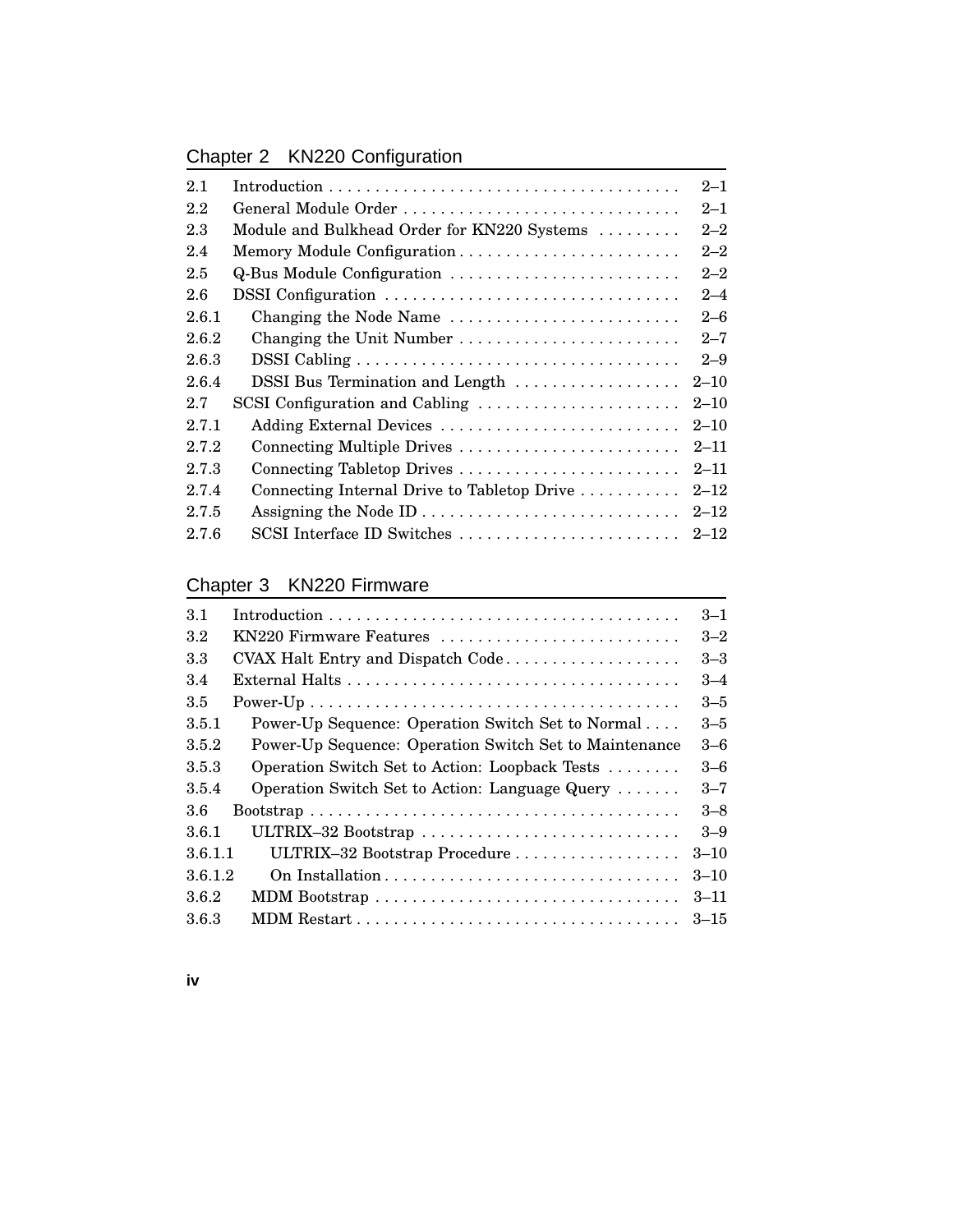| 3.7    | Normal Mode Overview                                                                      | $3 - 16$ |
|--------|-------------------------------------------------------------------------------------------|----------|
| 3.7.1  | Control Characters in Normal Mode                                                         | $3 - 16$ |
| 3.7.2  | Environment Variables in Normal Mode                                                      | $3 - 17$ |
| 3.8    |                                                                                           | $3 - 18$ |
| 3.8.1  | Conventions Used in This Section                                                          | $3 - 20$ |
| 3.8.2  |                                                                                           | $3 - 20$ |
| 3.8.3  |                                                                                           | $3 - 21$ |
| 3.8.4  |                                                                                           | $3 - 23$ |
| 3.8.5  |                                                                                           | $3 - 24$ |
| 3.8.6  |                                                                                           | $3 - 25$ |
| 3.8.7  |                                                                                           | $3 - 27$ |
| 3.8.8  |                                                                                           | $3 - 28$ |
| 3.8.9  |                                                                                           | $3 - 29$ |
| 3.8.10 |                                                                                           | $3 - 30$ |
| 3.8.11 |                                                                                           | $3 - 31$ |
| 3.8.12 |                                                                                           | $3 - 32$ |
| 3.8.13 |                                                                                           | $3 - 33$ |
| 3.8.14 |                                                                                           | $3 - 34$ |
| 3.8.15 |                                                                                           | $3 - 35$ |
| 3.8.16 | unseteny $\ldots \ldots \ldots \ldots \ldots \ldots \ldots \ldots \ldots \ldots$          | $3 - 36$ |
| 3.8.17 |                                                                                           | $3 - 37$ |
| 3.9    | Maintenance Mode Overview                                                                 | $3 - 38$ |
| 3.9.1  | Command Syntax in Maintenance Mode                                                        | $3 - 39$ |
| 3.9.2  | Address Specifiers in Maintenance Mode                                                    | $3 - 39$ |
| 3.9.3  | Symbolic Addresses in Maintenance Mode                                                    | $3 - 40$ |
| 3.9.4  | Command Qualifiers in Maintenance Mode                                                    | $3 - 42$ |
| 3.9.5  | Maintenance Mode Command Keywords                                                         | $3 - 44$ |
| 3.10   | Maintenance Mode Commands                                                                 | $3 - 47$ |
| 3.10.1 |                                                                                           | $3 - 47$ |
| 3.10.2 | $CONFIGURE \dots \dots \dots \dots \dots \dots \dots \dots \dots \dots \dots \dots \dots$ | $3 - 48$ |
| 3.10.3 | CONTINUE $\ldots \ldots \ldots \ldots \ldots \ldots \ldots \ldots \ldots \ldots$          | $3 - 50$ |
| 3.10.4 |                                                                                           | $3 - 51$ |
| 3.10.5 |                                                                                           | $3 - 53$ |
| 3.10.6 |                                                                                           | $3 - 54$ |
| 3.10.7 |                                                                                           | $3 - 56$ |
| 3.10.8 |                                                                                           | $3 - 57$ |

**v**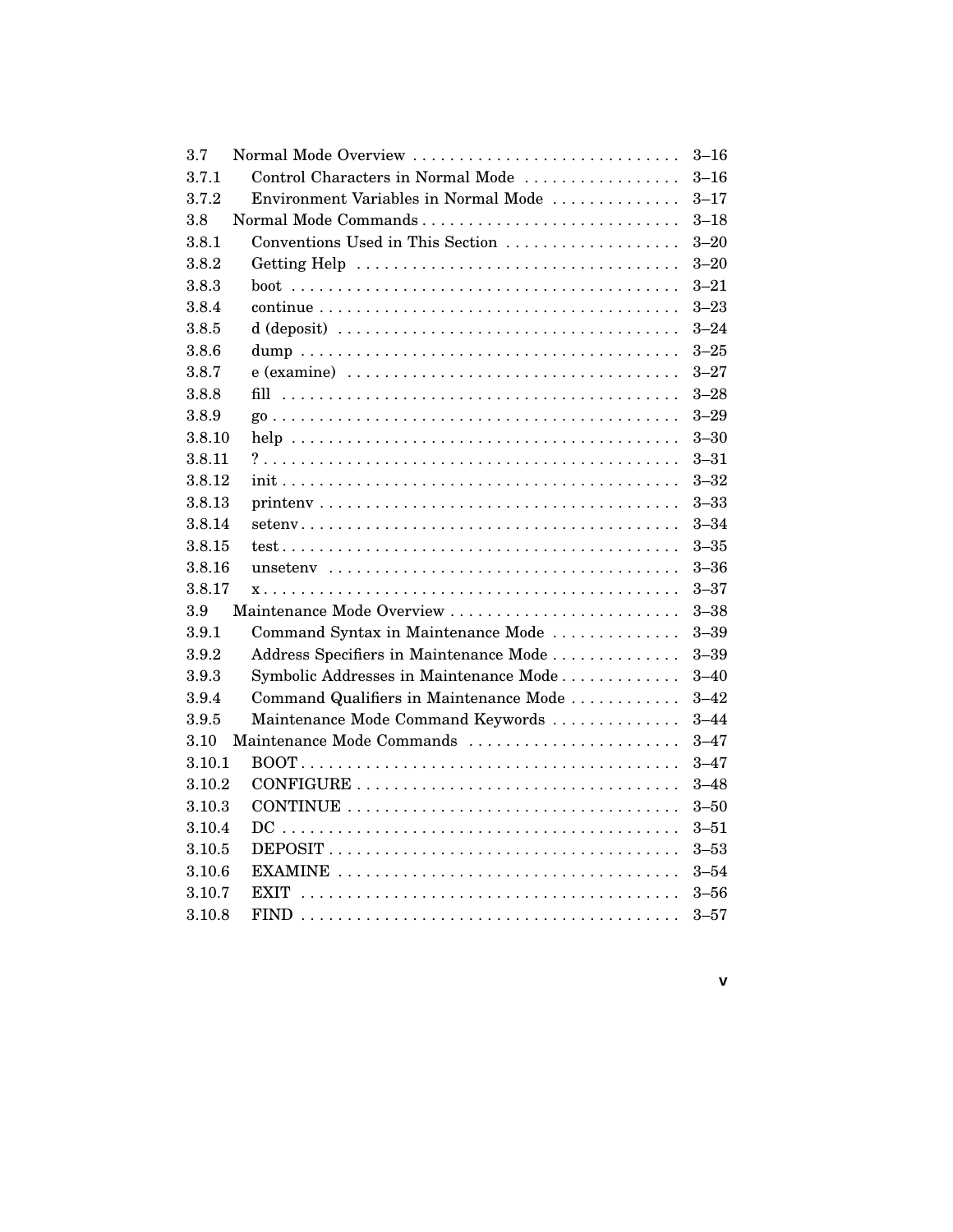# Chapter 4 KN220 Troubleshooting and Diagnostics

| 4.1   |                                        | $4 - 1$  |
|-------|----------------------------------------|----------|
| 4.1.1 | General Troubleshooting Procedures     | $4 - 1$  |
| 4.2   | KN220 ROM-Based Diagnostics            | $4 - 3$  |
| 4.2.1 |                                        | $4 - 4$  |
| 4.2.2 |                                        | $4 - 7$  |
| 4.2.3 | Script Calling Sequence                | $4 - 10$ |
| 4.2.4 |                                        | $4 - 12$ |
| 4.2.5 |                                        | $4 - 17$ |
| 4.2.6 |                                        | $4 - 31$ |
| 4.2.7 |                                        | $4 - 32$ |
| 4.2.8 | VMB Error Messages (CVAX)              | $4 - 33$ |
| 4.3   | Acceptance Testing                     | $4 - 34$ |
| 4.4   |                                        | $4 - 41$ |
| 4.4.1 |                                        | $4 - 41$ |
| 4.4.2 |                                        | $4 - 44$ |
| 4.4.3 |                                        | $4 - 46$ |
| 4.4.4 | Additional Troubleshooting Suggestions | $4 - 47$ |
| 4.5   |                                        | $4 - 48$ |
| 4.5.1 | DSSI Problems                          | $4 - 48$ |

**vi**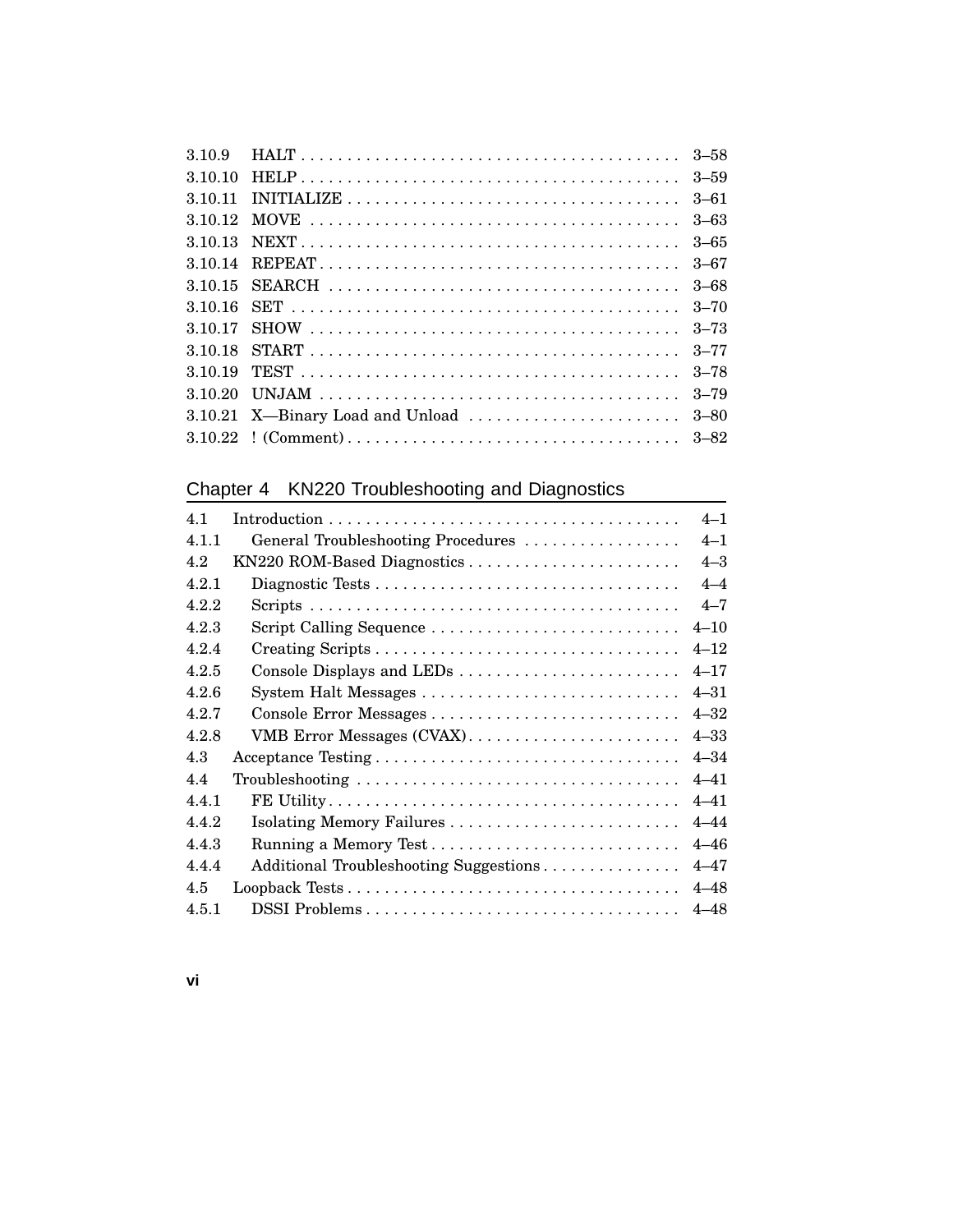| 4.5.2                                                                               | $4 - 48$ |
|-------------------------------------------------------------------------------------|----------|
| 4.5.3<br>Testing the Console Port $\dots \dots \dots \dots \dots \dots \dots \dots$ | $4 - 49$ |
| 4.6                                                                                 | $4 - 49$ |
| RF-Series ISE Troubleshooting and Diagnostics<br>4.7                                | $4 - 50$ |
| 4.7.1                                                                               | $4 - 52$ |
| 4.7.2                                                                               | $4 - 53$ |
| 4.7.3                                                                               | $4 - 54$ |
| 4.7.4                                                                               | $4 - 55$ |
| 4.7.5                                                                               | $4 - 56$ |
| 4.7.5.1                                                                             | $4 - 57$ |
| 4.7.5.2                                                                             | $4 - 57$ |
| 4.7.5.3                                                                             | $4 - 57$ |
| 4.7.5.4                                                                             | $4 - 58$ |
| 4.7.5.5                                                                             | $4 - 58$ |
| 4.7.5.6                                                                             | $4 - 58$ |
| 4.7.6<br>Diagnostic Error Codes                                                     | $4 - 59$ |
| 4.8                                                                                 | $4 - 59$ |
| Test 30 - Bitmap Placing Test<br>4.8.1                                              | $4 - 59$ |
| 4.8.2                                                                               | $4 - 62$ |
| Test 4E - Memory Byte Tests<br>4.8.3                                                | $4 - 62$ |
| Test 4D - Memory Address Uniqueness Test<br>4.8.4                                   | $4 - 62$ |
| Test 4C - Memory ECC Logic, Verify Error Detection and<br>4.8.5                     |          |
|                                                                                     | $4 - 62$ |
| Test 48 - Memory Address/Shorts Test<br>4.8.6                                       | $4 - 62$ |
| 4.8.7<br>Test 47 - Memory Data Retention, Verify Refresh Logic                      | $4 - 63$ |
| Test 40 - Memory Count; Bad Pages Marked in Bitmap<br>4.8.8                         | $4 - 63$ |
| Test 9A - Define Current Memory Configuration<br>4.8.9                              | $4 - 63$ |
| SCSI Controller Chip Test<br>4.9                                                    | $4 - 64$ |
| ASC Reset Test<br>4.9.1                                                             | $4 - 64$ |
| ASC Register Test<br>4.9.2                                                          | $4 - 64$ |
| 4.9.3<br>ASC Interrupt Test                                                         | $4 - 64$ |
| 4.9.4<br>ASC FIFO Test                                                              | $4 - 65$ |
| ASC DMA Counter Register Test<br>4.9.5                                              | $4 - 65$ |

**vii**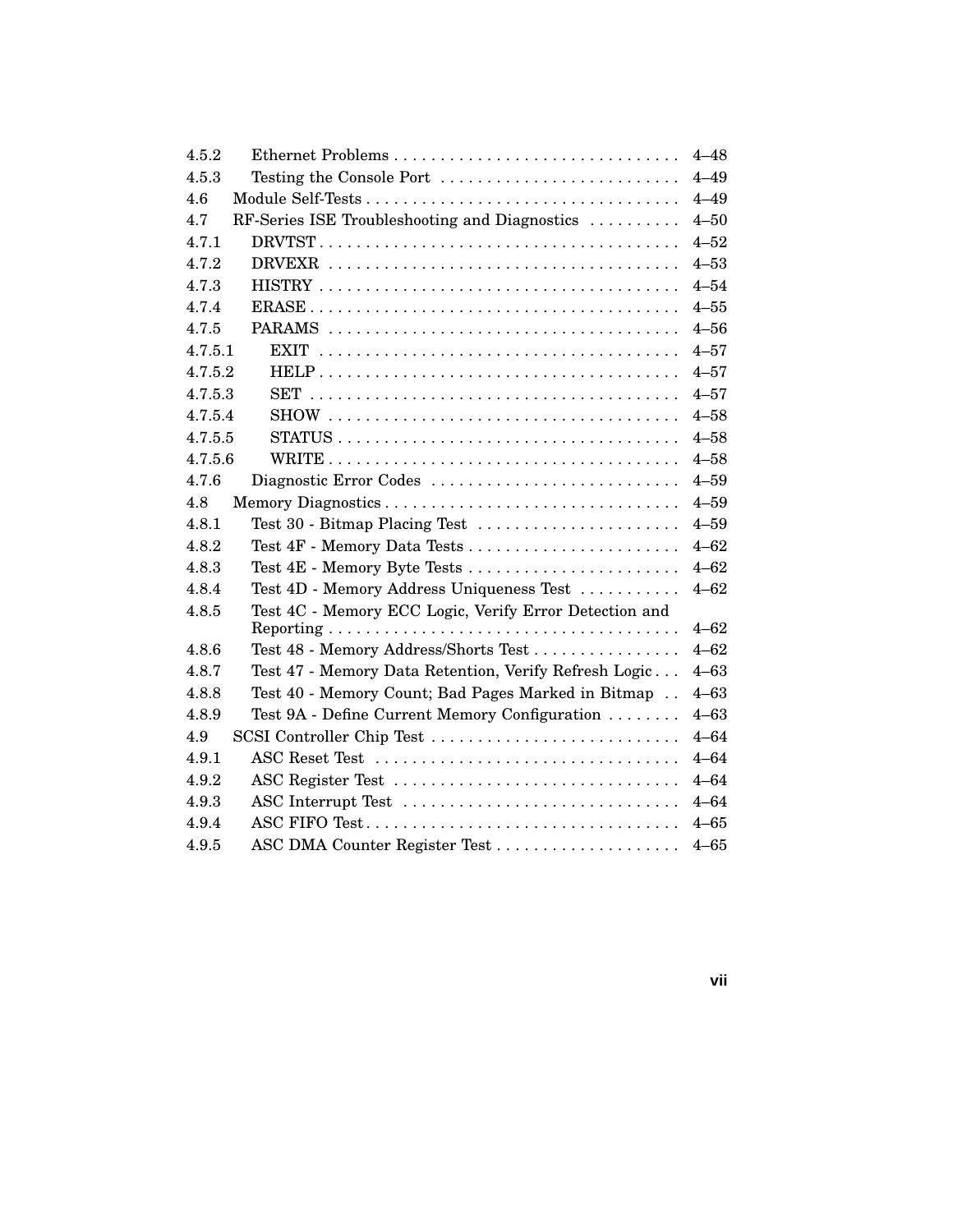# Appendix A ULTRIX–32 Exerciser and uerf Command **Summary**

| Communications Exerciser (Asynchronous Serial Lines) A-2<br>A.1.1<br>A.1.2 |  |
|----------------------------------------------------------------------------|--|
|                                                                            |  |
|                                                                            |  |
|                                                                            |  |
| A.1.3                                                                      |  |
| A.1.4                                                                      |  |
| A.1.5<br>Memory Exerciser  A-5                                             |  |
| A.1.6                                                                      |  |
| A.1.7<br>TCP/IP Network Exerciser  A-6                                     |  |
|                                                                            |  |

### Appendix B KN220 Address Assignments

| <b>B.1</b> |                                                       |  |
|------------|-------------------------------------------------------|--|
| B.2        | R3000 Physical Address Space Map (M7637–AA)  B-3      |  |
| <b>B.3</b> | R3000 Physical I/O Address Space Map (M7638–AA)  B-6  |  |
| B.4        | KN220 Diagnostic Processor Physical Address Space Map |  |
| <b>B.5</b> |                                                       |  |
| <b>B.6</b> | Global Q22-Bus Memory Space Map  B-17                 |  |

### Appendix C Configuring the KFQSA

| C.2   | Configuring the KFQSA at Installation $\ldots \ldots \ldots \ldots \ldots$ C-2 |  |
|-------|--------------------------------------------------------------------------------|--|
| C.2.1 |                                                                                |  |
| C.2.2 |                                                                                |  |
| C.2.3 |                                                                                |  |
| C.3   |                                                                                |  |
| C.4   | Reprogramming the KFQSA $\dots \dots \dots \dots \dots \dots \dots \dots$ C-13 |  |
|       |                                                                                |  |

**viii**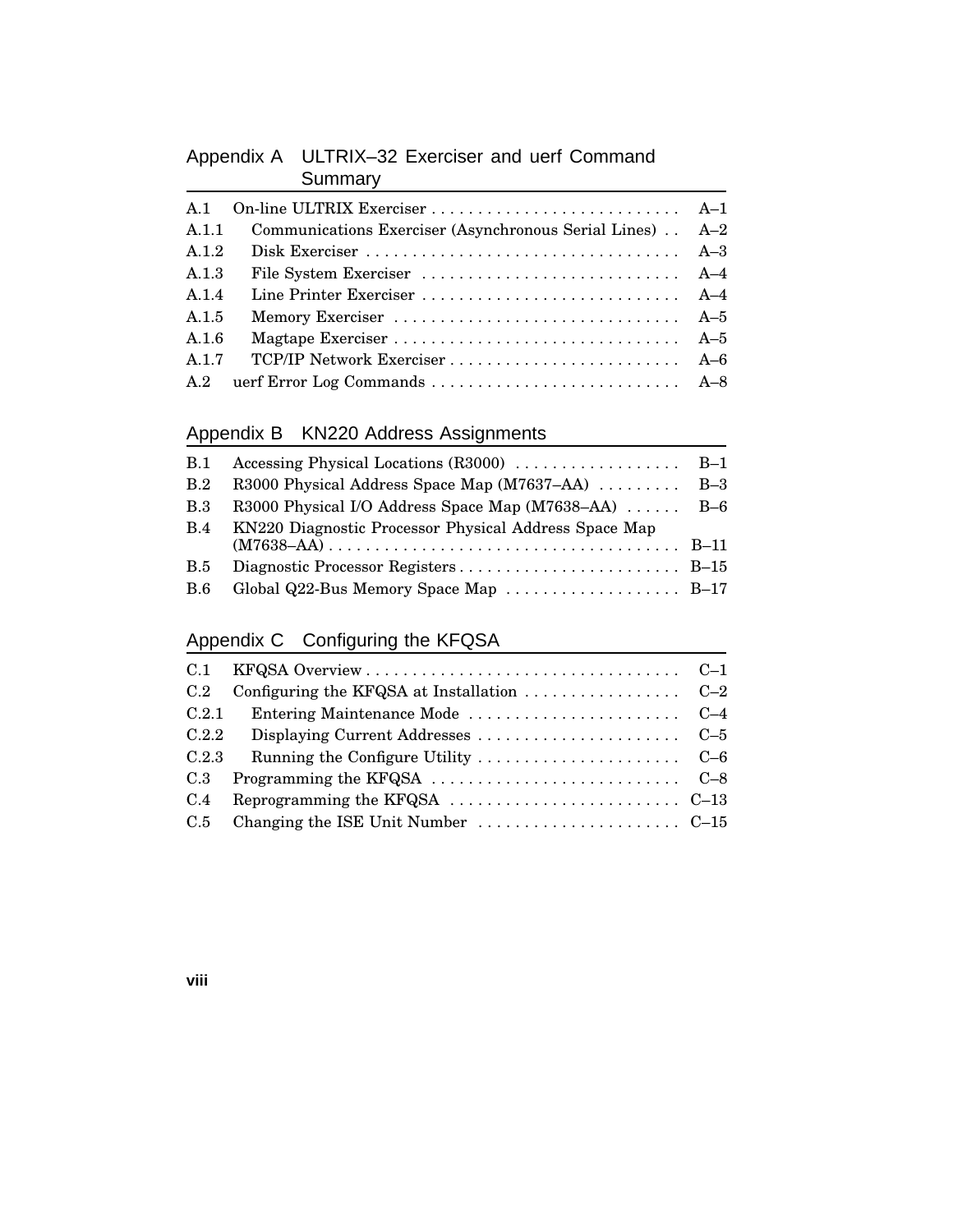# Appendix D Prestoserve Software on the DECsystem 5500

| D.1     |                                                                               | $D-1$ |
|---------|-------------------------------------------------------------------------------|-------|
| D.2     | Using the dc Commands $\dots \dots \dots \dots \dots \dots \dots \dots \dots$ | $D-1$ |
| D.2.1   | Determining If a Cache Contains Data                                          | $D-3$ |
| D.2.2   | Saving the Cache Data to Tape with the dc/save Command                        | $D-3$ |
| D.2.3   | Restore Data From Tape with the dc/restore Command                            | $D-4$ |
| D.2.4   | Clearing the Cache with the dc/zero Command $\ldots \ldots$                   | $D-4$ |
| D.3     | Recover from Abnormal System Shutdowns                                        | $D-4$ |
| D.3.1   | Recovering Data From a System That Can Reboot                                 | $D-5$ |
| D.3.2   | Recovering Data From a System That Cannot Reboot                              | $D-5$ |
| D.3.2.1 |                                                                               | $D-6$ |
| D.3.2.2 | Bad CPU Board                                                                 | $D-6$ |
| D.3.2.3 | Bad Boot Disk                                                                 | $D-7$ |
| D.3.2.4 |                                                                               | $D-8$ |
| D.3.3   | Power-up Screen and Test 79 with NVRAM Battery Off                            | $D-8$ |
|         |                                                                               |       |

### Appendix E Field-Replaceable Units (FRUs)

### Appendix F Related Documentation

#### Index

### Examples

| $3 - 1$ | Language Selection Menu                                        | $3 - 8$ |
|---------|----------------------------------------------------------------|---------|
| $3 - 2$ |                                                                |         |
| $4 - 1$ |                                                                |         |
|         | 4–2 Listing and Repeating Tests with Utility 9F, Help and Loop |         |
| $4 - 3$ |                                                                |         |
| $4 - 4$ |                                                                |         |
| $4 - 5$ | Sample Output with Errors: CVAX  4–20                          |         |
|         |                                                                |         |

#### **ix**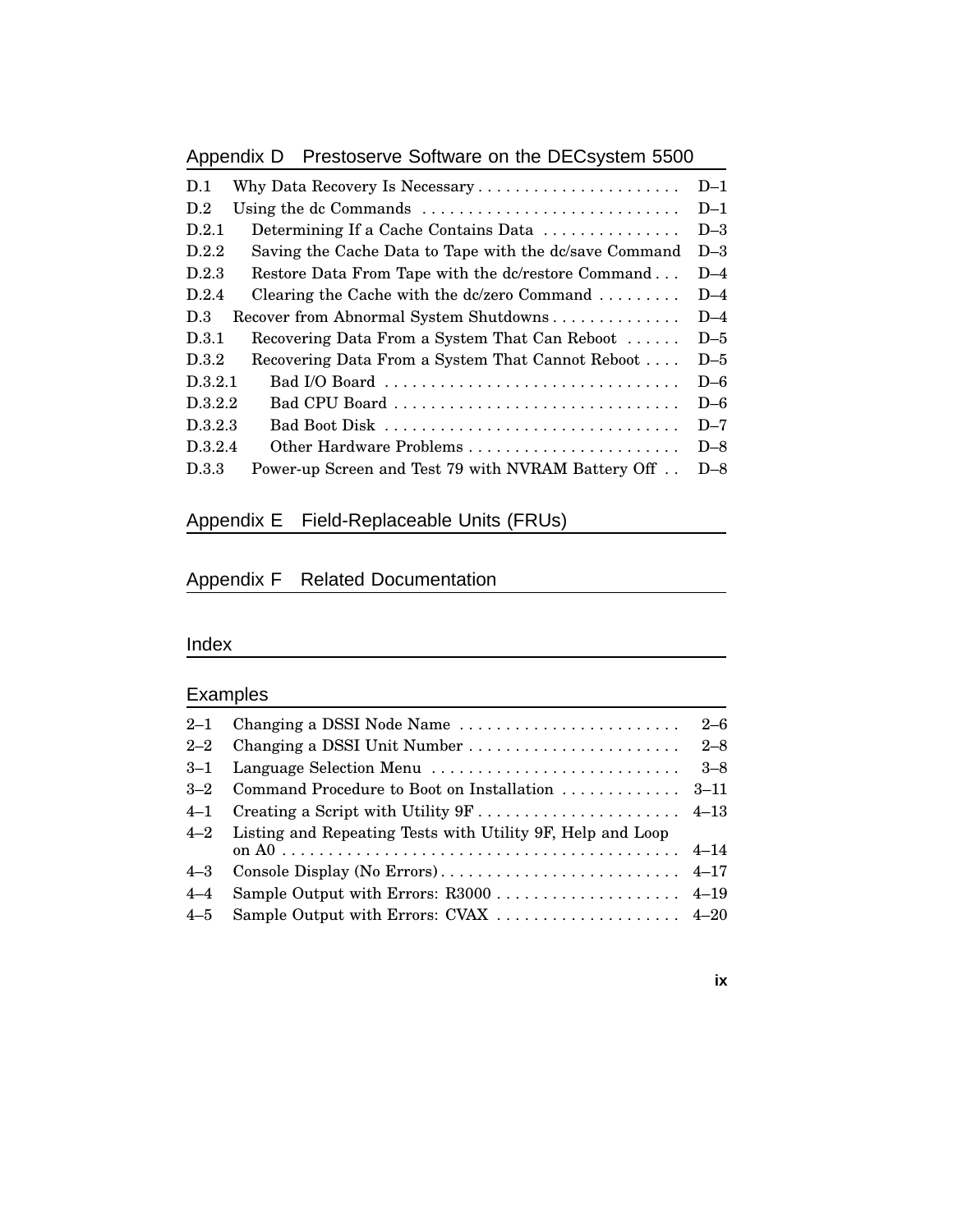| $4 - 6$ |                                                                                                     |  |
|---------|-----------------------------------------------------------------------------------------------------|--|
| $4 - 7$ |                                                                                                     |  |
| $4 - 8$ |                                                                                                     |  |
| $C-1$   |                                                                                                     |  |
|         |                                                                                                     |  |
|         | C-3 Configure Display $\dots \dots \dots \dots \dots \dots \dots \dots \dots \dots \dots \dots$ C-7 |  |
|         | $C-4$ Display for Programming the First KFQSA $C-8$                                                 |  |
| $C-5$   | SHOW QBUS Display $\dots \dots \dots \dots \dots \dots \dots \dots \dots \dots$                     |  |
| $C-6$   |                                                                                                     |  |
| $C-7$   |                                                                                                     |  |
| $C-8$   |                                                                                                     |  |

# **Figures**

#### Tables

| $1 - 1$ | H3602–AC Operation and Function Switch Settings  | $1 - 15$ |
|---------|--------------------------------------------------|----------|
| $2 - 1$ |                                                  |          |
| $2 - 2$ | ISE DIP Switch Settings                          | $2 - 5$  |
| $2 - 3$ | TLZ04 SCSI Address Node ID Number Settings  2–13 |          |
| $2 - 4$ | RRD40 SCSI Address ID Number Settings            | $2 - 14$ |
| $2 - 5$ |                                                  |          |
| $3 - 1$ | KN220 Firmware Code                              | $3 - 1$  |
| $3 - 2$ | Actions Taken on a Halt                          | $3 - 4$  |
| $3 - 3$ | ULTRIX-32 Supported Boot Devices                 | $3 - 10$ |
| $3 - 4$ | VMB Boot Flags                                   | $3 - 13$ |
| $3 - 5$ | Supported MDM Boot Devices                       | $3 - 14$ |
| $3 - 6$ | Normal-Mode Control Characters                   | $3 - 16$ |
| $3 - 7$ |                                                  |          |

#### **x**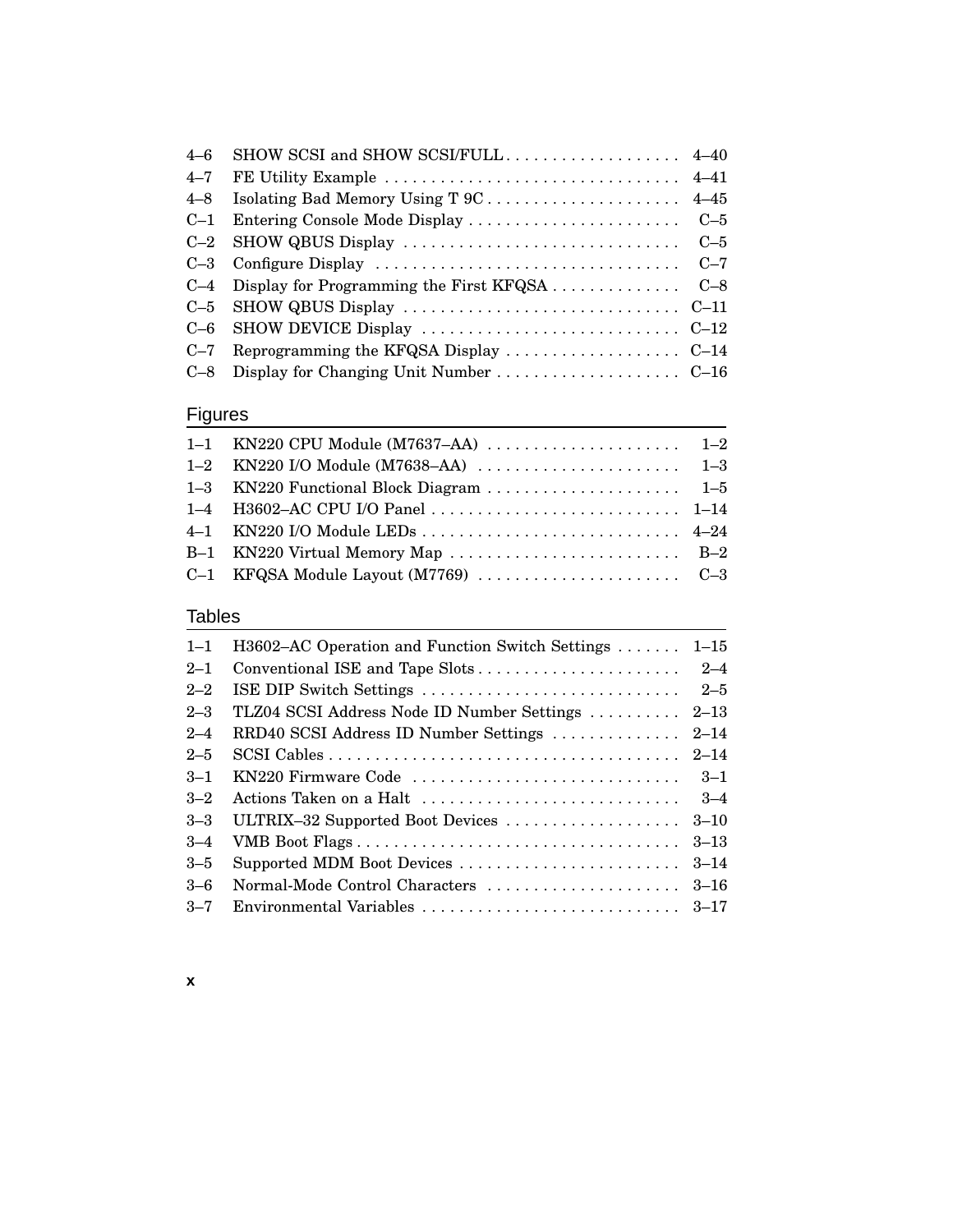| $3 - 8$  | KN220 Normal Mode Commands                             | $3 - 18$ |
|----------|--------------------------------------------------------|----------|
| $3 - 9$  | Boot Device Names (Normal Mode)                        | $3 - 21$ |
| $3 - 10$ | KN220 Console Control Characters (Maintenance Mode)    | $3 - 38$ |
| $3 - 11$ | Console Symbolic Addresses (Maintenance Mode)          | $3 - 40$ |
| $3 - 12$ | Symbolic Addresses Used in Any Address Space           | $3 - 42$ |
| $3 - 13$ | Console Command Qualifiers (Maintenance Mode)          | $3 - 43$ |
| $3 - 14$ | Command Keywords by Type (Maintenance Mode)            | $3 - 44$ |
| $3 - 15$ | Console Command Summary (Maintenance Mode)             | $3 - 44$ |
| $4 - 1$  | Scripts Available to Customer Services                 | $4 - 9$  |
| $4 - 2$  | Commonly Used Customer Services Scripts                | $4 - 10$ |
| $4 - 3$  | Tests Run During Power-up                              | $4 - 18$ |
| $4 - 4$  | Values Saved, Machine Check Exception During Executive |          |
|          |                                                        | $4 - 22$ |
| $4 - 5$  | Values Saved, Exception During Executive (CVAX)        | $4 - 22$ |
| 4–6      |                                                        | $4 - 23$ |
| $4 - 7$  | KN220 Console Displays and FRUs                        | $4 - 25$ |
| $4 - 8$  | System Halt Messages                                   | $4 - 31$ |
| $4 - 9$  | Console Error Messages                                 | $4 - 32$ |
| $4 - 10$ |                                                        | $4 - 33$ |
| $4 - 11$ | Hardware Error Summary Register                        | $4 - 43$ |
| $4 - 12$ |                                                        | $4 - 46$ |
| $4 - 13$ | Common Memory Parameters                               | $4 - 47$ |
| $4 - 14$ | Loopback Connectors for Q22-Bus Devices                | $4 - 50$ |
| $4 - 15$ |                                                        | $4 - 52$ |
| $4 - 16$ | DRVEXR Messages                                        | $4 - 53$ |
| $4 - 17$ |                                                        | $4 - 54$ |
| $4 - 18$ |                                                        | $4 - 56$ |
| $4 - 19$ | RF-Series ISE Diagnostic Error Codes                   | $4 - 59$ |
| $B-1$    | R3000 Physical Address Space                           | $B-3$    |
| $B-2$    | R3000 Physical I/O Addresses                           | $B-6$    |
| $B-3$    | KN220 Diagnostic Processor Physical Addresses          | $B-11$   |
| $B-4$    | Diagnostic Processor Registers                         | $B-15$   |
| $B-5$    | Q22-Bus Memory Space                                   | $B-17$   |
| $B-6$    | Q22-Bus I/O Space with BBS7 Asserted                   | $B-17$   |
| $C-1$    | KFQSA (M7769) Service Mode Switch Settings             | $C-4$    |
|          |                                                        |          |

**xi**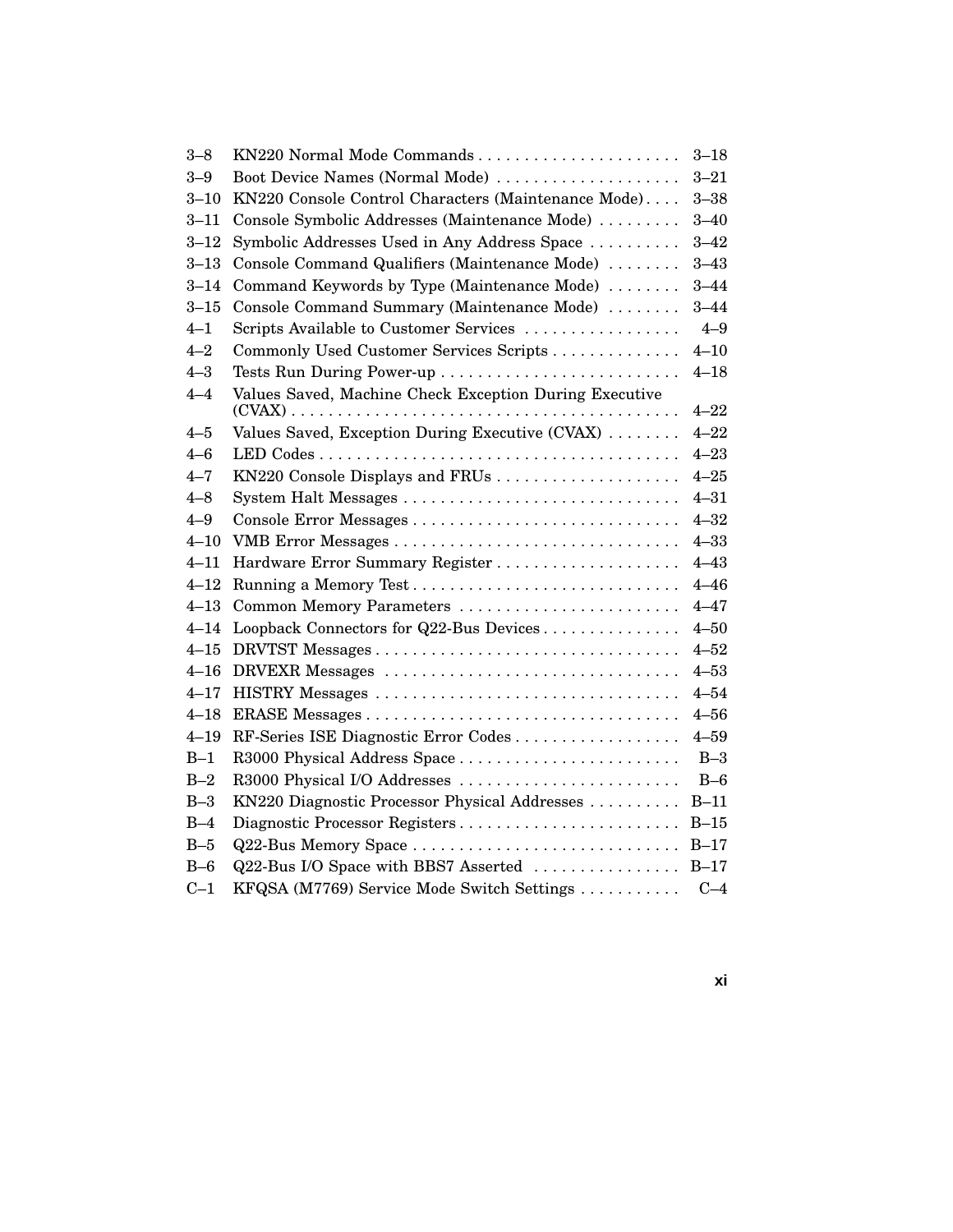This maintenance guide describes the base system, configuration, ROMbased diagnostics, and troubleshooting procedures for systems containing the KN220 CPU module and the KN220 I/O module.

#### **Intended Audience**

This guide is intended for use by Digital Customer Services personnel and qualified self-maintenance customers.

# **Organization**

This guide has four chapters and six appendixes, as follows:

Chapter 1 describes the KN220 base system.

Chapter 2 contains system configuration guidelines and provides a table listing current, power, and bus loads for supported options. Chapter 2 also describes the Digital Storage System Interconnect (DSSI) and Small Computer Storage Interface (SCSI) bus interface cabling between the KN220 I/O module, the CPU I/O panel, the operator control panel (OCP), and the integrated storage elements (ISEs).

Chapter 3 describes the KN220 diagnostic firmware, including normal mode commands and maintenance mode commands.

Chapter 4 describes the KN220 diagnostics, including an error message and FRU cross-reference table. Chapter 4 also describes diagnostics that reside on the ISEs.

Appendix A describes the uerf commands.

Appendix B contains the address space maps for the KN220 CPU module and the KN220 I/O module.

Appendix C explains how to configure the KFQSA storage adapter.

Appendix D describes the Prestoserve<sup>™</sup> commands for dealing with data in the NVRAM cache on the CPU board.

**xiii**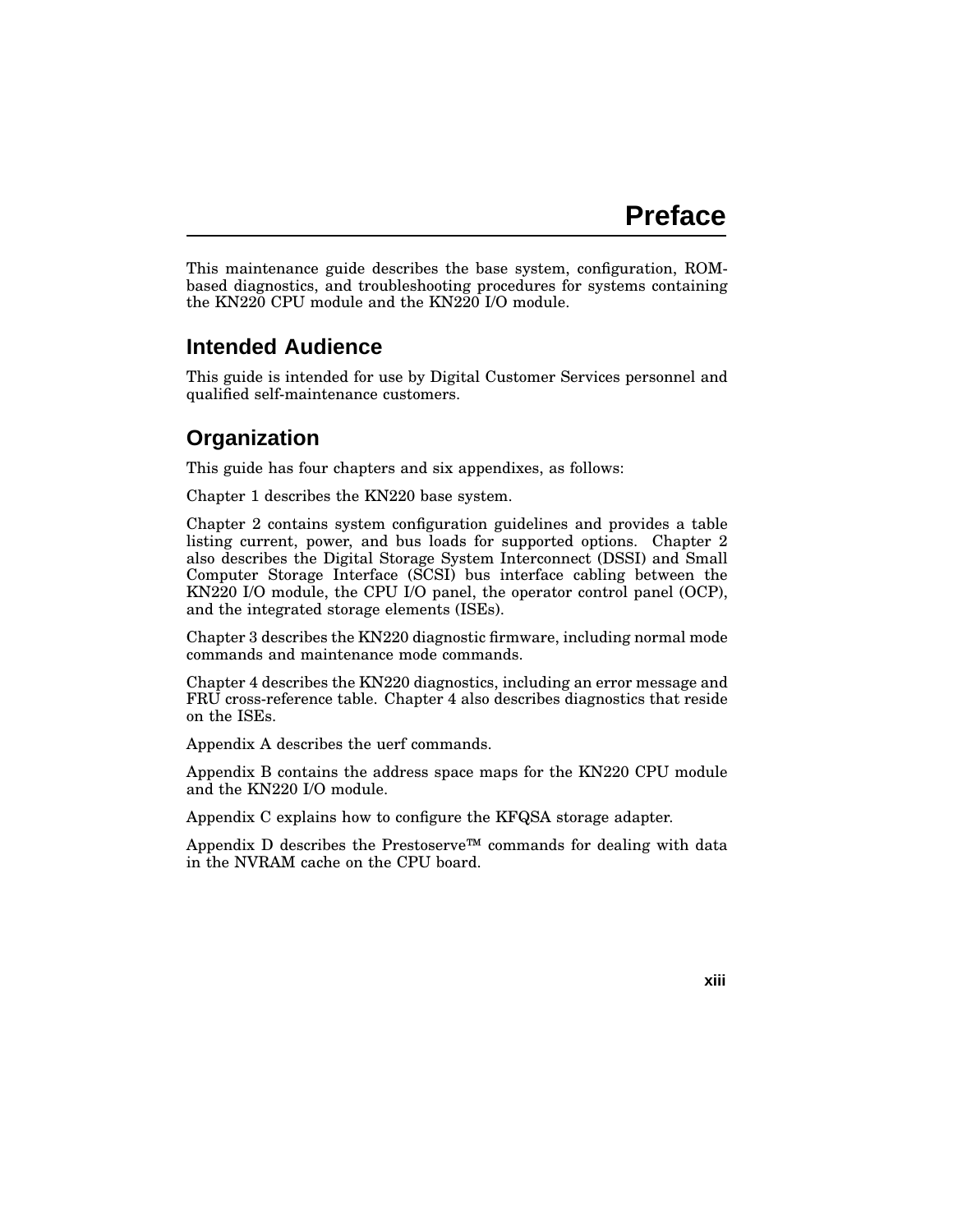Appendix E lists the major field-replaceable units (FRUs) of the KN200 system.

Appendix F contains a list of related documentation.

### **Cautions, Notes, and Conventions**

Cautions, differences, and notes appear throughout this guide. They have the following meanings:

**CAUTION** Provides information to prevent damage to equipment or software.

**NOTE** Provides general information about the current topic.

Boldface User input is indicated by commands in **boldface type**. ULTRIX commands are lowercase, VMS commands are uppercase.

**xiv**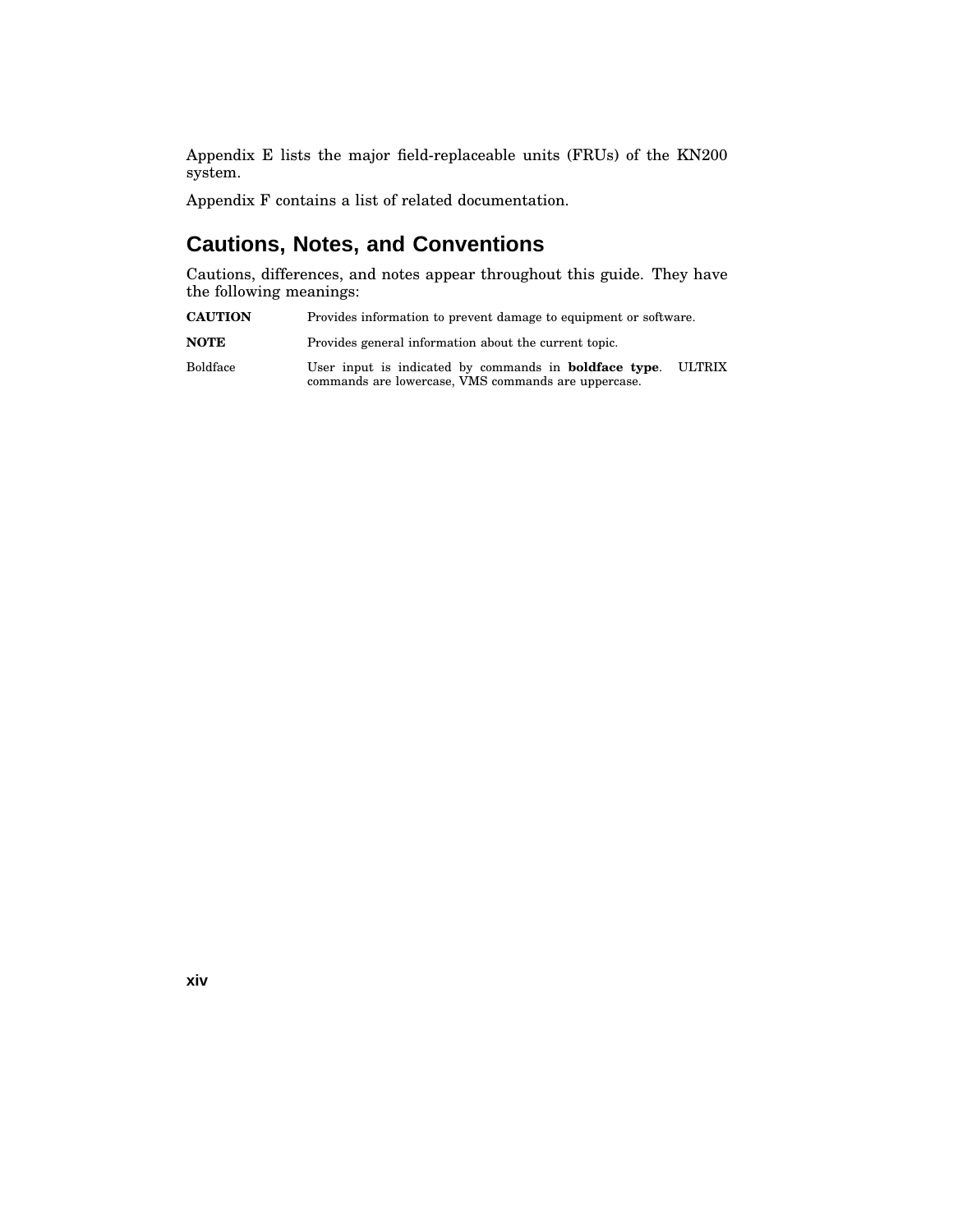# **Chapter 1 KN220 Base System**

This chapter describes the KN220 base system, which consists of the KN220 CPU module, the KN220 I/O module, the MS220–AA memory modules, and the H3602–AC I/O panel.

#### **1.1 Base System Overview**

The KN220 system is designed for applications that require highperformance processing. The KN220 system supports only the ULTRIX– 32 operating system (Version 4.0 and later). KN220 configurations include the capability for server and multiuser support.

The KN220 systems are enclosed in the DECsystem 5500 Pedestal (BA430 enclosure).

The KN220 CPU module (M7637–AA) is a quad-height processor module. The KN220 CPU operates at a 30 MHz clock rate and contains a reduced instruction set computer (RISC) processor based on the R3000 MIPS chipset. The RISC implementation is based on a CPU architecture that uses a pipelined design, a simple instruction set, and write buffering.

The major components on the KN220 CPU module are shown in Figure 1–1.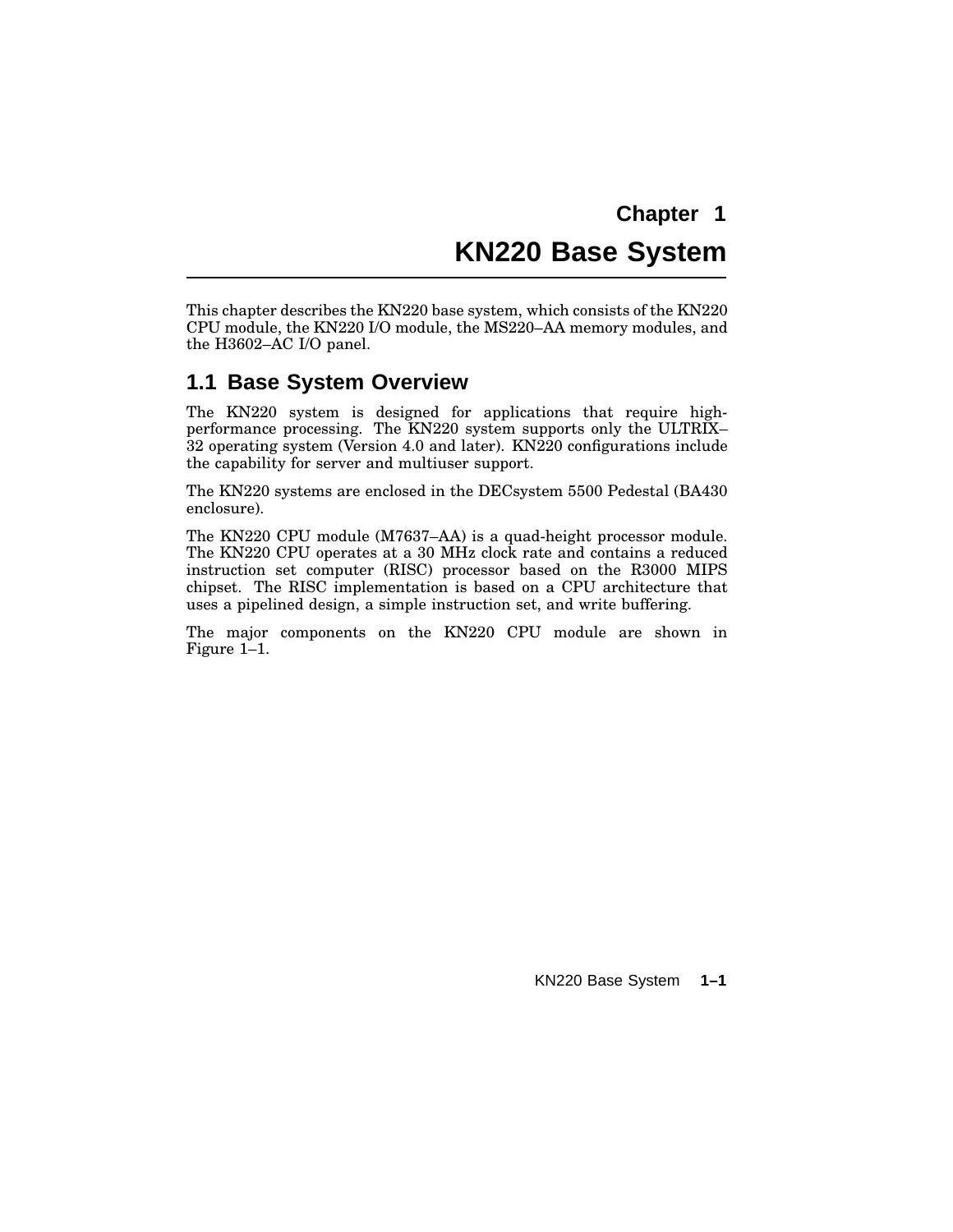

#### **Figure 1–1: KN220 CPU Module (M7637–AA)**

**1–2** KN220 CPU System Maintenance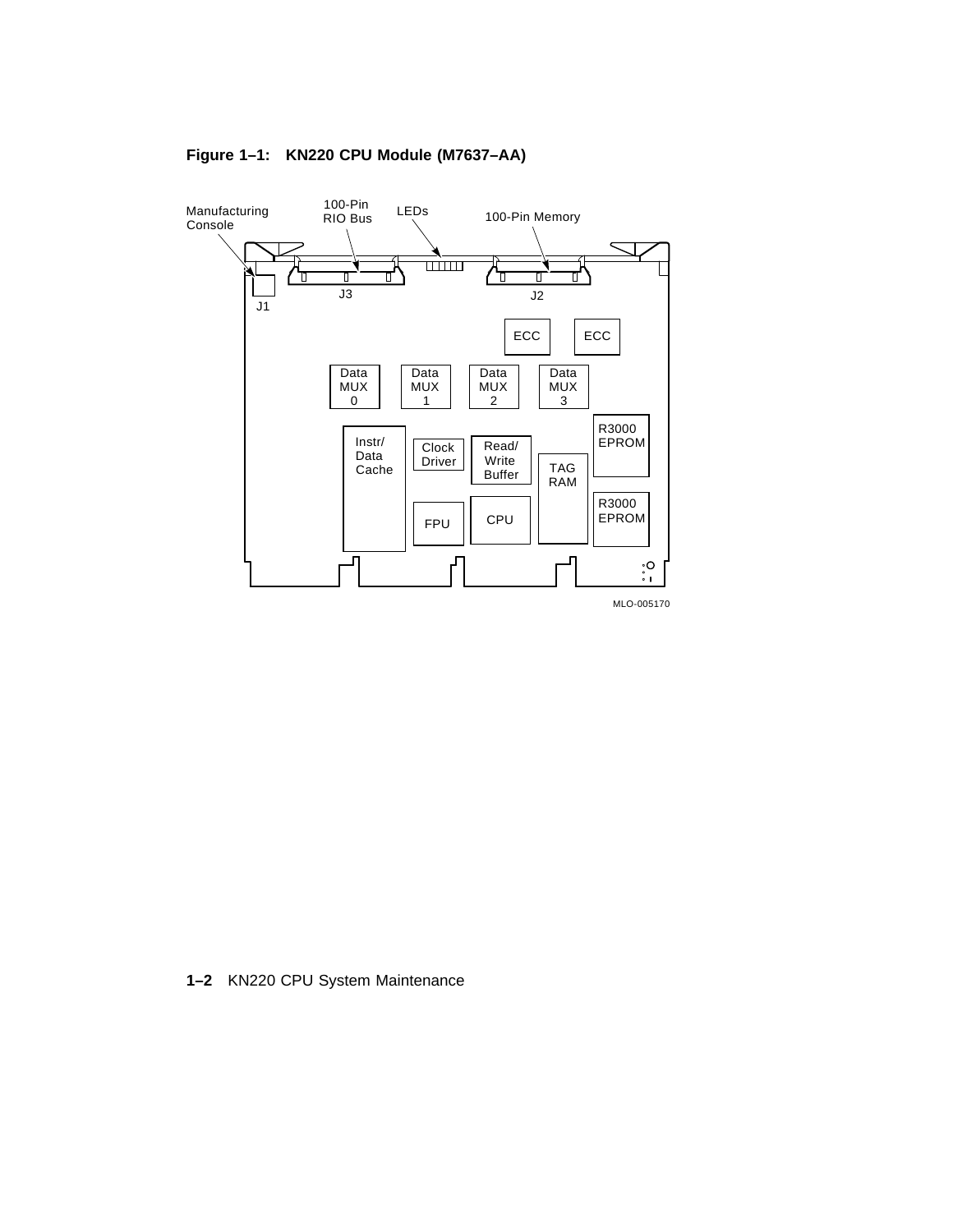The KN220 I/O module (M7638–AA) is a quad-height module that contains mass storage and network interfaces. These interfaces provide higher performance than those available on the Q22-bus.

The major components on the KN220 I/O module are shown in Figure 1–2.

#### **Figure 1–2: KN220 I/O Module (M7638–AA)**



The KN220 I/O module appears as the following asynchronous devices on the KN220 CPU's buffered RIO bus, which is a private I/O bus:

• Master/slave devices:

—CVAX diagnostic processor —CVAX Q22-bus interface chip (CQBIC)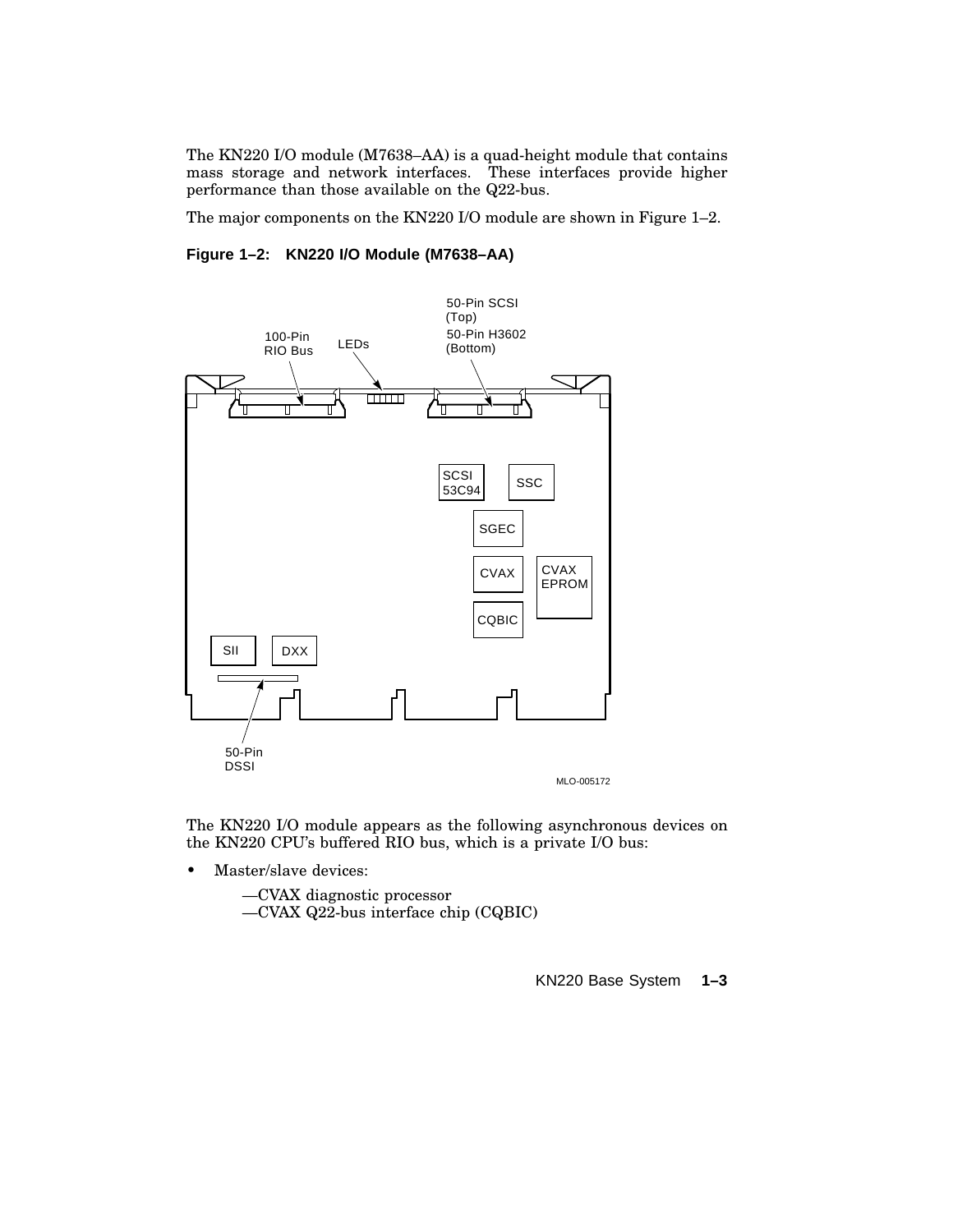—Second-generation Ethernet controller chip (SGEC)

- —Slave-only devices:
	- Ethernet station address ROM
	- —VAX-compatible console port
	- —DSSI controller chip (SII)
	- —DSSI buffer memory
	- —SCSI controller chip (53C94)
	- —SCSI buffer memory

The mass storage interface controls up to seven devices on a Digital Storage System Interconnect (DSSI) bus capable of a transfer rate of 4 Mbytes per second. The Small Computer Storage Interface (SCSI) port has 128 Kbytes of static RAM buffer space with a 32-bit data and address path to the CPU module.

The mass storage interface also controls up to seven devices on a Small Computer Storage Interface (SCSI) bus. The bus has a transfer rate of 4 Mbytes per second. The DSSI port has 128 Kbytes of static RAM buffer space with a 32-bit data and address path to the CPU module. The network interface is an Ethernet controller.

The KN220 CPU module, the KN220 I/O module, and the MS220–AA memory module(s) combine to form a subsystem that contains an RIO bus and a Q22-bus for communicating with mass storage and I/O devices.

The KN220 CPU module set and the MS220–AA modules mount in standard Q22-bus backplane slots that implement the Q22-bus in the AB rows and the CD interconnect in the CD rows.

Figure 1–3 shows a functional block diagram of the KN220 CPU module, I/O module, and memory subsystem.

**1–4** KN220 CPU System Maintenance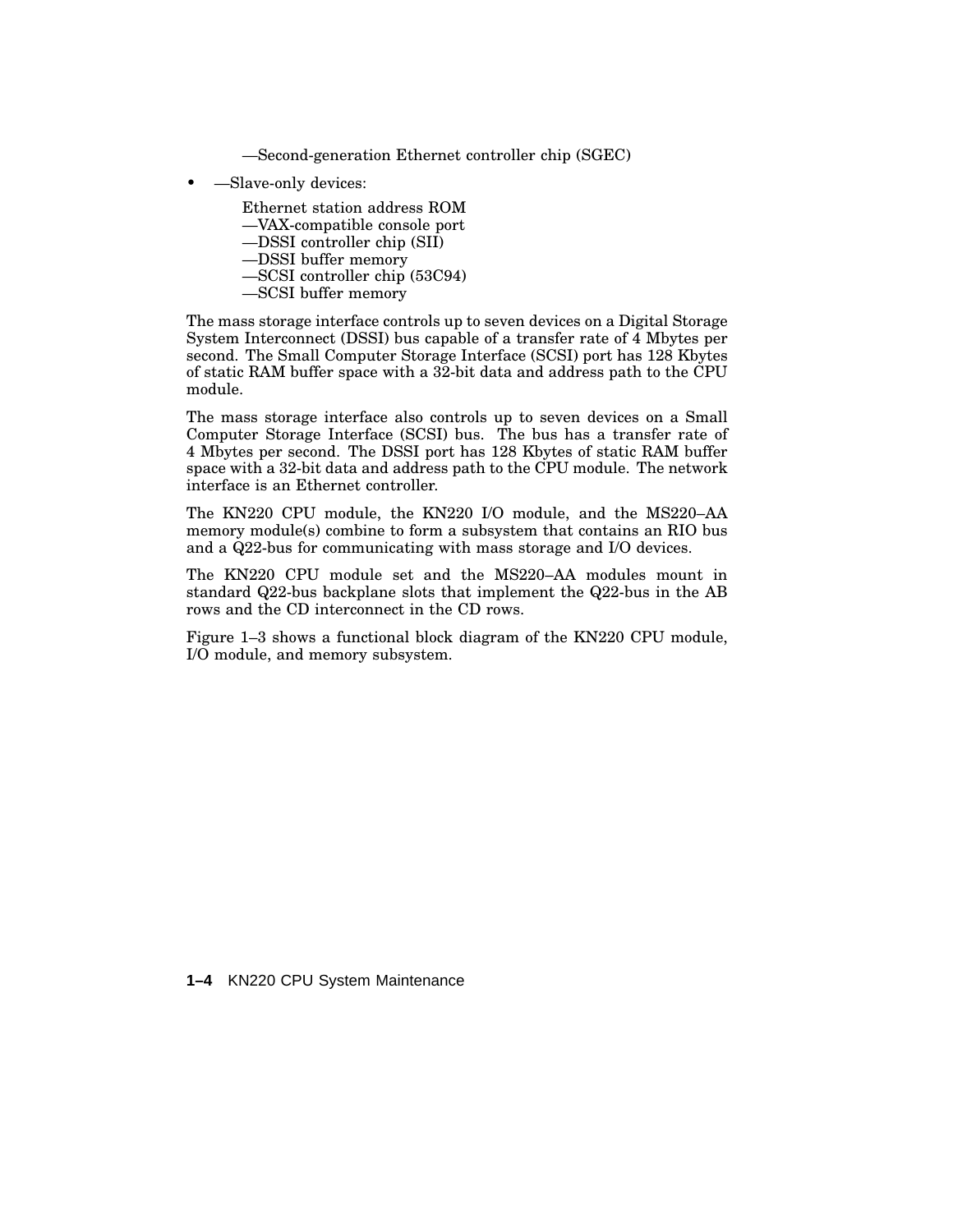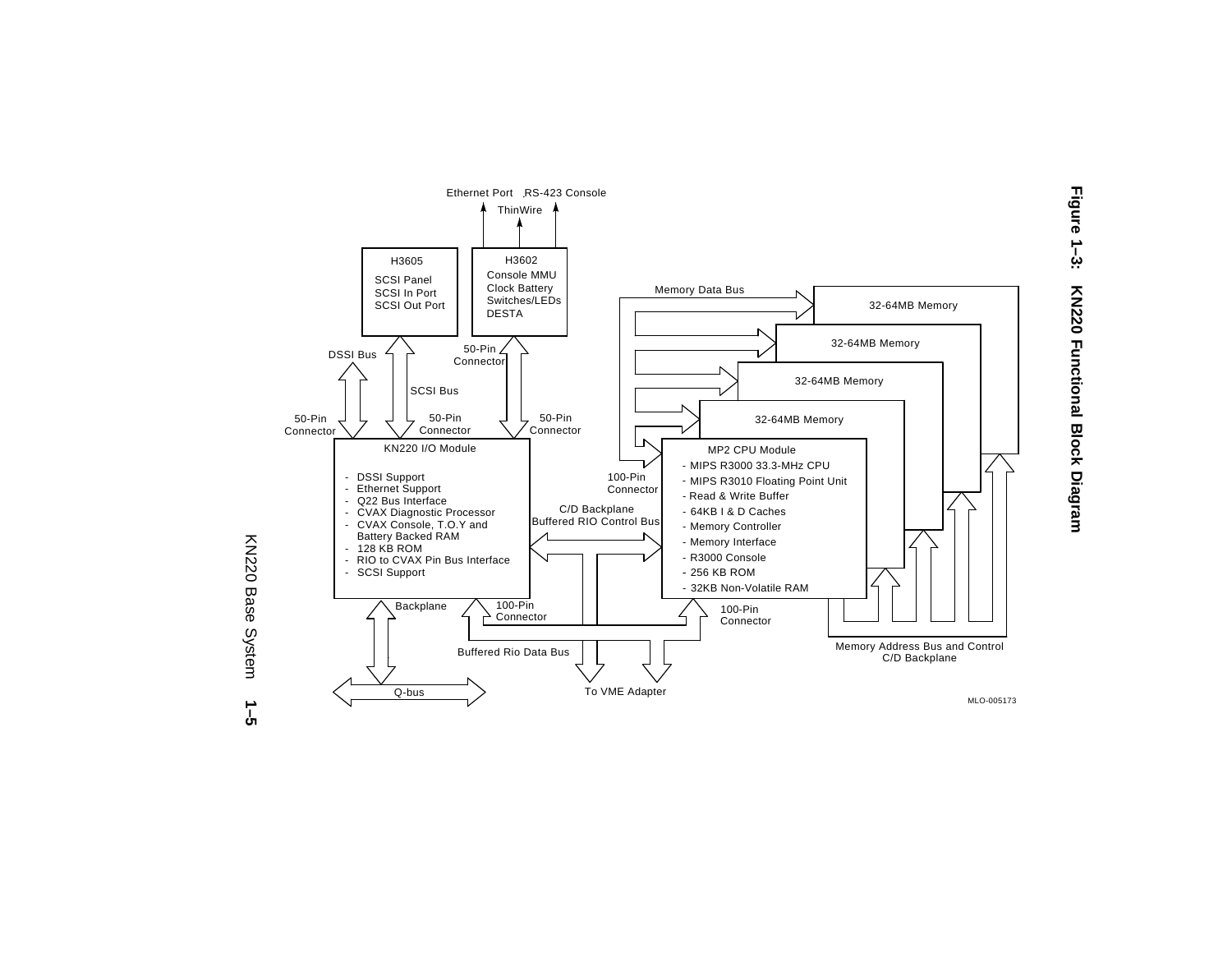### **1.2 KN220 Features**

The major features of the KN220 CPU-I/O module set are as follows:

- MIPS R3000-series RISC processor with a cycle time of 33 ns.
- MIPS R3010 floating-point unit.
- Enhanced read/write buffer for memory throughput.
- 64-Kbyte, 12-ns instruction cache.
- 64-Kbyte, 12-ns data cache.
- DSSI mass storage interface.
- SCSI (small computer system interface) mass storage interface.
- Ethernet interface that supports DMA.
- Main memory controller that supports up to 256 Mbytes of error correction code (ECC) memory. The ECC memory resides on one to four MS220–AA memory modules, depending on the system configuration.
- Console port featuring switch-selected baud rates.
- Console port for testing the CPU module as a standalone unit.
- RIO bus interface that supports DMA transfers from devices on the I/O module.
- System security and features.
- Q22-bus interface that supports up to 16-word, block mode transfers between a Q22-bus DMA device and main memory, and block mode transfers of up to 2 words between the CPU and Q22-bus devices. This Q22-bus interface contains:
	- 16-entry map cache for the 8192 entry, scatter-gather map that resides in main memory. This map translates 22-bit, Q22-bus addresses into 26-bit main memory addresses.
	- Interrupt arbitration logic that recognizes Q22-bus interrupt requests BR7 through BR4.
	- 240-ohm, Q22-bus termination.
- CVAX diagnostic processor.
- Two 128-Kbyte EPROMs (R3000).
- 128-Kbyte EPROM (CVAX).

**1–6** KN220 CPU System Maintenance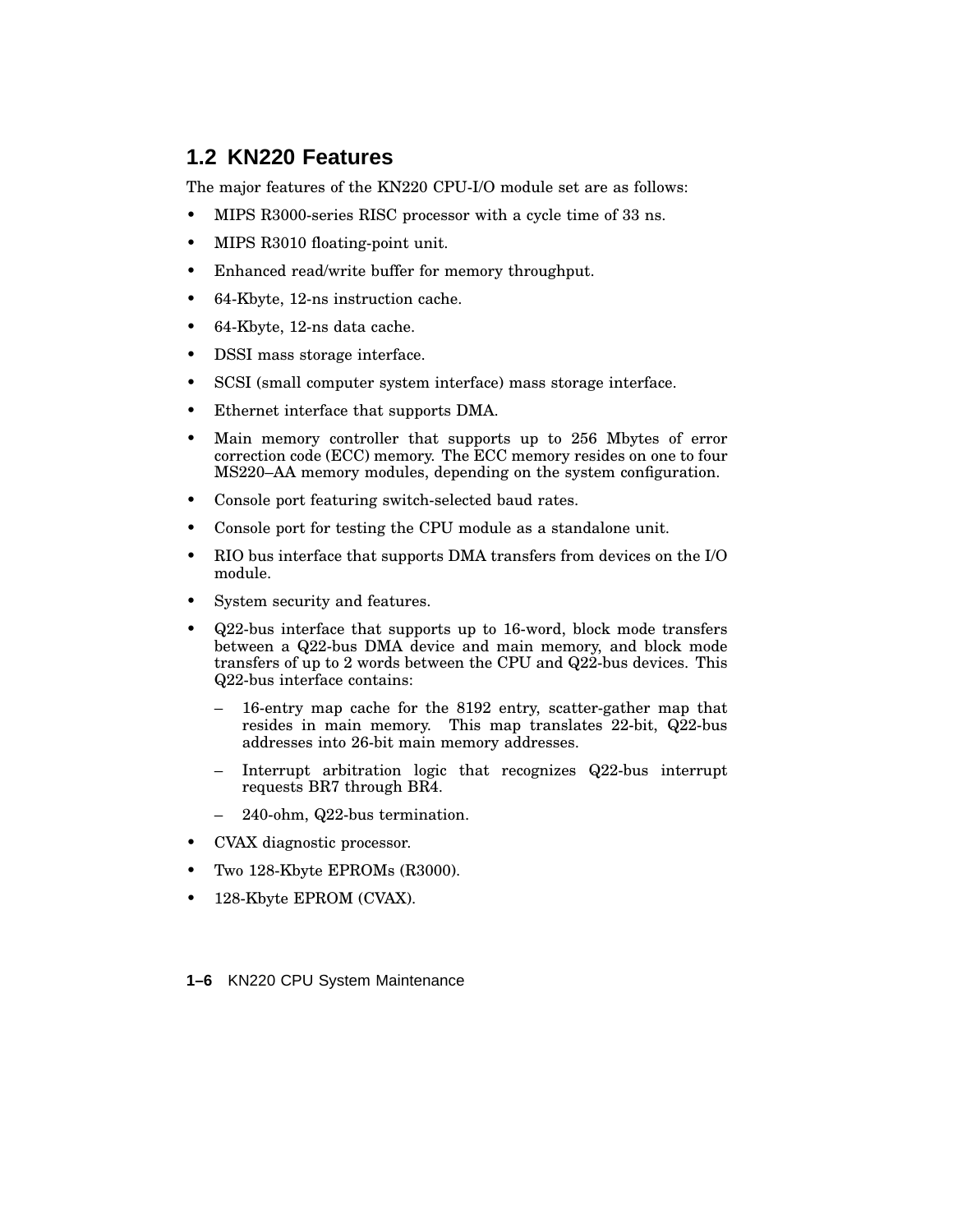• 512-Kbyte nonvolatile memory (NVRAM)

#### **1.2.1 R3000 RISC Processor**

The R3000 RISC processor plus its associated R3010 floating-point unit combine to form the KN220 central processor.

The R3000 chip resides on the KN220 CPU module (Figure 1–1) and implements two tightly coupled processors in a single VLSI chip. One processor is the 32-bit CPU and the other is the system control processor (CP0). The combined CPU/CP0 processors provide the following features:

- 32-bit operation. The R3000 contains thirty-two 32-bit registers that use 32-bit addressing.
- Pipelined design. The five-stage pipeline is capable of executing one instruction per 33-ns cycle.
- On-chip cache control. Separate instruction and data caches of 64 Kbytes each. Each cache can be accessed in a single CPU cycle.
- On-chip memory management. The 4-Gbyte virtual address space is mapped with a 64-entry, fully associative translation lookaside buffer (TLB).
- Coprocessor interface. A tightly coupled coprocessor interface for up to four coprocessors. CP0 is located on the CPU chip. CP1 is the floatingpoint accelerator. CP2 and CP3 are not used.
- Single read/write buffer. All CPU reads and writes pass through this write buffer.

**DIFFERENCES:** *For the KN220-based system, the terminology for various words is as follows:*

- *• R3000: a halfword consists of 16 bits, and a word consists of 32 bits.*
- *• CVAX: a word consists of 16 bits, and a longword consists of 32 bits.*

*For similar systems, the terminology is the same as for the CVAX listed above: a word consists of 16 bits, and a longword consists of 32 bits.*

The KN220 floating-point accelerator resides on the KN220 CPU module and is implemented by a single VLSI chip called the R3010.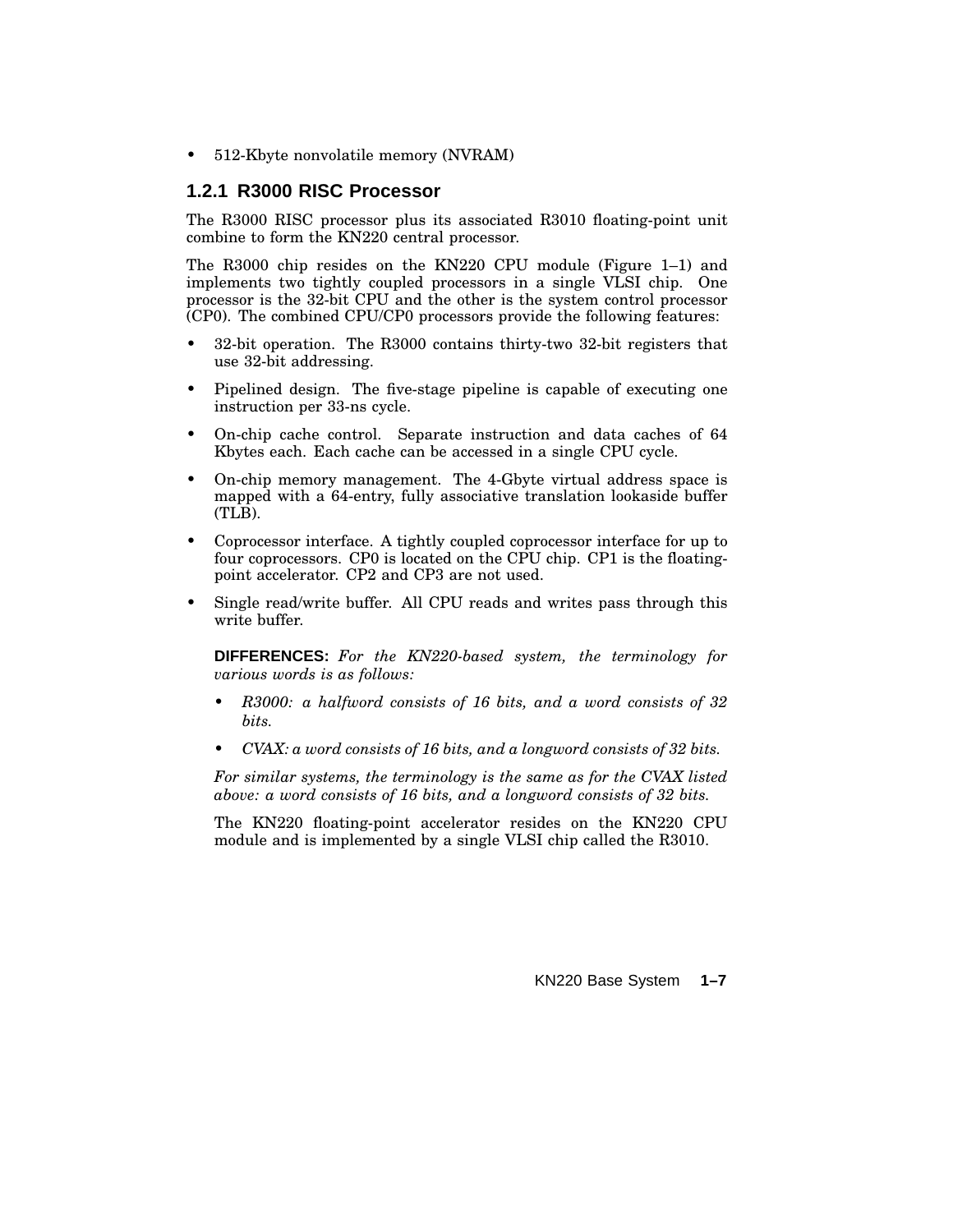#### **1.2.2 Cache Memory**

To maximize CPU performance, the KN220 CPU module contains a 64- Kbyte instruction cache and a 64-Kbyte data cache. Both caches have the same organization and are direct mapped, with a block size of one word (four bytes). The fill size is either one word (4 bytes) or four words (16 bytes).

#### **1.2.3 Main Memory System**

The KN220 CPU module contains a main memory controller with state machine and memory control signals.

The maximum amount of main memory supported by KN220 systems is 256 Mbytes. This memory resides on from one to four MS220–AA memory modules, depending on the system configuration. The MS220 modules communicate with the KN220 through the MS220 memory interconnect, which uses the CD interconnect for the address and control lines and a 100-pin ribbon cable for the data lines.

The main memory controller supports the following:

- Synchronous or asynchronous, 32-bit word read and write references
- Synchronous 4-word read references generated by R3000 cache references that miss the cache
- Longword, quadword, hexword, or octaword asynchronous reads generated by the CVAX or any DMA device on the RIO bus
- Masked or unmasked write references (synchronous or asynchronous) generated by the DMA devices or write buffer, as well as synchronous pagemode unmasked writes

#### **1.2.4 Console Serial Line**

The KN220 contains two console lines: one is located on the I/O module and one on the CPU module.

The console serial line on the KN220 I/O module is the standard VAX console implemented through the System Support Chip (SSC) and the H3602–AC CPU I/O panel.

The console serial line on the KN220 CPU module can be programmed to provide a full-duplex, RS–423 EIA serial line interface, which is also RS– 232C compatible. This console serial line is implemented through the 2681 DUART chip. The port is available *only* during manufacturing; one channel of the DUART chip is available through an 8-pin MMJ connector mounted on the CPU module (not available in the field).

**1–8** KN220 CPU System Maintenance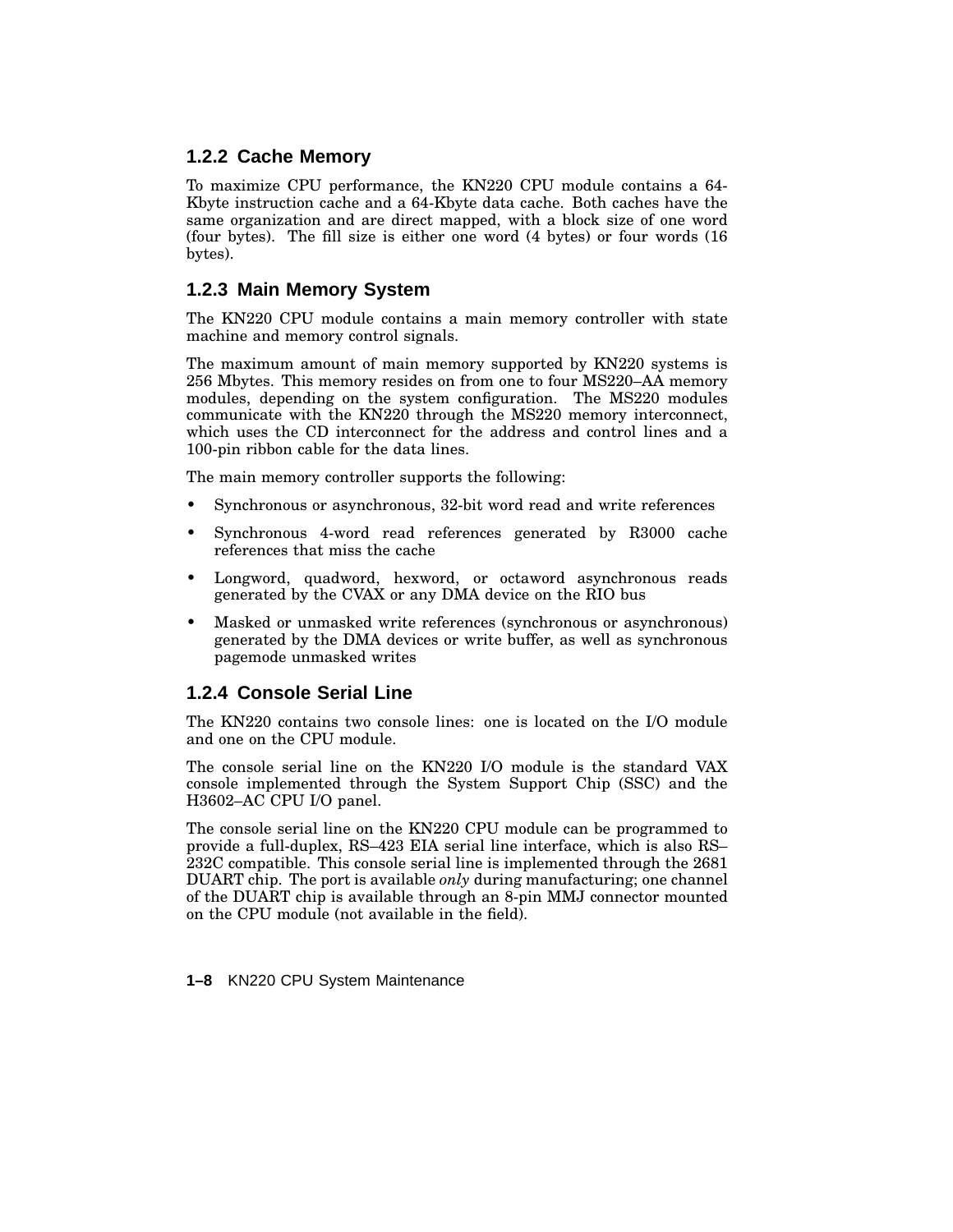#### **1.2.5 Time-of-Year Clock and Timers**

The KN220 I/O module contains the time-of-year clock (TODR), two additional programmable timers, and a 100-Hz interval timer that serves as the R3000 interval clock.

#### **1.2.6 Boot and Diagnostic Facility**

The KN220 CPU boot and diagnostic facility is contained on both the I/O and CPU modules.

The KN220 CPU module contains firmware that consists of two EPROMs, each 64-Kbytes by 16 bits. Another 64-Kbyte EPROM resides on the KN220 I/O module. Both the CVAX and the R3000 CPU have access to all three EPROMs. The CPU module ROM address space extends from 1FC00000 to 1FC3FFFF in the R3000 memory map (2FC00000 to 2FC3FFFF in CVAX space).

The KN220 CPU module also contains 512 Kbytes of battery backed-up NVRAM, for use as a console scratchpad and NFS buffer. This array is not protected by parity; bus parity is neither checked nor generated on reads or writes.

**NOTE:** *The NVRAM battery jumper, in the upper rear corner of the CPU board as it is seated in the enclosure, must be set in the On position (1).*

The KN220 firmware gains control when the processor halts and contains programs that provide the following services:

- Module initialization
- Power-up self-testing of the KN220 and MS220 modules
- R3000 console program
- Emulation of a subset of the VAX standard console, which contains manual bootstrap and a simple command language for examining or altering the state of the processor
- Booting from supported Q22-bus devices, SCSI, Ethernet, and DSSI
- Multilingual capability

The KN220 firmware is described in detail in Chapter 3.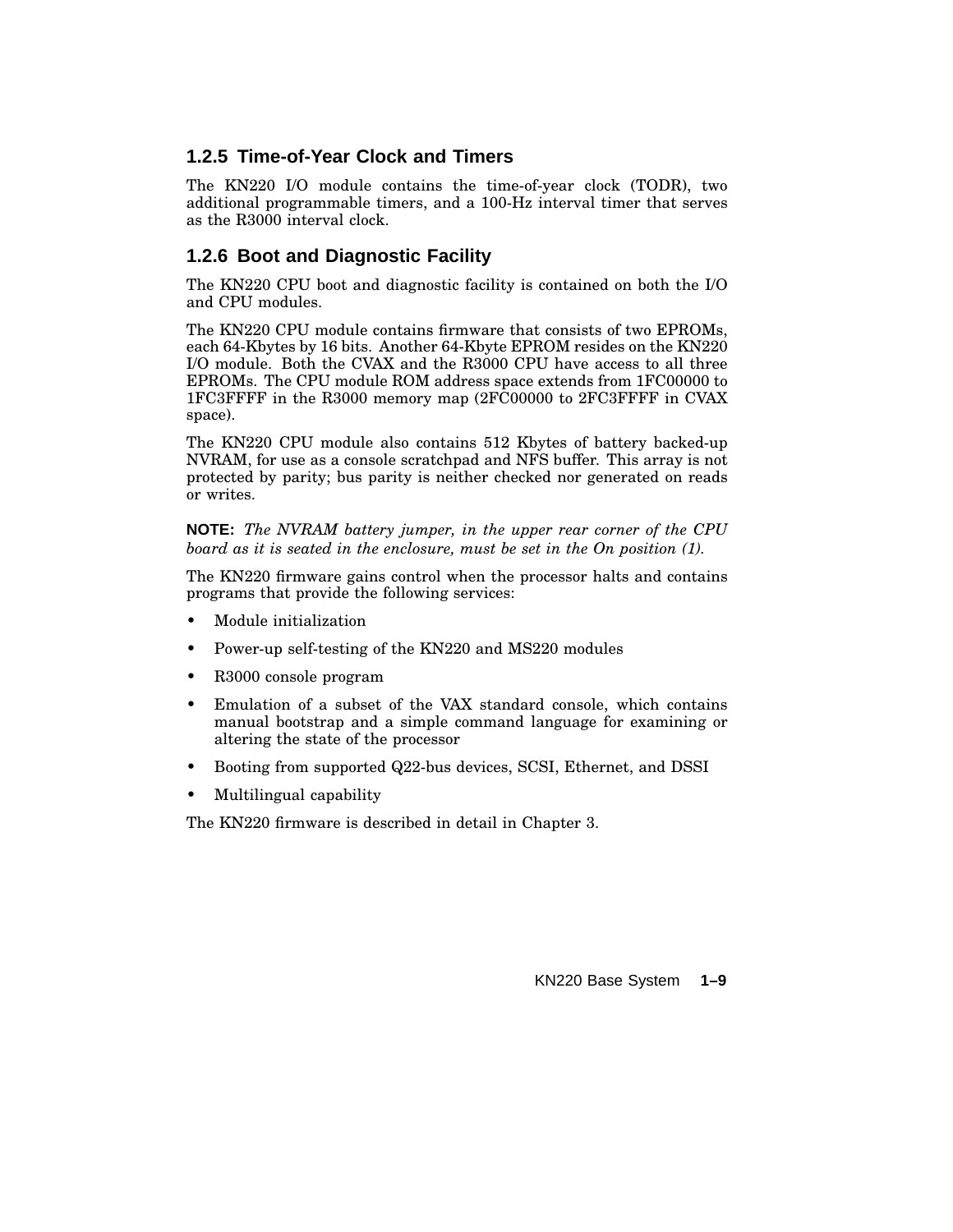#### **1.2.7 Q22-Bus Interface**

The KN220 I/O module contains a Q22-bus interface, which is implemented by a single VLSI chip called the CQBIC (Figure 1–2). The CQBIC contains an interface between the CDAL bus and the Q22-bus and supports the following:

- A programmable mapping function (scatter-gather map) for translating 22-bit, Q22-bus addresses into 26-bit main memory addresses. This mapping function allows any page in the Q22-bus memory space to be mapped to any page in main memory.
- A direct mapping function for translating 26-bit main memory addresses into 22-bit, Q22-bus addresses. These main memory addresses into  $22$ -bit,  $Q22$ -bus addresses. addresses are located in the local Q22-bus address space and the local Q22-bus I/O page.
- Masked and unmasked longword reads and writes from the CPU to the Q22-bus memory and I/O space and the Q22-bus interface registers.
	- Longword reads and writes of the local Q22-bus memory space are buffered and translated into two-word (16 bits), block mode transfers.
	- Longword reads and writes of the local Q22-bus I/O space are buffered and translated into two single-word transfers.
- Block-mode writes of up to 16 words from the Q22-bus to main memory.
- Transfers from the CPU to local Q22-bus memory space. The Q22-bus map translates the address back into main memory (local-miss, globalhit transactions).

#### **1.2.8 CVAX Diagnostic Processor**

The KN220 CPU diagnostic processor is located on the KN220 I/O module. The diagnostic processor is implemented by a single VLSI chip called the CVAX. The KN220 processor is used for the following:

- Power-up diagnostics
- Extended self-tests and scripts
- Booting and running MDM diagnostics

The CVAX supports the MicroVAX chip subset (plus six additional string instructions) of the VAX instruction set, data types, and full VAX memory management. The processor state is composed of 16 general purpose registers (GPRs), the processor status longword (PSL), and internal processor registers (IPRs).

**1–10** KN220 CPU System Maintenance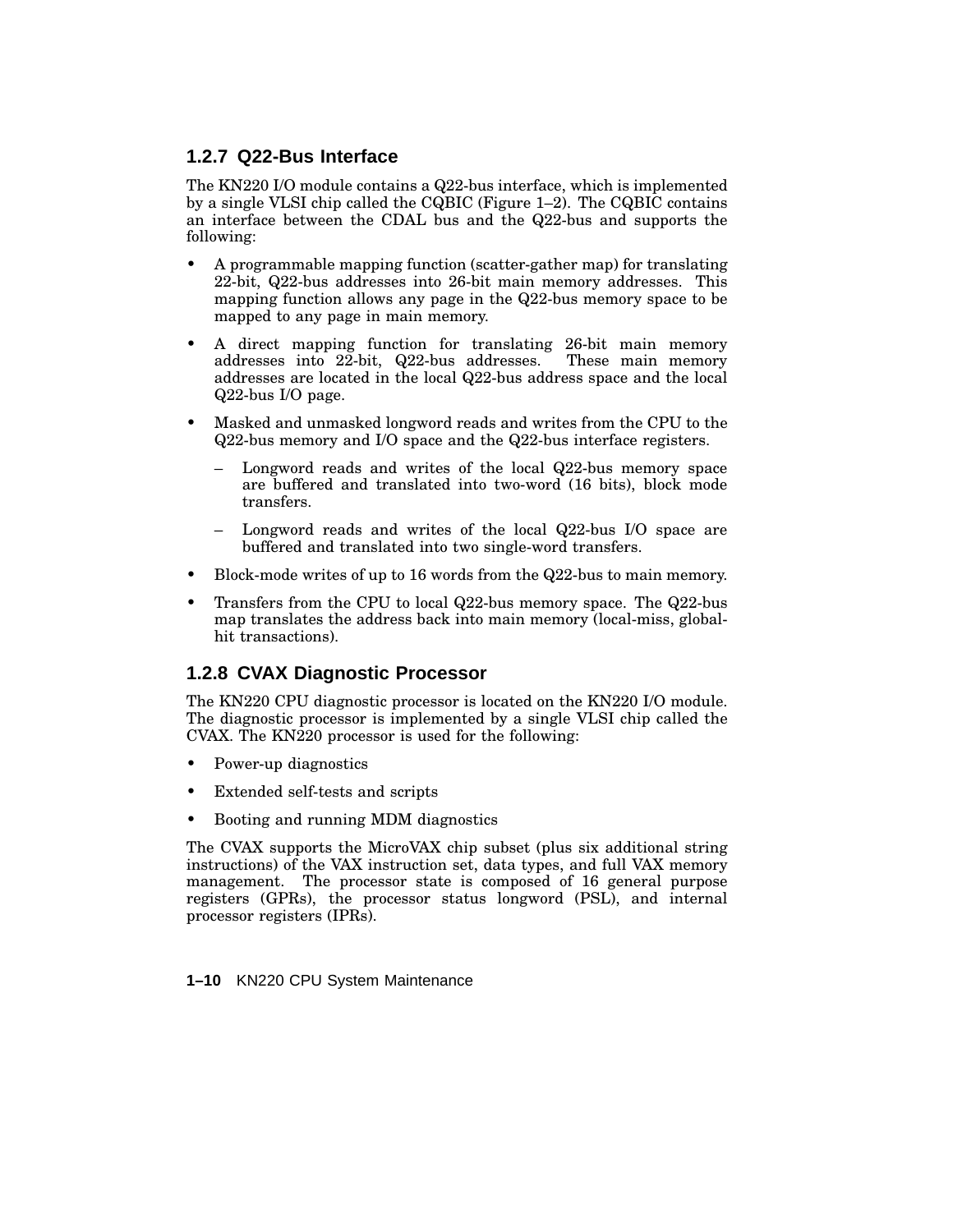The KN220 CPU diagnostic processor is capable of detecting the following types of error conditions during program execution:

- CDAL bus parity errors. MSER<6> (on a read) is set.
- Q22-bus NXM errors. DSER<7> is set.
- Q22-bus NO SACK errors. No indicator.
- Q22-bus NO GRANT errors. DSER<2> is set.
- Q22-bus device parity errors. DSER<5> is set.
- CDAL-bus timeout errors. DSER<4> (on DMA) is set.
- Main memory NXM errors. DSER<0> (on DMA) is set.
- Main memory correctable errors.
- Main memory uncorrectable errors. DSER<4>>>>>> (on DMA) is set.

#### **1.2.9 Network Interface**

The KN220 I/O module contains a network interface implemented through the Ethernet controller and serial interface adapter chips. The H3602–AC CPU I/O panel interface allows you to connect the KN220 I/O module to either a ThinWire or standard Ethernet cable.

The second-generation Ethernet chip (SGEC) connects to the CP bus and the system through command and status registers (CSRs) and a system communication area in main memory. For data transfer, the SGEC contains a DMA controller that supports physical memory addresses.

The hardware address of the KN220 I/O module is determined during manufacture and is stored in the network interface station address  $(SAR)$ ROM.

#### **1.2.10 DSSI Interface**

The KN220 I/O module contains an SII chip and four 32K by 8-bit static RAMs that implement the Digital Storage System Interconnect (DSSI) bus interface. The DSSI interface allows the KN220 to transmit packets of data to, and receive packets of data from, up to seven RF-series integrated storage elements (ISEs). The DSSI bus improves system performance for two reasons:

- It is faster than the Q22-bus.
- It relieves the Q22-bus of disk traffic, thereby allowing more bandwidth for Q22-bus devices.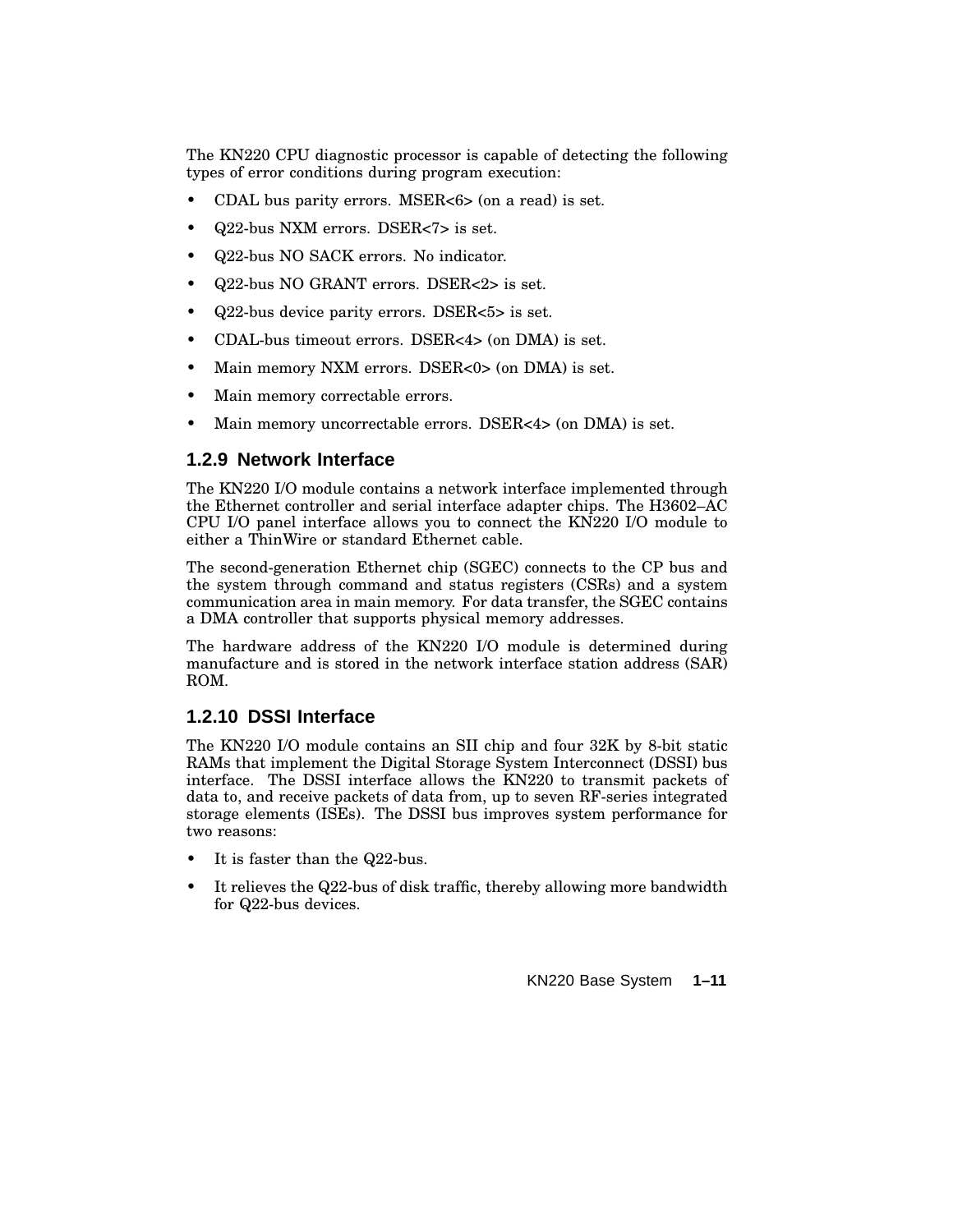The physical characteristics of the DSSI bus are as follows:

- 4 Mbytes/second maximum bandwidth
- Distributed arbitration
- Synchronous operation
- Parity checking
- Six-meter total bus length (includes internal and external cabling)
- Maximum of eight nodes (KN220 I/O module counts as one)
- Eight data lines
- One parity line
- Eight control lines

See the following sections for more information about the DSSI bus and RF-series ISEs:

| Section 2.6     | Setting and changing DSSI node names, addresses, and unit numbers |
|-----------------|-------------------------------------------------------------------|
| Section 3.10.16 | Console SET HOST command                                          |
| Section 4.3     | <b>DSSI ISE</b> acceptance testing                                |
| Section 4.7     | RF-series resident diagnostics and local programs                 |

#### **1.2.11 SCSI Interface**

The KN220 I/O module also contains a small computer storage interface (SCSI) bus that is implemented through the 53C94 chip and four 32K by 8-bit static RAMs.

The SCSI interface allows the KN220 I/O module to transmit packets of data to, and receive packets of data from, external SCSI devices. See Section 2.7 for more information.

### **1.3 H3602–AC CPU I/O Panel**

The H3602–AC CPU I/O panel, shown in Figure 1–4, contains the following components:

- An operation switch
- A function switch
- Seven-segment LED for diagnostics
- A console serial line connector
- A console baud rate select switch

**1–12** KN220 CPU System Maintenance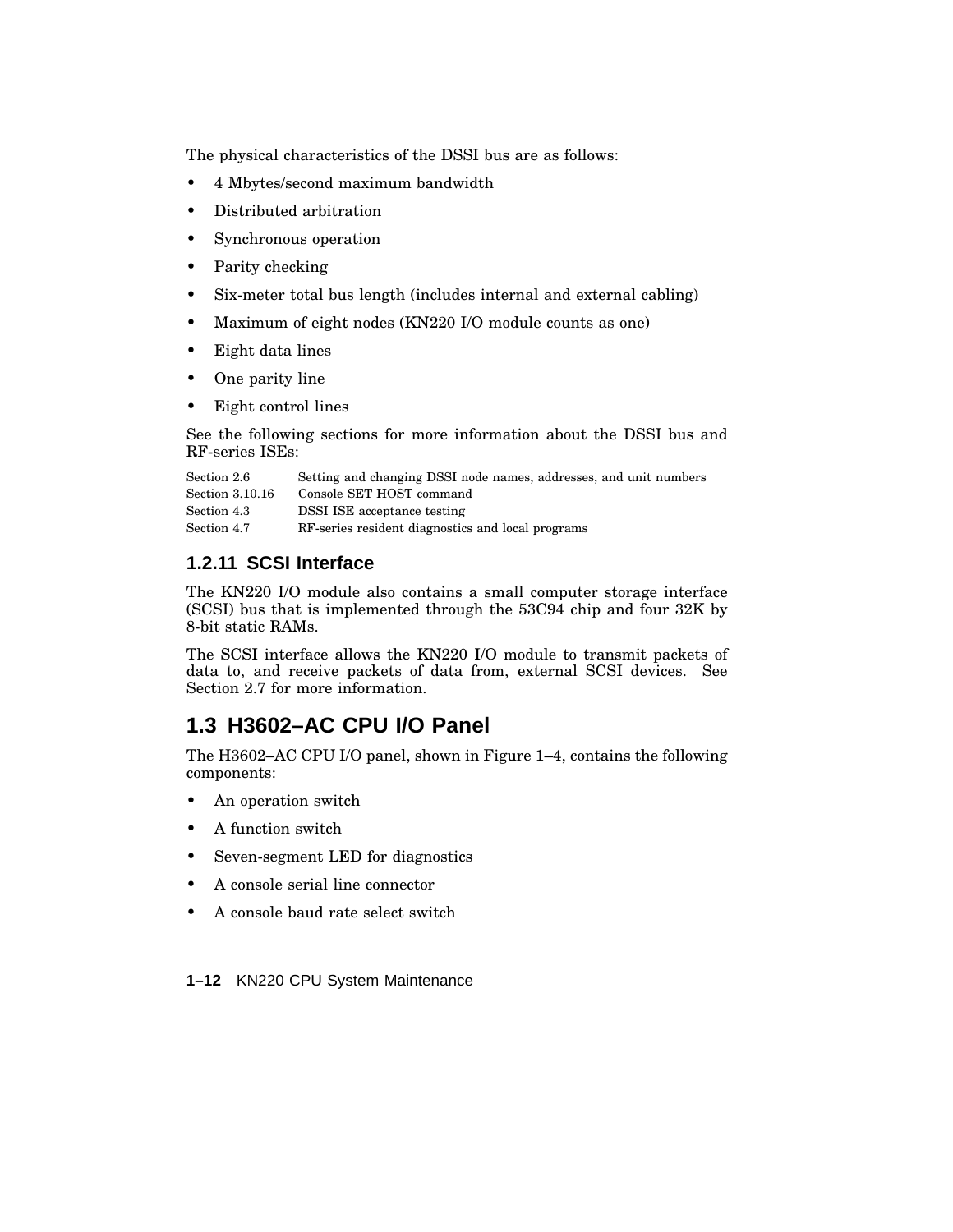- A 15-conductor connector for standard Ethernet cable
- A BNC connector plug for a ThinWire Ethernet coaxial cable
- An Ethernet connector select switch
- Two LEDs that indicate the selected Ethernet connector (ThinWire or standard)
- One LED that indicates valid +12 Vdc for the selected Ethernet connector

The H3602–AC switches are read by the firmware when the processor starts. For this reason, if you change the baud rate on the H3602–AC, the new baud rate does not take effect until you power up or reset the system.

The hex LED display shows the individual test numbers during the powerup self-tests and bootstrap. Codes for the LED display are listed in Chapter 4, Table 4–6.

You connect the KN220 I/O module to the H3602–AC module cover through a ribbon cable and to the H3605 module cover through a ribbon cable. The H3602–AC connects to the bottom of the double-stack connector on the I/O module, and the H3605 connects to the top connector of the double stack on the I/O module.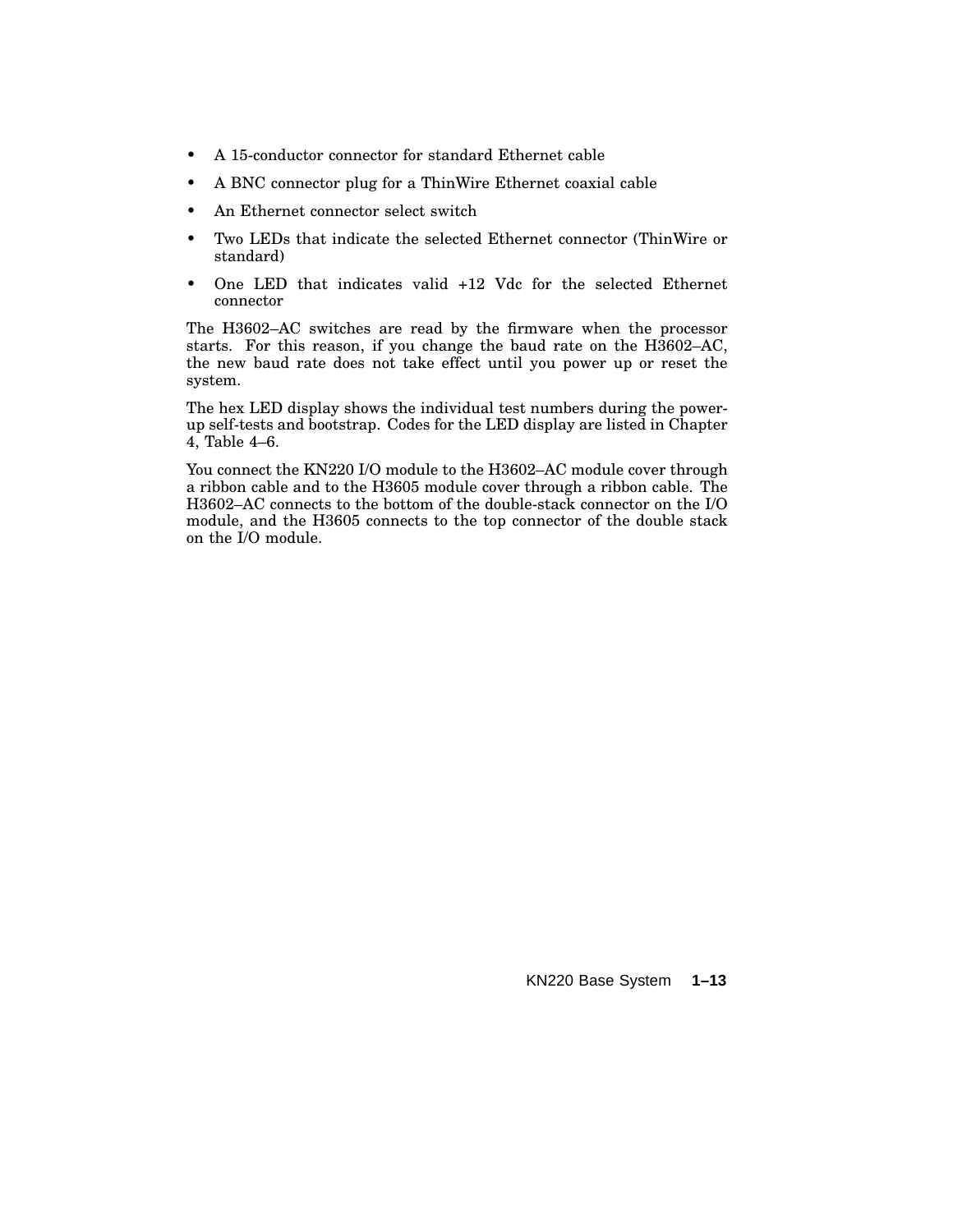

#### **Figure 1–4: H3602–AC CPU I/O Panel**

**1–14** KN220 CPU System Maintenance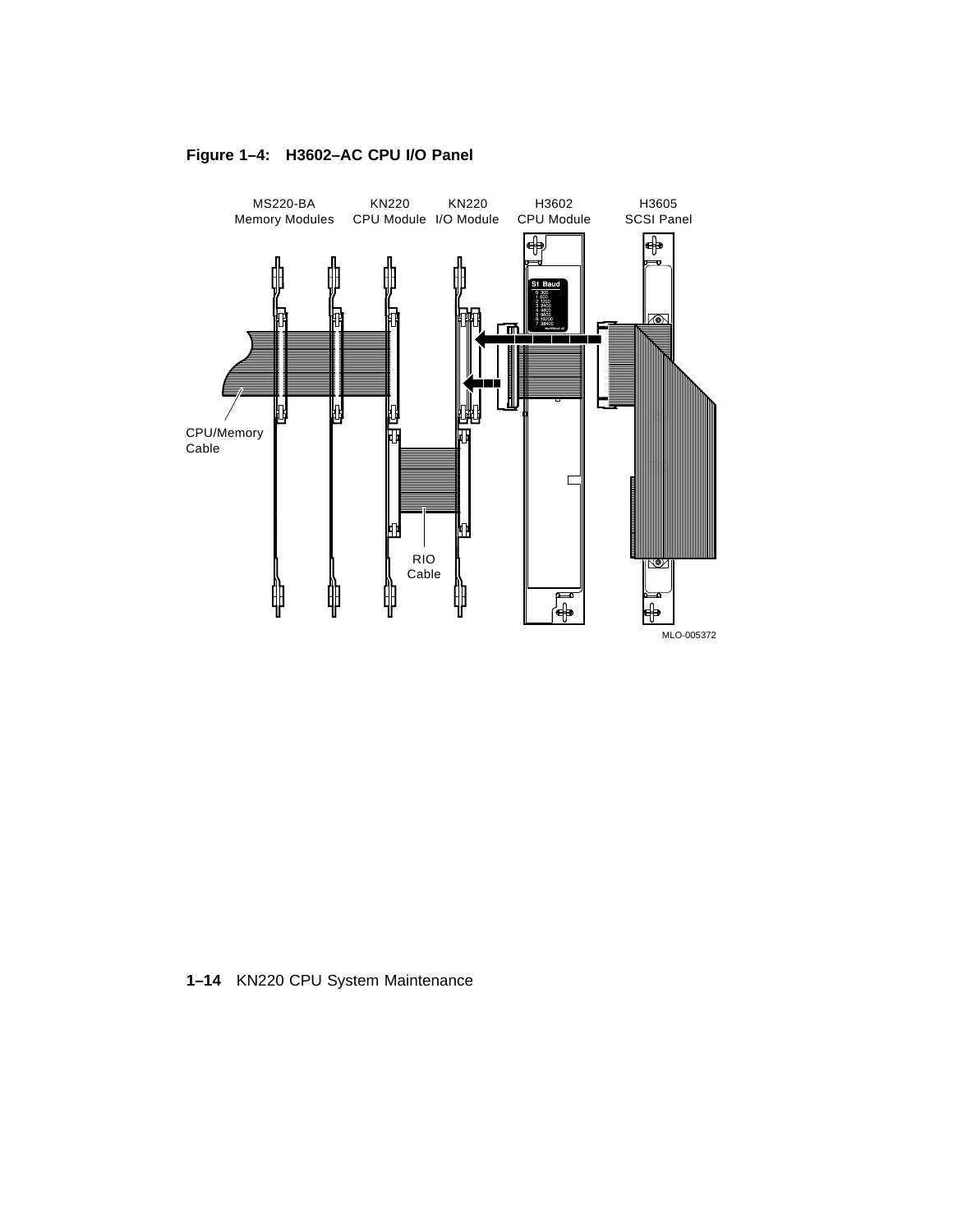**DIFFERENCES FROM KN210 SYSTEMS:** *The KN220 System has an interface module, M9715–AA, in slot 0, next to the power supply. KN210 systems had no M9715–AA module.*

*For the KN220 system, use the switch settings that appear in Table 1–1.*

The operation switch (three-position rotary) and the function switch (twoposition slider) are described in Table 1–1. See Chapter 3 for a detailed description of power-up procedures and console commands.

| <b>Operation</b><br>Switch<br><b>Position</b> | <b>Function</b><br>Switch<br><b>Position</b> | Action                                                                                                                                                                                                                                                                                                                                                                                                                                                    |
|-----------------------------------------------|----------------------------------------------|-----------------------------------------------------------------------------------------------------------------------------------------------------------------------------------------------------------------------------------------------------------------------------------------------------------------------------------------------------------------------------------------------------------------------------------------------------------|
| ₹o<br>Action mode                             | $_{\odot}$                                   | Test. The console serial line external loopback test<br>is executed at the completion of the power-up self-<br>tests. Use the H3103 MMJ loopback $(12-25083-01)$ .<br>See Section 1.4 for a description of security features.                                                                                                                                                                                                                             |
|                                               | ◯                                            | Query. The user is prompted for the language.<br>Power-up self-tests are run.                                                                                                                                                                                                                                                                                                                                                                             |
| Normal mode                                   |                                              | Power-up self-tests run and, if successful, console<br>enters normal mode (>>).<br>If the <i>bootmode</i> environment variable is set to<br>$a$ , the R3000 processor attempts to locate a<br>booting device specified through the bootpath<br>environmental variable.<br>If the <i>bootmode</i> environment variable is set to $d$ ,<br>the R3000 processor enters normal mode without<br>running any diagnostics, and prompts the user for<br>commands. |
|                                               | $_{\odot}$                                   | Breaks enabled.<br>Breaks disabled.                                                                                                                                                                                                                                                                                                                                                                                                                       |
| Æ<br>Maintenance mode                         |                                              | Power-up self-tests run and console enters mainte-<br>nance mode $(\gg)$ ).                                                                                                                                                                                                                                                                                                                                                                               |
|                                               | ⊙                                            | Breaks enabled.<br>Breaks disabled.                                                                                                                                                                                                                                                                                                                                                                                                                       |
|                                               |                                              |                                                                                                                                                                                                                                                                                                                                                                                                                                                           |

**Table 1–1: H3602–AC Operation and Function Switch Settings**

**DIFFERENCES:** *The KN220 system has no autoboot capability when the operation switch is set to the maintenance position. See Chapter 3, Section 3.6.1.1, for information on the ULTRIX–32 bootstrap procedure.*

*Similar systems do have the autoboot capability when the operation switch is set to the maintenance position.*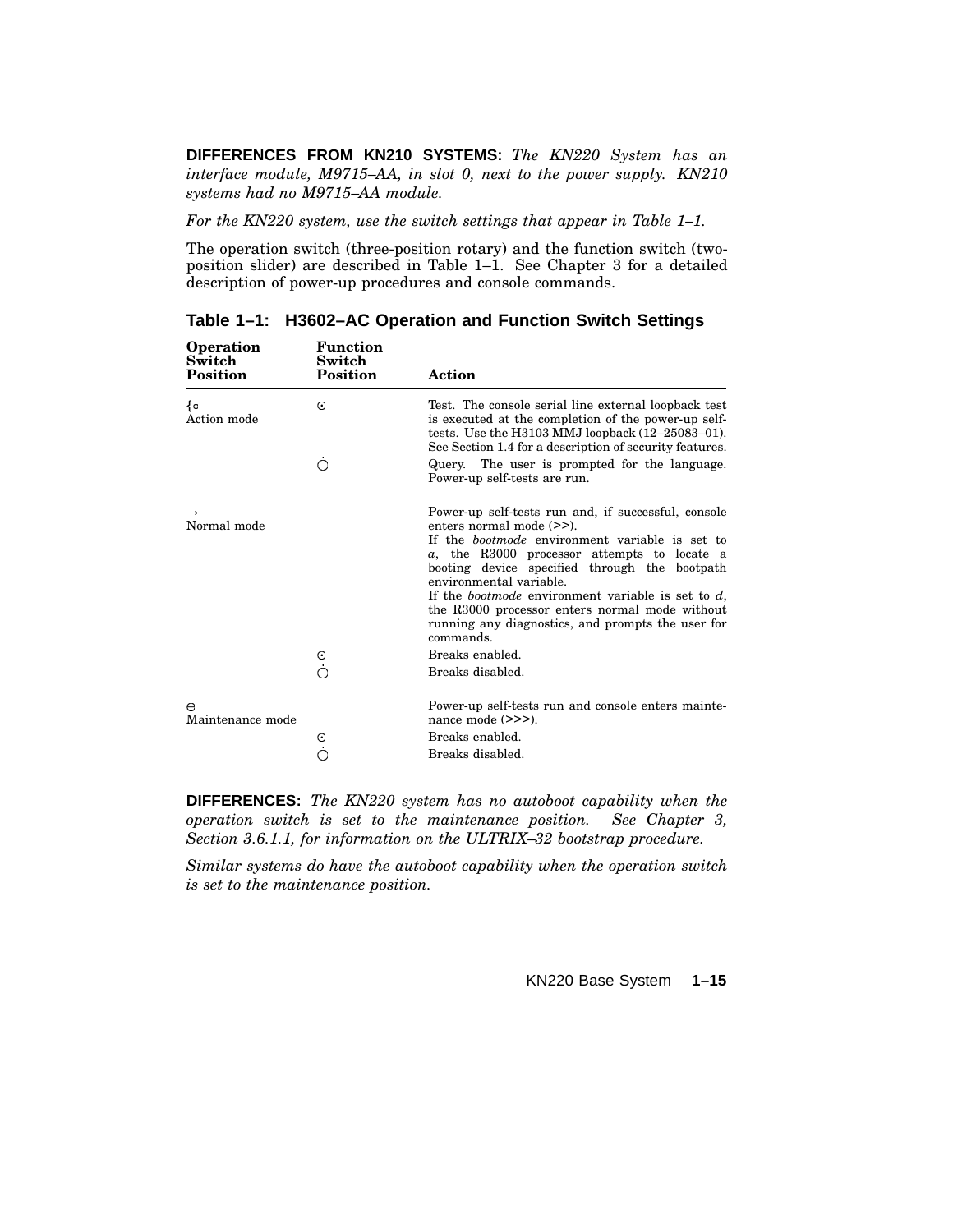## **1.4 Using Console Security**

DECsystem 5500 systems have a console security feature as part of the console firmware. The security feature allows you to secure the system. When the system is secure, unprivileged users (users who do not know the security password) are limited to just the **boot** command (with no arguments). Privileged users, knowing the security password, have access to all console commands.

#### **1.4.1 Securing the System**

To secure the system, use the **passwd** command as follows:

**NOTE:** *If unprivileged users are to be allowed to boot the system, the system manager should assign values to the bootpath and bootmode variables before securing the system. Once the system is secure, unprivileged users cannot issue the boot command with arguments or set the boot mode/boot path environment variables.*

1. At the console prompt (>>), enter the set password command,

**passwd -s**.

2. At the ''New password:'' prompt, enter a password of 8–32 characters.

You must retype the password for verification.

3. After the password has been accepted, enter the command

**passwd -u**

which causes the console module to display the unprivileged console prompt (s>). Unprivileged users are limited to the **boot** command with no arguments.

The following example shows how to secure the system.

```
>> passwd -s
New password:
Retype new password:
New password accepted
>> passwd -u
Memory Size: 16777216 (0x1000000) bytes
Ethernet Address: 08-00-2b-12-81-22
S
```
4. To maintain security, the Operation switch must remain set to Normal mode (indicated by the arrow) and the lower front door should be locked.

**1–16** KN220 CPU System Maintenance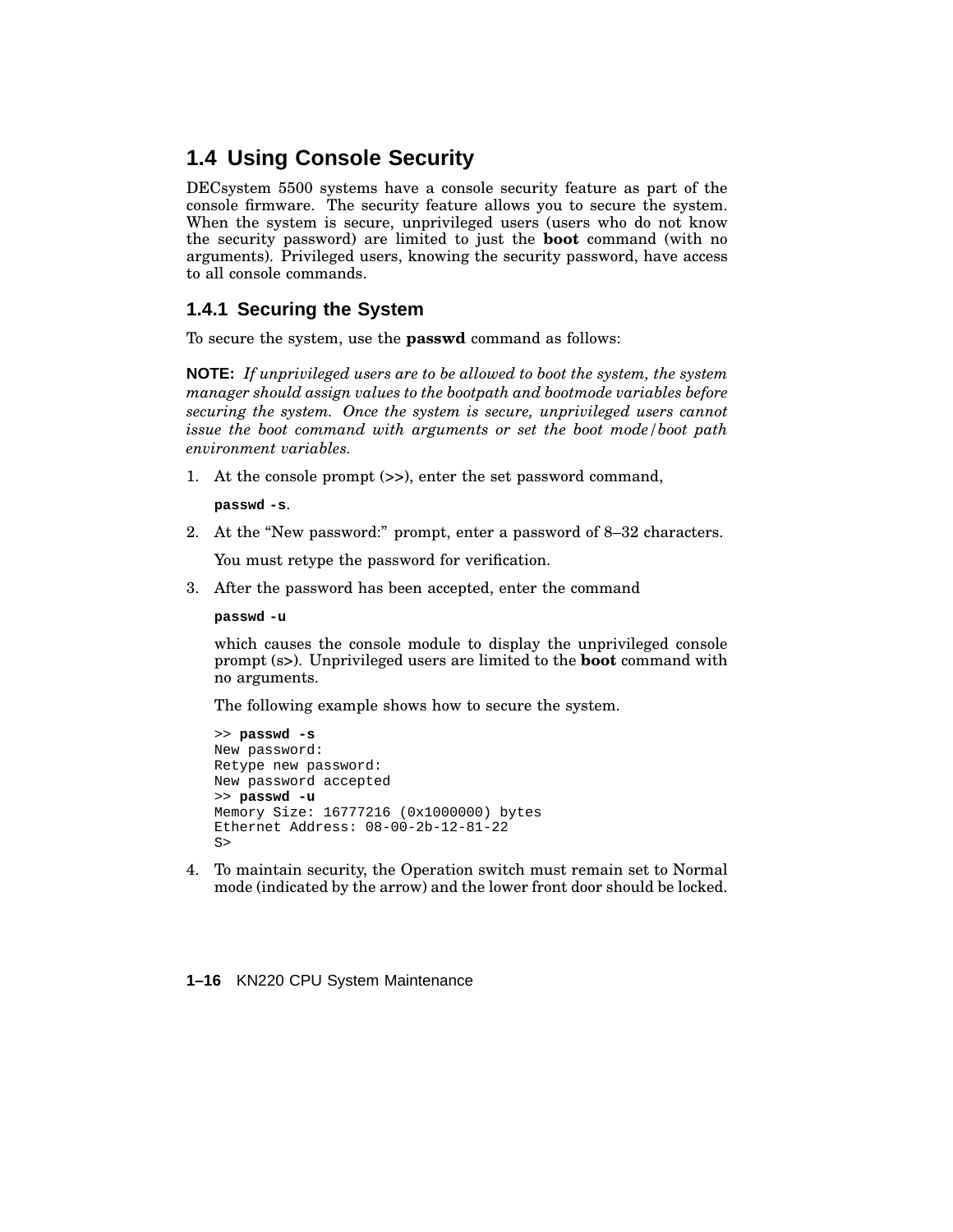#### **1.4.2 Privileged Users**

By entering the security password, privileged users have access to all the console commands. In the example below, the **passwd** command is used to access the privileged console prompt (>>).

```
s> passwd
Password:
Password accepted.
Memory Size: 16777216 (0x1000000) bytes
Ethernet Address: 08-00-2b-12-81-22
>>
```
For a complete description of the **passwd** command, refer to Section 1.4.4.

#### **1.4.3 Unsecuring the System**

Privileged users can remove the security restrictions by using the clear password command, **passwd -c** at the console prompt (>>). For example,

```
>> passwd -c
>>
```
removes all security restrictions from the console firmware. The system is now unsecure.

If you forget the security password, you must use the following procedure to clear the password.

- 1. Set the Operation switch to the Maintenance mode setting (indicated by a T inside a circle).
- 2. Press the Restart button on the System Control Panel (SCP).
- 3. After the system completes self-tests, enter the maintenance command **unpriv** at the Maintenance mode prompt (>>>).
- 4. Reset the Operation switch to the Normal mode setting (indicated by and arrow).
- 5. Press the Restart button and wait for self-test to complete. You can now enter a new security password.

For a complete description of the **passwd** and **unpriv** commands, see Section 1.4.4 and Section 1.4.5.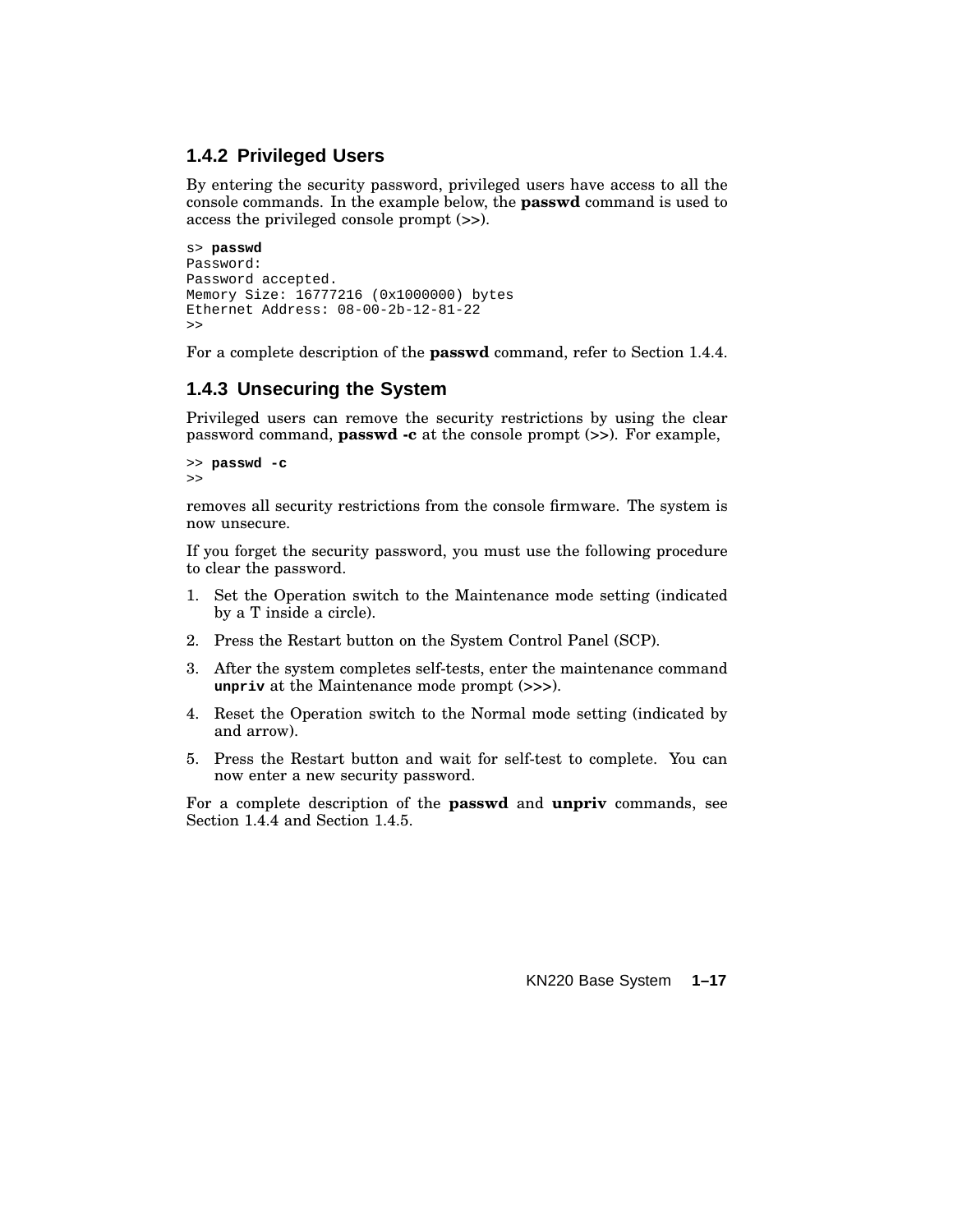#### **1.4.4 The passwd Command**

#### **passwd [-(s | c |u])**

The four variants of this command are used to control the console security feature. Using the console security feature, you can secure the system and limit unprivileged users (users who do not know the security password) to just the **boot** console command.

The use of the **passwd** command with flags is restricted to privileged mode (>>), while the use of **passwd** without flags is restricted to unprivileged mode (s>).

**passwd** —This command enables the console user to enter the security password to become privileged.

**passwd s** —This command is used to set a new security password. The security password can be from 8 to 32 characters long. This variant is available only in privileged mode (>>).

**passwd c** —This command removes security restrictions by clearing the security password.

**passwd u** —This command causes the console user to be unprivileged. The unprivileged console prompt (s>) is displayed.

#### **1.4.5 The unpriv Command**

#### **unpriv**

This Maintenance mode command clears the security password by setting it to zero. This command is used to unsecure or disable the console security feature if you forget the security password. To enter Maintenance mode, set the Operation switch to Maintenance mode (indicated by a T inside a circle). Press the Restart button on the SCP. After clearing the password, you must reset the Operation switch to Normal mode (indicated by an arrow) and press the Restart button again.

**1–18** KN220 CPU System Maintenance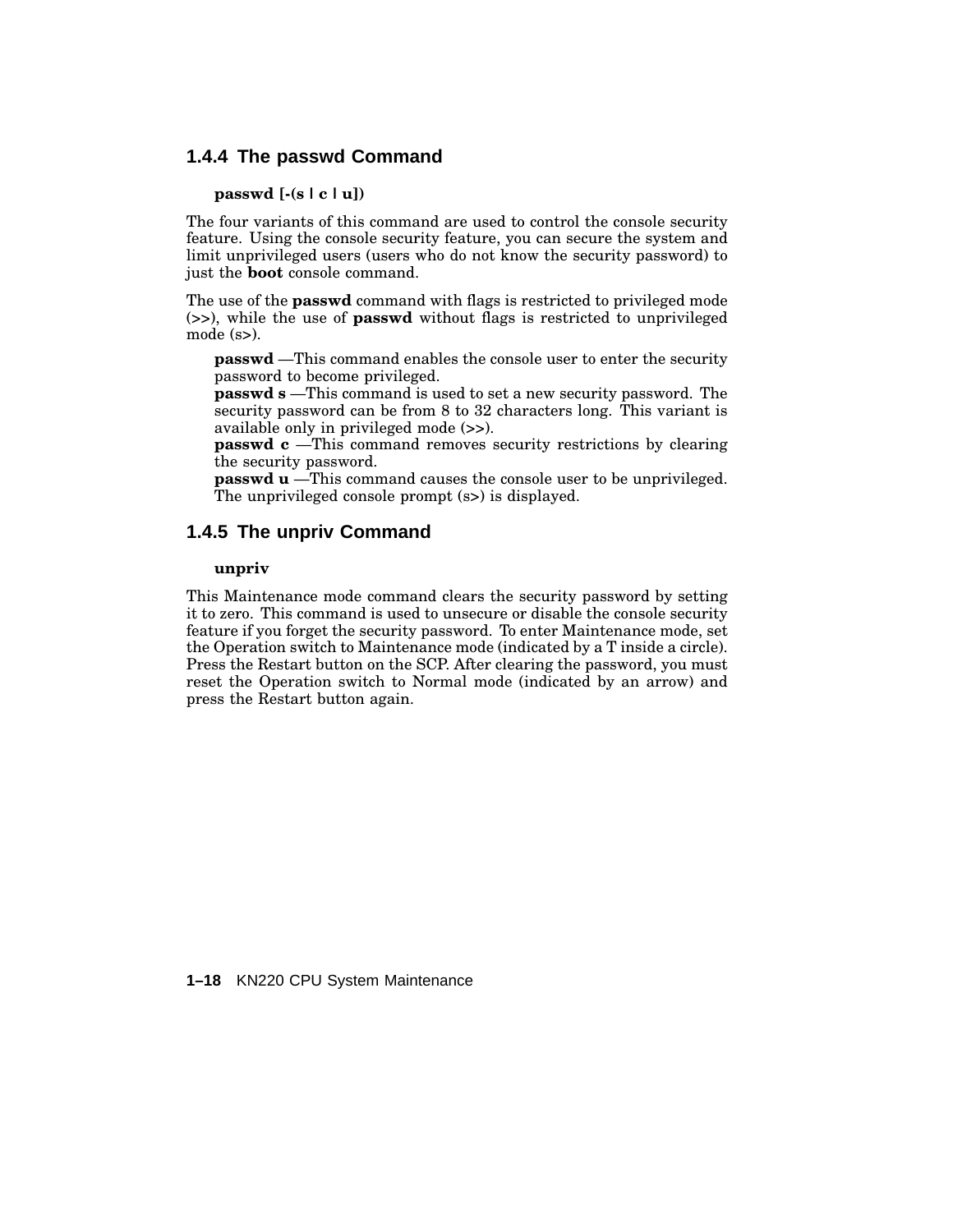### **1.5 MS220 Memory**

The MS220–AA (M7639–AA) is a 32-Mbyte memory module that provides memory for the KN220 system. The MS220–AA is a pseudo-intelligent memory array module.

The quad-height MS220–AA has a 100-ns, 78 bit-wide array (64-bit data and 14-bit ECC), implemented with 1-Mbit dynamic RAMs in dual in-line packages (SOIC).

The KN220 CPU module and up to four MS220–AA memory modules (128 Mbytes maximum) communicate through the MS220 memory interconnect. This interconnect uses the CD backplane interconnect for address and control signals and a 100-pin ribbon cable for data signals.

#### **Ordering Information**

MS220–AA 32-Mbyte module only (M7639–AA).

#### **Diagnostic Support**

MicroVAX Diagnostic Monitor Release 133 (Version V4.4) Self-test KN220 self-test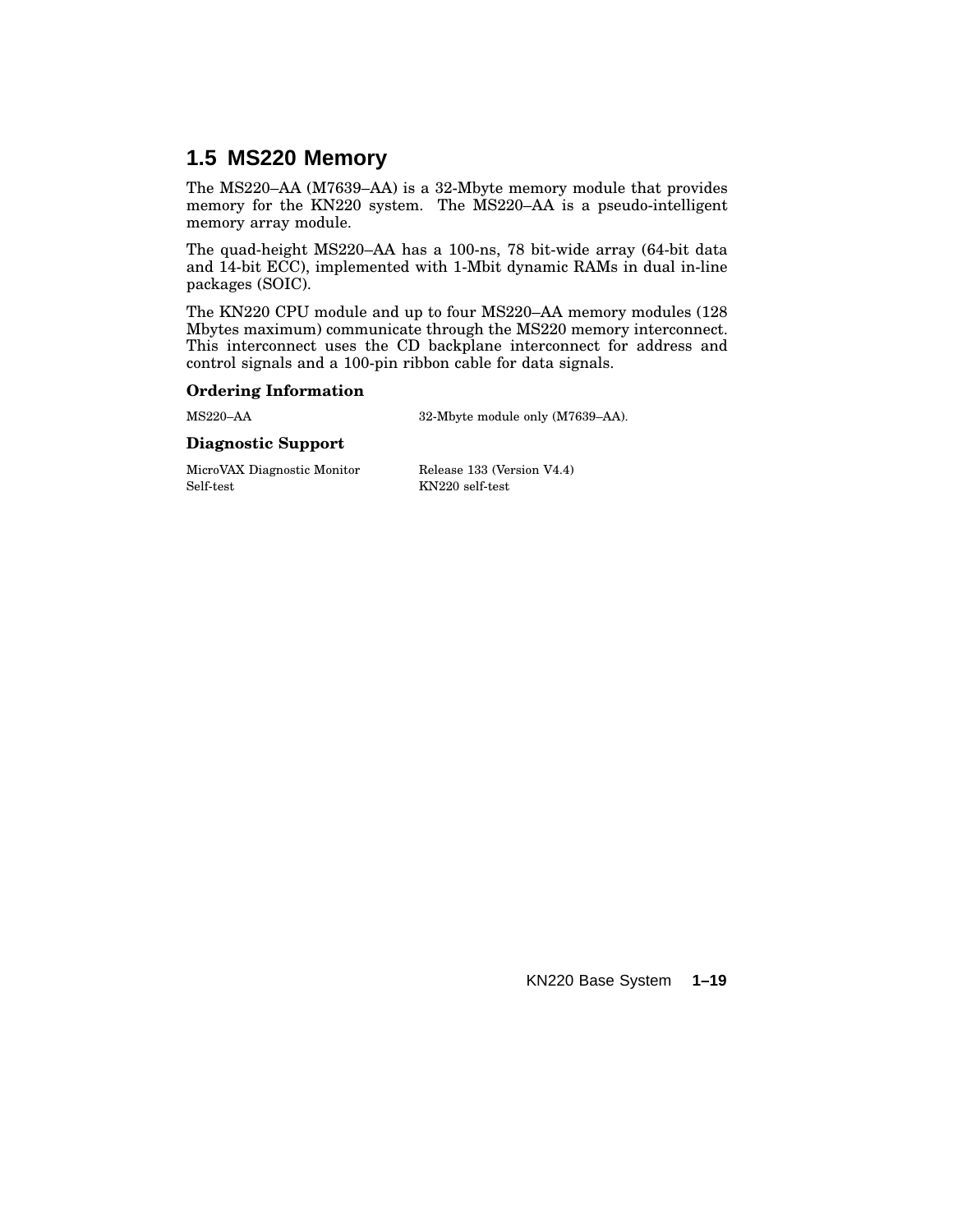# **KN220 Configuration**

#### **2.1 Introduction**

This chapter provides guidelines for changing the configuration of a KN220 system.

Before you change the system configuration, you must consider the following factors:

Module order in the backplane Module configuration Mass storage device configuration

If you are adding a device to a system, you must know the capacity of the system enclosure in the following areas:

Backplane I/O panel Power supply Mass storage devices

#### **2.2 General Module Order**

The order of modules in the backplane depends on four factors:

- Relative use of devices in the system
- Expected performance of each device relative to other devices
- The ability of a device to tolerate delays between bus requests and bus grants (called delay tolerance or interrupt latency)
- The tendency of a device to prevent other devices farther from the CPU from accessing the bus

KN220 Configuration **2–1**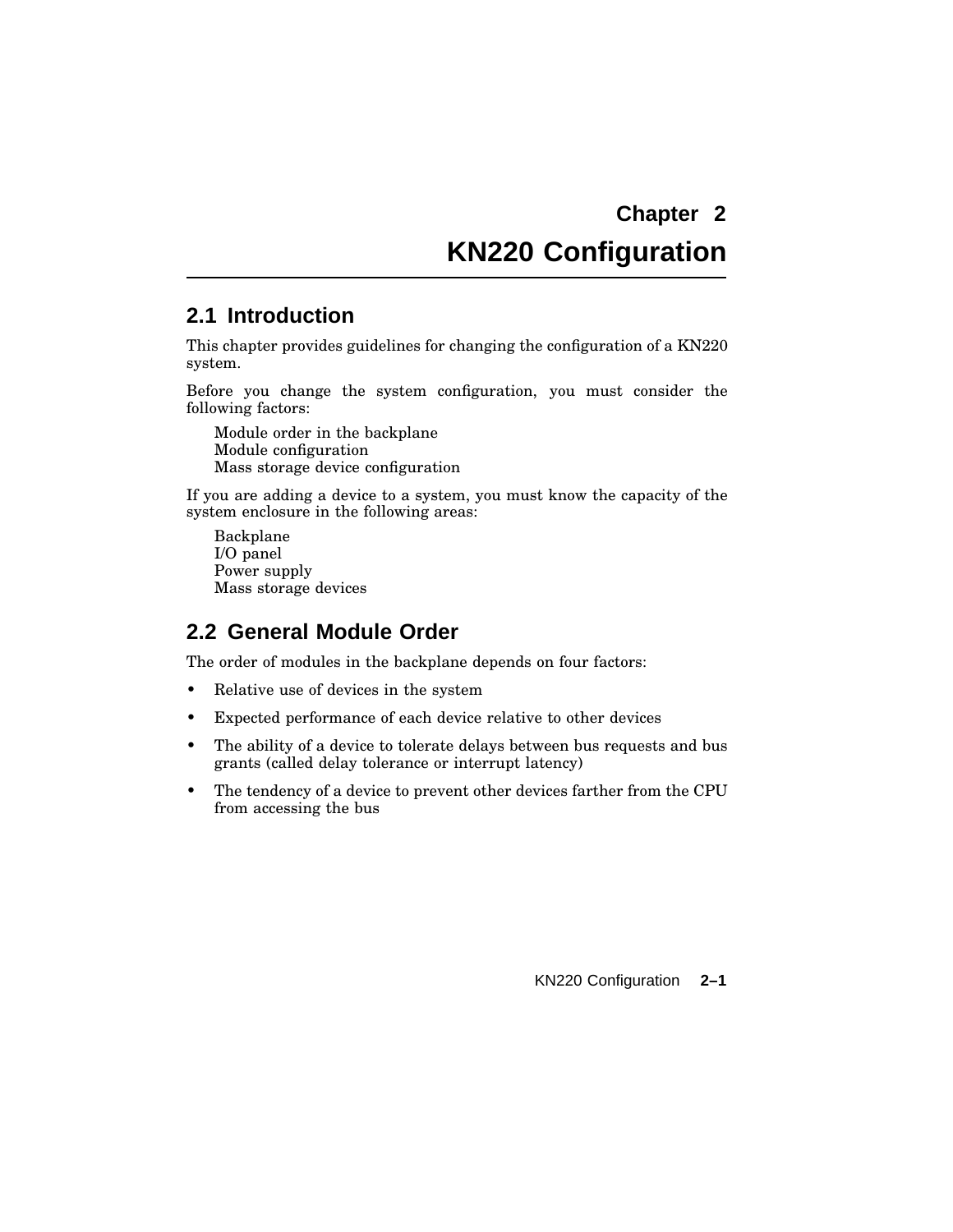## **2.3 Module and Bulkhead Order for KN220 Systems**

Observe the following rules about module order:

- Interface module (M9715) in slot 0.
- KN220 I/O module (M7638–AA) in slot 1.
- KN220 CPU module (M7637–AA) in slot 2.
- MS220–AA (M7639–AA) memory module in slot 3. Install any additional MS220–AA memory modules in slots 4, 5, and 6.
- Do not install dual-height modules in the CD rows.

Observe the following rules about bulkhead order:

- H3605 (70–27464–01), single-width bulkhead with two connector ports, is installed over slot 1 and connected to the I/O module in slot 1.
- H3602–AC (70–25775–03), double-width bulkhead, is installed over slots 2 and 3 and covers the CPU and the first memory module.

# **2.4 Memory Module Configuration**

Memories have no registers in which the memory capacities can be configured. You need to run T 9A after installation of the memory if you want to view the board-specific memory configuration. (See Section 4.8.9.)

Test 9A allows you to enter the capacity of each individual memory module. The specifications you enter in  $\overline{T}$  9A stay in NVRAM as long as battery power is applied, or until you run T 9A and enter changes. See Section 4.3.

# **2.5 Q-Bus Module Configuration**

The Q-bus passes through the backplane in a BA400-series enclosure.

Each Q-bus module in a system must use a unique device address and interrupt vector. The device address is also known as the control and status register (CSR) address. Most modules have switches or jumpers for setting the CSR address; most interrupt vector values are set by software. The value of a floating address depends on what other modules are housed in the system.

Set CSR addresses and interrupt vectors for a module as follows:

- 1. Determine the correct values for the module with the CONFIGURE command at the maintenance mode prompt (>>>). Type CONFIGURE, then HELP for the list of supported devices.
- **2–2** KN220 CPU System Maintenance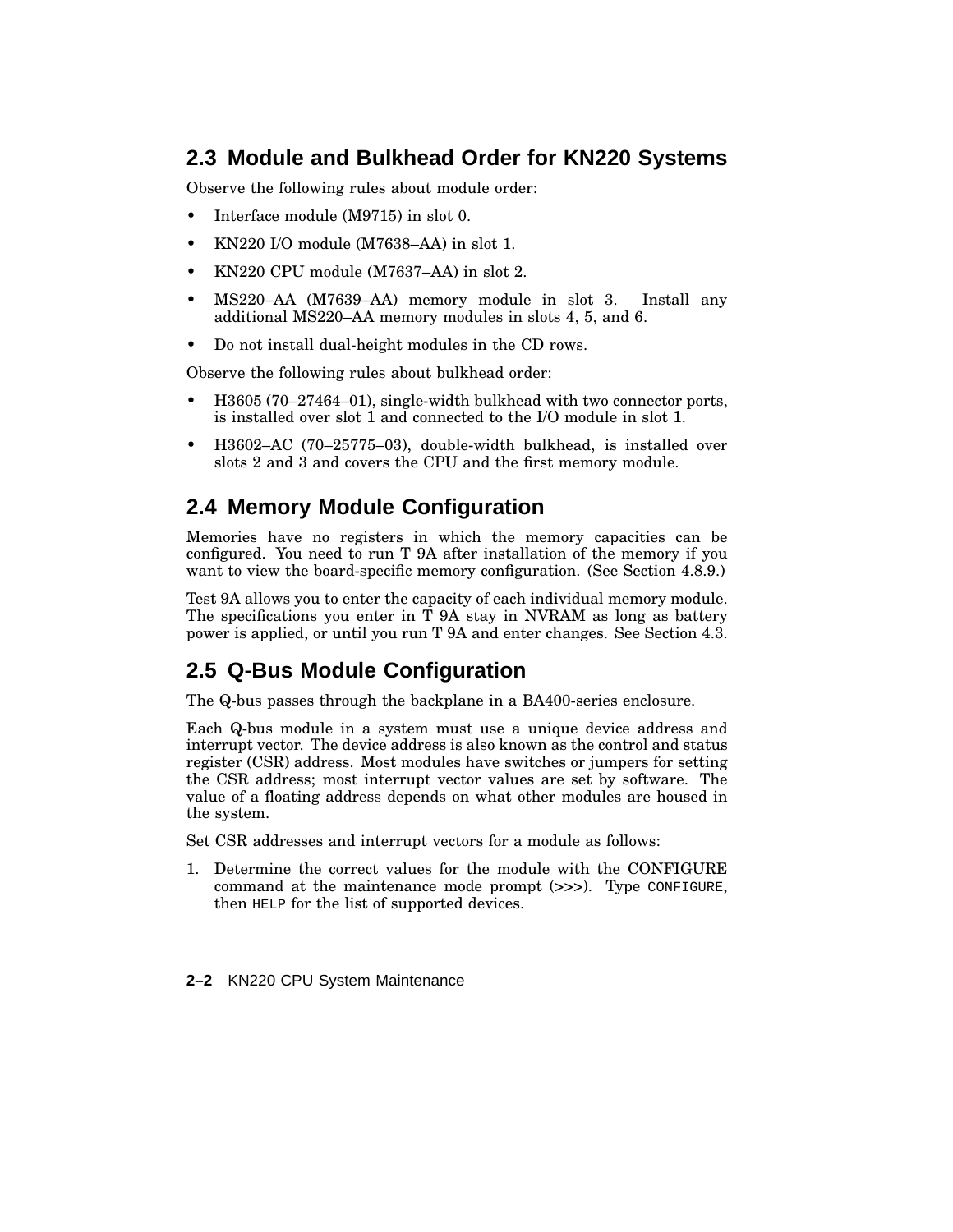#### **NOTE:** *Some of the devices listed in the HELP display are not supported by the KN220 CPU module set.*

See the description of the CONFIGURE and HELP commands in Section 3.10.2 of how to obtain the correct CSR addresses and interrupt vectors, and Section 3.10.10 for a description of the help screen .

The LPV11–SA, which is the LPV11 version compatible with the BA400 series enclosures, has two sets of CSR address and interrupt vectors. To determine the correct values for an LPV11–SA, enter LPV11, 2 at the Device, Number? prompt for one LPV11–SA, or enter LPV11,4 for two LPV11–SA modules.

- 2. See Appendix C for instructions on how to configure the KFQSA storage adapter. Appendix C explains how to do the following:
	- Set a four-position switchpack on the KFQSA
	- Program the CSR addresses for all the system's DSSI devices into the EEROM on the KFQSA
	- Reprogram the EEROM when you add DSSI devices
- 3. See *Microsystems Options* for switch and CSR and interrupt vector jumper settings for supported options.

#### KN220 Configuration **2–3**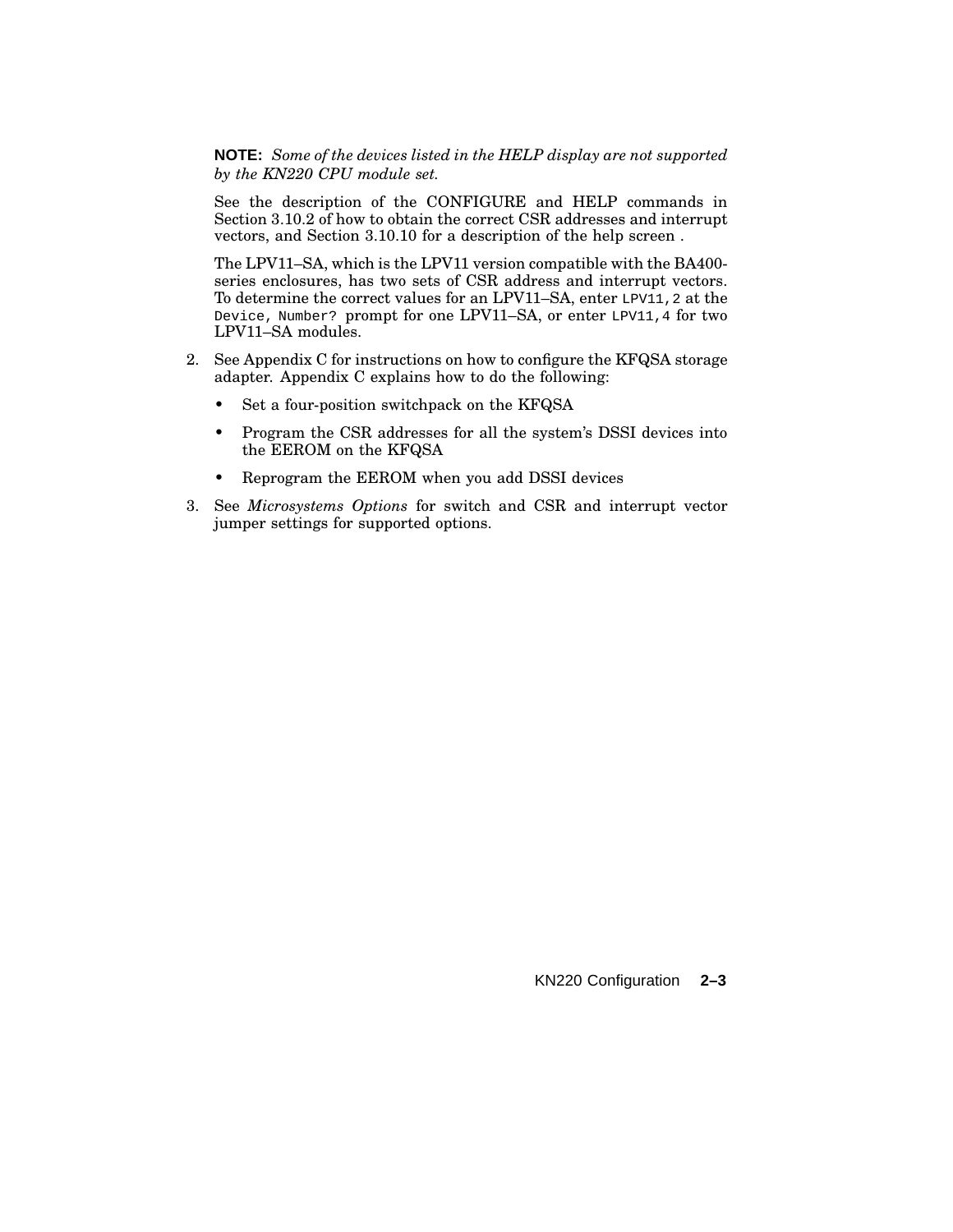### **2.6 DSSI Configuration**

This section concerns the internal RF-series storage devices linked to the host CPU by means of the Digital Storage System Interconnect (DSSI). To link external RF-series storage devices to the host CPU by means of the KFQSA module, see Appendix C.

Whether internal or external to the host system, each storage device on a DSSI storage bus must have a unique DSSI node ID. The RF-series (ISE) receives its node ID from a plug on the operator control panel (OCP) on the front panel of each separate ISE. By convention, ISEs are mounted in the BA430 enclosure from right to left, as listed in Table 2–1.

| <b>Device</b>                  | <b>Position</b> | Node $ID1$ |  |
|--------------------------------|-----------------|------------|--|
| TK70 is in rightmost slot      | $\equiv$        |            |  |
| First ISE                      | Right side      | $\theta$   |  |
| Second ISE                     | Center          |            |  |
| Third ISE                      | Left side       | 2          |  |
| <sup>1</sup> KN220 node ID = 7 |                 |            |  |

**Table 2–1: Conventional ISE and Tape Slots**

If the cable between the ISE and the OCP is disconnected, the ISE reads the node ID from three DIP switches on its electronic controller module (ECM).

**NOTE:** *Pressing the system reset button on the front of the power supply has no effect on the ISEs. You must perform a power cycle.*

The node ID switches are located behind the 50-pin connector on the ECM. Switch 1 (the MSB) is nearest to the connector. Switch 3 (the LSB) is farthest from the connector. Refer to the RF71 section in *Microsystems Options* for an illustration and further information. Table 2–2 lists the switch settings for the eight possible node addresses.

**NOTE:** *The node ID plugs on the control panel of each ISE override the ISE DIP switches. It is good practice, however, to set the DIP switches to equal the node ID plugs.*

**2–4** KN220 CPU System Maintenance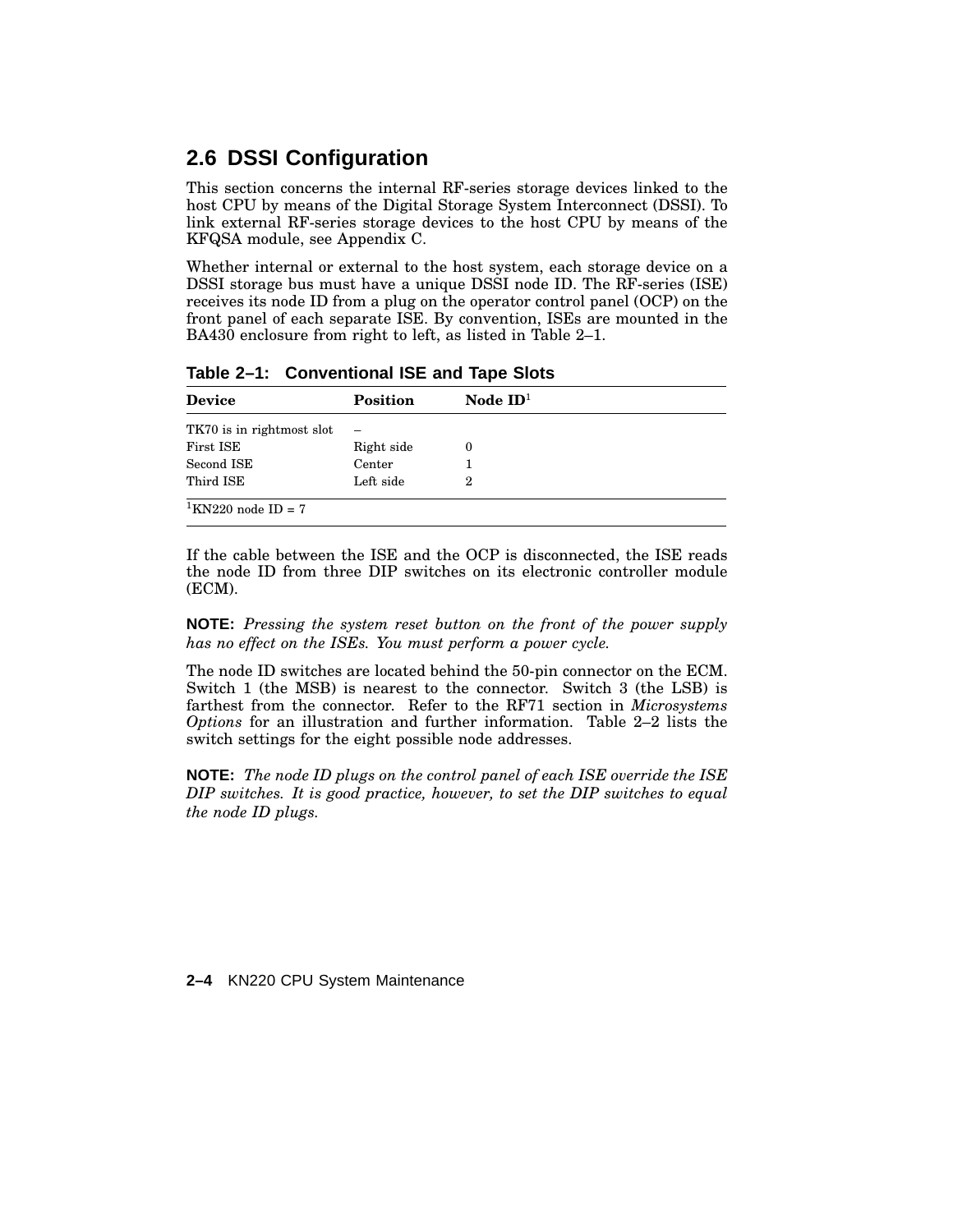| Node ID        | S1   | S <sub>2</sub> | S3   |  |
|----------------|------|----------------|------|--|
| $\bf{0}$       | Down | Down           | Down |  |
| 1              | Down | Down           | Up   |  |
| $\overline{2}$ | Down | Up             | Down |  |
| 3              | Down | Up             | Up   |  |
| $\overline{4}$ | Up   | Down           | Down |  |
| 5              | Up   | Down           | Up   |  |
| 6              | Up   | Up             | Down |  |
| 7              | Up   | Up             | Up   |  |

**Table 2–2: ISE DIP Switch Settings**

## KN220 Configuration **2–5**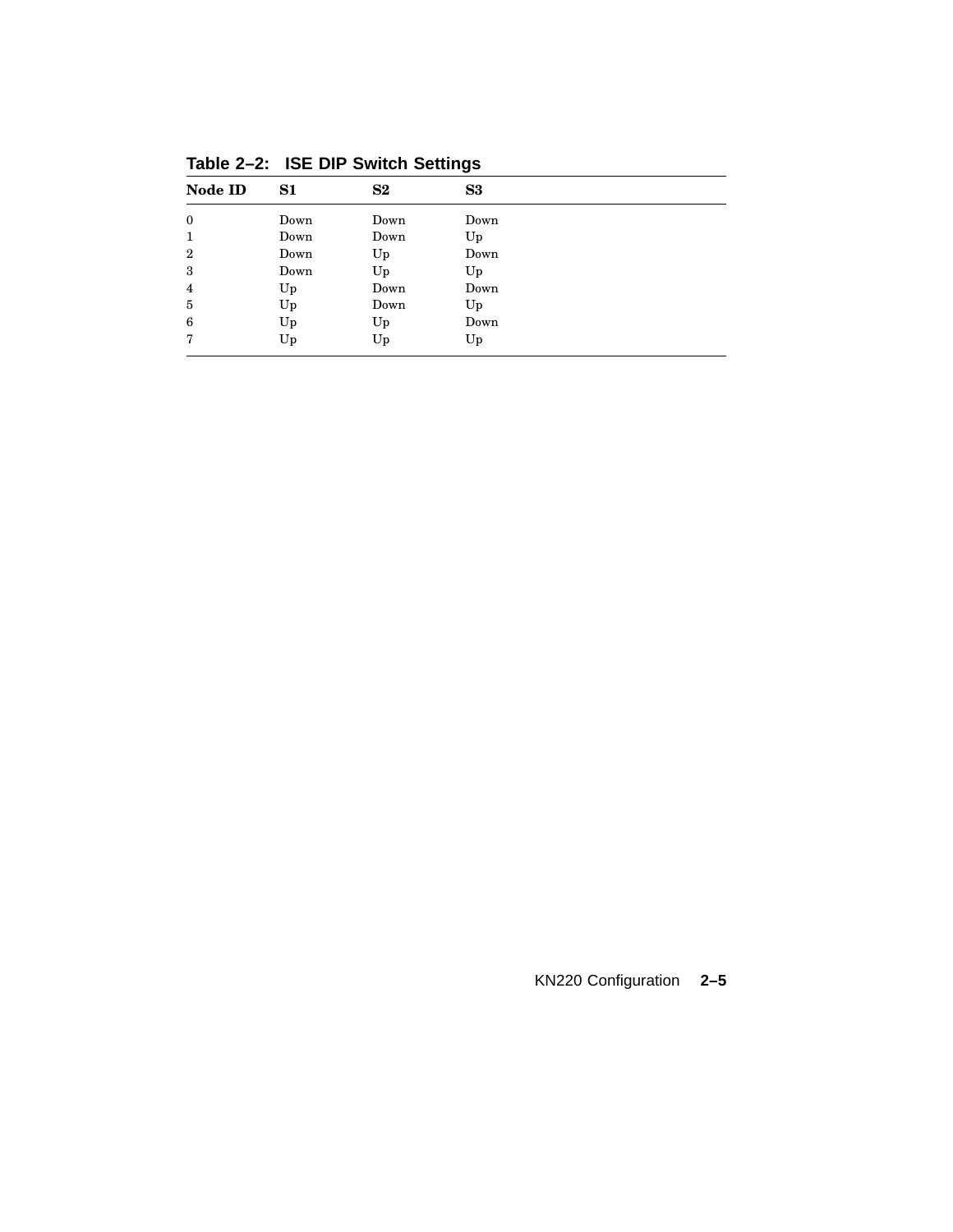The maintenance mode SET HOST/DUP command creates ISE device names according to the following scheme:

nodename \$ DIA unit number. For example, KATH\$DIA3

You can use the device name for booting MDM, as follows:

>>> **BOOT KATH\$DIA3**

You can access local programs in the ISE through the MicroVAX Diagnostic Monitor (MDM) or through the maintenance mode SET HOST/DUP command. This command creates a virtual connection to the storage device and the designated local program, using the Diagnostic and Utilities Protocol (DUP) standard dialog. Section 3.10.16 describes the SET HOST /DUP command.

#### **2.6.1 Changing the Node Name**

Each ISE has a node name that is maintained in the EEPROM on the controller module. This node name is determined in manufacturing from an algorithm based on the drive serial number. You can change the node name of the ISE to something more meaningful by following the procedure in Example 2–1. In the example, the node name for the RF71 ISE at DSSI node address 1 is changed from R3YBNE to DATADISK.

See Section 4.7.5 for further information about the PARAMS local program.

#### **Example 2–1: Changing a DSSI Node Name**

```
>>> SHOW DSSI
DSSI Node 0 (MDC)
-rf(0,0,*) (RF71)
DSSI Node 1 (R3YBNE) !The node name for this drive will be
-rf(1,1,*) (RF71) !changed from R3YBNE to DATADISK.
DSSI Node 7 (*)
>>>
>>> SET HOST/DUP/DSSI 1 PARAMS
Starting DUP server...
Copyright 1988 Digital Equipment Corporation
PARAMS> SHOW NODENAME
```

| Parameter | Current | Default | Type   | Radix |                |
|-----------|---------|---------|--------|-------|----------------|
|           |         |         |        |       |                |
| NODENAME  | R3YBNE  | RF71    | String | Ascii | $\overline{B}$ |

**Example 2–1 Cont'd on next page**

**2–6** KN220 CPU System Maintenance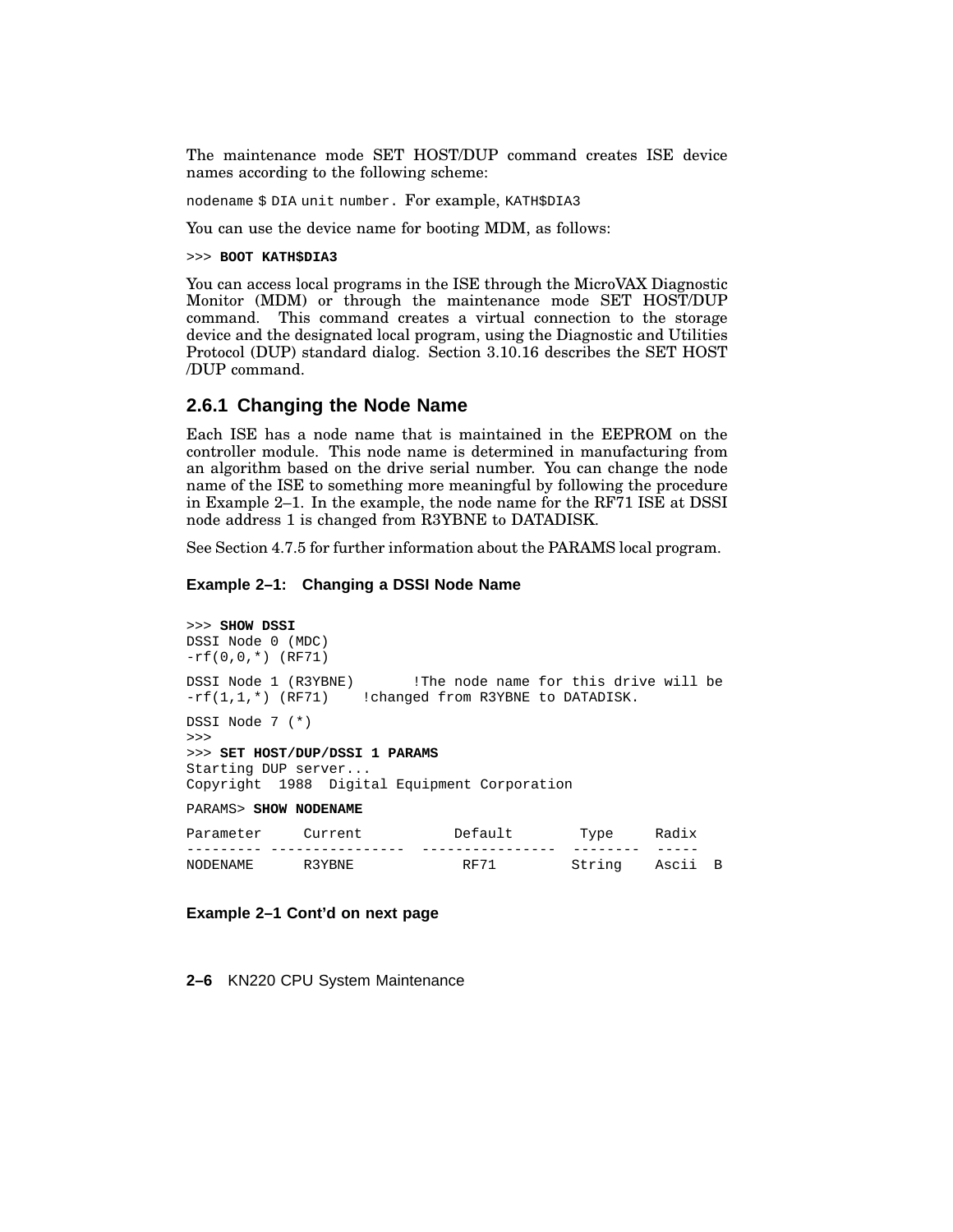#### **Example 2–1 (Cont.): Changing a DSSI Node Name**

```
PARAMS> SET NODENAME DATADISK
PARAMS> WRITE 1200 Interval in the command writes the change
                              !to EEPROM.
Changes require controller initialization, ok? [Y/(N)] y
Stopping DUP server...
>>> SHOW DSSI
DSSI Node 0 (MDC)
-rf(0,0,*) (RF71)
DSSI Node 1 (DATADISK) !The node name has changed from
-rf(1,1,*) (RF71) !R3YBNE to DATADISK.
DSSI Node 7 (*)
```
#### **2.6.2 Changing the Unit Number**

By default, the ISE's unit number is the same value as the DSSI node address for that drive. This occurs whether the DSSI node address is determined from the bus ID plugs or from the three DIP switches on the ISE controller module.

ISEs conform to the Digital Storage Architecture (DSA). Each drive can be assigned a unit number from 0 to 16,383 (decimal). The unit number need not be the same as the DSSI node address.

Example 2–2 shows how to change the unit number of an ISE. This example changes the unit number for the RF71 at DSSI node address 1 from 1 to 14 (decimal). You must change two parameters: UNITNUM and FORCEUNI. Changing these parameters overrides the default, which assigns the unit number the same value as the node address.

See Section 4.7.5 for further information about the PARAMS local program.

KN220 Configuration **2–7**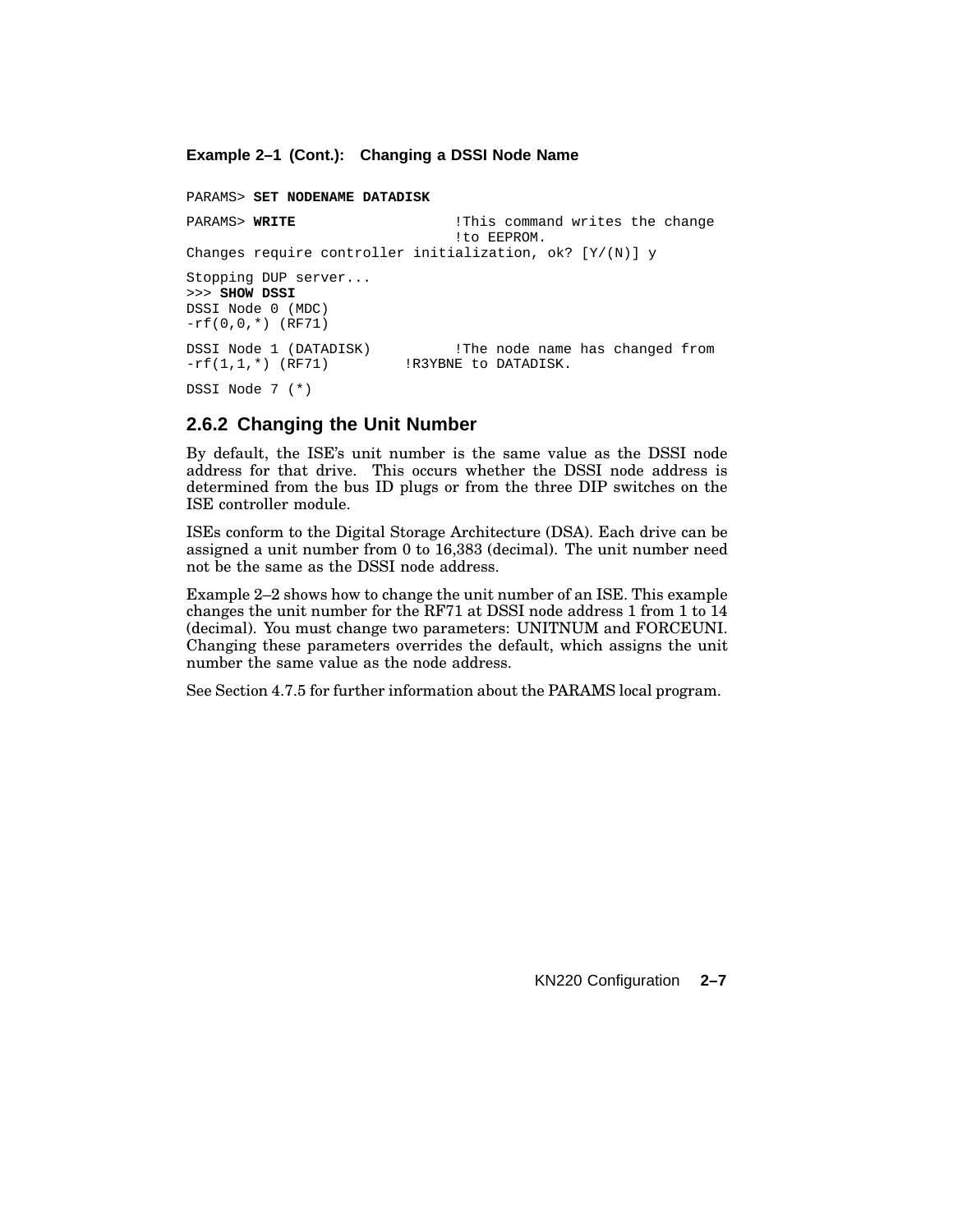#### **Example 2–2: Changing a DSSI Unit Number**

```
>>> SHOW DSSI
DSSI Node 0 (MDC)
-rf(0,0,*) (RF71)
DSSI Node 1 (R3QJNE) !The unit number for this drive will be
-rf(1,1,*) (RF71) !changed from 1 to 14
DSSI Node 7 (*)
>>>
>>> SET HOST/DUP/DSSI 1
Starting DUP server...
Copyright 1988 Digital Equipment Corporation
DRVEXR V1.0 D 2-JUN-1989 15:33:06
DRVTST V1.0 D 2-JUN-1989 15:33:06
HISTRY V1.0 D 2-JUN-1989 15:33:06
ERASE V1.0 D 2-JUN-1989 15:33:06
PARAMS V1.0 D 2-JUN-1989 15:33:06
DIRECT V1.0 D 2-JUN-1989 15:33:06
End of directory
Task Name? PARAMS
Copyright 1988 Digital Equipment Corporation
PARAMS> SHOW UNITNUM
Parameter Current Default Type Radix
--------- ---------------- ---------------- -------- -----
                                        Word Dec U
PARAMS> SHOW FORCEUNI
Parameter Current Default Type Radix
--------- ---------------- ---------------- -------- -----
FORCEUNI 1 1 Boolean 0/1 U
PARAMS> SET UNITNUM 14
PARAMS> SET FORCEUNI 0
PARAMS> WRITE : IThis command writes the changes
                      !to the EEPROM.
PARAMS> EX
Exiting...
Task Name?
```
#### **Example 2–2 Cont'd on next page**

#### **2–8** KN220 CPU System Maintenance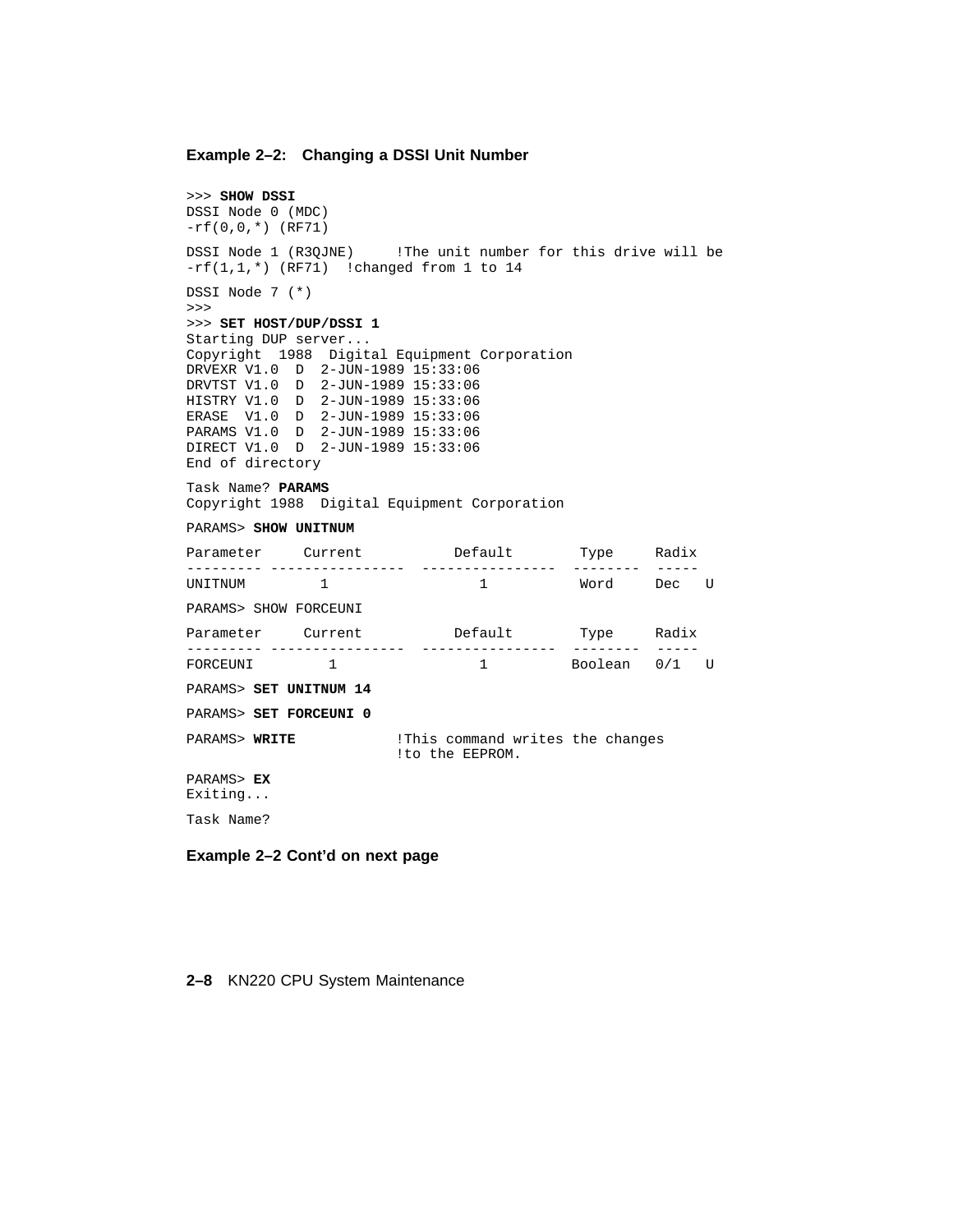#### **Example 2–2 (Cont.): Changing a DSSI Unit Number**

```
Stopping DUP server...
>>>
>>> SHOW DSSI
DSSI Node 0 (MDC)
-rf(0,0,*) (RF71)
DSSI Node 1 (R3QJNE) !The unit number has changed -rf(1,14,*) (RF71) !and the node ID remains at 1.
                        !and the node ID remains at 1.
DSSI Node 7 (*)
```
#### **2.6.3 DSSI Cabling**

Each ISE has a connector that connects to the backplane. The ISEs are connected to the internal DSSI bus by means of the backplane.

A 10-conductor cable connects each ISE to the OCP on its front panel.

A 50-conductor round cable is routed from the external DSSI connector, lower left of the front of the unit, to the backplane.

KN220 Configuration **2–9**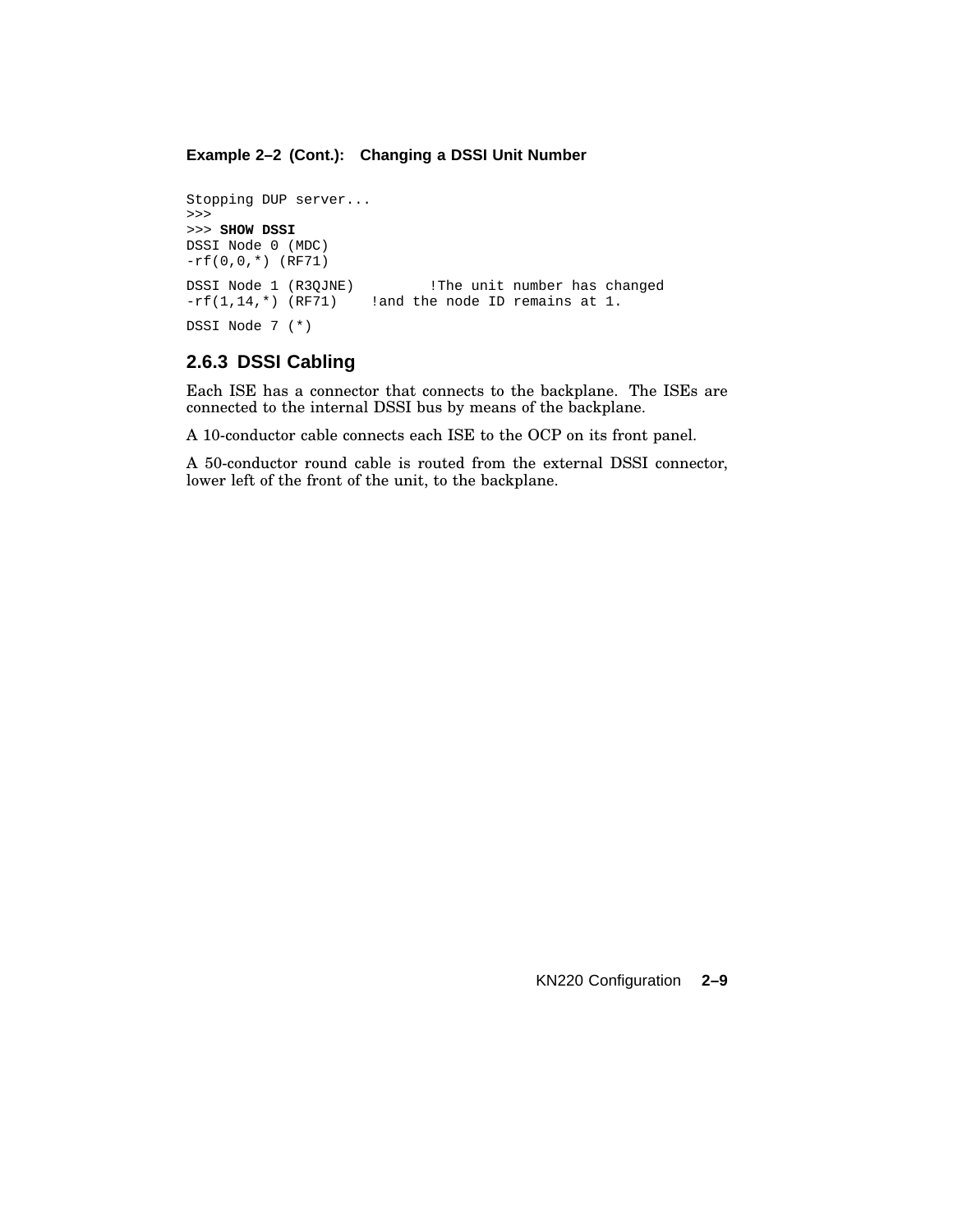## **2.6.4 DSSI Bus Termination and Length**

The DSSI bus has a maximum length of 6 m (19.8 ft), including internal and external cabling. The DSSI bus must be terminated at both ends. The KN220 I/O module terminates the DSSI bus at one end. A terminator on the left side of the media faceplate terminates the bus at the other end. This terminator can be removed if you need to expand the bus.

## **2.7 SCSI Configuration and Cabling**

This subsection describes the Small Computer System Interface (SCSI) device configuration and SCSI bus cabling in a DECsystem 5500 system.

**CAUTION:** *If you have a TLZ04-GA, it is supplied with two cables. One cable is the BCO6P-06, which is a 1.83-m (6-foot) cable and should be used. The other cable is shorter in length and should not be used.*

## **2.7.1 Adding External Devices**

**CAUTION:** *Before you proceed with step one below read the following list of general configuration rules.*

- 1. All external SCSI cables used with the DECsystem 5500 must be BC06P cables.
- 2. A maximum of two BC06P cables may be used in any one bus. BC06P cables are available in lengths of .76 m (2.5 ft), 1.83 m (6 ft), and 2.74 m (9 ft).
	- An exception: If a 2.74-m (9-foot) BC06P cable is used in the system, only one cable is allowed.
	- The .76 m (2.5 ft) cable that is used to connect the adapter to the storage shelf in the Q-bus-based BA430 enclosure is an external cable that must be counted in calculating the maximum length.
- 3. There are no restrictions on the number of devices or the type of devices under these rules as long as the devices are within the standard limits of the SCSI bus. For example, only seven devices maximum per bus are allowed.
- 4. Care must be taken not to exceed the industry standard maximum bus length of 6 meters. If the above steps are followed, there should be no problem. The BA430 enclosure's internal SCSI bus length is 1.2 m (47 in).
- 5. If there are tabletop drives connected to the DECsystem 5500, the internal cable length must be taken into account.

**2–10** KN220 CPU System Maintenance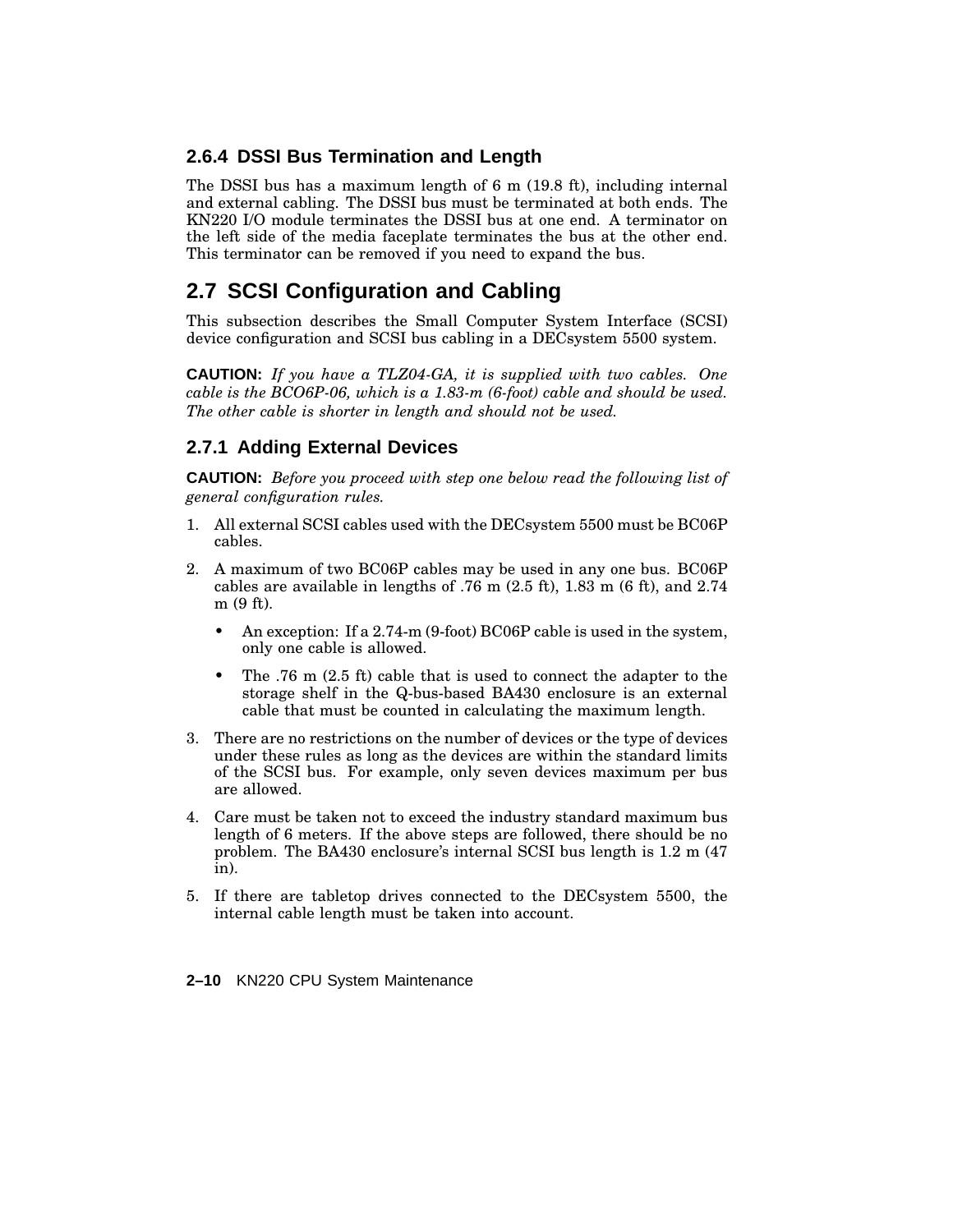- 6. To connect the BA430 external drive to the SCSI bus, attach the 1.83 m (6 ft) SCSI cable (17–02659–02) to the bottom connector of the CPU module. Connect the terminator (12–30552–01) to the top connector. Pull the bail latches toward the cable and terminator to hold them in place.
- 7. Connect the other end of the 1.83-m (6-foot) SCSI cable to the top connector of the tabletop drive.
- 8. Connect the terminator to the lower connector of the drive.

**NOTE:** *The two following steps are for internal drives only.*

- 9. To connect the BA430 internal drive to the SCSI bus, attach the .76 m (2.5 ft) SCSI cable (17–02659–03) to the top connector of the CPU module. Connect the terminator (12–30552–01) to the lower connector. Pull the bail latches toward the cable and terminator to hold them in place.
- 10. Connect the other end of the .76 m (2.5 ft) SCSI cable to the connector. (When connecting more than one drive refer to Chapter 6 for information on connecting multiple drives.)

## **2.7.2 Connecting Multiple Drives**

Multiple drives are connected to the CPU module by a daisy-chain cabling configuration. TLZ04, RZ5x, or RRD40 drives may be daisy chained in any order. Each drive then must be assigned a unique node ID number. (See Section 6.3.)

Because the embedded drive has no power supply, it is physically smaller than the tabletop model, which does have a power supply.

## **2.7.3 Connecting Tabletop Drives**

Connection of the tabletop drives proceeds as follows:

- 1. Remove the terminator from the lower connector of the first drive and replace it with 1.83 m (6 ft) SCSI cable.
- 2. Connect the other end of the cable to the top connector of the next drive.
- 3. Connect the SCSI terminator to the bottom connector. (The SCSI bus can accommodate up to three drives, with the last drive being terminated on the bottom connector.)

KN220 Configuration **2–11**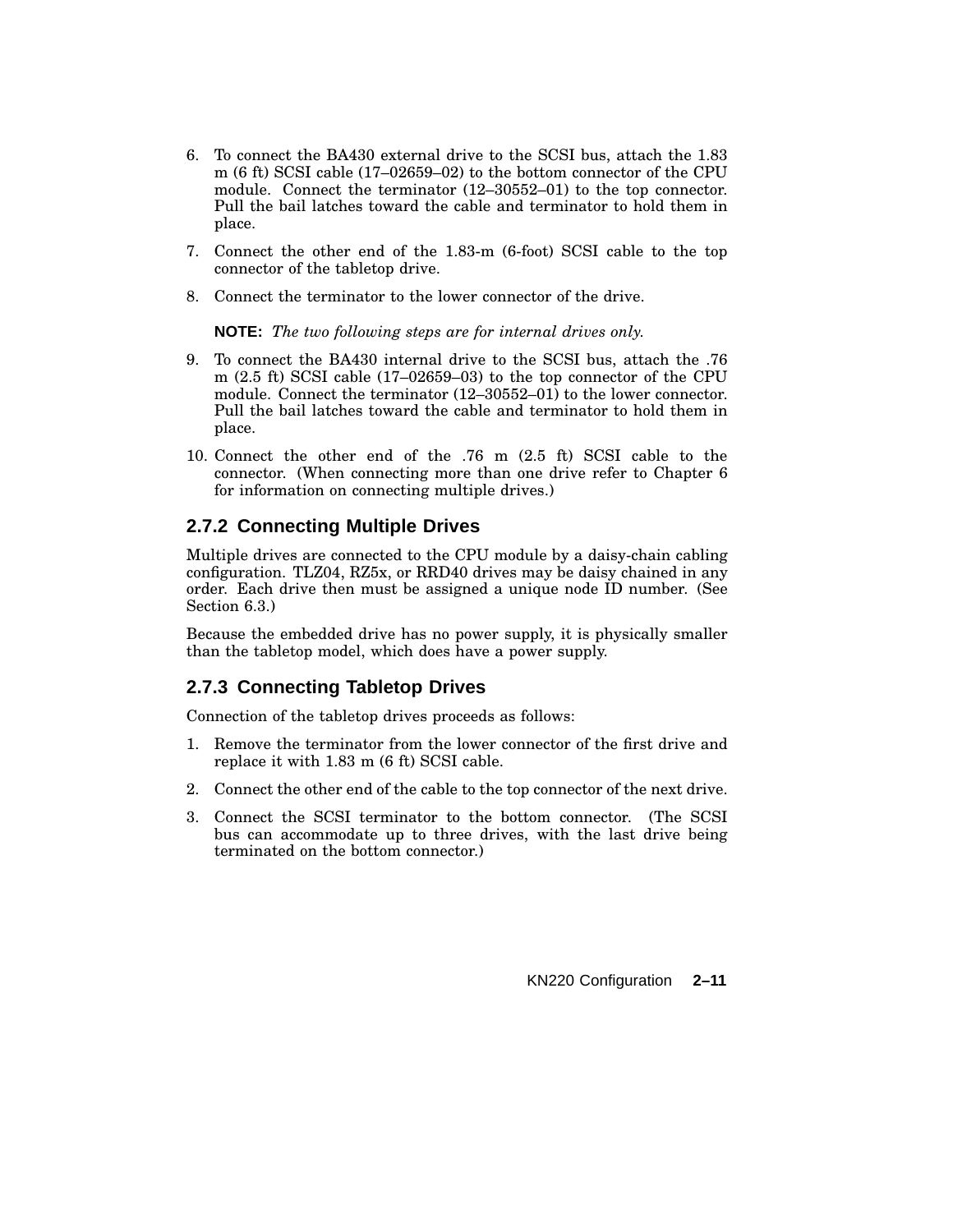## **2.7.4 Connecting Internal Drive to Tabletop Drive**

Because the internal drive is embedded in the system, the cable connections for additional drives begin at the CPU module. All additional drives must be tabletop models.

- 1. Remove the terminator from the bottom connector of the CPU module and replace it with a 1.83-m (6-foot) SCSI cable.
- 2. Connect the other end of the cable into the top connector of the next drive.
- 3. Connect the terminator to the bottom connector. (The CPU module can accommodate up to three drives, with the last terminated on the bottom connector.)

## **2.7.5 Assigning the Node ID**

You must assign to each drive and to the CPU module a unique SCSI node ID.

**NOTE:** *The higher the node ID address number selected, the higher the bus priority.*

## **2.7.6 SCSI Interface ID Switches**

Before proceeding, locate the SCSI switches on the back of your drive. The four numbered DIP switches set the SCSI address ID number that the drive will respond to in the system. The drive must be given a SCSI address ID number by setting the switch. See Tables 2–3 and 2–4.

- 1. Power down all drives before assigning a SCSI ID number.
- 2. Determine the SCSI address ID number that your drive will be assigned. The address ID number can be any number from 0 to 7. The default ID for the CPU module is 7.
- 3. Set the switches to the correct address ID number. (The TLZ04 and RRD40 drive switches are marked differently.)
- 4. After you complete the drive switch settings, use MDM to test your SCSI bus interconnects.

**CAUTION:** *Use a ballpoint pen or pointed object to set the switches. Never use a pencil to set the switches. The graphite used in pencils can damage the switches.*

**2–12** KN220 CPU System Maintenance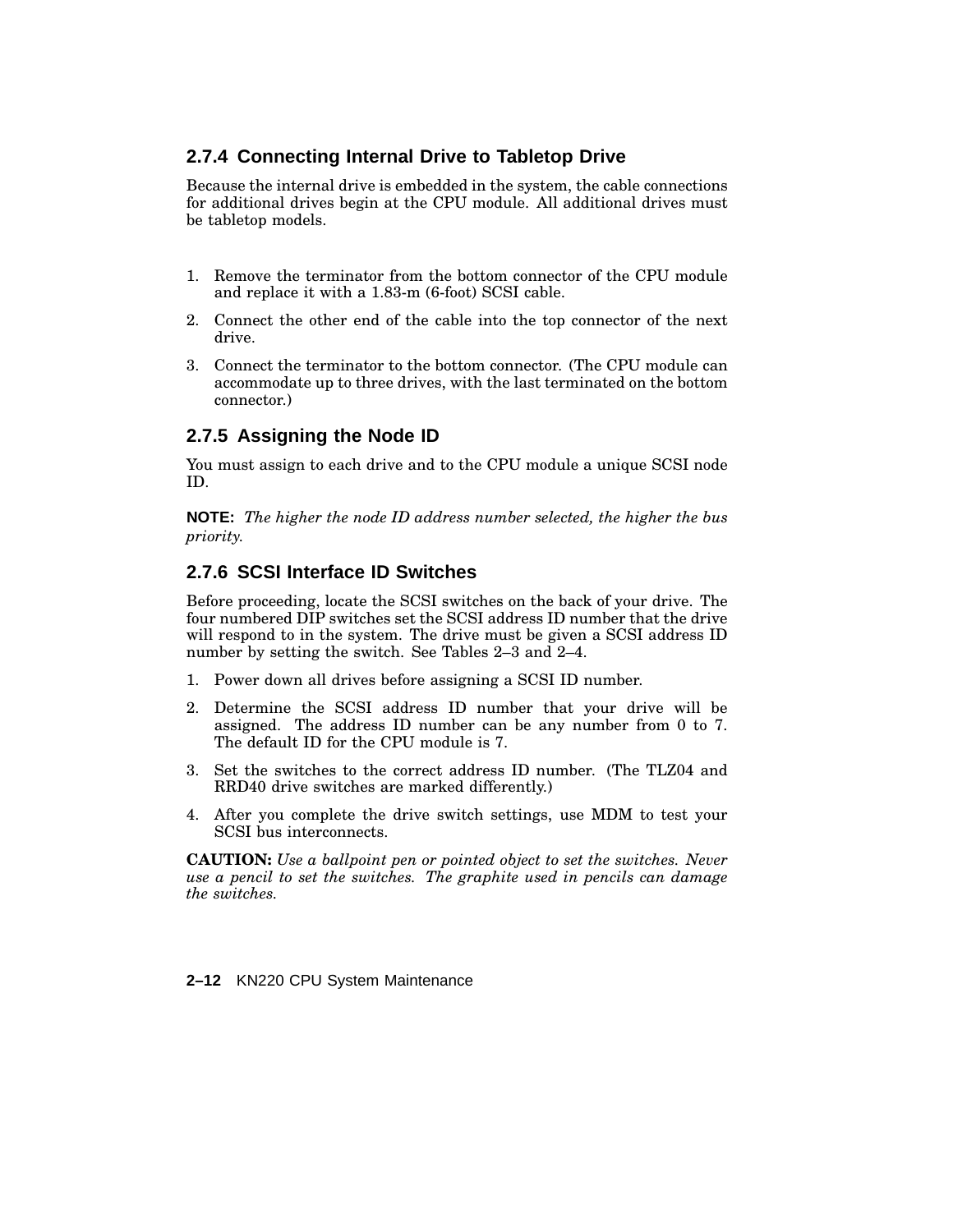| ID                     | <b>Switch Settings</b> |                  |              |  |
|------------------------|------------------------|------------------|--------------|--|
| No.                    | SW4                    | SW2              | SW1          |  |
| $\mathbf{0}$           | $\theta$               | $\mathbf{0}$     | $\mathbf{0}$ |  |
| 1                      | $\mathbf{0}$           | $\boldsymbol{0}$ | 1            |  |
| $\overline{2}$         | $\theta$               | 1                | $\theta$     |  |
| 3                      | $\mathbf{0}$           | 1                | 1            |  |
| $\overline{4}$         | 1                      | $\theta$         | $\theta$     |  |
| $\bf 5$                | 1                      | $\boldsymbol{0}$ | 1            |  |
| 6                      | 1                      | 1                | $\theta$     |  |
| 7                      | 1                      | 1                | 1            |  |
| Key to switch settings |                        |                  |              |  |

**Table 2–3: TLZ04 SCSI Address Node ID Number Settings**

 $1 = \text{down}$ 

 $0 = \text{up}$ Switch P is not used

KN220 Configuration **2–13**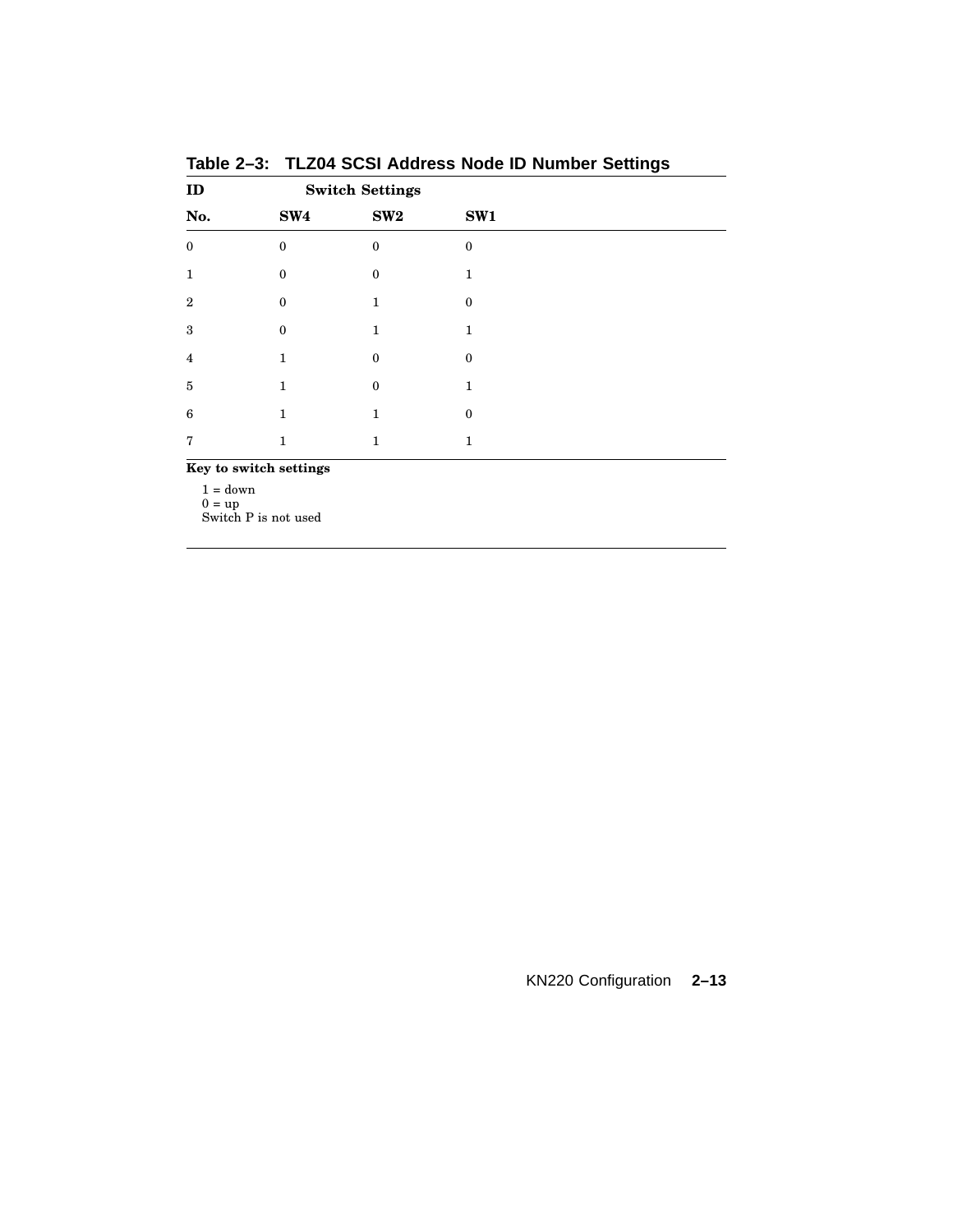| ID                            |                  | <b>Switch Settings</b> |          |              |  |
|-------------------------------|------------------|------------------------|----------|--------------|--|
| No.                           | 1                | $\bf{2}$               | 3        | 4            |  |
| $\mathbf{0}$                  | $\Omega$         | $\Omega$               | $\Omega$ | $\theta$     |  |
| 1                             | $\bf{0}$         | $\mathbf{0}$           | 1        | $\mathbf{0}$ |  |
| $\mathbf{2}$                  | $\theta$         | 1                      | $\Omega$ | $\Omega$     |  |
| 3                             | $\boldsymbol{0}$ | 1                      | 1        | $\mathbf{0}$ |  |
| 4                             | 1                | $\Omega$               | $\Omega$ | $\Omega$     |  |
| 5                             | 1                | $\boldsymbol{0}$       | 1        | $\mathbf{0}$ |  |
| 6                             | 1                | 1                      | $\Omega$ | $\mathbf{0}$ |  |
| 7                             | 1                | 1                      | 1        | $\mathbf{0}$ |  |
| <b>Key to Switch Settings</b> |                  |                        |          |              |  |

**Table 2–4: RRD40 SCSI Address ID Number Settings**

1 = ON = UP  $0 = \mathrm{OFF} = \mathrm{DOWN}$ Switch 4 must be set to 0

Table 2–5 describes the SCSI cables.

**Table 2–5: SCSI Cables**

| <b>Cable Description</b>                     | Order<br><b>Number</b> |
|----------------------------------------------|------------------------|
| $2.74 \text{ -m}$ (9-foot) SCSI 50-pin cable | 17-02659-01            |
| $1.83 \text{ m}$ (6-foot) SCSI 50-pin cable  | 17-02659-02            |
| .76-m $(2.5\text{-}foot)$ SCSI 50-pin cable  | 17-02659-03            |
| $.31\text{-m}$ (12-inch) 50-pin ribbon cable | 70–22834–03            |
| $.53\text{-}m$ (21-inch) 50-pin ribbon cable | 70–22834–02            |
| $.92\text{-}m$ (36-inch) 50-pin ribbon cable | 70-22834-01            |
| SCSI terminator                              | 12-30552-01            |

**2–14** KN220 CPU System Maintenance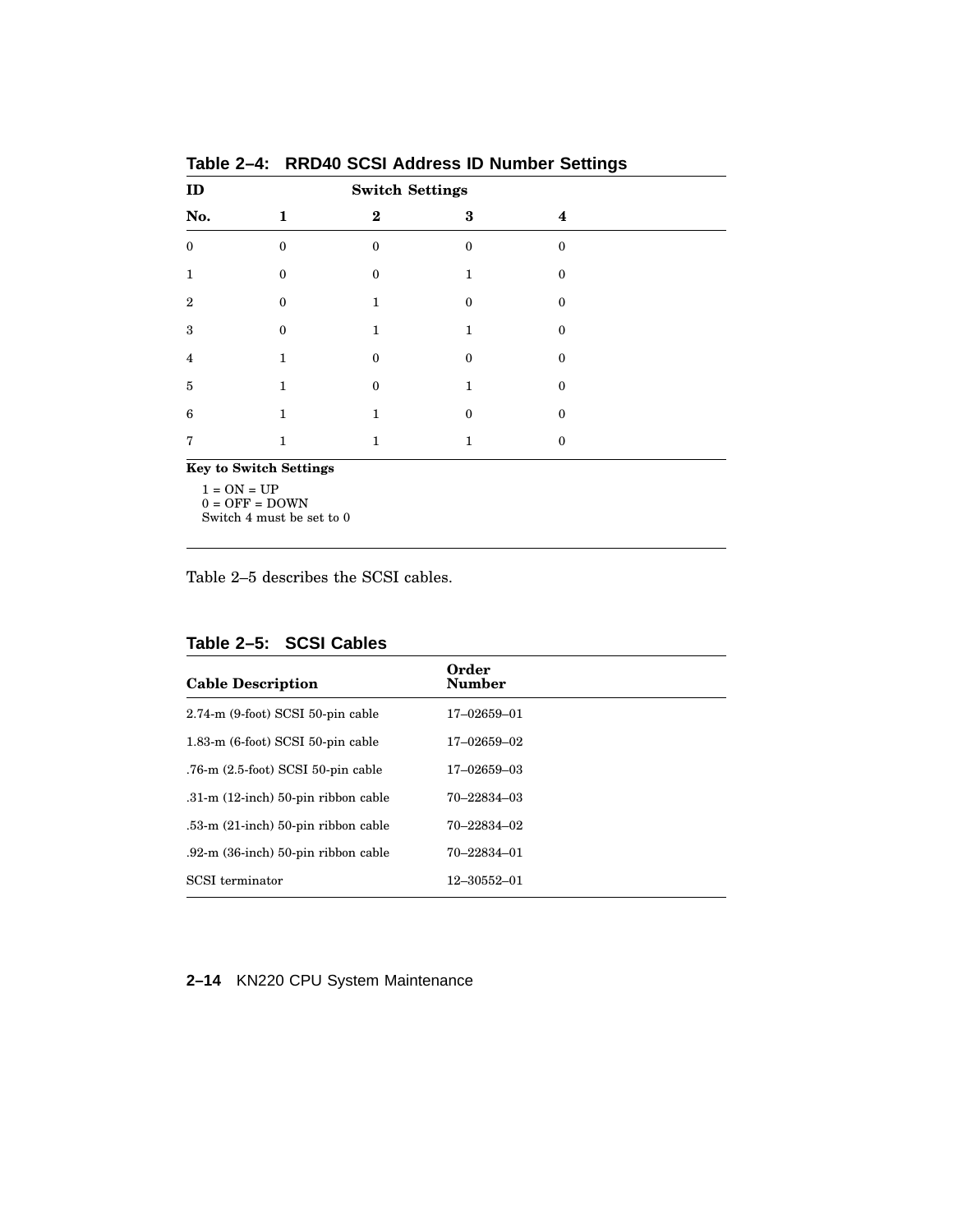# **KN220 Firmware**

## **3.1 Introduction**

This chapter describes the KN220 firmware.

The KN220 CPU-I/O module set contains a maximum of 384 Kbytes of EPROM for the firmware. This firmware is located as follows:

- R3000: two 128-Kbyte EPROMs on the KN220 CPU module (256 Kbytes)
- CVAX: one 128-Kbyte EPROM on the KN220 I/O module

The EPROMs are arranged as 32-bit words and are located at the following R3000 and CVAX restart locations:

- R3000: physical address 1FC00000
- CVAX: physical address 20040000

**NOTE:** *In the KN220 system, the firmware resides in three EPROMs: two for R3000 and one for CVAX.*

The CVAX and R3000 firmware contain the major functional blocks of code listed in Table 3–1.

| Table 3-1: KN220 Firmware Code |  |  |  |
|--------------------------------|--|--|--|
|--------------------------------|--|--|--|

| <b>CVAX Firmware Code</b>                      | R3000 Firmware Code                         |
|------------------------------------------------|---------------------------------------------|
| Halt entry, dispatch, and exit                 | Primary and secondary bootstrap (ULTRIX-32) |
| Primary and secondary bootstrap<br>(MDM)       | Console program<br>(normal mode commands)   |
| Console program<br>(maintenance mode commands) | ROM-based diagnostics                       |
| System restart                                 |                                             |
| ROM-based diagnostics                          |                                             |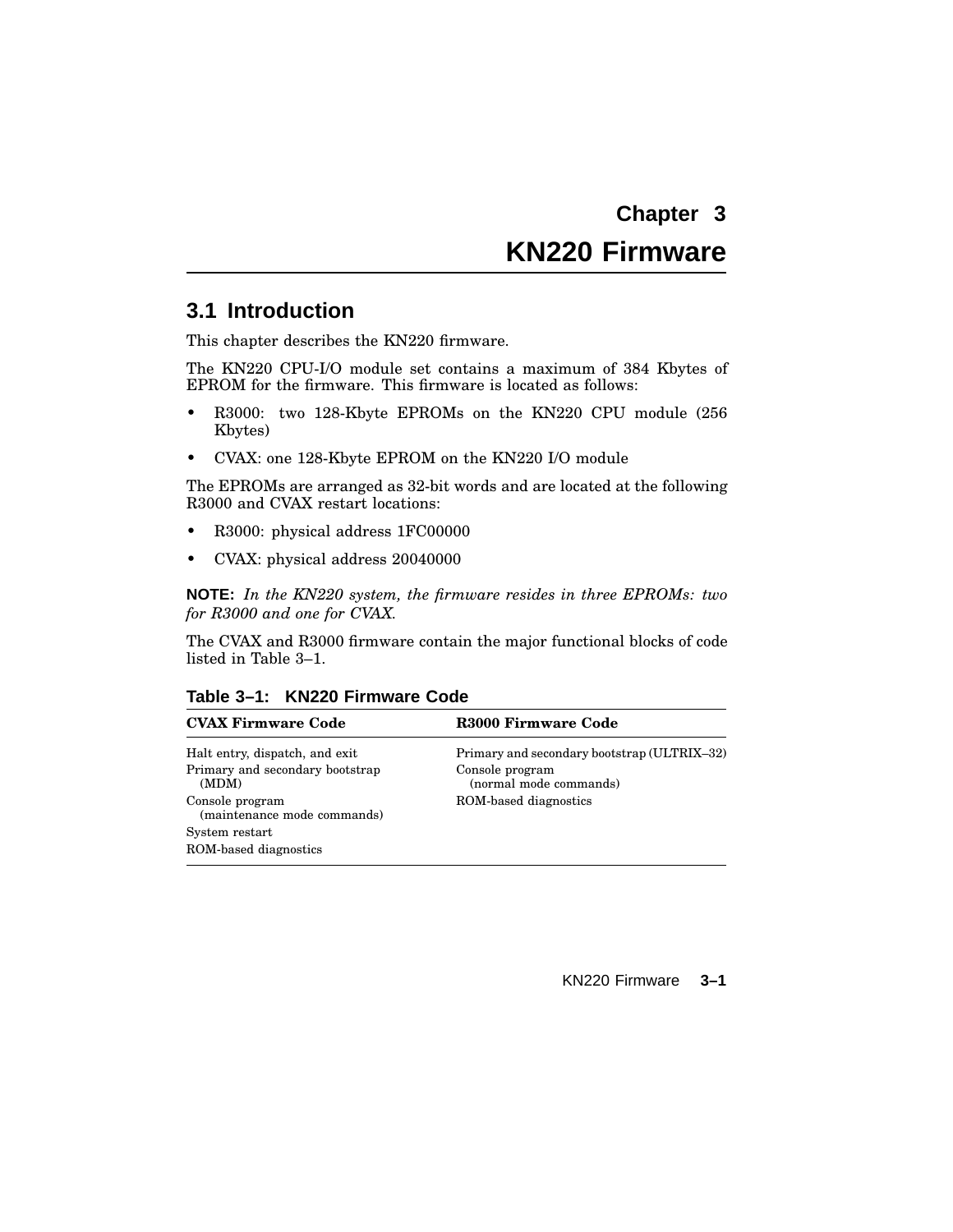The firmware uses the KN220 IO module LEDs and the console terminal to communicate diagnostic progress, display error conditions, and indicate the current mode of operation.

This chapter discusses the following:

- CVAX halt procedures
- Power-up procedures
- Bootstrap procedures for ULTRIX–32 and MDM
- R3000 console program and normal mode commands
- CVAX console program and maintenance mode commands

The CVAX/R3000 ROM-based diagnostics are described in Chapter 4.

## **3.2 KN220 Firmware Features**

The KN220 CVAX and R3000 firmware provide the following features:

- Automatic or manual bootstrap of customer application images at power-up, reset, or conditionally after processor halts.
- A CVAX interactive command language (maintenance mode) that allows you to examine and alter the state of the processor.
- An R3000 interactive command language (normal mode) that allows you to make use of environment variables to pass information to the ULTRIX–32 operating system.
- Diagnostics and console utilities that test components on the KN220 and memory modules and test devices on the DSSI bus, SCSI bus, and Ethernet.
- LEDs and displays on the KN220 IO module and console terminal that display diagnostic progress and error reports.
- Multilingual support. In maintenance mode only, the firmware can issue system messages in several languages.

The processor must be functioning at a level capable of executing instructions from the maintenance program ROM for the maintenance program to operate.

**3–2** KN220 CPU System Maintenance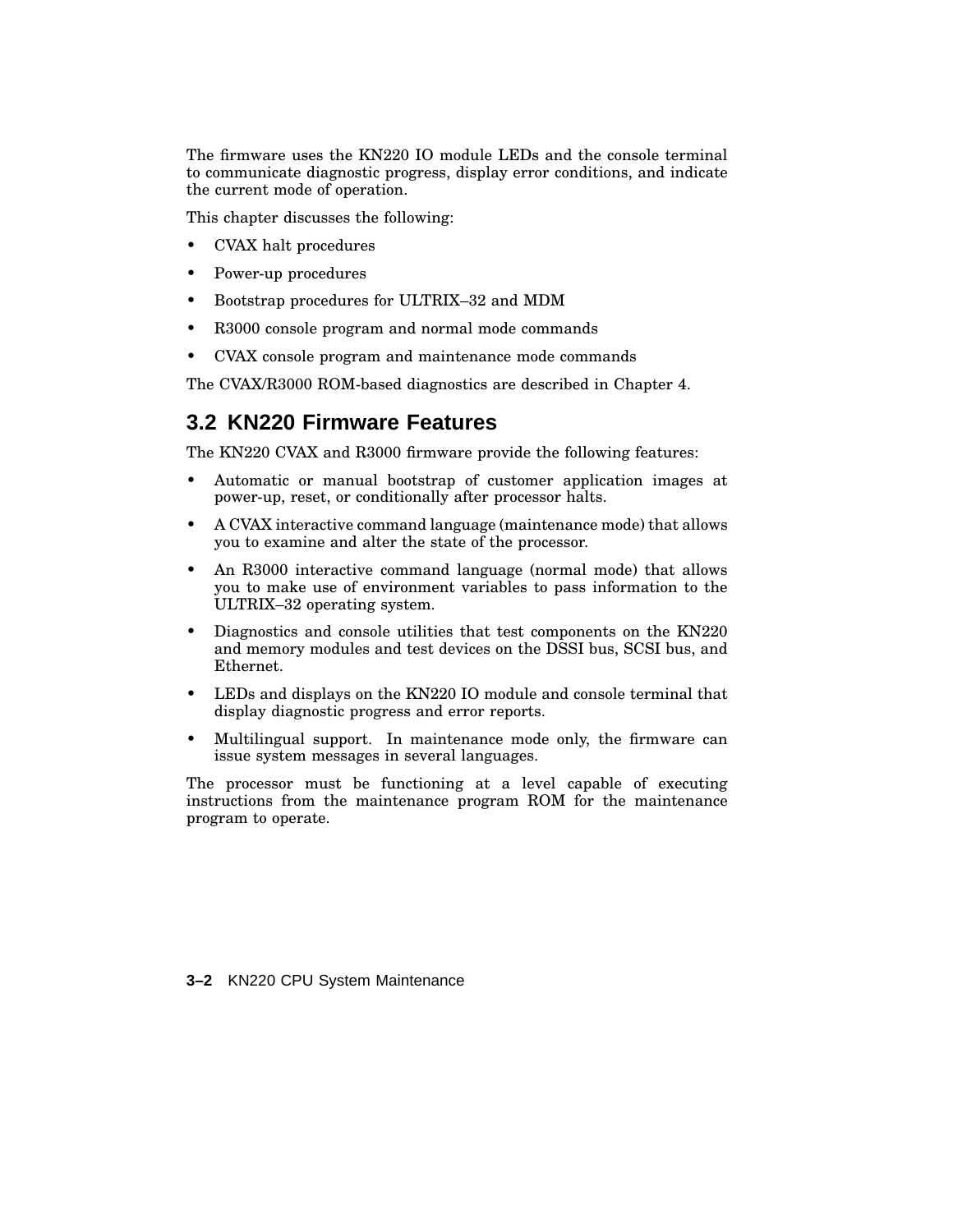## **3.3 CVAX Halt Entry and Dispatch Code**

Unless a halt occurs when the R3000 is running, the CVAX processor enters the halt entry code at physical address 20040000 whenever the CVAX receives a halt signal. The halt entry code saves machine state, then transfers control to the firmware halt dispatcher.

After a halt, the halt entry code saves the current LED code, then writes an E to the LEDs. An E on the LEDs indicates that at least several instructions have been successfully executed, although if the CPU is functioning properly, the E occurs too quickly to be seen. The halt entry code saves the following registers. The console intercepts any direct reference to these registers and redirects it to the saved copies.

| $R0 - R15$    | General purpose registers                |
|---------------|------------------------------------------|
| PR\$ SAVPSL   | Saved processor status longword register |
| PR\$ SCBB     | System control block base register       |
| <b>DLEDR</b>  | Diagnostic LED register                  |
| <b>SSCCR</b>  | SSC configuration register               |
| <b>ADxMCH</b> | SSC address match registers              |
| <b>ADxMSK</b> | SSC address mask registers               |

The halt entry code unconditionally sets the following registers to fixed values on any halt to ensure that the console itself can run:

| <b>SSCCR</b>  | SSC configuration register           |
|---------------|--------------------------------------|
| <b>ADxMCH</b> | SSC address match registers          |
| <b>ADxMSK</b> | SSC address mask registers           |
| <b>CBTCR</b>  | CDAL bus timeout control register    |
| TIVRx         | SSC timer interrupt vector registers |

The console command interpreter does not modify actual processor registers. Instead, it saves the processor registers in console memory when it enters the halt entry code, then directs all references to the processor registers to the corresponding saved values, not to the registers themselves.

When the processor reenters normal mode, the saved registers are restored and any changes become operative only then. References to processor memory are handled normally. The binary load and unload command (X, Section 3.10.21) cannot reference the console memory pages.

After saving the registers, the halt entry code transfers control to the halt dispatch code. The halt dispatch code determines the cause of the halt by reading the halt field (PR\$\_SAVPSL <13:08>), the processor halt action field (PR\$\_CPMBX <01:00>), and the break enable switch on the H3602– AC panel. Table 3–2 lists the actions taken, by sequence. If an action fails, the next action is taken. There is no autoboot on the CVAX side.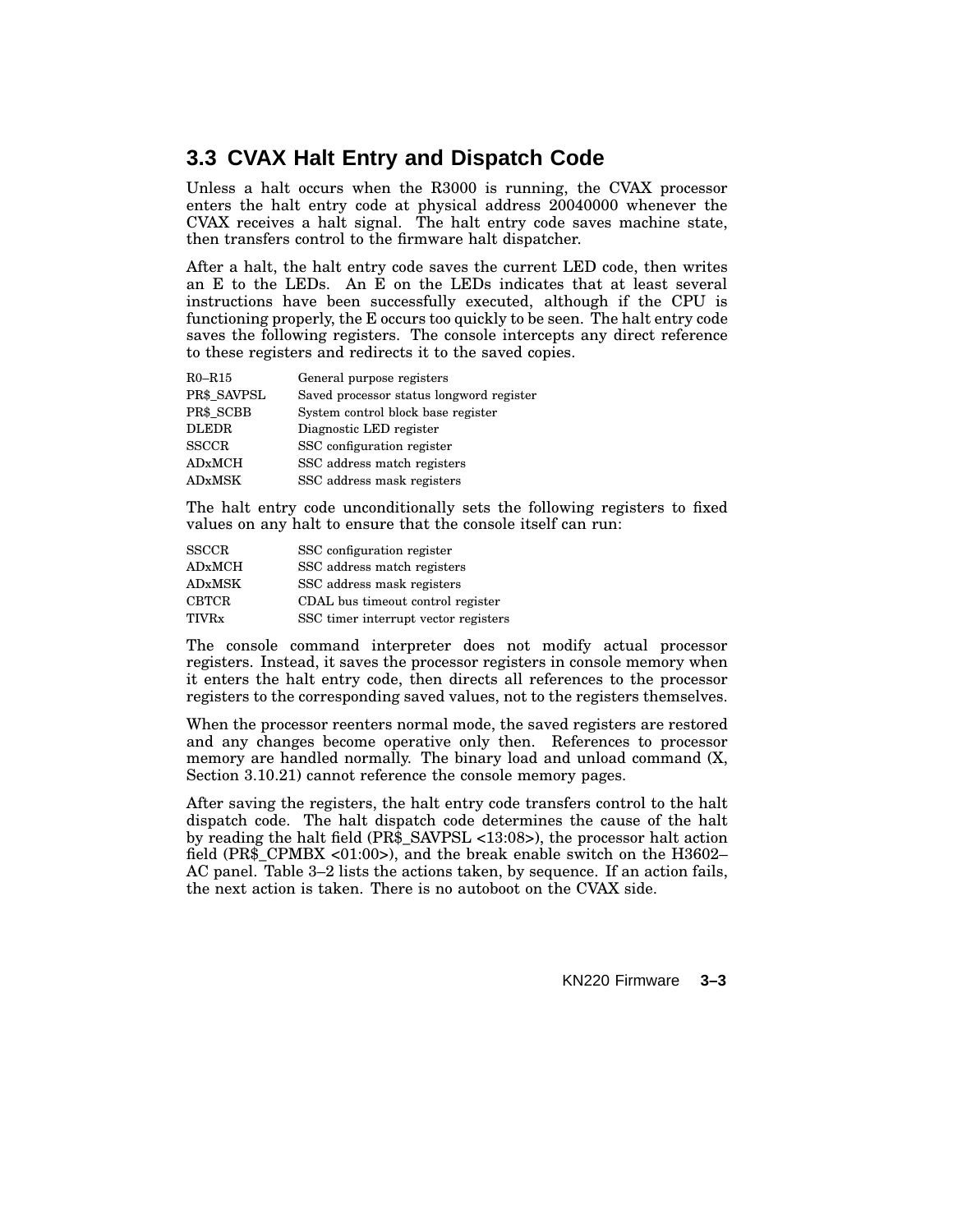| <b>Breaks Enabled</b><br>on H3602-AC | Power-Up Halt <sup>1</sup> Halt Action <sup>2</sup> |   | Action            |
|--------------------------------------|-----------------------------------------------------|---|-------------------|
| $T^3$                                | т                                                   | x | Diagnostics, halt |
| т                                    | F                                                   | 0 | Halt              |
| F                                    | т                                                   | x | Diagnostics, halt |
| F                                    | F                                                   | 0 | Restart, halt     |
| X                                    | F                                                   |   | Restart, halt     |
| X                                    | F                                                   | 2 | Halt              |
| X                                    | F                                                   | 3 | Halt              |

**Table 3–2: Actions Taken on a Halt**

<sup>1</sup>Power-up halt: PR\$\_SAVPSL<13:08>=3

<sup>2</sup>Halt action: PR\$\_CPMBX<01:00>

 ${}^{3}T$  = condition is true, F = condition is false, X = does not matter

## **3.4 External Halts**

Several conditions can trigger an external halt, and different actions are taken depending on the condition. The conditions are listed below.

- The function switch is set to enable, and you press  $B_{\text{peak}}$  on the system console terminal.
- Assertion of the BHALT line on the Q22-bus.
- Deassertion of DCOK. A halt is delivered if the processor is not running out of halt-protected space, and the BHALT ENB bit is set. The system restart switch deasserts DCOK. DCOK may also be deasserted by the DELQA sanity timer or any other Q22-bus module that chooses to implement the Q22-bus restart/reboot protocol.

When in maintenance mode, the processor halts on the deassertion of DCOK. If halts are enabled, the firmware enters maintenance mode. If halts are disabled, the firmware takes the action dictated by the halt action field.

The action taken by the halt dispatch code on a console  $Breat$  or  $Q22$ -bus BHALT is the same: the firmware enters maintenance mode if halts are enabled.

The halt dispatch code distinguishes between DCOK deasserted and BHALT by assuming that BHALT must be asserted for at least 10 milliseconds, and that DCOK is deasserted for at most 9 microseconds. To determine if the BHALT line is asserted, the firmware steps out into halt-unprotected space after 9 milliseconds. If the processor halts again,

**3–4** KN220 CPU System Maintenance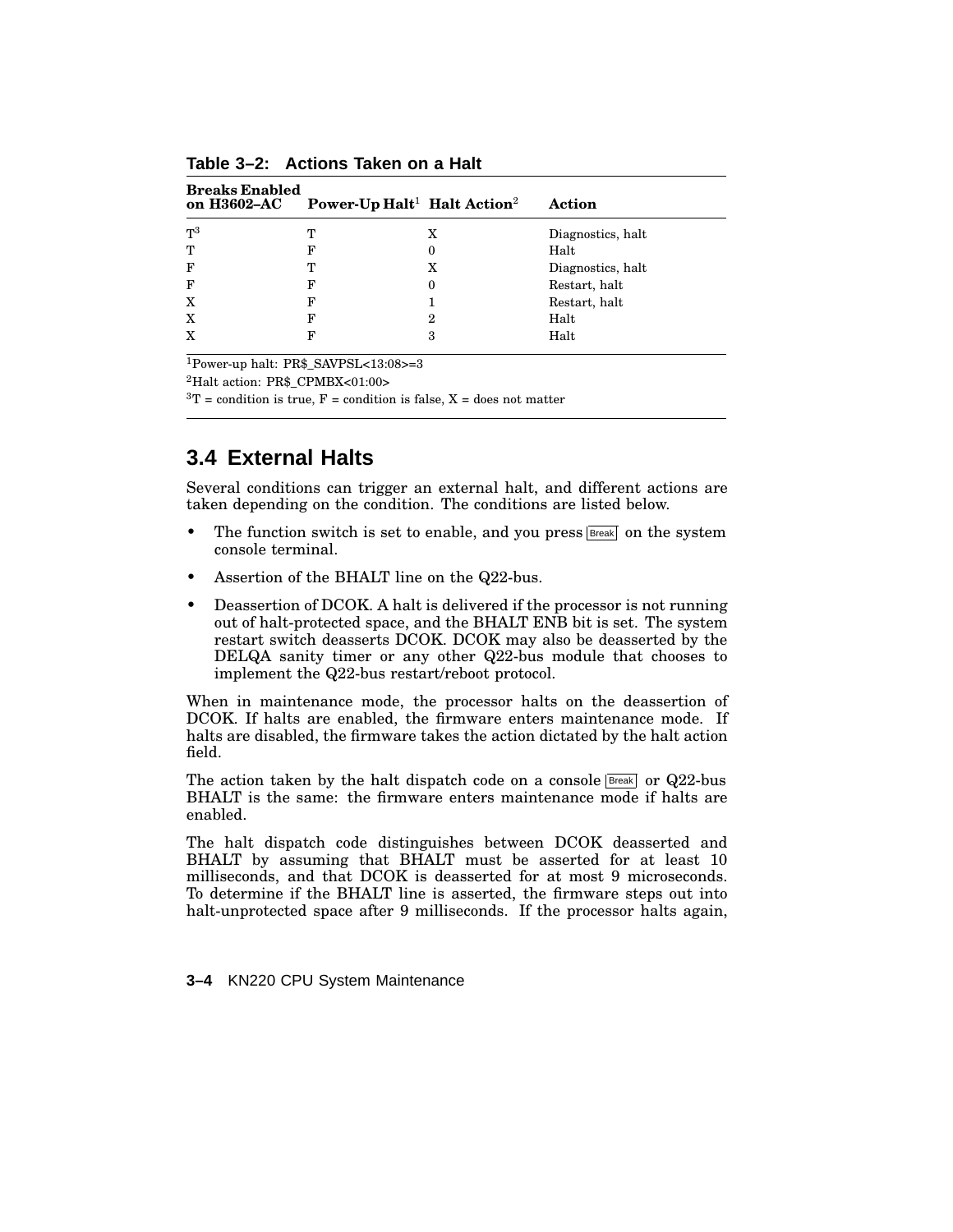the firmware concludes that the halt was caused by the BHALT and not by the deassertion of DCOK.

## **3.5 Power-Up**

On power-up, the firmware performs several unique actions. It runs the initial power-up test (IPT), locates and identifies the console device, performs a language inquiry, and runs the remaining diagnostics.

The IPT waits for power to stabilize by monitoring SCR<5>(POK). Once power is stable, the IPT verifies that the console private SSC NVRAM (System support chip nonvolatile RAM) is valid (backup battery is charged). If it is invalid or zero (battery is discharged), the IPT tests and initializes the SSC NVRAM.

#### **NOTE:** *The CPU board also contains NVRAM and a battery-backup system. For details of CPU verification, see Section D.3.3.*

After the battery check, the firmware tries to determine the type of terminal attached to the console serial line. If the terminal is a known type, it is treated as the system console.

Once a console device has been identified, the firmware displays the KN220 banner message:

KN220-A Vn.n

The banner message contains the processor name (KN220–A) and the version of the firmware (Vn.n), where n.n denotes the major and minor release numbers.

Power-up actions differ, depending on the state of the operation switch located on the H3602–AC CPU I/O panel, shown previously in Figure 1–4.

## **3.5.1 Power-Up Sequence: Operation Switch Set to Normal**

If you set the operation switch on the H3602–AC CPU I/O panel to the normal position  $(\rightarrow)$ , the power sequence is as follows:

1. CVAX powers up (begins execution at a location pointed to by physical address 20040000).

In addition, the console displays the language selection menu if the operation switch is set to the normal position  $(\rightarrow)$  and the contents of SSC NVRAM are invalid. The console uses the saved console language if the operation switch is set to the normal position and the contents of SSC NVRAM are valid.

2. CVAX runs self-test diagnostics.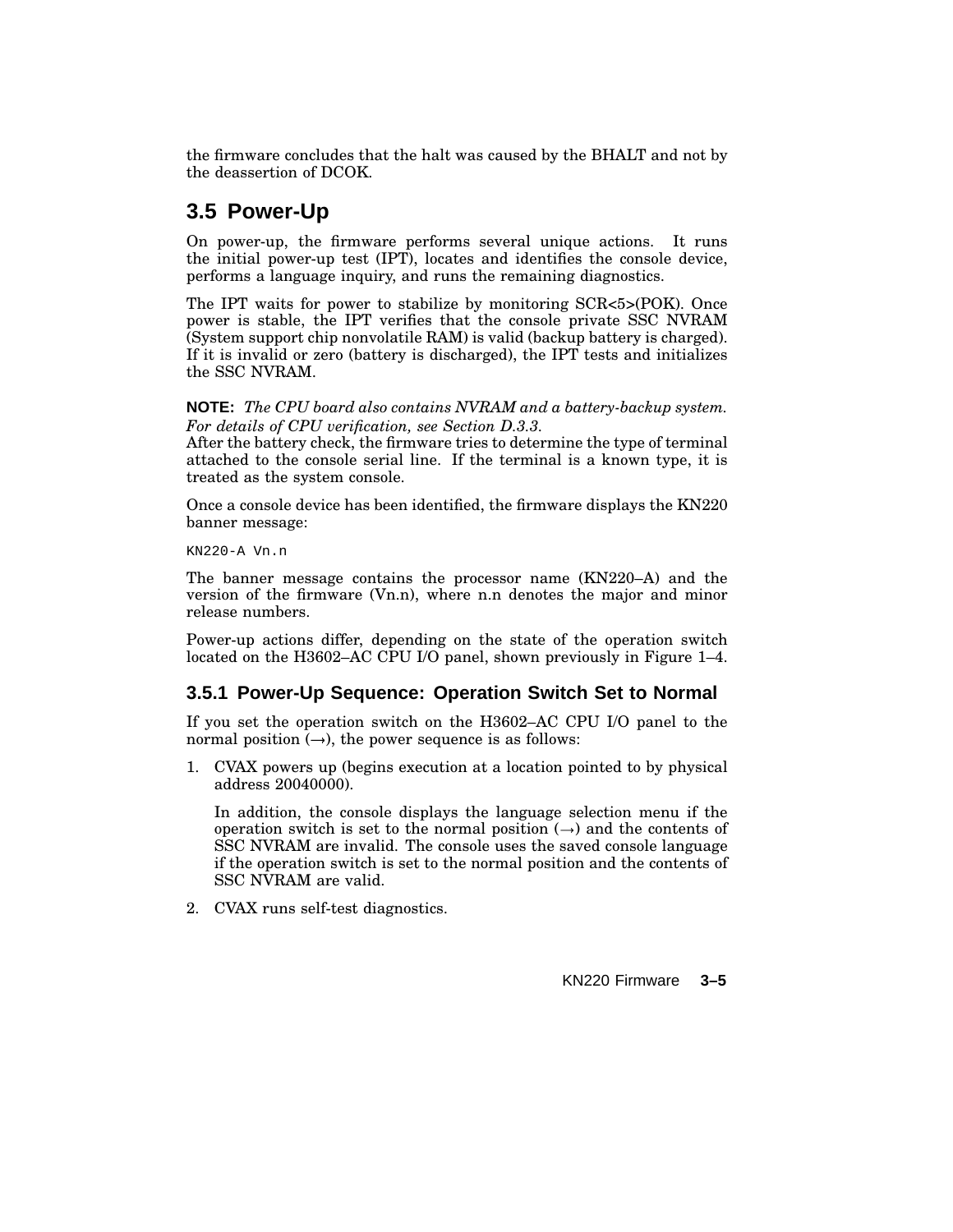- 3. CVAX executes an EXIT command (40 000 000 is written into the SPR).
- 4. CVAX hangs on a DMA grant.
- 5. R3000 begins execution at address 1FC00000.
	- If the *bootmode* environmental variable is set to  $a$ , the R3000 attempts to autoboot. If the *bootpath* environment variable is valid, the autoboot succeeds. See Section 3.7.2 for a description of environmental variables.
	- If the *bootmode* environment variable is not initialized (\*), the R3000 prompts you for a command at the normal mode prompt  $(\gg)$ .

If you enter maint at the >> prompt, 80 000 000 is written in the SPR, the R3000 hangs on a RDBUSY stall, and the CVAX resumes execution (the >>> prompt is displayed).

### **3.5.2 Power-Up Sequence: Operation Switch Set to Maintenance**

If you set the operation switch on the H3602–AC CPU I/O panel to the maintenance position  $(\oplus)$ , the power-up sequence is as follows:

1. CVAX powers up (begins execution at a location pointed to by physical address 20040000).

In addition, the console displays the language selection menu if the operation switch is set to the normal position  $(\rightarrow)$  and the contents of SSC NVRAM are invalid. The console uses the saved console language if the operation switch is set to the normal position and the contents of SSC NVRAM are valid.

- 2. CVAX runs self-test diagnostics.
- 3. CVAX enters maintenance mode and prompts you for commands at the maintenance mode prompt (>>>).
	- If you enter  $EXIT$  at the  $\gg$  prompt, the CVAX hangs on a DMA grant and the R3000 begins execution (the >> prompt is displayed).

### **3.5.3 Operation Switch Set to Action: Loopback Tests**

You can verify the connection between the KN220 CPU module set and the console terminal, as follows:

- 1. Set the operation switch to the action position  $({\circ})$ .
- 2. Set the function switch to enable  $(\odot)$ .
- **3–6** KN220 CPU System Maintenance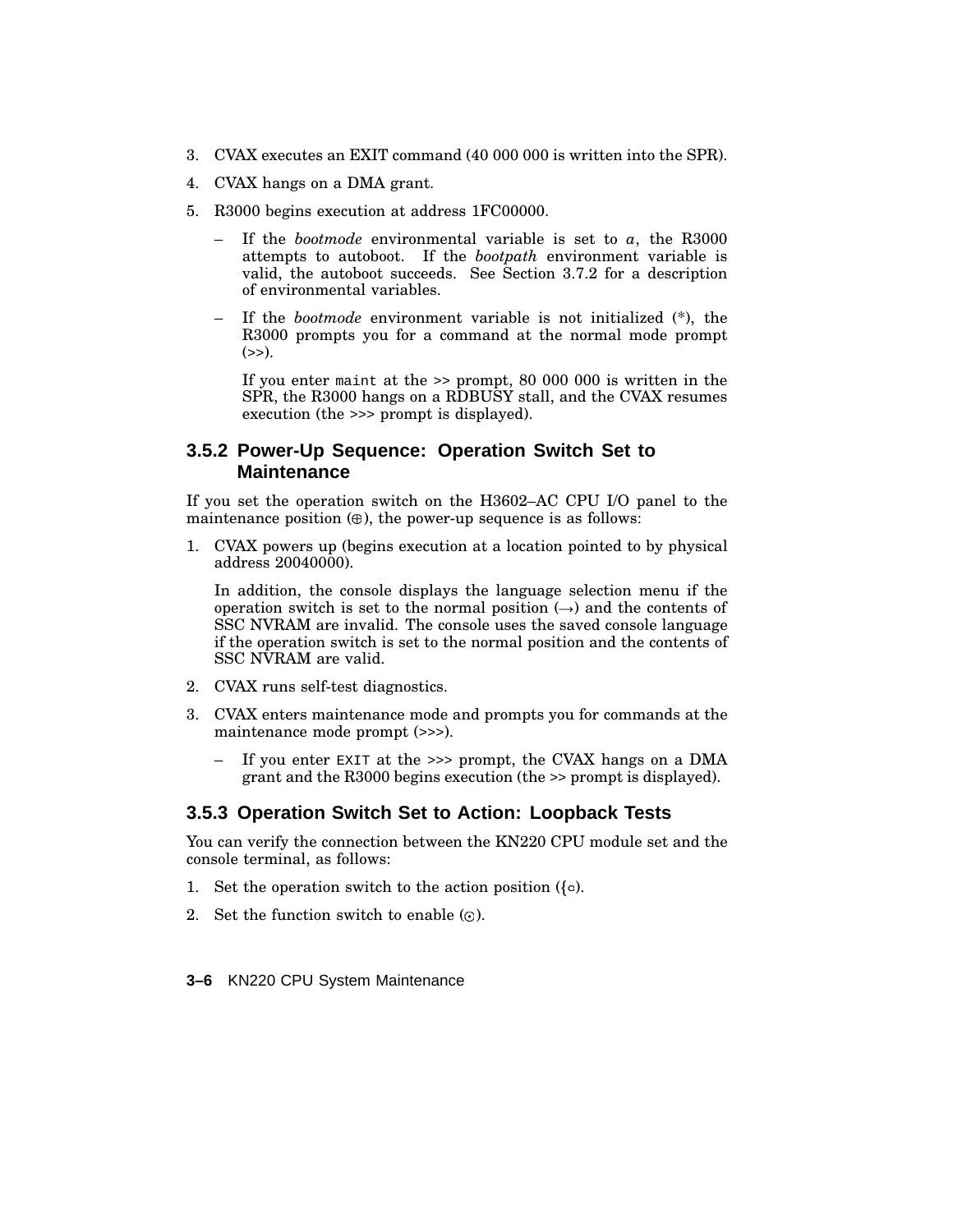- 3. To test the console terminal, connect the H3103 loopback connector to the H3602–AC console connector. (You must install the loopback connector to run the test.)
- 4. To test the console cable, connect the H8572 connector at the end of the console cable and connect the H3103 to the H8572.

During the test, the firmware toggles between the active and passive states. During the active state (3 seconds), the LED is set to 7. The firmware reads the baud rate and operation switch setting, then transmits and receives a character sequence.

During the passive state (7 seconds), the LED is set to 4.

If at any time the firmware detects an error (parity, framing, overflow, or no characters), the display hangs at 7. If you move the operation switch from the action position, the firmware continues as on a normal power-up.

## **3.5.4 Operation Switch Set to Action: Language Query**

If you set the operation switch to the action position ( $\{\circ\}$ ) and the function switch to query (  $\bigcirc$  ), or if the firmware detects that the contents of NVRAM are invalid, the firmware prompts you for the language to be used for displaying the following system messages:

Failure. Performing normal system tests. Tests completed. Normal operation not possible.

The selection menu for the language and keyboard type is shown in Example 3–1. If no response is received within 30 seconds, the firmware defaults to English.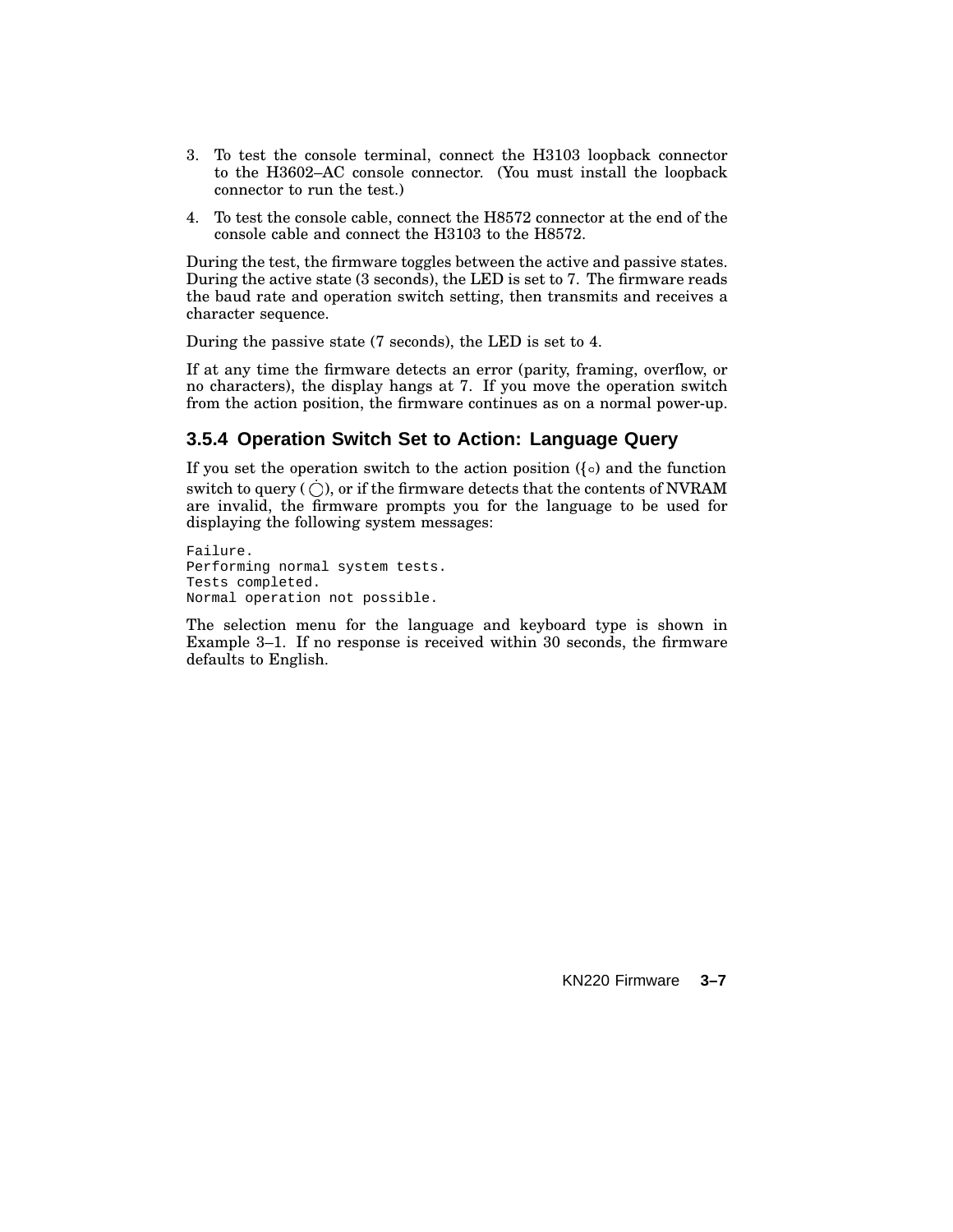#### **Example 3–1: Language Selection Menu**

```
KN220-A Vn.n
 1) Dansk
 2) Deutsch (Deutschland/Österreich)
 3) Deutsch (Schweiz)
 4) English (United Kingdom)
 5) English (United States/Canada)
 6) Español
 7) Français (Canada)
 8) Français (France/Belgique)
 9) Français (Suisse)
10) Italiano
11) Nederlands
12) Norsk
13) Português
14) Suomi
15) Svenska
 (1..15):
```
## **3.6 Bootstrap**

Bootstrapping is the process of loading and transferring control to an operating system. The KN220 bootstrap support is as follows:

- CVAX (maintenance mode) supports the bootstrap of MDM diagnostics.
- R3000 (normal mode) supports the bootstrap of ULTRIX–32 as well as any user application image that conforms to the boot formats described in this section.

**NOTE:** *The KN220 system contains two console programs: maintenance mode (CVAX) and normal mode (R3000). See Section 3.8 for normal mode commands that you type at the* >> *prompt. Normal mode commands are case sensitive. See Section 3.10 for maintenance mode commands that you type at the* >>> *prompt.*

A KN220 bootstrap occurs under the following conditions:

- For MDM, enter BOOT at the maintenance mode prompt (>>>), MDM only.
- For ULTRIX, enter

>>**boot**

in lowercase letters at the normal mode prompt.

**3–8** KN220 CPU System Maintenance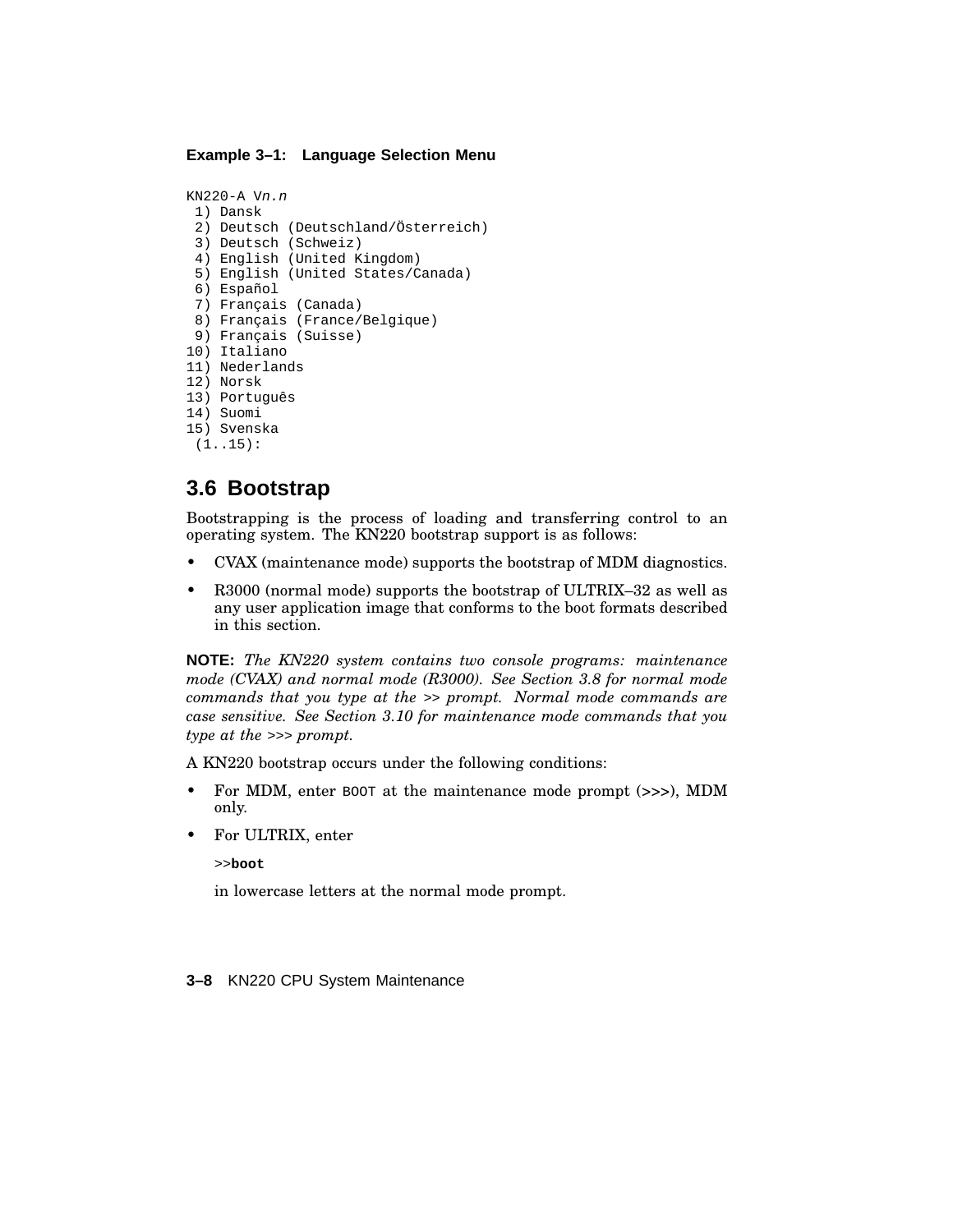### **3.6.1 ULTRIX–32 Bootstrap**

The ULTRIX–32 operating system is booted in the Normal operating mode under one of the following conditions:

- 1. Power is on; environmental variables are set as shown in Section 3.6.1.2. According to the variables set, the boot is either automatic or manual.
- 2. Power is on; no environmental variables are set. The commands are as follows, with the bootpath to the boot device is included in the command examples as shown.

>> **boot -f rf(0,0,0)vmunix**

>> **boot -f rz(0,0,0)vmunix**

3. The operating system initiates a reboot operation.

You can use one of the following ports as the ULTRIX–32 boot device:

- KN220 I/O module Ethernet controller
- KN220 I/O module DSSI controller
- KN220 I/O module SCSI controller
- KN220 Q22-bus MSCP or TMSCP controller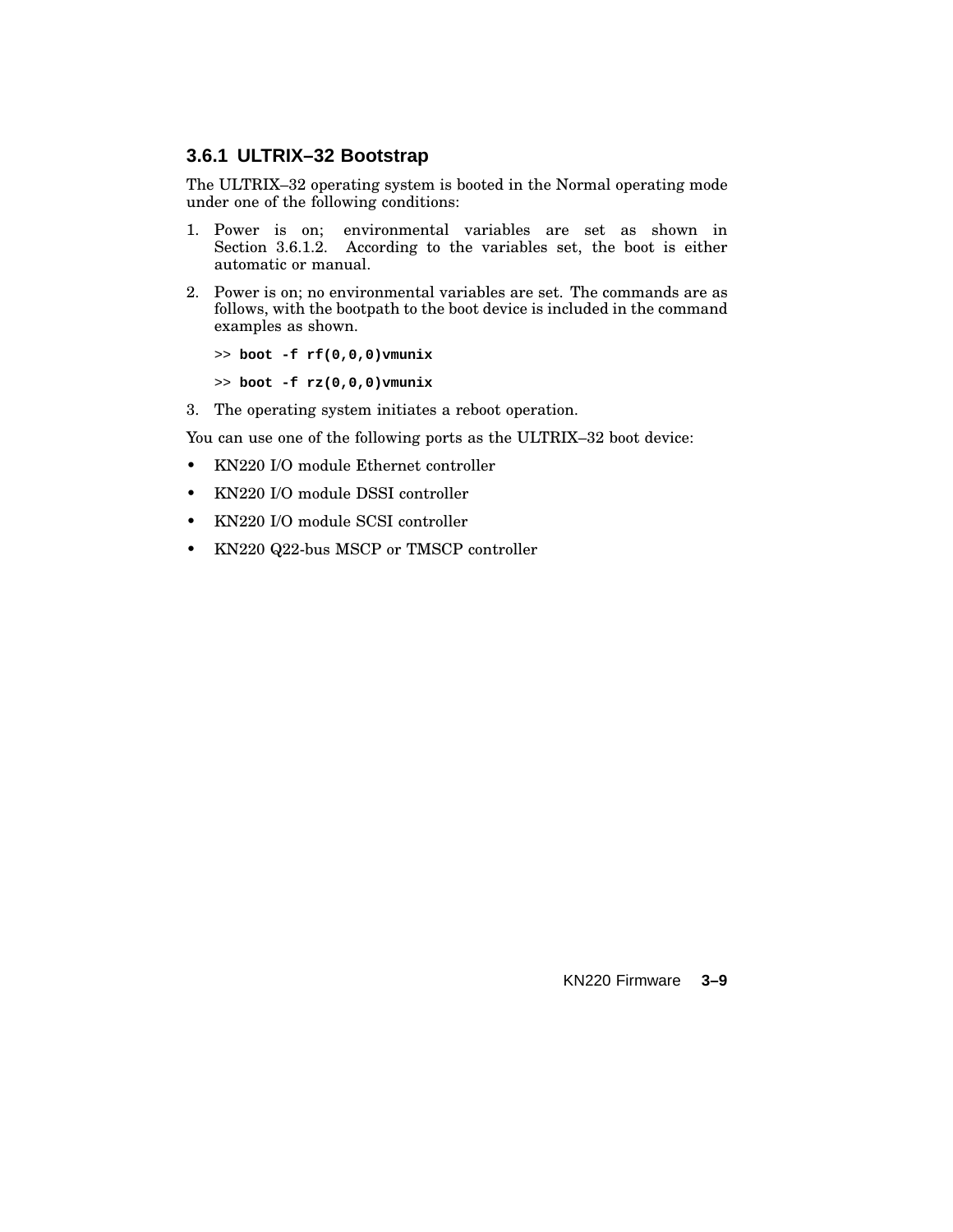Table 3–3 lists the supported ULTRIX–32 boot devices. The table correlates the boot device names expected in a boot command with the corresponding supported devices.

Boot device names consist of a two- or three-letter device code (letters a through z).

| Device Type           | Protocol | <b>Number of Units</b><br>Per Storage Interface Device Name |      |
|-----------------------|----------|-------------------------------------------------------------|------|
| RA-series fixed disk  | MSCP     | 4                                                           | ra   |
| RF-series ISE         | DSSI     | 7                                                           | rf   |
| RZ-series fixed disk  | SCSI     | 7                                                           | rz   |
| TZ-series tape drive  | SCSI     | 7                                                           | tz   |
| TQK-series tape drive | TMSCP    |                                                             | tm   |
| Ethernet adapter      | MOP      |                                                             | mop  |
| Ethernet adapter      | TFTP     |                                                             | tftp |
|                       |          |                                                             |      |

**Table 3–3: ULTRIX–32 Supported Boot Devices**

#### **3.6.1.1 ULTRIX–32 Bootstrap Procedure**

Boot the ULTRIX–32 operating system at the normal mode prompt (>>), using the commands explained in Section 3.7. Normal mode commands are case sensitive (see Section 3.8).

Boot the system as follows:

#### **3.6.1.2 On Installation**

- 1. On the H3602–AC CPU I/O panel, set the operation switch to the normal position  $(\rightarrow)$ .
- 2. Set the on/off power switch to 1 (on).
- 3. After the system has completed the power-up self-tests successfully, the normal mode prompt is displayed (>>).

To define the bootpath, define the environmental variable for the desired boot device and boot mode, using lowercase letters, then boot the system to save the desired boot device. In Example 3–2, the boot device is an ISE at node 0.

**3–10** KN220 CPU System Maintenance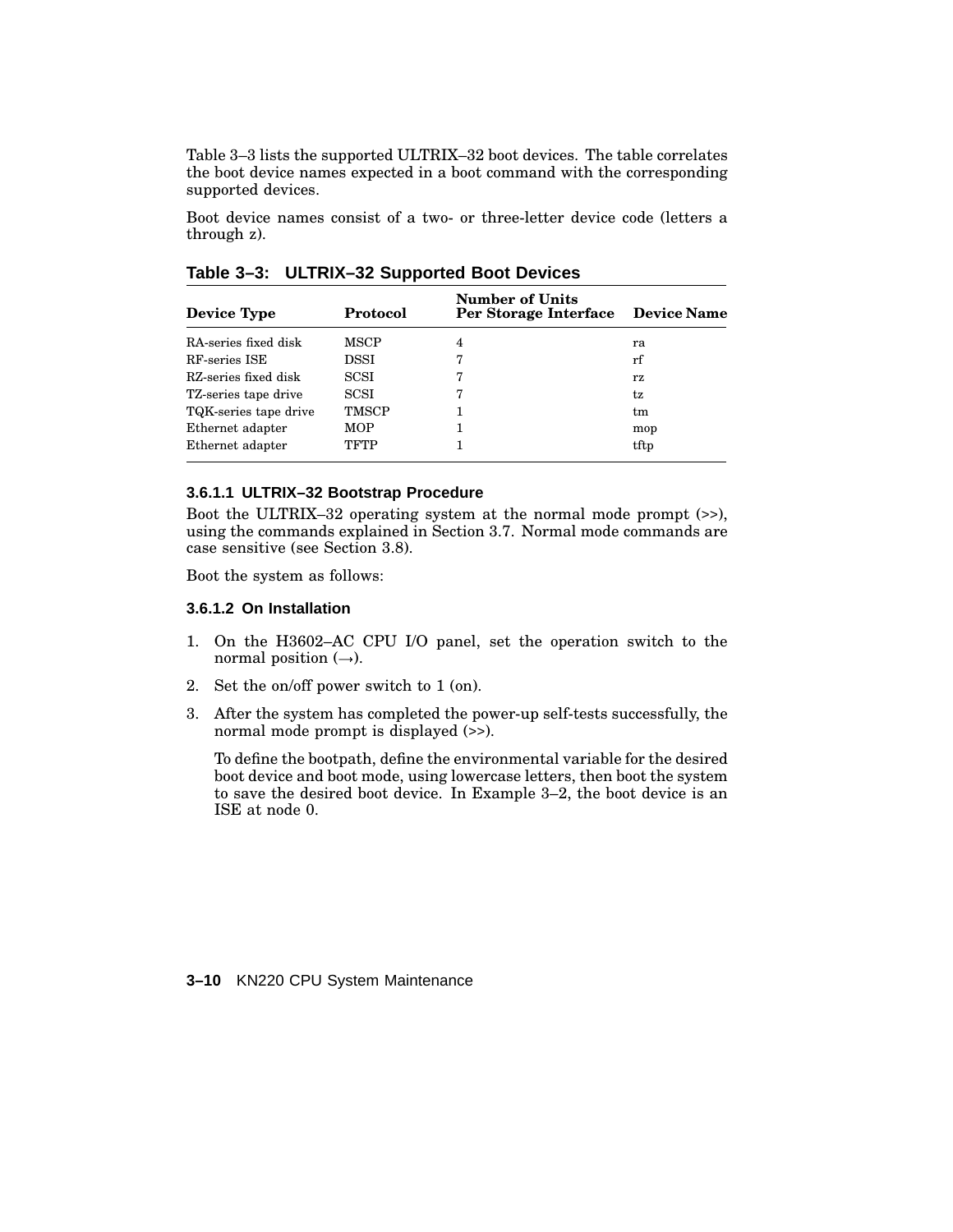**Example 3–2: Command Procedure to Boot on Installation**

```
>> setenv bootpath rf(0,0,0)vmunix !For file name, type
                                    !vmunix or
                                    !application file name.
```
>> **boot**

To make the boot automatic, set the following environmental variable:

>>**setenv bootmode a** !Boot will be automatic.

#### **On Power-Up of Existing System**

- 1. On the H3602–AC CPU I/O panel, set the operation switch to the normal position  $(\rightarrow)$ .
- 2. Set the on/off power switch to on (1).
- 3. After the system has completed the power-up self-tests successfully, the R3000 processor attempts to boot the operating system through the previously defined boot device.

#### **3.6.2 MDM Bootstrap**

When you enter maintenance mode and type BOOT MUa0: at the >>> prompt, the CVAX processor boots the MDM operating system from a TK tape cartridge.

The following example is for a TQKxx subsystem.

Before dispatching to the primary CVAX bootstrap (VMB), the KN220 CVAX processor firmware initializes the system to a known state, as follows:

- 1. Checks CPMBX<2>(RIP), bootstrap in progress. If it is set, bootstrap fails and the console displays the message Failure. in the selected console language.
- 2. Validates the boot device name. If none exists, supplies a list of available devices and issues a boot device prompt. If you do not specify a device within 30 seconds, uses EZA0.
- 3. Writes a form of this boot request, including active boot flags and boot device (BOOT/R5:0 EZA0, for example), to the console terminal.
- 4. Sets CPMBX<2>(BIP).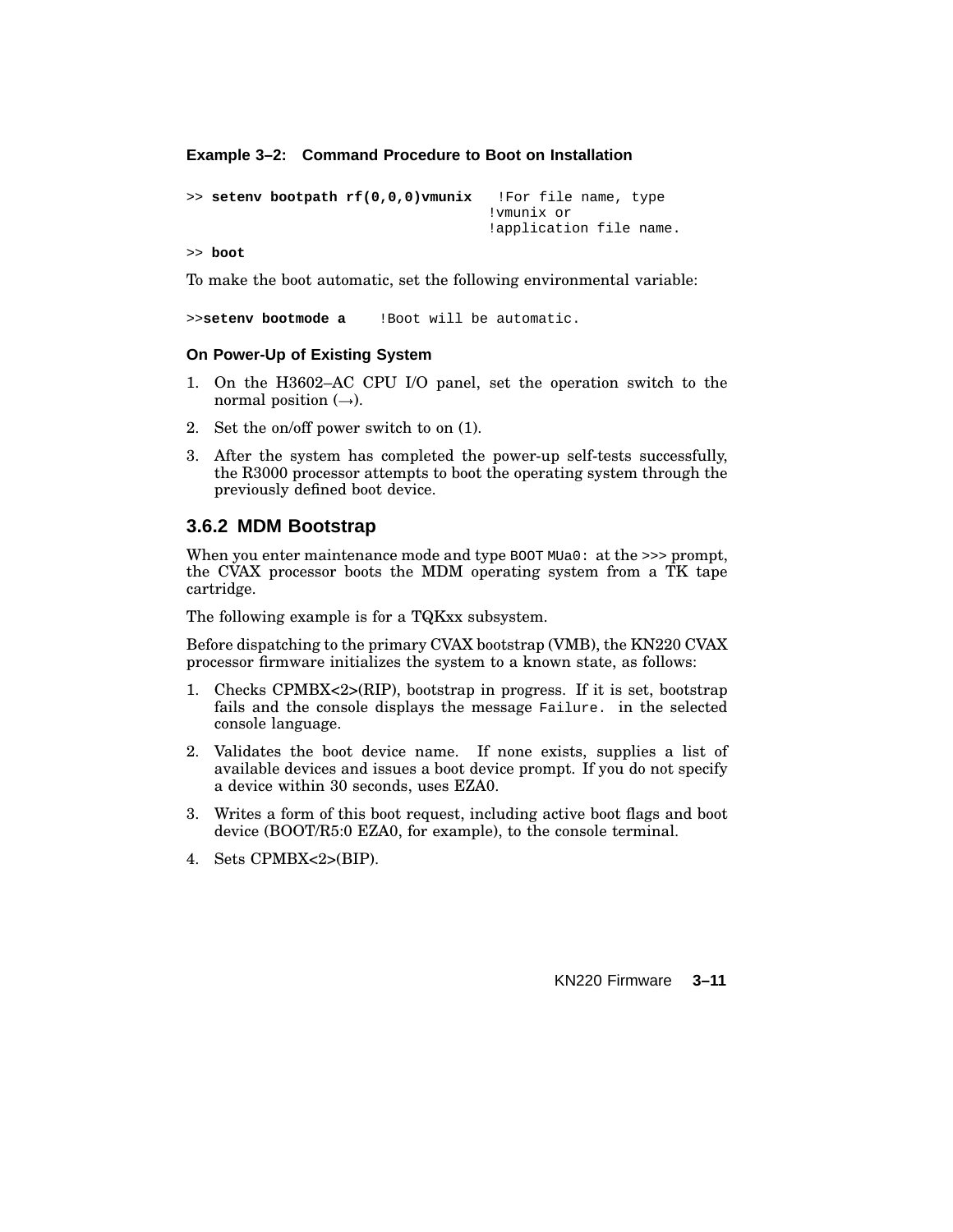- 5. Initializes the Q22-bus scatter-gather map.
- 6. Validates the PFN bitmap. If invalid, rebuilds it.
- 7. Searches for a 128-Kbyte contiguous block of good memory as defined by the PFN bitmap. If 128 Kbytes cannot be found, the bootstrap fails.
- 8. Initializes the general purpose registers:

| Address of descriptor of the boot device name or 0 if none specified |
|----------------------------------------------------------------------|
| Length of PFN bitmap in bytes                                        |
|                                                                      |
| Time-of-day of bootstrap from PR\$_TODR                              |
|                                                                      |
|                                                                      |
| Halt PSL value (without halt code and mapenable)                     |
|                                                                      |
| Base of 128-Kbyte good memory block plus 512                         |
| Base of 128-Kbyte good memory block plus 512                         |
|                                                                      |
|                                                                      |

- 9. Copies the virtual memory bootstrap (VMB) image from EPROM to local memory, beginning at the base of the 128 Kbytes of good memory block plus 512.
- 10. Exits from the firmware to VMB residing in memory.

Virtual Memory Bootstrap (VMB) is the primary MDM bootstrap. The KN220 VMB resides in the CVAX firmware and is copied into main memory before control is transferred to it. VMB then loads the secondary bootstrap image and transfers control to it.

**3–12** KN220 CPU System Maintenance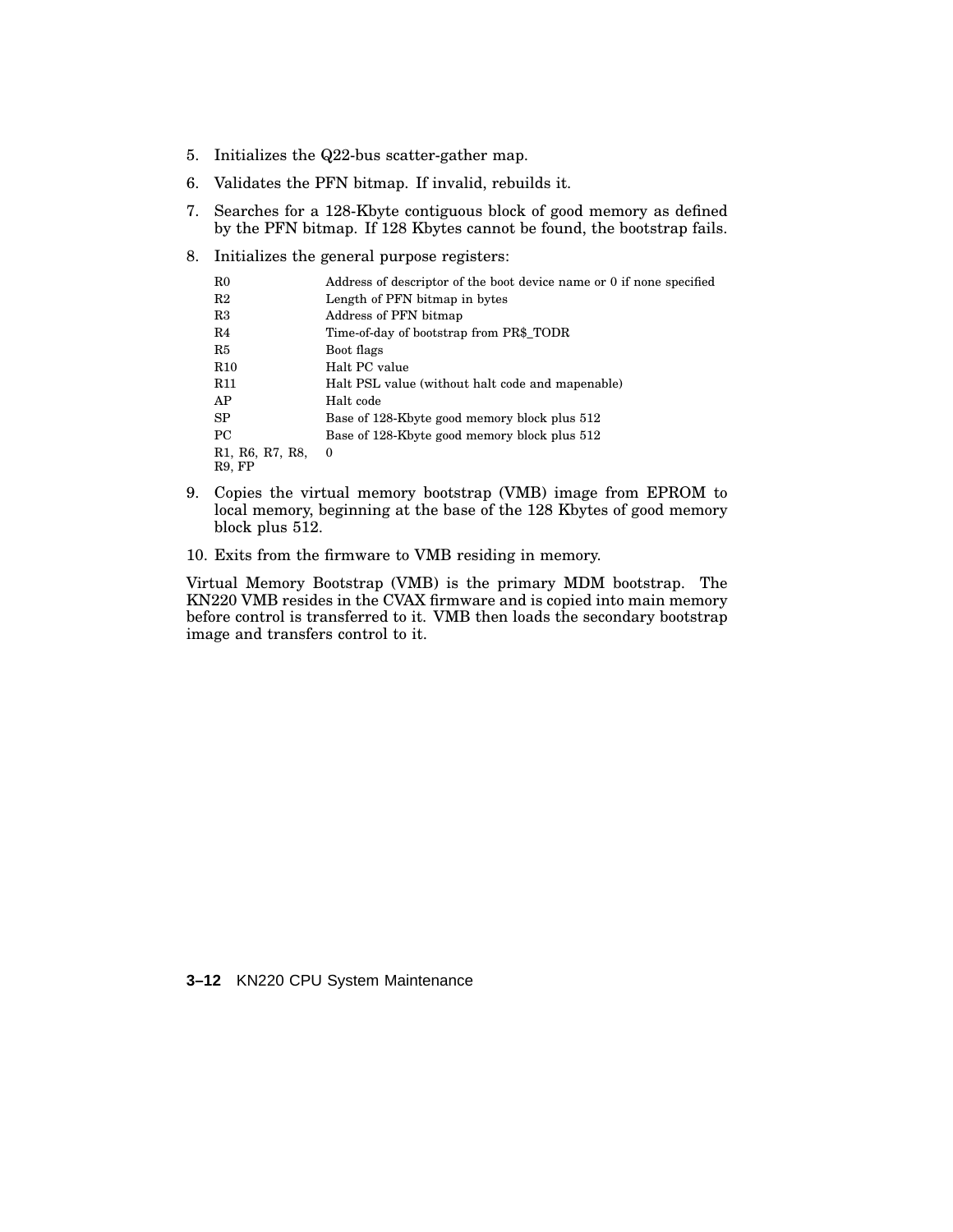Table 3–4 lists the supported R5 boot flags.

| <b>Bit</b>     | <b>Name</b>          | <b>Description</b>                                                                                                                                                                                                                                                                            |
|----------------|----------------------|-----------------------------------------------------------------------------------------------------------------------------------------------------------------------------------------------------------------------------------------------------------------------------------------------|
| $\theta$       | RPB\$V_CONV          | Conversational boot. At various points in the system boot<br>procedure, the bootstrap code solicits parameters and other<br>input from the console terminal.                                                                                                                                  |
| 1              | RPB\$V DEBUG         | Debug. If this flag is set, the code for the XDELTA debugger is<br>mapped into the system page tables of the running system.                                                                                                                                                                  |
| $\overline{2}$ | RPB\$V INIBPT        | If RPB\$V_DEBUG is set, the VMS<br>Initial breakpoint.<br>operating system executes a BPT instruction in module INIT<br>immediately after enabling mapping.                                                                                                                                   |
| 3              | RPB\$V BBLOCK        | Secondary bootstrap from bootblock. When set, VMB reads<br>logical block number 0 of the boot device and tests it for<br>conformance with the bootblock format. If in conformance, the<br>block is executed to continue the bootstrap. No attempt is made<br>to perform a Files-11 bootstrap. |
| 4              | <b>RPB\$V DIAG</b>   | Diagnostic bootstrap. When set, the load image requested over<br>the network is [SYS0.SYSMAINT]DIAGBOOT.EXE.                                                                                                                                                                                  |
| 5              | RPB\$V BOOBPT        | Bootstrap breakpoint. When set, a breakpoint instruction is<br>executed in VMB and control is transferred to XDELTA before<br>booting.                                                                                                                                                        |
| 6              | <b>RPB\$V HEADER</b> | Image header. When set, VMB transfers control to the address<br>specified by the file's image header. When not set, VMB<br>transfers control to the first location of the load image.                                                                                                         |
| 8              | RPB\$V SOLICT        | File name solicit. When set, VMB prompts the operator for<br>the name of the application image file. The maximum file<br>specification size is 17 characters.                                                                                                                                 |
| 9              | RPB\$V HALT          | Halt before transfer. When set, VMB halts before transferring<br>control to the application image.                                                                                                                                                                                            |
| 31:28          | RPB\$V TOPSYS        | This field can be any value from 0 through F. This flag changes<br>the top-level directory name for system disks with multiple<br>operating systems. For example, if TOPSYS is 1, the top-level<br>directory name is [SYS1].                                                                  |

**Table 3–4: VMB Boot Flags**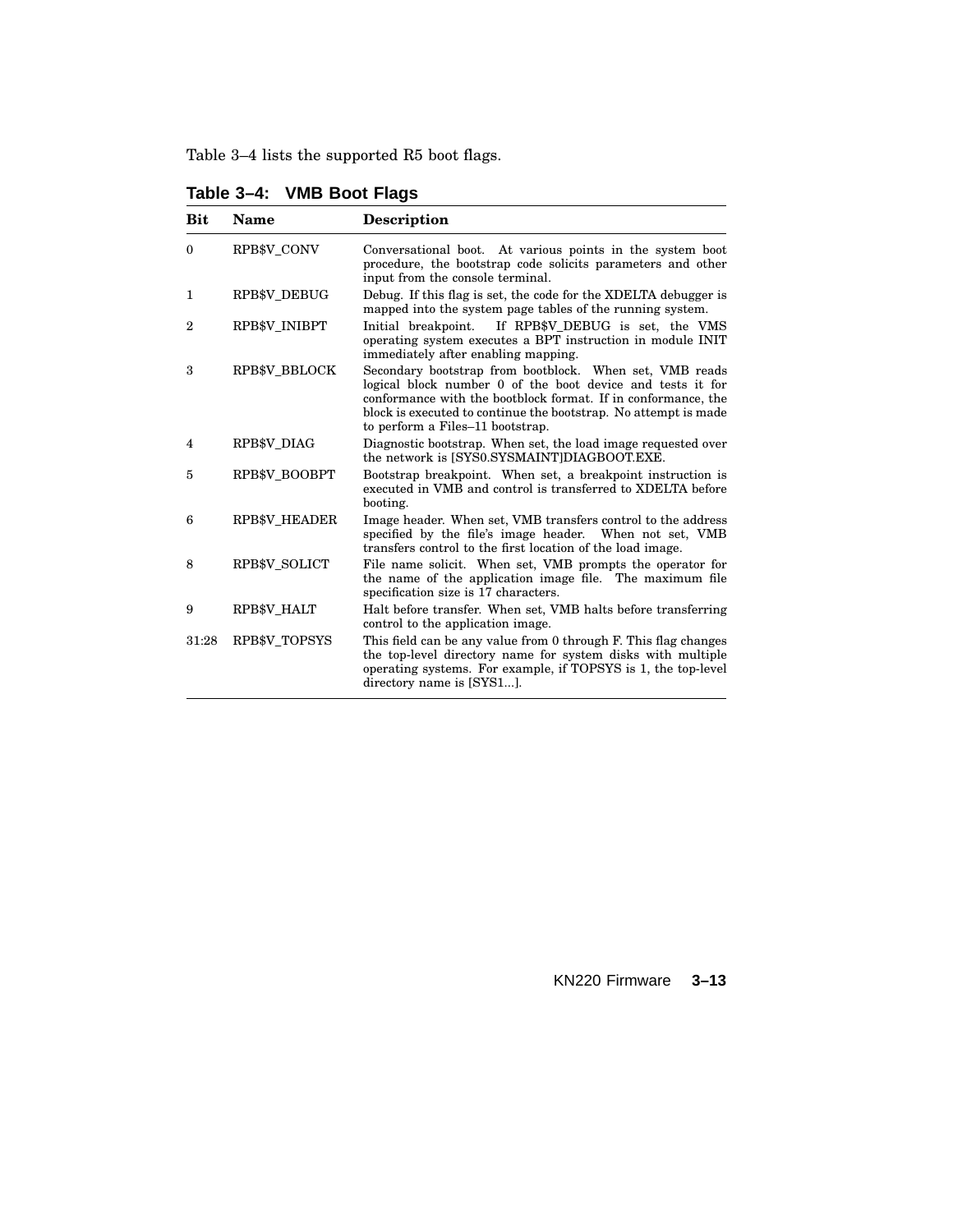Table 3–5 lists the supported MDM boot devices.

|                | <b>Boot Name</b> | <b>Controller Type</b> | Device Type(s)    |  |
|----------------|------------------|------------------------|-------------------|--|
| Tape           |                  |                        |                   |  |
|                | MUcn             | TQK70 MSCP             | <b>TK70</b>       |  |
|                | <b>DIAn</b>      | On-board SCSI          | <b>SCSI CDROM</b> |  |
| <b>Network</b> |                  |                        |                   |  |
|                | EZA0             | On-board Ethernet      |                   |  |
|                | XQcn             | <b>DELQA</b>           |                   |  |
|                |                  | <b>DESQA</b>           |                   |  |

**Table 3–5: Supported MDM Boot Devices**

**3–14** KN220 CPU System Maintenance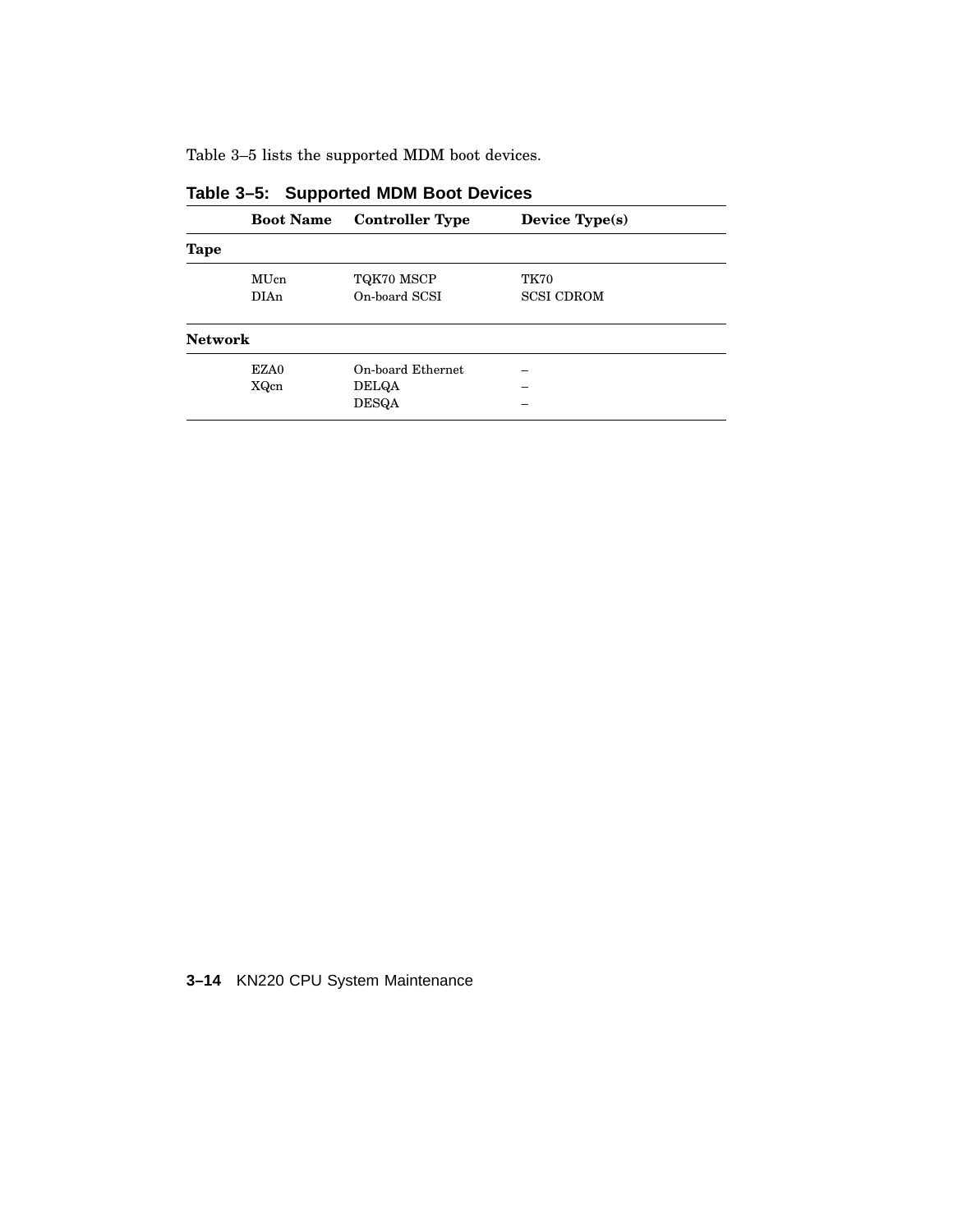### **3.6.3 MDM Restart**

An MDM restart is the process of bringing up the MDM operating system from a known initialization state following a processor halt.

A restart occurs under the conditions listed in Table 3–2, earlier in this chapter.

To restart MDM, the firmware searches system memory for the Restart Parameter Block (RPB), a data structure constructed for this purpose by VMB. If the firmware finds a valid RPB, it passes control to the operating system at an address specified in the RPB.

The firmware keeps a RIP (restart-in-progress) flag in CPMBX, which it uses to avoid repeated attempts to restart a failing operating system. The operating system maintains an additional RIP flag in the RPB. The RPB is a page-aligned control block that can be identified by its signature in the first three longwords:

+00 (first longword) = physical address of the RPB  $+04$  (second longword) = physical address of the restart routine +08 (third longword) = checksum of first 31 longwords of restart routine

The firmware finds a valid RPB as follows:

- 1. Searches for a page of memory that contains its address in the first longword. If none is found, the search for a valid RPB has failed.
- 2. Reads the second longword in the page (the physical address of the restart routine). If it is not a valid physical address, or if it is zero, returns to step 1. The check for zero is necessary to ensure that a page of zeros does not pass the test for a valid RPB.
- 3. Calculates the 32-bit two's-complement sum (ignoring overflows) of the first 31 longwords of the restart routine. If the sum does not match the third longword of the RPB, returns to step 1.
- 4. If the sum matches, a valid RPB has been found.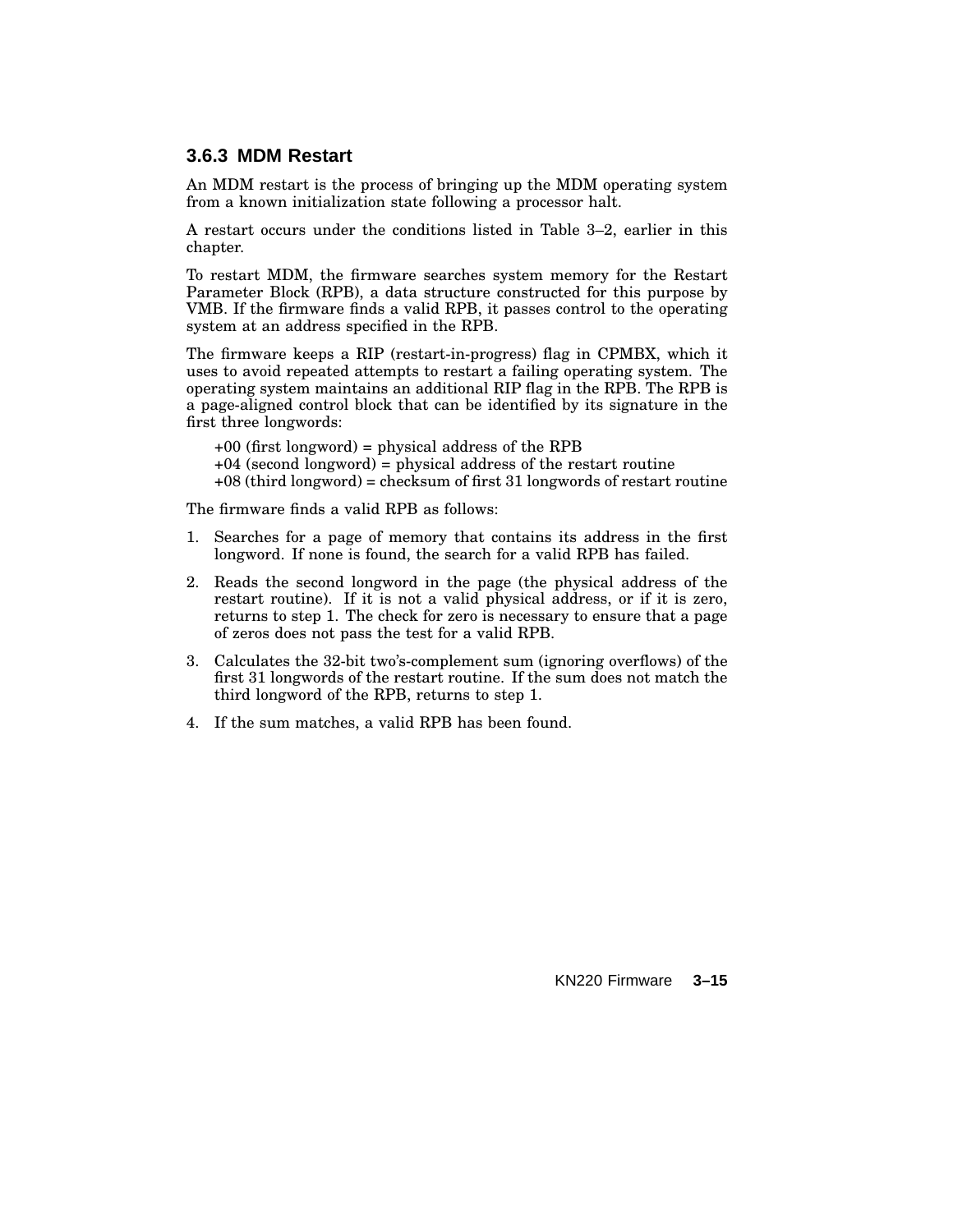## **3.7 Normal Mode Overview**

When the KN220 is in normal mode, the console reads and interprets commands received on the console terminal at the normal mode prompt  $(\gg).$ 

This R3000 interactive command language allows you to make use of environment variables to pass information to the ULTRIX–32 operating system.

You can use normal mode commands to boot the ULTRIX–32 operating system, set up automatic booting, and deposit or examine I/O address space and memory.

## **3.7.1 Control Characters in Normal Mode**

Table 3–6 lists the characters that have special meaning in normal mode.

| <b>Character</b>        | Action                                                                                                                                                                                                                                                                                                                                                                                                                                                    |  |  |
|-------------------------|-----------------------------------------------------------------------------------------------------------------------------------------------------------------------------------------------------------------------------------------------------------------------------------------------------------------------------------------------------------------------------------------------------------------------------------------------------------|--|--|
| $<$ CR $>$              | Ends a command line. Command characters are buffered until you<br>press Return.                                                                                                                                                                                                                                                                                                                                                                           |  |  |
| X (delete or backspace) | Deletes the previously typed character.<br>If you define the console terminal as hard copy (environmental<br>variable term set to hardcopy), the deleted text is displayed<br>surrounded by backslashes. If the console terminal is a CRT<br>(environmental variable <i>term</i> set to crt), each delete is displayed<br>with the sequence <bs><sp><bs>.<br/>Deletes received are ignored when there are no characters to be<br/>deleted.</bs></sp></bs> |  |  |
| Ctrl/C                  | Causes the console to abort the processing of a command.                                                                                                                                                                                                                                                                                                                                                                                                  |  |  |
| Ctrl/O                  | Causes console output to be discarded until you enter the next<br>Ctrl/O or until the next console prompt or error message is issued.<br>Ctrl/O is also canceled when you enter Ctrl/C.                                                                                                                                                                                                                                                                   |  |  |
| Ctrl/Q                  | Resumes console output that was suspended when you entered<br>Ctrl/S.                                                                                                                                                                                                                                                                                                                                                                                     |  |  |
| Ctrl/R                  | Causes the current command line to be displayed without any<br>deleted characters.                                                                                                                                                                                                                                                                                                                                                                        |  |  |
| Ctrl/S                  | Suspends output on the console terminal until you enterCtrlQ.                                                                                                                                                                                                                                                                                                                                                                                             |  |  |
| Ctrl/U                  | Discards all characters accumulated for the current line.                                                                                                                                                                                                                                                                                                                                                                                                 |  |  |
| Ctrl/V                  | Suppresses any special meaning associated with the next<br>character.                                                                                                                                                                                                                                                                                                                                                                                     |  |  |

**Table 3–6: Normal-Mode Control Characters**

#### **3–16** KN220 CPU System Maintenance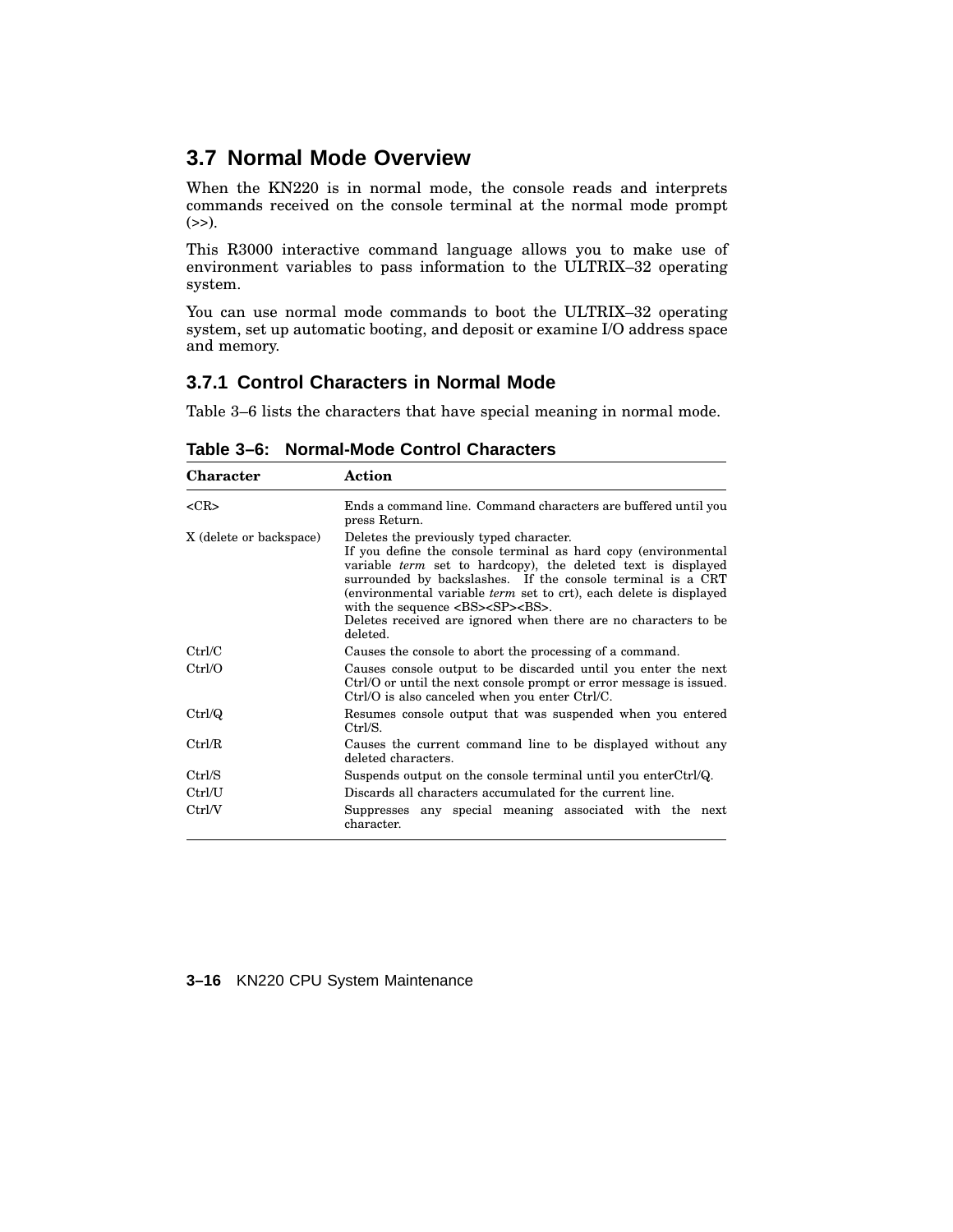## **3.7.2 Environment Variables in Normal Mode**

The KN220 console makes use of environmental variables to pass information to the operating system.

There are three types of variables:

- Volatile (lost when power resumes)
- Nonvolatile (maintained after power resumes)
- Fixed (rebuilt when power is turned on)

You can define additional environmental variables, but those you define will be lost when power is removed.

Table 3–7 lists the default environmental variables.

| Variable      | <b>Type</b> | <b>Description</b>                                                                                                                                                                                                                     |  |
|---------------|-------------|----------------------------------------------------------------------------------------------------------------------------------------------------------------------------------------------------------------------------------------|--|
| baud          | Fixed       | The baud rate of the console terminal line is determined<br>by the baud rate select switch inside the H3602–AC<br>CPU I/O panel. The factory setting is 9600. Allowed<br>values are 300, 600, 2400, 4800, 9600, 19,200, and<br>38,400. |  |
| bitmap        | Fixed       | Indicates the address of the memory bitmap.<br>The<br>bitmap keeps track of good and bad memory pages.<br>Each bit corresponds to one page in memory; 1<br>indicates the page is good and 0 indicates the page is<br>bad.              |  |
| bitmaplen     | Fixed       | Indicates the length of the memory bitmap in words.                                                                                                                                                                                    |  |
| bootmode      | Nonvolatile | Determines what programs run when the system is<br>turned on or reset. Use one of the following codes:                                                                                                                                 |  |
|               |             | Autoboots the operating system,<br>using the<br>a<br><i>bootpath</i> variable                                                                                                                                                          |  |
|               |             | d<br>Halts the system with no diagnostics run, and goes<br>to Normal mode prompt                                                                                                                                                       |  |
| bootpath      | Nonvolatile | Indicates the default bootpath. The system uses this<br>variable when you type the auto command. An example<br>of a bootpath definition is: $rf(0,0,0)$ vmunix.                                                                        |  |
| memdescriptor | Volatile    | Set by test 9A in Maintenance mode.                                                                                                                                                                                                    |  |

**Table 3–7: Environmental Variables**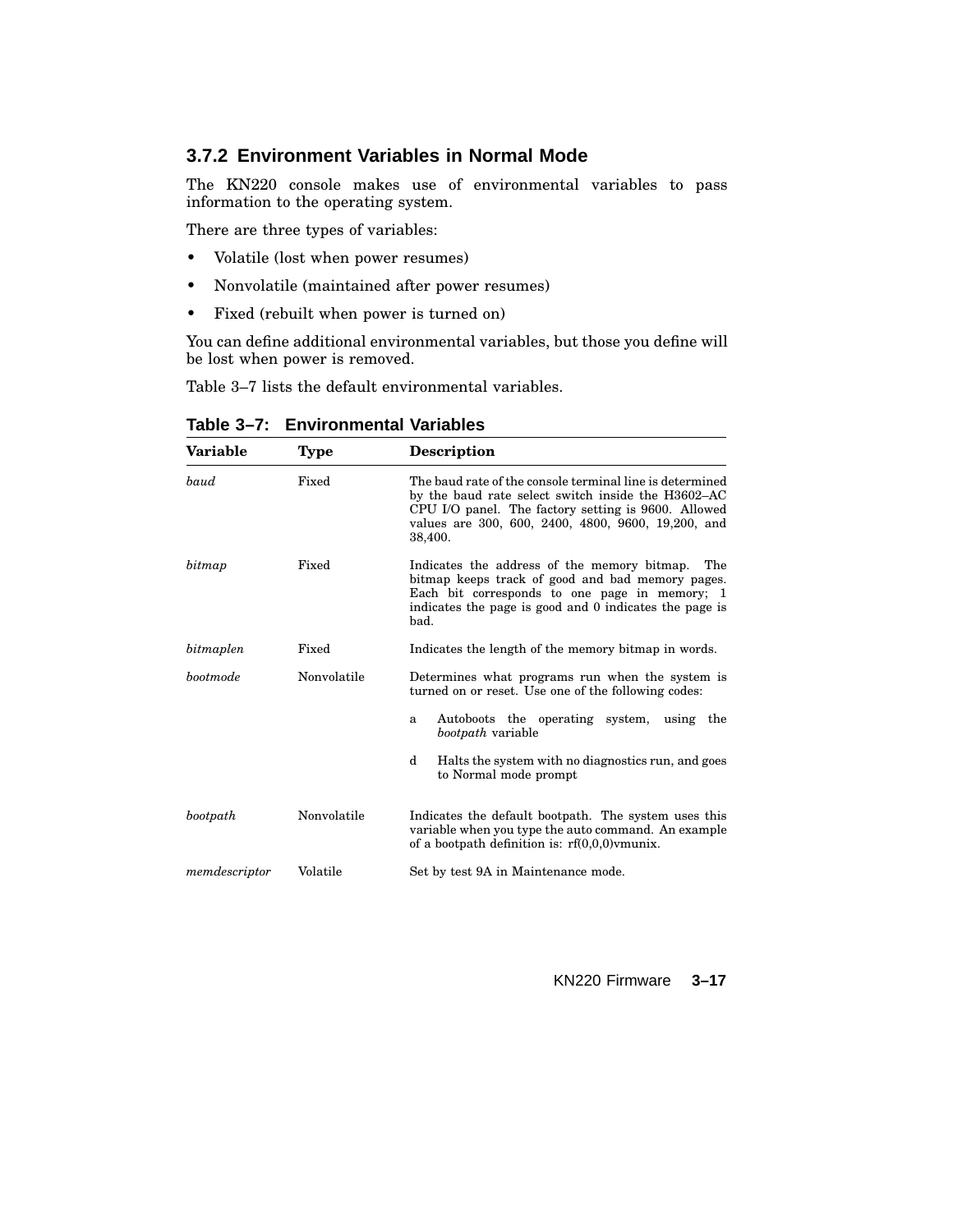| <b>Variable</b>         | Type  | <b>Description</b>                                                                                                                                                                                                                                 |
|-------------------------|-------|----------------------------------------------------------------------------------------------------------------------------------------------------------------------------------------------------------------------------------------------------|
| console                 | Fixed | The system always selects TTY(0) as the console device.                                                                                                                                                                                            |
| osconsole               | Fixed | The system always selects TTY(0) as the console device.                                                                                                                                                                                            |
| scsiid <sub>[0-7]</sub> | Fixed | The SCSI controller number. Defaults 7. The number<br>in the variable is the SCSI controller number.                                                                                                                                               |
| systype                 | Fixed | Contains information used to identify the processor.<br>Bits 24:31 contain the CPU type. Bits 16:23 contain<br>the system type $(11$ for KN220). Bits 8:15 contain the<br>firmware revision level. Bits 0:7 contain the hardware<br>version level. |

**Table 3–7 (Cont.): Environmental Variables**

## **3.8 Normal Mode Commands**

The R3000 console program displays the normal mode prompt (>>) when it is ready to accept commands.

Table 3–8 lists the supported normal mode console commands.

| Command     | <b>Description</b>                                                                      |
|-------------|-----------------------------------------------------------------------------------------|
| <b>boot</b> | Boots the ULTRIX-32 operating system                                                    |
| continue    | Returns control to the processes interrupted by a halt signal                           |
| d.          | Deposits data at a given address                                                        |
| dump        | Dumps memory to the screen                                                              |
| e           | Examines memory                                                                         |
| fill        | Deposits data in an address range                                                       |
| go          | Resumes execution of the program in memory                                              |
| help        | Displays the syntax of console commands                                                 |
| ?           | Displays the syntax of console commands                                                 |
| init        | Reinitializes memory                                                                    |
| maint       | Causes the console to enter maintenance mode                                            |
| passwd      | Prompts for the entry of a password, clears the old password, and sets<br>security mode |
| printeny    | Displays console environment variables                                                  |
| seteny      | Sets console environment variables                                                      |
| test        | Executes the CPU module ROM diagnostic referenced by the test number<br>specified       |

**Table 3–8: KN220 Normal Mode Commands**

**3–18** KN220 CPU System Maintenance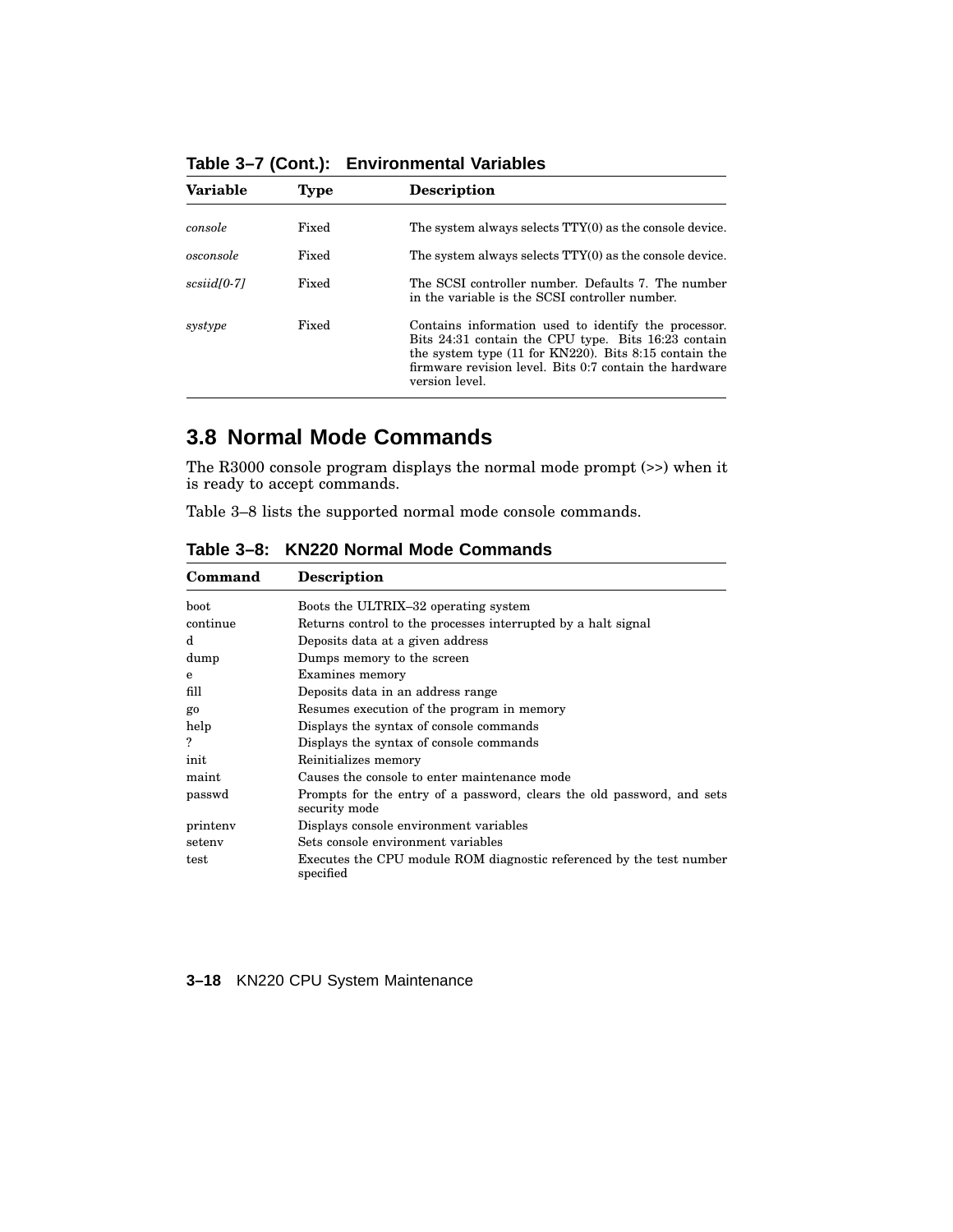**Table 3–8 (Cont.): KN220 Normal Mode Commands**

| Command  | <b>Description</b>                   |
|----------|--------------------------------------|
| unseteny | Unsets console environment variables |

Observe the following rules when you type normal mode commands:

- All commands typed at normal mode level are case sensitive with respect to parsing commands; case is preserved when you assign values to environment variables.
- Type all normal mode console commands using ASCII characters only. Values that you enter for environment variables may contain any 8-bit character code.
- Command execution begins when you press Return.
- Enter numeric values as follows:
	- Enter *decimal values* as a string of decimal digits with no leading zeros (for example, 123).
	- Enter *octal values* as a string of octal digits with a leading zero (for example, 0177).
	- Enter *hexadecimal values* as a string of hexadecimal digits preceded by 0x (for example, 0x3ff).
	- Enter *binary values* as a string of binary digits preceded by 0b (for example, 0b1001).
- When reading or writing to memory, you have a choice of data sizes: byte, halfword, or word. Leading zeros are dropped.

Because a word is 4 bytes, successive addresses, when referenced by a word, are successive multiples of 4. For example, the address following 0x80000004 is 0x80000008. An error occurs if you try to specify an address that is not on a boundary for the data size you are using.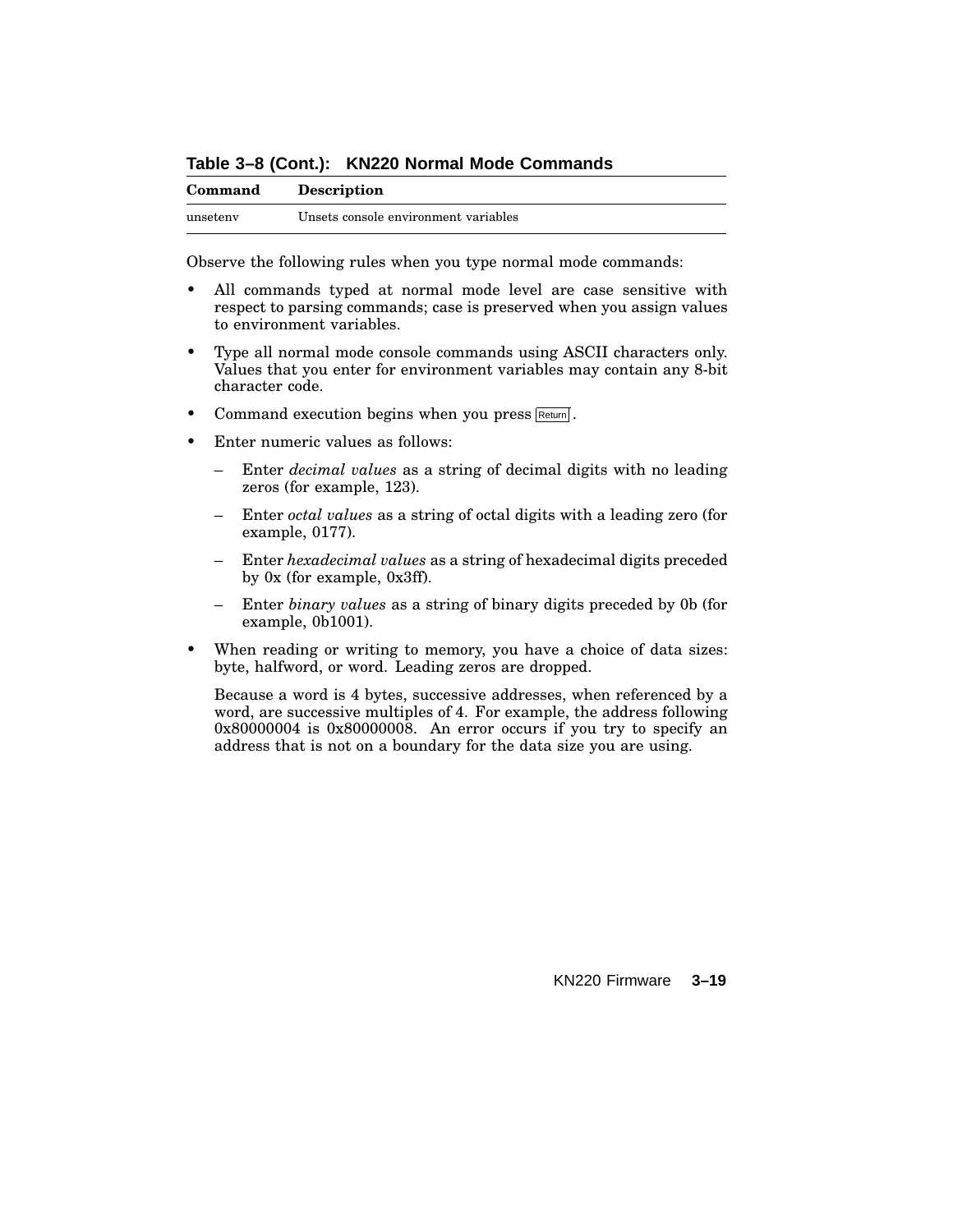### **3.8.1 Conventions Used in This Section**

The following conventions apply in Section 3.8.

- Letters are to be typed exactly as they appear.
- Letters in italics represent arguments for which you supply values. (Note that the Help and menu screens display these arguments in all capital letters.)
- Arguments enclosed in brackets ([]) are optional.
- Ellipses (...) follow an argument that can be repeated.
- A vertical bar ( | ) separates choices.
- Parentheses are used as in algebraic expressions. For example, the following sequence means enter -b or -h or -w:

 $-(b|h|w)$ 

## **3.8.2 Getting Help**

You can get help with console command syntax in several ways:

- You can type the word help or a question mark (?) to display a menu of all console commands.
- You can enter the name of the command for which you want help as an argument to help or as a question mark (?).

For example, entering  $?$  e at the console prompt  $(>)$  displays the syntax for the examine (e) command:

```
e [-(b|h|w)] [ADDR]
>>
```
If you type an incorrect command line, you get a usage message.

For example, the e command requires an *addr* argument. If you type e -b at the console prompt (>>) without entering an address, the screen will display the correct syntax for the command:

```
e [-(b|h|w)] [ADDR]
>>
```
#### **3–20** KN220 CPU System Maintenance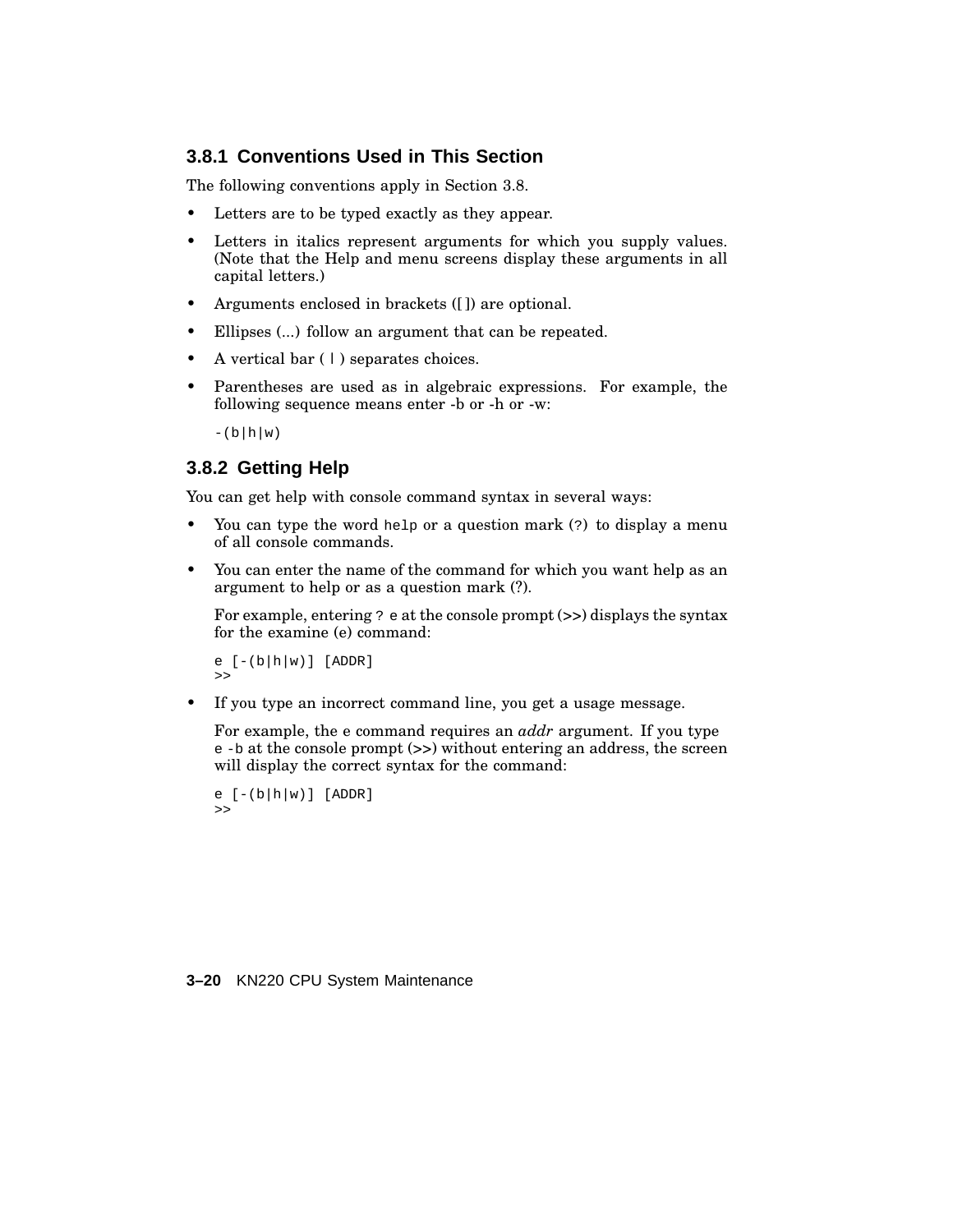## **3.8.3 boot**

The boot command loads the file that contains the operating system.

#### *Format:*

### **boot [-f** *file***] [-s] [-n] [***arg***...]**

The optional -f flag followed by the *file* parameter specifies the file you want to use during a boot procedure. If you do not specify the -f flag and a file, the file specified by the environment variable *bootpath* is loaded.

The *file* parameter has the format:

*dev*([*controller*] [*,unit-number.logical-unit-number*] [*,logical-block-number*]) [*filename*]

dev indicates the device from which you are booting the operating system. Typical devices are rf for RF-series ISEs, ra for RA-series hard disk drives, tm for a tape, and mop for a network. Typing mop nullifies the other arguments in the list. Table 3–9 lists the device names for each device.

| <b>Protocol</b> | <b>Number of Units</b> |                                   |
|-----------------|------------------------|-----------------------------------|
| MSCP            | $4^1$                  | ra                                |
| DSSI            | 7                      | rf                                |
| SCSI            | 7                      | rz                                |
| SCSI            |                        | tz                                |
| TMSCP           | 1 <sup>1</sup>         | tm                                |
| <b>MOP</b>      |                        | mop                               |
| TFTP            |                        | tftp                              |
|                 |                        | Per Storage Interface Device Name |

**Table 3–9: Boot Device Names (Normal Mode)**

<sup>1</sup>Up to 16 controllers and 32 units supported.

- *controller* indicates the ID number of the controller for the device from which you are booting the operating system.
- *unit-number* indicates the unit number of the device from which you are booting the operating system.
- *logical-unit-number* (LUN) has meaning for SCSI devices only; it defaults to zero.
- *logical-block-number* indicates the number (or other designator) of the block from which you are booting the operating system. When you are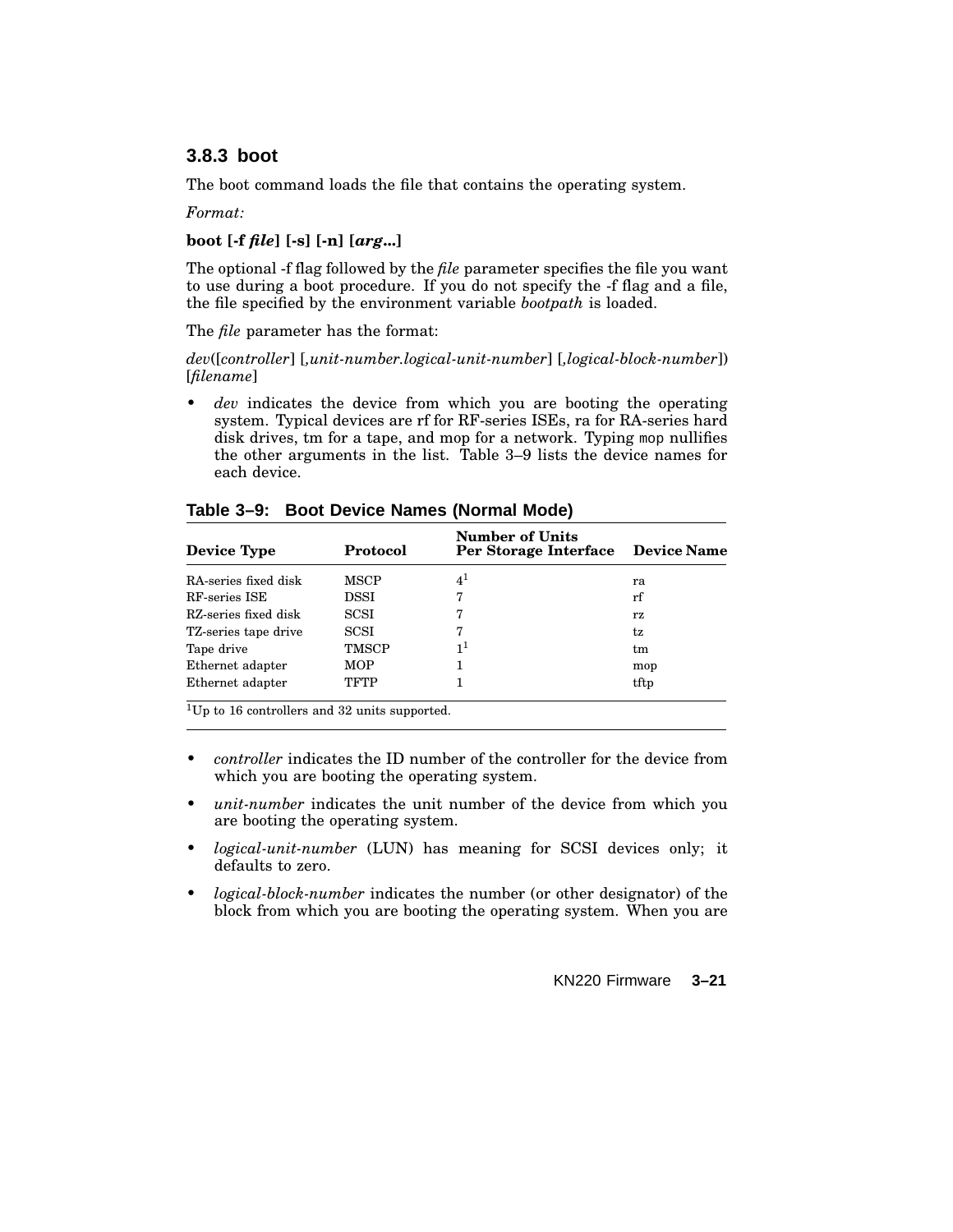booting from a tape, this number is not used because the boot file must be the first file on the tape. When you are booting from a disk, this number depends on how you partitioned the disk when you installed your operating system software. Refer to your software installation manual if you need a reminder about logical block indicators.

• *filename* indicates the name of the operating system file.

The optional -s flag causes the operating system to boot in single-user mode. Unless -s is specified, the system will boot in multiuser mode.

The optional -n flag causes the specified file to be loaded but not executed.

The optional *arg* parameter contains any information to be passed to the booted image.

*Examples:*

>> **boot -f ra(0,0,0)vmunix**

This command boots the file vmunix, located in the logical block number of the first hard disk (unit number 0), using controller  $\overline{0}$ .

>> **boot -f rf(2,2,0)vmunix**

This command boots the file vmunix, located in the logical block of the second RF-series ISE (unit number 2), using controller 2.

>> **boot -f tm(0,5)**

This command boots from the tape, which is unit 5 and controller 0.

>> **boot -f rz(0, 0, 0)vmunix**

This command boots from the tape, which is unit 0 and controller 0.

To display a list of devices, their unit numbers, and controller numbers, type the following sequence at the Normal mode prompt:

```
>> maint
>>> show dev (or dssi, scsi, ethernet, or uqssp)
>>> exit
>>
```
The show command displays all of the system device names, which are followed by the controller number and unit number in parentheses. The asterisk indicates the *logical-block-number* variable, which is determined during installation of the operating system software.

#### **3–22** KN220 CPU System Maintenance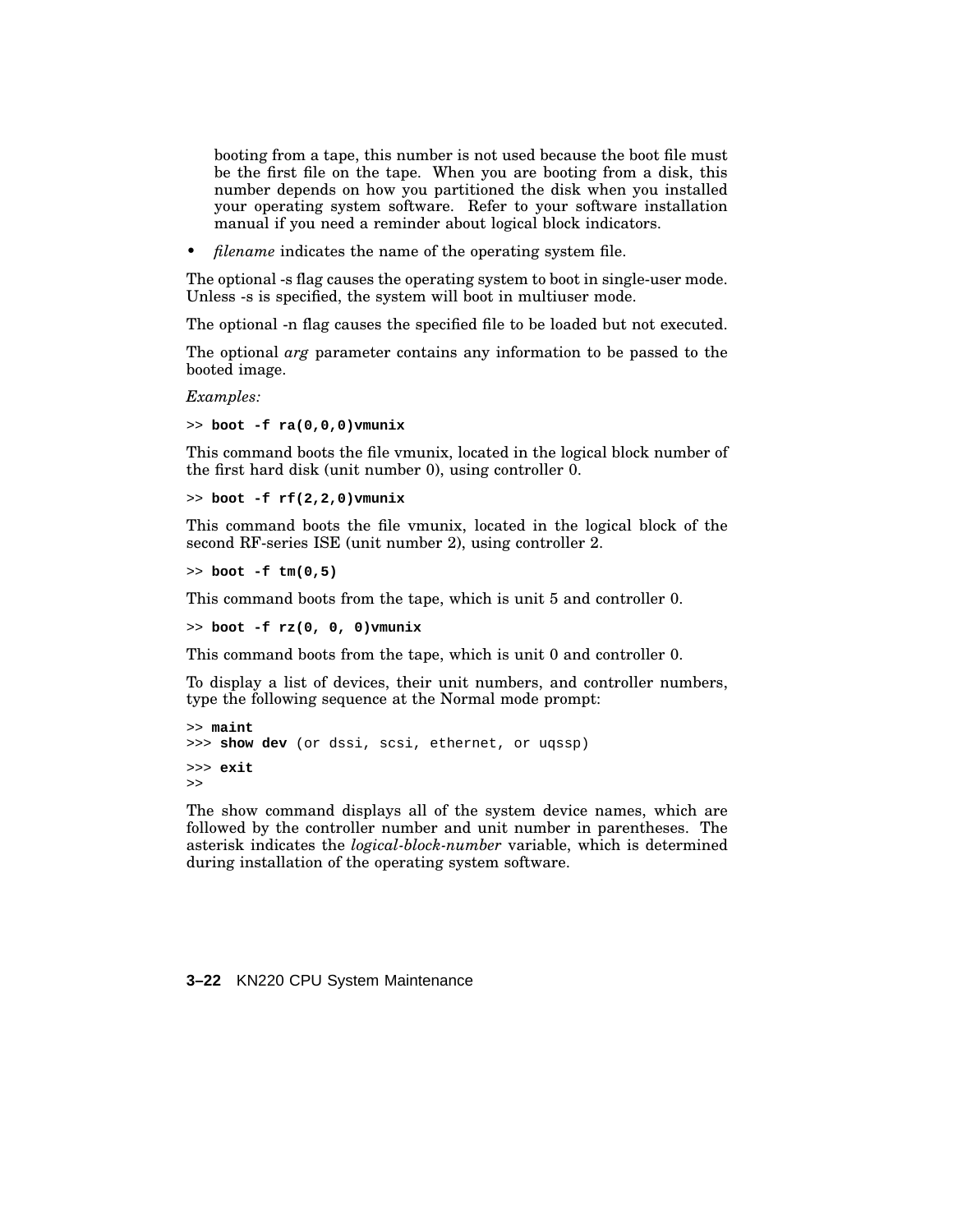## **3.8.4 continue**

**CAUTION:** *If the operating system state has not been properly saved (halted), entering the continue command may cause the processor to hang.*

Use the continue command if you inadvertently halt the system by pressing Break or the Halt button.

When a process is interrupted by a halt signal, the state of the process (R3000 and R3010 internal registers) are stored in the halt state memory block. When the continue command is entered, the saved state of the process is reloaded, and the process resumes execution.

The continue command returns control to the processes interrupted by a halt signal.

*Format:*

**continue**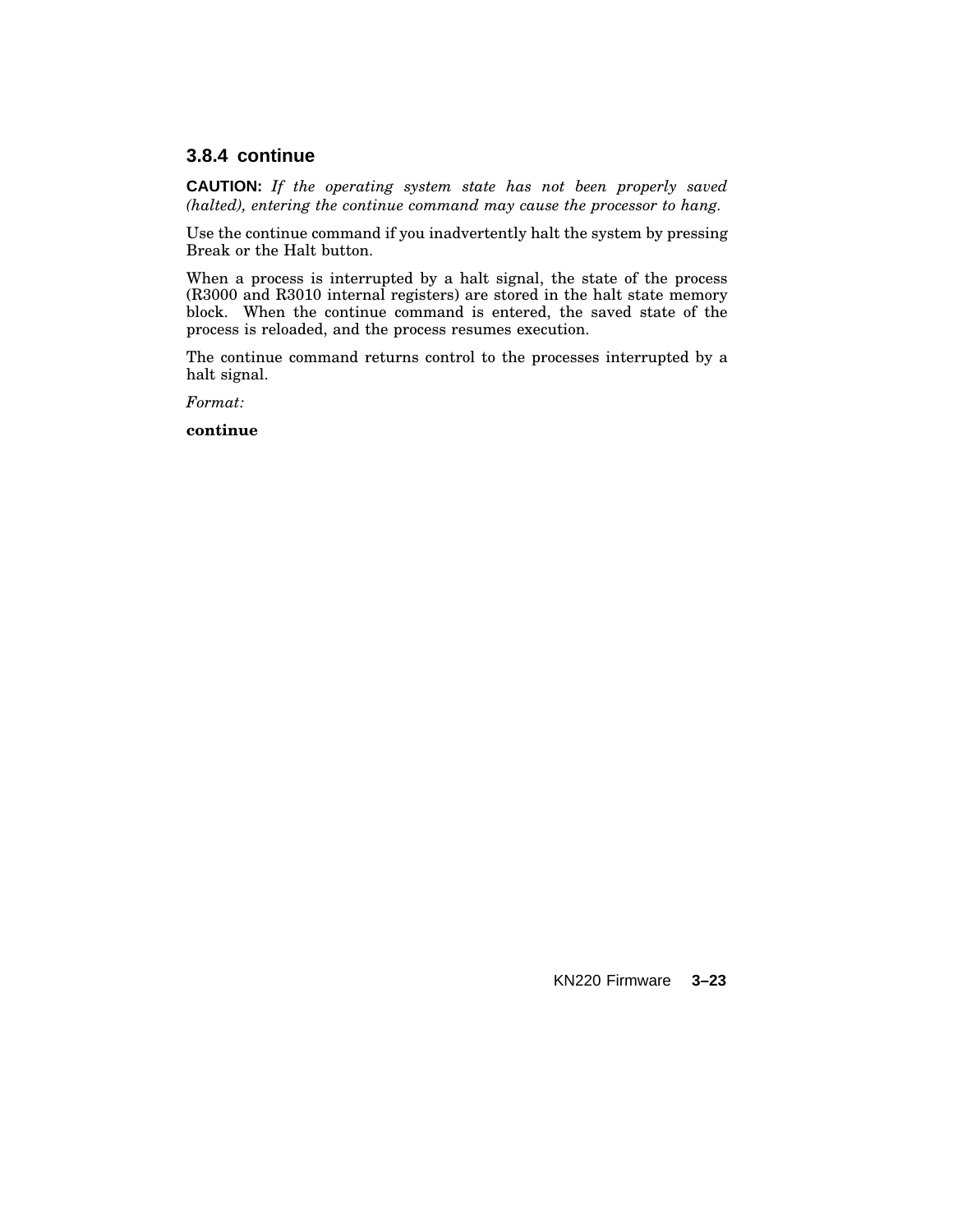## **3.8.5 d (deposit)**

The d (deposit) command deposits a single byte, halfword, or word value at the specified address. If you repeat the command without specifying an address, the data will be deposited in the next word location.

#### *Format:*

### **d [[[-(b |h| w)]** *[addr]]* **| [-H** *reg-name***]] val**

The first parameter, which is optional, indicates the data size. If not given, data size defaults to word. If you do not specify a data size, a word is used.

- -b deposits 1 byte of data.
- -h deposits a halfword (2 bytes) of data.
- -w deposits a word (4 bytes) of data.

The *addr* parameter indicates the address to which you want data written. System address space is in the range 0x80000000 to 0xbf000000. If *addr* is not specified, it will default to one location beyond the last address accessed by either the examine or deposit commands.

The -H parameter specifies that the data is to be deposited to a register in the halt state memory block. This memory location is where all the R3000 internal registers are saved when the system is halted.

The *reg-name* parameter specifies the name of the particular R3000 internal register for which you want data written.

The *val* parameter contains the data you want deposited at the given address.

*Example:*

>> **d -w 0x80000000 0xffffffff**

This version of the command deposits the value 0xffffffff, with a data size of one word, at address 0x80000000.

**3–24** KN220 CPU System Maintenance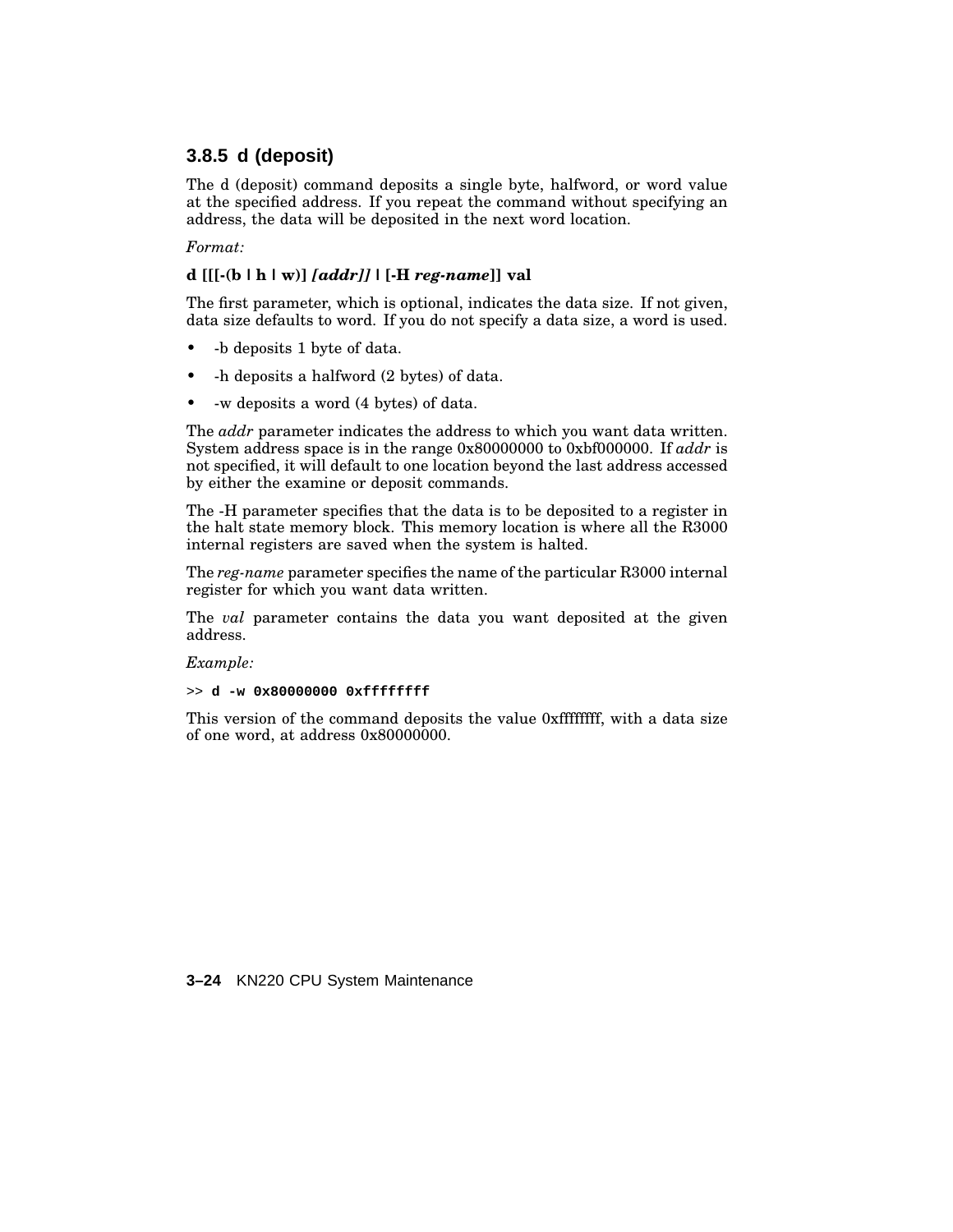### **3.8.6 dump**

**dump** [-H] | [[[-(b | h | w)] [-(o | d | u | x | c | B)]] | [-I]] *rng*

This command shows a formatted display of the contents of memory.

The -H parameter displays the contents of the halt state memory block. All R3000 internal registers are stored in the halt state memory block when the system is halted. The -H parameter option cannot be used with any other command parameter.

The second parameter, which is optional, indicates the data size. If you do not specify a data size, the system uses a word.

- -b displays memory in bytes.
- -h displays memory in halfwords.
- -w displays memory in words.

The next parameter, also optional, determines how data is displayed.

- -o displays memory in octal format.
- -d displays memory in decimal format.
- -u displays memory in unsigned decimal format.
- -x displays memory in hexadecimal format.
- -c displays memory in ASCII format.
- -B displays memory in binary format.

If no format argument is given, hexadecimal format is used.

The -I parameter displays memory in assembly language format.

The *rng* parameter indicates the range of memory you want to see. You can specify the range in one of two ways:

- *addr#cnt* displays the number of addresses specified by *cnt*, beginning at *addr*.
- *addr:addr* displays all values between the specified addresses.

Examples:

>> **dump 0x80000000#0xf**

This command uses hexadecimal format to dump the first 15 words of memory to the screen.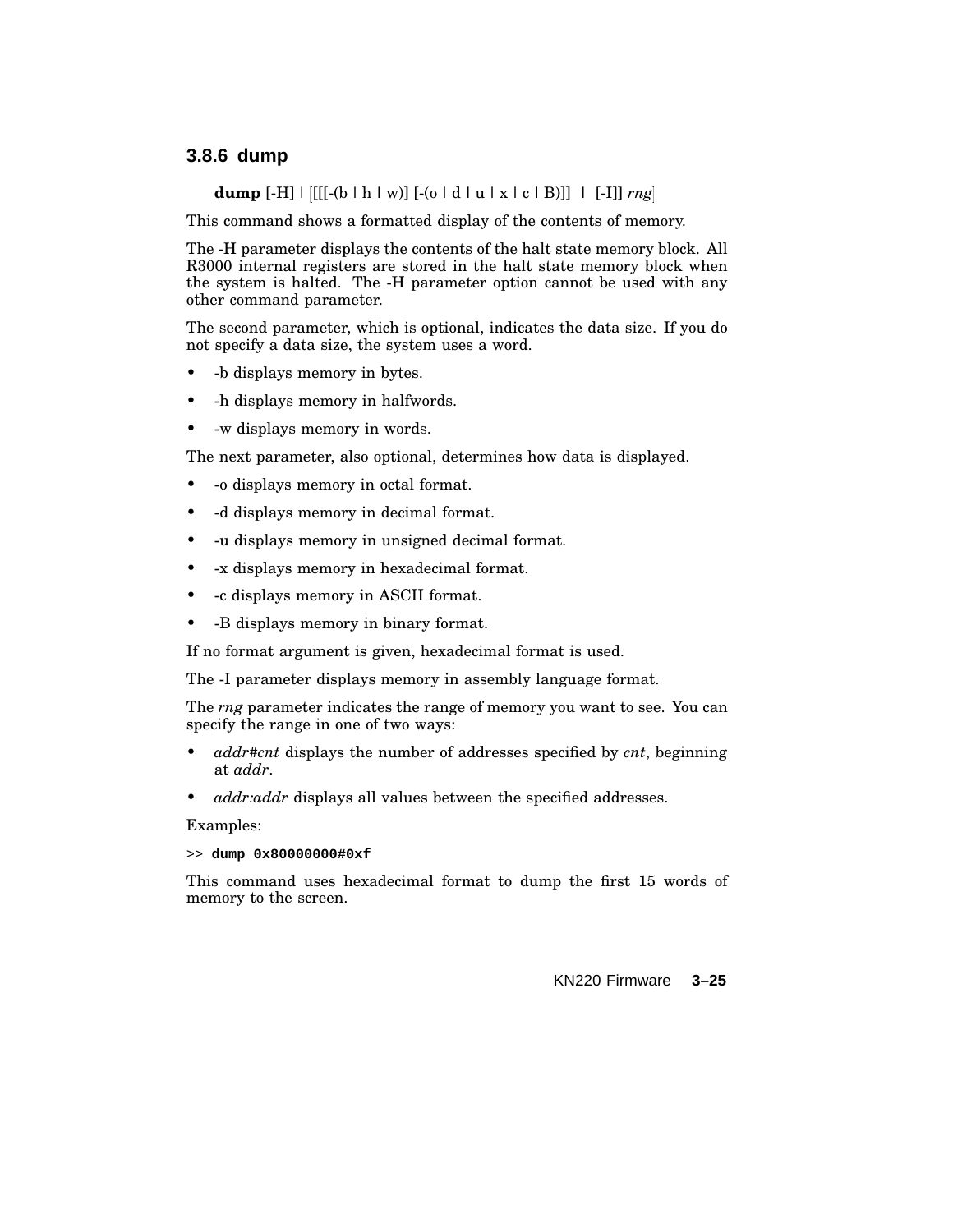>> **dump -b 0x80000000#0xf**

This command uses hexadecimal format to dump the first 15 bytes of memory to the screen. The dump display shows rows of address contents. The left-most column gives the address of the first field in each row.

|                | $>>$ dump $-I$ 0x80030200:0x80030220 |       |                |
|----------------|--------------------------------------|-------|----------------|
| 0x80030200:    | c048228                              | jal   | 0x801208a0     |
| 0x80030204:    | 2021                                 | addu  | a0, zero, zero |
| 0x80030208:    | 8fbf0014                             | lw    | ra, 0x14(sp)   |
| $0x8003020c$ : | 27bd0018                             | addiu | sp,0x18        |
| 0x80030210:    | 3e00008                              | ήr    | ra             |
| 0x80030214:    | O                                    | nop   |                |
| 0x80030218:    | 27bdffe8                             | addiu | sp, Oxffe8     |
| $0x8003021c$ : | afbf0014                             | SW    | ra, 0x14(sp)   |
| >              |                                      |       |                |

This command displays in assembly language format, all values between the specified addresses. The first column lists the memory location in hexadecimal, the second column lists the contents of the memory location, the third column lists the R3000 assembly language instruction, and the fourth column lists the corresponding operand.

#### **3–26** KN220 CPU System Maintenance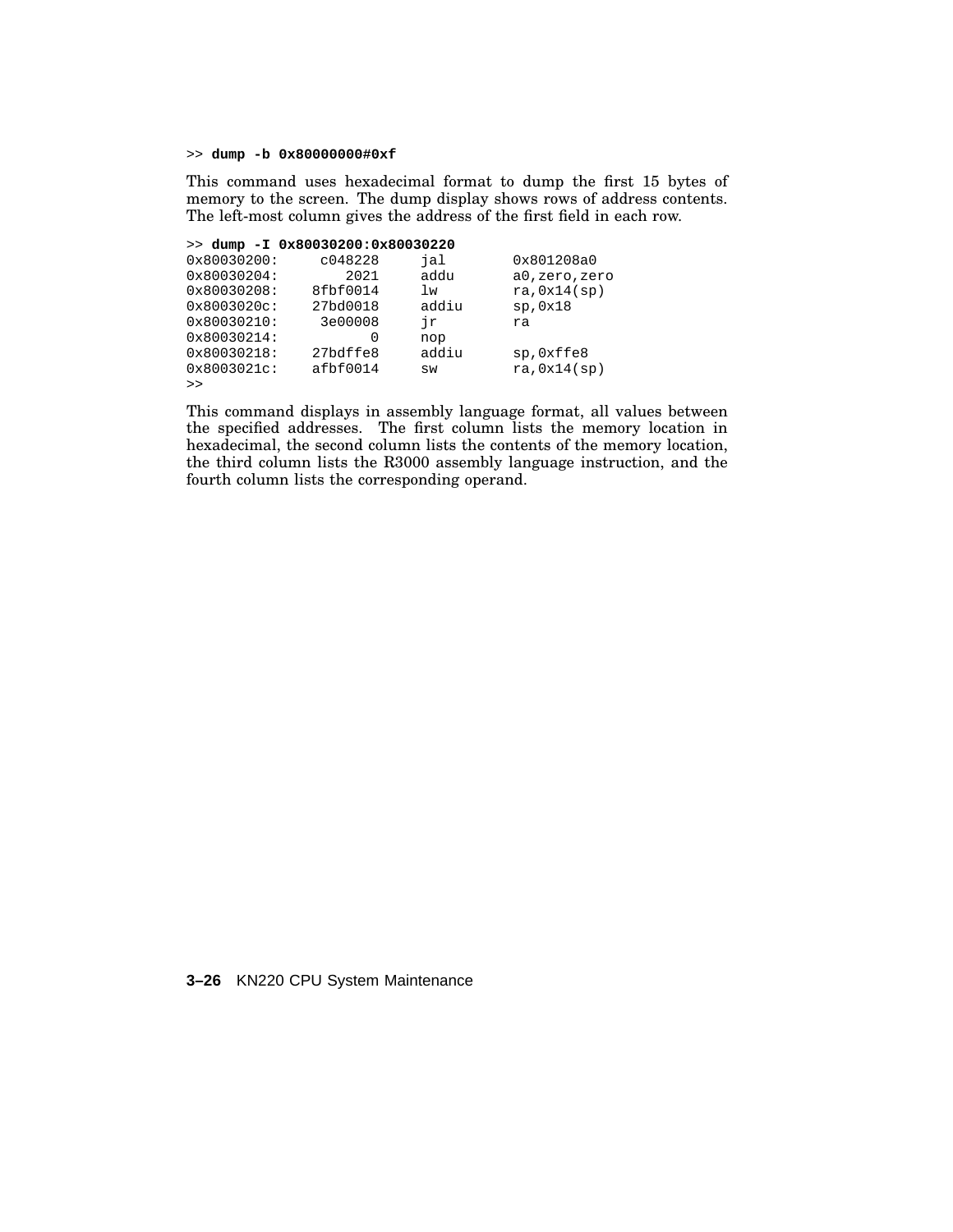## **3.8.7 e (examine)**

The e (examine) command examines the byte, halfword, or word at the specified address.

*Format:*

#### **e [-(b |h| w)] [addr]**

The first parameter, which is optional, indicates the data size. If not given, data size defaults to word. If you do not specify the data size, a word is used.

- -b indicates a single byte.
- -h indicates a halfword.
- -w indicates a word.

The *addr* parameter indicates an address in the range 0x80000000 to 0xBF000000. The *addr* parameter is also optional. If it is not specified, it will default to one location beyond the last address accessed by either the Examine or Deposit commands.

When you enter the examine command, a display similar to the following appears:

0x80000005: 65 0x41 'A'

The left-hand field echoes the address you entered.

The next three fields display the contents of the address in decimal, hexadecimal, and ASCII formats, respectively. If the ASCII character is unprintable, it is displayed as an octal value preceded by a backslash: for example,  $\sqrt[3]{032}$ .

*Example:*

>> **e 0x80000000**

This command examines the word at address 0x80000000. The resulting display might look like this:

0x800000000: 1008385985 0x3c1abfc1 '\301'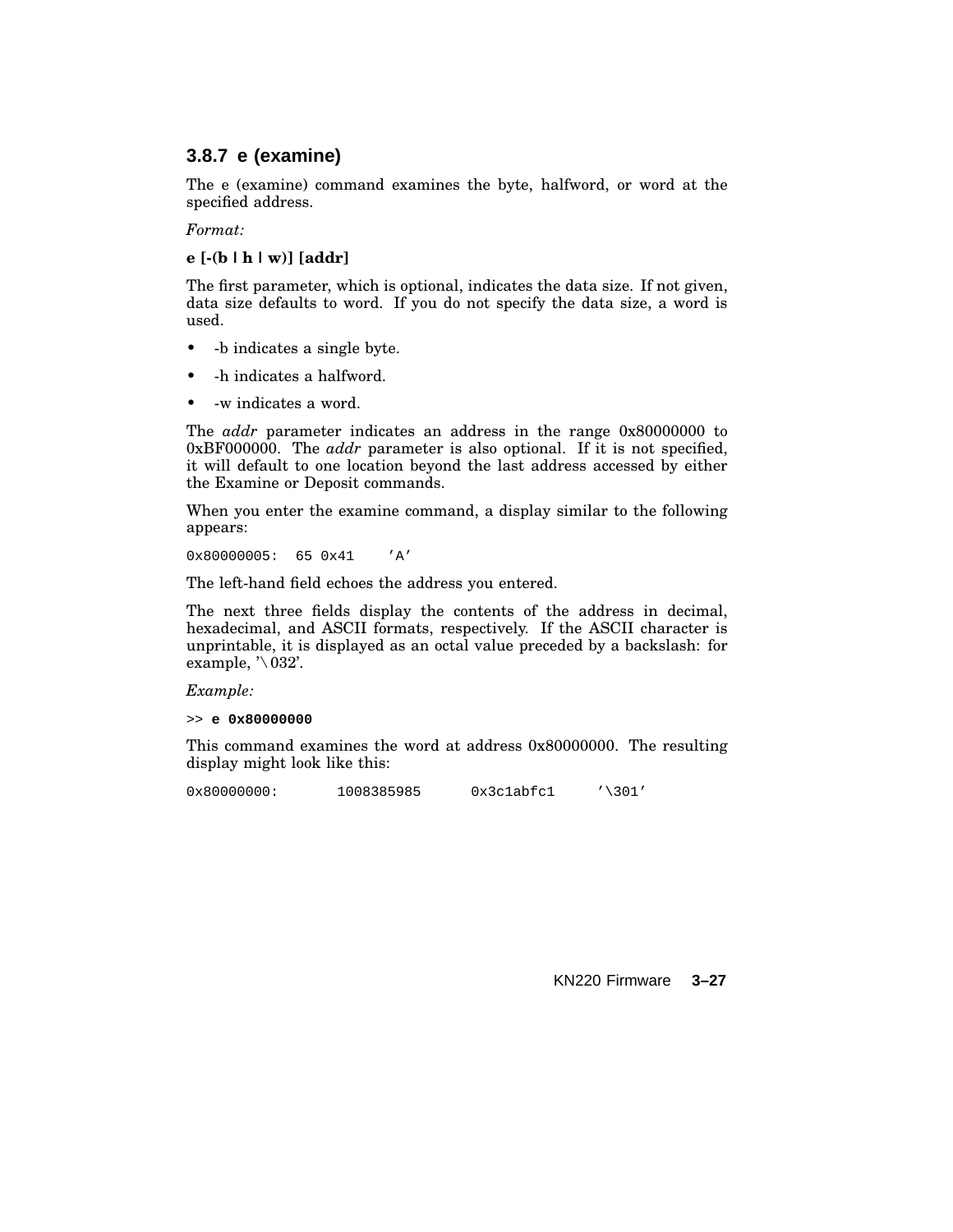# **3.8.8 fill**

The fill command writes a specified value to a range of memory. If you do not specify a value, the system puts zeros in the memory range.

### *Format:*

## **fill [-(b |h| w)] [-v** *val***]** *rng*

The first parameter, which is optional, indicates the data size. If not given, data size defaults to word.

- -b indicates bytes.
- -h indicates halfwords.
- -w indicates words.

The optional parameter -v *val* specifies the numeric value to write to memory. If you do not specify a value, all zeros are written. If the size of *val* does not match the data size parameter, *val* is truncated or expanded as necessary.

The *rng* parameter indicates the memory range. You can specify the range in one of two ways:

- *addr#cnt* fills addresses beginning at *addr* and continuing for *cnt* locations.
- *addr:addr* fills all locations between the two given addresses.

#### *Example:*

#### >> **fill -v 0xffffffff 0x80000010:0x800000ff**

This command sets all bits to 1 at addresses 16 to 255.

**3–28** KN220 CPU System Maintenance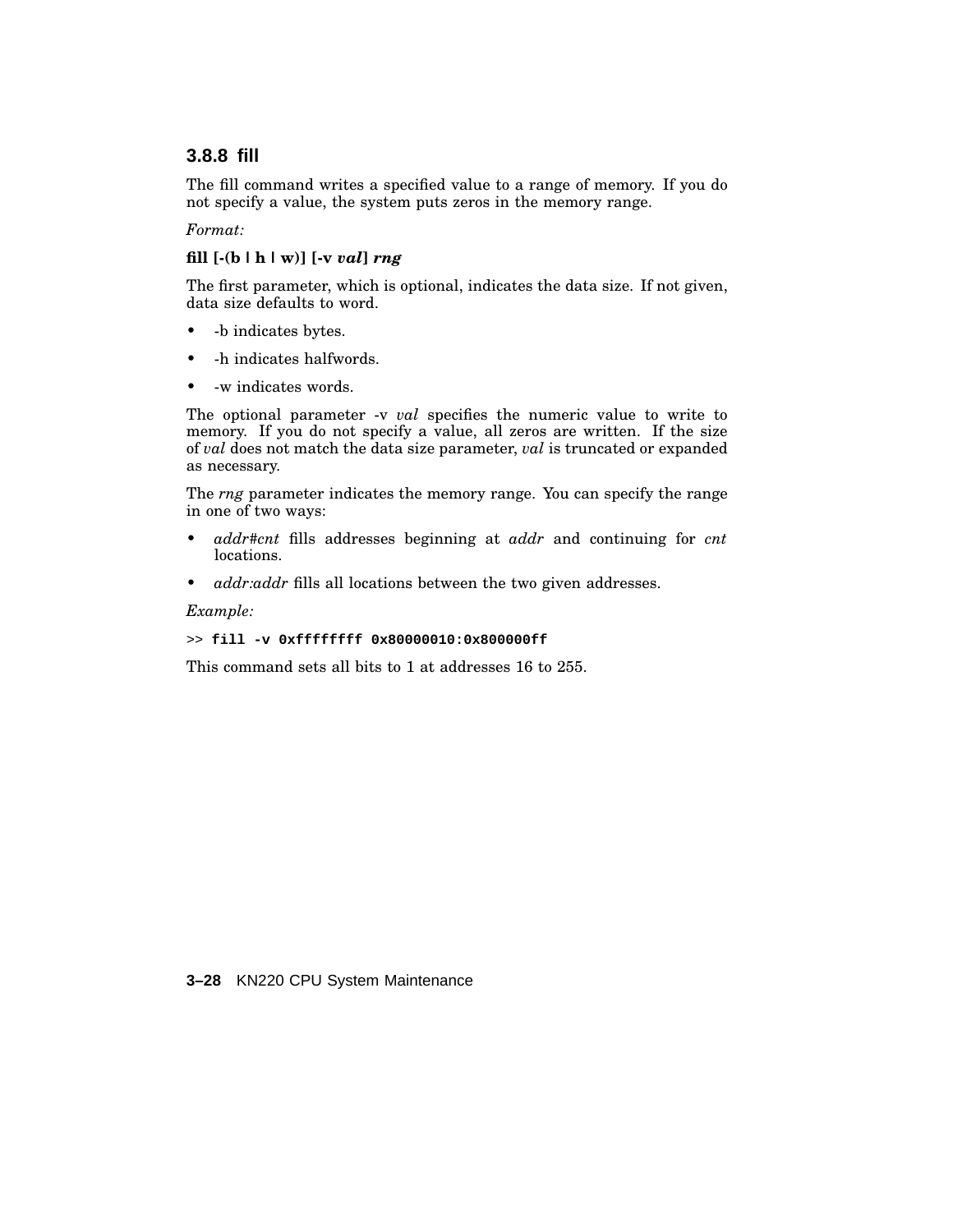# **3.8.9 go**

The go command transfers control to the indicated entry-point address.

*Format:*

**go [***pc***]**

The optional *pc* parameter indicates the entry-point address you want to use.

If you do not specify an entry address, the system uses the entry point of the program module that was most recently loaded. If no program module was previously loaded, the system uses 0 as the entry-point address.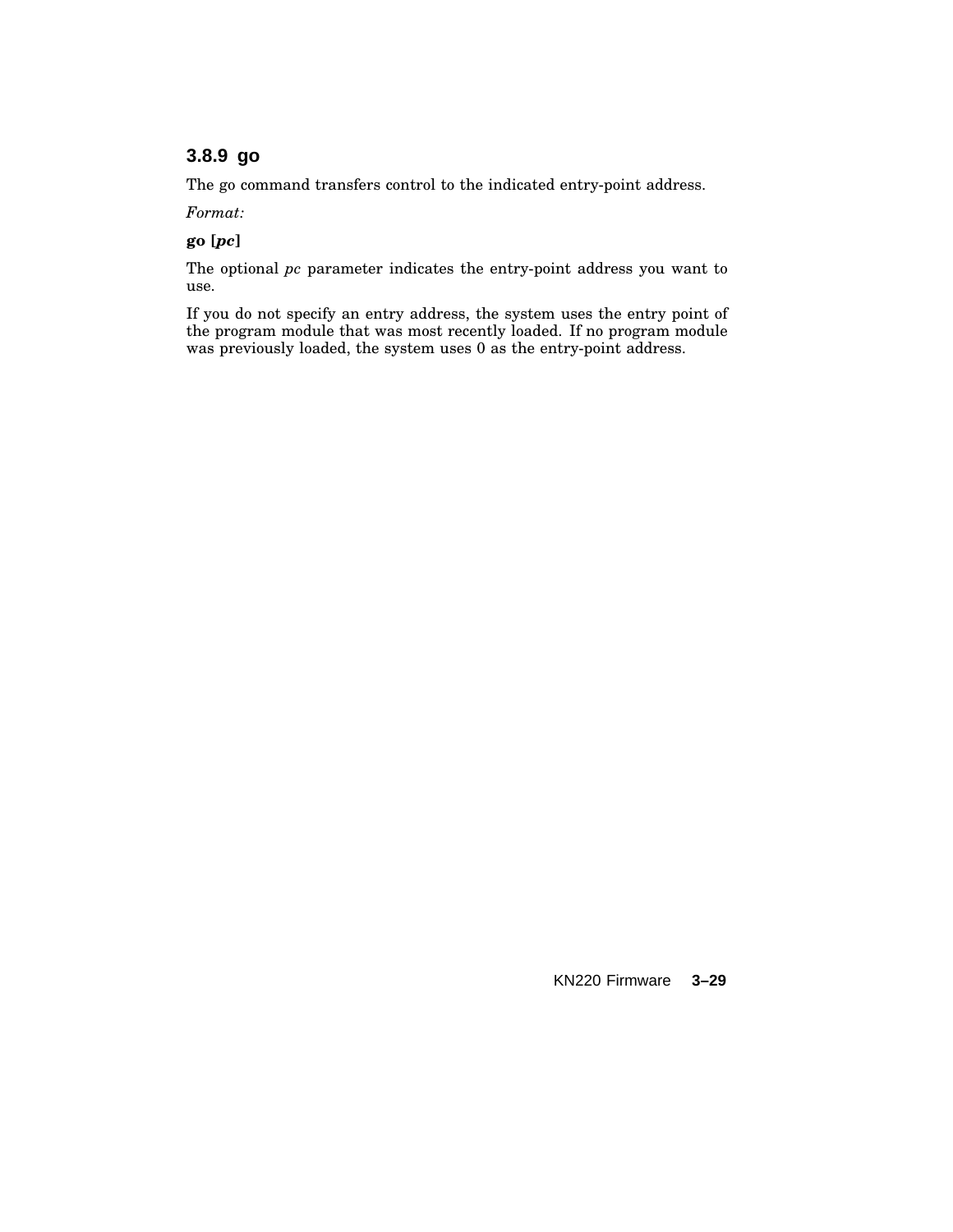## **3.8.10 help**

The help command displays the correct syntax for the console commands.

*Format:*

### **help [***cmd***]**

The optional *cmd* parameter indicates the command for which you want information. If you do not specify *cmd*, the complete console menu appears.

*Example:*

```
>> help
CMD:
 x - (1|u) addr count
 boot [-f FILE] [-s] [-n] [ARG...]
 continue ADDRESS
  d [-(b|h|w)] [ADDR] VAL
 dump [-(b|h|w)] [-(o|d|u|x|c|B)] RNG
  e [-(b|h|w)] [ADDR]
  fill [-(b|h|w)] [-v VAL] RNGgo [PC]
 help [CMD]
 init
 maint
 passwd -(c|s|u)printenv [EVAR...]
 setenv EVAR STR
  test [-r] TEST_NUMBER
 unsetenv EVAR
 ? [CMD]
RNG:
 ADDR#CNT
 ADDR:ADDR
\gt
```
#### **3–30** KN220 CPU System Maintenance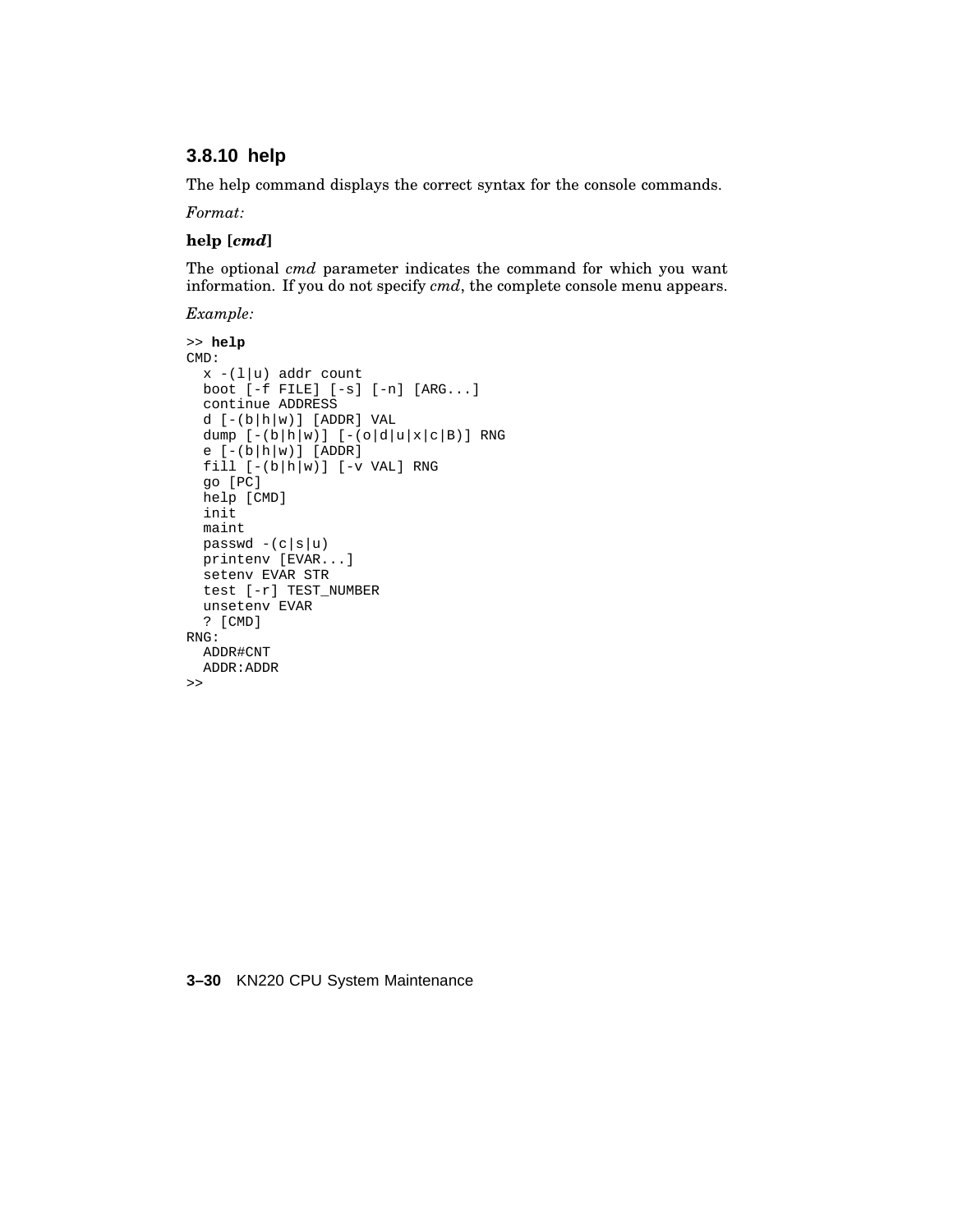# **3.8.11 ?**

The ? command functions exactly like the help command.

*Format:*

**? [***cmd***]**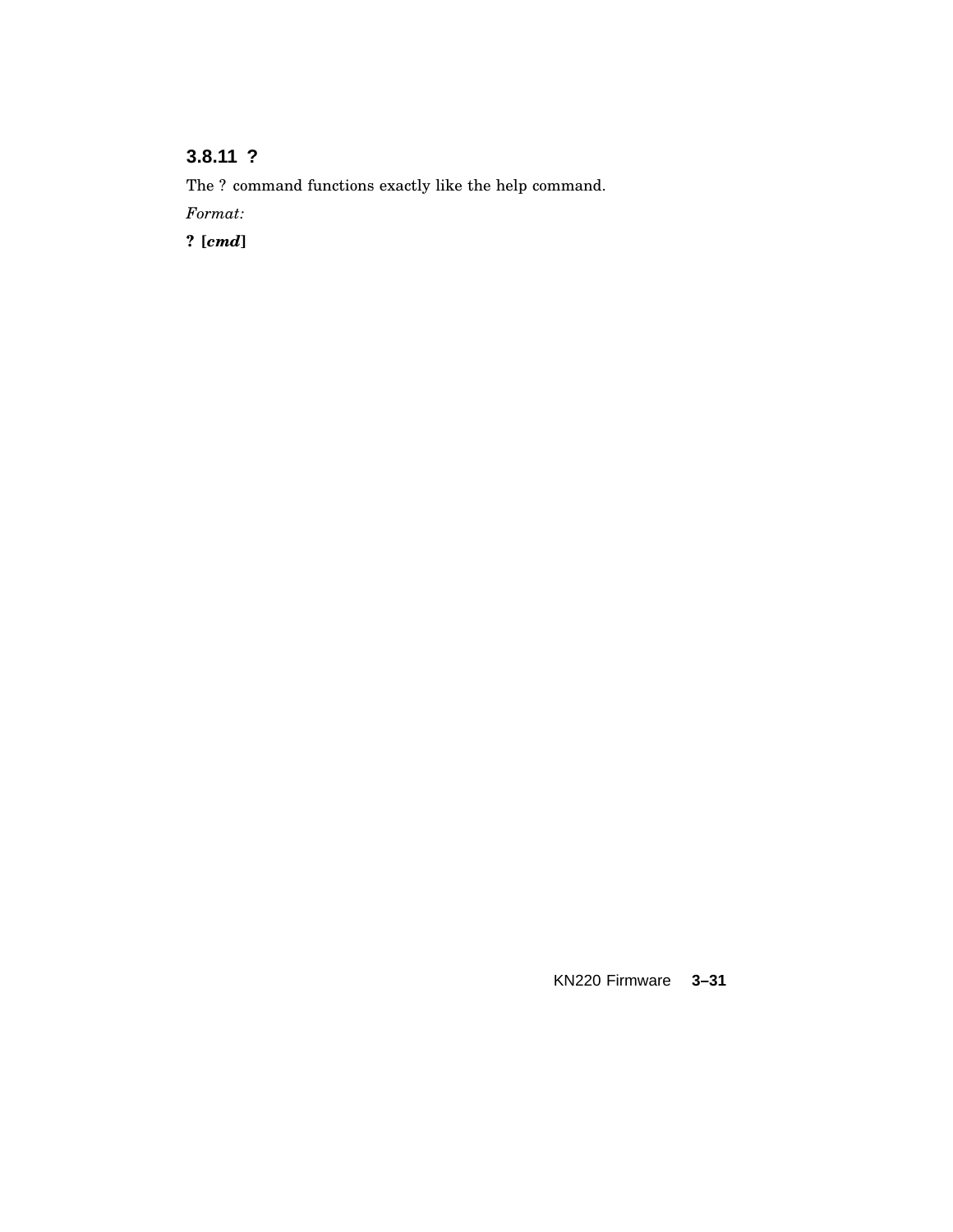# **3.8.12 init**

The init command fully initializes the system.

*Format:*

**init**

The system performs the following:

- Clears memory.
- Resets I/O.
- Initializes all supported devices.

*Example:*

```
>> init
Memory Size: 33554432 (0x2000000) bytes
Ethernet Address: 08-00-2b-12-81-22
\rightarrow
```
**3–32** KN220 CPU System Maintenance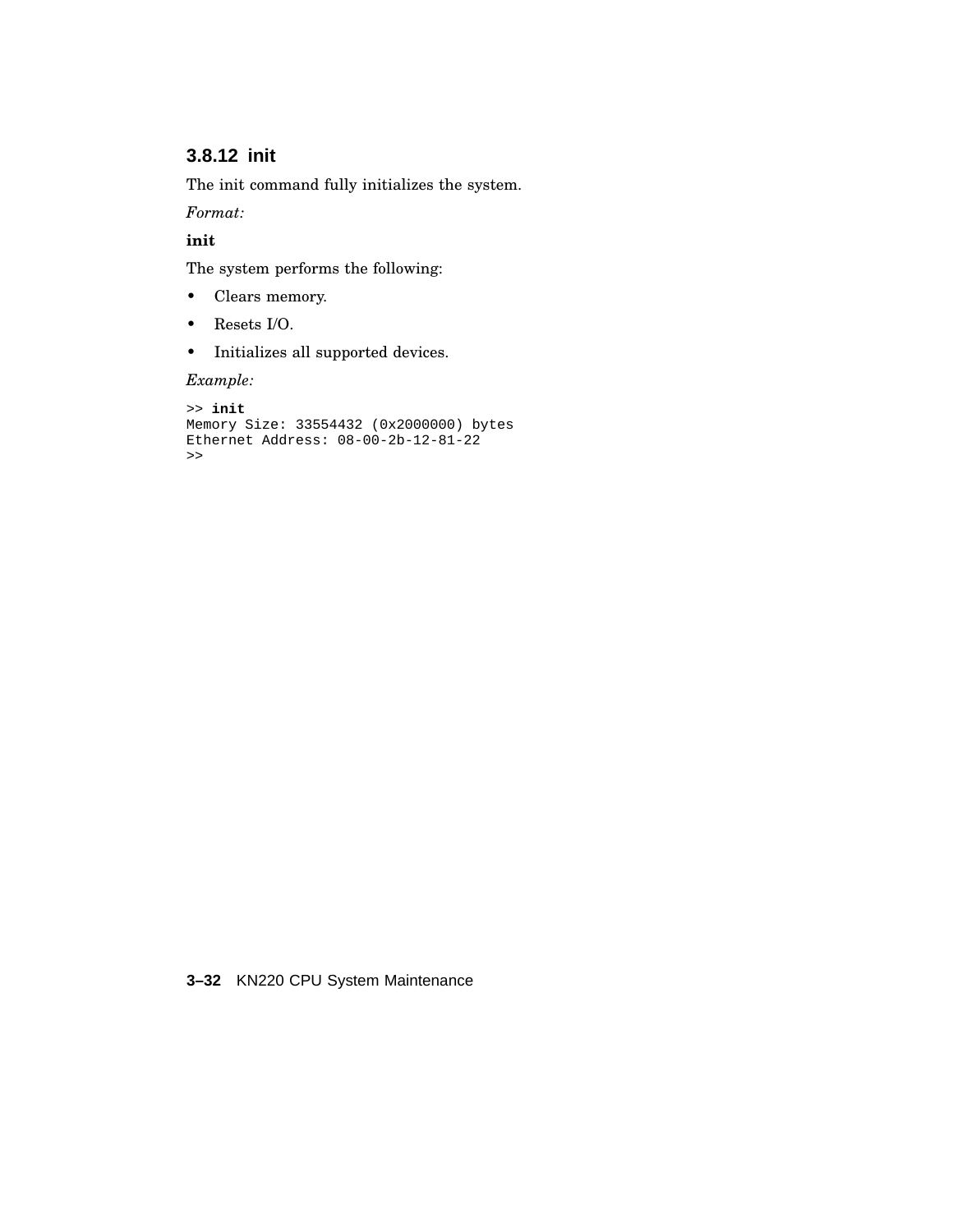## **3.8.13 printenv**

The printenv command displays the current value for the specified environment variable.

*Format:*

#### **printenv [***evar***...]**

The optional *evar* parameter indicates the variable whose value you want to see. If you do not specify a variable, the complete environment variable table appears.

*Example:*

```
>> printenv
bootpath=rf()vmunix
bootmode=*
console=0
scsiid0=7
scsiid1=7
scsiid2=7
scsiid3=7
scsiid4=7
scsiid5=7
scsiid6=7
scsiid7=7
baud=9600
systype=0x820b0800
bitmap=0xa1ff2000
bitmaplen=0x800
memdescriptor=0x0
boot=rf()vmunix
osconsole=0
\rightarrow
```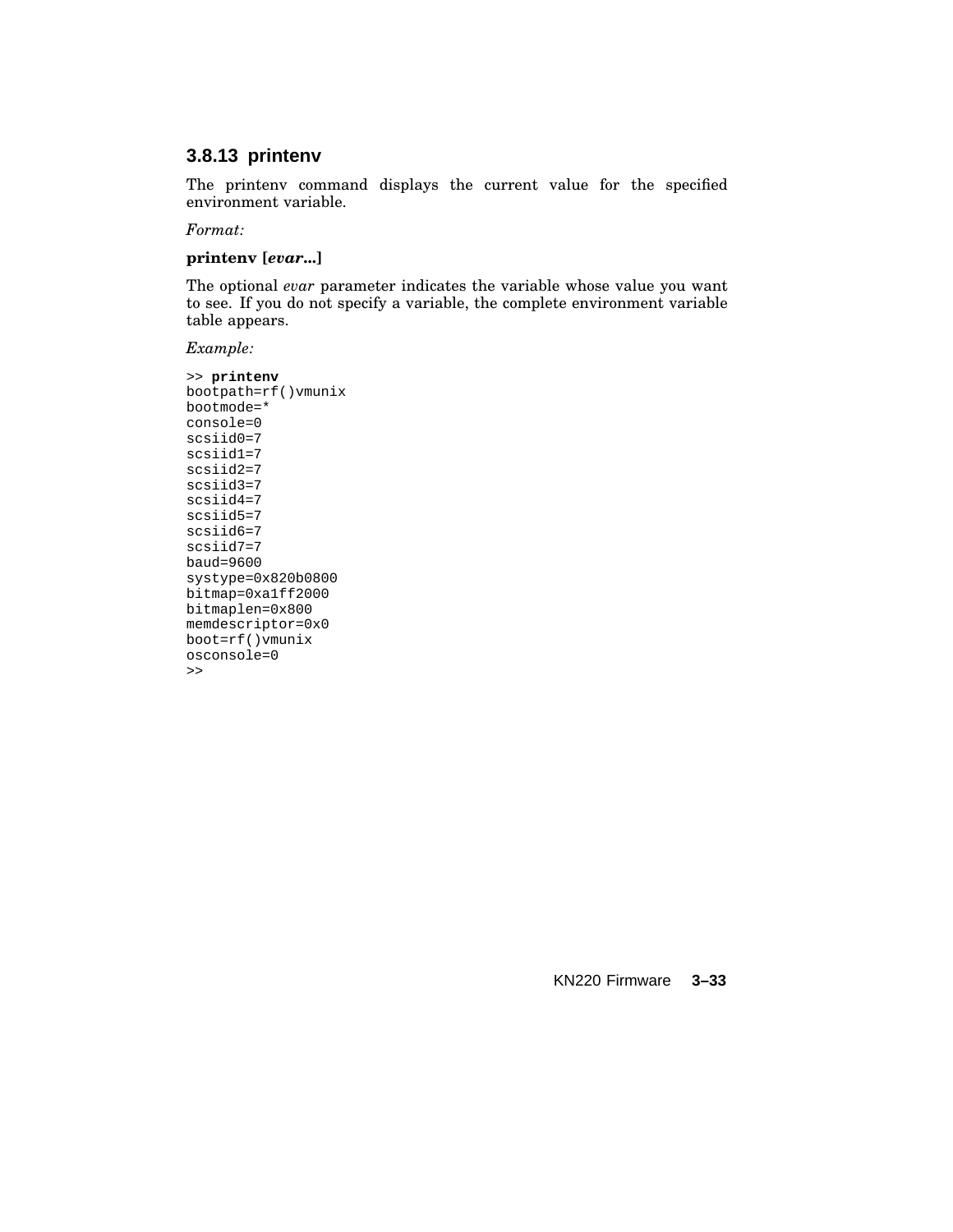# **3.8.14 setenv**

The setenv command assigns new values to the specified environment variable. Refer to the discussion of the printenv command (Section 3.8.13) for a description of each variable.

#### *Format:*

#### **setenv** *evar str*

- The *evar* parameter indicates the variable you want to set.
- The *str* parameter indicates the value you want to specify.

*Example:*

## >> **setenv bootmode a**

This command assigns a value of "a" to the *bootmode* variable. This will cause the system to autoboot at power-up.

You can also add your own environment variables, as explained in Section 3.8. These variables are stored in volatile memory. The environment variables table can contain up to 32 variables, for a total of 512 characters.

#### **3–34** KN220 CPU System Maintenance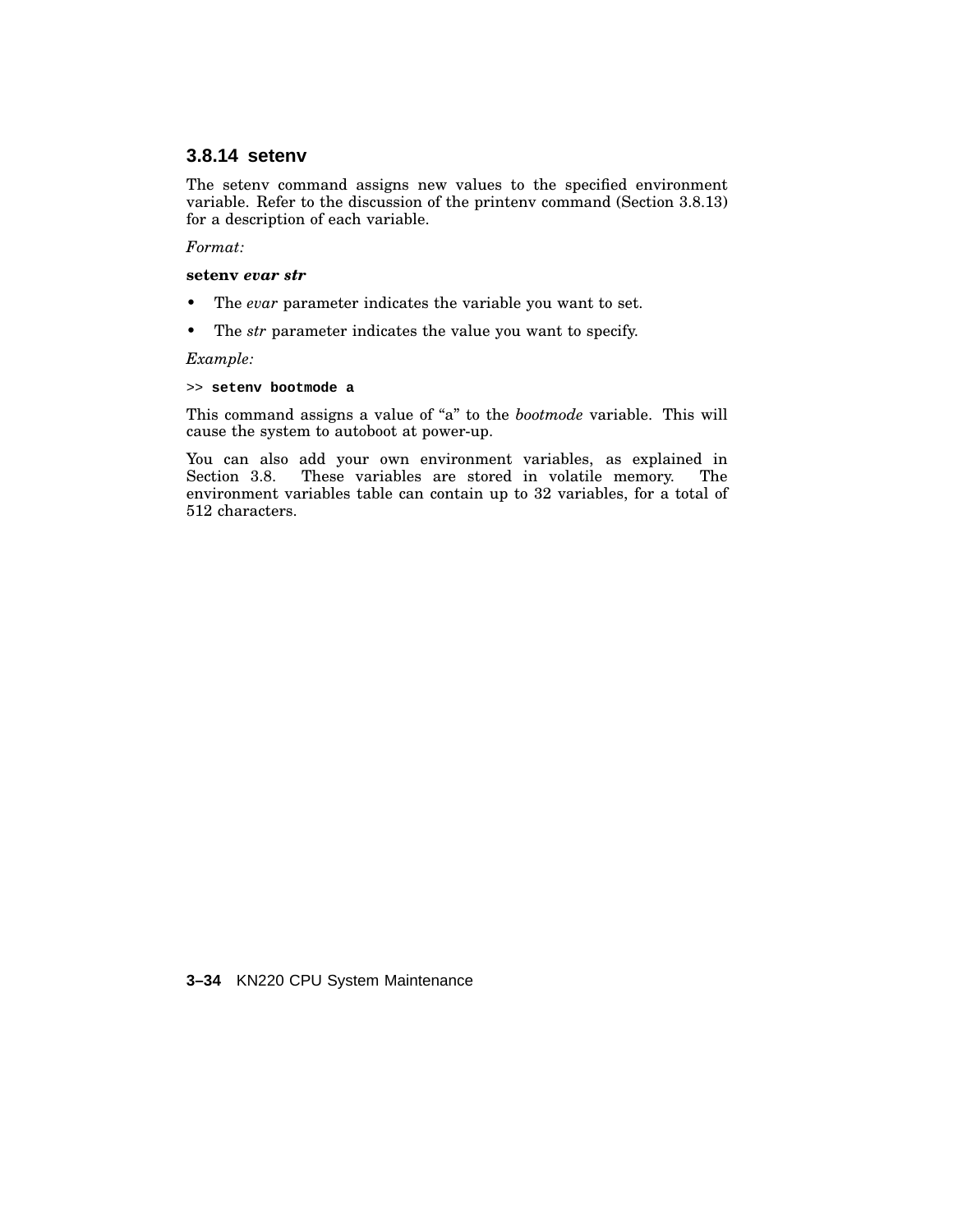# **3.8.15 test**

Test executes the CPU module ROM diagnostic referenced by test\_number.

*Format:*

## **test [-r] test\_number**

The test number must be preceded by a '0x' (that is, specified in hex). If the -r flag is specified, the test repeats (even if failures occur).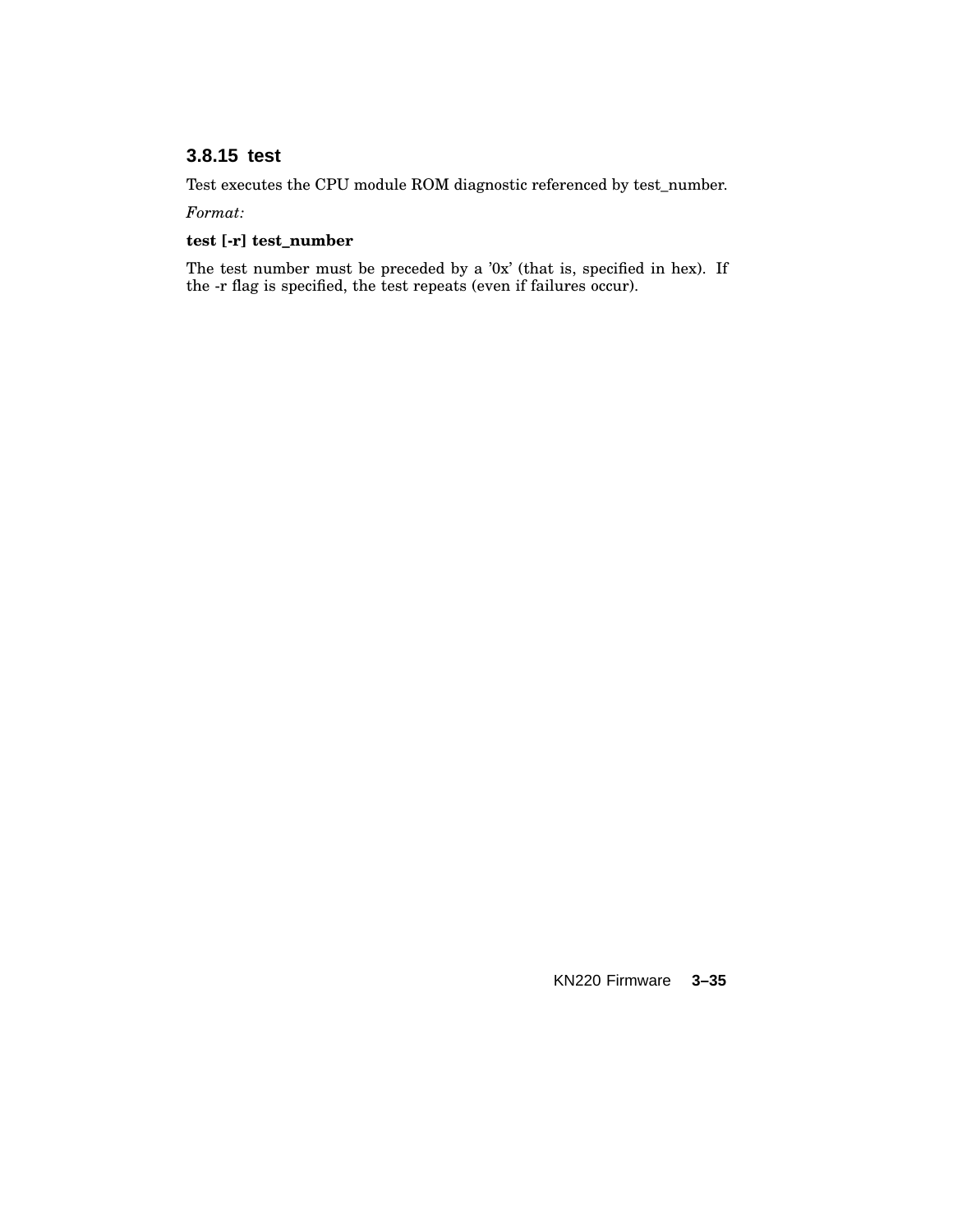## **3.8.16 unsetenv**

The unsetenv command removes the specified variable from the environment variables table.

*Format:*

#### **unsetenv** *evar*

The *evar* parameter indicates the variable you are removing. Refer to Table 3–7 earlier in this section for a description of each variable.

The unsetenv command does not affect the environment variables stored in nonvolatile memory. These variables are reset at the next reset or power cycle.

**3–36** KN220 CPU System Maintenance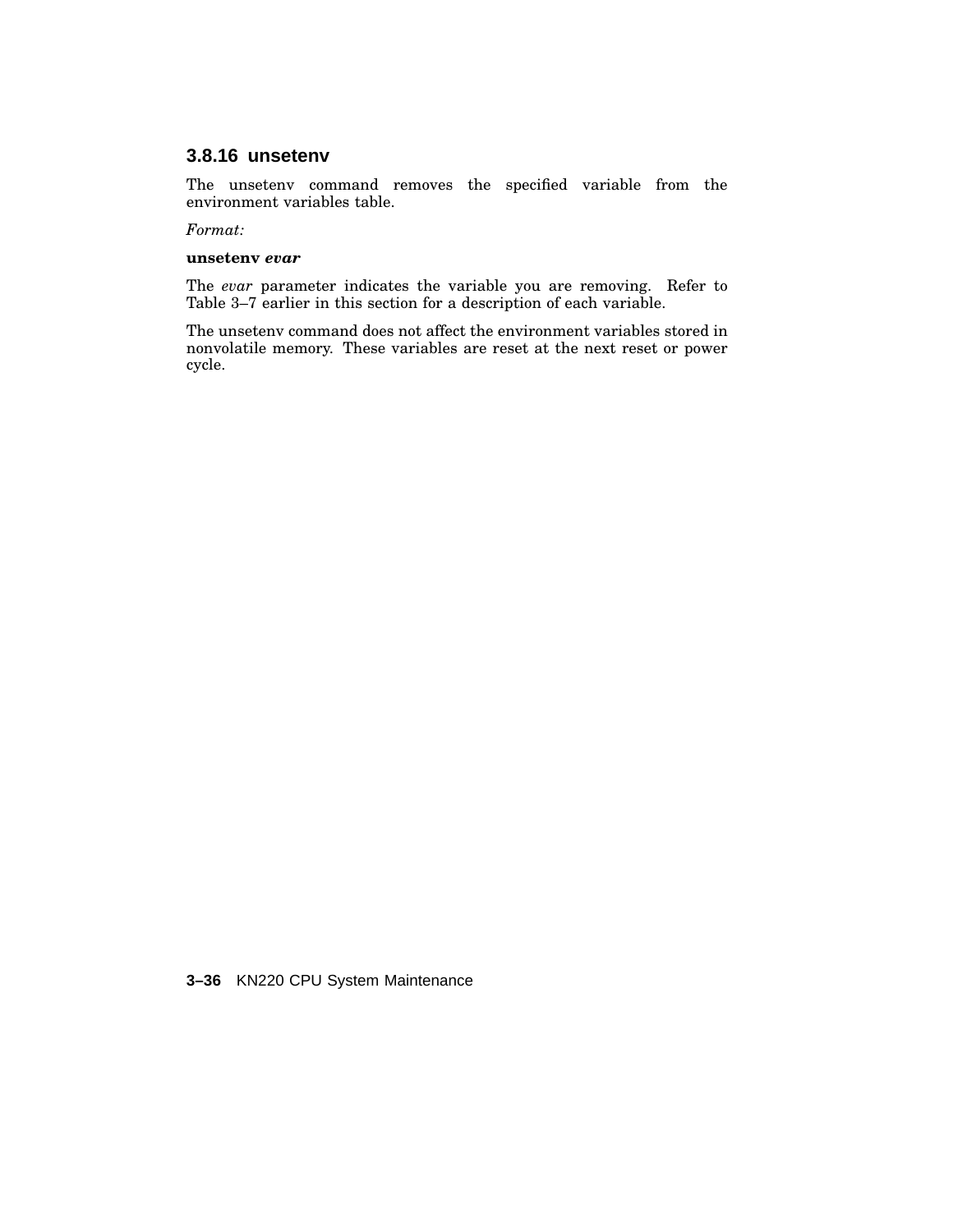## **3.8.17 x**

The x command is a binary load/unload command for automatic testing systems that load programs through the console when the IO board is not present.

### *Format:*

## **x [-l | -u] address count <CR> <LF> command\_checksum**

- -l specifies that data is to be loaded into memory through the console.
- -u specifies that data is to be unloaded from memory and output through the console.

The x command loads/unloads count number of bytes of data starting at address. After the command is entered x expects a byte of input which is the checksum of command line. If the command checksum is correct then x will begin accepting the input of count bytes of data or will begin outputing count bytes of data. Following the data, x will expect, or will output, an additional data checksum byte. If a load (-l option) and the checksum is incorrect, x will issue an error message.

When x is receiving the checksum or receiving data during a load, the data will not be echoed on the screen. When receiving data, control flow characters (CTRL-O, etc.) will be interpreted only as data and will not effect the flow of control.

The checksums will be validated by adding each byte of data to an 8-bit register. When the checksum is added the result should be zero. For the command checksum, each non-white\_space character will be added to the register. Note that the whitespace includeing spaces, tabs, and the final return  $\langle CR \rangle$  and linefeed  $\langle LF \rangle$ , are excluded when calculating the checksum.

The address will be expected to be a virtual address so that count bytes of data will fit in the range 0000 0000 : 7fff ffff.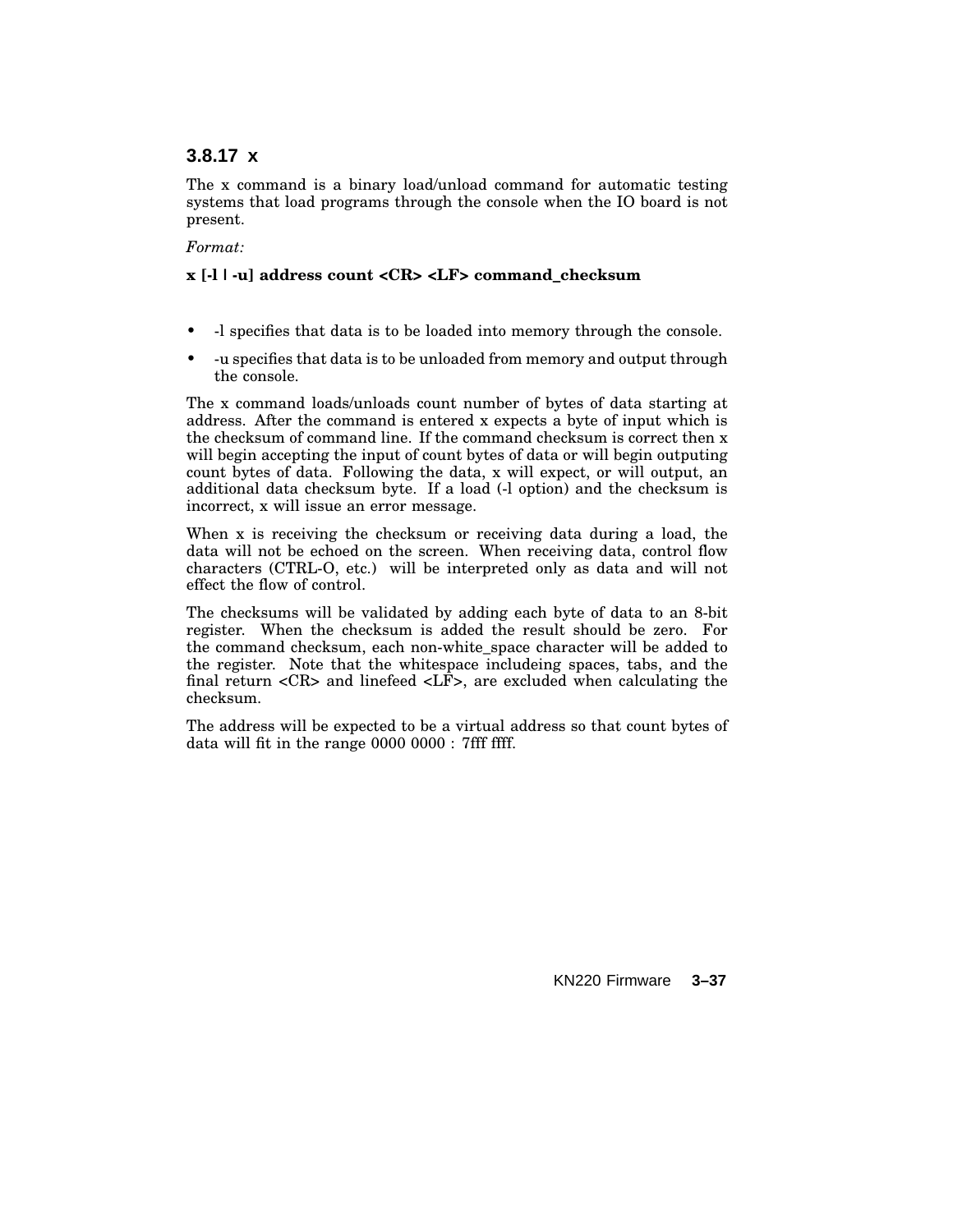# **3.9 Maintenance Mode Overview**

Whenever the CVAX console program is running, the maintenance mode prompt (>>>) is displayed on the console terminal and the KN220 is halted as described in Section 3.3 and Section 3.4.

In maintenance mode, you can examine and alter the state of the processor by typing certain console commands and characters. Table 3–10 lists the keypad control characters that have special meaning in maintenance mode.

**Table 3–10: KN220 Console Control Characters (Maintenance Mode)**

| Character   | Action                                                                                                                                                                                                                                                                                                                                                                                                                                      |
|-------------|---------------------------------------------------------------------------------------------------------------------------------------------------------------------------------------------------------------------------------------------------------------------------------------------------------------------------------------------------------------------------------------------------------------------------------------------|
| Return<br>X | Also $\langle CR \rangle$ . The carriage return ends a command line. No action is taken<br>on a command until after it is terminated by a carriage return. A null<br>line terminated by a carriage return is treated as a valid, null command.<br>No action is taken, and the console prompts for input. Carriage return is<br>echoed as carriage return, line feed.<br>When you press X (rubout), the console deletes the previously typed |
|             | character. The resulting display differs, depending on whether the console<br>is a video or a hardcopy terminal.                                                                                                                                                                                                                                                                                                                            |
|             | For hardcopy terminals, the console echoes a backslash $\langle \cdot \rangle$ followed by the<br>character being deleted. If you press additional rubouts, the additional<br>deleted characters are echoed. If you type a nonrubout character, the console<br>echoes another backslash, followed by the character typed. The result is<br>to echo the characters deleted, surrounding them with backslashes. For<br>example:               |
|             | $EXAMI; E[X]$ NE <cr></cr>                                                                                                                                                                                                                                                                                                                                                                                                                  |
|             | The console echoes: $EXAMPLE \ E: \NE < CR$                                                                                                                                                                                                                                                                                                                                                                                                 |
|             | The console sees the command line: EXAMINE <cr></cr>                                                                                                                                                                                                                                                                                                                                                                                        |
|             | For video terminals, the previous character is erased and the cursor is<br>restored to its previous position.                                                                                                                                                                                                                                                                                                                               |
|             | The console does not delete characters past the beginning of a command line.<br>If you press more rubouts than there are characters on the line, the extra<br>rubouts are ignored. A rubout entered on a blank line is ignored.                                                                                                                                                                                                             |
| Ctrl/C      | Echoes $\Lambda$ C <cr> and aborts processing of a command. Has no effect as part<br/>of a binary load data stream. Clears Ctrl/S and reenables output stopped by<br/>Ctrl/O</cr>                                                                                                                                                                                                                                                           |
| Ctrl/Q      | Resumes output to the console terminal. Not echoed.                                                                                                                                                                                                                                                                                                                                                                                         |
| Ctrl/S      | Stops output to the console terminal until you enter Ctrl/Q. Not echoed.                                                                                                                                                                                                                                                                                                                                                                    |
| Ctrl/R      | Echoes <cr><lf>, followed by the current command line. Can be used to<br/>improve the readability of a command line that has been heavily edited.</lf></cr>                                                                                                                                                                                                                                                                                 |

**3–38** KN220 CPU System Maintenance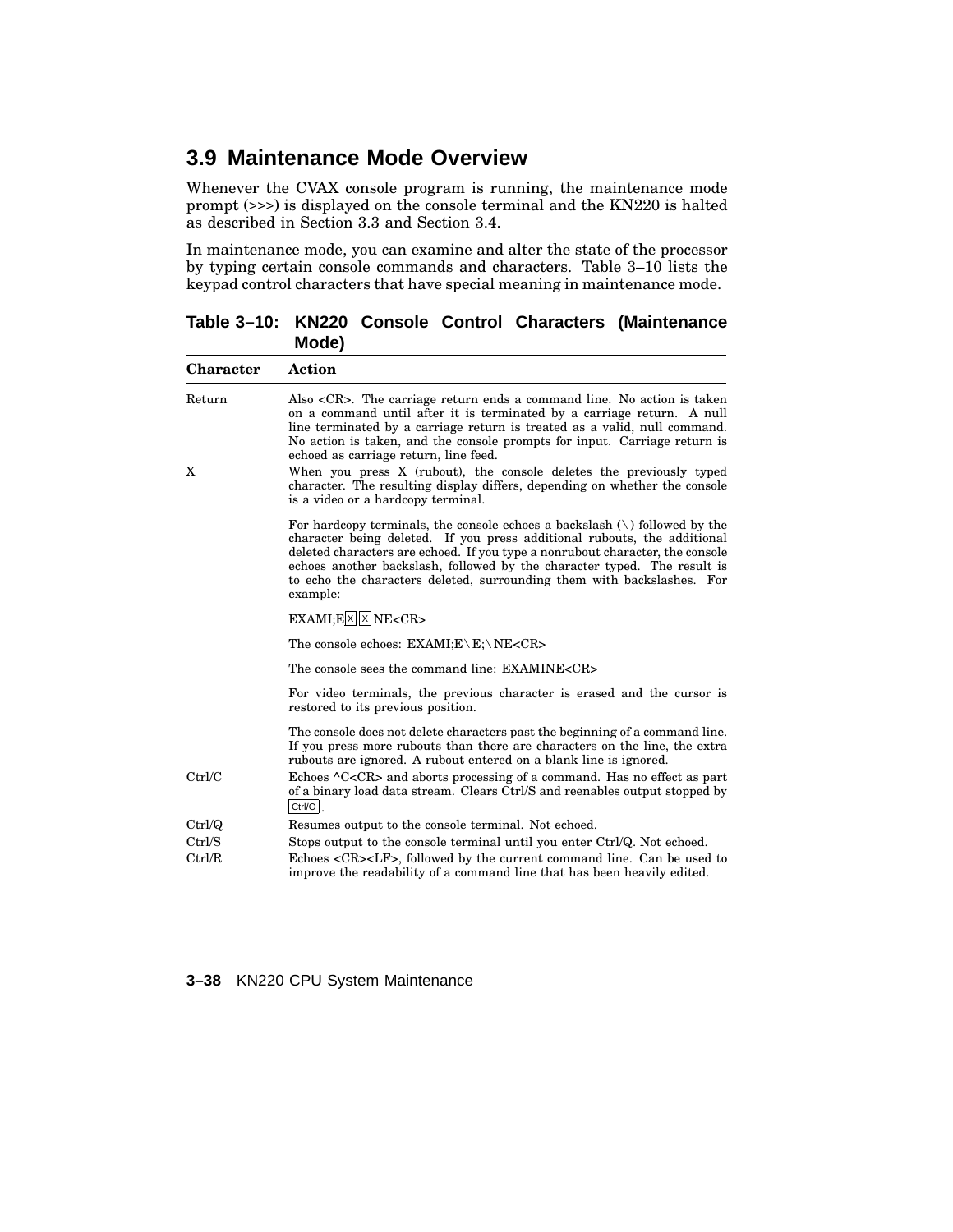## **Table 3–10 (Cont.): KN220 Console Control Characters (Maintenance Mode)**

| <b>Character</b> | Action                                                                                                         |
|------------------|----------------------------------------------------------------------------------------------------------------|
| Ctrl/J           | Echoes ^U <cr> and deletes the entire line. Entered, but otherwise ignored<br/>if typed on an empty line.</cr> |

## **3.9.1 Command Syntax in Maintenance Mode**

The console accepts commands up to 80 characters long. Longer commands produce error messages. The character count does not include rubouts, rubbed-out characters, or the Return at the end of the command.

You can abbreviate a command by entering only as many characters as are required to make the command unique. Most commands can be recognized from their first character. See Table 3–14.

The console treats two or more consecutive spaces and tabs as a single space. Leading and trailing spaces and tabs are ignored. You can place command qualifiers after the command keyword or after any symbol or number in the command.

All numbers (addresses, data, counts) are hexadecimal (hex) except for GPR symbolic names, which are in decimal. The hex digits are 0 through 9 and A through F. You can use uppercase and lowercase letters in hex numbers (A through F) and commands.

The following symbols are qualifier and argument conventions:

- [ ] an optional qualifier or argument
- {} a required qualifier or argument

## **3.9.2 Address Specifiers in Maintenance Mode**

Several commands take an address or addresses as arguments. An address defines the address space, and the offset into that space. The console supports six address spaces:

Physical memory Virtual memory Protected memory General purpose registers (GPRs) Internal processor registers (IPRs) The PSL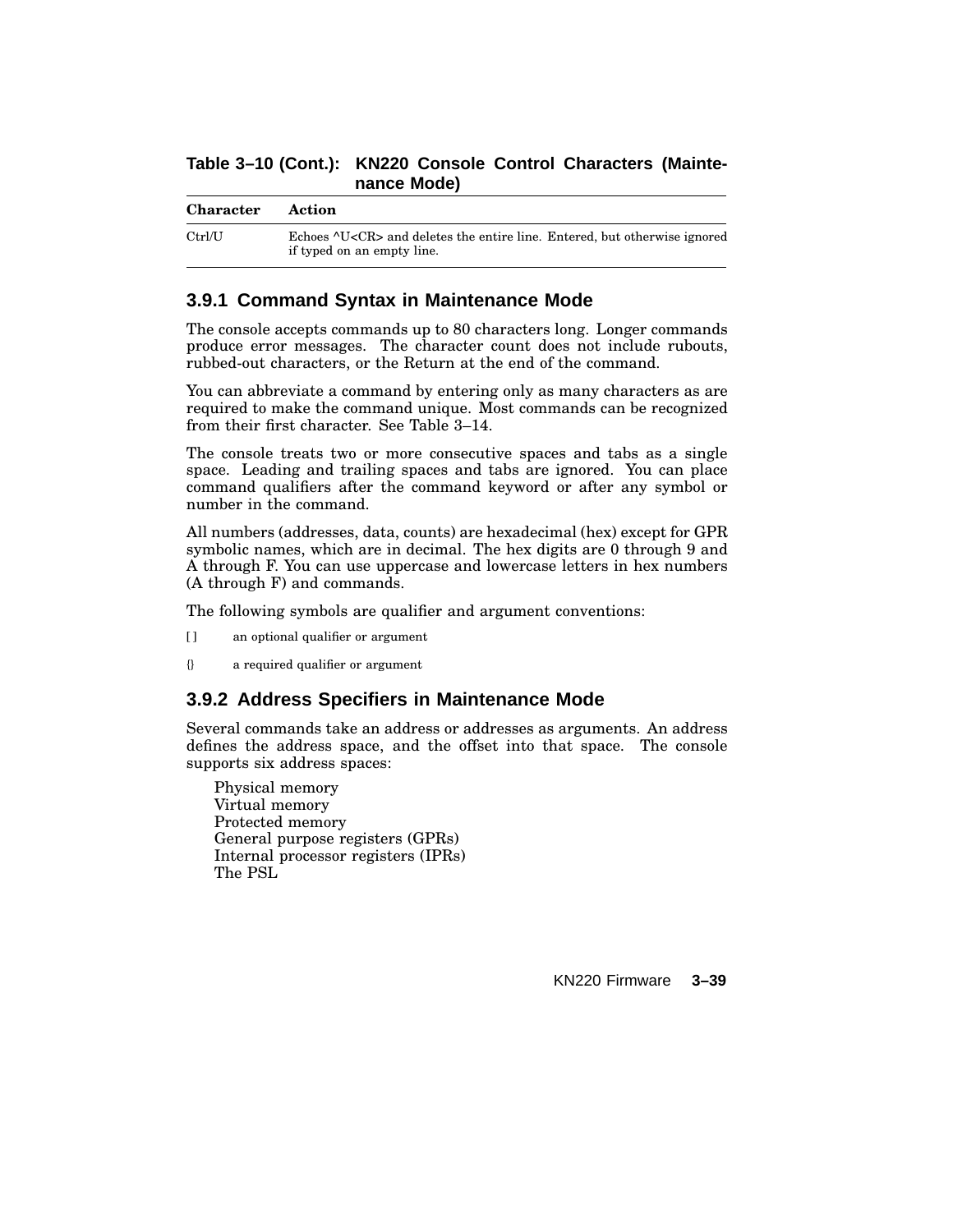The address space that the console references is inherited from the previous console reference, unless you explicitly specify another address space. The initial address space is physical memory.

# **3.9.3 Symbolic Addresses in Maintenance Mode**

The console supports symbolic references to addresses. A symbolic reference defines the address space and the offset into that space. Table 3–11 lists symbolic references supported by the console, grouped according to address space. You do not have to use an address space qualifier when using a symbolic address.

| Symbol         | <b>Address</b>                | Symbol      | <b>Address</b> |
|----------------|-------------------------------|-------------|----------------|
|                | <b>GPR Address Space (/G)</b> |             |                |
| R <sub>0</sub> | $\boldsymbol{0}$              | R1          | 1              |
| R2             | $\overline{2}$                | R3          | 3              |
| R <sub>4</sub> | 4                             | R5          | $\bf 5$        |
| R6             | 6                             | R7          | 7              |
| R8             | 8                             | R9          | 9              |
| R10            | 0A                            | R11         | 0B             |
| R12            | 0 <sub>C</sub>                | R13         | 0 <sub>D</sub> |
| R14            | 0 <sub>E</sub>                | R15         | 0F             |
| AP             | 0 <sub>C</sub>                | FP          | 0 <sub>D</sub> |
| SP             | 0 <sub>D</sub>                | PC          | 0E             |
| <b>PSL</b>     |                               |             |                |
|                | <b>IPR Address Space (/I)</b> |             |                |
| pr\$_ksp       | 00                            | pr\$_esp    | 01             |
| $pr$ \$_ssp    | 02                            | pr\$_usp    | 03             |
| pr\$_isp       | 04                            | pr\$_p0br   | 08             |
| pr\$_p0lr      | 09                            | $pr\$ _p1br | 0A             |
| pr\$_p1lr      | 0B                            | $pr$ \$_sbr | 0 <sup>C</sup> |
| pr\$_slr       | 0 <sub>D</sub>                | pr\$_pcbb   | 10             |
| pr\$_scbb      | 11                            | pr\$_ipl    | 12             |
| pr\$_astlv     | 13                            | pr\$_sirr   | 14             |
| pr\$_sisr      | 15                            | pr\$_iccr   | 18             |
| pr\$_nicr      | 19                            | pr\$_icr    | 1A             |
| pr\$_todr      | 1B                            | $pr\$ _rxcs | 20             |
| pr\$_rxdb      | 21                            | pr\$_txcs   | 22             |

**Table 3–11: Console Symbolic Addresses (Maintenance Mode)**

|  |  |  |  | 3-40 KN220 CPU System Maintenance |
|--|--|--|--|-----------------------------------|
|--|--|--|--|-----------------------------------|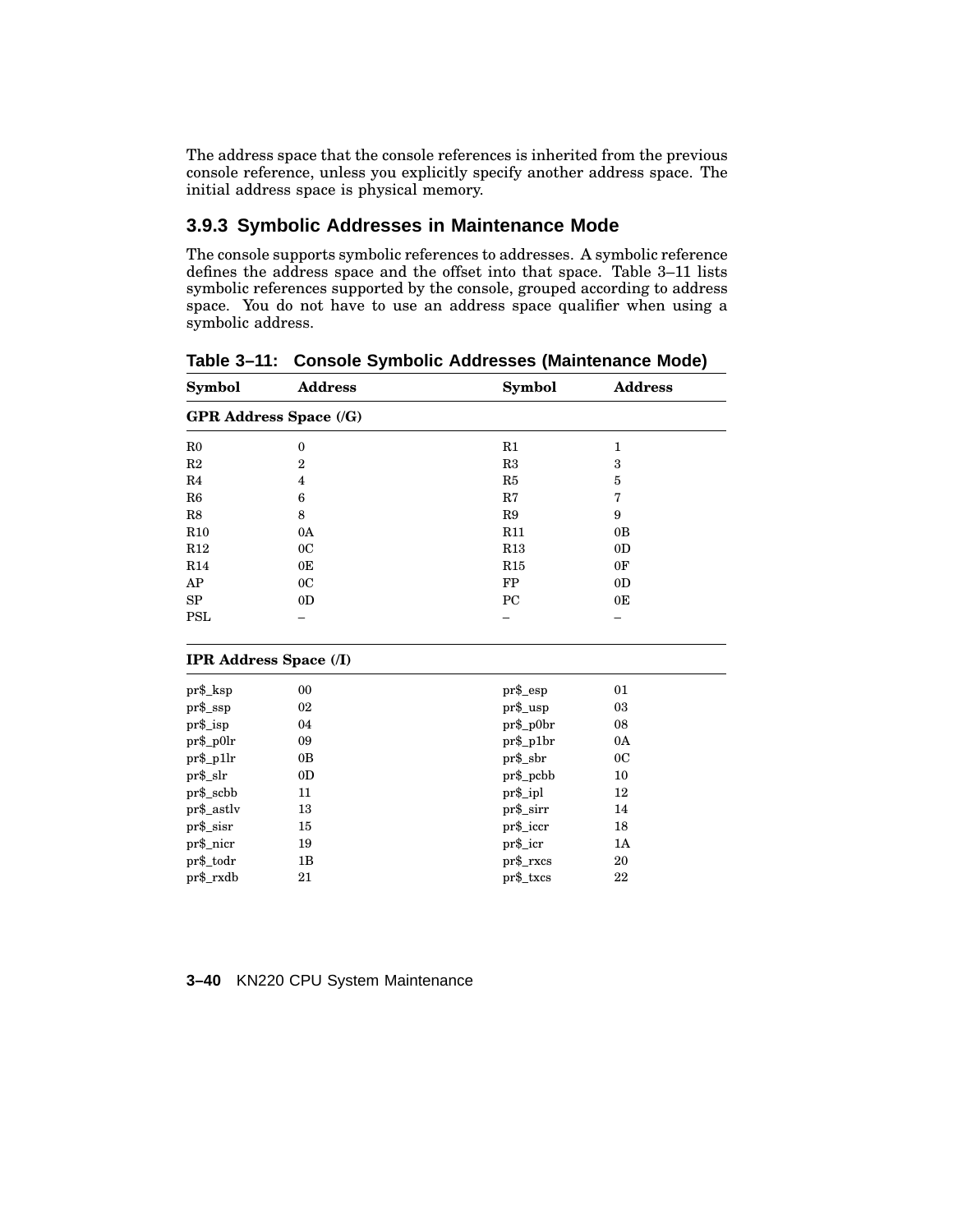| Symbol                        | <b>Address</b> | <b>Symbol</b> | <b>Address</b> |
|-------------------------------|----------------|---------------|----------------|
| <b>IPR Address Space (/I)</b> |                |               |                |
| pr\$_txdb                     | 23             | pr\$_tbdr     | 24             |
| pr\$_cadr                     | 25             | $pr\$ _mcesr  | 26             |
| $pr\$ _mser                   | 27             | $pr\$ _savpc  | 2A             |
| $pr\$ _savpsl                 | 2B             | pr\$_ioreset  | 37             |
| $pr\$ _mapen                  | 38             | pr\$_tbia     | 39             |
| pr\$_tbis                     | 3A             | $pr$ \$_sid   | 3E             |
| pr\$_tbchk                    | 3F             |               |                |

**Table 3–11 (Cont.): Console Symbolic Addresses (Maintenance Mode)**

Table 3–12 lists symbolic addresses that you can use in any address space.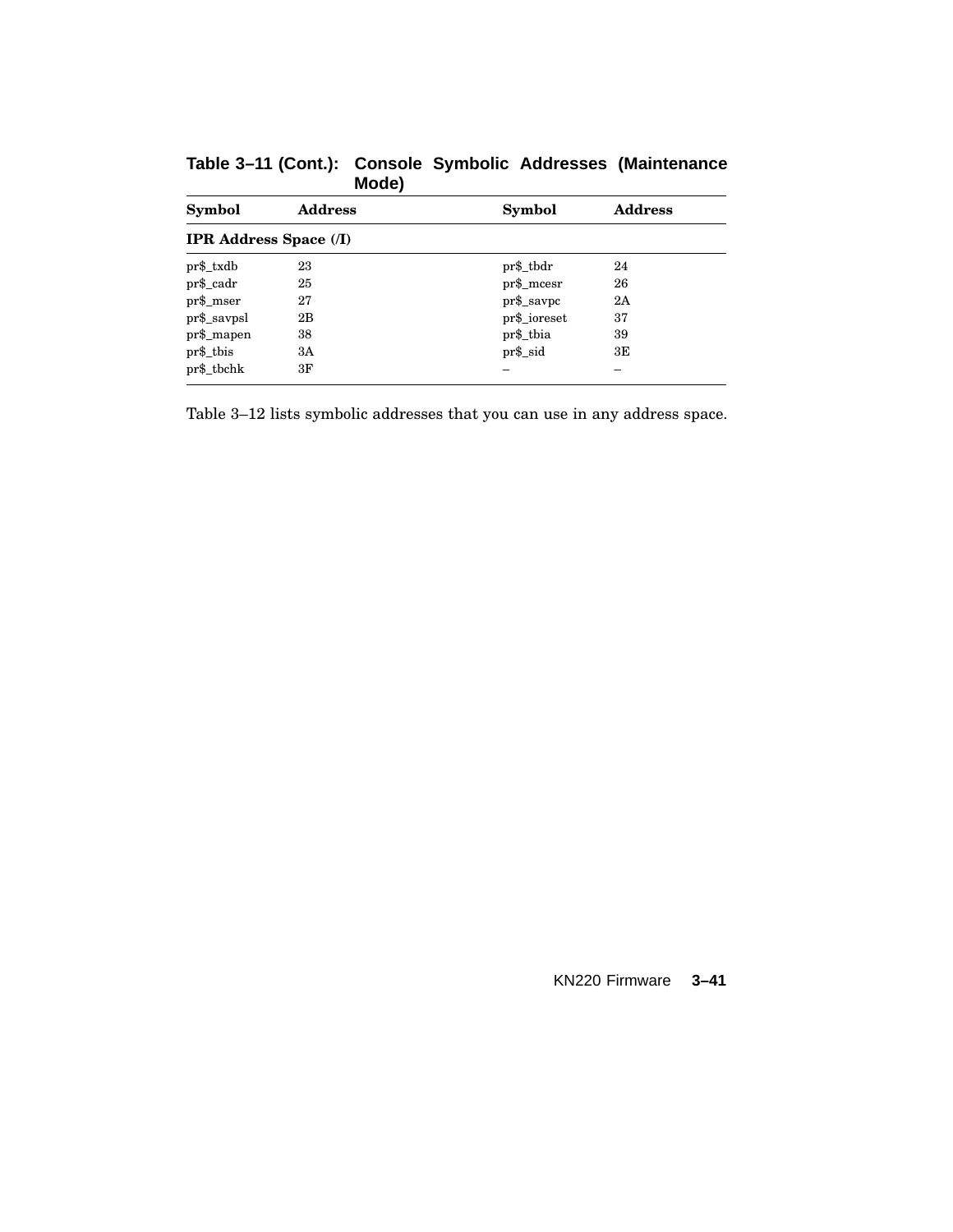**Table 3–12: Symbolic Addresses Used in Any Address Space**

#### **Symbol Description**

| $\star$       | The location last referenced in an EXAMINE or DEPOSIT command.                                                                                                                                                                                                                                                                                                                               |
|---------------|----------------------------------------------------------------------------------------------------------------------------------------------------------------------------------------------------------------------------------------------------------------------------------------------------------------------------------------------------------------------------------------------|
|               | The location immediately following the last location referenced in an EXAMINE<br>or DEPOSIT command. For references to physical or virtual memory spaces, the<br>location referenced is the last address, plus the size of the last reference (1 for<br>byte, 2 for word, 4 for longword, 8 for quadword). For other address spaces, the<br>address is the last address referenced plus one. |
|               | The location immediately preceding the last location referenced in an EXAMINE<br>or DEPOSIT command. For references to physical or virtual memory spaces,<br>the location referenced is the last address minus the size of this reference (1 for<br>byte, 2 for word, 4 for longword, 8 for quadword). For other address spaces, the<br>address is the last address referenced minus one.    |
| $\mathcal{a}$ | The location addressed by the last location referenced in an EXAMINE or<br>DEPOSIT command.                                                                                                                                                                                                                                                                                                  |

# **3.9.4 Command Qualifiers in Maintenance Mode**

You can enter console command qualifiers in any order on the command line after the command keyword. There are three types of qualifiers: data control, address space control, and command specific. Table 3–13 lists and describes the data control and address space control qualifiers. Command specific qualifiers are listed in the descriptions of individual commands.

#### **3–42** KN220 CPU System Maintenance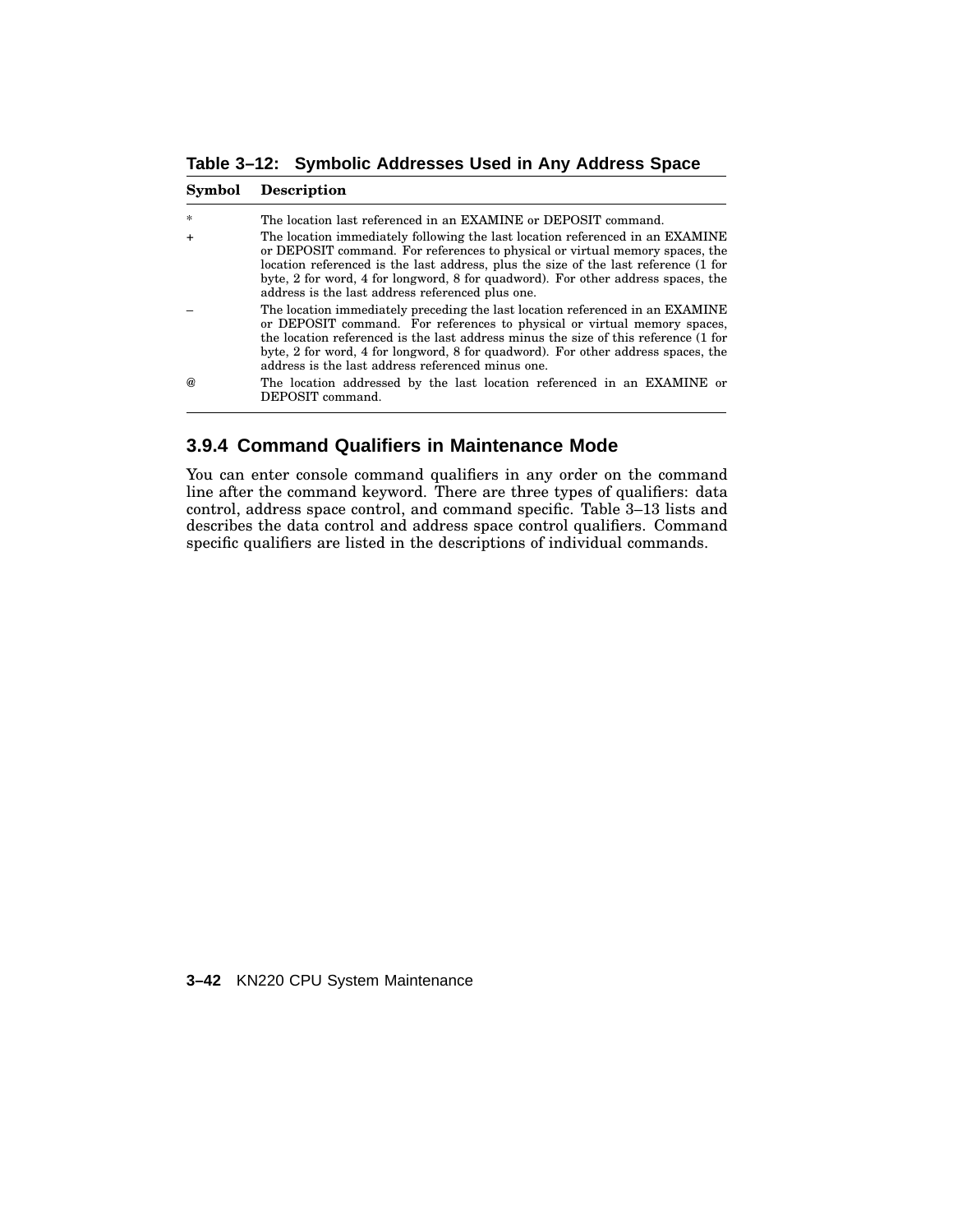**Table 3–13: Console Command Qualifiers (Maintenance Mode)**

| Qualifier        | <b>Description</b>                                                                                                                                                                                                                                                       |
|------------------|--------------------------------------------------------------------------------------------------------------------------------------------------------------------------------------------------------------------------------------------------------------------------|
| Data Control     |                                                                                                                                                                                                                                                                          |
| /B               | The data size is byte.                                                                                                                                                                                                                                                   |
| ΛW               | The data size is word.                                                                                                                                                                                                                                                   |
| Æ,               | The data size is longword.                                                                                                                                                                                                                                               |
| $\sqrt{Q}$       | The data size is quadword.                                                                                                                                                                                                                                               |
| $/N$ : {count}   | An unsigned hexadecimal integer that is evaluated as a longword. This<br>qualifier determines the number of additional operations that are to take place<br>on EXAMINE, DEPOSIT, MOVE, and SEARCH commands. An error message<br>appears if the number overflows 32 bits. |
| $/STEP$ : {size} | Overrides the default increment of the console current reference.<br>Step.<br>Commands that manipulate memory, such as EXAMINE, DEPOSIT, MOVE,<br>and SEARCH normally increment the console current reference by the size of<br>the data being used.                     |

## **Address Space Control**

| $\sqrt{G}$ | General purpose register $(GPR)$ address space, $R0-R15$ . The data size is<br>always longword.                                                                                                                                                                                                                                                                                                                                                                                                 |
|------------|-------------------------------------------------------------------------------------------------------------------------------------------------------------------------------------------------------------------------------------------------------------------------------------------------------------------------------------------------------------------------------------------------------------------------------------------------------------------------------------------------|
| $\sqrt{1}$ | Internal processor register (IPR) address space. Accessible only by the MTPR<br>and MFPR instructions. The data size is always longword.                                                                                                                                                                                                                                                                                                                                                        |
| N          | Virtual memory address space. All access and protection checking occur. If<br>access to a program running with the current PSL is not allowed, the console<br>issues an error message. Deposits to virtual space cause the PTE <m> bit to be<br/>set. If memory mapping is not enabled, virtual addresses are equal to physical<br/>addresses. Note that when you examine virtual memory, the address space<br/>and address in the response is the physical address of the virtual address.</m> |
| $\sqrt{P}$ | Physical memory address space.                                                                                                                                                                                                                                                                                                                                                                                                                                                                  |
| /M         | Processor status longword (PSL) address space. The data size is always<br>longword.                                                                                                                                                                                                                                                                                                                                                                                                             |
| ΛJ         | Access to console private memory is allowed. This qualifier also disables<br>virtual address protection checks. On virtual address writes, the PTE <m><br/>bit is not set if the /U qualifier is present. This qualifier is not inherited; it<br/>must be respecified on each command.</m>                                                                                                                                                                                                      |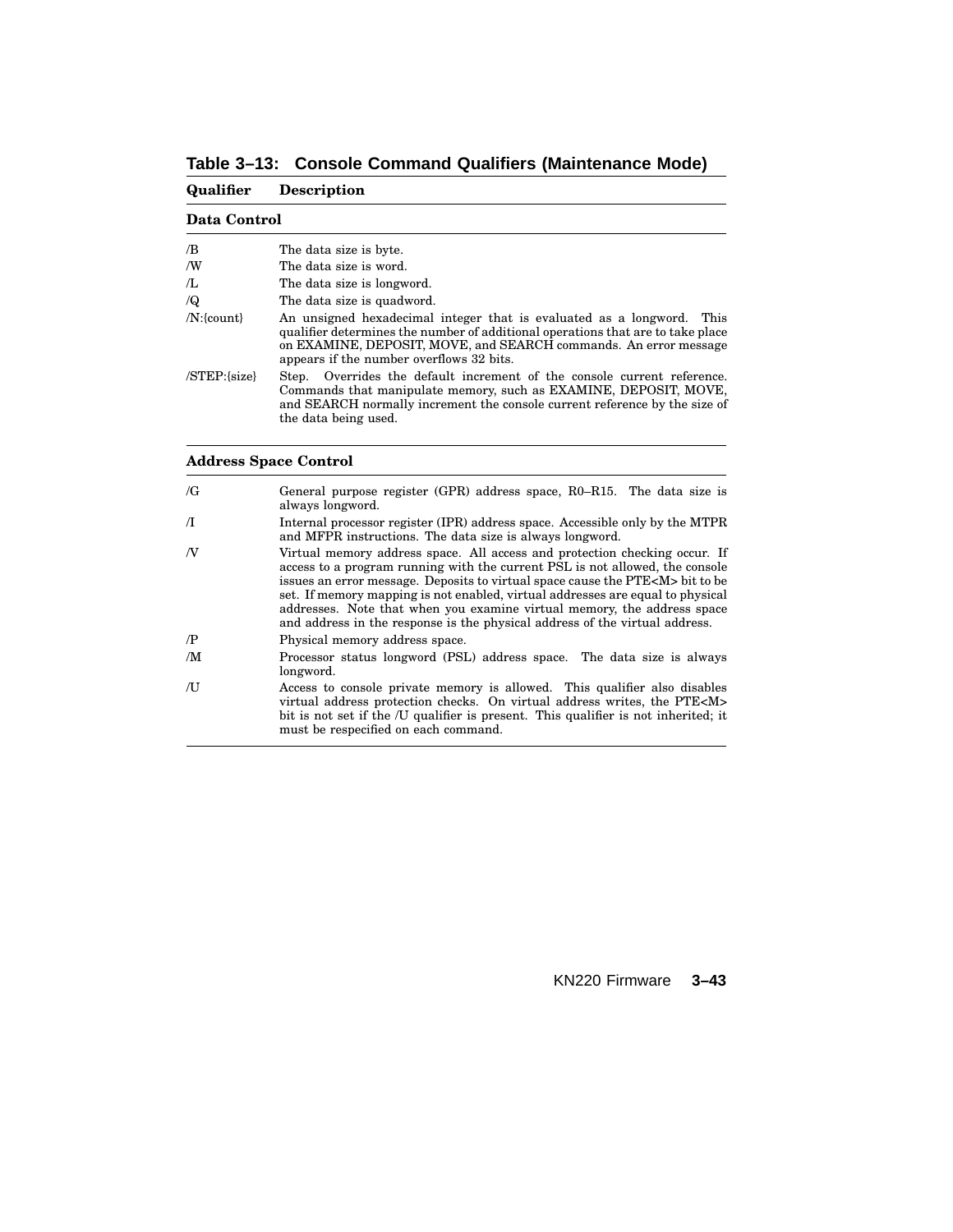## **3.9.5 Maintenance Mode Command Keywords**

Table 3–14 lists maintenance mode command keywords by type. Table 3–15 lists the parameters, qualifiers, and arguments for each console command. Parameters, used with the SET and SHOW commands only, are listed in the first column along with the command.

Although it is possible to abbreviate by using the minimum number of characters required to uniquely identify a command or parameter, these abbreviations may become ambiguous at a later time if a new command or parameter is added in an updated version of the firmware. For this reason you should not use abbreviations in programs.

**Table 3–14: Command Keywords by Type (Maintenance Mode) Processor Control Data Transfer Console Control**

| 1 TOCCBBOT COMMON | Dava 11 ansiyi | Console Control  |  |
|-------------------|----------------|------------------|--|
| <b>BOOT</b>       | <b>EXAMINE</b> | <b>CONFIGURE</b> |  |
| <b>CONTINUE</b>   | <b>DEPOSIT</b> | <b>FIND</b>      |  |
| <b>HALT</b>       | <b>MOVE</b>    | <b>REPEAT</b>    |  |
| <b>INITIALIZE</b> | <b>SEARCH</b>  | SET              |  |
| <b>NEXT</b>       | X              | <b>SHOW</b>      |  |
| <b>START</b>      | DC [qualifier] | TEST             |  |
| <b>UNJAM</b>      |                |                  |  |
|                   |                | DC               |  |
|                   |                | <b>UNPRIV</b>    |  |
|                   |                |                  |  |

**Table 3–15: Console Command Summary (Maintenance Mode)**

| Command           | $\mathbf{Qualifiers}^1$                                     | Argument        | Other(s)                |
|-------------------|-------------------------------------------------------------|-----------------|-------------------------|
| BOOT              | /R5:{boot_flags} or /{boot_flags}                           | [{boot device}] |                         |
| <b>CONFIGURE</b>  |                                                             |                 |                         |
| <b>CONTINUE</b>   |                                                             |                 |                         |
| DС                |                                                             |                 |                         |
| <b>DC/RESTORE</b> |                                                             | {tape_device}   |                         |
| DC/SAVE           |                                                             | {tape_device}   |                         |
| DC/ZERO           |                                                             |                 |                         |
| <b>DEPOSIT</b>    | /B /W /L /Q<br>/G /I /V /P /M /U<br>/N:{count} /STEP:{size} | {address}       | $\{data\}$ $[\{data\}]$ |

1 {} denotes a mandatory item that must be syntactically correct.

[] denotes an optional item.

! denotes an "or" condition.

#### **3–44** KN220 CPU System Maintenance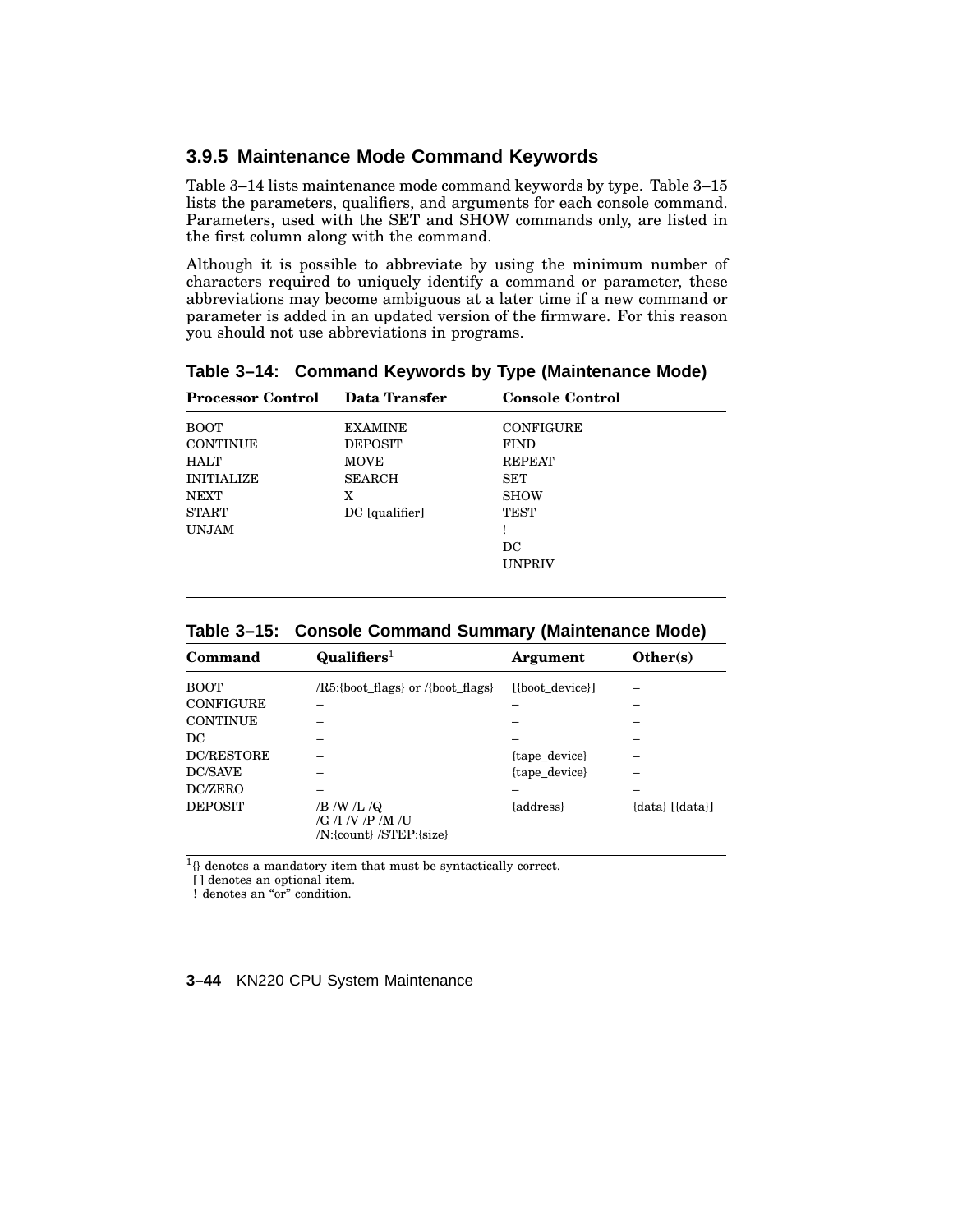| Command              | $\mathbf{Qualifiers}^1$                                                                                        | <b>Argument</b>                   | Other(s)           |
|----------------------|----------------------------------------------------------------------------------------------------------------|-----------------------------------|--------------------|
| <b>EXAMINE</b>       | $/B$ /W /L /Q<br>$/G$ /I /V /P /M /U<br>/N:{count} /STEP:{size}<br>/INSTRUCTION                                | [address]                         |                    |
| <b>EXIT</b>          |                                                                                                                |                                   |                    |
| <b>FIND</b>          | /MEM /RPB                                                                                                      |                                   |                    |
| <b>HALT</b>          |                                                                                                                |                                   |                    |
| <b>HELP</b>          |                                                                                                                |                                   |                    |
| <b>INITIALIZE</b>    |                                                                                                                |                                   |                    |
| <b>MOVE</b>          | $/B$ /W /L /Q<br>$/$ $/$ $P$ $/$ $U$<br>/N:{count} /STEP:{size}                                                | {src_address}                     | {dest_address}     |
| <b>NEXT</b>          |                                                                                                                | [count]                           |                    |
| <b>REPEAT</b>        |                                                                                                                | {command}                         |                    |
| <b>SEARCH</b>        | $/B$ /W /L /Q<br>$/$ $/$ $P$ $/$ $U$<br>/N:{count} /STEP:{size}<br>/NOT                                        | {start_address}                   | {pattern} [{mask}] |
| <b>SET BFLAG</b>     |                                                                                                                | {boot_flags}                      |                    |
| <b>SET BOOT</b>      |                                                                                                                | {device_string}                   |                    |
| <b>SET HOST</b>      | /DUP {/DSSI n /UQSSP}<br>{/DISK n<br>/TAPE n csr_address}<br>/{MAINTENANCE /UQSSP}<br>{/SERVICE n csr_address} | ${node}$ n<br>{controller_number} | $[{\text{task}}]$  |
| <b>SET LANGUAGE</b>  |                                                                                                                | {language_type}                   |                    |
| <b>SHOW BFLAG</b>    |                                                                                                                |                                   |                    |
| <b>SHOW BOOT</b>     |                                                                                                                |                                   |                    |
| <b>SHOW DEVICE</b>   |                                                                                                                |                                   |                    |
| <b>SHOW DSSI</b>     |                                                                                                                |                                   |                    |
| <b>SHOW ETHERNET</b> |                                                                                                                |                                   |                    |
| <b>SHOW LANGUAGE</b> |                                                                                                                |                                   |                    |
| <b>SHOW MEMORY</b>   | /FULL                                                                                                          |                                   |                    |
| <b>SHOW QBUS</b>     |                                                                                                                |                                   |                    |
| <b>SHOW SCSI</b>     | /FULL                                                                                                          |                                   |                    |
| <b>SHOW UQSSP</b>    |                                                                                                                |                                   |                    |
| <b>SHOW VERSION</b>  | $\overline{\phantom{0}}$                                                                                       |                                   |                    |

**Table 3–15 (Cont.): Console Command Summary (Maintenance Mode)**

<sup>1</sup>{} denotes a mandatory item that must be syntactically correct.

[ ] denotes an optional item.

! denotes an "or" condition.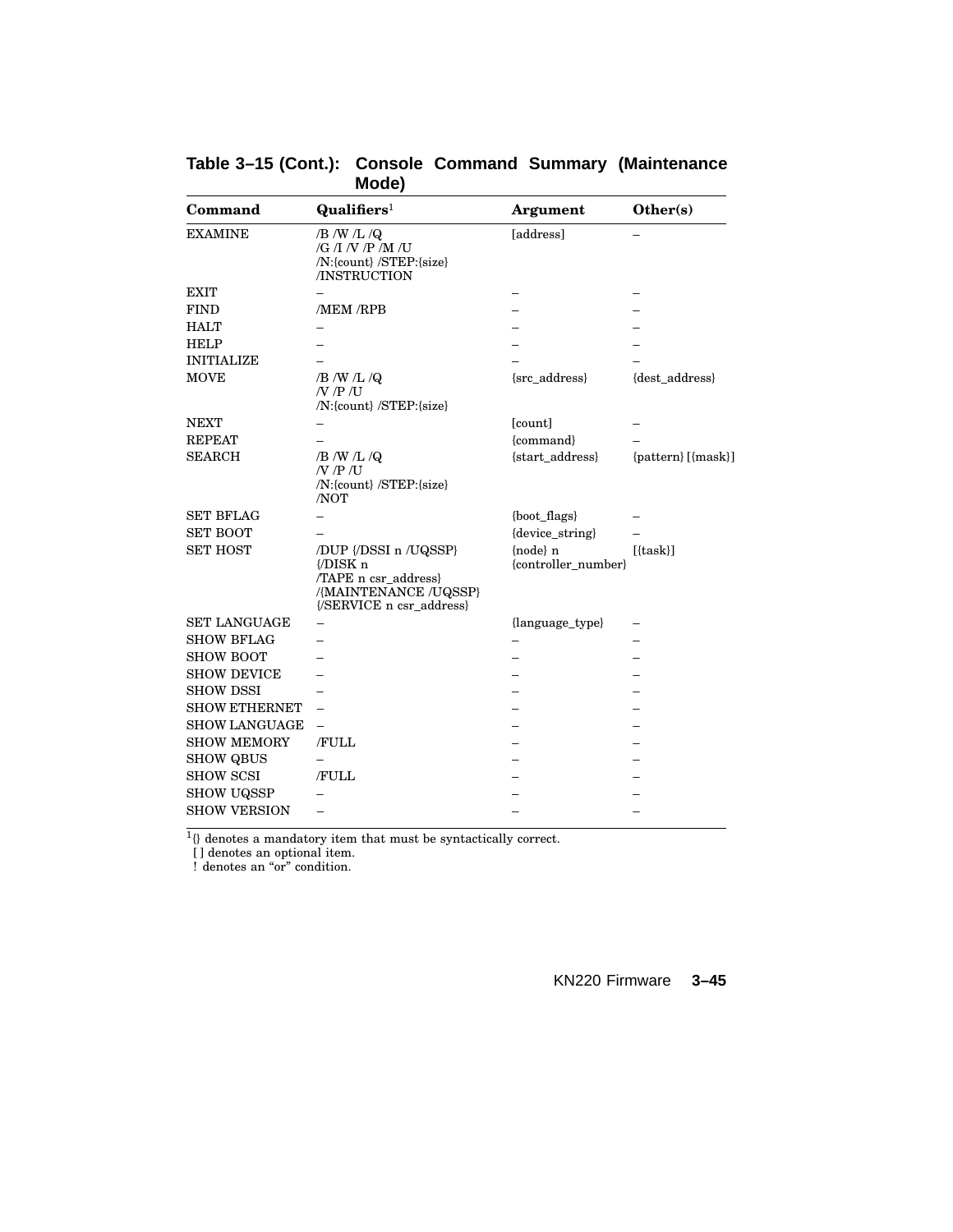| Command       | $\mathbf{Qualifiers}^1$ | Argument      | Other(s)         |
|---------------|-------------------------|---------------|------------------|
| <b>START</b>  |                         | [{address}]   | -                |
| <b>TEST</b>   |                         | {test number} | $[{parameters}]$ |
| <b>UNJAM</b>  |                         |               |                  |
| <b>UNPRIV</b> |                         |               |                  |
| X             |                         | {address}     | ${count}$        |

**Table 3–15 (Cont.): Console Command Summary (Maintenance Mode)**

<sup>1</sup>{} denotes a mandatory item that must be syntactically correct.

[ ] denotes an optional item.

! denotes an "or" condition.

**3–46** KN220 CPU System Maintenance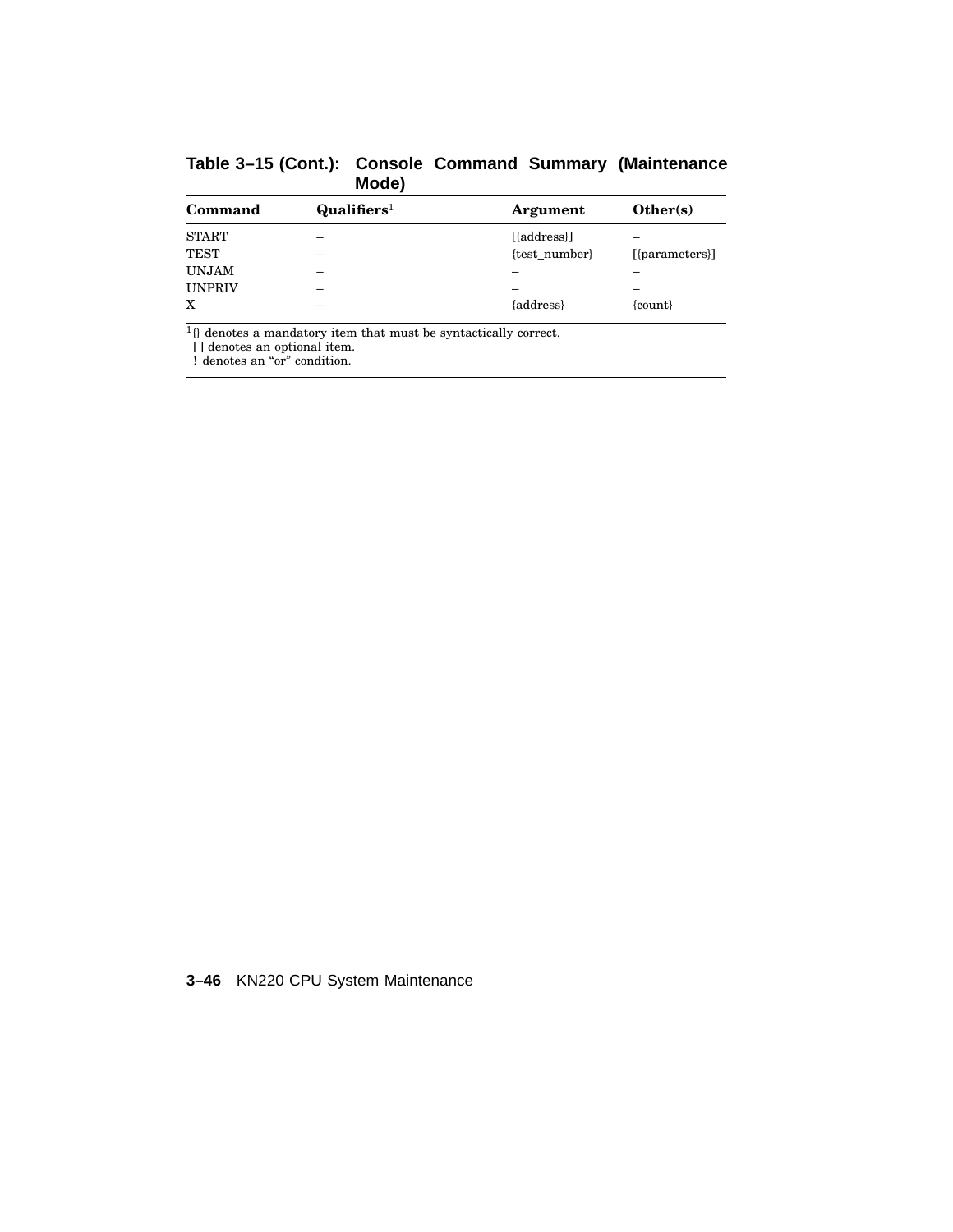# **3.10 Maintenance Mode Commands**

This section describes the maintenance mode commands. Enter the commands at the maintenance mode prompt (>>>). These commands may be typed in uppercase or lowercase letters. However, they are shown in all uppercase letters in this document to differentiate them from the normal mode commands, which must be typed in all lowercase letters.

# **3.10.1 BOOT**

The BOOT command initializes the processor and transfers execution to VMB. VMB attempts to boot MDM from the specified device or from the default boot device if none is specified. The console qualifies the bootstrap operation by passing a boot flags bitmap to VMB in R5.

### *Format:*

## **BOOT [qualifier-list] [device\_name]**

If you do not enter either the qualifier or the device name, the default value is used. Explicitly stating the boot flags or the boot device overrides, but does not permanently change, the corresponding default value.

Set the default boot device and boot flags with the SET BOOT and SET BFLAG commands. If you do not set a default boot device, the processor times out after 30 seconds and attempts to boot from the on-board Ethernet port, EZA0.

#### *Qualifiers:*

*Command specific:*

| $\langle$ R5:{bitmap} | A 32-bit hex value passed to VMB in R5. The console does not interpret this<br>value. Use the SET BFLAG command to specify a default boot flags longword.<br>Use the SHOW BFLAG command to display the longword. Table 3–4 lists the<br>supported R5 boot flags.                                                |
|-----------------------|-----------------------------------------------------------------------------------------------------------------------------------------------------------------------------------------------------------------------------------------------------------------------------------------------------------------|
| $\{bitmap\}$          | Same as $/R5$ : {bitmap}                                                                                                                                                                                                                                                                                        |
| Idevice namel         | A character string of up to 39 characters. Longer strings cause a VAL TOO<br>BIG error message. Apart from length, the console makes no attempt to<br>interpret or validate the device name. The console converts the string to<br>uppercase, then passes to VMB a string descriptor to this device name in R0. |

### *Example:*

```
>>> BOOT XQA0! Boot using default boot flags and (BOOT/R5:10 XQA0) | specified device
                                          ! specified device.
  2..
-XOAO
```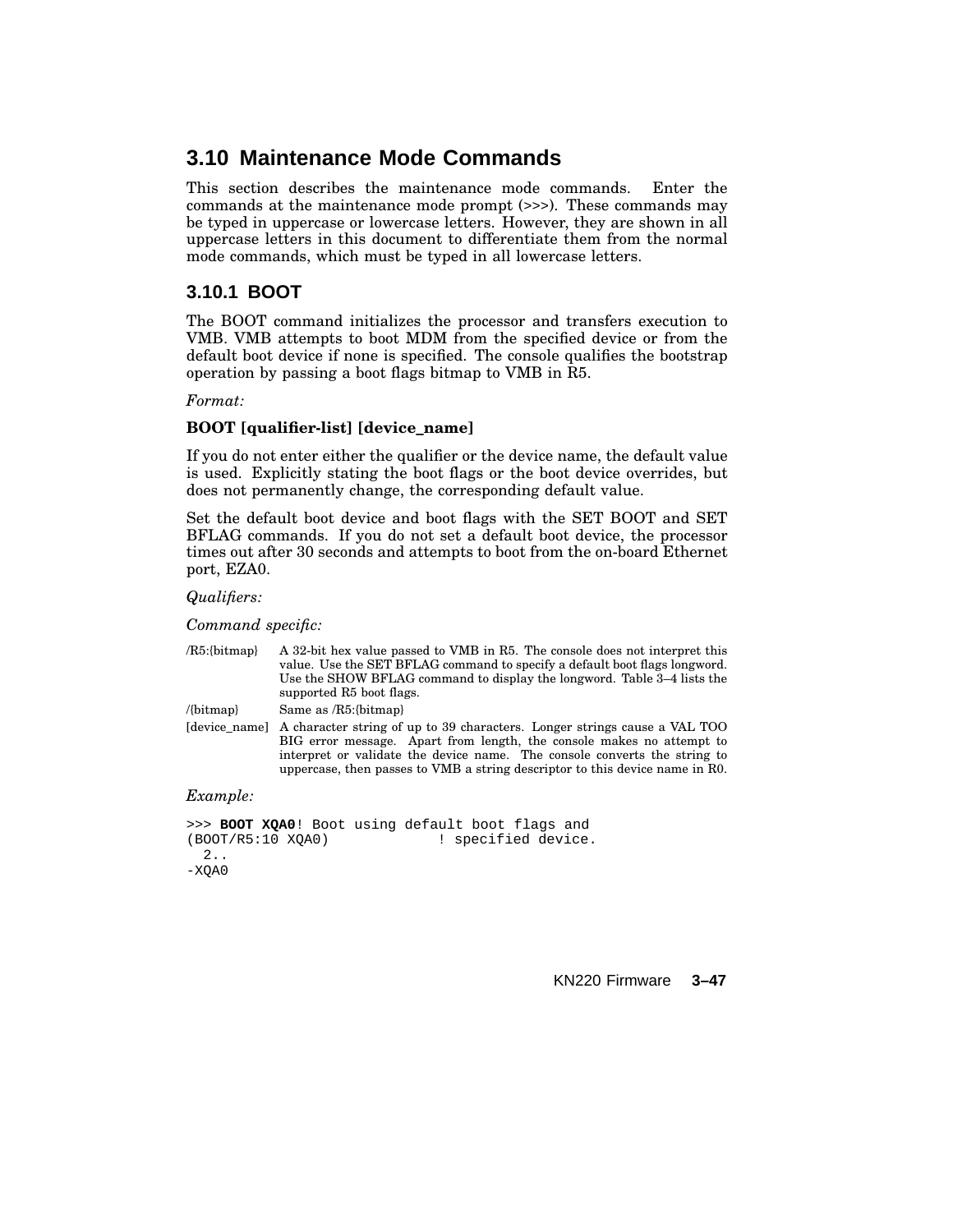## **3.10.2 CONFIGURE**

The CONFIGURE command invokes an interactive mode that permits you to enter Q22-bus device names, then generates a table of Q22-bus I/O page device CSR addresses and interrupt vectors. CONFIGURE is similar to the ULTRIX shoadrs utility. This command simplifies field configuration by providing information that is typically available only with a running operating system. Refer to the example below and use the CONFIGURE command as follows:

- 1. Enter CONFIGURE at the maintenance mode prompt (>>>).
- 2. Enter at the Device, Number? prompt to see a list of devices whose CSR addresses and interrupt vectors can be determined.
- 3. Enter the device names and number of devices.
- 4. Enter EXIT to obtain the CSR address and interrupt vector assignments.

The devices listed in the HELP display are not necessarily supported by the KN220–AA CPU.

**3–48** KN220 CPU System Maintenance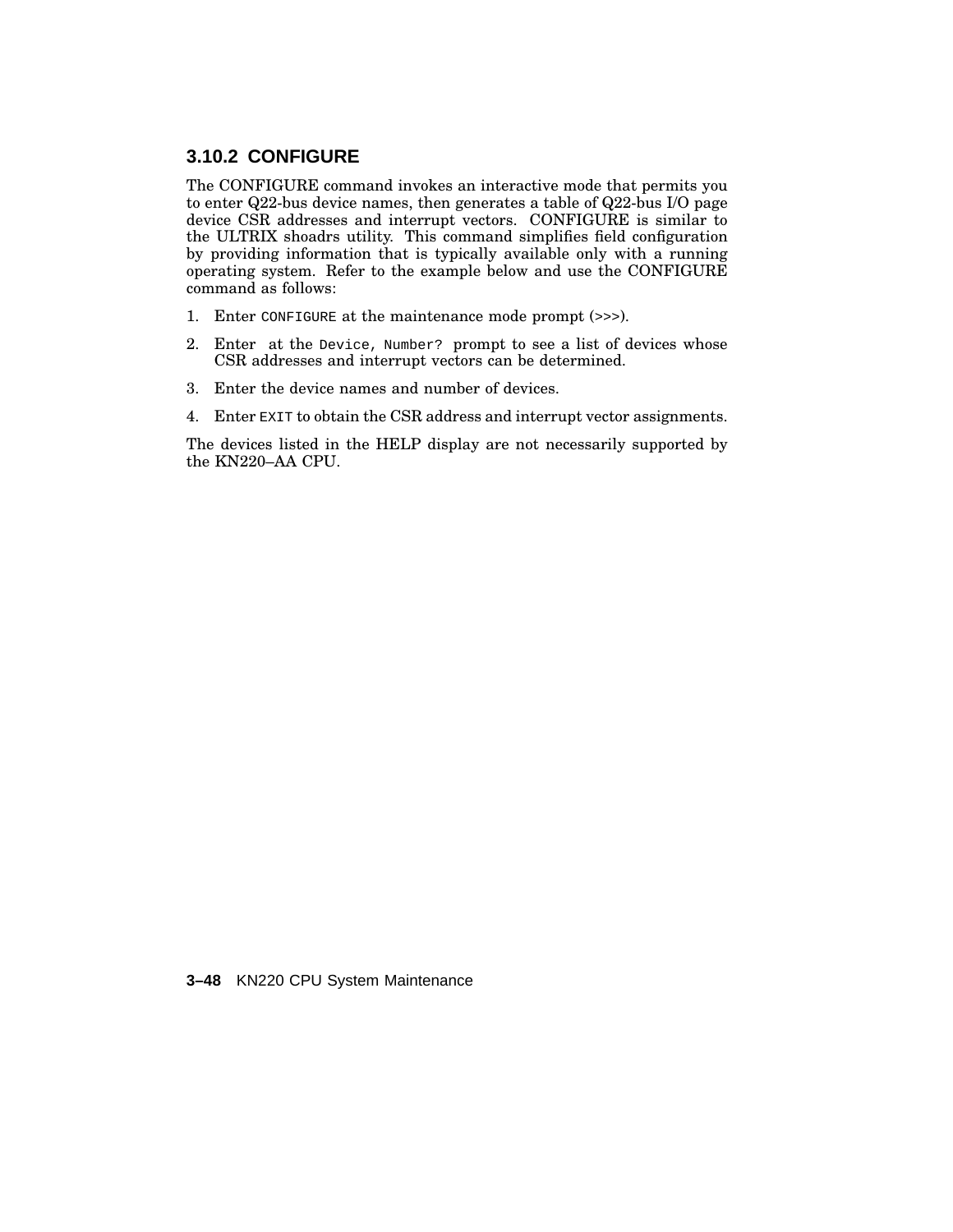*Format:*

#### **CONFIGURE**

*Example:*

>>> **CONFIGURE**

Enter device configuration, HELP, or EXIT Device,Number? **help** Devices: LPV11 KXJ11 DLV11J DZQ11 DZV11 DFA01<br>RLV12 TSV05 RXV21 DRV11W DRV11B DPV11 RLV12 TSV05 RXV21 DRV11W DRV11B DPV11<br>DMV11 DELQA DEQNA DESQA RQDX3 KDA50 DMV11 DELQA DEQNA DESQA RQDX3 KDA50 RRD50 RQC25 KFQSA-DISK TQK50 TQK70 TU81E RV20 KFQSA-TAPE KMV11 IEQ11 DHQ11 DHV11 CXA16 CXB16 CXY08 VCB01 QVSS LNV11<br>
LNV21 QPPSS DSV11 ADV11C AAV11C AXV11C<br>
KWV11C ADV11D AAV11D VCB02 QDSS DRV11J<br>
DRQ3B VSV21 IBQ01 IDV11A IDV11B IDV11C CXY08 VCB01 QVSS LNV11<br>
DSV11 ADV11C AAV11C AXV11C<br>
AAV11D VCB02 QDSS DRV11J<br>
IBQ01 IDV11A IDV11B IDV11C KWV11C ADV11D AAV11D VCB02 QDSS DRV11J DRQ3B VSV21 IBQ01 IDV11A IDV11B IDV11C IDV11D IAV11A IAV11B MIRA ADQ32 DTC04 DESNA IGQ11 DIV32 KIV32 DTCN5 DTC05 KWV32 KZQSA Numbers: 1 to 255, default is 1 Device,Number? **cxa16,2** Device,Number? **cxy08** Device,Number? **tqk70** Device,Number? **kda50** Device,Number? **kzqsa** Device,Number? **exit** Address/Vector Assignments -772150/154 KDA50 -774500/260 TQK70 -760440/300 CXA16 -760460/310 CXA16 -760500/320 CXY08 -761400/330 KZQSA >>>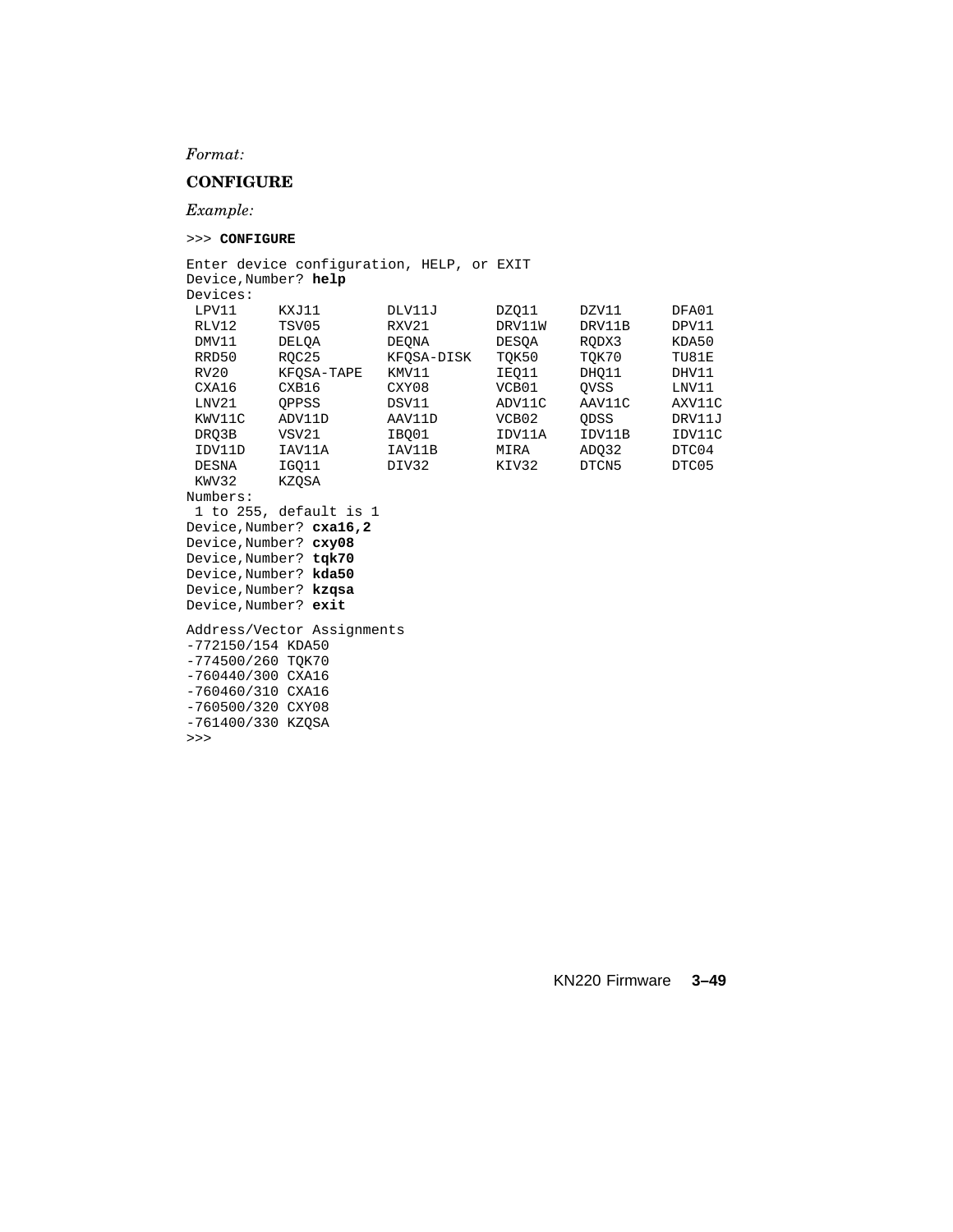# **3.10.3 CONTINUE**

**CAUTION:** *If the operating system state has not been properly saved (halted), do not type* CONTINUE*. Doing so may cause the processor to hang.*

The CONTINUE command causes the processor to begin instruction execution at the address currently contained in the PC. It does not perform a processor initialization.

*Format:*

**CONTINUE**

*Example:*

>>> **CONTINUE**

**3–50** KN220 CPU System Maintenance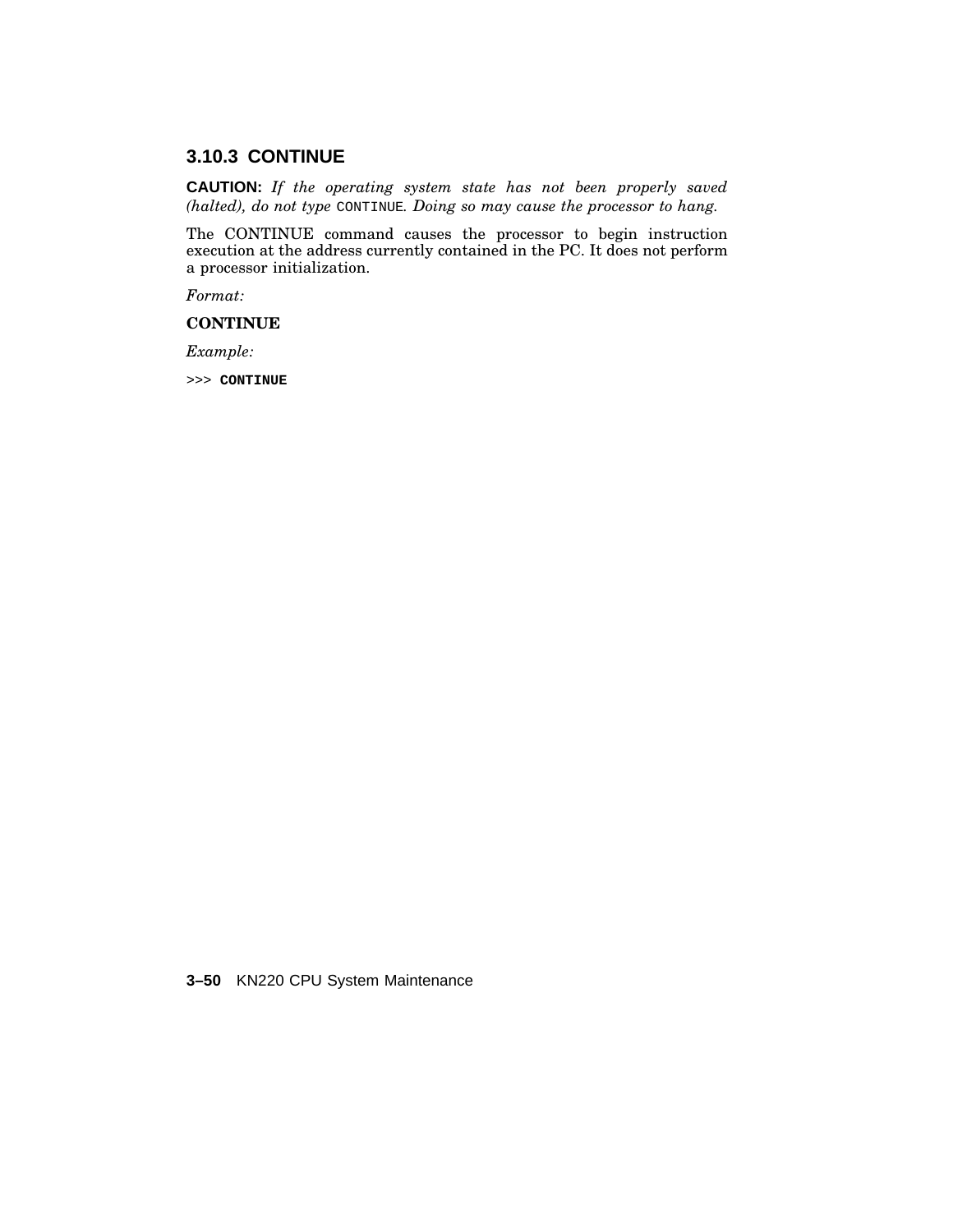## **3.10.4 DC**

The DC command acts on the contents of the nonvolatile disk cache, by diagnosing (no modifier), restoring, saving, or zeroing.

Whenever the system notifies that "NVRAM dirty," back up the NVRAM and replace the CPU. Then restore the NVRAM to the new CPU before you boot the system. See Appendix D.

*Format:*

#### **DC [/RESTORE] [/SAVE] [/ZERO]**

*Examples:*

>>> **DC/SAVE**

>>> **dc**

At the dc command, if the CPU board's cache contains data the following message is displayed on the console terminal:

Disk Cache - Dirty

At the dc command, if the CPU board's cache does not contain any data the following message is displayed on the console terminal:

Disk Cache - Clean

If there is no data in the cache (cache is clean), you can follow normal procedures for rebooting or troubleshooting.

You should always run the dc command before replacing or using any DECsystem 5500 CPU board.

```
>>> dc/save mua0
Disk Cache - Dirty
Do you want to continue (y/n)? y
-MUAOZero Disk Cache (y/n)? y
>>>
>>> dc/restore mua0
Disk Cache - Dirty
Do you want to continue (y/n)? y
-MUAO>>>
```
If the cache is clean, as in the following example, the contents of the tape (in this example, mua0) are loaded into the cache.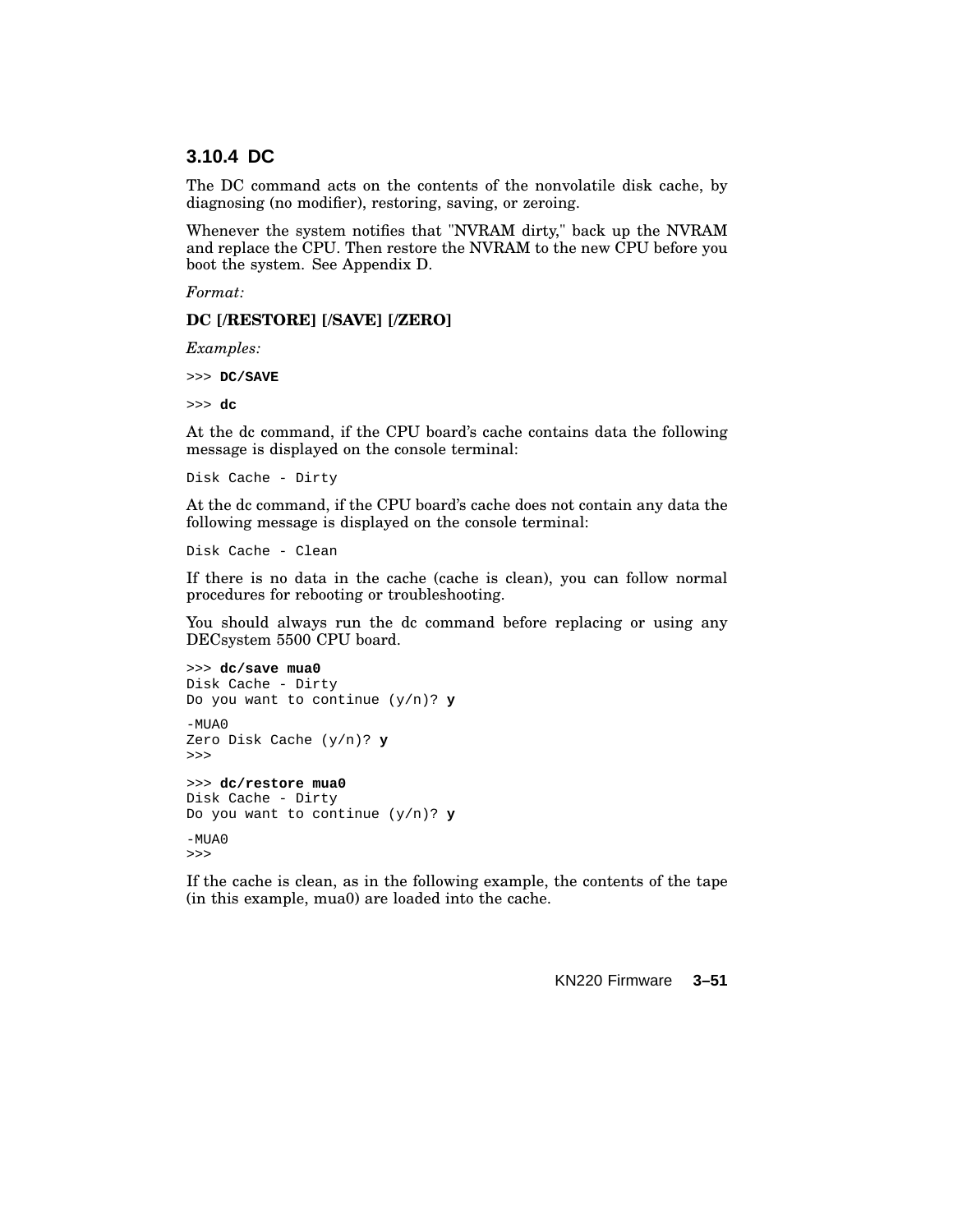```
>>> dc/restore mua0
Disk Cache - Clean
-MUA0
>>>
```
When the system reboots, the contents of the cache are moved to the appropriate disks.

>>> **dc/zero** Do you want to continue (y/n)? **y**

The command prompts you to confirm that you want to clear the contents of the cache and then fills the cache with zeroes. You can use this command as a security measure to ensure that the cache is cleared.

**3–52** KN220 CPU System Maintenance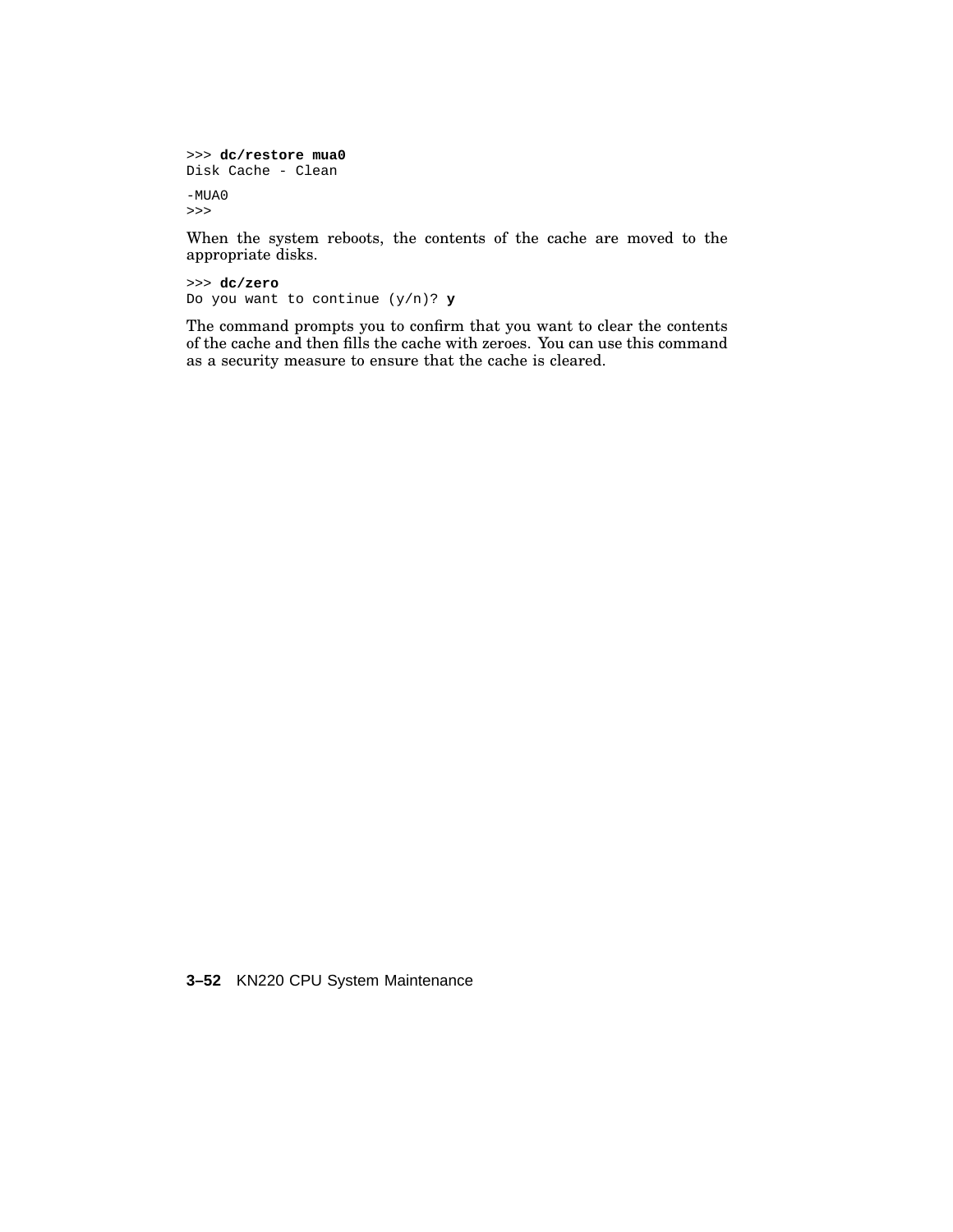## **3.10.5 DEPOSIT**

The DEPOSIT command deposits data into the address specified. If you do not specify an address space or data size qualifier, the console uses the last address space and data size used in a DEPOSIT, EXAMINE, MOVE, or SEARCH command. After processor initialization, the default address space is physical memory, the default data size is longword, and the default address is zero. If you specify conflicting address space or data sizes, the console ignores the command and issues an error message.

*Format:*

#### **DEPOSIT [qualifier\_list] {address} {data} [data...]**

*Qualifiers:*

*Data control:* /B, /W, /L, /Q, /N:{count}, /STEP:{size}

*Address space control:* /G, /I, /P, /V, /U, /M

*Arguments:*

- {address} A longword address that specifies the first location into which data is deposited. The address can be an actual address or a symbolic address.
- {data} The data to be deposited. If the specified data is larger than the deposit data size, the firmware ignores the command and issues an error response. If the specified data is smaller than the deposit data size, it is extended on the left with zeros.

[data] Additional data to be deposited (as many as can fit on the command line).

#### *Examples:*

|                    | >>> D/P/B/N:1FF 0 0 ! Clear first 512 bytes of physical memory.                                                                       |
|--------------------|---------------------------------------------------------------------------------------------------------------------------------------|
|                    | >>> $D/V/L/N:3$ 1234 5 ! Deposit 5 into four longwords starting<br>! at virtual memory address 1234.                                  |
|                    | >>> $D/N:8$ RO FFFFFFFF ! Loads GPRs RO through R8 with $-1$ .                                                                        |
|                    | >>> D/L/P/N:10/S:200 0 8 ! Deposit 8 in the first longword of<br>! the first 17 pages in physical<br>! memory starting at location 0. |
| ! clear 513 bytes. | $>> D/N: 200/8 - 0$ ! Starting at previous address,                                                                                   |
|                    |                                                                                                                                       |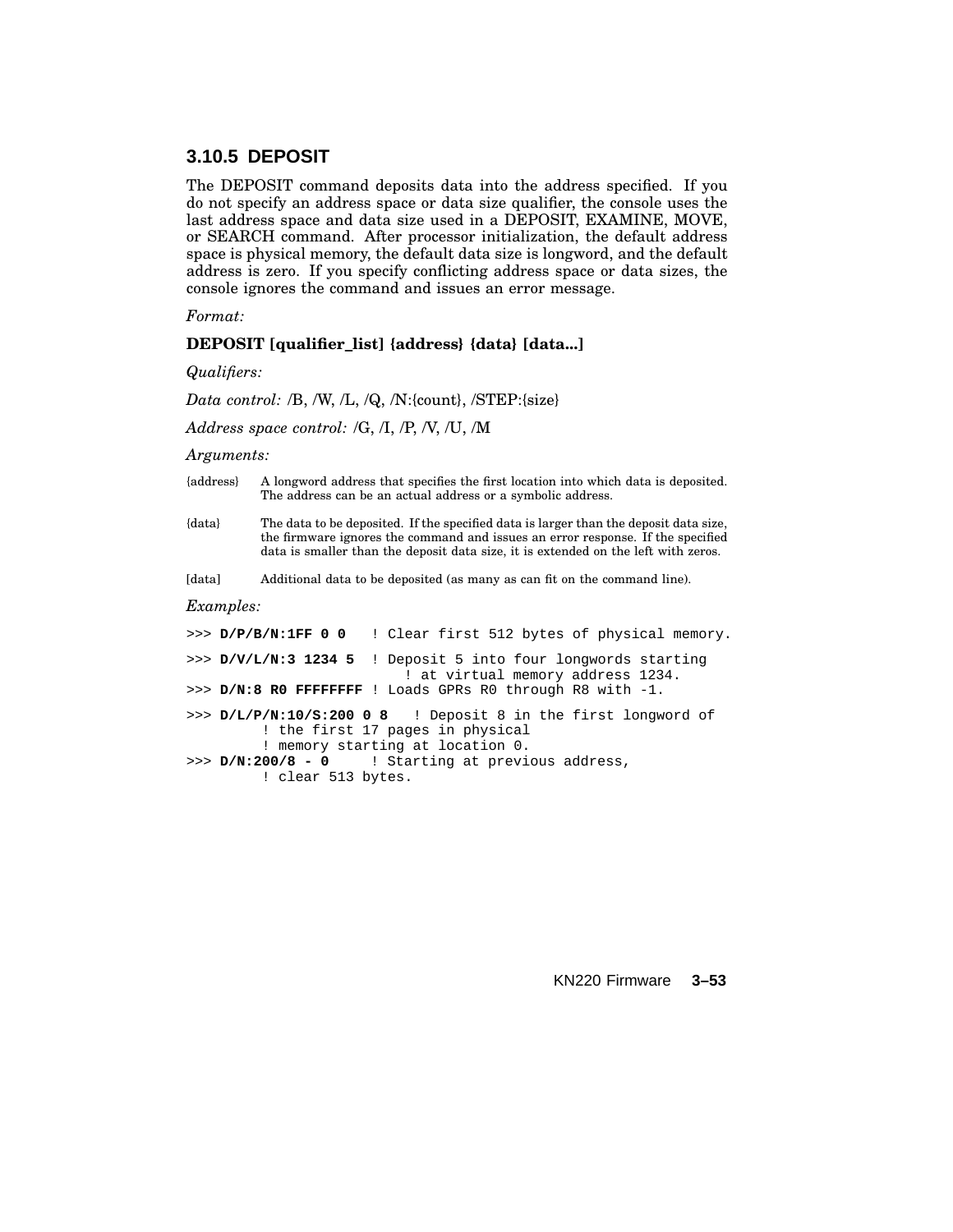## **3.10.6 EXAMINE**

The EXAMINE command examines the contents of the memory location or register specified by the address. If no address is specified, + is assumed. The display line consists of a single character address specifier, the physical address to be examined, and the examined data.

EXAMINE uses the same qualifiers as DEPOSIT. The EXAMINE command also supports an /INSTRUCTION qualifier, which will disassemble the instructions at the current address.

*Format:*

#### **EXAMINE [qualifier\_list] [address]**

*Qualifiers:*

*Data control:* /B, /W, /L, /Q, /N:{count}, /STEP:{size}

*Address space control:* /G, /I, /P, /V, /U, /M

*Command specific:*

/INSTRUCTION Disassembles and displays the VAX MACRO–32 instruction at the specified address.

*Arguments:*

[address] A longword address that specifies the first location to be examined. The address can be an actual or a symbolic address. If no address is specified, + is assumed.

**3–54** KN220 CPU System Maintenance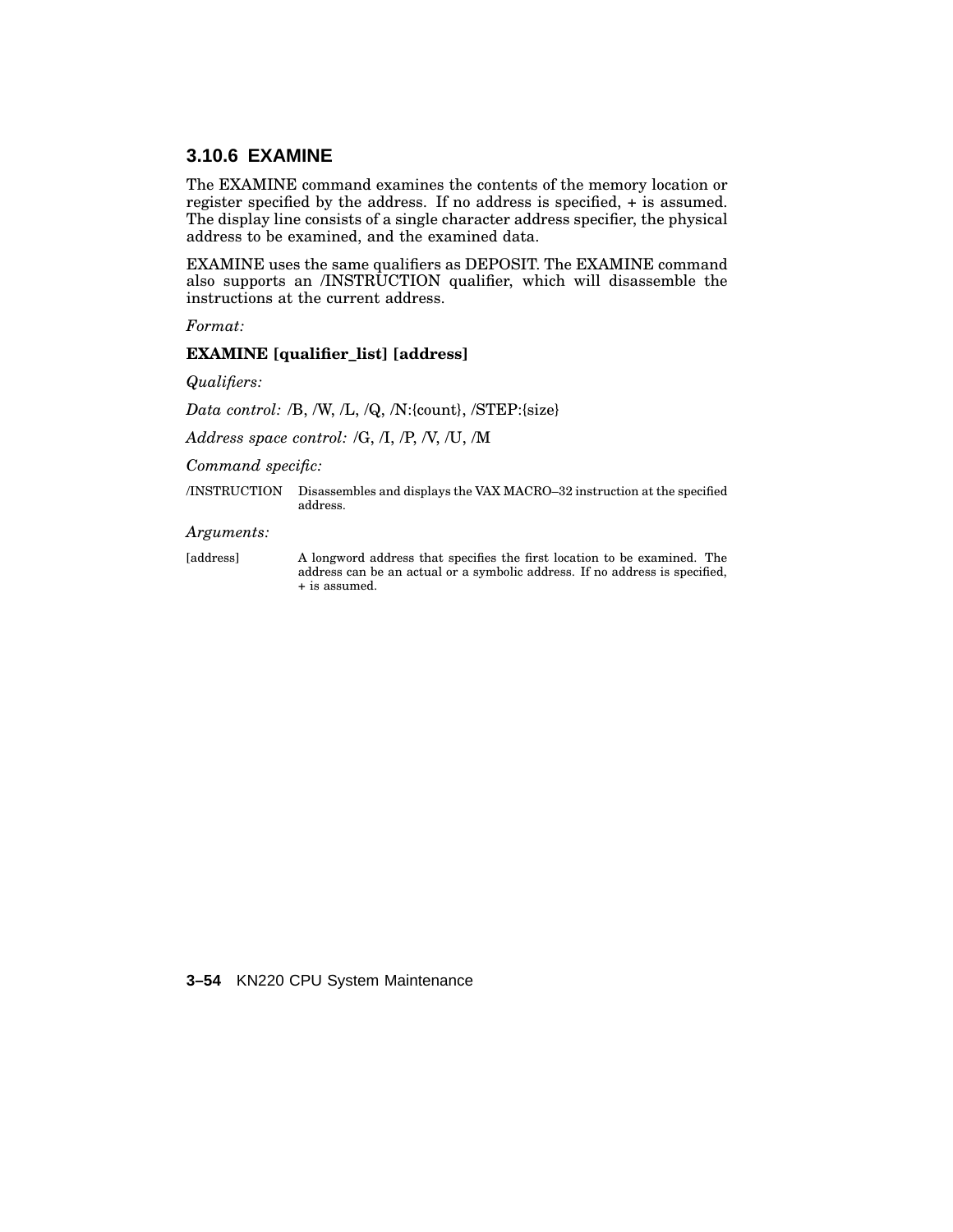*Examples:*

```
>>> EXAMINE PC ! Examine the PC.
 G 0000000F FFFFFFFC
>>> EXAMINE SP ! Examine the SP.
G 0000000E 00000200<br>>>> EXAMINE PSL !!
                  >>> EXAMINE PSL ! Examine the PSL.
 M 00000000 041F0000
>>> EXAMINE/M ! Examine PSL another way.
 M 00000000 041F0000
>>> EXAMINE R4/N:5 ! Examine R4 through R9.
 G 00000004 00000000
 G 00000005 00000000
 G 00000006 00000000
 G 00000007 00000000
 G 00000008 00000000
 G 00000009 801D9000
>>> EXAMINE PR$_SCBB ! Examine the SCBB, IPR 17
 I 00000011 2004A000 ! (decimal).
>>> EXAMINE/P 0 ! Examine local memory 0.
  P 00000000 00000000
>>> EXAMINE/INS 20040000 ! Examine 1st instruction
                                       ! in ROM.
 P 20040000 11 BRB 20040019
>>> EXAMINE/INS/N:5 20040019 ! Disassemble from branch.
 P 20040019 D0 MOVL I^#20140000,@#20140000
                          @#20140030,@#20140502
 P 2004002F D2 MCOML S<sup>*</sup>#0E,@#20140030<br>P 20040036 7D MOVO R0,@#201404B2
 P 20040036 7D MOVQ R0,@#201404B2
              D0 MOVL I^#201404B2,R1<br>DB MFPR S^#2A,B^44(R1)
 P 20040044 DB MFPR S^#2A,B^44(R1)
>>> EXAMINE/INS ! Look at next instruction.
 P 20040048 DB MFPR S^#2B,B^48(R1)
>>>
```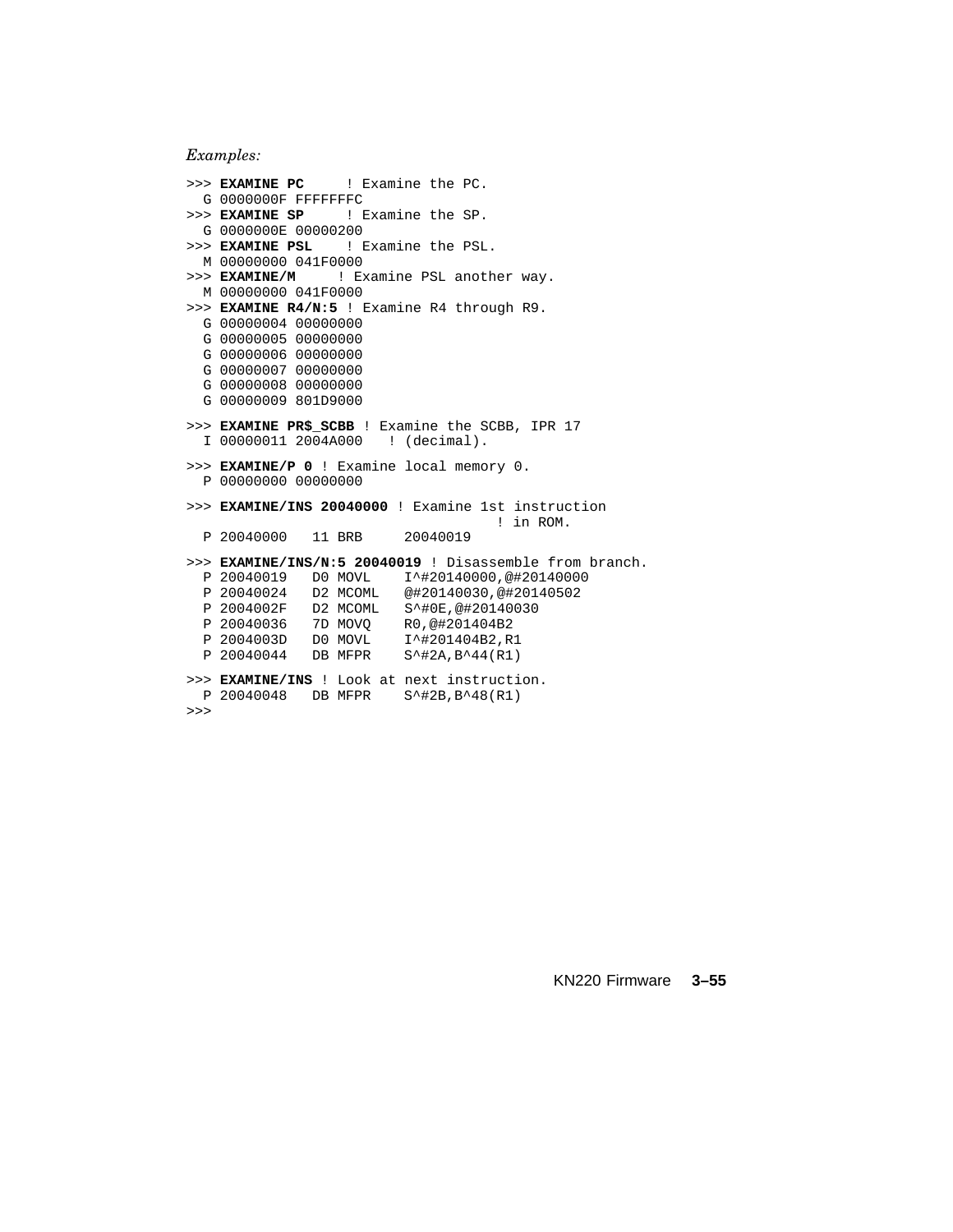# **3.10.7 EXIT**

The EXIT command exits from maintenance mode (>>>) to the normal mode prompt (>>). This command idles the CVAX chip. The maint command, typed in lowercase letters from the normal mode prompt, returns you to maintenance mode.

*Format:*

**EXIT**

*Example:*

>>> **EXIT** ! From maintenance mode, exit to ! normal mode. >> **maint** ! From normal mode, exit to maintenance mode. >>>

**3–56** KN220 CPU System Maintenance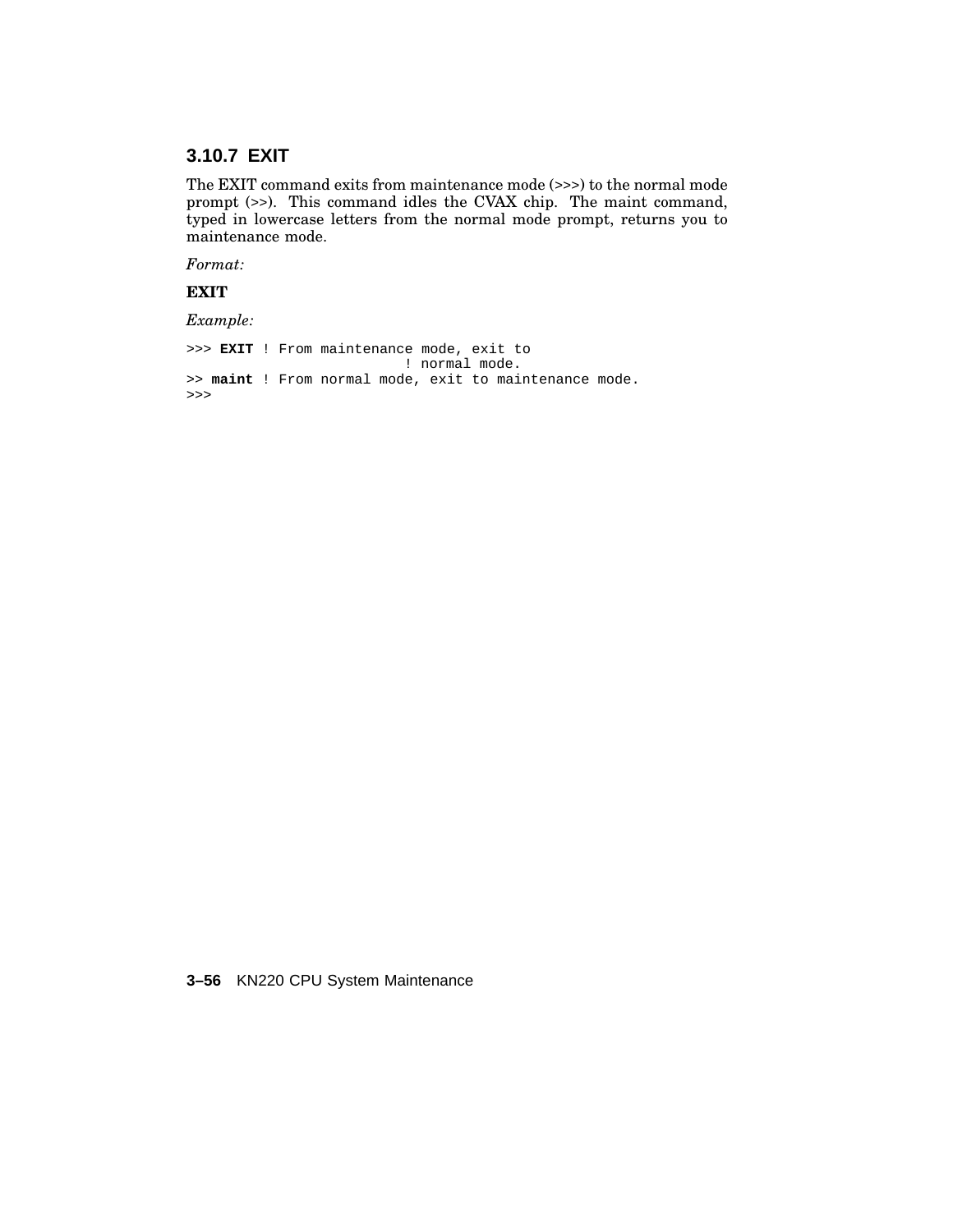## **3.10.8 FIND**

The FIND command searches main memory starting at address zero for a page-aligned 128-Kbyte segment of good memory, or a restart parameter block (RPB). If the command finds the segment or RPB, its address plus 512 is left in SP (R14). If it does not find the segment or RPB, the console issues an error message and preserves the contents of SP. If you do not specify a qualifier, /RPB is assumed.

*Format:*

#### **FIND [qualifier-list]**

*Qualifiers:*

*Command specific:*

- /MEM Searches memory for a page-aligned block of good memory, 128 Kbytes in length. The search looks only at memory that is deemed usable by the bitmap. This command leaves the contents of memory unchanged.
- /RPB Searches all of physical memory for an RPB. The search does not use the bitmap to qualify which pages are looked at. The command leaves the contents of memory unchanged.

#### *Examples:*

```
>>> EXAMINE SP ! Check the SP.
 G 0000000E 00000000
>>> FIND /MEM ! Look for a valid 128 Kbyte.
>>> EXAMINE SP ! Note where it was found.
 G 0000000E 00000200
>>> FIND /RPB ! Check for valid RPB.
?2C FND ERR 00C00004 ! None to be found here.
>>>
```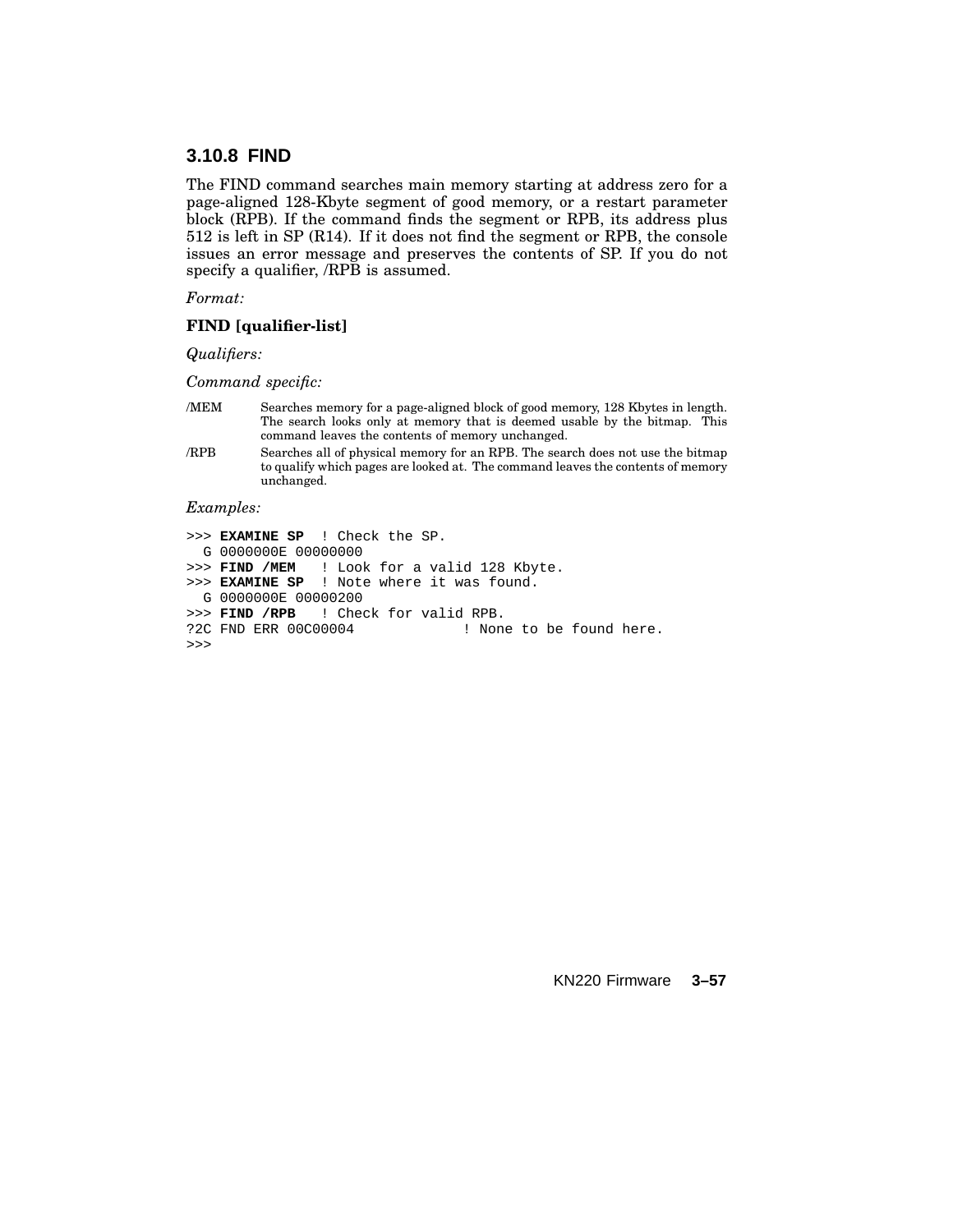# **3.10.9 HALT**

The HALT command has no effect. It is included for compatibility with other VAX consoles.

*Format:*

**HALT**

*Example:*

>>> **HALT** ! Pretend to halt. >>>

**3–58** KN220 CPU System Maintenance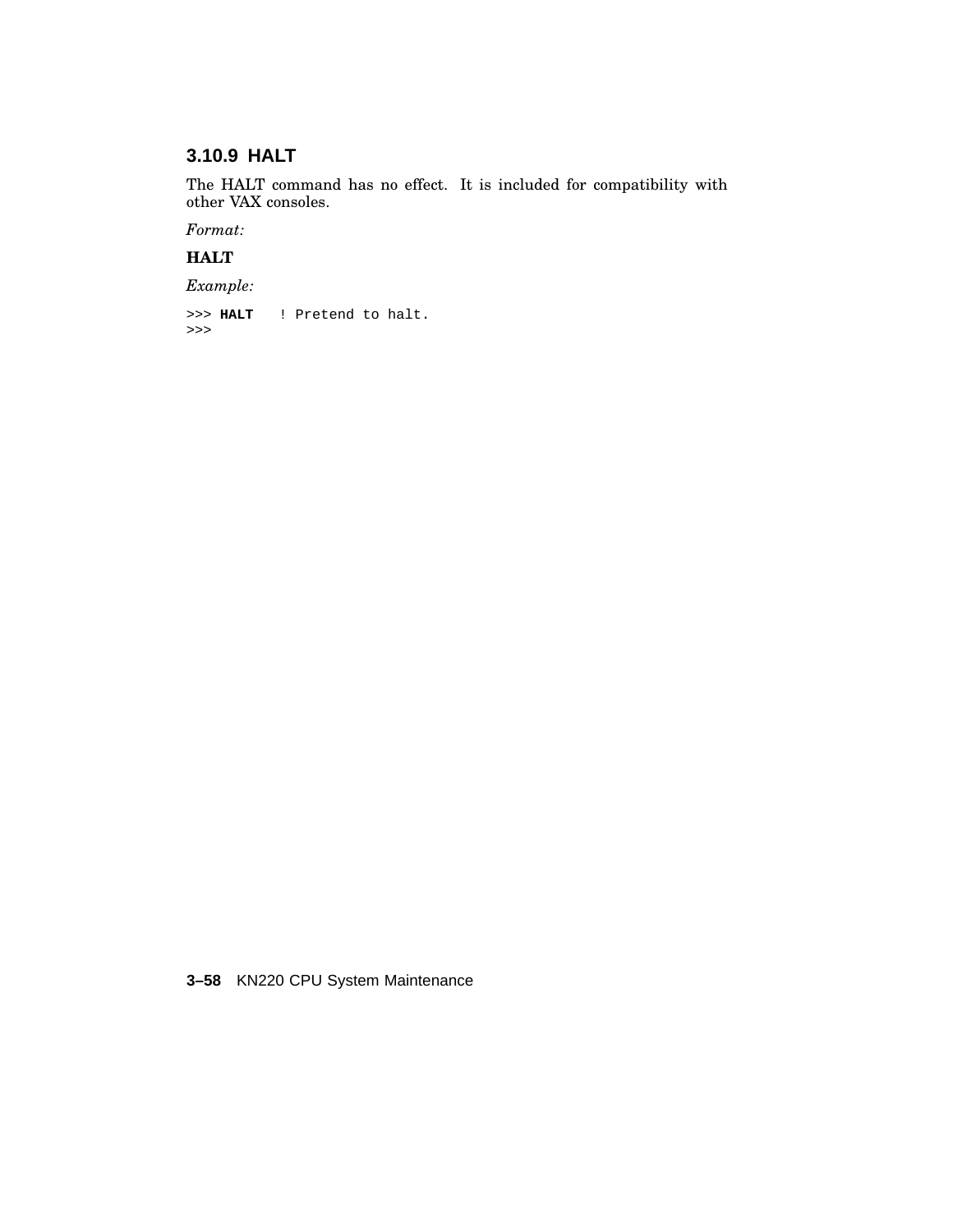# **3.10.10 HELP**

The HELP command provides information about command syntax and usage.

*Format:*

### **HELP**

*Example:*

```
>>> HELP
```
Following is a brief summary of all the commands supported by the console:

UPPERCASE denotes a keyword that you must type in denotes an OR condition [] denotes optional parameters <> denotes a field that must be filled in with a syntactically correct value Valid qualifiers: /B /W /L /Q /INSTRUCTION /G /I /V /P /M /STEP: /N: /NOT /U Valid commands: DEPOSIT [<QUALIFIERS>] <ADDRESS> [<DATUM> [<DATUM>]]

EXAMINE [<QUALIFIERS>] [<ADDRESS>] MOVE [<QUALIFIERS>] <ADDRESS> <ADDRESS> SEARCH [<QUALIFIERS>] <ADDRESS> <PATTERN> [<MASK>] SET BFLG <BOOT\_FLAGS> SET BOOT <BOOT\_DEVICE>[:] SET HOST/DUP/DSSI <NODE\_NUMBER> [<TASK>] SET HOST/DUP/UQSSP </DISK | /TAPE> <CONTROLLER\_NUMBER> [<TASK>] SET HOST/DUP/UQSSP <PHYSICAL\_CSR\_ADDRESS> [<TASK>] SET HOST/MAINTENANCE/UQSSP/SERVICE <CONTROLLER\_NUMBER> SET HOST/MAINTENANCE/UQSSP <PHYSICAL\_CSR\_ADDRESS> SET LANGUAGE <LANGUAGE\_NUMBER> SHOW BFLG SHOW BOOT SHOW DEVICE SHOW DSSI SHOW SCSI [/FULL] SHOW ETHERNET SHOW LANGUAGE SHOW MEMORY [/FULL] SHOW QBUS SHOW UQSSP SHOW VME SHOW VERSION HALT<sub>T</sub>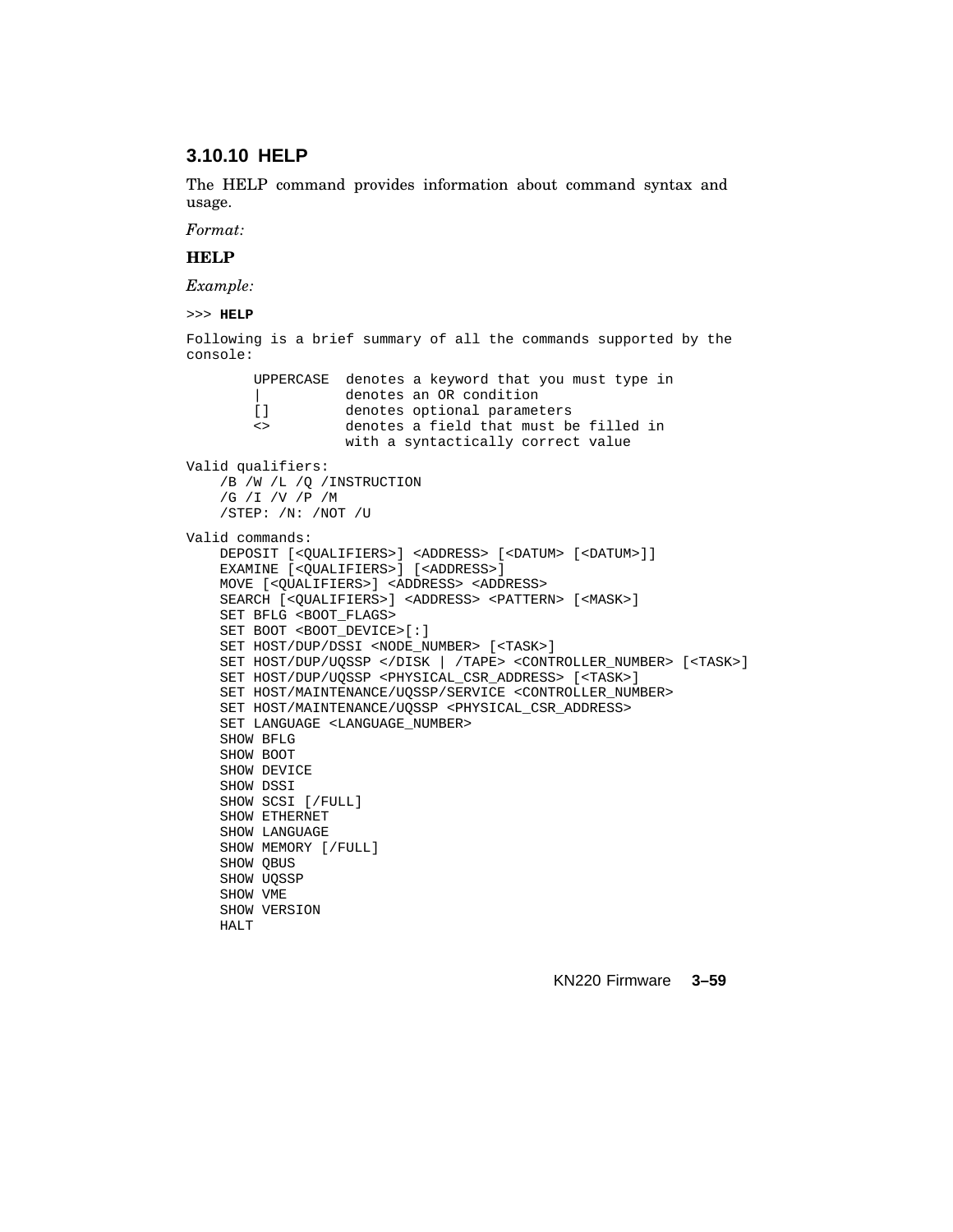```
INITIALIZE
   UNJAM
   CONTINUE
   START <ADDRESS>
   REPEAT
   X <ADDRESS> <COUNT>
    FIND [/MEM | /RPB]
    TEST [<TEST_CODE> [<PARAMETERS>]]
   BOOT [/R5:<BOOT_FLAGS> | /<BOOT_FLAGS>] [<BOOT_DEVICE>[:]]
   NEXT [count]
   CONFIGURE
   EXIT
   UNPRIV
   DC [[</SAVE | /RESTORE <TAPE_DEVICE>>] | /ZERO]
   HELP
>>>
```
**3–60** KN220 CPU System Maintenance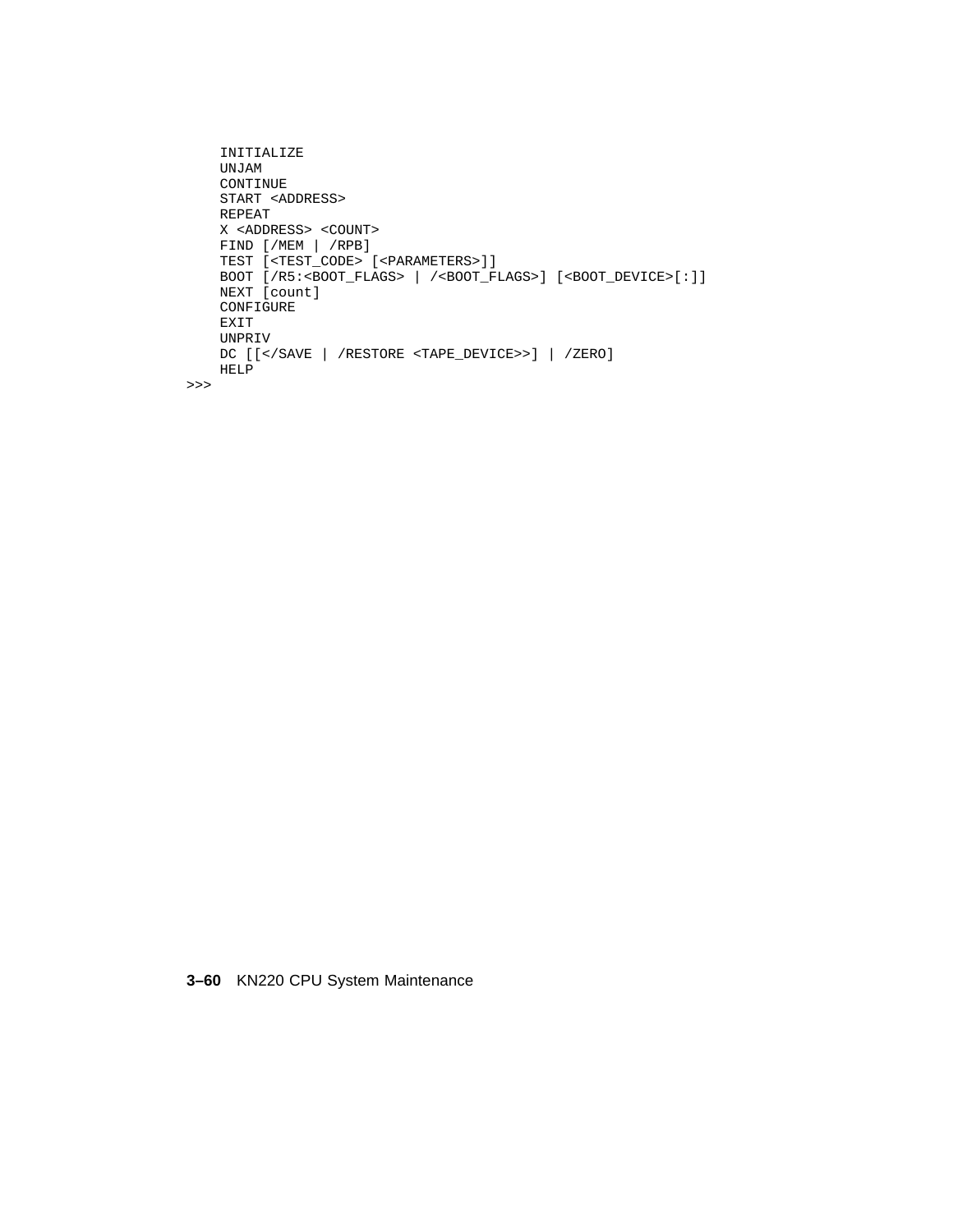# **3.10.11 INITIALIZE**

The INITIALIZE command performs a processor initialization.

*Format:*

## **INITIALIZE**

The following registers are initialized:

| Register                          | <b>State at Initialization</b>                                                     |  |
|-----------------------------------|------------------------------------------------------------------------------------|--|
| PSL                               | 041F0000                                                                           |  |
| IPL.                              | 1F                                                                                 |  |
| ASTLVL                            | 4                                                                                  |  |
| <b>SISR</b>                       | $\theta$                                                                           |  |
| <b>ICCS</b>                       | Bits $\langle 6 \rangle$ and $\langle 0 \rangle$ clear; the rest are unpredictable |  |
| <b>RXCS</b>                       | $\theta$                                                                           |  |
| TXCS                              | 80                                                                                 |  |
| <b>MAPEN</b>                      | $\theta$                                                                           |  |
| CVAX cache                        | Disabled, all entries invalid                                                      |  |
| Instruction buffer                | Unaffected                                                                         |  |
| Console previous reference        | Longword, physical, address 0                                                      |  |
| TODR                              | Unaffected                                                                         |  |
| Main memory                       | Unaffected                                                                         |  |
| General registers                 | Unaffected                                                                         |  |
| Halt code                         | Unaffected                                                                         |  |
| Bootstrap-in-progress flag        | Unaffected                                                                         |  |
| Internal restart-in-progress flag | Unaffected                                                                         |  |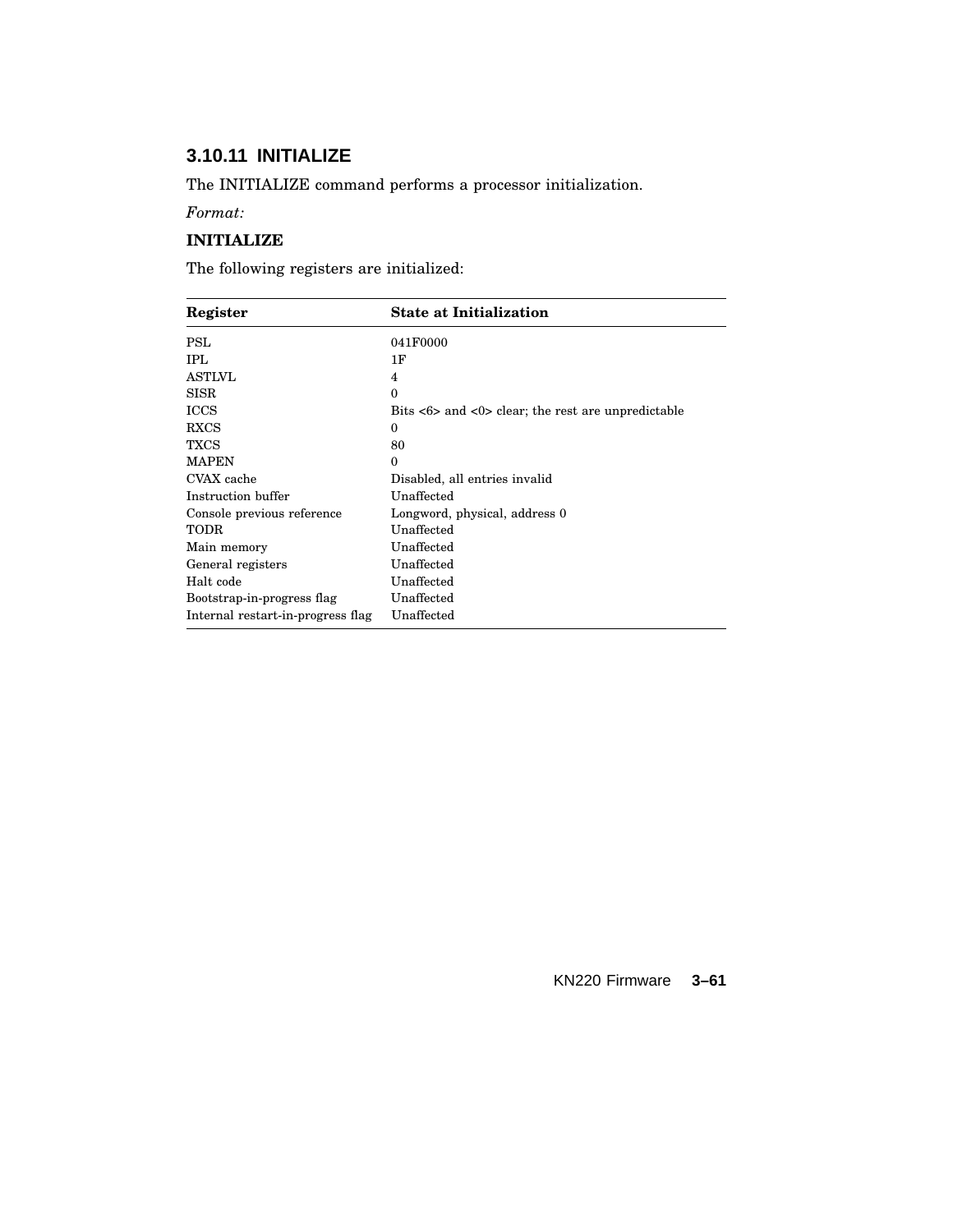The firmware clears all error status bits and initializes as follows:

- 1. Clears any interrupts.
- 2. Initializes pr\$\_scbb to console SCB.
- 3. Initializes the IPR:

| ipri\$1_ipr              | $= 0$                          |
|--------------------------|--------------------------------|
| ipri\$1_val              | $= 4$                          |
| ipri\$s_ipri             | $= 8$                          |
| pr\$_ipl                 | $= \frac{\Delta x}{0000001}$ F |
| pr\$_astlvl              | $= \frac{\lambda}{1000000004}$ |
| $pr\$ sisr               | $= \frac{\Delta x}{000000000}$ |
| $pr\$ <sub>iccs</sub>    | $= \frac{\Delta x}{000000000}$ |
| $pr\$ rxcs               | $= \frac{\Delta x}{000000000}$ |
| pr\$_txcs                | $=$ ^x00000080                 |
| pr\$_mapen               | $=$ ^x00000000                 |
| ctx_base plus ctx\$1_psl | $=$ $^{\circ}x041F0000$        |

- 4. Flushes and disables the chip cache.
- 5. Initializes the SSC.
- 6. Initializes the console state:

Sets the current and previous reference to PHYSICAL and LONG at address 0; current datum is then 0; clears the exit flag:

| cs_base plus cs\$1_address      | $= 0$ |
|---------------------------------|-------|
| cs_base plus cs\$1_prev_address | $= 0$ |
| cs_base plus cs\$1_datus_size   | $= 4$ |
| cs_base plus cs\$q_datum        | $= 0$ |
| $cs_{base}$ plus $cs$1_{qv}$    | $= 0$ |
| plus 4*qual\$v n                |       |
| ctx_base plus ctx\$b_exit       | $= 0$ |

### *Example:*

>>> **init** >>>

**3–62** KN220 CPU System Maintenance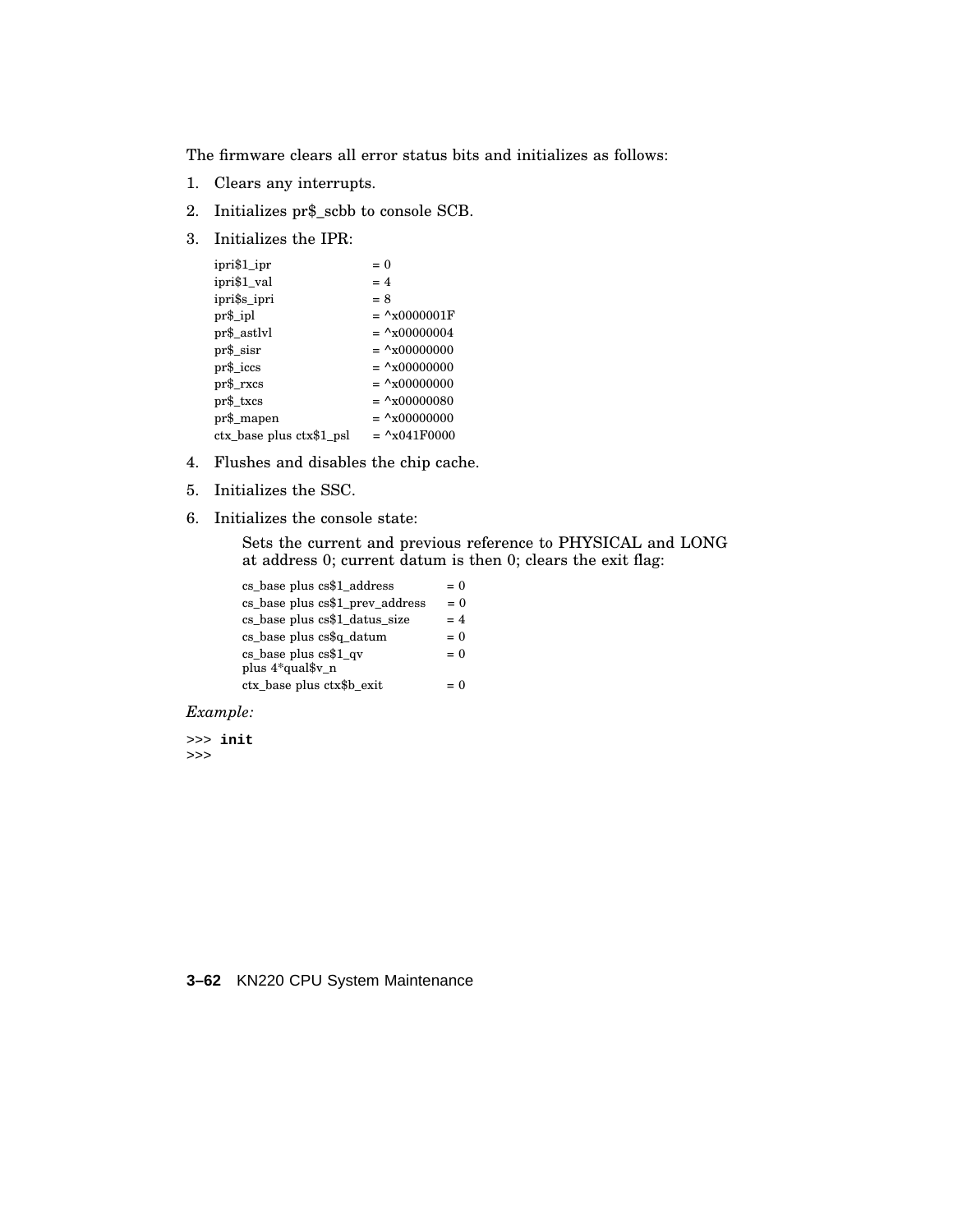# **3.10.12 MOVE**

The MOVE command copies the block of memory starting at the source address to a block beginning at the destination address. Typically, this command has an /N qualifier so that more than one datum is transferred. The destination correctly reflects the original contents of the source, regardless of the overlap between the source and the data.

The MOVE command actually performs byte, word, longword, and quadword reads and writes as needed in the process of moving the data. Moves are supported only for the physical and virtual address spaces.

*Format:*

#### **MOVE [qualifier-list] {src\_address} {dest\_address}**

*Qualifiers:*

*Data control:* /B, /W, /L, /Q, /N:{count}, /STEP:{size},

*Address space control:* /V, /U, /P

*Arguments:*

{src\_address} A longword address that specifies the first location of the source data to be copied.

{dest\_address} A longword address that specifies the destination of the first byte of data. These addresses may be an actual address or a symbolic address. If no address is specified, + is assumed.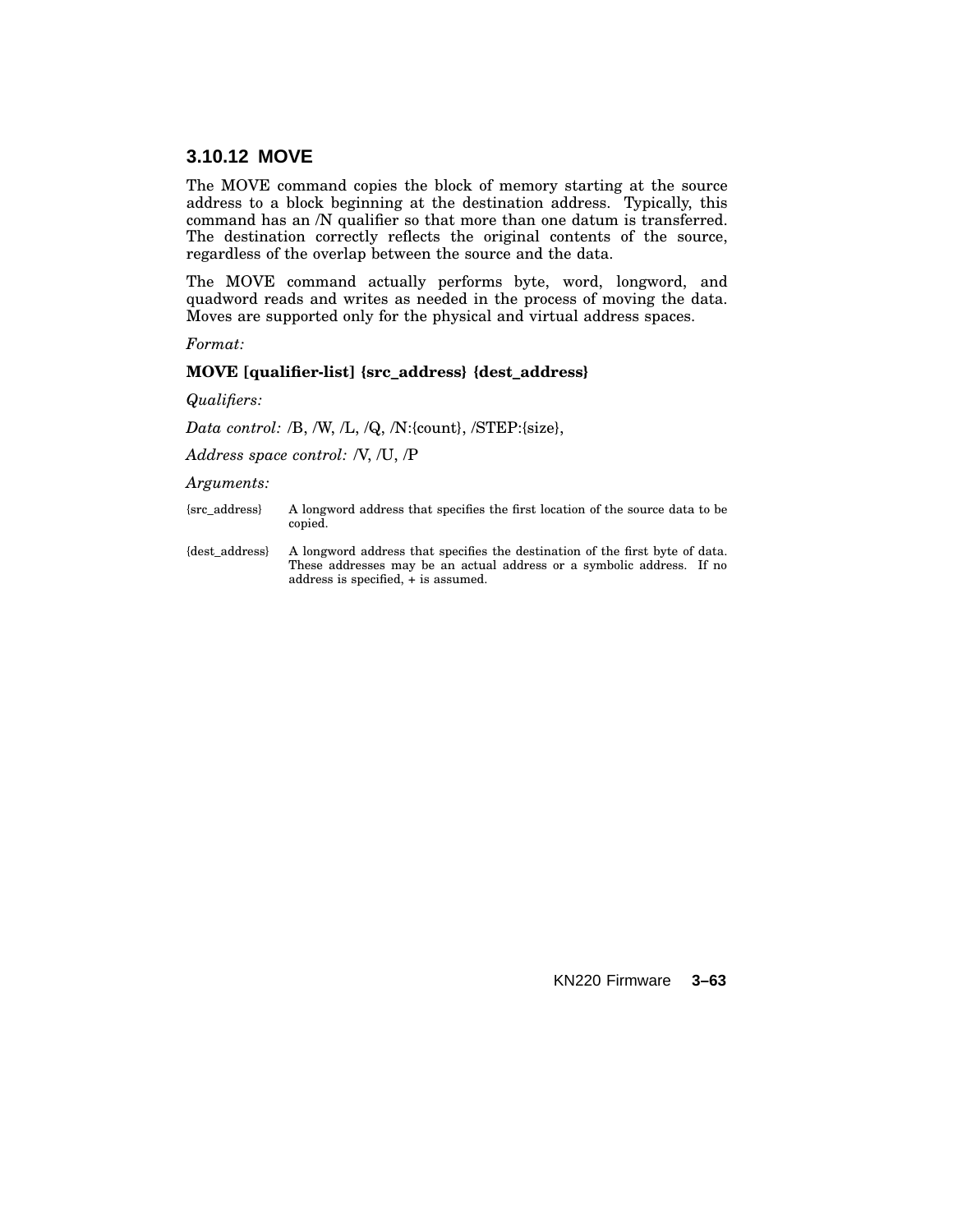## *Examples:*

>>> **EXAMINE/N:4 0** ! Observe destination. P 00000000 00000000 P 00000004 00000000 P 00000008 00000000 P 0000000C 00000000 P 00000010 00000000 >>> **EXAMINE/N:4 200** ! Observe source data. P 00000200 58DD0520 P 00000204 585E04C1 P 00000208 00FF8FBB P 0000020C 5208A8D0 P 00000210 540CA8DE >>> **MOVE/N:4 200 0** ! Move the data. >>> **EXAMINE/N:4 0** ! Observe moved data. P 00000000 58DD0520 P 00000004 585E04C1 P 00000008 00FF8FBB P 0000000C 5208A8D0 P 00000010 540CA8DE

>>>

**3–64** KN220 CPU System Maintenance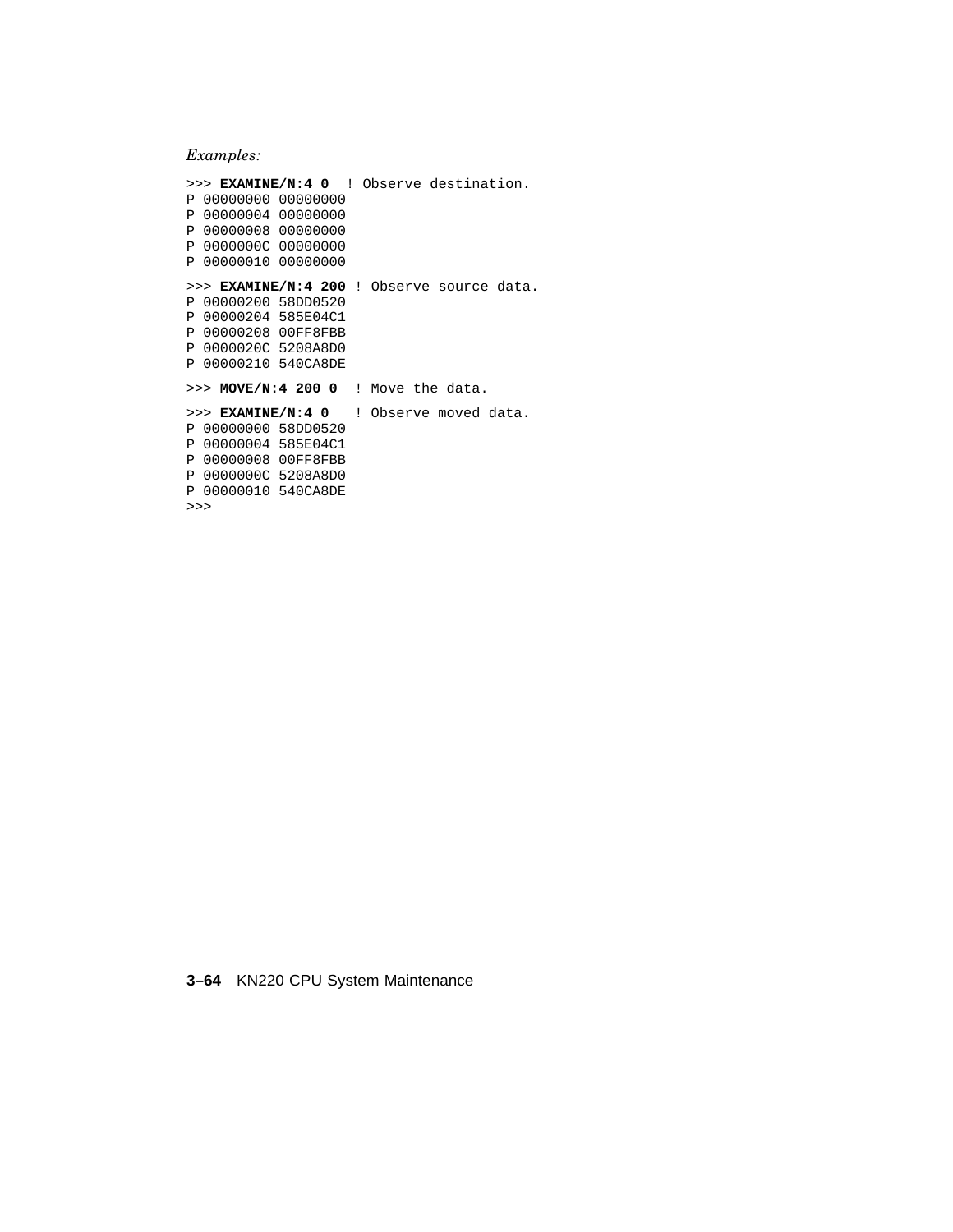# **3.10.13 NEXT**

The NEXT command executes the specified number of macro instructions. If no count is specified, 1 (one) is assumed.

After the last macro instruction is executed, the console reenters maintenance mode.

#### *Format:*

#### **NEXT [count]**

The console implements the NEXT command, using the trace trap enable and trace pending bits in the PSL and the trace pending vector in the SCB. The following restrictions apply:

- If memory management is enabled, the NEXT command works only if the first page in SSC RAM is mapped in S0 (system) space.
- Overhead associated with the NEXT command affects execution time of an instruction.
- The NEXT command elevates the IPL to 31 for long periods of time (milliseconds) while single stepping over several commands.
- Unpredictable results occur if the macro instruction being stepped over modifies either the SCBB or the trace trap entry. This means that you cannot use the NEXT command in conjunction with other debuggers.

#### *Arguments:*

[count] A value representing the number of macro instructions to execute.

#### *Examples:*

```
>>> EXAMINE PC
 G 0000000F 00000200
>>> NEXT
   PC = 00000202
>>> NEXT 4
   PC = 00000213
>>>
```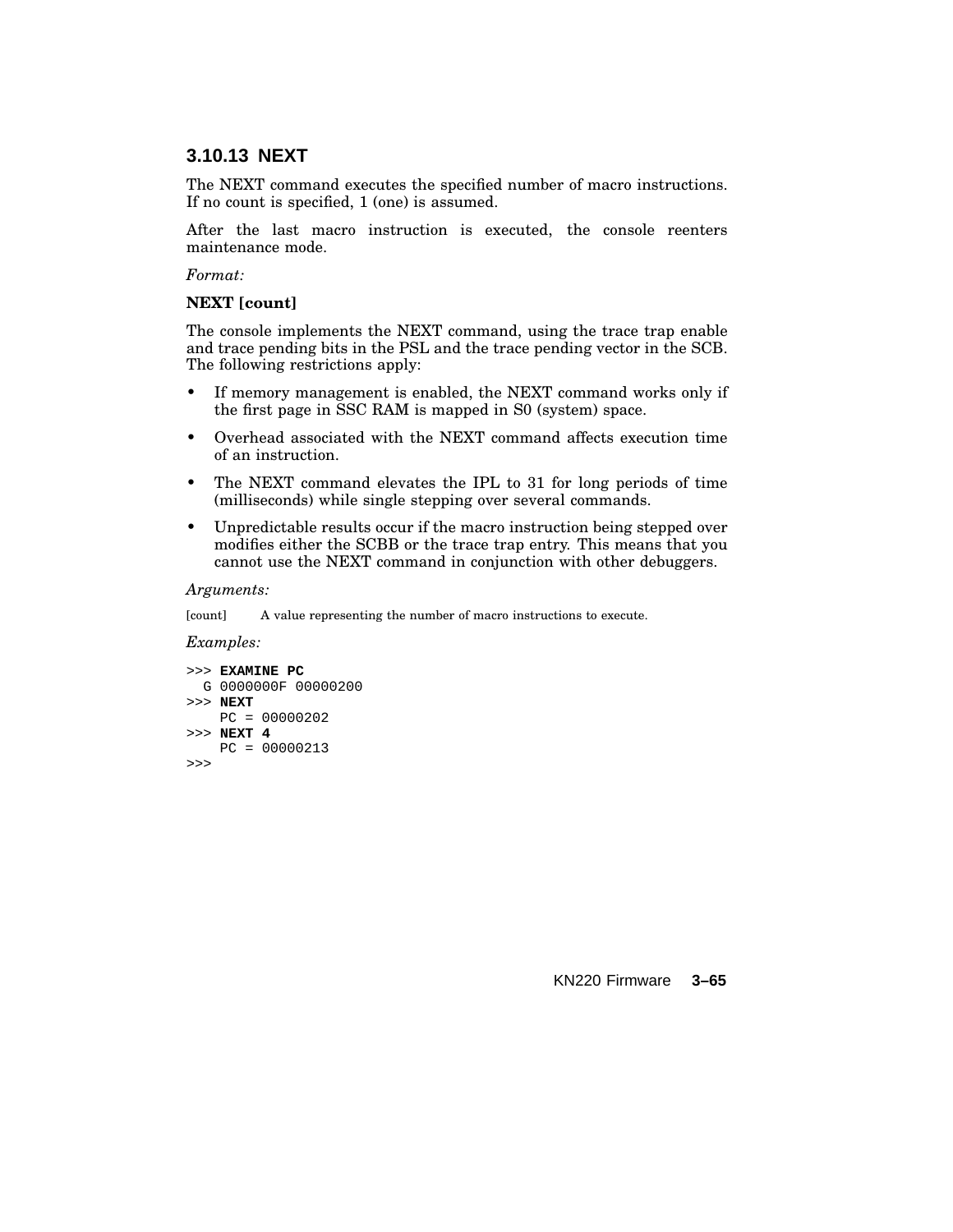| >>>                 | EXAMINE/INS/N:10 0   |                |                          |          |
|---------------------|----------------------|----------------|--------------------------|----------|
| Ρ                   | 00000000             | 01             | <b>NOP</b>               |          |
| $\, {\bf P}$        | 00000001             | 01             | <b>NOP</b>               |          |
| Ρ                   | 00000002             | 01             | <b>NOP</b>               |          |
| $\, {\bf P}$        | 00000003             | 01             | <b>NOP</b>               |          |
| Ρ                   | 00000004             | 01             | <b>NOP</b>               |          |
| P                   | 00000005             | 01             | <b>NOP</b>               |          |
| Ρ                   | 00000006             | 01             | <b>NOP</b>               |          |
| P                   | 00000007             | 01             | <b>NOP</b>               |          |
| Ρ                   | 00000008             | 11             | <b>BRB</b>               | 00000002 |
| Ρ                   | 0000000A             | 01             | <b>NOP</b>               |          |
| Ρ                   | 0000000B             | 01             | <b>NOP</b>               |          |
| Ρ                   | 0000000C             | 00             | <b>HALT</b>              |          |
| P                   | 0000000D             | 00             | <b>HALT</b>              |          |
| Ρ                   | 0000000E             | 00             | <b>HALT</b>              |          |
| Ρ                   | 0000000F             | 0 <sub>0</sub> | <b>HALT</b>              |          |
| Ρ                   | 00000010             | 00             | <b>HALT</b>              |          |
| P                   | 00000011             | 00             | <b>HALT</b>              |          |
|                     |                      |                |                          |          |
| >>>                 | DEP PC 0             |                |                          |          |
| >>>                 | N                    |                |                          |          |
| Ρ                   | 00000001             | 01             | <b>NOP</b>               |          |
| >>                  | N                    |                |                          |          |
| Ρ                   | 00000002             | 01             | <b>NOP</b>               |          |
| >>                  | N                    |                |                          |          |
| Ρ                   | 00000003             | 01             | <b>NOP</b>               |          |
| >>>                 | N                    |                |                          |          |
| Ρ                   | 00000004             | 01             | <b>NOP</b>               |          |
| >>>                 | N                    |                |                          |          |
| Ρ                   | 00000005             | 01             | <b>NOP</b>               |          |
| >>                  | N 5                  |                |                          |          |
| Ρ                   | 00000006             | 01             | <b>NOP</b>               |          |
| Ρ                   | 00000007             | 01             | <b>NOP</b>               |          |
| Ρ                   | 00000008             | 11             | <b>BRB</b>               | 00000002 |
| P<br>$\overline{P}$ | 00000002<br>00000003 | 01<br>01       | <b>NOP</b><br><b>NOP</b> |          |

**3–66** KN220 CPU System Maintenance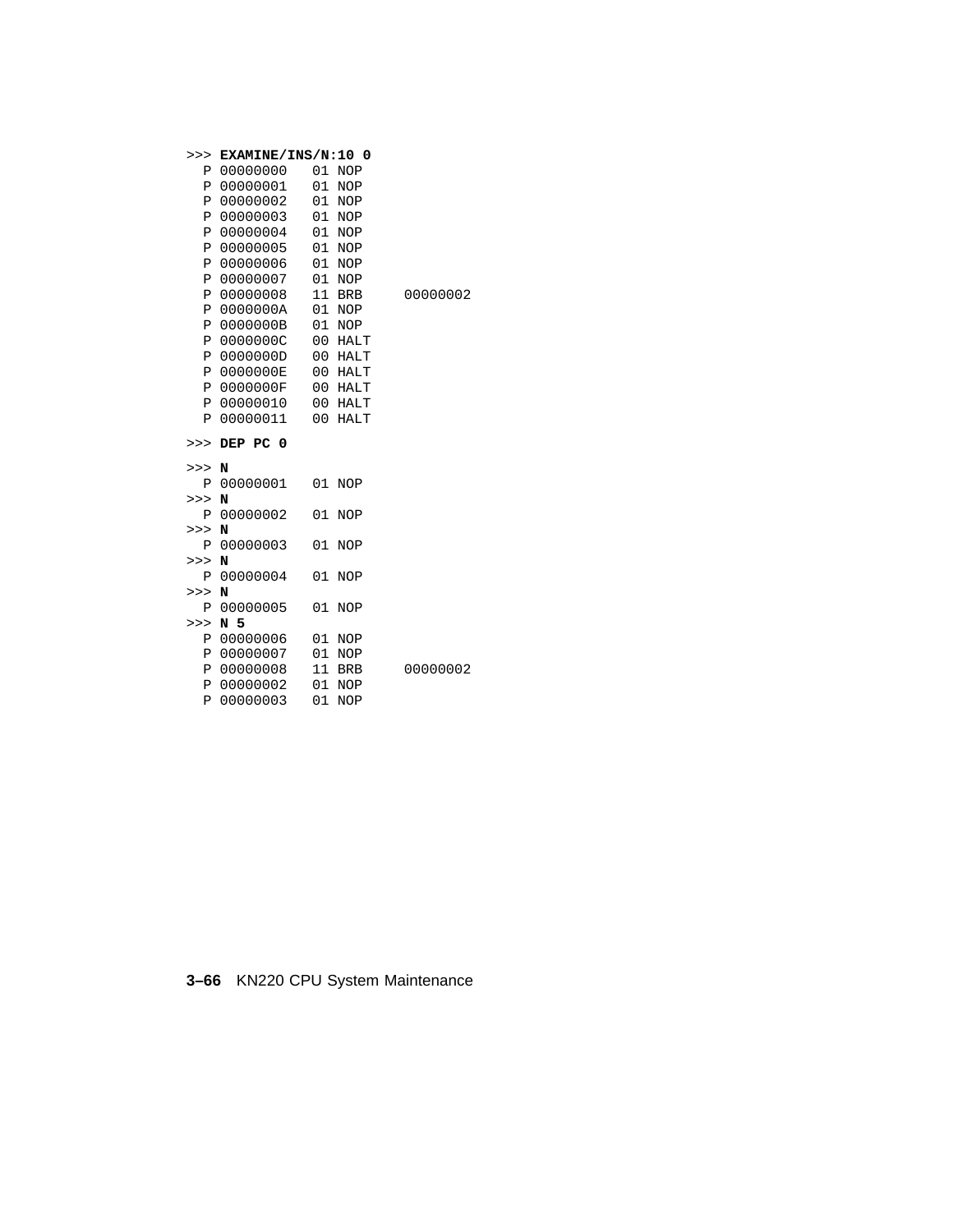# **3.10.14 REPEAT**

The REPEAT command repeatedly displays and executes the specified command. Press Ctrl/C to stop the command. You can specify any valid console command except the REPEAT command.

*Format:*

### **REPEAT {command}**

*Arguments:*

{command} A valid console command other than REPEAT.

*Examples:*

>>> **REPEAT EXAMINE PR\$\_TODR** ! Watch the clock.

I 0000001B 5AFE78CE I 0000001B 5AFE78D1 I 0000001B 5AFE78FD I 0000001B 5AFE7900 I 0000001B 5AFE7903 I 0000001B 5AFE7907 I 0000001B 5AFE790A I 0000001B 5AFE790D I 0000001B 5AFE7910 I 0000001B 5AFE793C I 0000001B 5AFE793F I 0000001B 5AFE7942 I 0000001B 5AFE7946 I 0000001B 5AFE7949 I 0000001B 5AFE794C I 0000001B 5AFE794F I 0000001B 5^C

>>>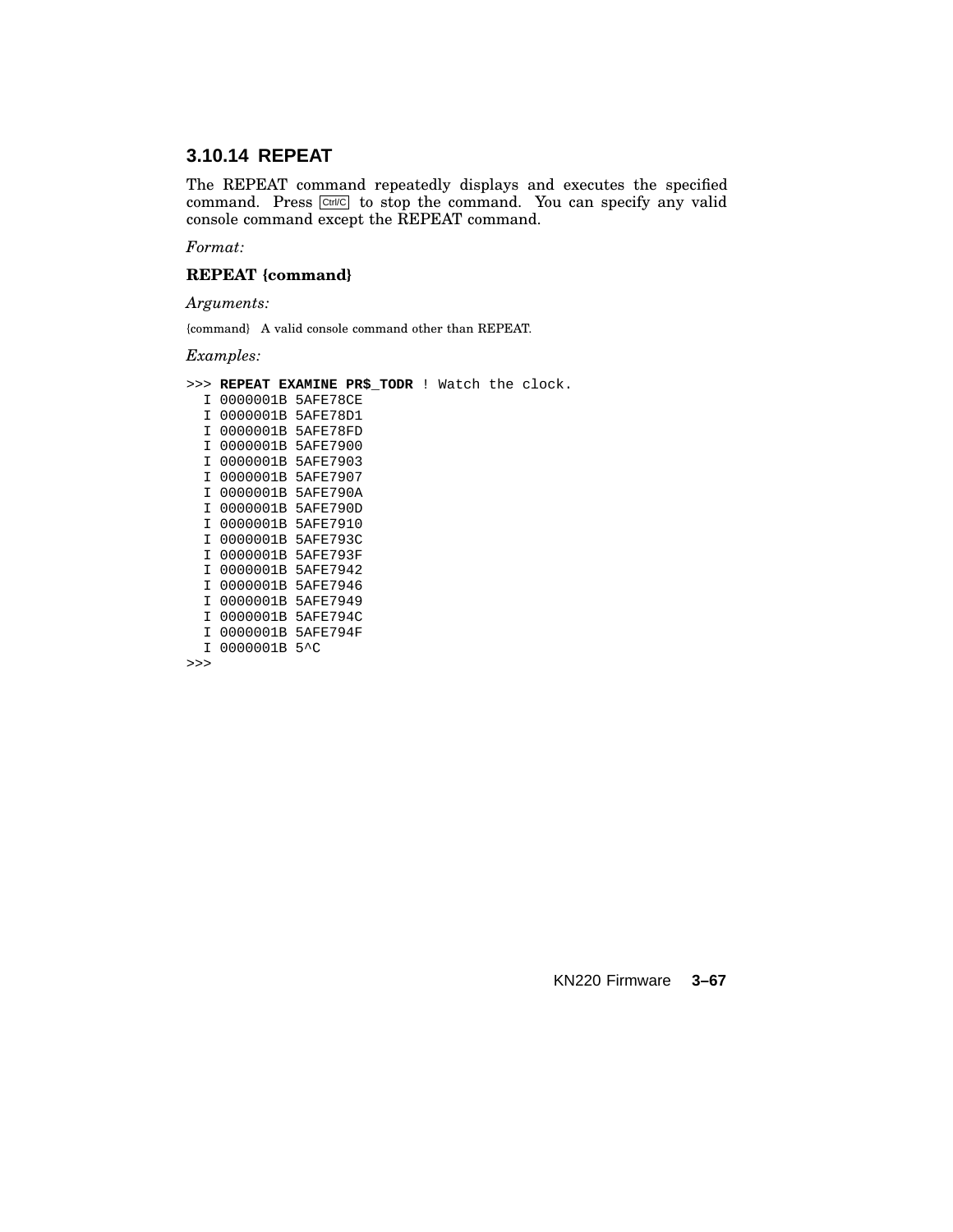# **3.10.15 SEARCH**

The SEARCH command finds all occurrences of a pattern and reports the addresses where the pattern was found. If the /NOT qualifier is present, the command reports all addresses in which the pattern did not match.

*Format:*

#### **SEARCH [qualifier\_list] {address} {pattern} [{mask}]**

SEARCH accepts an optional mask that indicates bits to be ignored (*don't care* bits). For example, to ignore bit 0 in the comparison, specify a mask of 1. The mask, if not present, defaults to 0.

A match occurs if (pattern AND mask complement) = (data AND mask complement), where:

pattern is the target data mask is the optional don't care bitmask (which defaults to 0) data is the data at the current address

SEARCH reports the address under the following conditions:

| <b>NOT Qualifier</b> | <b>Match Condition</b> | Action         |
|----------------------|------------------------|----------------|
| Absent               | True                   | Report address |
| Absent               | False                  | No report      |
| Present              | True                   | No report      |
| Present              | False                  | Report address |

The address is advanced by the size of the pattern (byte, word, longword, or quadword), unless overridden by the /STEP qualifier.

*Qualifiers:*

*Data control:* /B, /W, /L, /Q, /N:{count}, /STEP:{size}

*Address space control:* /P, /V, /U

*Command-specific:*

/NOT Inverts the sense of the match.

**3–68** KN220 CPU System Maintenance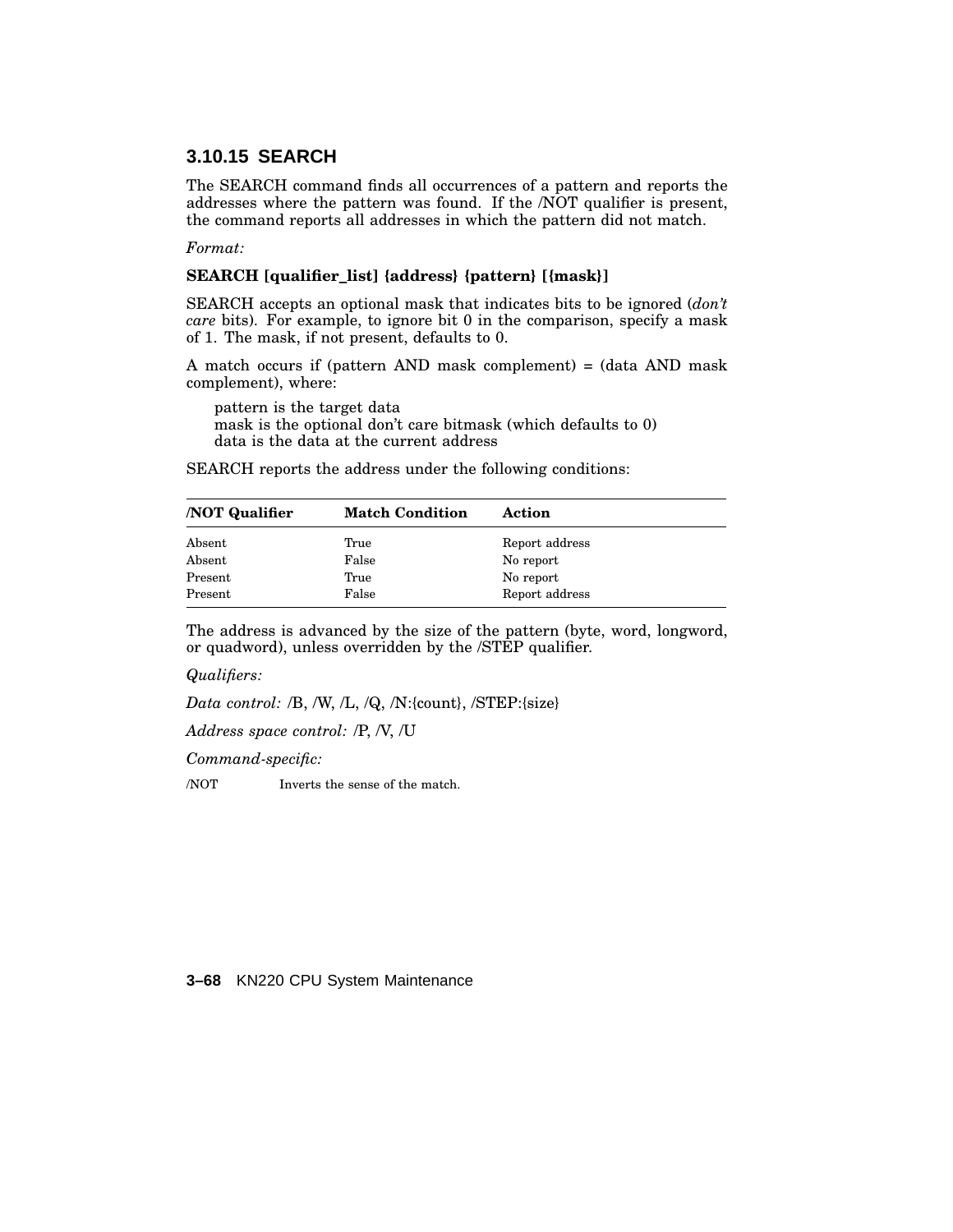#### *Arguments:*

```
{start_address} A longword address that specifies the first location subject to the search. This
               address can be an actual address or a symbolic address. If no address is
               specified, + is assumed.
{pattern} The target data.
[{mask}] A longword containing the bits desired in the comparison.
```
#### *Examples:*

```
>>> DEPOSIT /P/L/N:1000 0 0 !Clear some memory.
>>>
>>> DEPOSIT 300 12345678 !Deposit some search data.
>>> DEPOSIT 401 12345678
>>> DEPOSIT 502 87654321
\rightarrow>>> SEARCH /N:1000 /ST:1 0 12345678 !Search for all occurrences
 P 00000300 12345678 !of 12345678 on any byte
 P 00000401 12345678 !boundary.
>>> SEARCH /N:1000 0 12345678 !Try on longword boundaries.
 P 00000300 12345678
>>> SEARCH /N:1000 /NOT 0 0 !Search for all nonzero
 P 00000300 12345678 !longwords.
 P 00000400 34567800
 P 00000404 00000012
 P 00000500 43210000
 P 00000504 00008765
>>> SEARCH /N:1000 /ST:1 0 1 FFFFFFFE !Search for odd longwords
 P 00000502 87654321 !on any boundary.
 P 00000503 00875543
 P 00000504 00008765
 P 00000505 00000087
>>> SEARCH /N:1000 /B 0 12 !Search for all occurrences
 P 00000303 12 !of the byte 12.
 P 00000404 12
>>> SEARCH /N:1000 /ST:1 /W 0 FE11 !Search for all words that
>>> !could be interpreted as a
                                  !spin (10$:brb 10$).
>>> !None were found.
```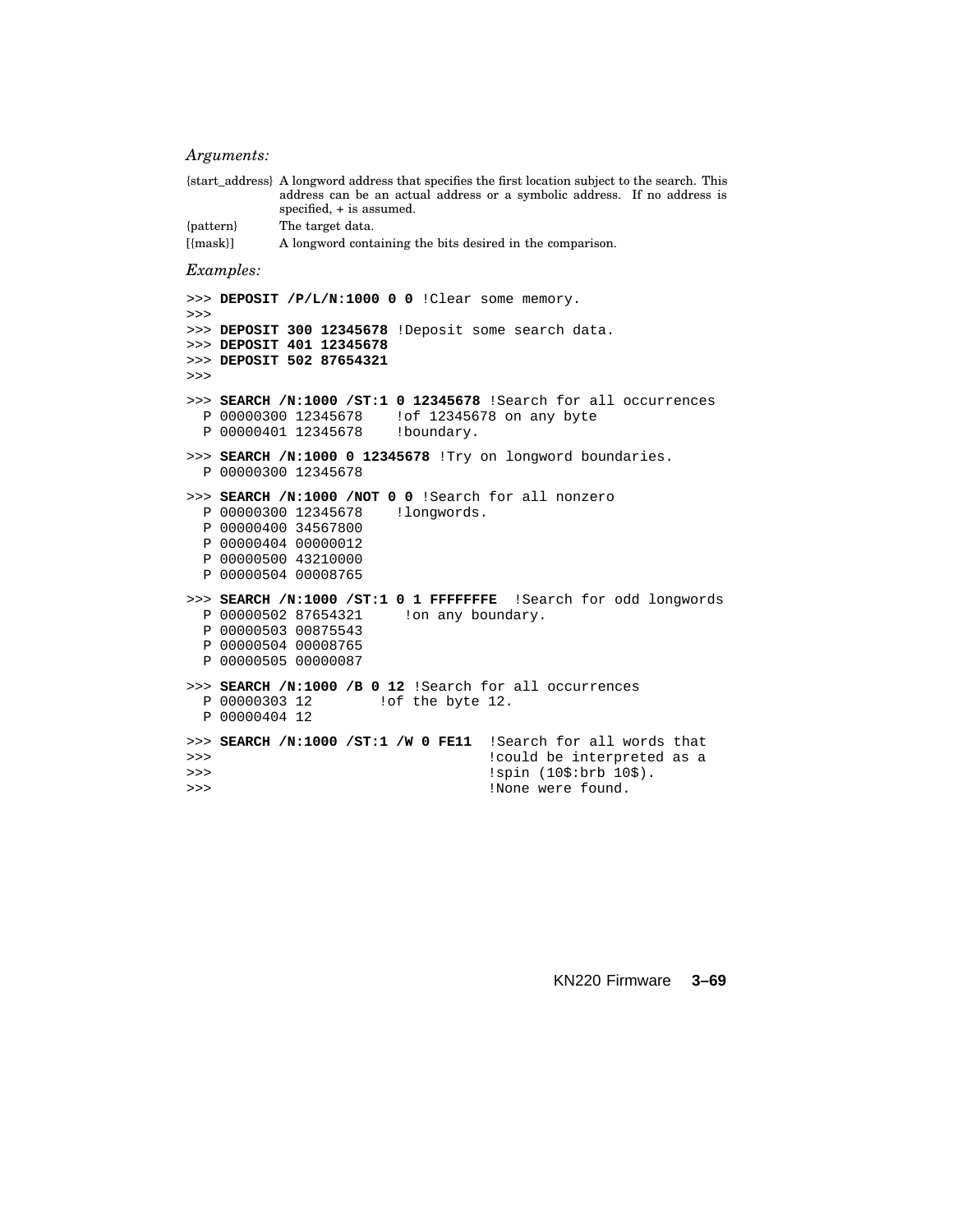# **3.10.16 SET**

The SET command sets the parameter to the value you specify.

*Format:*

#### **SET {parameter} {value}**

*Parameters:*

- BFLAG Set the default R5 boot flags. The value must be a hex number of up to 8 digits. See Table 3–4, VMB Boot Flags, for a list of the boot flags.
- BOOT Set the default boot device. The value must be a valid device name as specified in the BOOT command description, Section 3.10.1.
- HOST Connect to the DUP or MAINTENANCE driver on the selected node or device. Note the hierarchy of the SET HOST qualifiers below.

**/DUP**—Use the DUP driver to execute local programs of a device on either the DSSI bus or the Q22-bus.

**/DSSI node**—Attach to the DSSI node. A node is a name up to 8 characters in length or a number from 0 to 7.

**/UQSSP**—Attach to the UQSSP device specified using one of the following methods:

**/DISK n**—Specifies the disk controller number, where n is a number from 0 to 255. The resulting fixed address for n=0 is 20001468 for the first TMSCP controller, and the floating rank for n>0 is 26.

**/TAPE n**—Specifies the tape controller number, where n is a number from 0 to 255. The resulting fixed address for n=0 is 20001940 for the first MSCP controller, and the floating rank for n>0 is 30.

**csr\_address**—Specifies the Q22-bus I/O page CSR address for the device.

**/MAINTENANCE**—Examines and modifies DSSI controller module configuration values. Does not accept a task value.

**/UQSSP**—

**/SERVICE n**—Specifies service for DSSI controller module n, where n is a value from 0 to 3. (The resulting fixed address of a DSSI controller module in maintenance mode is 20001910+4\*n.) **/csr\_address**—Specifies the Q22-bus I/O page CSR address for the DSSI controller module.

LANGUAGE Sets console language and keyboard type. If the current console terminal does not support the Digital Multinational Character Set (MCS), then this command has no effect and the console message appears in English. Values are 1 through 15. Refer to Example 3–1 for the languages you can select.

*Qualifiers:* Listed in the parameter descriptions above.

**3–70** KN220 CPU System Maintenance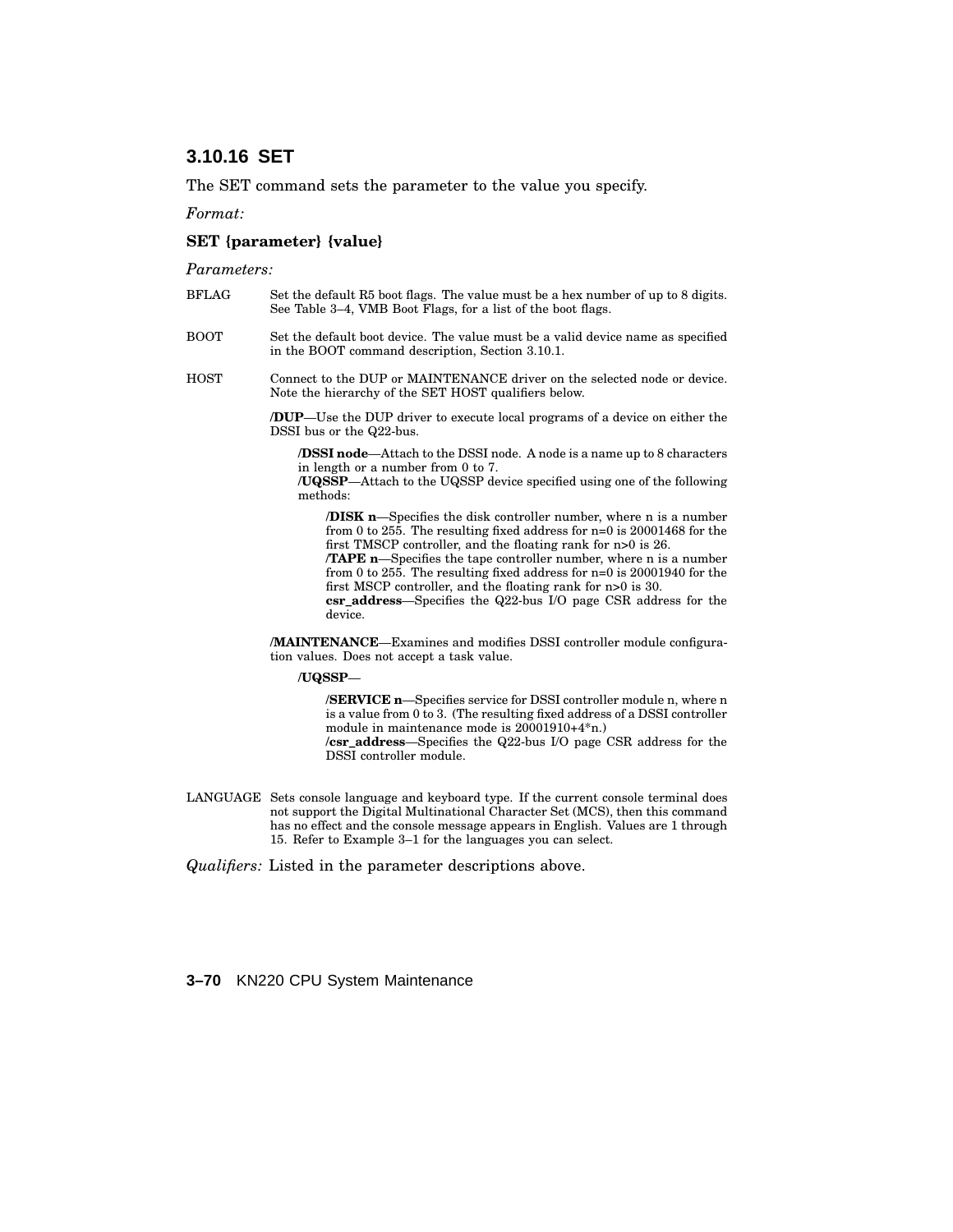*Examples:*

```
>>> SET BFLAG 220 ! Sets boot flags 5 and 9 (See boot flag
        ! table in the BOOT command description.)
>>> SET BOOT DUA0
>>> SET HOST/DUP/DSSI 0
Starting DUP server...
DSSI Node 0 (SUSAN)
DRVEXR V1.0 D 2-JUN-1989 10:01:35
DRVTST V1.0 D 2-JUN-1989 10:01:35
HISTRY V1.0 D 2-JUN-1989 10:01:35
ERASE V1.0 D 2-JUN-1989 10:01:35
PARAMS V1.0 D 2-JUN-1989 10:01:35
DIRECT V1.0 D 2-JUN-1989 10:01:35
Copyright © 1988 Digital Equipment Corporation
Task Name? PARAMS
Copyright © 1988 Digital Equipment Corporation
PARAMS> STAT PATH
ID Path Block Remote Node DGS_S DGS_R MSGS_S MSGS_R
-- ------------ --------------- ------ ------ ------ ------
0 PB FF811ECC Internal Path 0 0 0 0 0
1 PB FF8120D4 KAREN RFX V101 0 0 0 0 0
4 PB FF8121D8 WILMA RFX V101 0 0 0 0
5 PB FF8120DC BETTY RFX V101 0 0 0 0
2 PB FF8122E0 DSSI1 VMS V5.0 0 0 816 3045
3 PB FF8124E4 3 VMB BOOT 0 0 50 52
PARAMS> EXIT
Exiting...
Task Name?
```
Stopping DUP server...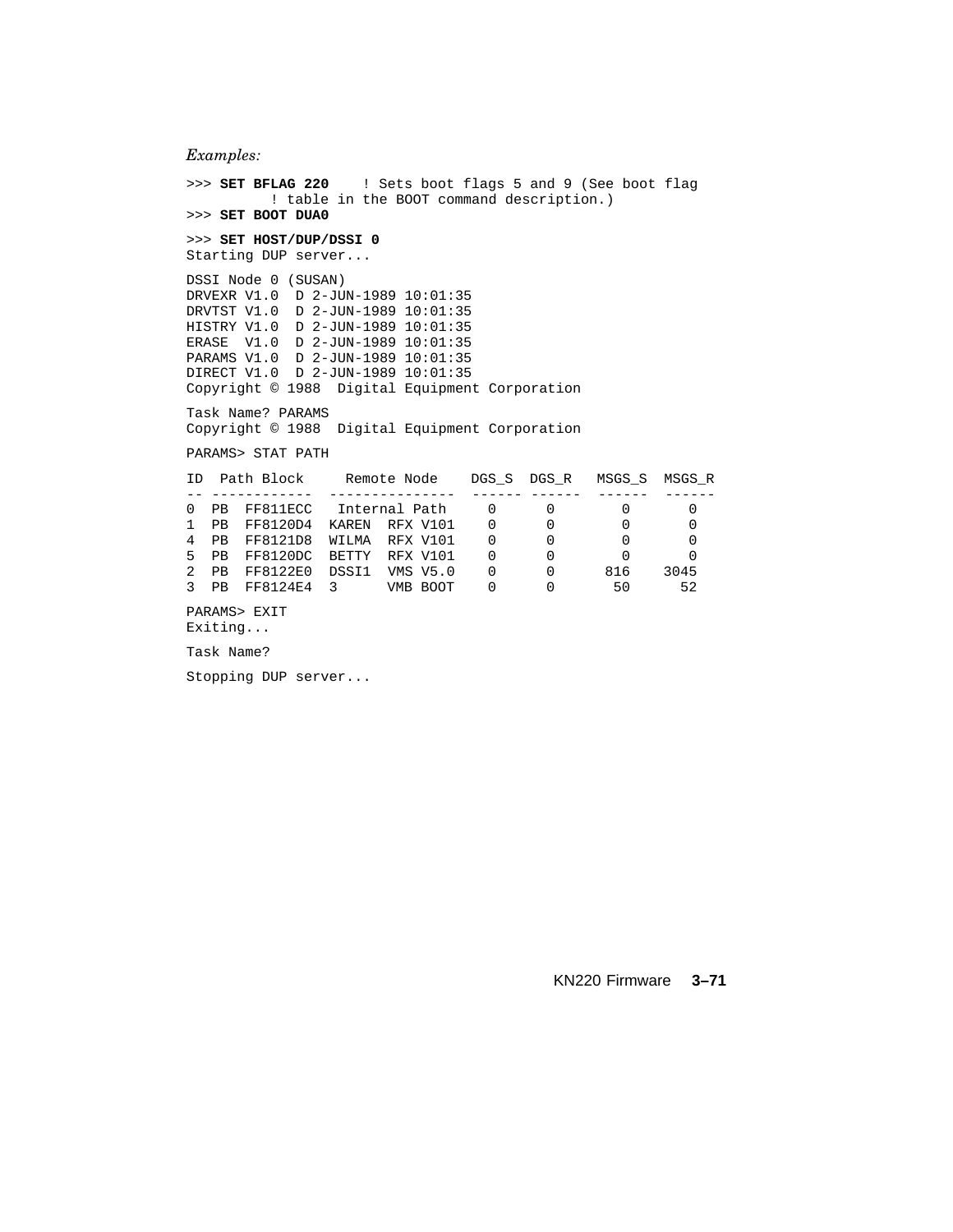## >>> **SET HOST/DUP/DSSI 0 PARAMS** Starting DUP server... DSSI Node 0 (SUSAN) Copyright © 1988 Digital Equipment Corporation PARAMS> SHOW NODE Parameter Current Default Type Radix --------- -------------- ------------ -------- ----- NODENAME SUSAN RF30 String Ascii B PARAMS> SHOW ALLCLASS Parameter Current Default Type Radix --------- -------------- ------------ -------- ----- ALLCLASS 1 0 Byte Dec B PARAMS> EXIT Exiting... Stopping DUP server... >>>

## **3–72** KN220 CPU System Maintenance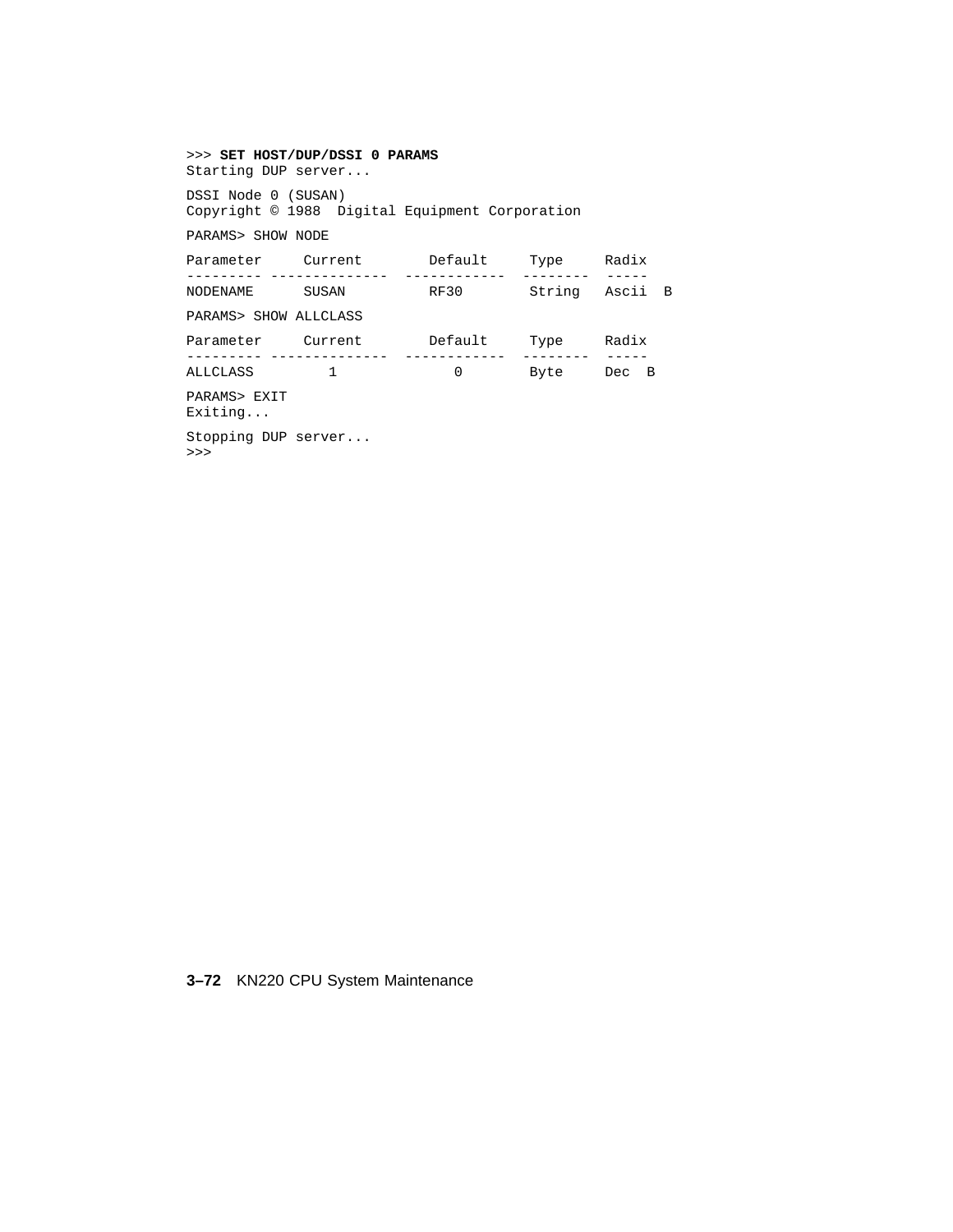# **3.10.17 SHOW**

The SHOW command displays the console parameter you specify.

*Format:*

#### **SHOW {parameter}**

*Parameters:*

- BFLAG Displays the default R5 boot flags.
- BOOT Displays the default boot device.
- DEVICE Displays all devices displayed by the SHOW DSSI, SHOW ETHERNET, SHOW SCSI, SHOW UQSSP, and SHOW VME commands.
- DSSI Displays the status of all nodes that can be found on the DSSI bus. For each node on the DSSI bus, the firmware displays the node number, the node name, and the boot name and type of the device, if available. The command does not indicate whether the device contains a bootable image.

The node that issues the command is listed with a node name of \* (asterisk).

The device information is obtained from the media type field of the MSCP command GET UNIT STATUS. If a node is not running or is not capable of running an MSCP server, then no device information is displayed.

- ETHERNET Displays hardware Ethernet address for all Ethernet adapters that can be found, both on-board and on the Q22-bus. Displays as blank if no Ethernet adapter is present.
- LANGUAGE Displays console language and keyboard type. Refer to the corresponding SET LANGUAGE command for the meaning.
- MEMORY Displays main memory configuration board-by-board, if available. (See Section 4.8.9.)

**/FULL**—Additionally, displays the normally inaccessible areas of memory, such as the PFN bitmap pages, the console scratch memory pages, the Q22-bus scatter-gather map pages. Also reports the addresses of bad pages, as defined by the bitmap.

QBUS Displays all Q22-bus I/O addresses that respond to an aligned word read, and vector and device name information. For each address, the console displays the address in the VAX I/O space in hex, the address as it would appear in the Q22 bus I/O space in octal, and the word data that was read in hex. Also displays the vector that you should set up and device name(s) that could be associated with the CSR.

This command may take several minutes to complete. Press  $\boxed{\text{Ctrl/C}}$  to terminate the command. During execution, the command disables the scatter-gather map so that it can search for memory on the Q-bus.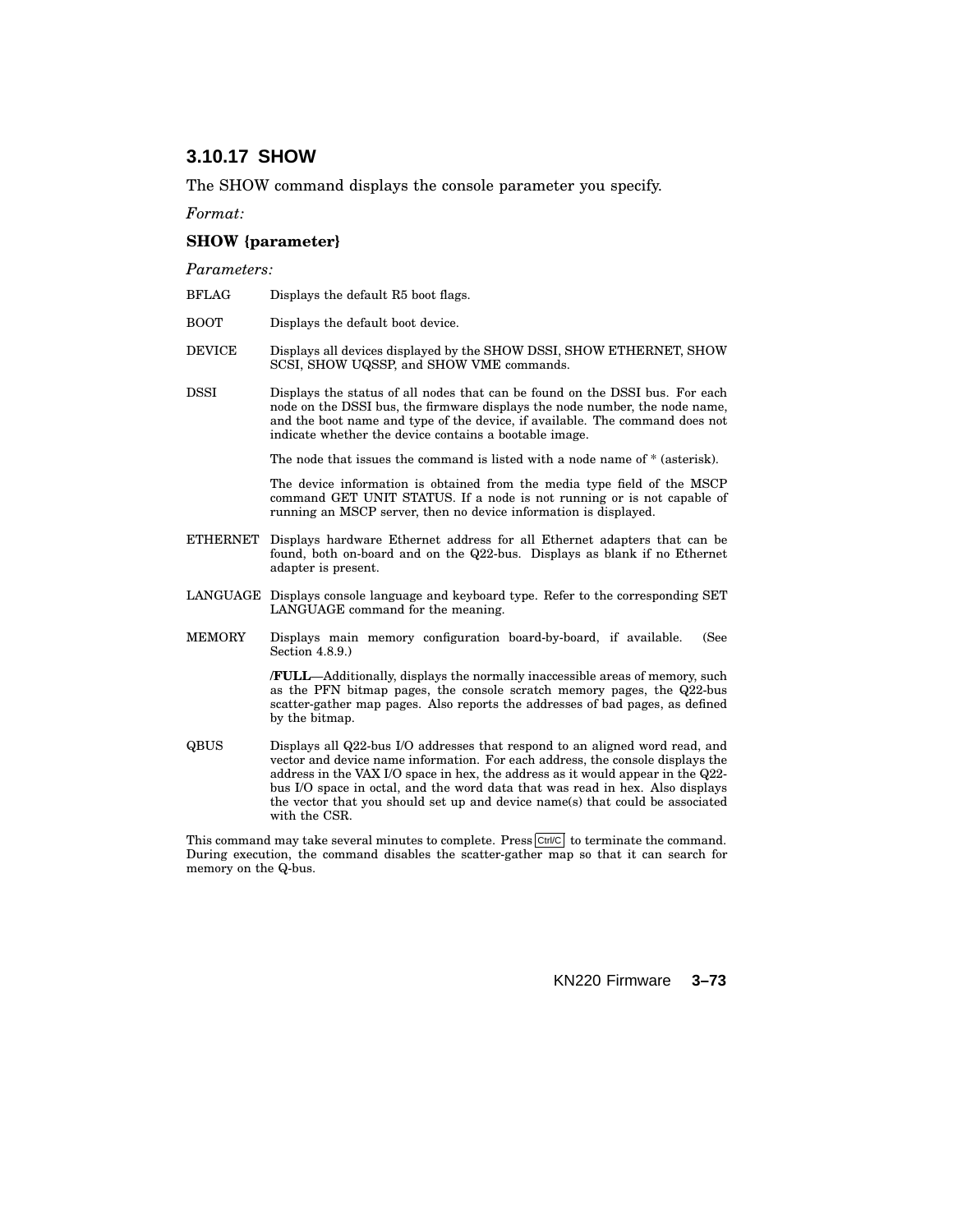SCSI Displays the status of all nodes that can be found on the SCSI bus. For each node, the firmware displays the node number and the boot name and type of the device, if available. The command does not indicate whether the device contains a bootable image.

> */FULL*—Displays the boot path, device type, device capacity, product ID, revision, and fixed or removable.

UQSSP Displays the status of all disks and tapes that can be found on the Q22-bus that support the UQSSP protocol. For each such disk or tape on the Q22-bus, the firmware displays the controller number, the controller CSR address, and the boot name and type of each device connected to the controller. The command does not indicate whether the device contains a bootable image.

> This information is obtained from the media type field of the MSCP command GET UNIT STATUS. The console does not display device information if a node is not running (or cannot run) an MSCP server.

VERSION Displays the current firmware version.

VME Displays presence of VME interface board.

*Qualifiers:* Listed in the parameter descriptions above.

*Examples:*

```
>>> SHOW BFLAG
00000220
>>> SHOW BOOT
DUA0
>>> SHOW DEVICE
DSSI Node 0 (R7YRMS)
 -rf(0,0,*) (RF71)
DSSI Node 7 (*)
SCSI Node 0
 -rz(0,0,*) (RZ56)
SCSI Node 7 (*)
UQSSP Tape Controller 0 (774500)
 -tm(0,0) (TK70) -MUA0
Ethernet Adapter
 -mop() -EZA0 (08-00-2B-12-81-22)
Ethernet Adapter 0 (774440)
        -XQA0 (08-00-2B-08-CB-5C)
VME Interface Board - Not Installed
>>>
```
#### **3–74** KN220 CPU System Maintenance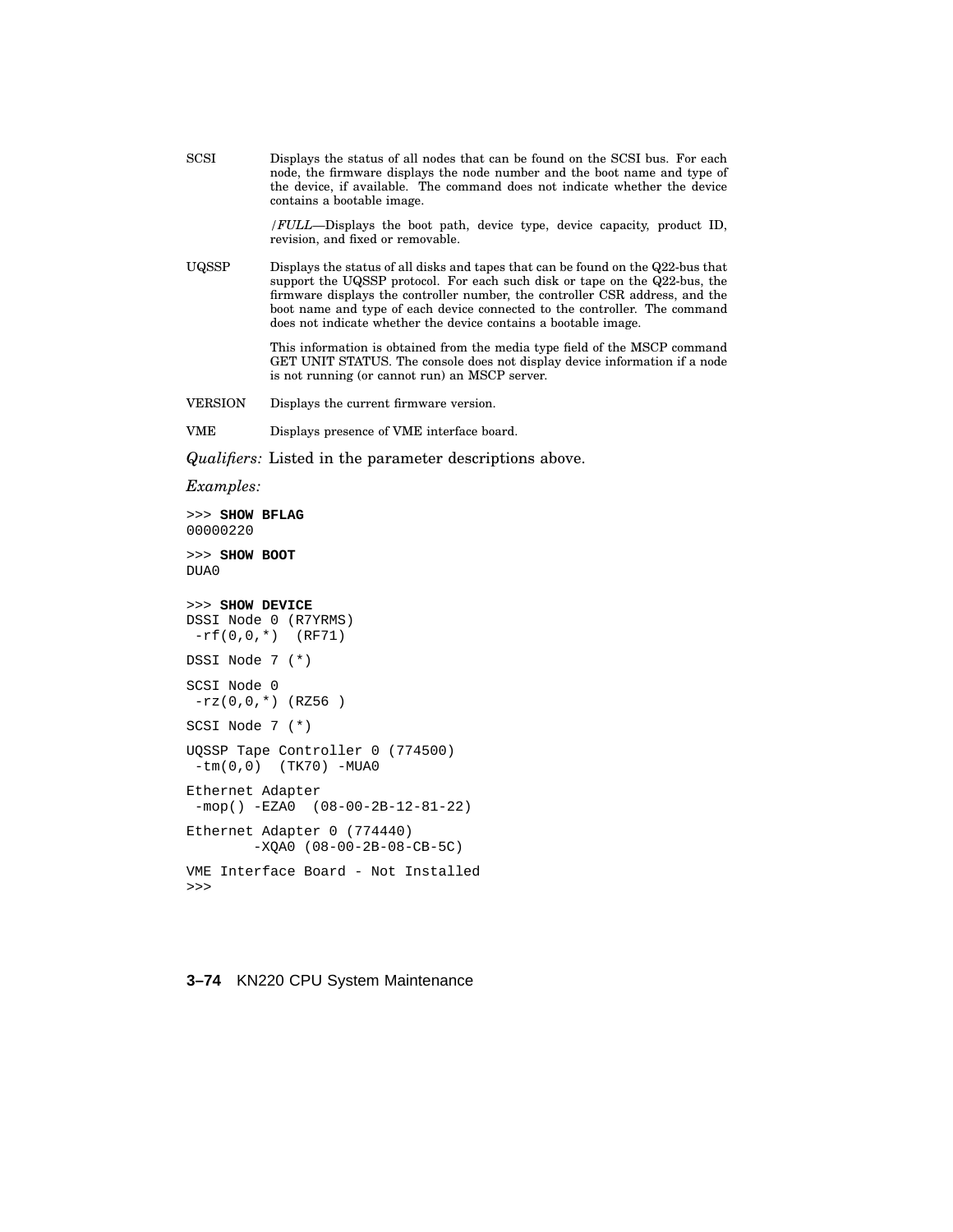```
>>> SHOW DSSI
DSSI Node 0 (SUSAN)
-rf(0,0,*) (RF71)
DSSI Node 1 (KAREN)
-rf(1,1,*) (RF71)
DSSI Node 7 (*)
>>> SHOW ETHERNET
Ethernet Adapter
-mop() -EZA0 (08-00-2B-12-81-22)
Ethernet Adapter 0 (774440)
       -XQA0 (08-00-2B-08-CB-5C)
>>>
>>> SHOW LANGUAGE
English (United States/Canada)
>>> SHOW MEMORY
Memory 1: 00000000 to 01FFFFFF, 32MB, 0 bad pages
Memory 2: 02000000 to 03FFFFFF, 32MB, 0 bad pages
Memory 3: 04000000 to 05FFFFFF, 32MB, 0 bad pages
Memory 4: 06000000 to 07FFFFFF, 32MB, 0 bad pages
Total of 128MB, 0 bad pages, 160 reserved pages
>>>
>>> SHOW MEMORY/FULL
Memory 1: 00000000 to 01FFFFFF, 32MB, 0 bad pages
Memory 2: 02000000 to 03FFFFFF, 32MB, 0 bad pages
Memory 3: 04000000 to 05FFFFFF, 32MB, 0 bad pages
Memory 4: 06000000 to 07FFFFFF, 32MB, 0 bad pages
Total of 128MB, 0 bad pages, 160 reserved pages
Memory Bitmap
-07FEC000 to 07FF3FFF, 64 pages
Console Scratch Area
-07FF4000 to 07FF7FFF, 32 pages
Qbus Map
-07FF8000 to 07FFFFFF, 64 pages
Scan of Bad Pages
```
>>>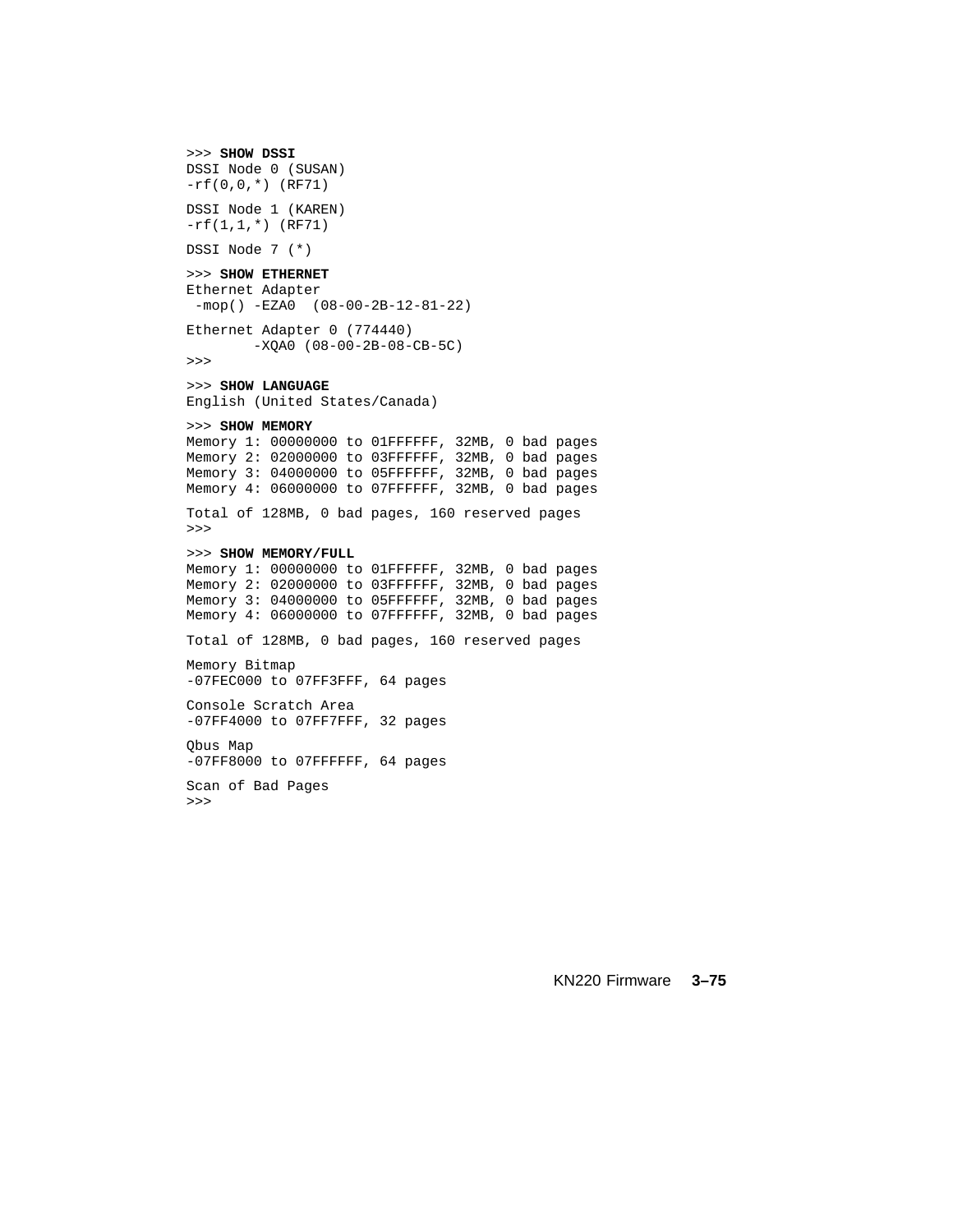```
>>> SHOW QBUS
Scan of Qbus I/O Space
-20001468 (772150) = 4000 (154) RQDX3/KDA50/RRD50/RQC25/X-DISK
-2000146A (772152) = 0B40
-20001940 (774500) = 0000 (260) TQK50/TQK70/TU81E/RV20/X-TAPE
-20001942 (774502) = 0BC0
-20001F40 (777500) = 0020 (004) IPCR
```

```
Scan of Qbus Memory Space
```
#### >>> **SHOW SCSI**

SCSI Node 0  $-tz(0,0,*)$  (TLZ04) -DIA0 SCSI Node 1  $-rz(0,1,*)$  (RZ56) SCSI Node 2  $-rz(0,2,*)$  (RRD40) -DIA2 SCSI Node 4  $-tz(0,4,*)$  (.....) -DIA4 SCSI Node 7 (\*)

>>>

#### >>> **SHOW SCSI/FULL**

|              | Boot Path    | Dev   | Cap (in Hex) | Product Id        | Revs    | r/f |
|--------------|--------------|-------|--------------|-------------------|---------|-----|
|              |              |       |              |                   |         |     |
|              | $-t1(0.0.*)$ | TAPE  | 4BO MBs      | TLZ04 1989(C)DEC  | 0304    | r   |
| $-rz(0.1.*)$ |              | DISK  | 27A MBs      | $(C)$ DEC<br>RZ56 | 0200    | f   |
| $-rz(0.2.*)$ |              | CDROM | 23B MBs      | RRD40<br>TM DEC   | 250円    | r   |
| $-tz(0.4.*)$ |              | TAPE  | 5A MBs       | .                 | $\cdot$ |     |

SCSI Node 7

>>>

#### >>> **SHOW UQSSP** UQSSP Tape Controller 0 (772150) -MUA0 -tm(0,0) (TK70)

>>> **SHOW VERSION**

KN220-A Vn.n >>>

#### **3–76** KN220 CPU System Maintenance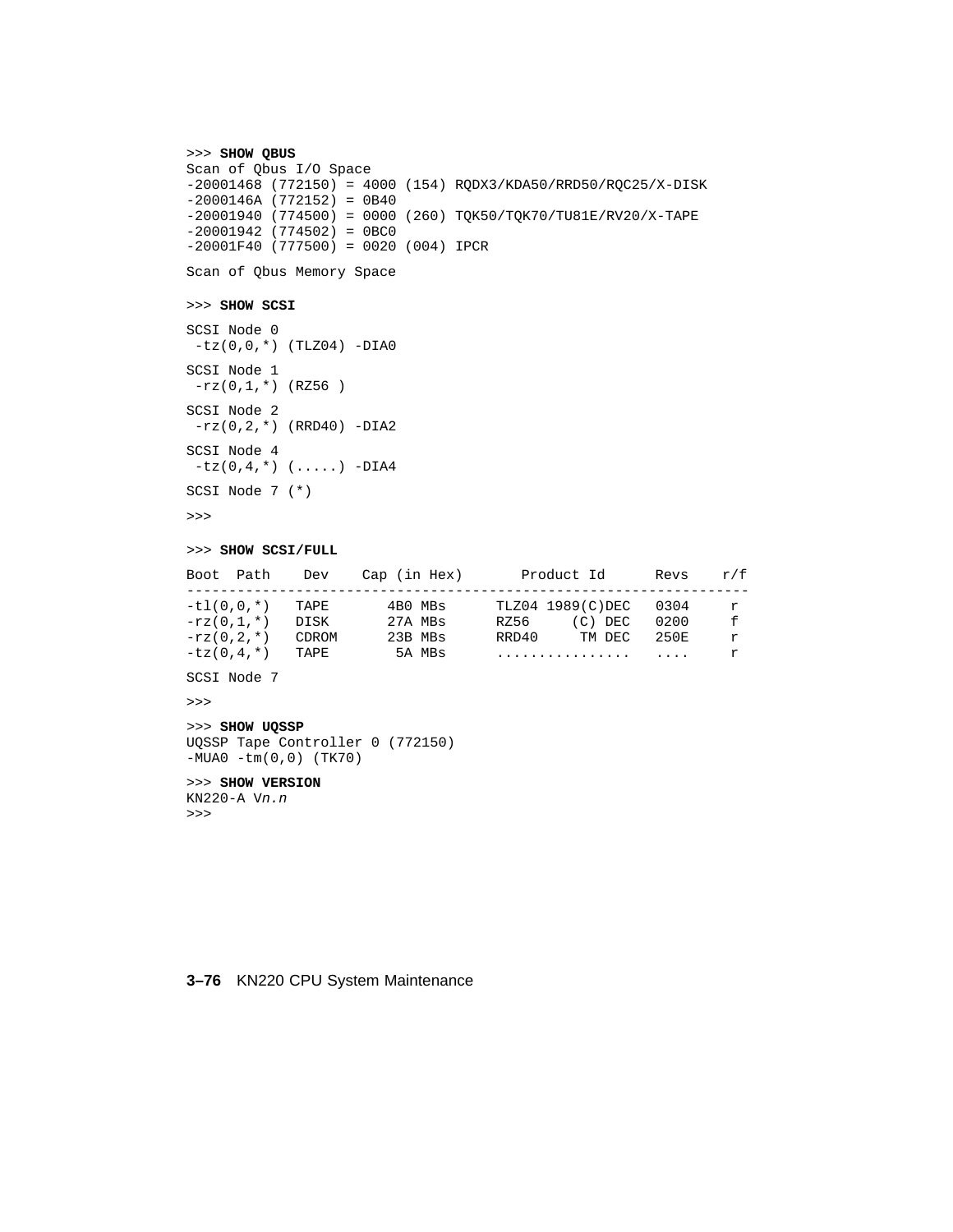# **3.10.18 START**

The START command starts instruction execution at the address you specify. If no address is given, the current PC is used. If memory mapping is enabled, macro instructions are executed from virtual memory, and the address is treated as a virtual address. The START command is equivalent to a DEPOSIT to PC, followed by a CONTINUE. It does not perform a processor initialization.

*Format:*

#### **START [address]**

*Arguments:*

[address] The address at which to begin execution. This address is loaded into the user's PC.

*Example:*

>>> **START 1000**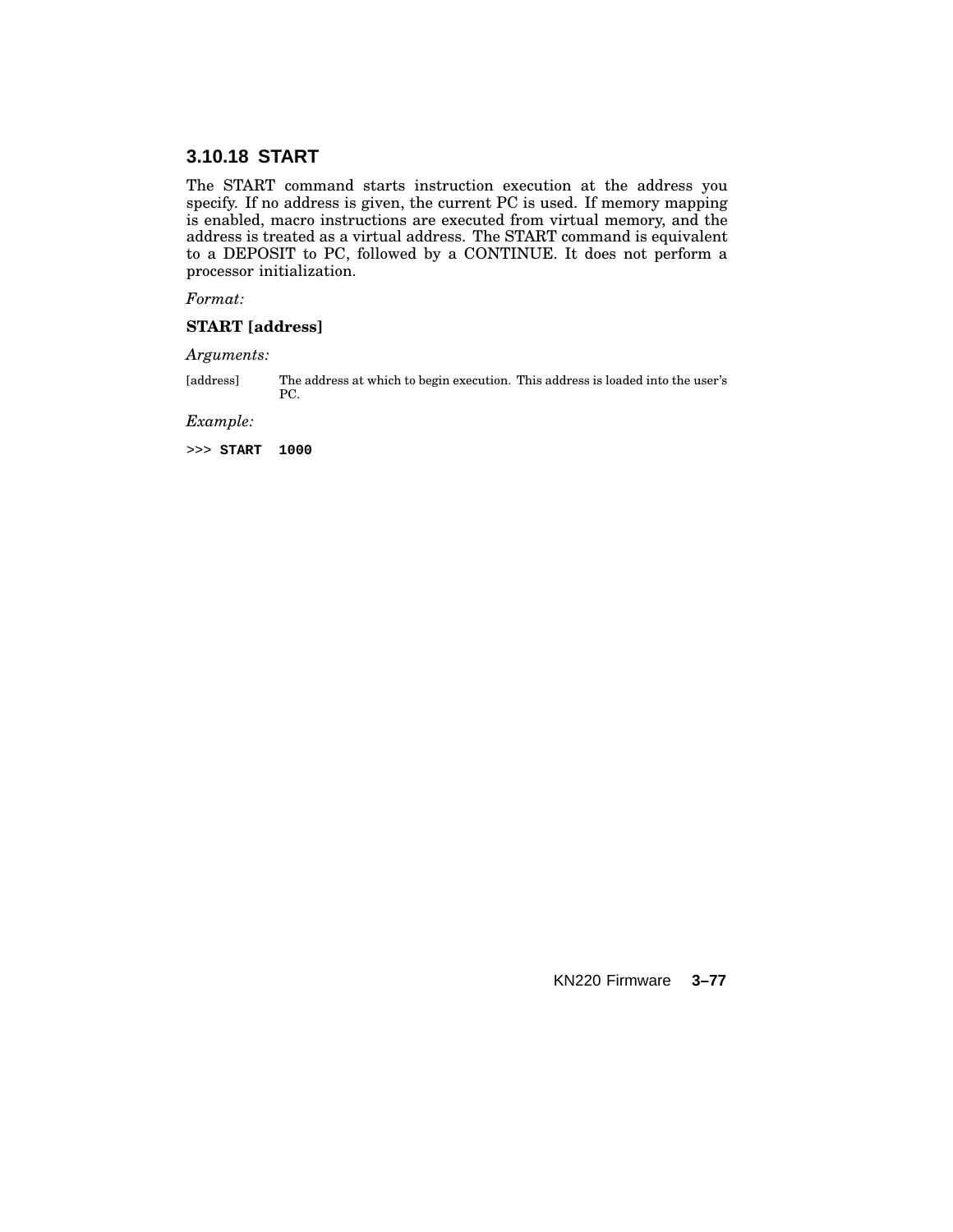# **3.10.19 TEST**

The TEST command invokes a diagnostic test program specified by the test number. If you enter a test number of 0 (zero), all tests allowed to be executed from the console terminal are executed. The console accepts an optional list of up to five additional hexadecimal arguments.

Refer to Chapter 4 for a detailed explanation of the diagnostics.

*Format:*

#### **TEST {test\_number} [test\_arguments]**

*Arguments:*

| {test number}    | A two-digit hex number specifying the test to be executed.                                                     |
|------------------|----------------------------------------------------------------------------------------------------------------|
| [test arguments] | Up to five additional test arguments. These arguments are accepted<br>but they have no meaning to the console. |

#### *Example:*

>>> **TEST 0** !Execute the power-up diagnostic script.

83..82..81..80..79..78..77..76..75..74..73..72..71..70..69..68..67.. 66..65..64..63..62..61..60..59..58..57..56..55..54..53..52..51..50.. 49..48..47..46..45..44..43..42..41..40..39..38..37..36..35..34..33.. 32..31..30..29..28..27..26..25..24..23..22..21..20..19..18..17..16.. 15..14..13..12..11..10..09..08..07..06..05..04..03.. Tests completed. >>>

#### **3–78** KN220 CPU System Maintenance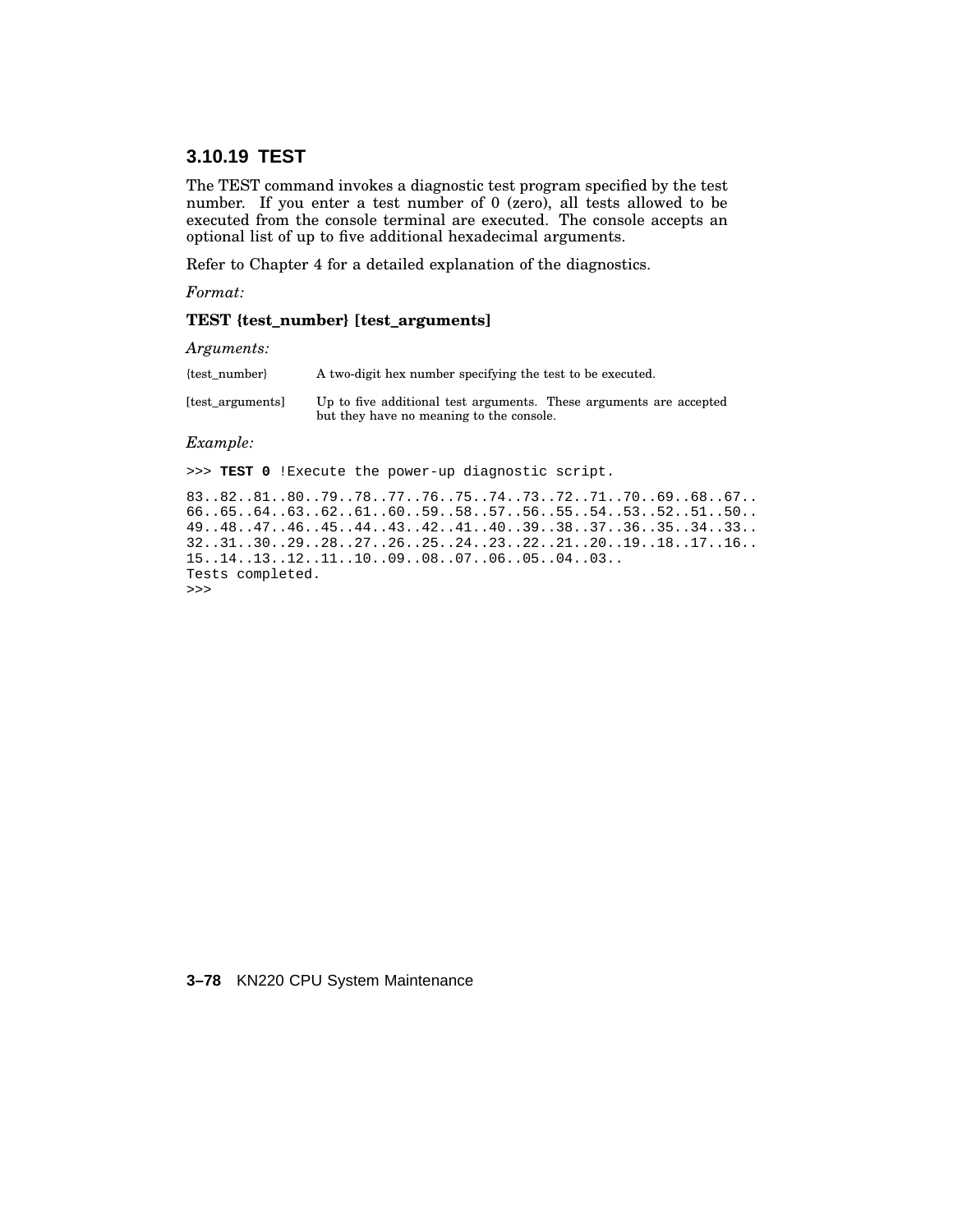# **3.10.20 UNJAM**

The UNJAM command performs an I/O bus reset, by writing a 1 (one) to IPR 55 (decimal).

*Format:*

# **UNJAM**

*Example:*

>>> **UNJAM** >>>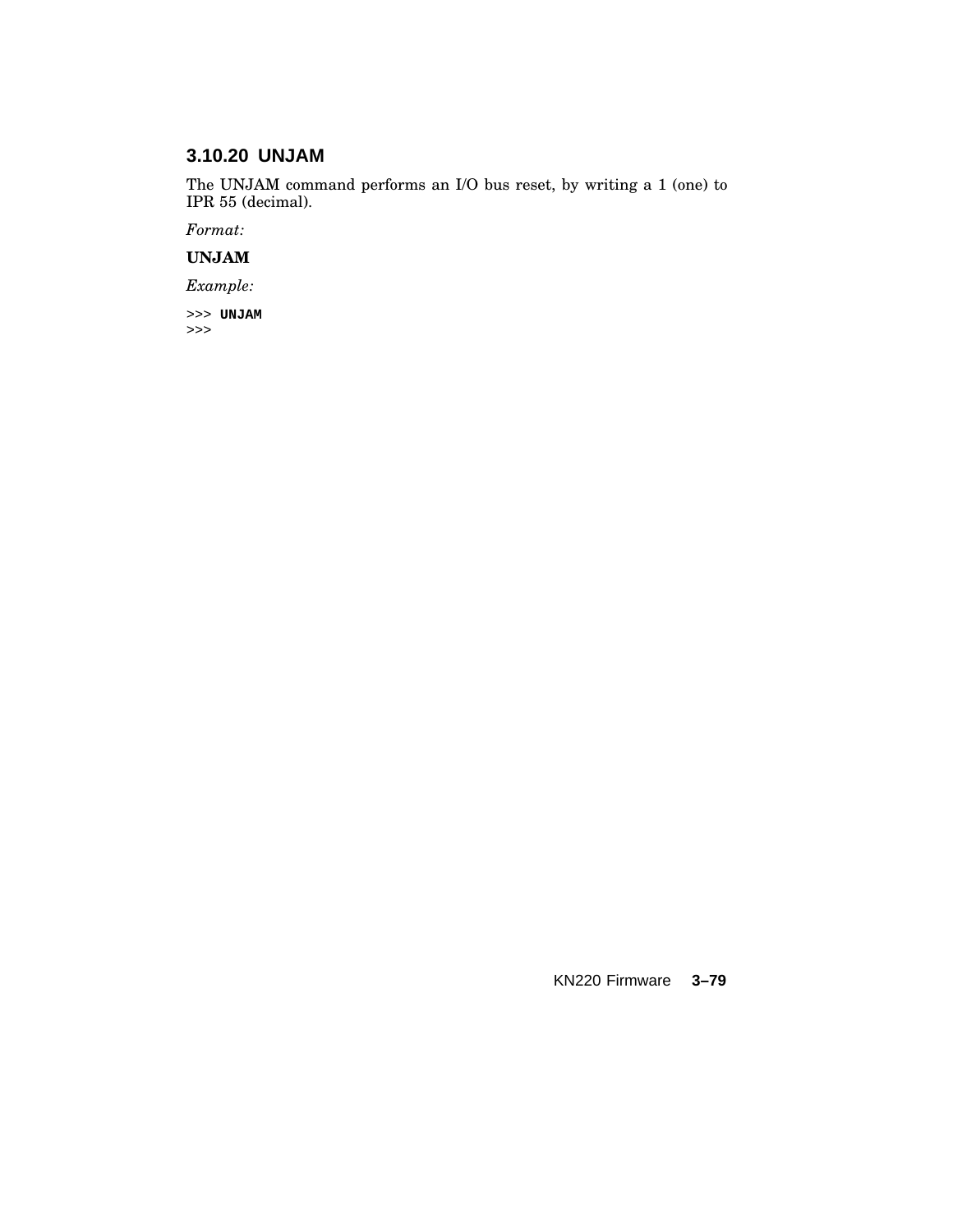# **3.10.21 X—Binary Load and Unload**

The X command is for use by automatic systems communicating with the console.

The X command loads or unloads (that is, writes to memory or reads from memory) the specified number of data bytes through the console serial line (regardless of console type) starting at the specified address.

*Format:*

#### **X {address} {count} CR {line\_checksum} {data} {data\_checksum}**

If bit 31 of the count is clear, data is received by the console and deposited into memory. If bit 31 is set, data is read from memory and sent by the console. The remaining bits in the count are a positive number indicating the number of bytes to load or unload.

The console accepts the command upon receiving the carriage return. The next byte the console receives is the command checksum, which is not echoed. The command checksum is verified by adding all command characters, including the checksum and separating space (but not including the terminating carriage return, rubouts, or characters deleted by rubout), into an 8-bit register initially set to zero. If no errors occur, the result is zero. If the command checksum is correct, the console responds with the input prompt and either sends data to the requester or prepares to receive data. If the command checksum is in error, the console responds with an error message. The intent is to prevent inadvertent operator entry into a mode where the console is accepting characters from the keyboard as data, with no escape mechanism possible.

If the command is a load (bit 31 of the count is clear), the console responds with the input prompt (>>>), then accepts the specified number of bytes of data for depositing to memory, and an additional byte of received data checksum. The data is verified by adding all data characters and the checksum character into an 8-bit register initially set to zero. If the final content of the register is nonzero, the data or checksum is in error, and the console responds with an error message.

If the command is a binary unload (bit 31 of the count is set), the console responds with the input prompt (>>>), followed by the specified number of bytes of binary data. As each byte is sent, it is added to a checksum register initially set to zero. At the end of the transmission, the two's complement of the low byte of the register is sent.

**3–80** KN220 CPU System Maintenance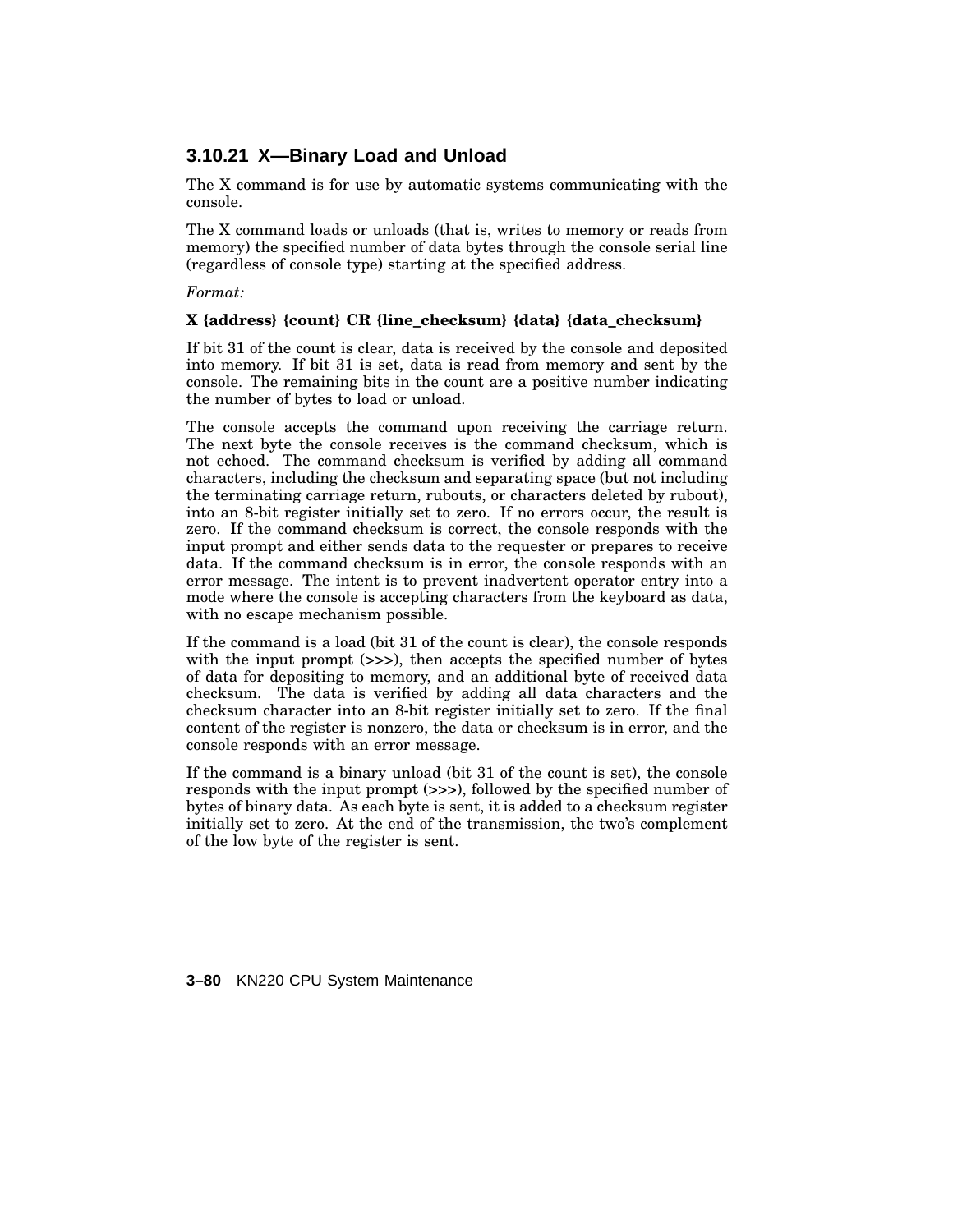If the data checksum is incorrect on a load or if memory or line errors occur during the transmission of data, the entire transmission is completed, then the console issues an error message. If an error occurs during loading, the contents of the memory being loaded are unpredictable.

The console represses echo while it is receiving the data string and checksums.

The console terminates all flow control when it receives the carriage return at the end of the command line in order to avoid treating flow control characters from the terminal as valid command line checksums.

Using control characters  $(CtH/C)$ ,  $(CtH/C)$ ,  $(CtH/C)$ , and so on), you can control the console serial line during a binary unload. You cannot control the console serial line during a binary load, since all received characters are valid binary data.

The console has the following timing requirements:

- It must receive data being loaded with a binary load command at a rate of at least one byte every 60 seconds.
- It must receive the command checksum that precedes the data within 60 seconds of the carriage return that terminates the command line.
- It must receive the data checksum within 60 seconds of the last data byte.

If any of these timing requirements is not met, the console aborts the transmission by issuing an error message and returning to the console prompt.

The entire command, including the checksum, can be sent to the console as a single burst of characters at the specified character rate of the console serial line. The console is able to receive at least 4 Kbytes of data in a single X command.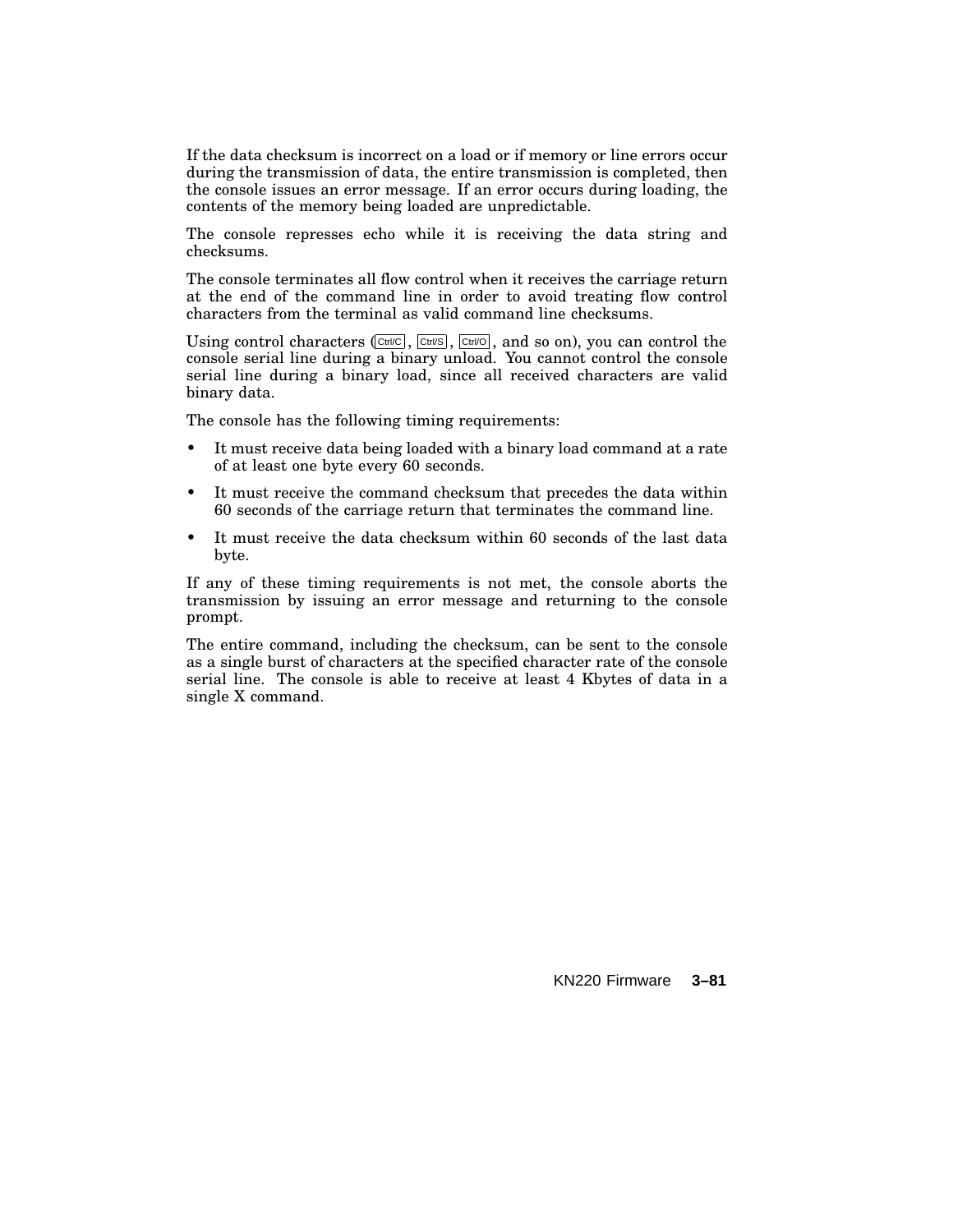# **3.10.22 ! (Comment)**

The comment character (an exclamation point) is used to document command sequences. It can appear anywhere on the command line. All characters following the comment character are ignored.

*Format:* **!**

*Example:*

```
>>> ! The console ignores this line.
>>>
```
**3–82** KN220 CPU System Maintenance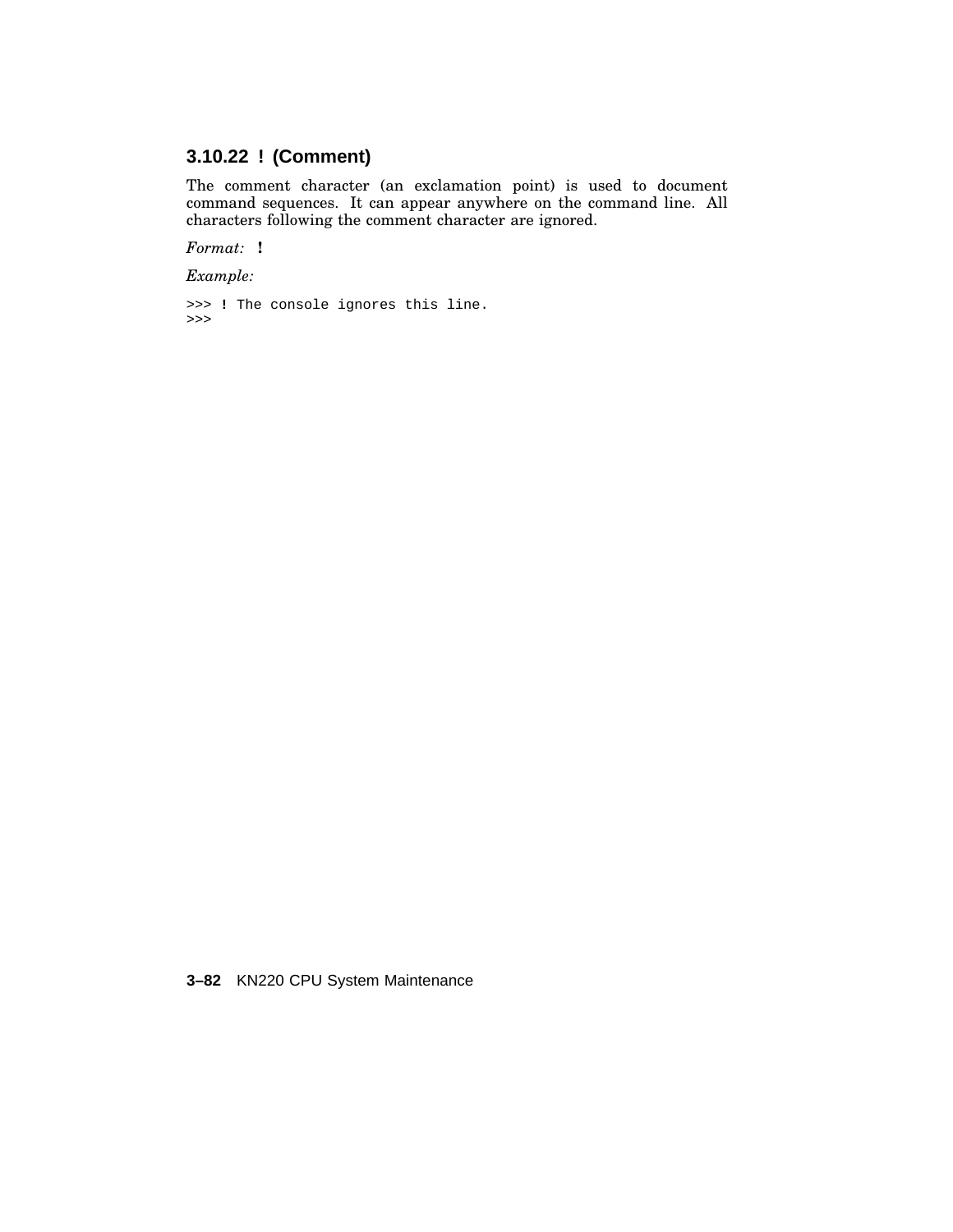# **KN220 Troubleshooting and Diagnostics**

# **4.1 Introduction**

This chapter contains a description of KN220 ROM-based diagnostics, acceptance test and troubleshooting procedures, diagnostics, and power-up self-tests for common options.

**NOTE:** *Check the status of the nonvolatile RAM(NVRAM) disk cache and save the cache if necessary. Store the NVRAM and check the service history before removing any modules. See Appendix D.*

# **4.1.1 General Troubleshooting Procedures**

Before troubleshooting any system problem, check the site maintenance guide for the system's service history. Ask the system manager two questions:

- Has the system been used before and did it work correctly?
- Have changes been made to the system recently?

Three problems commonly occur when you make a change to the system:

- Incorrect cabling
- Module configuration errors (incorrect CSR addresses and interrupt vectors)
- Incorrect grant continuity

Most communications modules use floating CSR addresses and interrupt vectors. If you remove a module from the system, you may have to change the addresses and vectors of other modules. *Microsystems Options* lists address and vector values for most options.

If you change the system configuration, run the Configure utility at the maintenance mode prompt (>>>) to determine the CSR addresses and interrupt vectors recommended by Digital.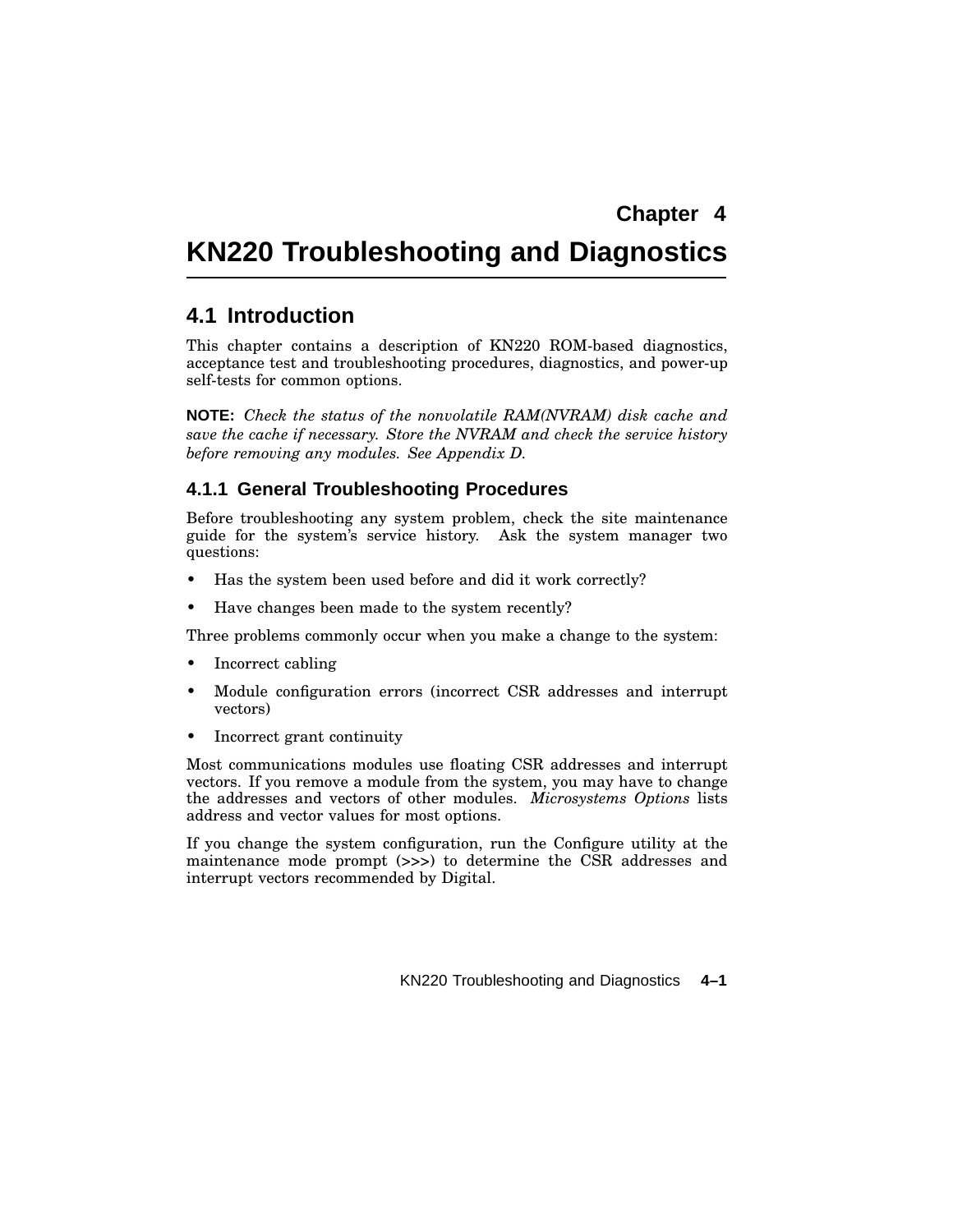See *MicroVAX Diagnostic Monitor User's Guide* for information about the Connect and Ignore commands, which are used to set up MDM for testing nonstandard configurations.

See Appendix A for a summary of ULTRIX–32 Exerciser and uerf commands to help you troubleshoot and diagnose errors. When troubleshooting, note the location of cables and connectors before you perform each step. Label cables before you disconnect them to save time and prevent you from introducing new problems.

If the system fails (or appears to fail) to boot the operating system, check the console terminal screen for an error message. If the terminal displays an error message, see Section 4.2. Check the LED display on the device you suspect is bad. If no errors are indicated by the device LED display, run the ROM-based diagnostics described in this chapter. In addition, check the following:

- If self-test fails, check the module interconnect cabling.
- If no message appears, make sure that the console terminal and the system are on. Check the on/off power switch on both the console terminal and the system. If the terminal has a DC OK LED, be sure it is on.
- Check the cabling to the console terminal.
- If you cannot get a display of any kind on the console terminal, try another terminal.
- If the system DC OK LED remains off, check the power supply and power supply cabling.
- Check the hex display on the H3602–AC. If the display is off, check the I/O module LED display and the CPU cabling. If a hex error message appears on the H3602–AC or the module, see Section 4.2.

If the system boots successfully, but a device seems to fail or an intermittent failure occurs, check the error log first for a device problem. The failing device is usually in one of the following areas:

- CPU
- **Memory**
- Mass storage
- Communications devices
- **4–2** KN220 CPU System Maintenance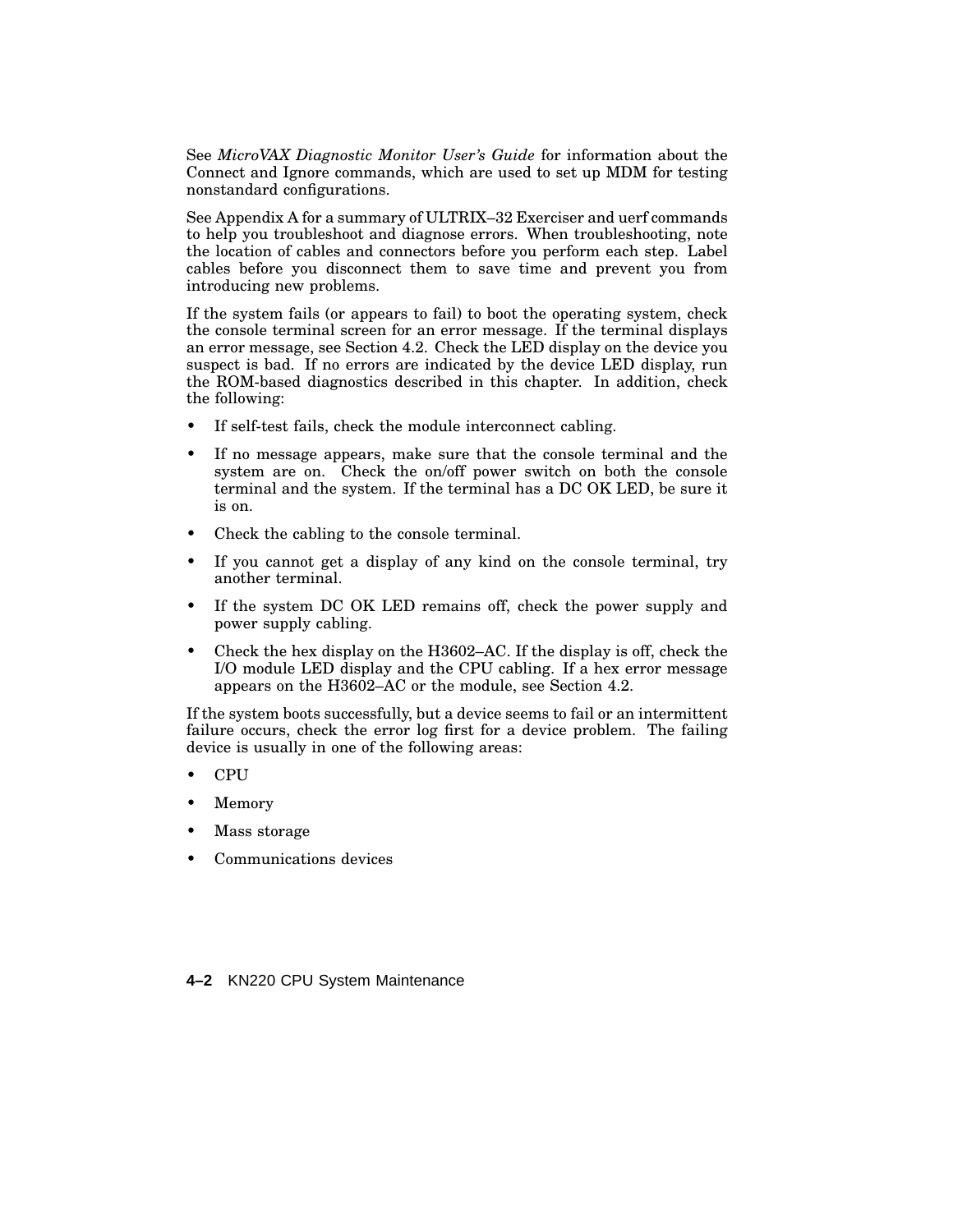# **4.2 KN220 ROM-Based Diagnostics**

The KN220 ROM-based diagnostic facility, rather than the MicroVAX Diagnostic Monitor (MDM), is the primary diagnostic tool for troubleshooting and testing of the CPU, memory, Ethernet, SCSI, and DSSI subsystems. ROM-based diagnostics have significant advantages:

- Load time is virtually nonexistent.
- The boot path is more reliable.
- Diagnosis is done in a more primitive state. (MDM requires successful loading of the operating system.)

The ROM-based diagnostics can indicate several different FRUs, not just the CPU or I/O modules. (Table 4–7 lists the FRUs indicated by ROM-based diagnostic error messages.)

The diagnostics run automatically on power-up. While the diagnostics are running, the LEDs on the H3602–AC display a hexadecimal countdown of the tests from F to 4 (though not in precise reverse order) before booting the operating system, and 2 to 0 while booting the operating system. A different countdown appears on the console terminal.

The ROM-based diagnostics are a collection of individual tests with parameters that you can specify. A data structure called a *script* points to the tests. (See Section 4.2.2.) There are several field and manufacturing scripts. Qualified Customer Services personnel can also create their own scripts interactively.

A program called the *diagnostic executive* determines which of the available scripts to invoke. The script sequence varies if the KN220 is in a manufacturing environment. The diagnostic executive interprets the script to determine what tests to run, the correct order in which to run the tests, and the correct parameters to use for each test.

The diagnostic executive also controls tests so that errors can be detected and reported. It also ensures that when the tests are run, the machine is left in a consistent and well-defined state.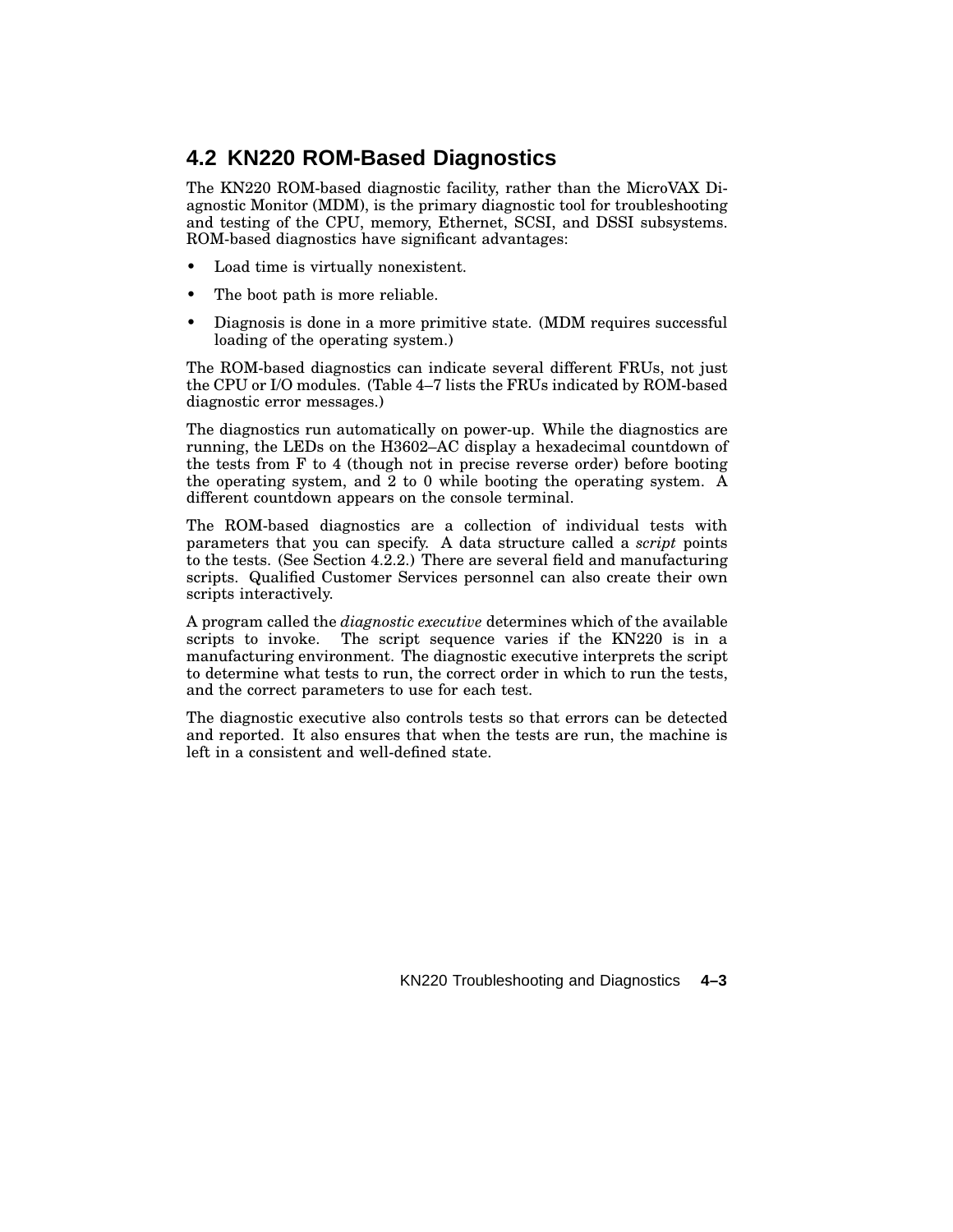# **4.2.1 Diagnostic Tests**

To get the list of ROM-based utilities, enter  $T$  9E at the maintenance mode prompt (T is the abbreviation of TEST). The column headings have the following meanings:

- Test is the test code or utility code.
- Address is the test or utility's base address in ROM. This address varies. The addresses shown are examples only. If a test fails, entering T FE displays diagnostic state to the console. You can subtract the base address of the failing test from the last\_exception\_pc to find the index into the failing test's diagnostic listing.
- Name is a brief description of the test or utility.
- Parameters shows the parameters for each diagnostic test or utility.<br>Tests accept up to 20 parameters. The asterisks (\*) represent Tests accept up to  $20$  parameters. parameters that are used by the tests but that you cannot specify individually. These parameters are encoded in ROM and are provided by the diagnostic executive.

**4–4** KN220 CPU System Maintenance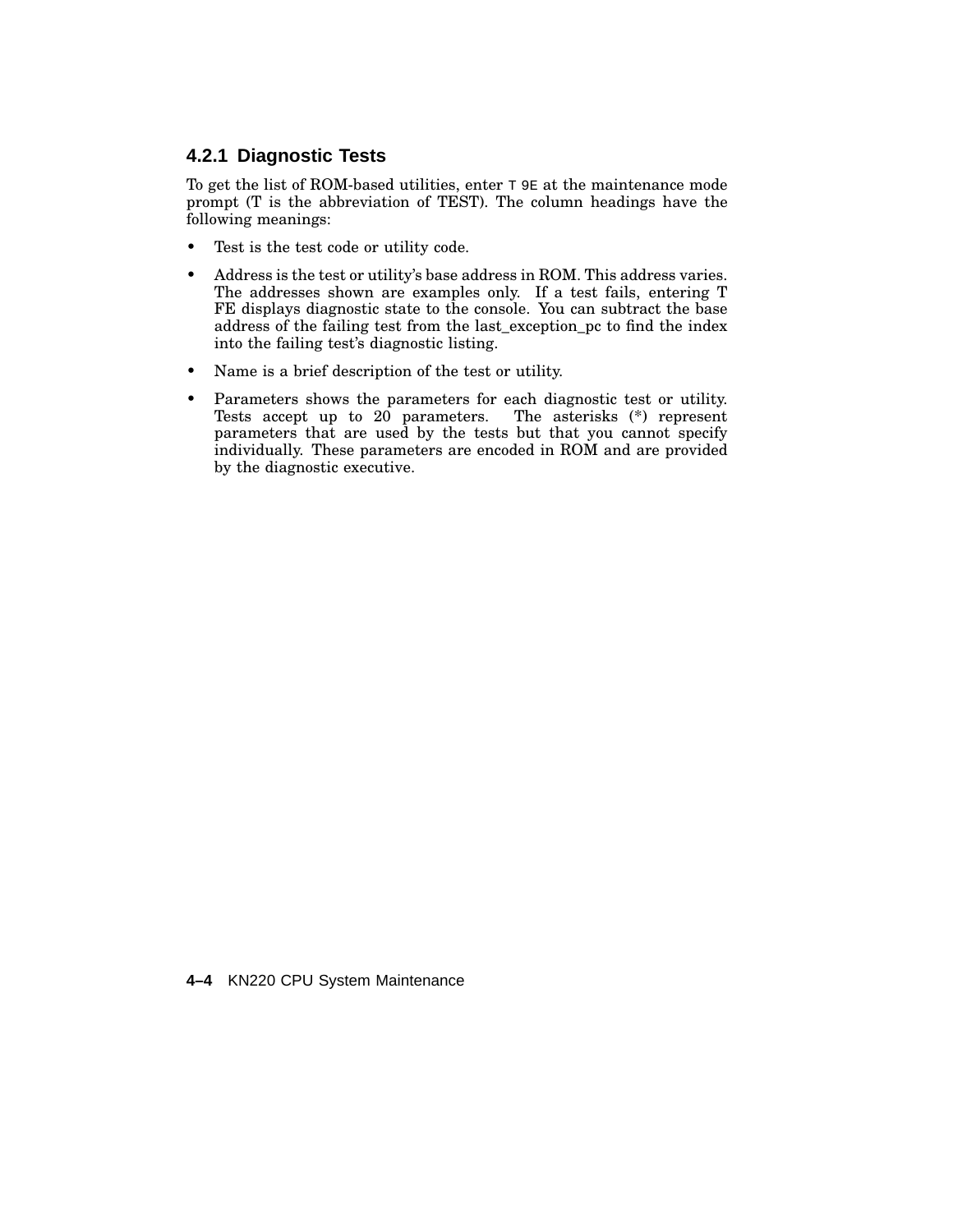>>>**T 9E**

Test

| #  | Address  | Name                   | Parameters                                           |
|----|----------|------------------------|------------------------------------------------------|
|    | 2004CA00 | CP_SCB                 |                                                      |
|    | 2004DCA8 | De_executive           |                                                      |
| 20 | 200583BC | R D Cache Seg          | ***                                                  |
| 21 | 200583D4 | R D Cache Tag          | ***                                                  |
| 22 | 200583EC | R D Cache Tag Par      | ***                                                  |
| 23 | 20058408 | R D Cache Data Par     | ***                                                  |
| 24 | 20058425 | R D Cache Val Bit      | ***                                                  |
| 25 | 20058441 | R D Cache RAM          | ***                                                  |
| 26 | 20058472 | R_I_Cache_Seq          | ***                                                  |
| 27 | 2005848A | R_I_Cache_Taq          | $***$                                                |
| 28 | 200584A2 | R_I_Cache_Tag_Par      | $***$                                                |
| 29 | 200584BE | R I Cache Data Par *** |                                                      |
| 2A | 200584DB | R_I_Cache_Val_Bit      | ***                                                  |
| 2B | 200584F7 | R_I_Cache_RAM          | ***                                                  |
| 2C | 2005850F | R_I_Cache_Inst         | $***$                                                |
| 2D | 20058459 | R D Cache Inst         | ***                                                  |
| 2Е | 20058528 | R Cache IStream        | ***                                                  |
| 2F | 20058542 | R Cache Exerciser      | $***$                                                |
| 30 | 20058058 | MEM Bitmap             | $\star$                                              |
| 34 | 2004F25C | ROM logic test         | $\star$                                              |
| 40 | 2005774C | Memory Count Errs      | Soft_errs_allowed *******                            |
| 41 | 20055FFC | CDE Cleanup            | ******                                               |
| 42 | 2005617A | Check for intrs        | ******                                               |
| 43 | 20057BD0 |                        | CVAX Mem Interface start_add end_add inc pat sel_tst |
|    |          |                        | sav_map ****                                         |
| 44 | 200561F8 | CVAX Cache mem         | addr incr *********                                  |
| 45 | 20050490 | C_cache_mem_cqbic      | start_addr end_addr addr_incr ****                   |
| 46 | 20050790 | C_Cache_diag_mode      | addr incr *********                                  |
| 47 | 2005822B | MEM Refresh            | start end incr cont_on_err                           |
|    |          |                        | time seconds                                         |
| 48 | 200581B4 | MEM Addr shrts         | start_add end_add * cont_on_err                      |
|    |          |                        | pat_2 pat_3                                          |
| 4C | 2005819C | MEM ECC Error          | start_add end_add_add_incr                           |
|    |          |                        | cont on err                                          |
| 4D | 2005811E | MEM Address            | start_add end_add_add_incr                           |
|    |          |                        | cont on err                                          |
| 4E | 2005810B | MEM Byte               | start_add end_add add_incr                           |
|    |          |                        | cont_on_err                                          |
| 4F | 200580F8 | MEM Data               | start_add end_add_add_incr                           |
|    |          |                        | cont on err                                          |
| 52 | 2004FEEF | Prog timer             | which timer wait time us ***                         |
| 53 | 200501D0 | TOY clock              | repeat_test_250ms_ea Tolerance ***                   |
| 54 | 20055D19 | Virtual mode           | *********                                            |
| 55 | 20050387 | Interval timer         | which timer **                                       |
| 56 | 20051624 | SII_ext_loopbck        | $***$                                                |
| 57 | 20054124 | SII_memory             | incr test_pattern *******                            |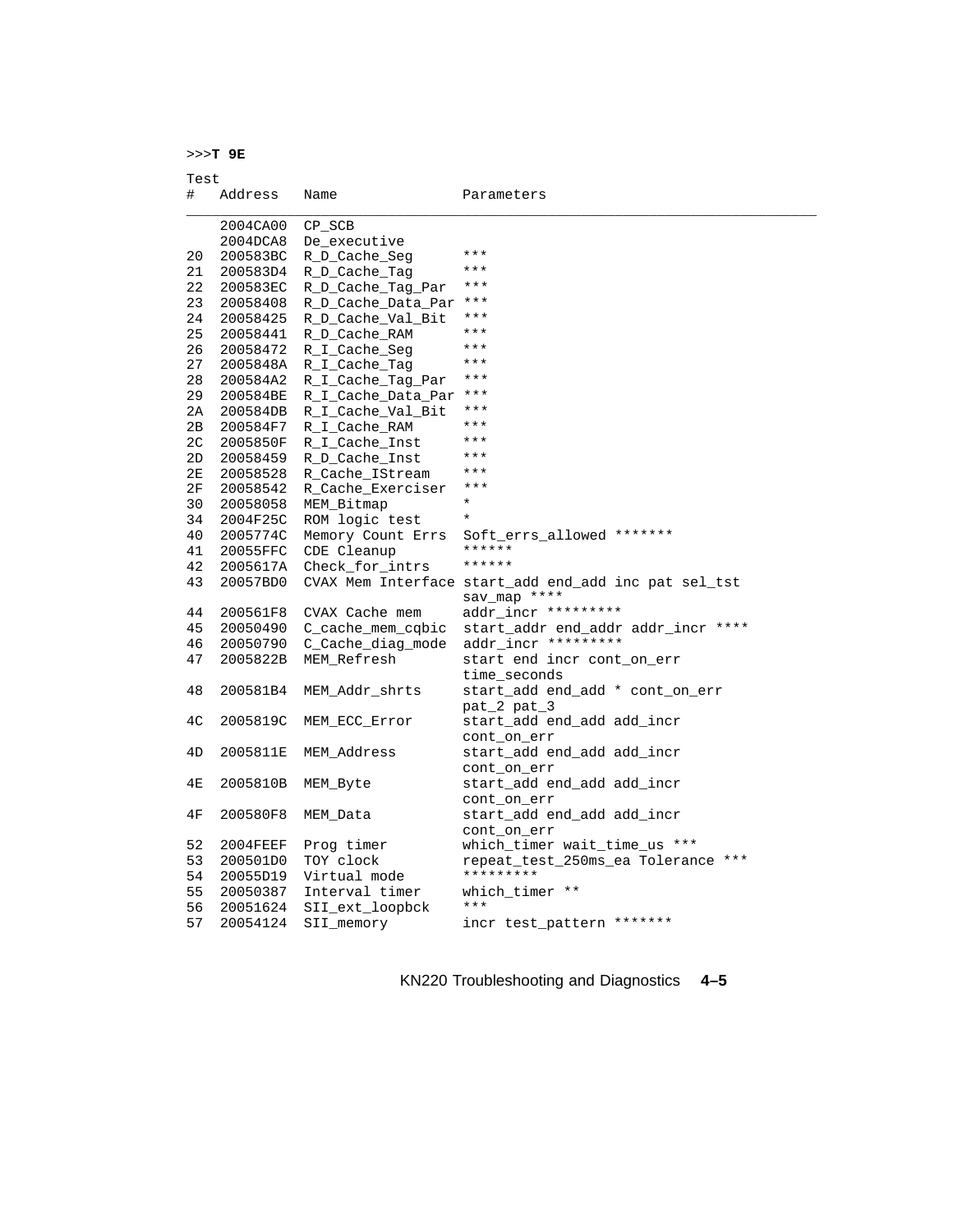```
58 20053D40 DSSI reset port_no time_secs *
59 200557B8 SGEC_LPBCK_ASSIST time_secs **
5B 2005450D SII_registers ****
5C 2005192F SII_initiatior ******
5D 200525DD SII target<br>5F 20054B08 SGEC
                                loopback_type no_ram_tests ******
60 2004FB6E SSC Console Serial start_baud end_baud ******
65 20054139 SCSI_memory incr test_pattern *******
66 20058834 R_SCSI_Test **********
67 200546A8 SCSI Quick test **********
71 2005855E R3000_FPU *
72 20058572 R3000_TLB *
73 20058586 R_IO_Reg_Interface loop ***
74 200585A3 R_SII_Buf_Intrf start_add end_add incr patrn **
75 200585BD R_SCSI_Buf_Intrf start_add end_add incr patrn **
76 200585D8 R3000_Interrupt *
77 200585F2 R_Mem_Moving_Inver start_add end_add incr ***
78 2005860F R3000_Write_Buffer *
79 2005862C R3000_NVRAM start_add end_add
7A 20058642 R3000_NVRAM_all start_add end_add
7C 2005865C R3000_DUART *
7D 20058672 R3000_Interaction loop_cnt sel_dev
80  2004F424  CQBIC_memory ***********
81 20050E2F MSCP-QBUS test IP_csr ******
82 20051003 DELQA device_num_addr ****
83 200588D4 VME Test *
90 2004F39E CQBIC registers *
91 2004F32C CQBIC Powerup **<br>92 20057988 CDAL RIO Intrf *****
92 20057988 CDAL_RIO Intrf *****
9A 2005806F Memory Descrip Board1 Bd2 Bd3 Bd4 verify_only
9B 20057890 Init_memory_32MB *
9C 20056662 List Registers<br>9D 2005655E Utilities
                                Expnd_err_msg get_mode init_LEDs
                                clr_ps_cnt
9E  20050E07    List diags    *
9F 20056FDF Create Script *******
C1 200511E4 SSC RAM * * *
C2 200513B0 SSC RAM ALL *<br>C5 20051529 SSC recs *
\begin{array}{cc}\n\text{C5} & 20051529 & \text{SSC} \text{regs} \\
\text{C6} & 2004 \text{F0F0} & \text{SSC} \text{nonvarum} \\
\end{array}C6 2004F0E0 SSC_powerup *********
C7 2004F1A1 CBTCR timeout ***
```
#### **4–6** KN220 CPU System Maintenance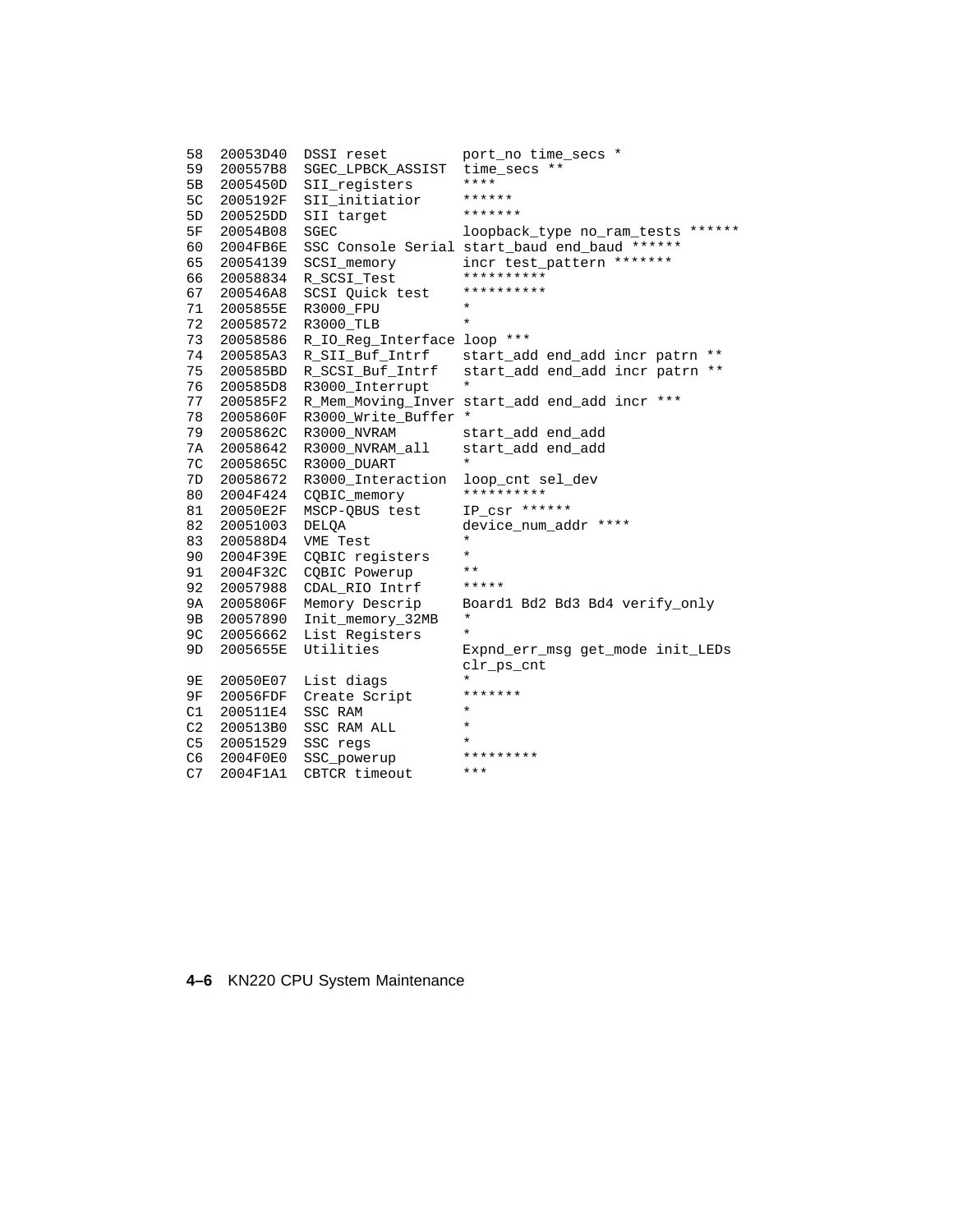```
Scripts
# Description
A0 Soft Script, created by 9F
A1 Powerup field
A3 Manuf FV
A4 Manuf Loop on A3
A7 Memory tests, called by A8
A8 Field memory acceptance, mark Hard SBEs
A9 Run memory tests, stop on any error
B3 Manuf APT, Do NOT use in field
```
>>>

Parameters that you can specify are written out, as shown in the following examples:

54 2004E557 Virtual mode \*\*\*\*\*\* 52 2004FF38 Prog\_timer which\_timer, wait\_time\_us\*\*\*

The virtual mode test on the first line contains several parameters, but you cannot specify any of them. To run this test individually, enter:

>>> **T 54**

The Prog timer test on the second line accepts 5 parameters, but you can specify only the first two to test the programmable timer.

>>> **T 52 0 10**

#### **4.2.2 Scripts**

Most of the tests shown by utility 9E are arranged into scripts. A *script* is a data structure that points to various tests and defines the order in which they are run. Different scripts can run the same set of tests, but in a different order and/or with different parameters and flags. A script also contains the following information:

- The parameters and flags that need to be passed to the test.
- Where the tests can be run from. For example, certain tests can be run only from EPROM. Other tests are program independent code and can be run from EPROM, cache diagnostic space, or main memory to enhance execution speed.
- What is to be shown, if anything, on the console.
- What is to be shown, if anything, in the LED display.
- What action to take on errors (halt, repeat, continue).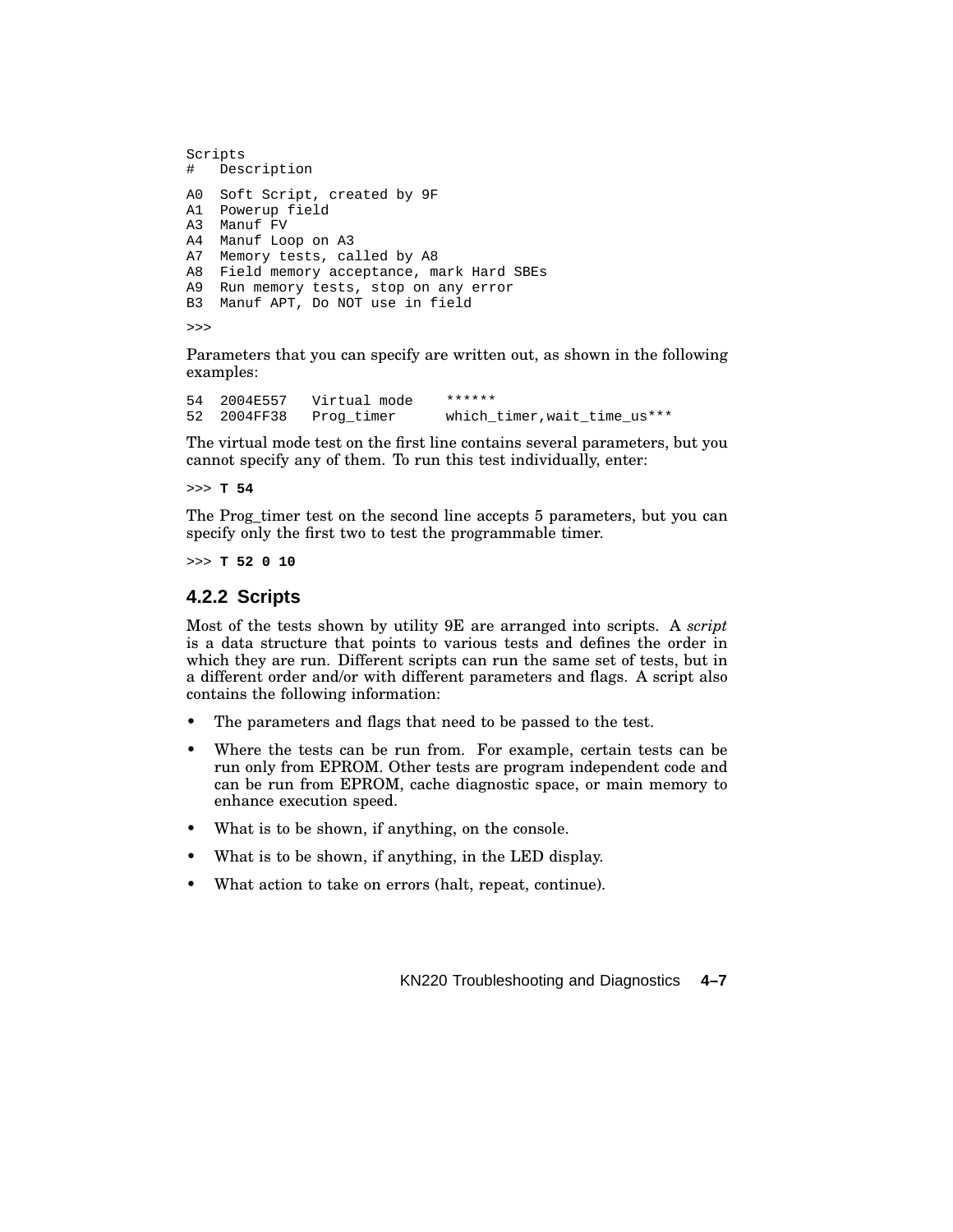The power-up script runs every time the system is powered on. You can also invoke the power-up script at any time by entering T 0. Some of the common scripts are listed in test 9E.

```
Scripts
# Description
A0 Soft script, created by 9F
A1 Powerup field
A3 Manuf FV
A4 Manuf Loop on A3
A7 Memory tests, called by A8
A8 Field memory acceptance, mark Hard SBEs
A9 Run memory tests, stop on any error
B3 Manuf APT, Do NOT use in field
```
Additional scripts are included in the ROMs for use in manufacturing and engineering environments.

Customer Services personnel can run scripts and tests individually, using the T command. When doing so, note that certain tests may be dependent upon a state set up from a previous test. For this reason, you should use the UNJAM and INITIALIZE commands, described in Chapter 3, before running an individual test after the operating system has crashed or has been halted. You do not need to use these commands on system power-up, however, because system power-up leaves the machine in a defined state.

Customer Services personnel with a detailed knowledge of the KN220 hardware and firmware can also create their own scripts by using the 9F utility. (See Section 4.2.4.)

**4–8** KN220 CPU System Maintenance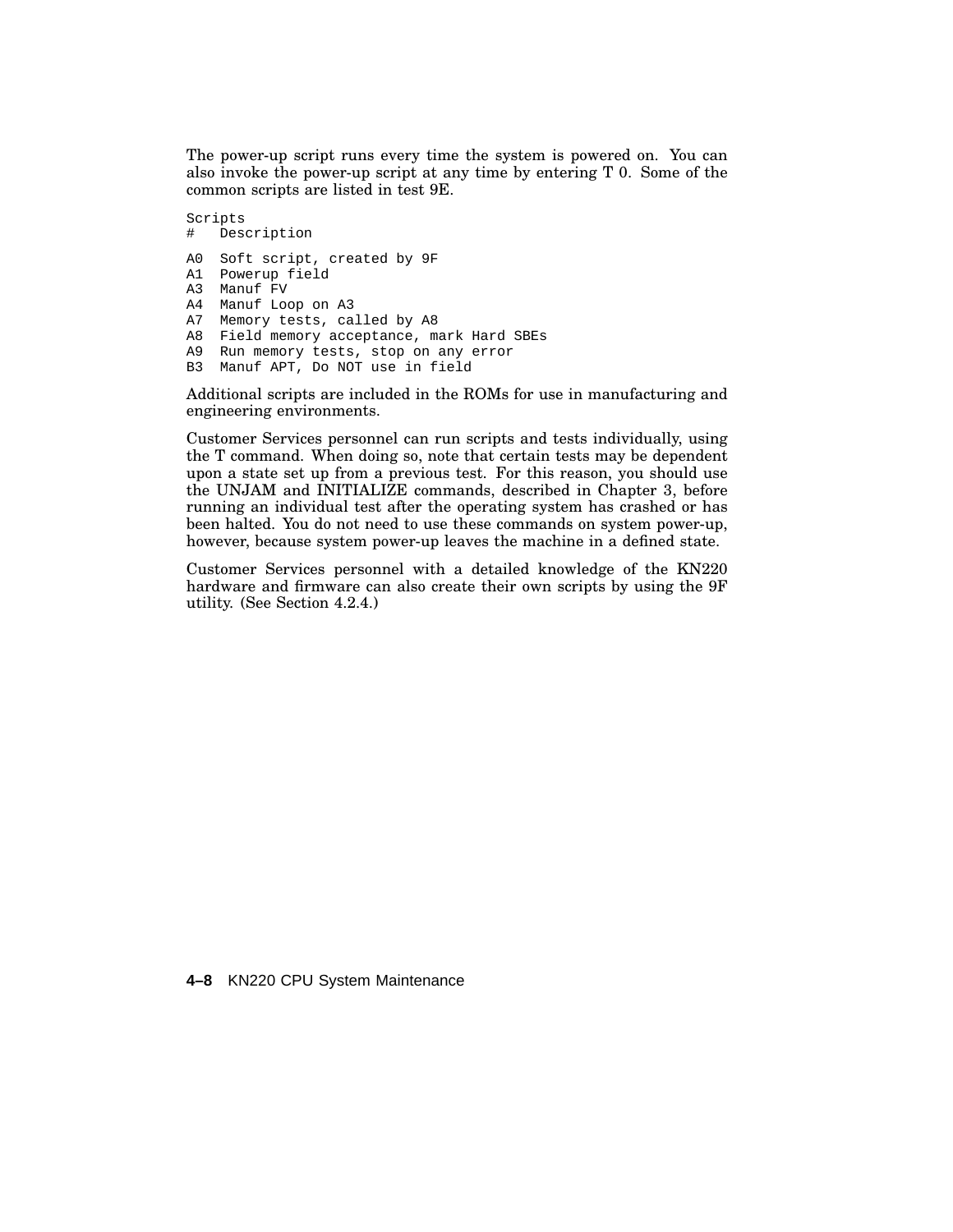Table 4–1 lists the scripts that are available to Customer Services.

|                        | Enter with<br>TEST |                                                                                                                                                                                                                                                                       |
|------------------------|--------------------|-----------------------------------------------------------------------------------------------------------------------------------------------------------------------------------------------------------------------------------------------------------------------|
| $S$ cript <sup>1</sup> | Command            | <b>Description</b>                                                                                                                                                                                                                                                    |
| A <sub>0</sub>         | A0                 | Soft script created by de_test9f. Enter T 9F to create.                                                                                                                                                                                                               |
| A1                     | A1, B8,<br>0, 3    | Common section of power-up script. Script B8 invokes this<br>script at power-up.                                                                                                                                                                                      |
| A7                     | A7, A8             | Memory test portion invoked by script A8. Reruns the memory<br>tests without rebuilding and reinitializing the bitmap. Run<br>script A8 once before running script A7 separately to allow<br>mapping out of both single-bit and double-bit main memory<br>ECC errors. |
| A8                     | A8                 | Memory acceptance. Running script A8 with script A7 tests<br>main memory more extensively. It enables hard single-bit and<br>multibit main memory ECC errors to be marked bad in the<br>bitmap. Invokes script A7 when it has completed its tests.                    |
| A <sub>9</sub>         | A9                 | Memory tests. Halts and reports the first error. Does not reset<br>the bitmap or busmap.                                                                                                                                                                              |
| AD                     | AD                 | Console program. Runs memory tests, marks bitmap, resets<br>busmap, and resets caches. Calls script AE.                                                                                                                                                               |
| AE                     | AE, AD             | Console program. Resets board registers and caches.                                                                                                                                                                                                                   |
| AF                     | AF                 | Console program. Resets busmap and resets caches.                                                                                                                                                                                                                     |
| B1                     | 2, B <sub>8</sub>  | Initial power-up script for console SLU before first console<br>announcement. Invoked at power-up.                                                                                                                                                                    |

**Table 4–1: Scripts Available to Customer Services**

<sup>1</sup>Scripts A2–A6, B0, and B2–B5 are for manufacturing use. They should not be used by Customer Services. Scripts A2, A5, A6, AA, AB, AC, B2, B4, B7, BA–BF are unused. Scripts A3, A4, B0, B1, B3, B5, B6, and B9 are for manufacturing.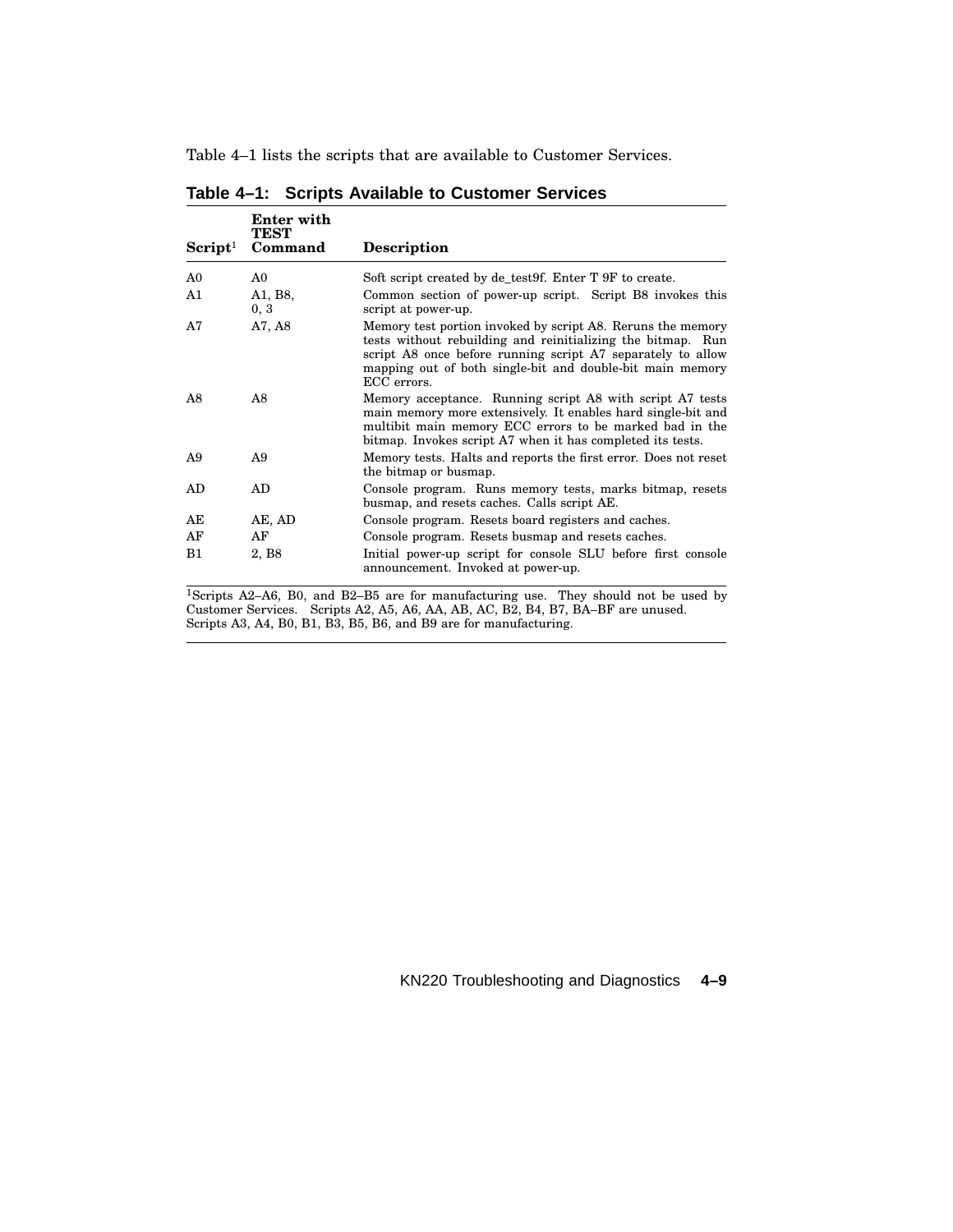In most cases, Customer Services needs only the scripts shown in Table 4–2 for effective troubleshooting and acceptance testing.

**Table 4–2: Commonly Used Customer Services Scripts**

| Command        | <b>Description</b>                                                                                                                                                                                                    |
|----------------|-----------------------------------------------------------------------------------------------------------------------------------------------------------------------------------------------------------------------|
| $\Omega$       | Automatically invokes the proper scripts; runs the same tests as during power-<br>up.                                                                                                                                 |
| A <sub>9</sub> | Primarily runs the memory tests; halts upon first hard or soft error.                                                                                                                                                 |
| A8             | Memory acceptance script; marks hard multibit and single-bit ECC errors in<br>the bitmap. Script A8 calls script A7 when this command is entered. Script<br>A7 contains the memory tests that will continue on error. |
| A7             | Can be run by itself; useful when you want to bypass the bitmap test.                                                                                                                                                 |
| A1             | Power-up script that can be run by itself.                                                                                                                                                                            |

## **4.2.3 Script Calling Sequence**

#### **Actions at Power-Up**

In a nonmanufacturing environment where the intended console device is the serial line unit (SLU), the console program (referred to as CP below) performs the following actions at power-up:

- 1. Runs the IPT.
- 2. Assumes console device is SLU.
- 3. Calls the diagnostic executive (DE) with Test Code = 2.
	- a. DE determines that the environment is nonmanufacturing from H3602–AC. (Manufacturing sets a jumper on the H3602–AC for testing.)
	- b. DE selects script sequence for console SLU.
	- c. DE executes script B1. Script B1 directs DE to execute test. (Console announcements are off.)
	- d. DE passes control back to the CP.
- 4. Establishes SLU as console device (whether or not SLU test passed).
- 5. Prints banner message.
- 6. Displays language inquiry menu on console if console supports MCS *and* any of the following is true:

**4–10** KN220 CPU System Maintenance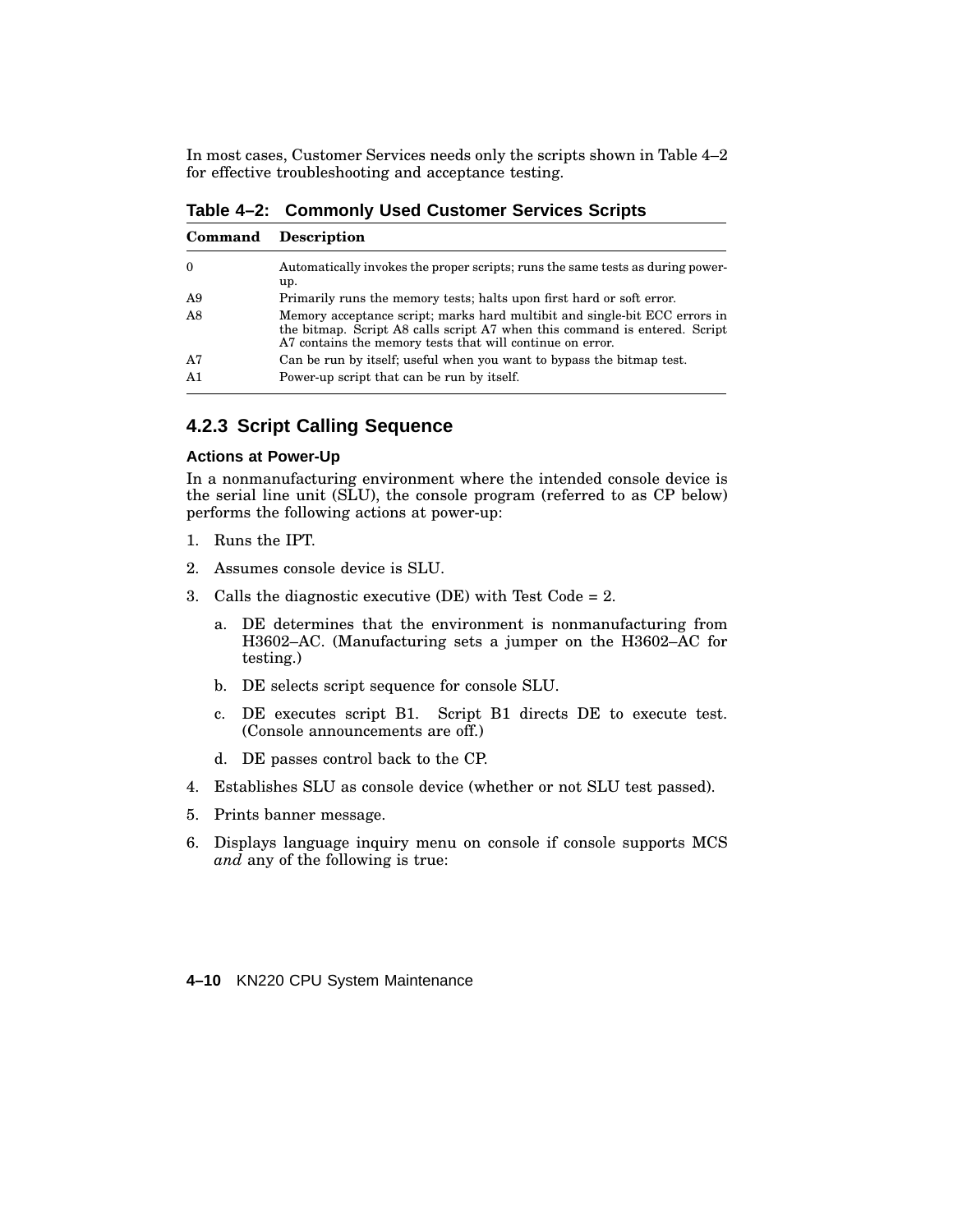- a. Battery is dead.
- b. H3602–AC switch set to action (language inquiry).
- c. Contents of SSC NVRAM are invalid.
- 7. Calls DE with Test Code  $= 3$ .
	- a. DE executes script A1. (Announcements are on.)
	- b. DE passes control back to CP.
- 8. CP issues end message and >>> prompt. CP may exit to >> prompt.

#### **Actions After You Enter T 0**

In a nonmanufacturing environment where the intended console device is the SLU, the console program (CP) performs the following actions after you enter  $T$  0 at the console prompt  $(\gg > T 0)$ :

- 1. Calls the diagnostic executive (DE) with Test Code =  $0$ .
	- a. DE determines environment is nonmanufacturing from H3602–AC switch setting.
	- b. DE executes script B8.

Script B8 directs DE to execute scripts B1 and A1.

- i Script B1 directs DE to execute tests. (Console announcements are off.)
- ii Script A1 directs DE to execute tests. (Console announcements are on.)
- c. DE passes control back to the CP.
- 2. CP prints end message and >>> prompt. Console may exit to >> prompt.

Note that although the sequence of actions is different in the two cases above, the same tests (those in scripts B1 and A1) are run both times.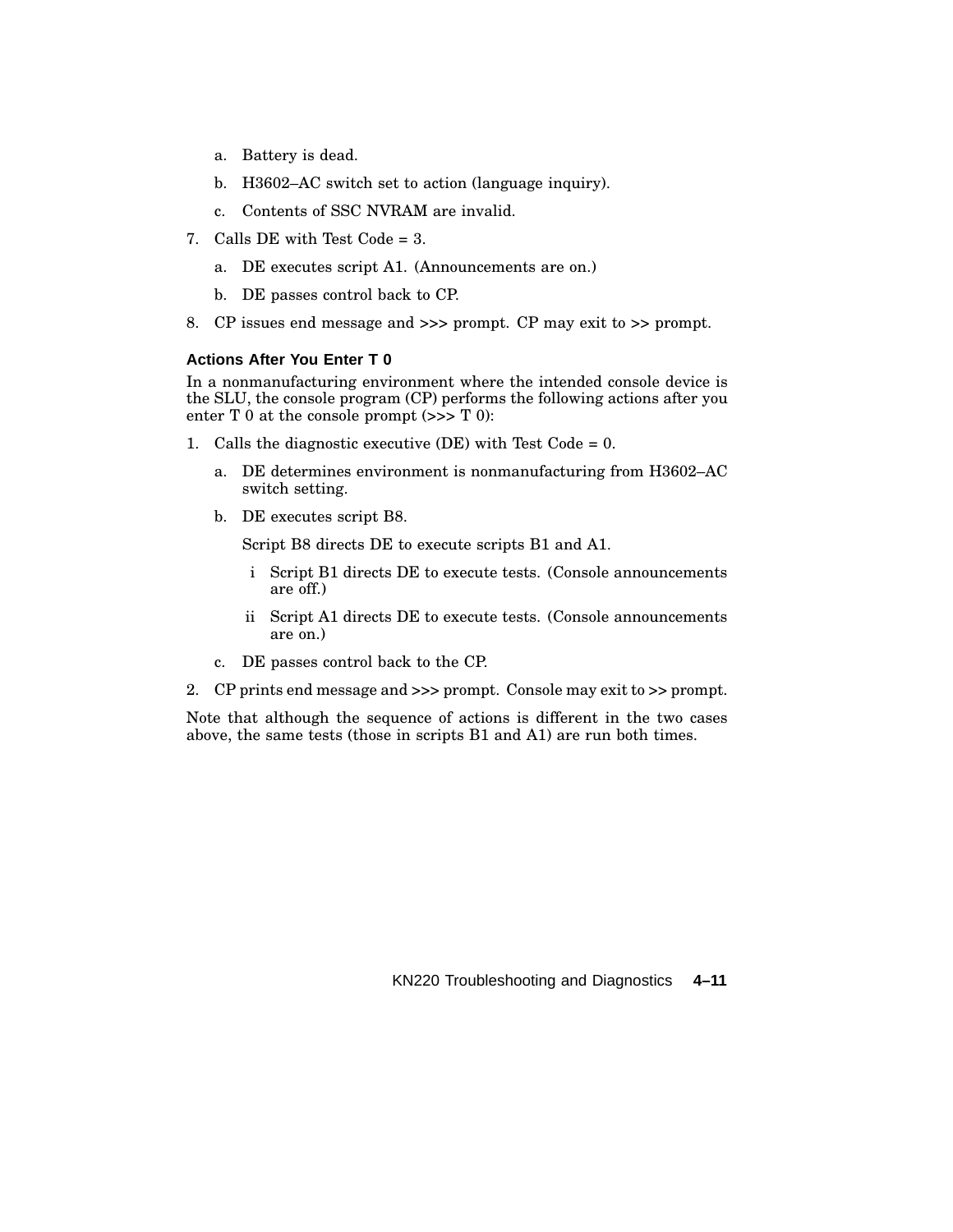# **4.2.4 Creating Scripts**

You can create your own script, using utility 9F, to control the order in which tests are run and to select specific parameters and flags for individual tests. In this way you do not have to use the defaults provided by the hard-wired scripts.

Utility 9F also provides an easy way to see what flags and parameters are used by the diagnostic executive for each test.

Run test  $9F$  first to build the user script (see Example 4–1). Press Return to use the default parameters or flags, which are shown in parentheses. Test 9F prompts you for the following information:

Script location. The script can be located in the 1-Kbyte NVRAM in the SSC, in the 128-Kbyte mass storage interface (MSI) RAM, or in main memory. A script is limited by the size of the data structure that contains it. A larger script can be developed in main memory than in MSI RAM, and a larger script can be built in MSI RAM than in SSC RAM.

A script cannot, however, always be located in main memory. For example, a script that runs memory tests will overwrite the user script, since the diagnostic executive cannot relocate the user script to another area. The diagnostic executive notifies you if you have violated this type of restriction by issuing a script incompatibility message.

- Test number.
- Run environment. This defines the environment from which the actual diagnostic test can be run. The choices are  $0 = \text{ROM}$ ,  $1 = \text{MSI RAM}$ ,  $2$ = Main Memory, and 3 = Fastest Possible. Choose number 3 to select the fastest possible environment that will not overwrite the test.
- Repeat code.
- Error severity level.
- Console error report.
- Script error treatment.
- LED display.
- Console display.
- Parameters.

Example 4–1 shows how to build and run a user script.

**4–12** KN220 CPU System Maintenance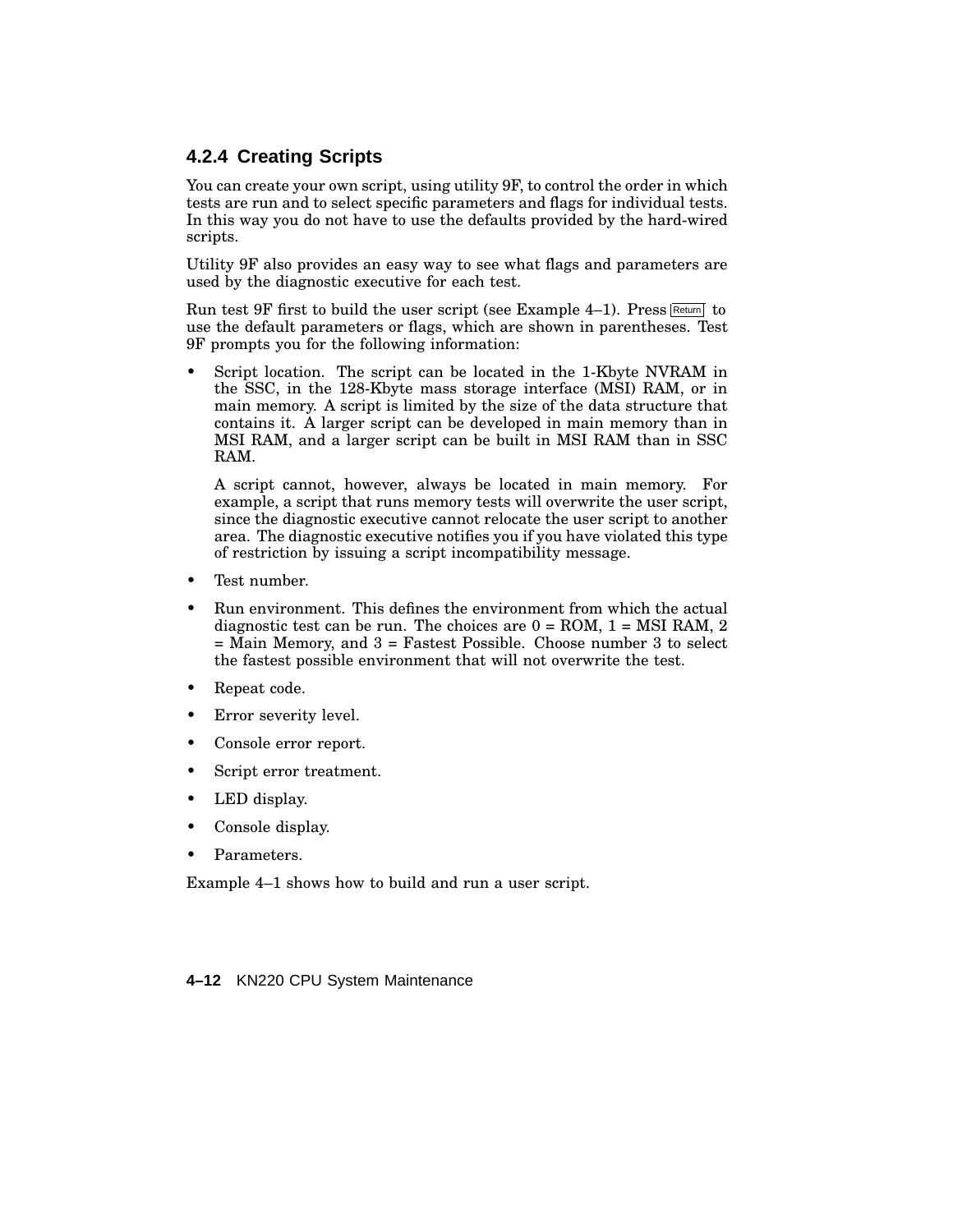The utility displays the test name after you enter the test number and the number of bytes remaining after you enter the information for each test. When you have finished entering tests, press Return at the next Next test number: prompt to end the script-building session. Then type  $T$  A0 Return to run the new script.

You cannot review or edit a script you have created.

#### **Example 4–1: Creating a Script with Utility 9F**

```
>>> T 9F
SP=20140670
Create script in ?[0=SSC,1=SII_RAM,2=RAM] :
Script starts at 201407D4
40 bytes left
Next test number :80
CQBIC_memory >>Run from ?[0=ROM,1=Diag_RAM,3=fastest possible] (0):
CQBIC_memory >>Addressing mode? [0=physical,1=virtual] (0):
COBIC memory >>Repeat? [0=no,1=forever,>1=count<br>[0]:CQBIC_memory >>Error severity ? [0,1,2,3] (2):
CQBIC_memory >>Console error report? [0=none,1=full] (1):
CQBIC_memory >>Stop script on error? [0=NO,1=YES] (1):
CQBIC_memory >>LED on entry (08):
CQBIC_memory >>Console on entry (80):
 33 bytes left
Next test number :7d
R3000_Interaction>>Run from ?[0=ROM,1=Diag_RAM,2=RAM,3=fastest
possible] (0):
R3000_Interaction>>Addressing mode? [0=physical,1=virtual] (0):
R3000_Interaction>>Repeat? [0=no,1=forever,>1=count<FF] (0):
R3000_Interaction>>Error severity ? [0,1,2,3] (2):
R3000_Interaction>>Console error report? [0=none,1=full] (1):
R3000 Interaction>>Stop script on error? [0=NO,1=YES] (1):
R3000_Interaction>>LED on entry (07):
R3000_Interaction>>Console on entry (7D):
R3000_Interaction>> loop_cnt : 00000001 - 0000FFFF ?(00000001) 3
R3000_Interaction>> sel_dev : 00000000 - 0000000F ?(0000000F)
18 bytes left
Next test number :
>>> T A0
80..7D..
>>>
Example 4–2 shows the script-building procedure to follow if (a) you are
unsure of the test number to specify, and (b) you want to run one test
```
repeatedly. If you are not sure of the test number, enter ? at the Next test number: prompt to invoke test 9E and display test numbers, test names, and so on. To run one test repeatedly, enter the following sequence: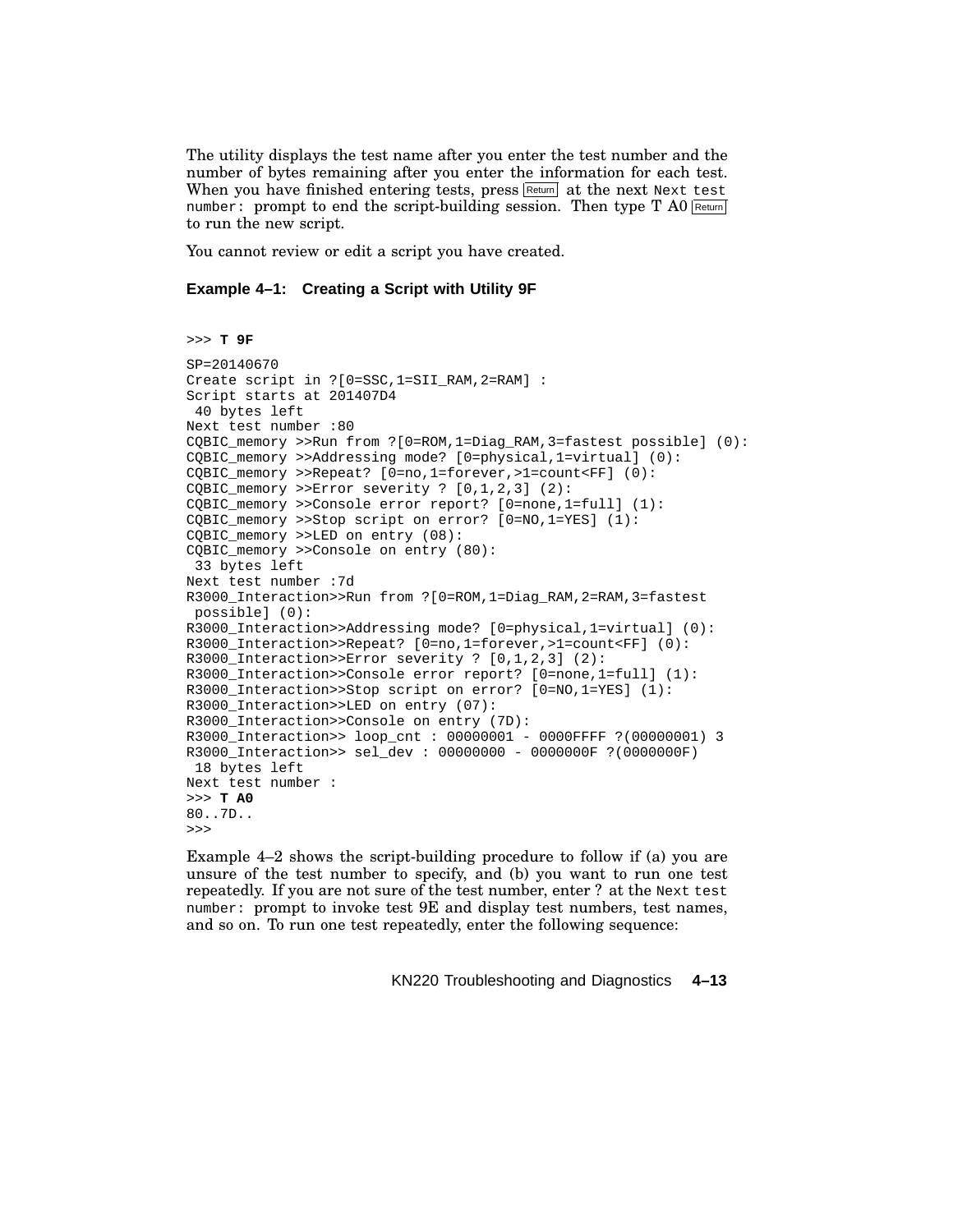- 1. Enter the test number (55 in Example 4–2) at the Next test number: prompt.
- 2. Enter A0 at the next Next test number: prompt.
- 3. Press Return at the next Next test number: prompt.
- 4. Enter T A0 to begin running the script repeatedly.
- 5. Press  $\boxed{\text{Ctrl/C}}$  to stop the test.

The sequence above is a useful alternative to using the REPEAT console command to run a test, because REPEAT (test) displays line feeds only; it does not display the console test announcement.

#### **Example 4–2: Listing and Repeating Tests with Utility 9F, Help and Loop on A0**

```
>>>T 9F
SP=20140670
Create script in ?[0=SSC,1=SII_RAM,2=RAM] :0
Script starts at 201407D4
 40 bytes left
Next test number :?
Test
# Address Name Parameters
\_ , \_ , \_ , \_ , \_ , \_ , \_ , \_ , \_ , \_ , \_ , \_ , \_ , \_ , \_ , \_ , \_ , \_ , \_ , \_ , \_ , \_ , \_ , \_ , \_ , \_ , \_ , \_ , \_ , \_ , \_ , \_ , \_ , \_ , \_ , \_ , \_ ,
    2004CA00 CP_SCB
    2004DCA8 De_executive
20 200583BC R<sub>_</sub>D_Cache_Seg ***<br>21 200583D4 R_D_Cache_Tag ***
21 200583D4 R_D_Cache_Tag ***
22 200583EC R_D_Cache_Tag_Par ***
23 20058408 R_D_Cache_Data_Par ***
24 20058425 R_D_Cache_Val_Bit ***
25 20058441 R_D_Cache_RAM ***
26 20058472 R_I_Cache_Seg ***
27 2005848A R_I_Cache_Tag ***
28 200584A2 R_I_Cache_Tag_Par ***
29 200584BE R_I_Cache_Data_Par ***
2A 200584DB R_I_Cache_Val_Bit ***<br>2B 200584F7 R I Cache RAM ***
2B 200584F7 R_I_Cache_RAM ***<br>2C 2005850F B I Cache Inst ***
2C 2005850F R_I_Cache_Inst ***
2D 20058459 R_D_Cache_Inst ***
2E 20058528 R_Cache_IStream ***
2F 20058542 R_Cache_Exerciser ***
30 20058058 MEM_Bitmap *
```
#### **Example 4–2 Cont'd on next page**

**4–14** KN220 CPU System Maintenance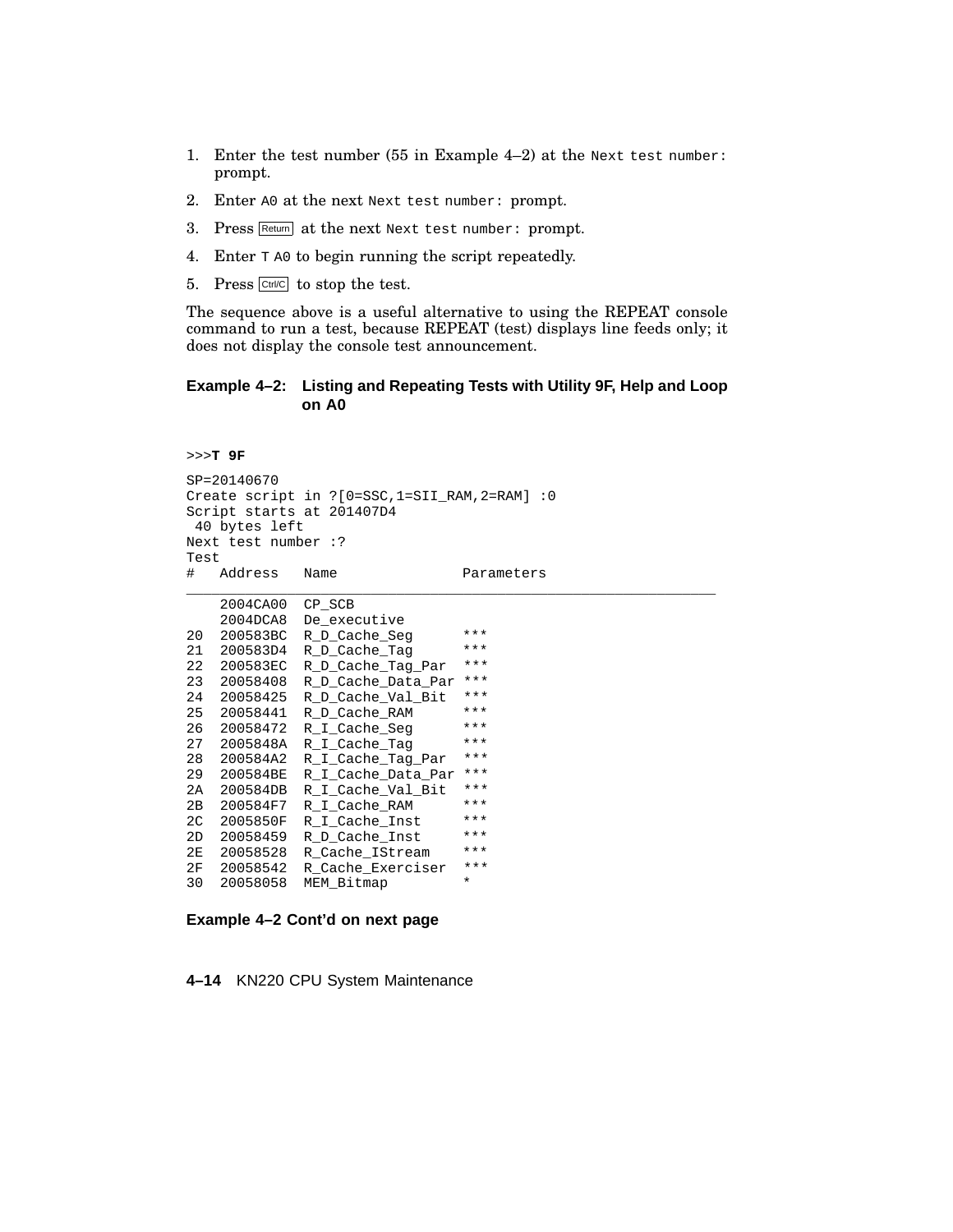#### **Example 4–2 (Cont.): Listing and Repeating Tests with Utility 9F, Help and Loop on A0**

| 34             | 2004F25C | ROM logic test              | $^\star$                                      |
|----------------|----------|-----------------------------|-----------------------------------------------|
| 40             | 2005774C | Memory Count Errs           | Soft_errs_allowed *******                     |
| 41             | 20055FFC | CDE Cleanup                 | ******                                        |
| 42             | 2005617A | Check_for_intrs             | ******                                        |
| 43             | 20057BD0 | CVAX Mem Interface          | start_add end_add inc pat sel_tst             |
|                |          |                             | sav map ****                                  |
| 44             | 200561F8 | CVAX Cache mem              | addr incr *********                           |
| 45             | 20050490 | C_cache_mem_cqbic           | start_addr end_addr addr_incr ****            |
| 46             | 20050790 | C_Cache_diag_mode           | addr_incr *********                           |
| 47             | 2005822B | MEM Refresh                 | start end incr cont_on_err                    |
|                |          |                             | time_seconds                                  |
| 48             | 200581B4 | MEM Addr shrts              | start_add end_add * cont_on_err               |
|                |          |                             | pat_2 pat_3                                   |
| 4 <sup>C</sup> | 2005819C | MEM ECC Error               | start_add end_add add_incr                    |
|                |          |                             | cont_on_err                                   |
| 4D             | 2005811E | MEM Address                 | start_add end_add add_incr                    |
|                |          |                             | cont_on_err                                   |
| 4Ε             | 2005810B | MEM Byte                    | start_add end_add add_incr                    |
|                |          |                             | cont on err                                   |
| 4F             | 200580F8 | MEM Data                    | start_add end_add add_incr                    |
|                |          |                             | cont_on_err                                   |
| 52             | 2004FEEF | Prog timer                  | which_timer_wait_time_us ***                  |
| 53             | 200501D0 | TOY clock                   | repeat_test_250ms_ea Tolerance ***            |
| 54             | 20055D19 | Virtual mode                | *********                                     |
| 55             | 20050387 | Interval timer              | which timer **                                |
| 56             | 20051624 | SII_ext_loopbck             | $***$                                         |
| 57             | 20054124 | SII_memory                  | incr test_pattern *******                     |
| 58             | 20053D40 | DSSI reset                  | port no time secs *                           |
| 59             | 200557B8 | SGEC LPBCK ASSIST           | time secs **                                  |
| 5 <sub>B</sub> | 2005450D | SII registers               | ****                                          |
| 5C             | 2005192F | SII_initiatior              | ******                                        |
| 5D             | 200525DD | SII target                  | *******                                       |
| 5F             | 20054B08 | SGEC                        | loopback_type no_ram_tests ******             |
| 60             | 2004FB6E |                             | SSC Console Serial start_baud end_baud ****** |
| 65             | 20054139 | SCSI_memory                 | incr test_pattern *******                     |
| 66             | 20058834 | R SCSI Test                 | **********                                    |
| 67             | 200546A8 | SCSI Quick test             | **********                                    |
| 71             | 2005855E | R3000_FPU                   | $\ast$                                        |
| 72             | 20058572 | R3000 TLB                   | $\star$                                       |
| 73             | 20058586 | R_IO_Reg_Interface loop *** |                                               |
| 74             | 200585A3 | R SII Buf Intrf             | start_add end_add incr patrn **               |
| 75             | 200585BD | R SCSI Buf Intrf            | start_add end_add incr patrn **               |
| 76             | 200585D8 | R3000 Interrupt             | $^\star$                                      |
| 77             | 200585F2 |                             | R_Mem_Moving_Inver start_add end_add incr *** |

**Example 4–2 Cont'd on next page**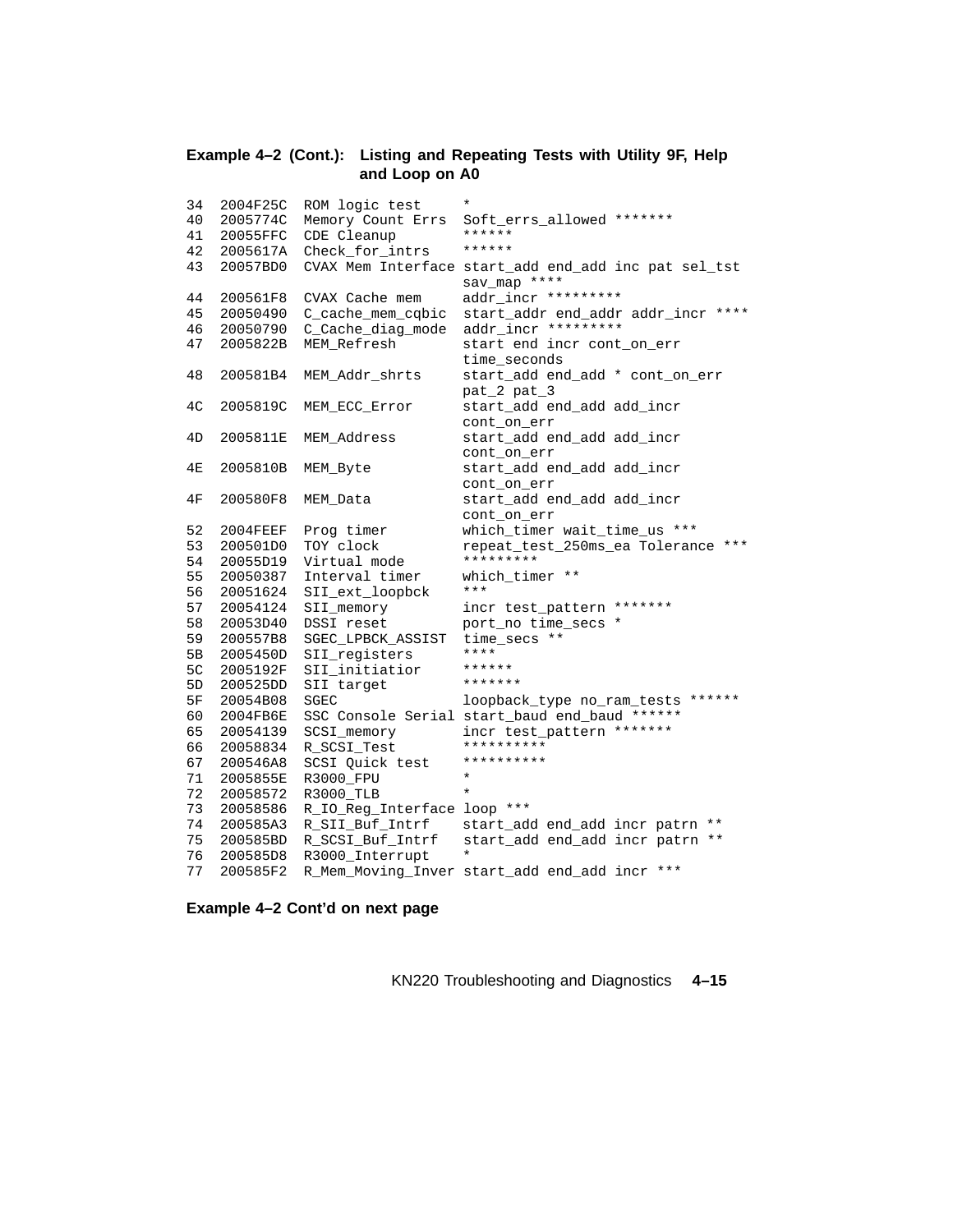#### **Example 4–2 (Cont.): Listing and Repeating Tests with Utility 9F, Help and Loop on A0**

```
78 2005860F R3000_Write_Buffer *
79 2005862C R3000_NVRAM start_add end_add
7A 20058642 R3000_NVRAM_all start_add end_add
7C 2005865C R3000_DUART *
7D 20058672 R3000_Interaction loop_cnt sel_dev
80 2004F424 CQBIC_memory **********
81 20050E2F MSCP-QBUS test IP_csr ******
82 20051003 DELQA device_num_addr ****
83 200588D4 VME Test *
    2004F39E CQBIC registers *<br>2004F32C COBIC Powerup **
91 2004F32C CQBIC Powerup **<br>92 20057988 CDAL RIO Intrf *****
92 20057988 CDAL_RIO Intrf *****
9A 2005806F Memory Descrip Board1 Bd2 Bd3 Bd4 verify_only
9B 20057890 Init memory *
9C 20056662 List Registers
9D 2005655E Utilities Expnd_err_msg get_mode init_LEDs
                                clr_ps_cnt
9E 20050E07 List diags *
9F 20056FDF Create Script *******
C1 200511E4 SSC RAM *
C2 200513B0 SSC RAM ALL *
C5 20051529 SSC regs *<br>C6 2004F0E0 SSC powerup **********
C6 2004F0E0 SSC_powerup ***<br>C7 2004F1A1 CBTCR timeout ***
C6 2004F0E0 SSC_powerup<br>C7 2004F1A1 CBTCR timeout
Scripts
# Description
A0 Soft Script, created by 9F
A1 Powerup field
A3 Manuf FV
A4 Manuf Loop on A3
A7 Memory tests, called by A8
A8 Field memory acceptance, mark Hard SBEs
A9 Run memory tests, stop on any error
B3 Manuf APT, Do NOT use in field
```
**Example 4–2 Cont'd on next page**

#### **4–16** KN220 CPU System Maintenance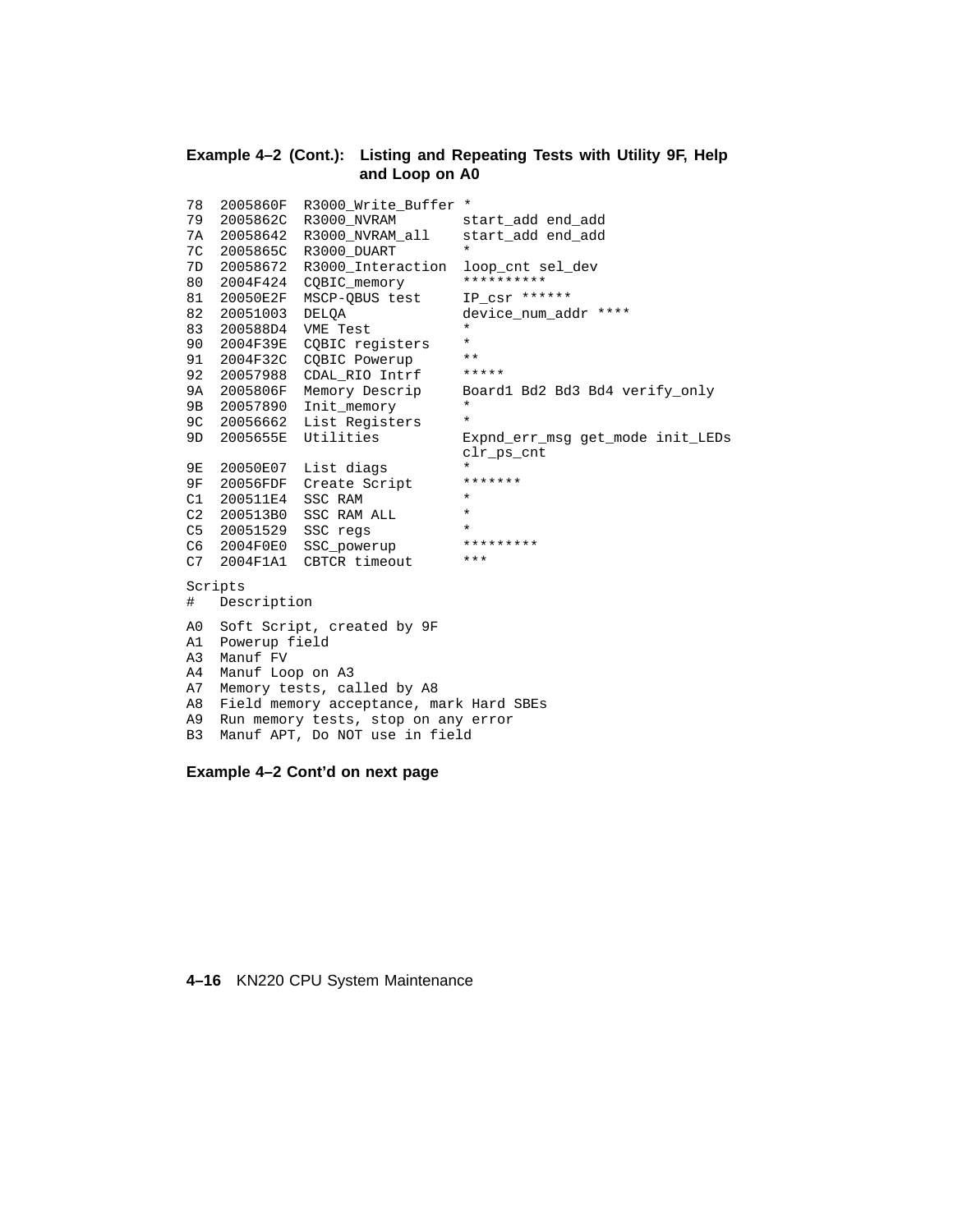## **Example 4–2 (Cont.): Listing and Repeating Tests with Utility 9F, Help and Loop on A0**

```
40 bytes left
Next test number :55
Interval timer >>Run from ?[0=ROM,1=Diag_RAM,2=RAM,3=fastest
possible] (0):
Interval timer >>Addressing mode? [0=physical,1=virtual] (0):
Interval timer >>Repeat? [0=no,1=forever,>1=count<FF] (0):
Interval timer >>Error severity ? [0,1,2,3] (2):
Interval timer >>Console error report? [0=none,1=full] (1):
Interval timer >>Stop script on error? [0=NO,1=YES] (1):
Interval timer >>LED on entry (05):
Interval timer >>Console on entry (55):
Interval timer >> which_timer : 00000001 - 00000003 ?(00000003)
29 bytes left
Next test number :a0 - script
28 bytes left
Next test number :
>>>R T A0
55..55..55..55..55..55..55..55..55..55..55..55..55..55..55..55..55..
55..55..55..55..55..55..55..55..55..55..55..55..55..55..55..55..55..
55..55..55..
>>>
```
# **4.2.5 Console Displays and LEDs**

Example 4–3 shows a typical console display during execution of the ROMbased diagnostics (power-up).

# **Example 4–3: Console Display (No Errors)**

```
KN220-A Vn.n
Performing normal system tests.
83..82..81..80..79..78..77..76..75..74..73..72..71..70..69..68..67..
66..65..64..63..62..61..60..59..58..57..56..55..54..53..52..51..50..
49..48..47..46..45..44..43..42..41..40..39..38..37..36..35..34..33..
32..31..30..29..28..27..26..25..24..23..22..21..20..19..18..17..16..
15..14..13..12..11..10..09..08..07..06..05..04..03..
Tests completed.
>>>
```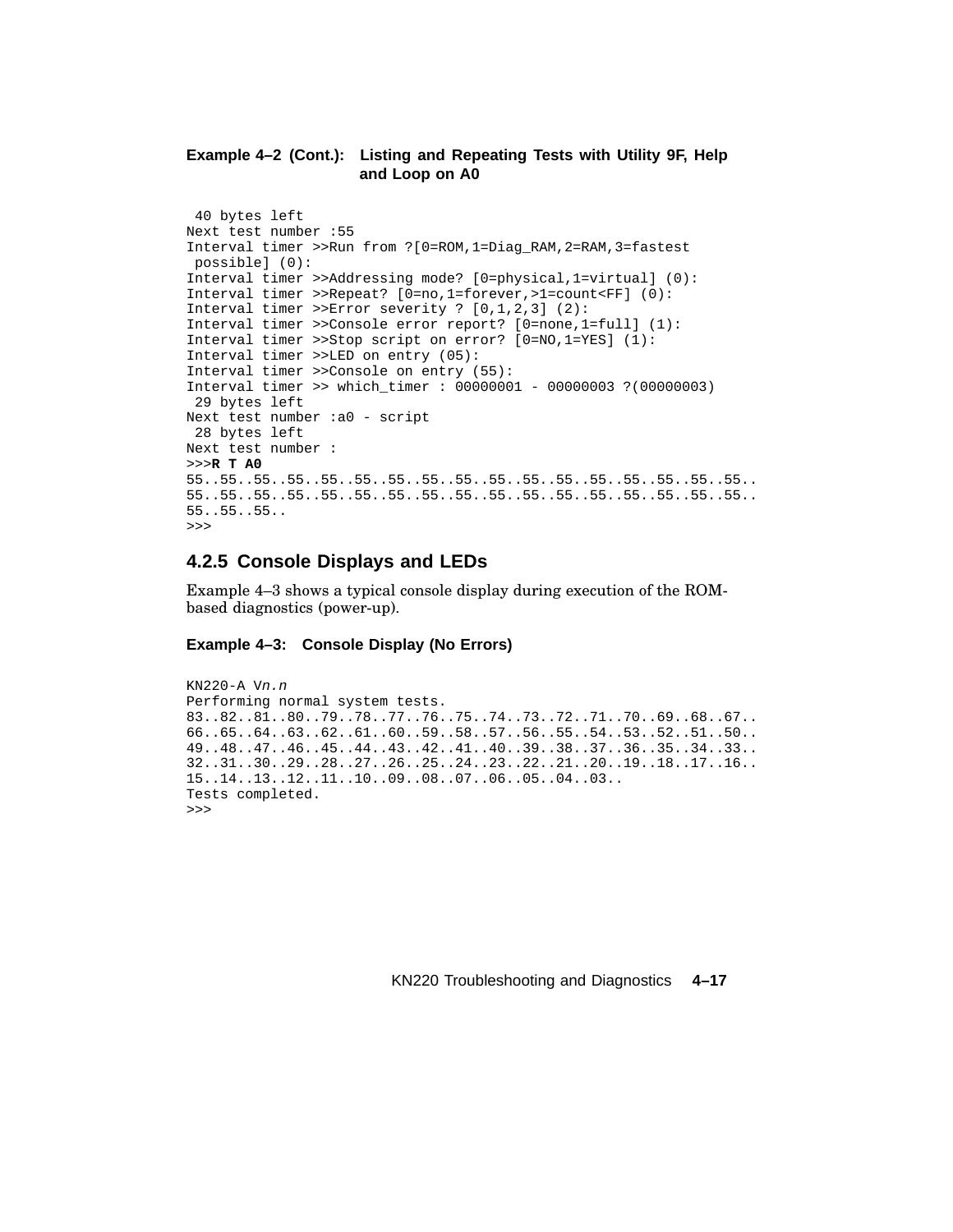The first line contains the module (KN220–A) and the firmware version (Vn.n).

The numbers on the console display do not refer to actual test numbers. Table 4–3 shows the actual ROM-based diagnostic tests that run during power-up.

| <b>Number</b><br><b>Displayed/Test Run</b> | <b>Number</b><br><b>Displayed/Test Run</b> | <b>Number</b><br>Displayed/Test Run |
|--------------------------------------------|--------------------------------------------|-------------------------------------|
| 83/91                                      | 56/25                                      | 30/48                               |
| 82/90                                      | 55/2D                                      | 29/48                               |
| 81/52                                      | 54/27                                      | 28/48                               |
| 80/52                                      | 53/28                                      | 27/47                               |
| 79/53                                      | 52/29                                      | 26/4C                               |
| 78/C1                                      | 51/2A                                      | 25/40                               |
| 77/34                                      | 50/2B                                      | 24/46                               |
| 76/C5                                      | 49/2C                                      | 23/43                               |
| 75/55                                      | 48/30                                      | 22/5F                               |
| 74/5B                                      | 47/9A                                      | 21/7A                               |
| 73/57                                      | 46/4F                                      | 20/20                               |
| 72/C7                                      | 45/4E                                      | 19/26                               |
| 71/C <sub>2</sub>                          | 44/4D                                      | 18/2E                               |
| 70/5C                                      | 43/48                                      | 17/2F                               |
| 69/5D                                      | 42/48                                      | 16/73                               |
| 68/65                                      | 41/48                                      | 15/74                               |
| 67/67                                      | 40/48                                      | 14/75                               |
| 66/92                                      | 39/48                                      | 13/76                               |
| 65/79                                      | 38/48                                      | 12/66                               |
| 64/78                                      | 37/48                                      | 11/44                               |
| 63/7C                                      | 36/48                                      | 10/80                               |
| 62/71                                      | 35/48                                      | 09/54                               |
| 61/72                                      | 34/48                                      | 08/34                               |
| 60/21                                      | 33/48                                      | 07/C5                               |
| 59/22                                      | 32/48                                      | 06/45                               |
| 58/23                                      | 31/48                                      | 05/83                               |
| 57/24                                      | 30/48                                      | 04/7D                               |
|                                            |                                            | 03/41                               |

**Table 4–3: Tests Run During Power-up**

During execution of the IPT, normal error messages are displayed if the console terminal is working. Console announcements, such as test numbers and countdown, however, are suppressed. Tests continue to run after the IPT, up to and including the appropriate console test.

**4–18** KN220 CPU System Maintenance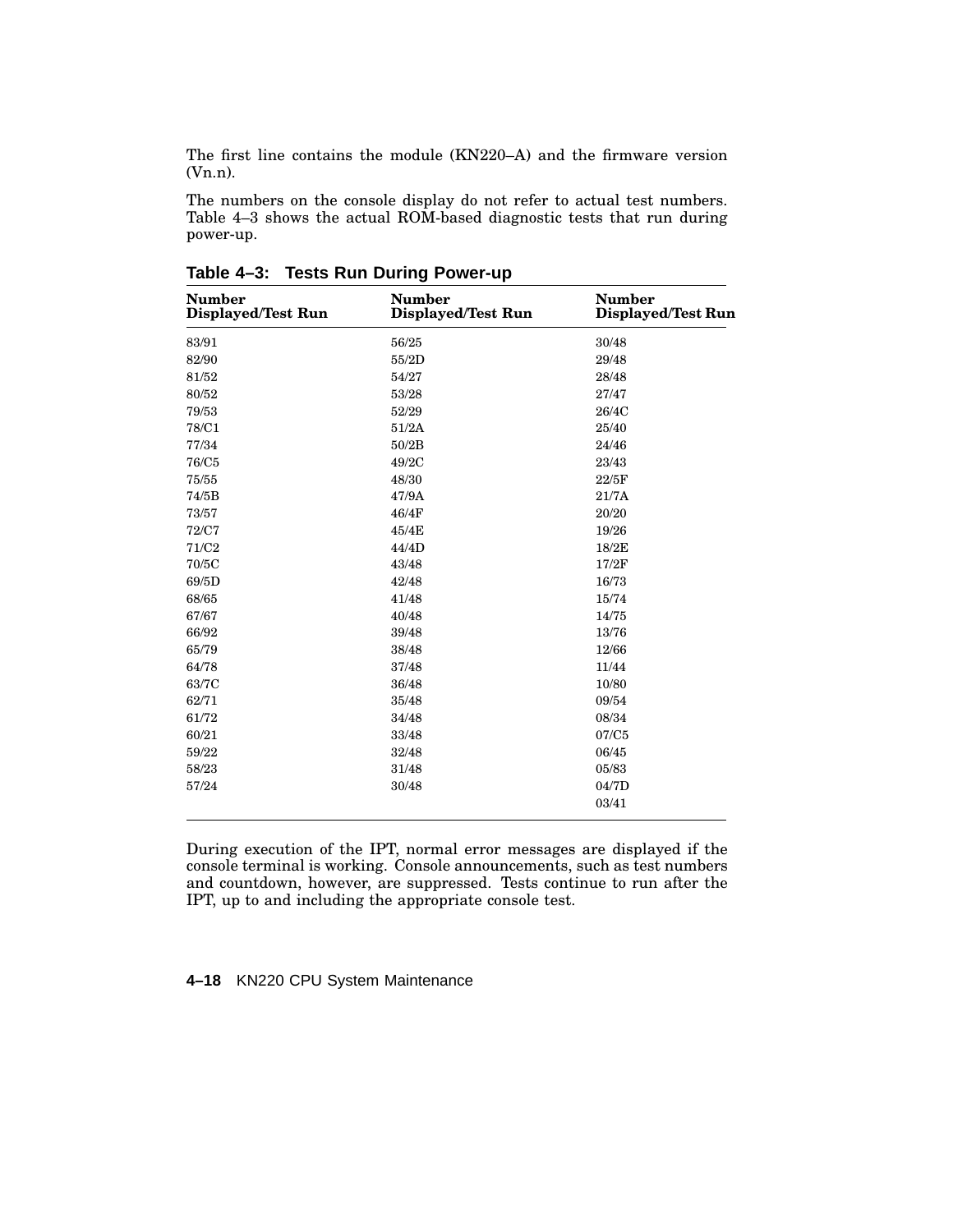Diagnostic test failures, if specified in the firmware script, produce an error display in the format shown in Example 4–4 and Example 4–5.

### **Example 4–4: Sample Output with Errors: R3000**

```
>>>T 0
83..82..81..80..79..78..77..76..75..74..73..72..71..70..69..68..67..
66..65..
?79 2 06 FF 0000 0007
P1 =28000000 P2 =2807FFFC P3 =00000000 P4 =00000000 P5 =00000000
P6 =00000000 P7 =00000000 P8 =00000000 P9 =00000000 P10=00000000
P11=00000000 P12=00000000 P13=00000000 P14=00000000 P15=00000000
P16=00000000 P17=00000000 P18=00000000 P19=00000000 P20=00000000
gp =1C270008 sp =B8001B1C fp =00000000 sr =B048FF04
epc=BFC2903C badvaddr =00000000 cause =00000000
64..63..62..61..60..59..58..57..56..55..54..53..52..51..50..
49..48..47..46..45..44..43..42..41..40..39..38..37..36..35..34..33..
32..31..30..29..28..27..26..25..24..23..22..21..20..19..18..17..16..
15..14..13..12..11..10..09..08..07..06..05..04..03..
Normal operation not possible.
```
>>>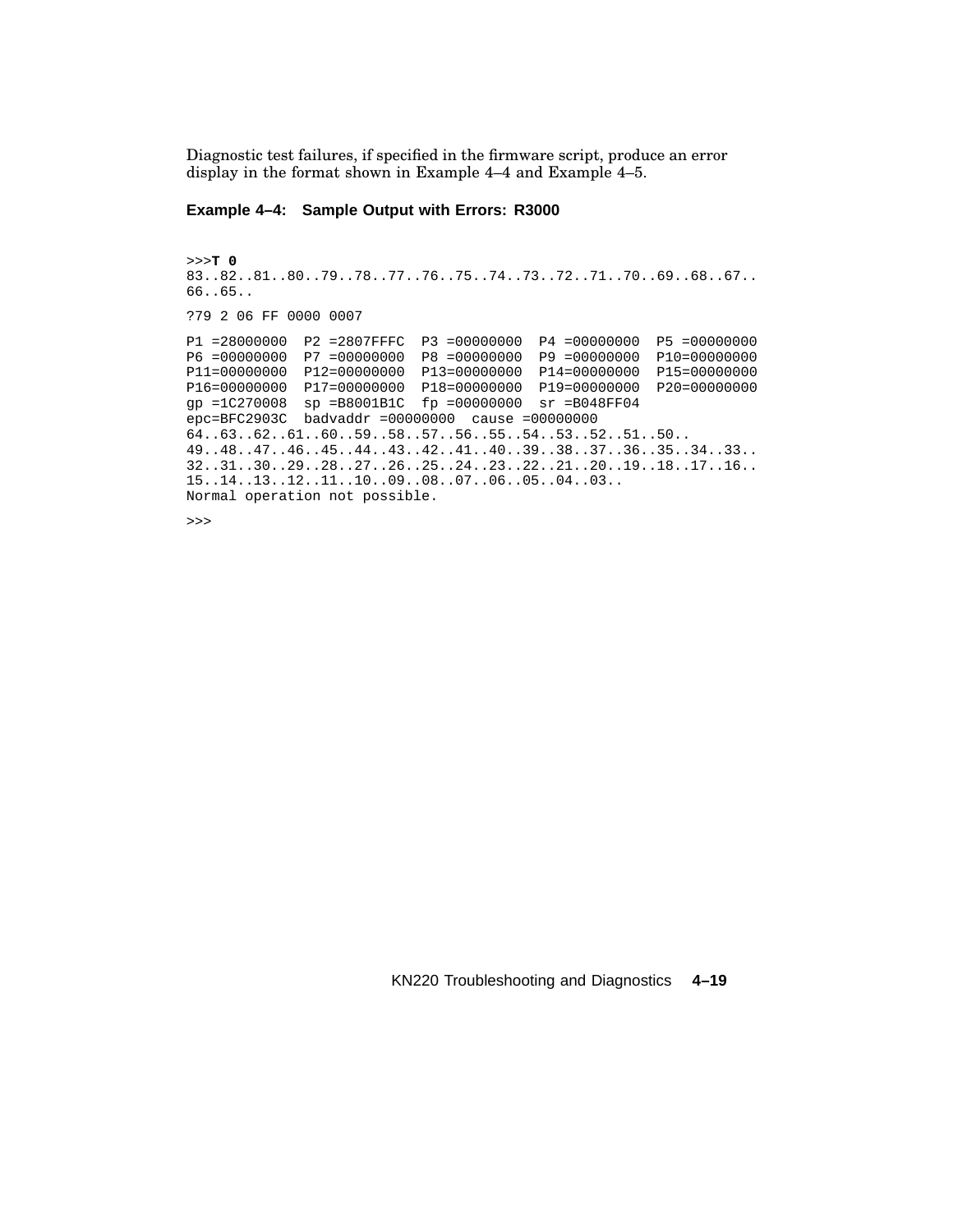### **Example 4–5: Sample Output with Errors: CVAX**

>>>**T 0** 83..82..81..80..79..78..77..76..75..74.. ?5B 2 01 FF 0000 0009 P1 =20160044 P2 =000080FF P3 =00000000 P4 =FFFF0000 P5 =00000000 P6 =00000000 P7 =00000000 P8 =00000000 P9 =00000000 P10=00000000 P11=00000000 P12=00000000 P13=00000000 P14=00000000 P15=00000000 P16=00000000 P17=00000000 P18=00000000 P19=00000000 P20=00000000 r0 =00000001 r1 =2005462B r2 =0000005B r3 =201407AC r4 =2005450D r5 =2005452B r6 =200589B3 r7 =00000000 r8 =0000000C ERF=80000000 73..72..71..70..69..68..67.. 66..65..64..63..62..61..60..59..58..57..56..55..54..53..52..51..50.. 49..48..47..46..45..44..43..42..41..40..39..38..37..36..35..34..33.. 32..31..30..29..28..27..26..25..24..23..22..21..20..19..18..17..16.. 15..14..13..12..11..10..09..08..07..06..05..04..03.. Normal operation not possible.

>>>

**4–20** KN220 CPU System Maintenance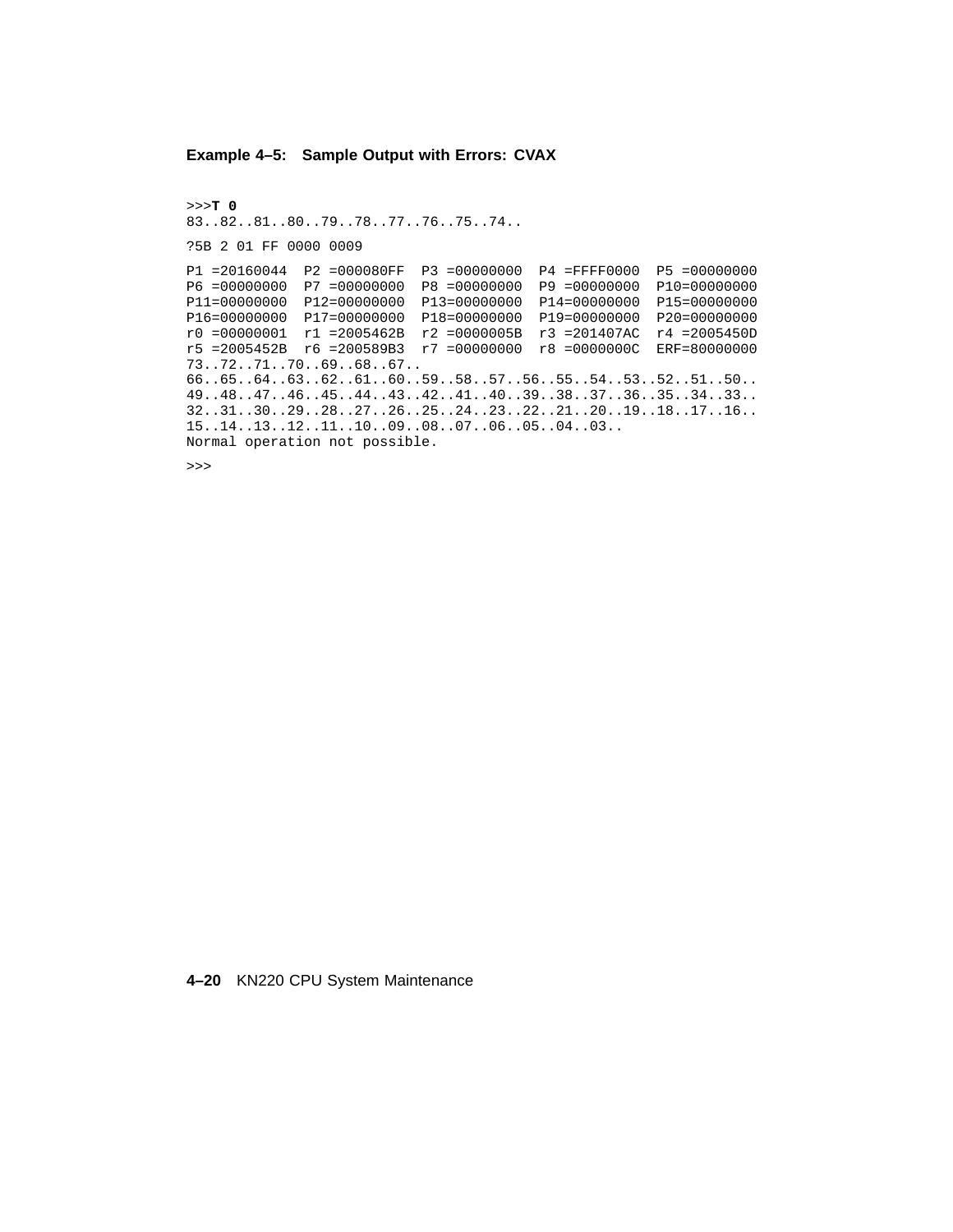The errors are printed in a seven-line display. The first line has six fields:

Test Severity Error De\_error Vector Count

- Test identifies the diagnostic test. In Example 4–5, the test is 5B.
- Severity is the severity level of a test failure, as dictated by the script. In Example 4–4 and Example 4–5, 2 is the severity level. Failure of a severity level 2 test causes the display of this five-line error printout and halts an autoboot. An error of severity level 1 causes a display of the first line of the error printout, but does not interrupt an autoboot. Most tests have a severity level of 2.
- Error is two hex digits identifying, usually within 10 instructions, where in the diagnostic the error occurred. This field is also called the subtestlog. In Example 4–5, 01 is the area where the error occurred.
- De error (diagnostic executive error) signals the diagnostic's state and any illegal behavior. This field indicates a condition that the diagnostic expects on detecting a failure. FE, EE, or EF in this field means that an unexpected exception or interrupt was detected. FF indicates an error as a result of normal testing, such as a miscompare. The possible codes are:
	- FF—Normal error exit from diagnostic
	- FE—Unexpected interrupt
	- FD—Interrupt in cleanup routine
	- FC—Interrupt in interrupt handler
	- FB—Script requirements not met
	- FA—No such diagnostic
	- EF—Unexpected exception in executive
	- EE—Unexpected exception in console
- Vector identifies the SCB vector (0000 in the example above) through which the unexpected exception or interrupt trapped, when the de\_ error field detects an unexpected exception or interrupt (FE or EF; for EE look at the CAUSE REGISTER).
- Count is four hex digits. It shows the number of previous errors that have occurred (seven in Example 4–4 and nine in Example 4–5).

Lines 2 through 5 of the error printout are parameters 1 through 20. When the diagnostics are running normally, these parameters are the same parameters that are listed in Table 4–5.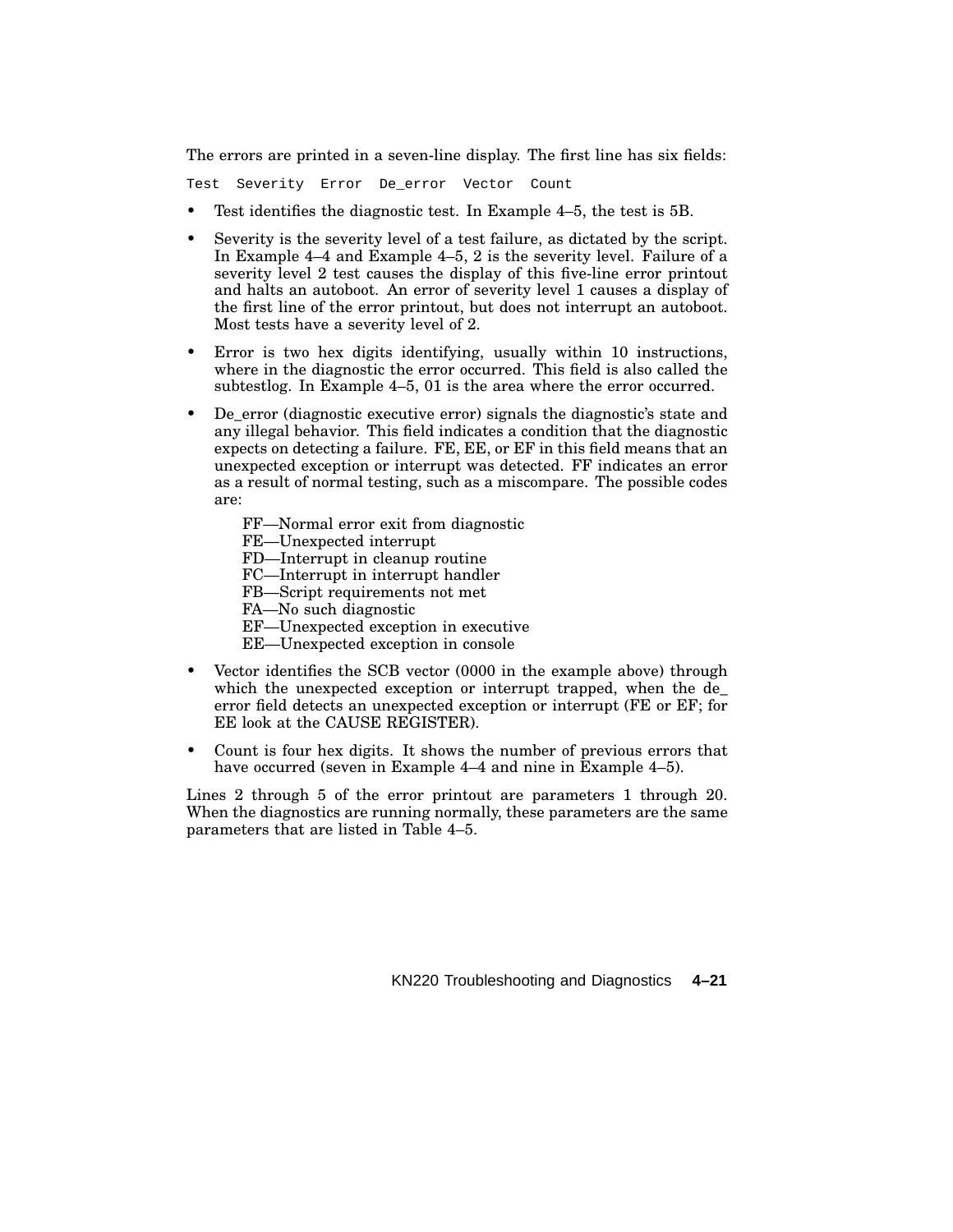When an unexpected machine check exception or other type of exception occurs during the executive (de\_error is EF), the stack is saved in the parameters on lines 2 and 3, as listed in Tables 4–4 and 4–5.

# **Table 4–4: Values Saved, Machine Check Exception During Executive (CVAX)**

| Parameter       | Value                                                      |
|-----------------|------------------------------------------------------------|
| P1              | Contents of SP, points to vector value in P2               |
| P <sub>2</sub>  | Vector = 04, vector of exception $04 - FC$ , $00 = Q$ -bus |
| P3              | Address of PC pointing to failed instruction, P9           |
| P <sub>4</sub>  | Byte count $= 10$                                          |
| P <sub>5</sub>  | Machine check code                                         |
| P <sub>6</sub>  | Most recent virtual address                                |
| P7              | Internal state information 1                               |
| P <sub>8</sub>  | Internal state information 2                               |
| P <sub>9</sub>  | PC, points to failing instruction                          |
| P <sub>10</sub> | <b>PSL</b>                                                 |

|  | Table 4-5: Values Saved, Exception During Executive (CVAX) |  |  |  |  |
|--|------------------------------------------------------------|--|--|--|--|
|--|------------------------------------------------------------|--|--|--|--|

| Parameter                        | Value                                                      |
|----------------------------------|------------------------------------------------------------|
| P1                               | Contents of SP, points to vector value in P2               |
| P <sub>2</sub>                   | Vector = nn, vector of exception $04 - FC$ , $00 = Q$ -bus |
| P <sub>3</sub>                   | Address of PC pointing to failed instruction, P4           |
| P <sub>4</sub>                   | PC, points to instruction following failed instruction     |
| P <sub>5</sub>                   | PSL                                                        |
| P <sub>6</sub>                   | Contents of stack                                          |
| P7                               | Contents of stack                                          |
| P <sub>8</sub>                   | Contents of stack                                          |
| P <sub>9</sub>                   | Contents of stack                                          |
| P <sub>10</sub>                  | Contents of stack                                          |
| P <sub>11</sub> -P <sub>20</sub> | Unused                                                     |

# **4–22** KN220 CPU System Maintenance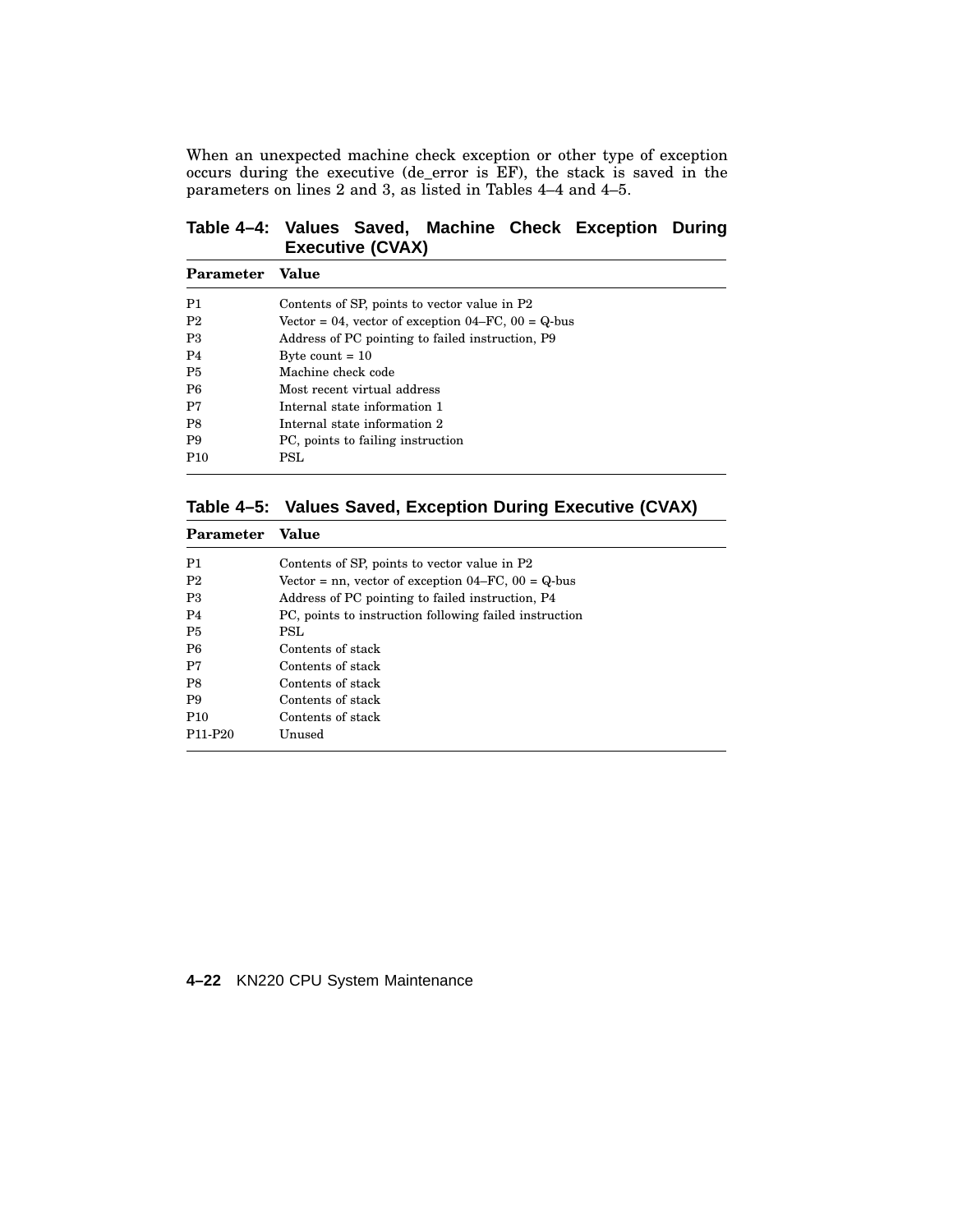In the example of CVAX errors (Example 4–5), lines 6 and 7 of the error printout are general registers R0 through R8 and the hardware error summary register. In the example of R3000 errors (Example 4-4) lines 6 and 7 are the general registers gp, sp, fp, sr, epc, badvaddr, and cause.

## **When returning a module for repair, record the first line of the error printout and the version of the ROMs on the module repair tag.**

In addition to the console diagnostic countdown, a hexadecimal value is displayed on the diagnostic LEDs on the KN220 I/O module and on the H3602–AC CPU I/O panel.

Table 4–6 lists all LED codes and the associated actions that are performed at power-up.

| <b>LED</b> Value | Action                                           |
|------------------|--------------------------------------------------|
| F                | Initial state on power-up. No code has executed. |
| E                | Entered ROM. Some instructions have executed.    |
| D                | Waiting for power to stabilize (POK).            |
| C                | SSC and ROM tests.                               |
| B                | CVAX tests.                                      |
| A                | R <sub>3000</sub> tests.                         |
| 9                | Memory controller and memory tests.              |
| 8                | $CQBIC$ $(Q22-bus)$ tests.                       |
| 7                | Console loopback tests.                          |
| 6                | DSSI and SCSI subsystem tests.                   |
| 5                | Ethernet subsystem tests.                        |
| 4                | CVAX maintenance mode.                           |
| 3                | R <sub>3000</sub> normal mode.                   |
| $\boldsymbol{2}$ | CVAX primary/secondary bootstrap.                |
|                  | R3000 primary/secondary bootstrap.               |
| 0                | Operating system running.                        |
|                  |                                                  |

**Table 4–6: LED Codes**

Figure 4–1 shows the LEDs on the KN220 I/O module. They correspond to the hex display on the H3602–AC.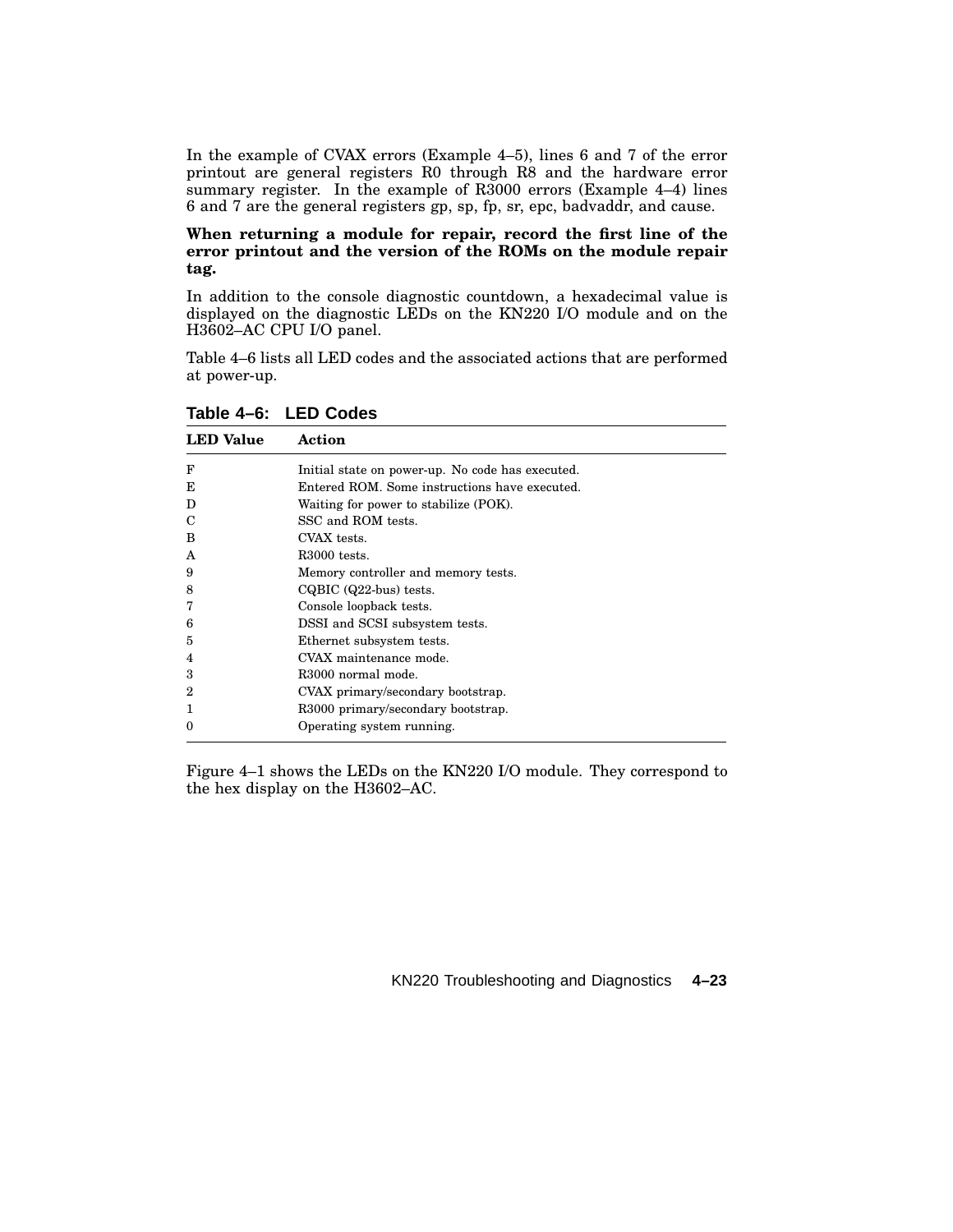**Figure 4–1: KN220 I/O Module LEDs**



Table 4–7 lists the hex LED display, the default action on errors, and the most likely FRUs. It is divided into IPTs and scripts.

The Default Action on Error column refers to the action taken by the diagnostic executive under the following circumstances:

- The diagnostic executive detects an unexpected exception or interrupt.
- A test fails and that failure is reported to the diagnostic executive.

The Default on Error column does not refer to the action taken by the memory tests. The diagnostic executive either halts the script or continues execution at the next test in the script.

Most memory tests have a continue on error parameter (labeled cont\_on\_ error, as shown in test 47 in Example 4–2). If you explicitly set cont\_on\_ error, using parameter 4 in a memory test, the test marks bad pages in the bitmap and continues without notifying the diagnostic executive of the error. In this case, a halt on error does not occur even if you specify halt on error in the diagnostic executive (by answering Yes to Stop script on error? in Utility 9F), since the memory test does not notify the diagnostic executive that an error has occurred.

**4–24** KN220 CPU System Maintenance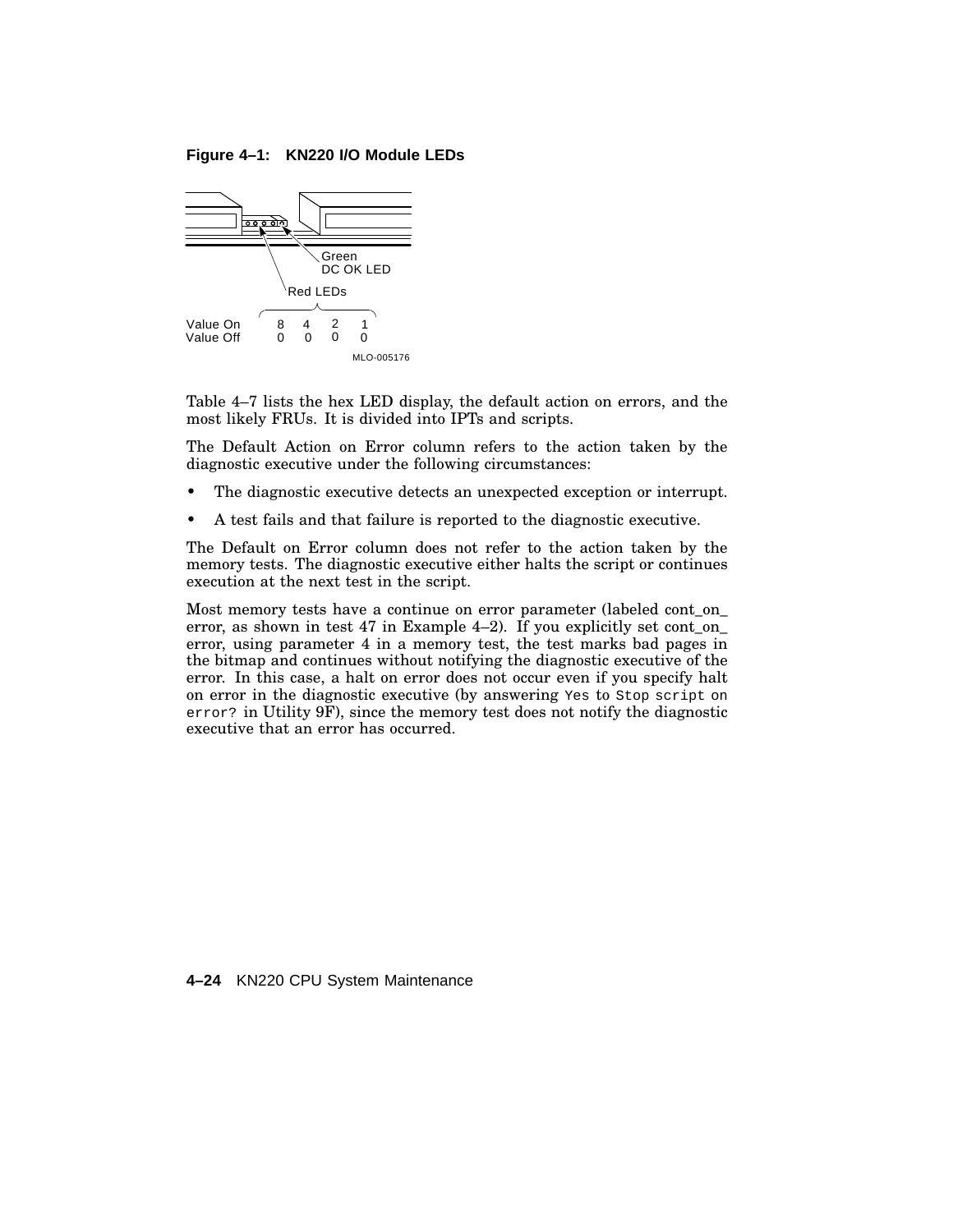| <b>Hex</b><br>LED | <b>Normal Error</b>           | <b>Console Console Default</b> | Display Display on Error | <b>Description</b>            | $\mathbf{FRU}^1$ |
|-------------------|-------------------------------|--------------------------------|--------------------------|-------------------------------|------------------|
|                   | <b>Initial Power-Up Tests</b> |                                |                          |                               |                  |
| F                 | None                          | None                           | Loop on test             | Power-up                      | 7, 2, 5, 6, 10   |
| D                 | None                          | None                           | Loop on test             | WAIT POK                      | 2                |
| 4                 | None                          | None                           | Loop on self             | <b>Entering IPT</b>           | $\overline{2}$   |
| 7                 | None                          | None                           | Loop on test             | SLU_EXT_LOOPBACK <sup>2</sup> | 8, 9, 2          |
| Script B1         |                               |                                |                          |                               |                  |
| C                 | None                          | ?9D                            | Continue                 | Utilities                     | 2, 10            |
| B                 | None                          | ?42                            | Continue                 | Check for intrs               | 2, 1, 10         |
| C                 | None                          | 2C6                            | Continue                 | SSC_power-up                  | 2, 10            |
| 7                 | None                          | ?60                            | Continue                 | <b>CONSOLE SERIAL</b>         | 2, 10            |
|                   | End of script.                |                                |                          |                               |                  |
| <b>Script A1</b>  |                               |                                |                          |                               |                  |
| 8                 | 83                            | ?91                            | Continue                 | CQBIC Powerup                 | $\overline{2}$   |
| 8                 | 82                            | ?90                            | Continue                 | CQBIC registers               | 2                |
| C                 | 81                            | ?52                            | Continue                 | Prog timer                    | $\overline{2}$   |
| C                 | 80                            | ?52                            | Continue                 | Prog timer                    | $\overline{2}$   |
| С                 | 79                            | ?53                            | Continue                 | TOY clock                     | $\overline{2}$   |
| С                 | 78                            | ?C1                            | Continue                 | <b>SSC RAM</b>                | $\overline{2}$   |

# **Table 4–7: KN220 Console Displays and FRUs**

<sup>1</sup>In the case of multiple FRUs, refer to Section 4.4.2 for further information.

If a problem recurs with the same FRU, check that the tolerances for system power supply +5 Vdc, +12 Vdc, and ac ripple are within specification.

 $^{2}\mathrm{This}$  test runs only if the power-up mode switch on the H3602–AC is set to select the test. See Section 4.5.3.

FRU key:

 $1 = \mathrm{KN220}$  CPU module

2 = KN220 I/O module

3 = MS220 memory module

4 = Memory interconnect cable

 $5 = Q22$ -bus device

 $6 = \frac{Q22}{CD}$  backplane

7 = System power supply

 $8 = \text{H}3602 - \text{AC CPU }1/\text{O}$  panel

 $9 = H3602 - AC$  cable

10 = CPU and I/O module interconnect cable

11 = CPU and VME interconnect cable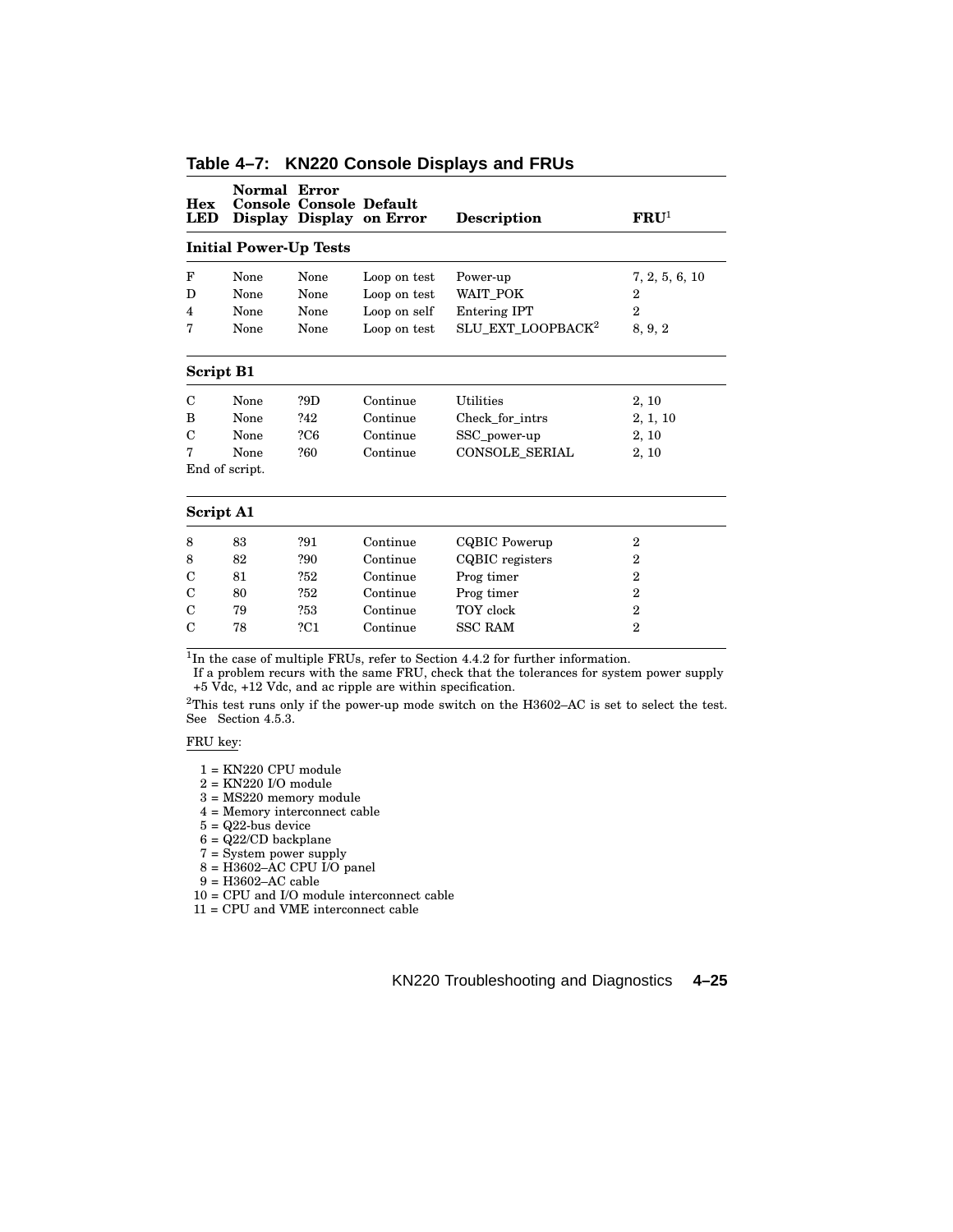| Hex<br><b>LED</b> | Normal Error | <b>Console Console Default</b> | Display Display on Error | <b>Description</b>     | $\mathbf{FRU}^1$ |
|-------------------|--------------|--------------------------------|--------------------------|------------------------|------------------|
| <b>Script A1</b>  |              |                                |                          |                        |                  |
| $\mathcal{C}$     | 77           | ?34                            | Continue                 | ROM logic test         | 2, 10            |
| $\mathbf C$       | 76           | 2C5                            | Continue                 | SSC regs               | 2, 10            |
| B                 | 75           | ?55                            | Continue                 | Interval timer         | 2, 1, 10         |
| 6                 | 74           | ?5B                            | Continue                 | SII_registers          | 2, 10            |
| 6                 | 73           | ?57                            | Continue                 | SII memory             | 2, 10            |
| $\mathbf C$       | 72           | 2C7                            | Continue                 | <b>CBTCR</b> timeout   | 2, 10            |
| $\mathbf C$       | 71           | 2C2                            | Continue                 | <b>SSC RAM ALL</b>     | 2, 10            |
| 6                 | 70           | ?5C                            | Continue                 | SII initiatior         | 2, 10            |
| 6                 | 69           | ?5D                            | Continue                 | SII target             | 2, 10            |
| 6                 | 68           | ?65                            | Continue                 | SCSI_memory            | 2, 10            |
| 6                 | 67           | ?67                            | Continue                 | <b>SCSI</b> Quick test | 2, 10            |
| C                 | 66           | ?92                            | Halt                     | CDAL RIO Intrf         | 2, 1, 10         |
| A                 | 65           | ?79                            | Continue                 | R3000 NVRAM            | 1                |
| A                 | 64           | ?78                            | Continue                 | R3000 Write Buffer     | $\mathbf{1}$     |
| A                 | 63           | ?7C                            | Continue                 | R3000 DUART            | 1                |
| A                 | 62           | 271                            | Continue                 | <b>R3000 FPU</b>       | 1                |
| A                 | 61           | ?72                            | Continue                 | <b>R3000 TLB</b>       | 1                |
| A                 | 60           | ?21                            | Continue                 | R_D_Cache_Tag          | 1                |
| A                 | 59           | ?22                            | Continue                 | R_D_Cache_Tag_Par      | 1                |
| A                 | 58           | ?23                            | Continue                 | R_D_Cache_Data_Par     | 1                |
| A                 | 57           | ?24                            | Continue                 | R D Cache Val Bit      | 1                |
| A                 | 56           | ?25                            | Continue                 | R_D_Cache_RAM          | $\mathbf{1}$     |
| A                 | 55           | ?2D                            | Continue                 | R_D_Cache_Inst         | 1                |
|                   |              |                                |                          |                        |                  |

**Table 4–7 (Cont.): KN220 Console Displays and FRUs**

If a problem recurs with the same FRU, check that the tolerances for system power supply +5 Vdc, +12 Vdc, and ac ripple are within specification.

### FRU key:

- 1 = KN220 CPU module
- 2 = KN220 I/O module
- 3 = MS220 memory module
- 4 = Memory interconnect cable
- $5 = Q22$ -bus device
- $6 = \frac{Q22}{CD}$  backplane
- 7 = System power supply
- $8 = H3602 AC CPU I/O panel$
- $9 =$  H3602–AC cable
- 10 = CPU and I/O module interconnect cable
- 11 = CPU and VME interconnect cable

## **4–26** KN220 CPU System Maintenance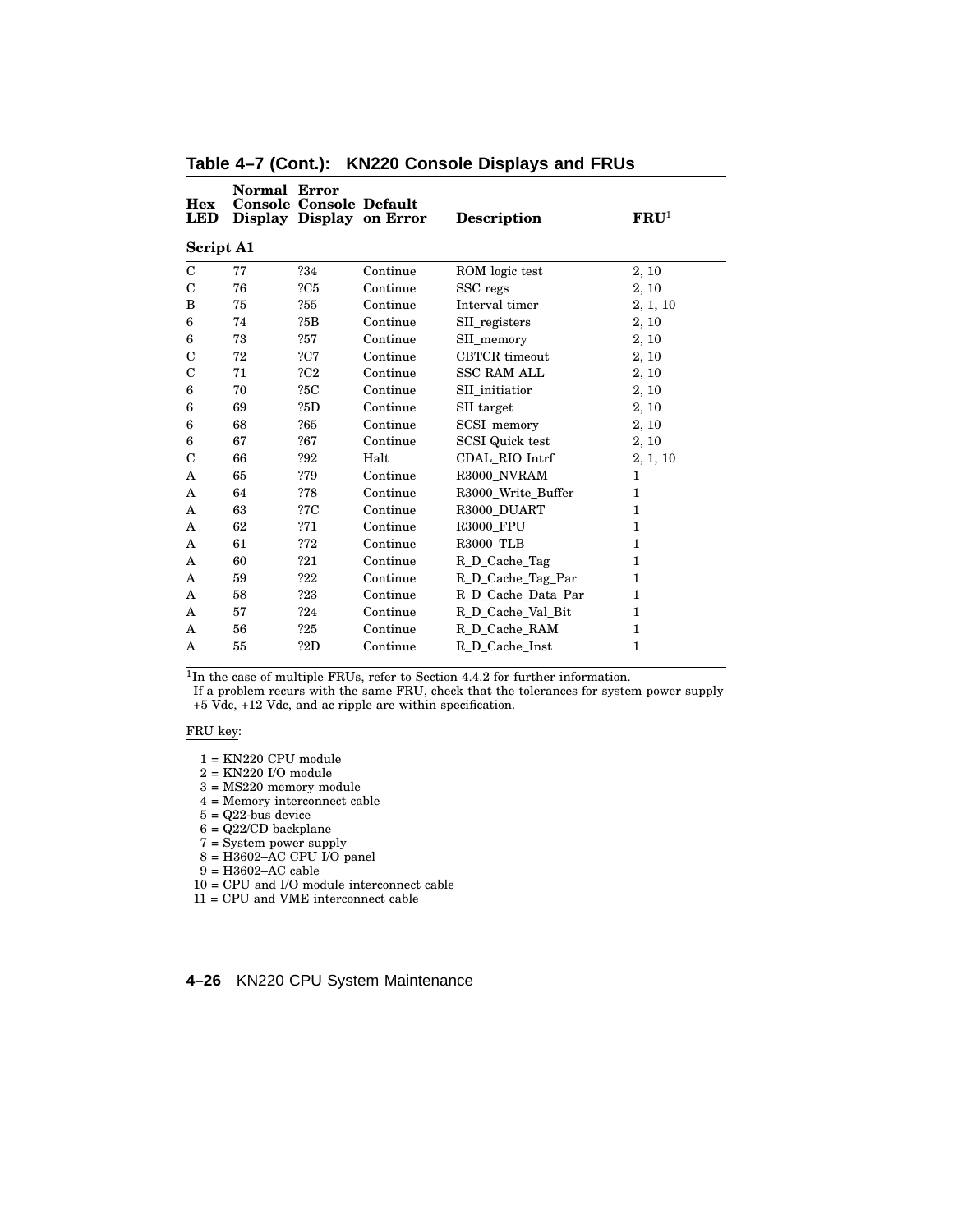| <b>Hex</b><br><b>LED</b> | Normal | Error<br><b>Console Console Default</b> | Display Display on Error | <b>Description</b>           | $\mathbf{FRU}^1$ |
|--------------------------|--------|-----------------------------------------|--------------------------|------------------------------|------------------|
| <b>Script A1</b>         |        |                                         |                          |                              |                  |
| A                        | 54     | ?27                                     | Continue                 | R_I_Cache_Tag                | 1                |
| A                        | 53     | ?28                                     | Continue                 | R <sub>I</sub> Cache Tag Par | $\mathbf{1}$     |
| A                        | 52     | ?29                                     | Continue                 | R I Cache Data Par           | $\mathbf{1}$     |
| A                        | 51     | ?2A                                     | Continue                 | R <sub>I</sub> Cache_Val_Bit | 1                |
| A                        | 50     | ?2B                                     | Continue                 | R I Cache RAM                | 1                |
| A                        | 49     | 22C                                     | Continue                 | R_I_Cache_Inst               | $\mathbf{1}$     |
| 9                        | 48     | ?30                                     | Halt                     | MEM_Bitmap                   | 3,1,2,4,6        |
| 9                        | 47     | ?9A                                     | Continue                 | Memory Descrip               | 3,1,2,4,6        |
| 9                        | 46     | ?4F                                     | Continue                 | MEM Data                     | 3,1,2,4,6        |
| 9                        | 45     | ?4E                                     | Continue                 | <b>MEM_Byte</b>              | 3,1,2,4,6        |
| 9                        | 44     | ?4D                                     | Continue                 | <b>MEM</b> Address           | 3,1,2,4,6        |
| 9                        | 43     | ?48                                     | Continue                 | MEM Addr shrts               | 3,1,2,4,6        |
| 9                        | 42     | ?48                                     | Continue                 | MEM Addr shrts               | 3,1,2,4,6        |
| 9                        | 41     | ?48                                     | Continue                 | MEM Addr shrts               | 3,1,2,4,6        |
| 9                        | 40     | ?48                                     | Continue                 | MEM Addr shrts               | 3,1,2,4,6        |
| 9                        | 39     | ?48                                     | Continue                 | MEM Addr shrts               | 3,1,2,4,6        |
| 9                        | 38     | ?48                                     | Continue                 | MEM Addr shrts               | 3,1,2,4,6        |
| 9                        | 37     | ?48                                     | Continue                 | MEM Addr shrts               | 3,1,2,4,6        |
| 9                        | 36     | ?48                                     | Continue                 | MEM_Addr_shrts               | 3,1,2,4,6        |
| 9                        | 35     | ?48                                     | Continue                 | MEM Addr shrts               | 3,1,2,4,6        |
| 9                        | 34     | ?48                                     | Continue                 | MEM Addr shrts               | 3,1,2,4,6        |
| 9                        | 33     | ?48                                     | Continue                 | MEM Addr shrts               | 3,1,2,4,6        |
| 9                        | 32     | ?48                                     | Continue                 | MEM Addr shrts               | 3,1,2,4,6        |

**Table 4–7 (Cont.): KN220 Console Displays and FRUs**

If a problem recurs with the same FRU, check that the tolerances for system power supply +5 Vdc, +12 Vdc, and ac ripple are within specification.

### FRU key:

- 1 = KN220 CPU module
- 2 = KN220 I/O module
- 3 = MS220 memory module
- 4 = Memory interconnect cable
- $5 = Q22$ -bus device
- $6 = \frac{Q22}{CD}$  backplane
- 7 = System power supply
- $8 = H3602 AC CPU I/O panel$
- $9 =$  H3602–AC cable
- 10 = CPU and I/O module interconnect cable
- 11 = CPU and VME interconnect cable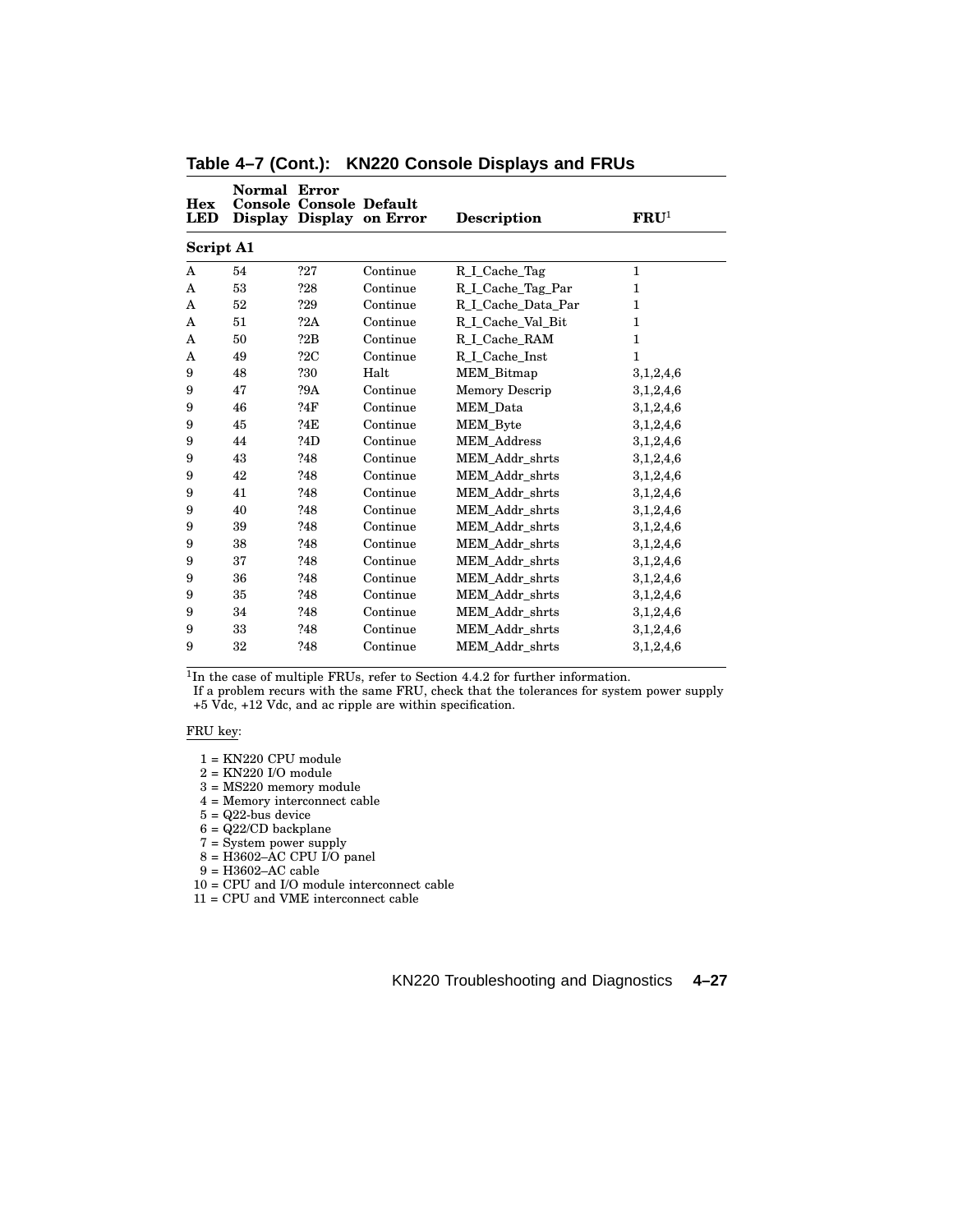| Hex<br><b>LED</b> | Normal | Error<br><b>Console Console Default</b> | Display Display on Error | <b>Description</b>        | $\mathbf{FRU}^1$ |
|-------------------|--------|-----------------------------------------|--------------------------|---------------------------|------------------|
| Script A1         |        |                                         |                          |                           |                  |
| 9                 | 31     | ?48                                     | Continue                 | MEM Addr shrts            | 3,1,2,4,6        |
| 9                 | 30     | ?48                                     | Continue                 | MEM_Addr_shrts            | 3,1,2,4,6        |
| 9                 | 29     | ?48                                     | Continue                 | MEM Addr shrts            | 3,1,2,4,6        |
| 9                 | 28     | ?48                                     | Continue                 | MEM Addr shrts            | 3,1,2,4,6        |
| 9                 | 27     | ?47                                     | Continue                 | <b>MEM</b> Refresh        | 3,1,2,4,6        |
| 9                 | 26     | ?4C                                     | Continue                 | MEM ECC Error             | 3,1,2,4,6        |
| 9                 | 25     | ?40                                     | Continue                 | Memory Count Errs         | 3,1,2,4,6        |
| B                 | 24     | ?46                                     | Continue                 | C Cache diag mode         | $\overline{2}$   |
| 9                 | 23     | ?43                                     | Continue                 | <b>CVAX Mem Interface</b> | 3,2,1,4,6        |
| 5                 | 22     | ?5F                                     | Continue                 | <b>SGEC</b>               | 2                |
| A                 | 21     | 27a                                     | Continue                 | R3000 NVRAM all           | 1                |
| A                 | 20     | ?20                                     | Continue                 | R D Cache Seg             | $\mathbf{1}$     |
| A                 | 19     | ?26                                     | Continue                 | R I Cache Seg             | 1                |
| A                 | 18     | 22e                                     | Continue                 | R_Cache_IStream           | $\mathbf{1}$     |
| A                 | 17     | 22f                                     | Continue                 | R Cache Exerciser         | 1                |
| A                 | 16     | ?73                                     | Continue                 | R_IO_Reg_Interface        | $\mathbf 1$      |
| A                 | 15     | ?74                                     | Continue                 | R_SII_Buf_Intrf           | 2,1              |
| A                 | 14     | ?75                                     | Continue                 | R SCSI Buf Intrf          | $^{2,1}$         |
| A                 | 13     | ?76                                     | Continue                 | R3000_Interrupt           | 1,2              |
| 6                 | 12     | ?66                                     | Continue                 | R SCSI Test               | 2,1              |
| B                 | 11     | ?44                                     | Continue                 | CVAX Cache mem            | 1,3,4,6          |
| 8                 | 10     | ?80                                     | Continue                 | CQBIC memory              | 1,3,5,4,6        |
| B                 | 09     | ?54                                     | Continue                 | Virtual mode              | 2,1,3,4,6        |

**Table 4–7 (Cont.): KN220 Console Displays and FRUs**

If a problem recurs with the same FRU, check that the tolerances for system power supply +5 Vdc, +12 Vdc, and ac ripple are within specification.

### FRU key:

- 1 = KN220 CPU module
- 2 = KN220 I/O module
- 3 = MS220 memory module
- 4 = Memory interconnect cable
- $5 = Q22$ -bus device
- $6 = \frac{Q22}{CD}$  backplane
- 7 = System power supply
- $8 = H3602 AC CPU I/O panel$
- $9 =$  H3602–AC cable
- 10 = CPU and I/O module interconnect cable
- 11 = CPU and VME interconnect cable

### **4–28** KN220 CPU System Maintenance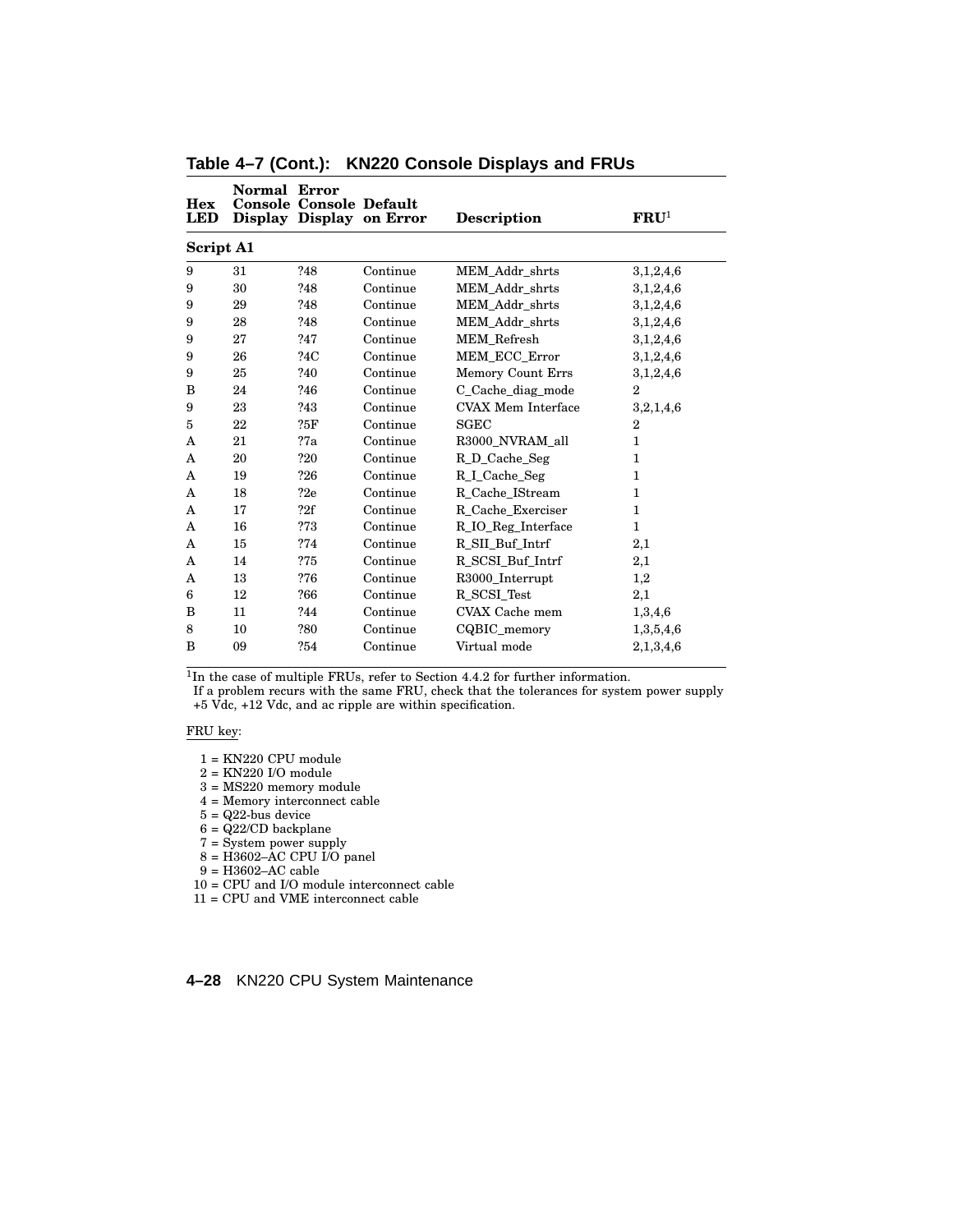| <b>Hex</b><br><b>LED</b> | Normal Error      | <b>Console Console Default</b> | Display Display on Error | <b>Description</b> | $\mathbf{FRU}^1$ |
|--------------------------|-------------------|--------------------------------|--------------------------|--------------------|------------------|
| <b>Script A1</b>         |                   |                                |                          |                    |                  |
| $\mathcal{C}$            | 08                | ?34                            | Continue                 | ROM logic test     | $\mathbf{2}$     |
| C                        | 07                | 2C5                            | Continue                 | SSC regs           | $\overline{2}$   |
| 8                        | 06                | ?45                            | Continue                 | C cache mem cobic  | 2,1,3,5,4,6      |
| A                        | 05                | ?83                            | Continue                 | <b>VME</b> Test    | 11               |
| A                        | 04                | 27d                            | Continue                 | R3000 Interaction  | 2,1,3,4,10       |
| C                        | 03                | ?41                            | Continue                 | CDE Cleanup        | 2,1,5            |
| Script A9                |                   |                                |                          |                    |                  |
| 9                        | 4F                | ?4F                            | Halt                     | MEM data           | 3, 1, 2, 4, 6    |
| 9                        | 4E                | ?4E                            | Halt                     | MEM byte           | 3, 1, 2, 4, 6    |
| 9                        | 4D                | ?4D                            | Halt                     | MEM addr           | 3, 1, 2, 4, 6    |
| 9                        | 4C                | ?4C                            | Halt                     | MEM ECC error      | 3, 1, 4, 6       |
| 9                        | 48                | ?48                            | Continue                 | MEM Addr shrts     | 3, 1, 4, 6       |
| 9                        | 47                | ?47                            | Continue                 | MEM refresh        | 3, 1, 4, 6       |
| 9                        | 40                | ?40                            | Continue                 | MEM count errs     | 3, 1, 4, 6       |
| $\mathcal{C}$            | 41                | ?41                            | Continue                 | Board reset        | 2, 1, 5          |
|                          | End of script.    |                                |                          |                    |                  |
| <b>Script A8</b>         |                   |                                |                          |                    |                  |
| 9                        | 30                | ?30                            | Halt                     | MEM_bitmap         | 1, 3, 2, 4, 6    |
|                          | Invoke script A7. |                                |                          |                    |                  |

**Table 4–7 (Cont.): KN220 Console Displays and FRUs**

If a problem recurs with the same FRU, check that the tolerances for system power supply +5 Vdc, +12 Vdc, and ac ripple are within specification.

# FRU key:

- 1 = KN220 CPU module
- $2 = KN220$  I/O module
- 3 = MS220 memory module
- 4 = Memory interconnect cable
- $5 = Q22$ -bus device
- $6 = \frac{Q22}{CD}$  backplane
- 7 = System power supply
- 8 = H3602–AC CPU I/O panel
- 9 = H3602–AC cable
- 10 = CPU and I/O module interconnect cable

11 = CPU and VME interconnect cable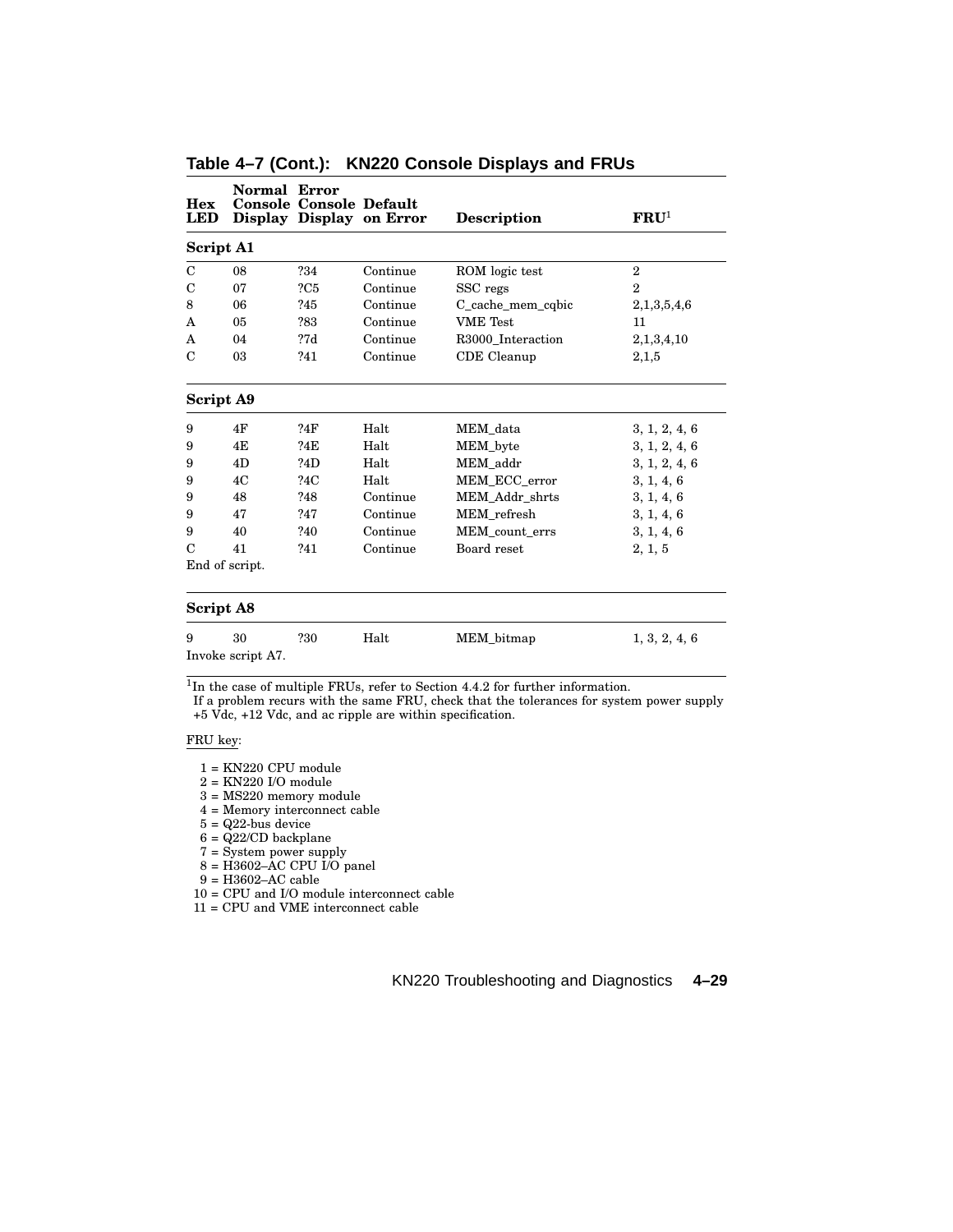| Hex<br><b>LED</b> | Normal Error | <b>Console Console Default</b> | Display Display on Error | <b>Description</b>  | $\mathbf{FRU}^{1}$ |
|-------------------|--------------|--------------------------------|--------------------------|---------------------|--------------------|
| Script A8         |              |                                |                          |                     |                    |
| End of script.    |              |                                |                          |                     |                    |
| Script A7         |              |                                |                          |                     |                    |
| 9                 | 4F           | ?4F                            | Halt                     | MEM data            | 3, 1, 2, 4, 6      |
| 9                 | 4E           | ?4E                            | Halt                     | MEM_byte            | 3, 1, 2, 4, 6      |
| 9                 | 4D           | ?4D                            | Halt                     | MEM addr            | 3, 1, 2, 4, 6      |
| 9                 | 4C           | ?4C                            | Halt                     | MEM ECC error       | 3, 1, 2, 4, 6      |
| 9                 | 48           | ?48                            | Halt                     | MEM address shorts  | 3, 1, 2, 4, 6      |
| 9                 | 47           | ?47                            | Halt                     | MEM refresh         | 3, 1, 2, 4, 6      |
| 9                 | 40           | ?40                            | Cont                     | MEM_count_bad pages | 3, 1, 2, 4, 6      |
| 8                 | 80           | ?80                            | Cont                     | CQBIC_memory        | 1, 3, 5, 4, 6      |
| C                 | 41           | ?41                            | Halt                     | Board reset         | 2, 1, 5            |
| End of script.    |              |                                |                          |                     |                    |

**Table 4–7 (Cont.): KN220 Console Displays and FRUs**

If a problem recurs with the same FRU, check that the tolerances for system power supply +5 Vdc, +12 Vdc, and ac ripple are within specification.

### FRU key:

 $1 = KN220$  CPU module

2 = KN220 I/O module

3 = MS220 memory module

4 = Memory interconnect cable

 $5 = Q22$ -bus device

 $6 = \frac{Q22}{CD}$  backplane

7 = System power supply

 $8 = \text{H}3602 - \text{AC CPU } \overline{1}/\overline{O}$  panel

9 = H3602–AC cable

10 = CPU and I/O module interconnect cable

11 = CPU and VME interconnect cable

### **4–30** KN220 CPU System Maintenance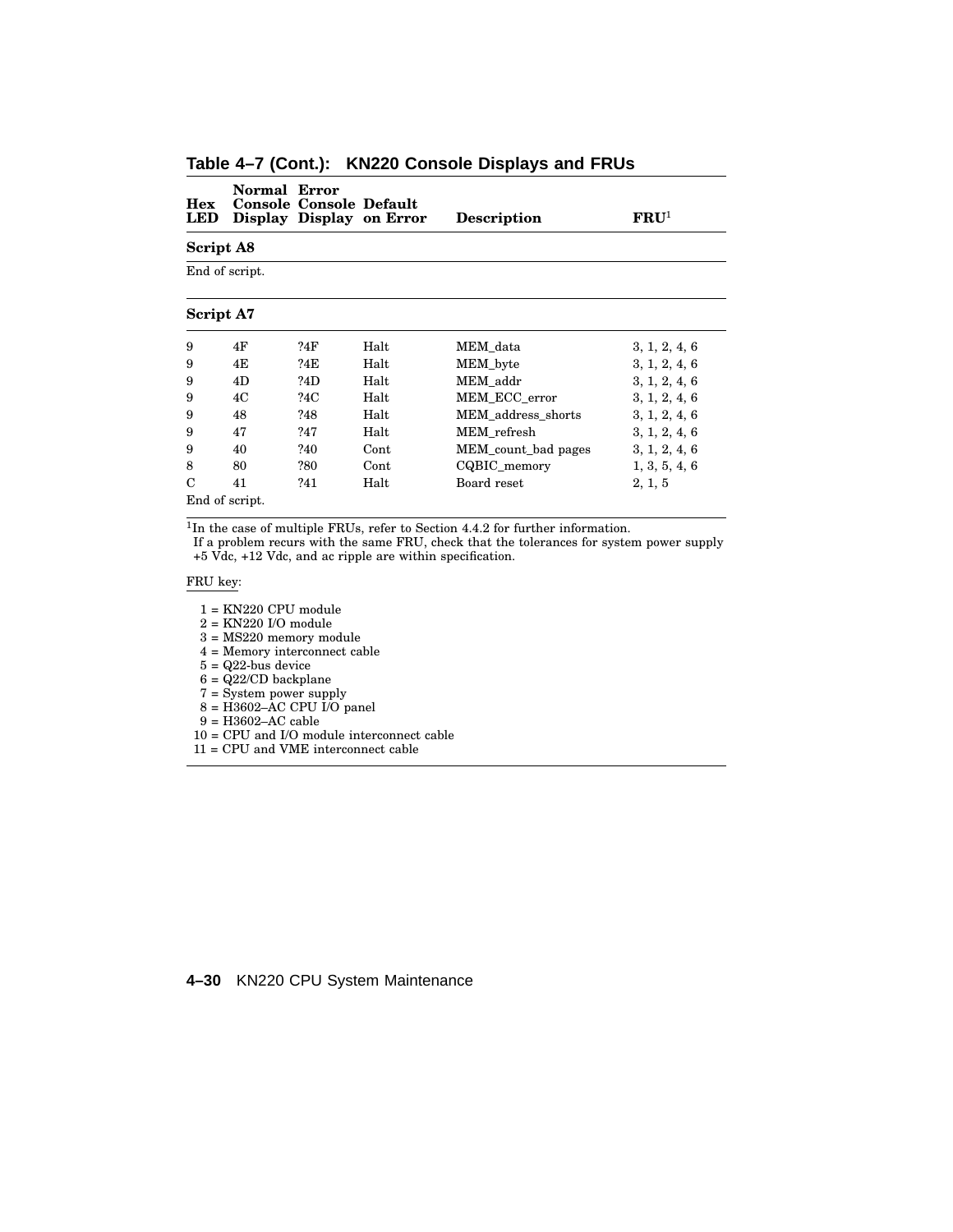# **4.2.6 System Halt Messages**

Table 4–8 lists messages that may appear on the console terminal when a system error occurs.

| Code       | <b>Message</b>     | <b>Explanation</b>                                                                                                                                |
|------------|--------------------|---------------------------------------------------------------------------------------------------------------------------------------------------|
| ?02        | EXT HLT            | External halt, caused either by console BREAK condition or<br>because Q22-bus BHALT_L or DBR <aux_hlt> bit was set<br/>while enabled.</aux_hlt>   |
| ?03        |                    | Power-up; no halt message displayed. The presence of the<br>firmware banner and diagnostic countdown indicates this<br>halt.                      |
| ?04        | <b>ISP ERR</b>     | Caused by attempt to push interrupt or exception state onto<br>the interrupt stack when the interrupt stack was mapped NO<br>ACCESS or NOT VALID. |
| ?05        | <b>DBL ERR</b>     | A second machine check occurred while the processor was<br>attempting to service a normal exception.                                              |
| 206        | <b>HLT INST</b>    | The processor executed a HALT instruction in kernel mode.                                                                                         |
| ?07        | <b>SCB ERR3</b>    | The vector had bits $\langle 1:0 \rangle = 3$ .                                                                                                   |
| 208        | <b>SCB ERR2</b>    | The vector had bits $\langle 1:0 \rangle = 2$ .                                                                                                   |
| <b>?0A</b> | <b>CHM FR ISTK</b> | A change mode instruction was executed when PSL <is> was<br/>set.</is>                                                                            |
| ?OB        | CHM TO ISTK        | The SCB vector for a change mode had bit $\langle 0 \rangle$ set.                                                                                 |
| ?OC        | <b>SCB RD ERR</b>  | A hard memory error occurred during a processor read of an<br>exception or interrupt vector.                                                      |
| ?10        | MCHK AV            | An access violation or an invalid translation occurred during<br>machine check exception processing.                                              |
| ?11        | <b>KSP AV</b>      | An access violation or an invalid translation occurred during<br>invalid kernel stack pointer exception processing.                               |
| ?12        | DBL ERR2           | Double machine check error.<br>A machine check occurred<br>during an attempt to service a machine check.                                          |
| ?13        | DBL ERR3           | Double machine check error.<br>A machine check occurred<br>during an attempt to service a kernel stack not valid<br>exception.                    |
| ?19        | PSL EXC5           | $PSL < 26:24$ = 5 on interrupt or exception.                                                                                                      |
| 21 A       | PSL EXC6           | $PSL < 26:24$ = 6 on interrupt or exception.                                                                                                      |
| 21B        | PSL EXC7           | $PSL < 26:24$ = 7 on interrupt or exception.                                                                                                      |
| 21D        | PSL REI5           | $PSL < 26:24$ = 5 on an rei instruction.                                                                                                          |
| 21E        | PSL REI6           | $PSL < 26:24$ = 6 on an rei instruction.                                                                                                          |
| 21F        | <b>PSL REI7</b>    | $PSL < 26:24$ = 7 on an rei instruction.                                                                                                          |
| ?38        | <b>SECENB</b>      | Security is enabled.                                                                                                                              |

**Table 4–8: System Halt Messages**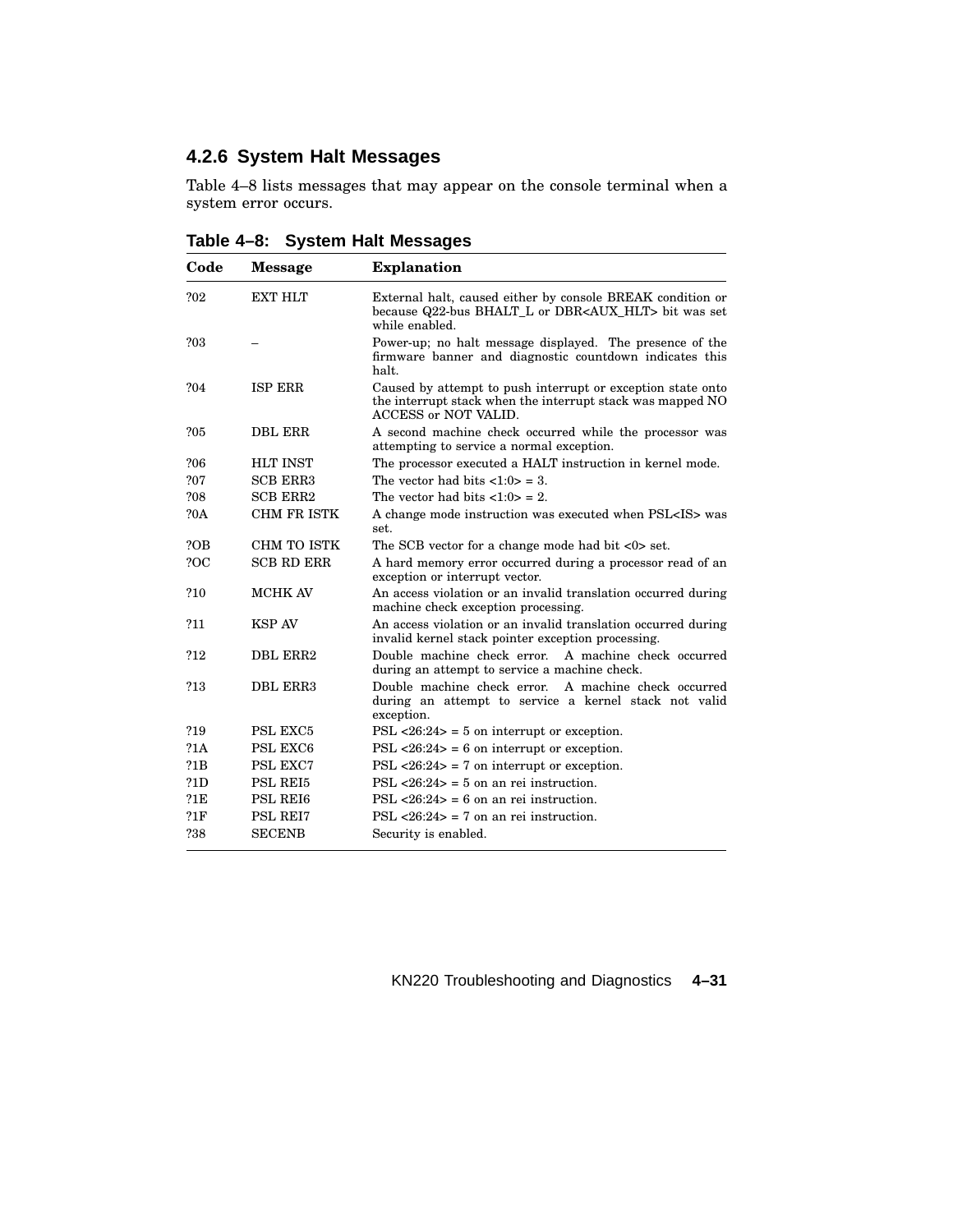# **4.2.7 Console Error Messages**

Table 4–9 lists messages issued in response to an error or to a console command that was entered incorrectly.

**Table 4–9: Console Error Messages**

|                | Code Message         | <b>Explanation</b>                                                                                                                                                                           |
|----------------|----------------------|----------------------------------------------------------------------------------------------------------------------------------------------------------------------------------------------|
| ?20            | CORRPTN              | The console data base was corrupted. The console simulates<br>a power-up sequence and rebuilds its data base.                                                                                |
| ?21            | <b>ILL REF</b>       | The requested reference would violate virtual memory<br>protection, address is not mapped or is invalid in the specified<br>address space, or value is invalid in the specified destination. |
| ?22            | <b>ILL CMD</b>       | The command string cannot be parsed.                                                                                                                                                         |
| ?23            | <b>INV DGT</b>       | A number has an invalid digit.                                                                                                                                                               |
| ?24            | <b>LTL</b>           | The command was too large for the console to buffer. The<br>message is sent only after the console receives the Return at<br>the end of the command.                                         |
| ?25            | <b>ILL ADR</b>       | The specified address is not in the address space.                                                                                                                                           |
| ?26            | VAL TOO LRG          | The specified value does not fit in the destination.                                                                                                                                         |
| ?27            | <b>SW CONF</b>       | Switch conflict.<br>For example, an EXAMINE command<br>specifies two different data sizes.                                                                                                   |
| ?28            | <b>UNK SW</b>        | The switch is not recognized.                                                                                                                                                                |
| ?29            | <b>UNK SYM</b>       | The EXAMINE or DEPOSIT symbolic address is not<br>recognized.                                                                                                                                |
| 22A            | CHKSM                | An X command has an incorrect command or data checksum.<br>If the data checksum is incorrect, this message is issued and<br>is not abbreviated to "Illegal command."                         |
| ?2B            | <b>HLTED</b>         | The operator entered a HALT command.                                                                                                                                                         |
| 22C            | <b>FND ERR</b>       | A FIND command failed either to find the RPB or 64 Kbytes<br>of good memory.                                                                                                                 |
| ?2D            | <b>TMOUT</b>         | Data failed to arrive in the expected time during an X<br>command.                                                                                                                           |
| ?2E            | <b>MEM ERR</b>       | Memory error or machine check occurred.                                                                                                                                                      |
| $22\mathrm{F}$ | <b>UNXINT</b>        | An unexpected interrupt or exception occurred.                                                                                                                                               |
| ?30            | <b>UNIMPLEMENTED</b> | Unimplemented function.                                                                                                                                                                      |
| ?31            | <b>QUAL NOVAL</b>    | Qualifier does not take a value.                                                                                                                                                             |
| ?32            | <b>QUAL AMBG</b>     | Ambiguous qualifier.                                                                                                                                                                         |
| ?33            | QUAL REQ VAL         | Qualifier requires a value.                                                                                                                                                                  |
| ?34            | <b>QUAL OVERF</b>    | Too many qualifiers.                                                                                                                                                                         |
| ?35            | <b>ARG OVERF</b>     | Too many arguments.                                                                                                                                                                          |
| ?36            | <b>AMBG CMD</b>      | Ambiguous command.                                                                                                                                                                           |
| ?37            | <b>INSUF ARG</b>     | Too few arguments.                                                                                                                                                                           |
| ?64            | <b>INVSCSIID</b>     | Invalid SCSI host ID configuration.                                                                                                                                                          |

**4–32** KN220 CPU System Maintenance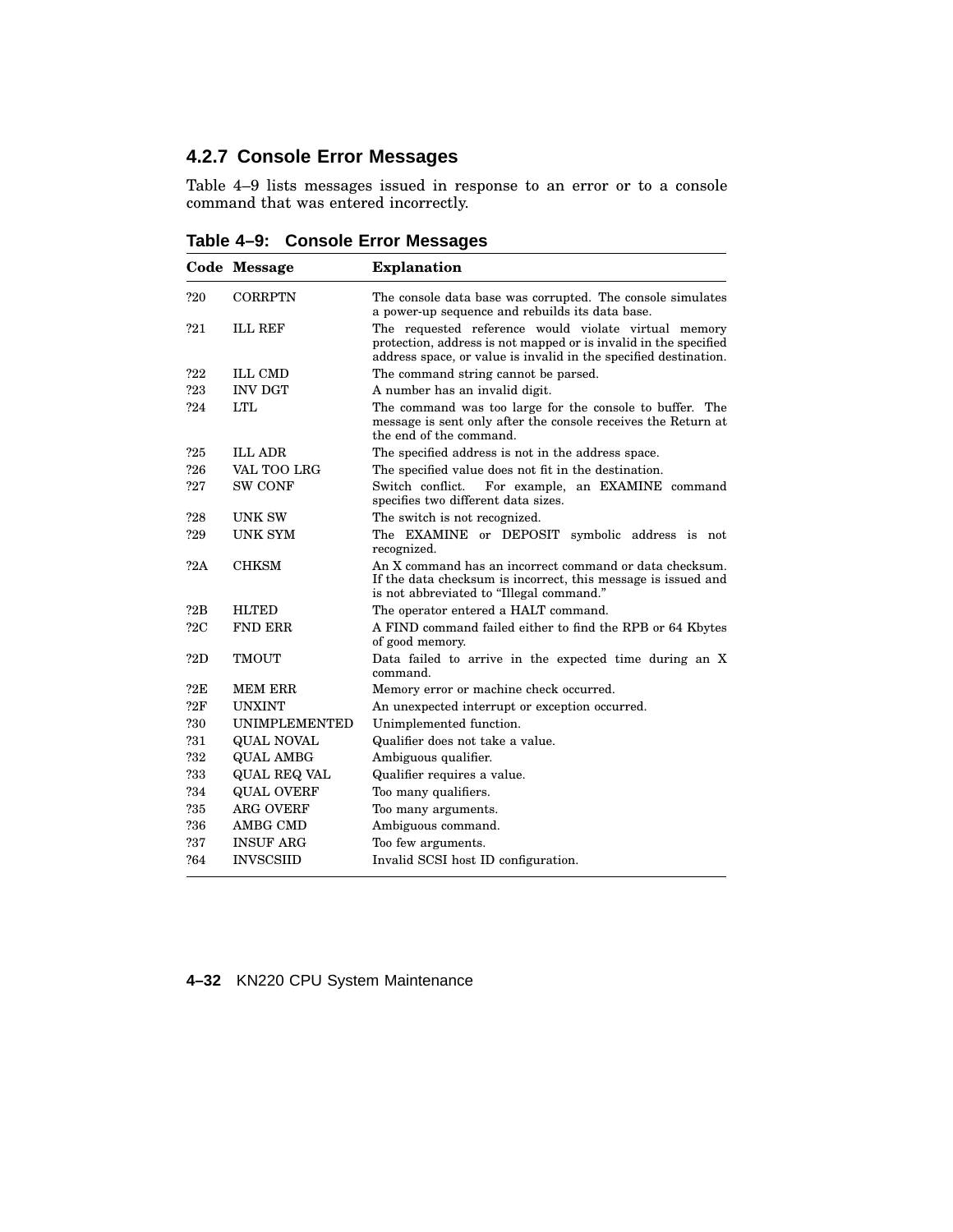# **4.2.8 VMB Error Messages (CVAX)**

If VMB is unable to boot MDM, it returns an error message to the console. Table 4–10 lists the error messages and their descriptions.

| Message<br>Number | <b>Mnemonic</b>     | Interpretation                                                                                                                                    |
|-------------------|---------------------|---------------------------------------------------------------------------------------------------------------------------------------------------|
| ?40               | <b>NOSUCHDEV</b>    | No bootable devices found                                                                                                                         |
| 241               | <b>DEVASSIGN</b>    | Device is not present                                                                                                                             |
| ?42               | <b>NOSUCHFILE</b>   | Program image not found                                                                                                                           |
| ?43               | <b>FILESTRUCT</b>   | Invalid boot device file structure                                                                                                                |
| ?44               | <b>BADCHKSUM</b>    | Bad checksum on header file                                                                                                                       |
| ?45               | <b>BADFILEHDR</b>   | Bad file header                                                                                                                                   |
| ?46               | <b>BADDIRECTORY</b> | Bad directory file                                                                                                                                |
| ?47               | <b>FILNOTCNTG</b>   | Invalid program image format                                                                                                                      |
| ?48               | <b>ENDOFFILE</b>    | Premature end-of-file encountered                                                                                                                 |
| ?49               | <b>BADFILENAME</b>  | Bad file name given                                                                                                                               |
| ?4A               | <b>BUFFEROVF</b>    | Program image does not fit in available memory                                                                                                    |
| ?4B               | <b>CTRLERR</b>      | Boot device I/O error                                                                                                                             |
| ?4C               | <b>DEVINACT</b>     | Failed to initialize boot device                                                                                                                  |
| ?4D               | <b>DEVOFFLINE</b>   | Device is off line                                                                                                                                |
| ?4E               | <b>MEMERR</b>       | Memory initialization error                                                                                                                       |
| ?4F               | <b>SCBINT</b>       | Unexpected SCB exception or machine check                                                                                                         |
| 250               | <b>SCB2NDINT</b>    | Unexpected exception after starting program image                                                                                                 |
| ?51               | <b>NOROM</b>        | No valid ROM image found                                                                                                                          |
| ?52               | <b>NOSUCHNODE</b>   | No response from load server                                                                                                                      |
| ?53               | <b>INSFMAPREG</b>   | Insufficient Q-bus mapping registers due to invalid<br>memory configuration, bad memory, or because Q-bus<br>map was not relocated to main memory |
| ?54               | <b>RETRY</b>        | No devices bootable, retrying                                                                                                                     |
| ?55               | <b>IVDEVNAM</b>     | Invalid device boot name                                                                                                                          |

**Table 4–10: VMB Error Messages**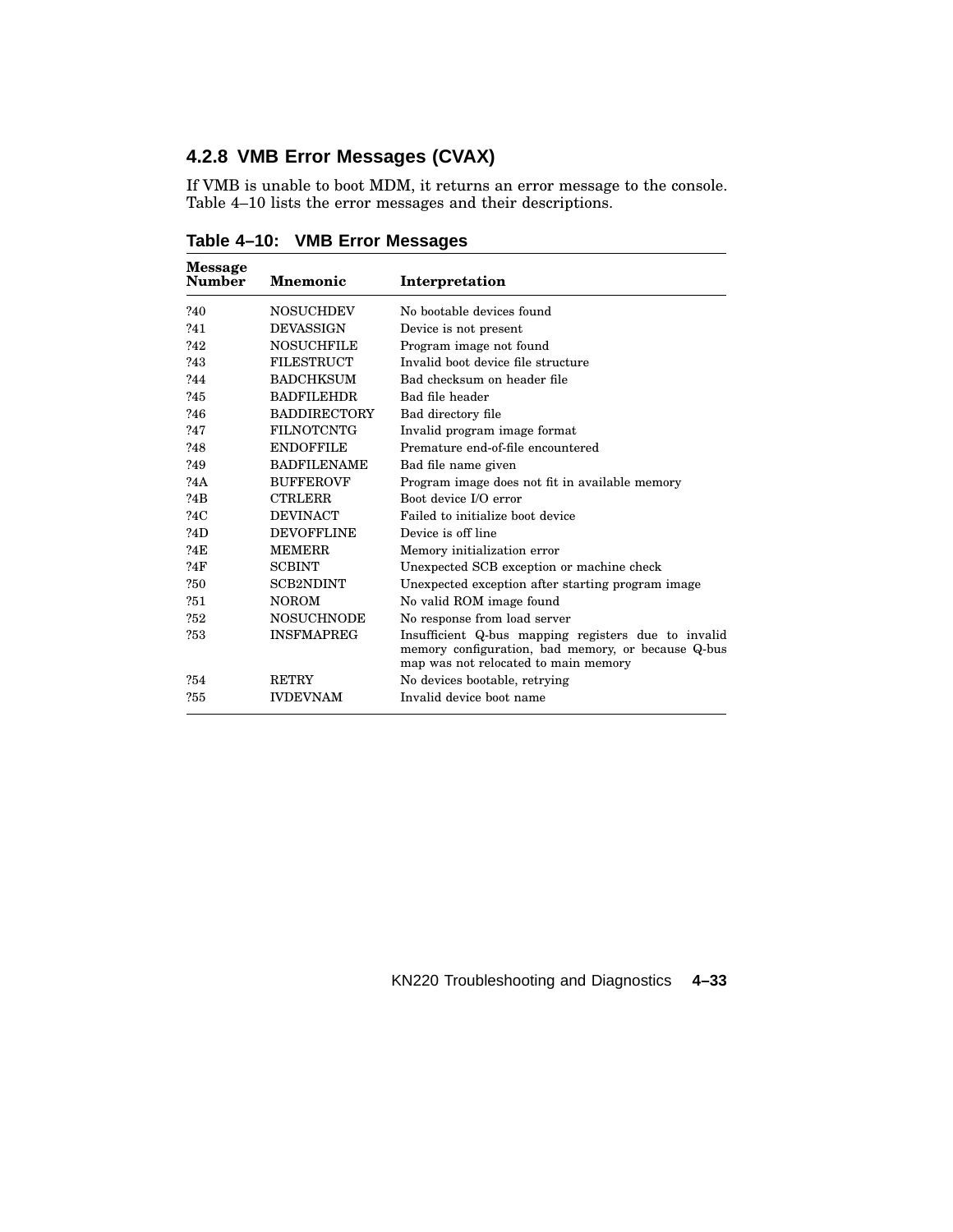# **4.3 Acceptance Testing**

Perform the acceptance testing procedure listed below, after installing a system or whenever replacing the following:

KN220 CPU module KN220 I/O module MS220–AA memory module Memory data interconnect cable Backplane DSSI device SCSI device H3602–AC

1. Run five error-free passes of the power-up scripts by entering the following command:

>>> **R T 0**

- 2. Press  $\boxed{\text{Cut/CC}}$  to terminate the scripts.
- 3. Perform the next two steps for a more thorough test of memory.

>>> **T A8**

Script A8 runs for one pass. This command enables mapping out of solid single-bit ECC as well as multibit ECC errors. It will also run script A7 for one pass.

**4–34** KN220 CPU System Maintenance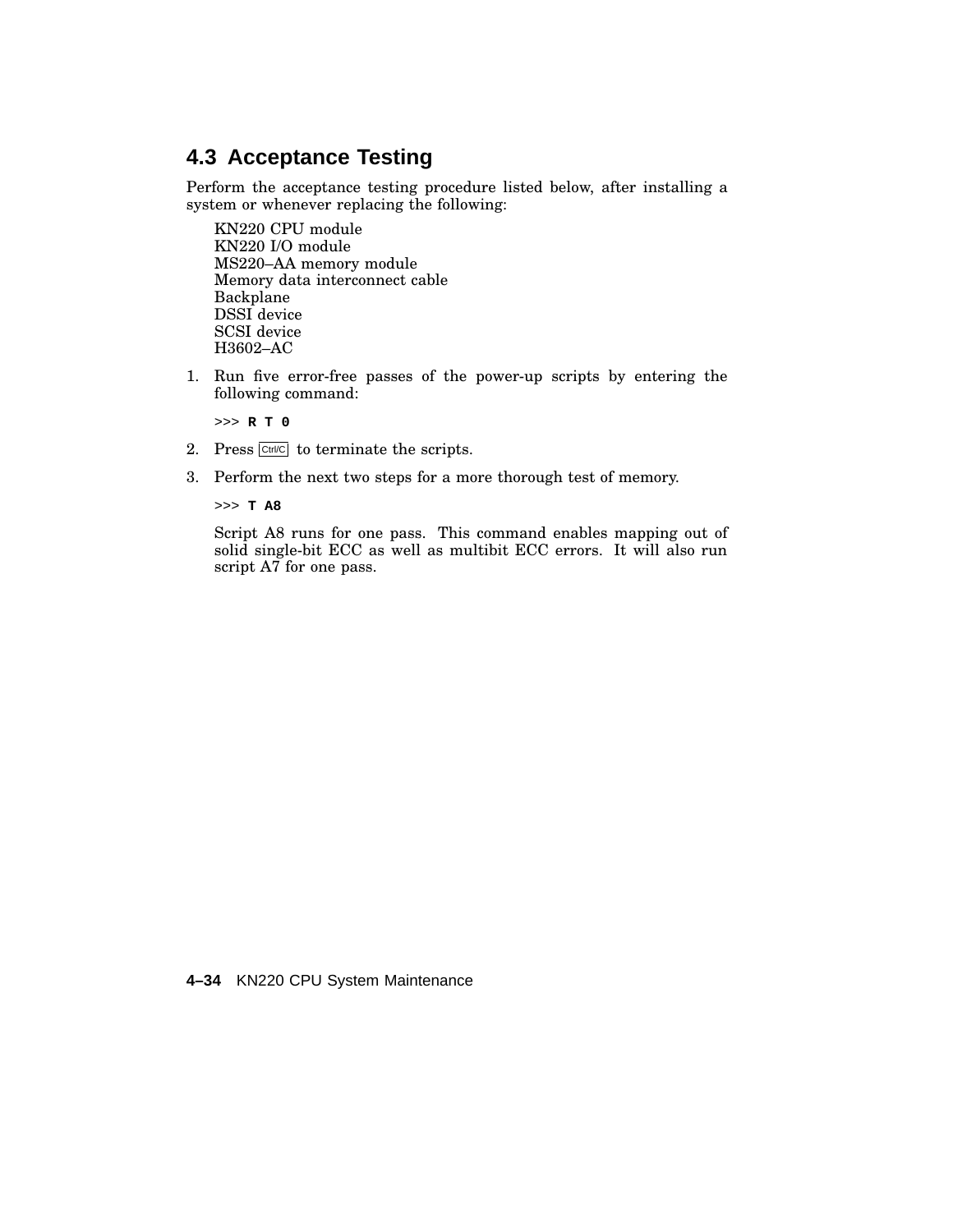If any of the memory tests fail, they mark the bitmap and continue with no error printout to the console. An exception is test 40 (count bad pages). If any single-bit or multibit ECC errors are detected, they are reported in test 40. Such a failure indicates that pages in memory have been marked bad in the bitmap because of solid single-bit and /or multibit ECC errors. The error printout does not display the 20 longwords, since it is a severity level 1 error.

4. Run T 9A to check the memory configuration again, since T 9A prompts you for the correct memory configuration.

**NOTE:** *The specifications you entered in T 9A stay in NVRAM as long as battery power is applied, or until you run T 9A and enter changes.*

```
0 \text{ MB} = 0;32 MB, M7639-A, MS220-AA = 1;
   64 MB, M7639-B, MS220-BA = 2;
MEM FRU 0:3
MEM FRU 0 = 1MEM FRU 1 = 1MEM FRU 2 = 0MEM FRU = 0 32 MB, M7639-A, MS220-AA 00000000 01FFFFFF
MEM FRU = 1 32 MB, M7639-A, MS220-AA 02000000 03FFFFFF
>>>
```
5. To determine the exact configuration, run the SHOW MEMORY/FULL command.

#### >>>**SHOW MEM/FULL**

>>> **T 9A**

Memory 0: 00000000 to 01FFFFFF, 32MB, 0 bad pages Memory 1: 02000000 to 03FFFFFF, 32MB, 0 bad pages Total of 64MB, 0 bad pages, 128 reserved pages Memory Bitmap -03FF0000 to 03FF3FFF, 32 pages Console Scratch Area -03FF4000 to 03FF7FFF, 32 pages Qbus Map -03FF8000 to 03FFFFFF, 64 pages Scan of Bad Pages >>>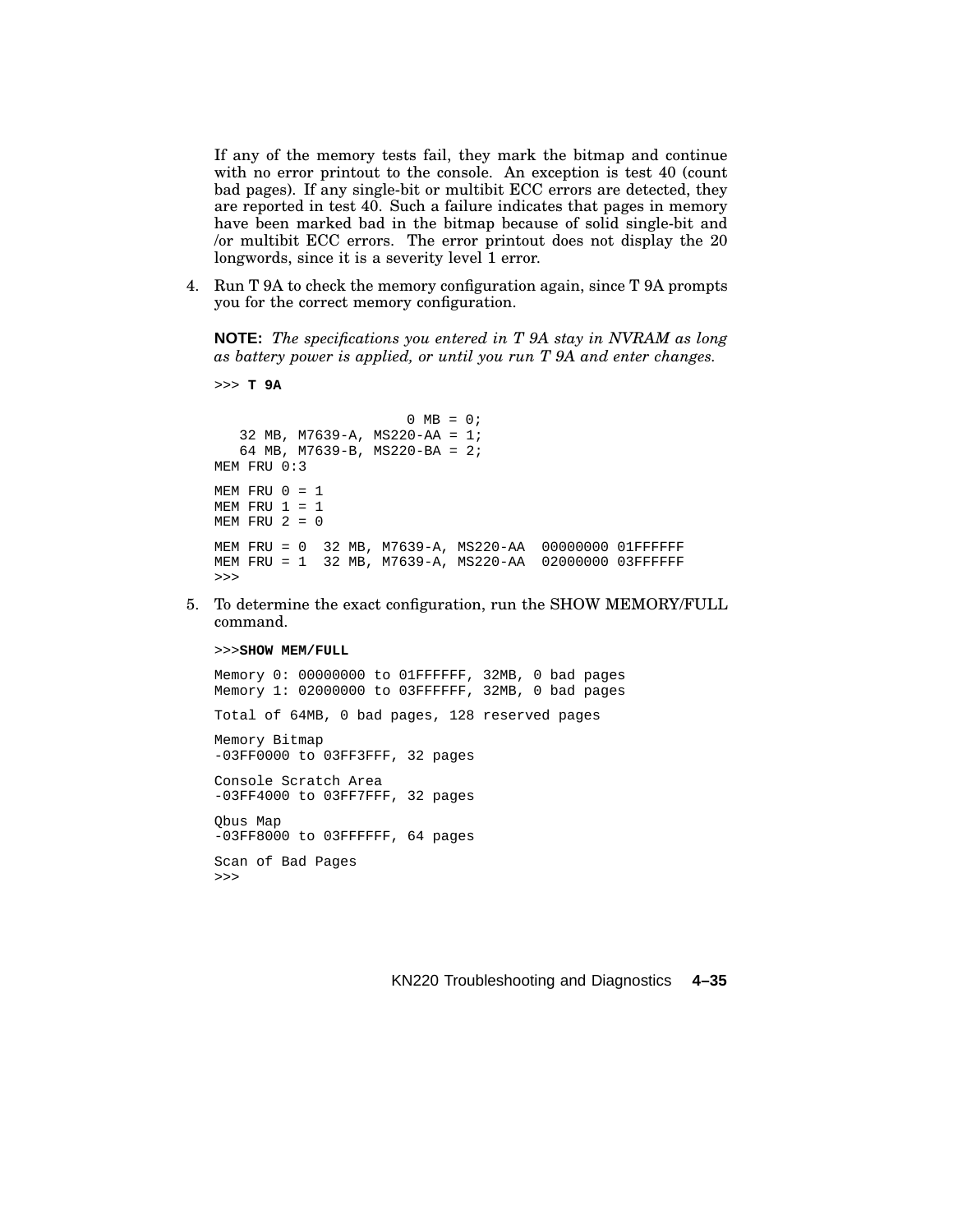Memories 0 through 3 are the MS220 memory modules. The Q22-bus map always spans the top 32 Kbytes of good memory. The memory bitmap always spans two pages (1 Kbyte) per 4 Mbytes of memory configured.

6. Check the Q22-bus and the Q22-bus logic in the KN220 CQBIC chip and the configuration of the Q22-bus, as follows:

```
>>> SHOW QBUS
Scan of Qbus I/O Space
-20000120 (760440) = 0080 (300) DHQ11/DHV11/CXA16/CXB16/CXY08
-20000122 (760442) = F081
-20000124 (760444) = DD18
-20000126 (760446) = 0200
-20000128 (760450) = 0000
-2000012A (760452) = 0000
-2000012C (760454) = 8000
-2000012E (760456) = 0000
-20001920 (774440) = FF08 (120) DELQA/DEQNA
-20001922 (774442) = FF00
-20001924 (774444) = FF2B
-20001926 (774446) = FF06
-20001928 (774450) = FF16
-2000192A (774452) = FFF2
-2000192C (774454) = 00F8
-2000192E (774456) = 1030
-20001940 (774500) = 0000 (260) TQK50/TQK70/TU81E/RV20/K-TAPE
-20001942 (774502) = 0BC0
-20001F40 (777500) = 0020 (004) IPCR
Scan of Qbus Memory Space
>>>
```
### **4–36** KN220 CPU System Maintenance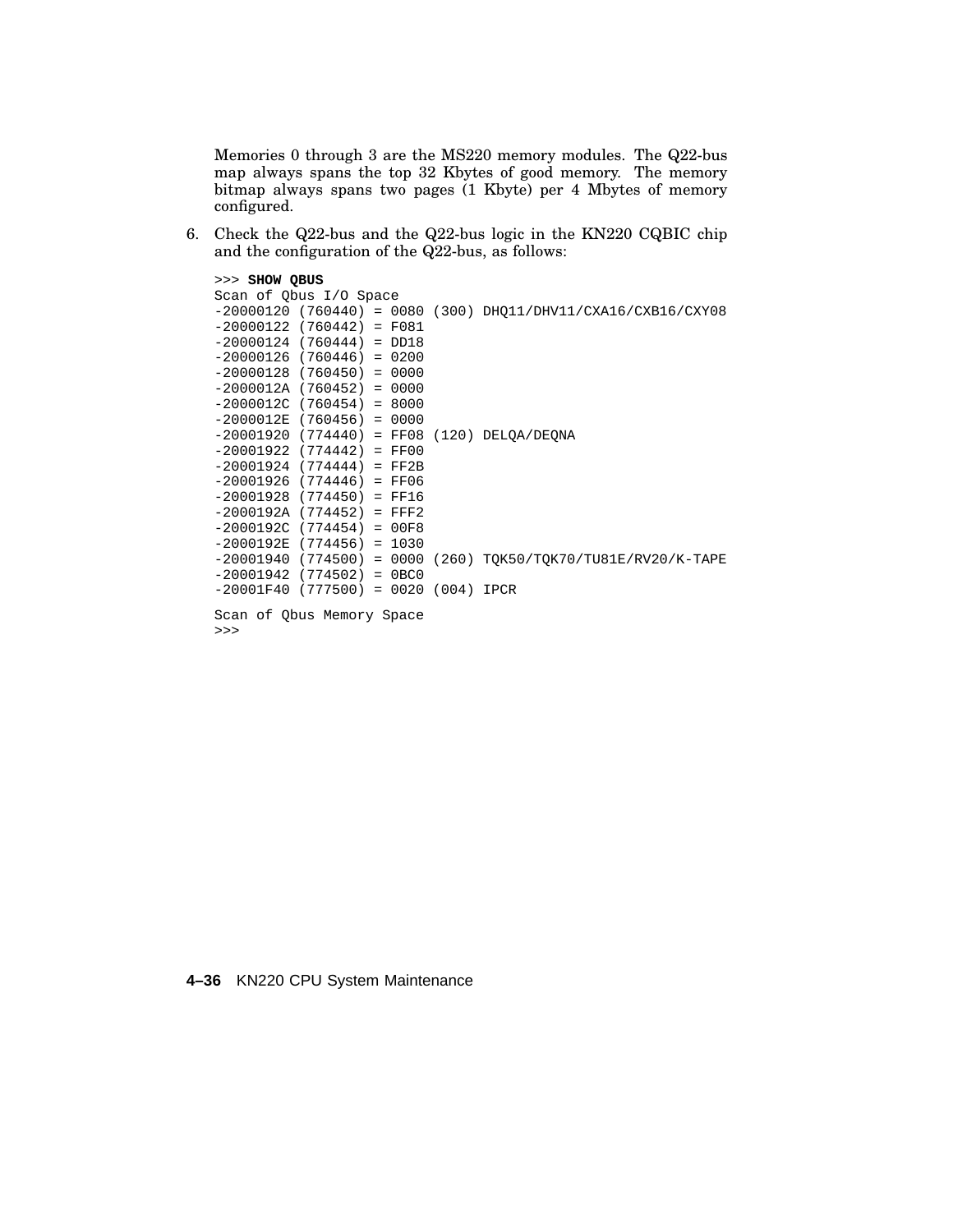The columns are described below. The examples listed are from the last line of the example above.

First column = the VAX I/O address of the CSR, in hex (20001F40). Second column = the Q22-bus address of the CSR, in octal (777500). Third column = the data, contained at the CSR address, in hex (0020).

Fourth column = the device vector in octal, according to the fixed or floating Q22-bus and UNIBUS algorithm (004).

Fifth column = the device name (IPCR, the KN220 interprocessor communications register).

Additional lines for the device are displayed if more than one CSR exists.

The last line, Scan of Qbus Memory Space, displays memory residing on the Q22-bus, if present. VAX memory mapped by the Q22-bus map is not displayed.

If the system contains an MSCP or TMSCP controller, run test 81. This test performs the following functions:

Performs step one of the UQ port initialization sequence Performs the SA wraparound test Checks the Q22-bus interrupt logic

If you do not specify the CSR address, the test searches for and runs on the first MSCP device by default. To test the first TMSCP device, you must specify the first parameter:

>>> **T 81 20001940**

You can specify other addresses if you have multiple MSCP or TMSCP devices in the first parameter. This action may be useful to isolate a problem with a controller, the KN220, or the backplane. Use the VAX address provided by the SHOW QBUS command to determine the CSR value. If you do not specify a value, the MSCP device at address 20001468 is tested by default.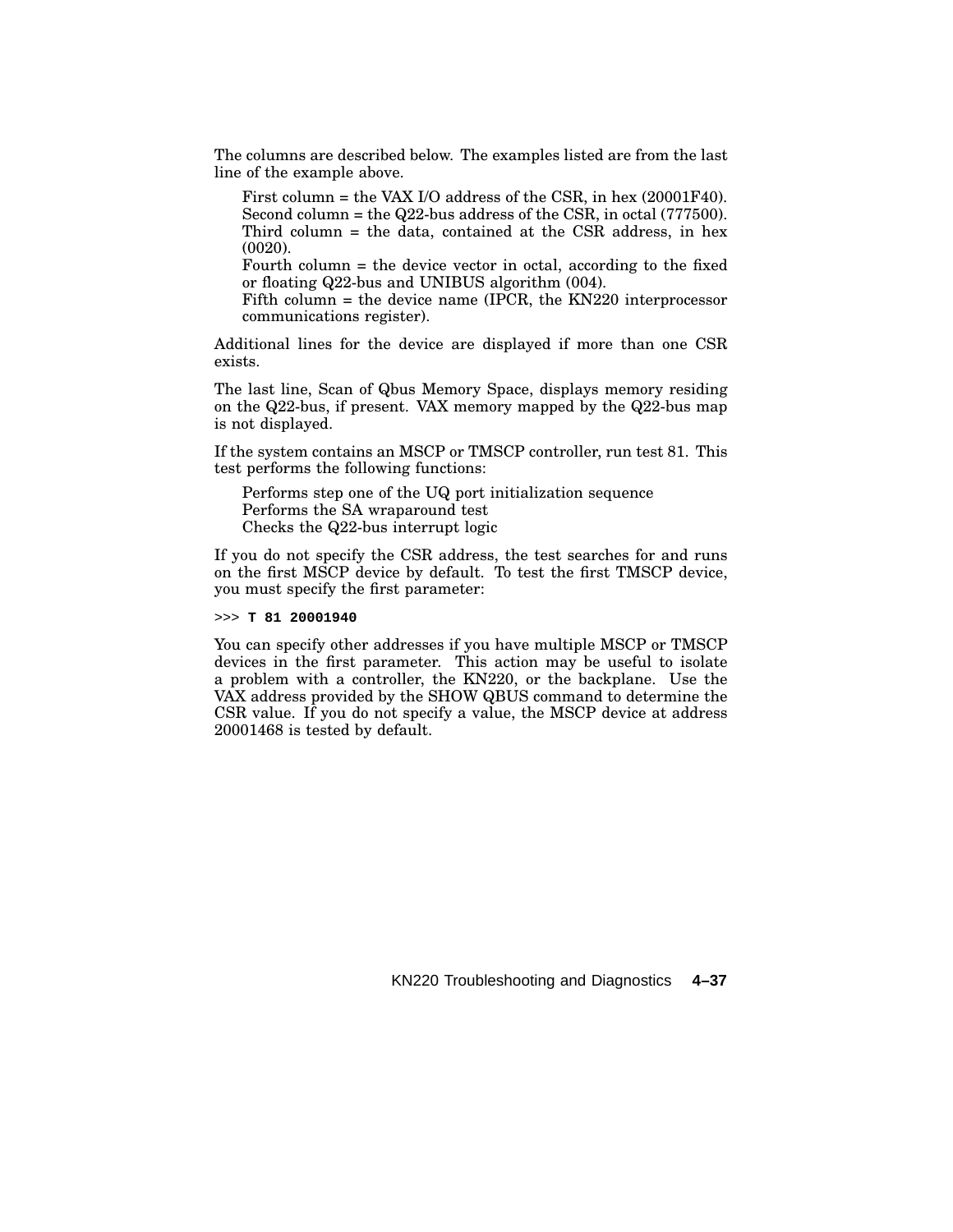5. Check that all UQSSP, MSCP, TMSCP, and Ethernet controllers and devices are visible by typing the following command line:

```
>>> SHOW DEVICE
DSSI Node 0 (R7YRMS)
-rf(0,0,*) (RF71)
DSSI Node 7 (*)
SCSI Node 0
 -rz(0,0,*) (RZ56)
SCSI Node 7 (*)
UQSSP Tape Controller 0 (774500)
 -tm(0,0) (TK70) -MUA0
Ethernet Adapter
 -mop() -EZA0 (08-00-2B-12-81-22)
Ethernet Adapter 0 (774440)
        -XQA0 (08-00-2B-08-CB-5C)
VME Interface Board - Not Installed
>>>
```
In the example above, the console displays the DSSI node names and numbers, then the R3000 boot names, which are followed by the controller number and unit number in parentheses, then the device type.

DSSI Node 7 (\*) is the DSSI adapter located on the KN220 I/O module. In most cases, the KN220 I/O module is the local DSSI node shown by the asterisk and has a node number of 7. DSSI node names, node numbers, and unit numbers should be unique.

The console also displays the SCSI node number, the R3000 boot name, the controller number, the unit number, and the device type. SCSI node number (7 (\*)), is the SCSI controller number contained in the environment variables described in Section 3.7.2.

The UQSSP (TQK70) tape controller and its CSR address are also shown. The line below this display shows a TK70 connected.

The next two lines show the logical name and station address for the Ethernet adapter located on the KN220 I/O module. A Q-bus Ethernet adapter is listed with Q-bus address and station address.

6. Test the DSSI subsystem, using the KN220 ROM-based Diagnostics and Utilities Protocol (DUP) facility. This facility allows you to connect to the DUP server in the RF drive controller. Here are some examples:

**4–38** KN220 CPU System Maintenance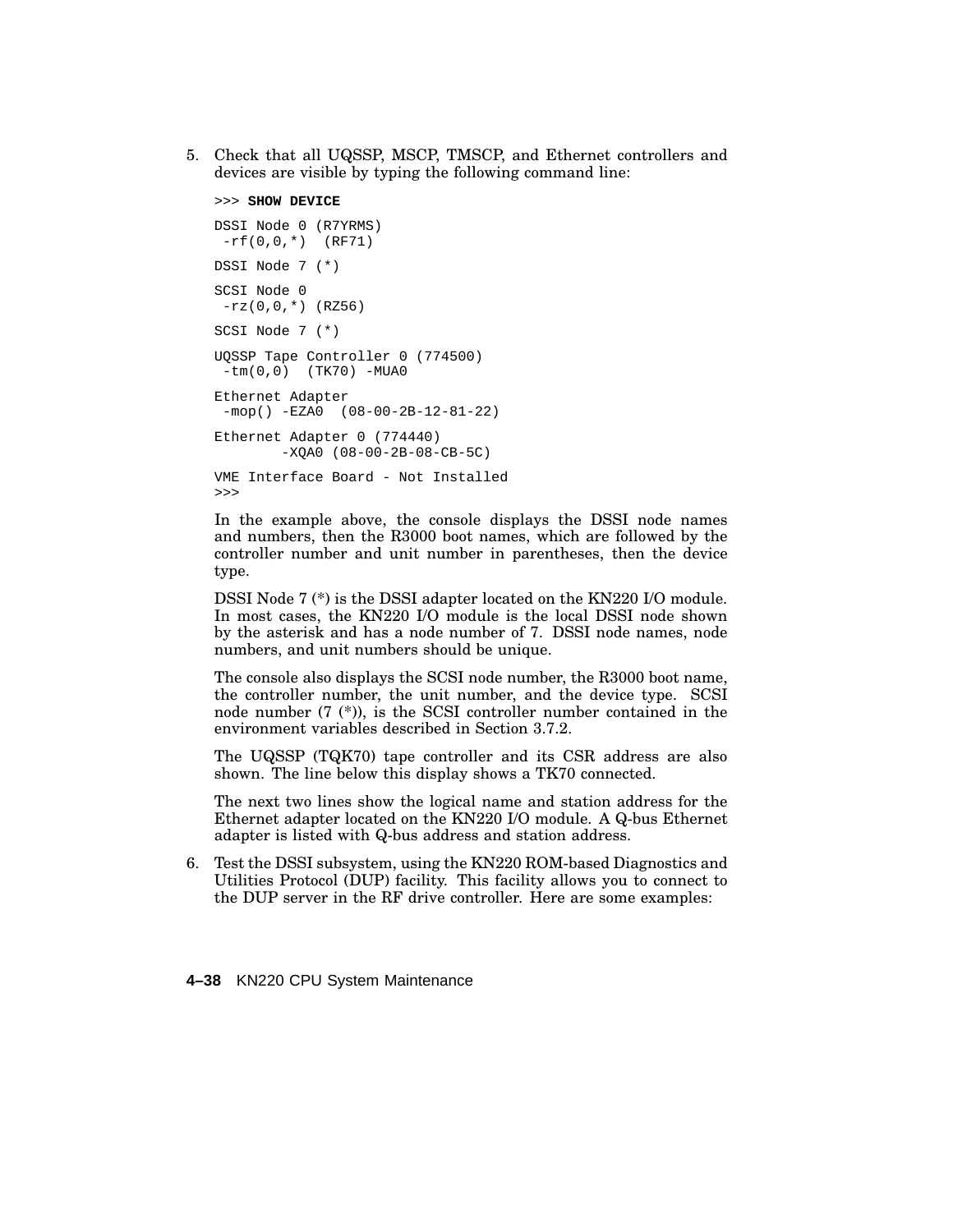>>> **SET HOST/DUP/DSSI 7** Starting DUP server...

Stopping DUP server...

In this example, a DUP connection was made with DSSI node 7, the KN220 I/O module. The DUP server times out, since no local programs exist and no response packet was received.

>>> **SET HOST/DUP/DSSI 1** Starting DUP server...

```
DSSI Node 1 (R3VBNC)
DRVEXR V1.0 D 21-FEB-1988 21:27:54
DRVTST V1.0 D 21-FEB-1988 21:27:54
HISTRY V1.0 D 21-FEB-1988 21:27:54
ERASE V1.0 D 21-FEB-1988 21:27:54
PARAMS V1.0 D 21-FEB-1988 21:27:54
DIRECT V1.0 D 21-FEB-1988 21:27:54
End of directory
```
Task Name? **DRVTST** Write/read anywhere on medium? [1=Yes/(0=No)]: <CR> 5 minutes for test to complete. Compare failed on head 1 track 1091. Compare failed on head 0 track 529.

Task Name? **DRVEXR**

```
Write/read anywhere on medium? [1=Yes/(0=No)]: <CR>
Test time in minutes? [(10)-100]:
10 minutes for test to complete.
R3VBNC::MSCP$DUP 21-FEB-1988 21:37:35 DRVEXR CPU=00:00:01.88 PI=43
R3VBNC::MSCP$DUP 21-FEB-1988 21:37:38 DRVEXR CPU=00:00:03.38 PI=79
Compare failed on head 1 track 1091.
R3VBNC::MSCP$DUP 21-FEB-1988 21:37:40 DRVEXR CPU=00:00:04.97 PI=116
\overline{C}>>>
```
In the example above, the local programs DRVTST and DRVEXR are run on drive 1. Do not enter 1 in response to the question  $Write$  read anywhere on medium?. Doing so destroys data on the disk. Press Return, which uses the default, allowing reads and writes to the DBNs only.  $\boxed{\text{Crit}}$ or  $\overline{C_{\text{tril}}G}$  displays a message as shown in the DRVEXR example above (the lines beginning with R3VBNC::). In the example,  $\boxed{\text{Ctr}$ /T has been pressed twice to show the difference in the time and in the value of the progress indicator (PI).

Press Ctrl/C to terminate the program.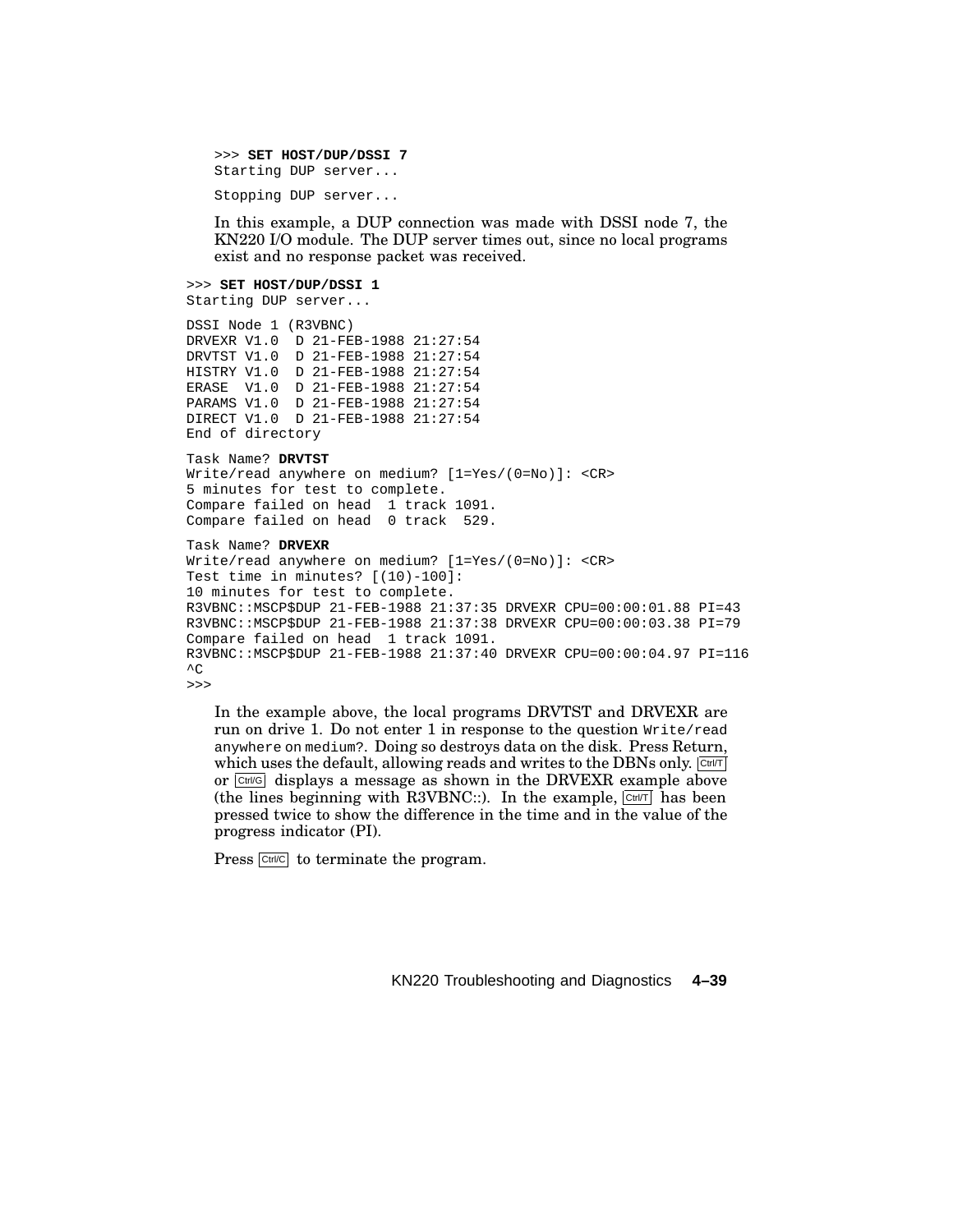Use the local programs HISTRY (Section 4.7.3) and PARAMS (Section 4.7.5) to determine the cause of errors displayed during DRVTST or DRVEXR. DRVTST should run successfully for one pass on each drive. Customer Services can refer to the *RF71 Disk Drive Service Manual* for details about the DUP local programs and corrective action.

7. Enter the SHOW SCSI/FULL command.

**Example 4–6: SHOW SCSI and SHOW SCSI/FULL**

>>> **SHOW SCSI** SCSI Node 0 -tz(0,0,\*) (TLZ04) -DIA0 SCSI Node 1  $-rz(0,1,*)$  (RZ56) SCSI Node 2  $-rz(0,2,*)$  (RRD40) -DIA2 SCSI Node 4  $-tz(0,4,'')$  (.....) -DIA4 SCSI Node 7 (\*) >>> **SHOW SCSI/FULL** Boot Path Dev Cap (in Hex) Product Id Revs r/f ------------------------------------------------------------------- -tl(0,0,\*) TAPE 4B0 MBs TLZ04 1989(C)DEC 0304 r -rz(0,1,\*) DISK 27A MBs RZ56 (C) DEC 0200 f -rz(0,2,\*) CDROM 23B MBs RRD40 TM DEC 250E r -tz(0,4,\*) TAPE 5A MBs ................ .... r

SCSI Node 7

This will list the R3000 boot path, the device type, the device capacity (in hexadecimal), the product identification (if available), the revision number of the drive, and whether it is removable or fixed. If the capacity field returns zero, then a problem exists with the specified drive.

8. If there are one or more DELQA modules in the system, use test 82 to invoke the Ethernet option's self-test and receive status from the firmware. Test 82 is useful for acceptance testing if you cannot access the system enclosure to see the DELQA LEDs.

### **4–40** KN220 CPU System Maintenance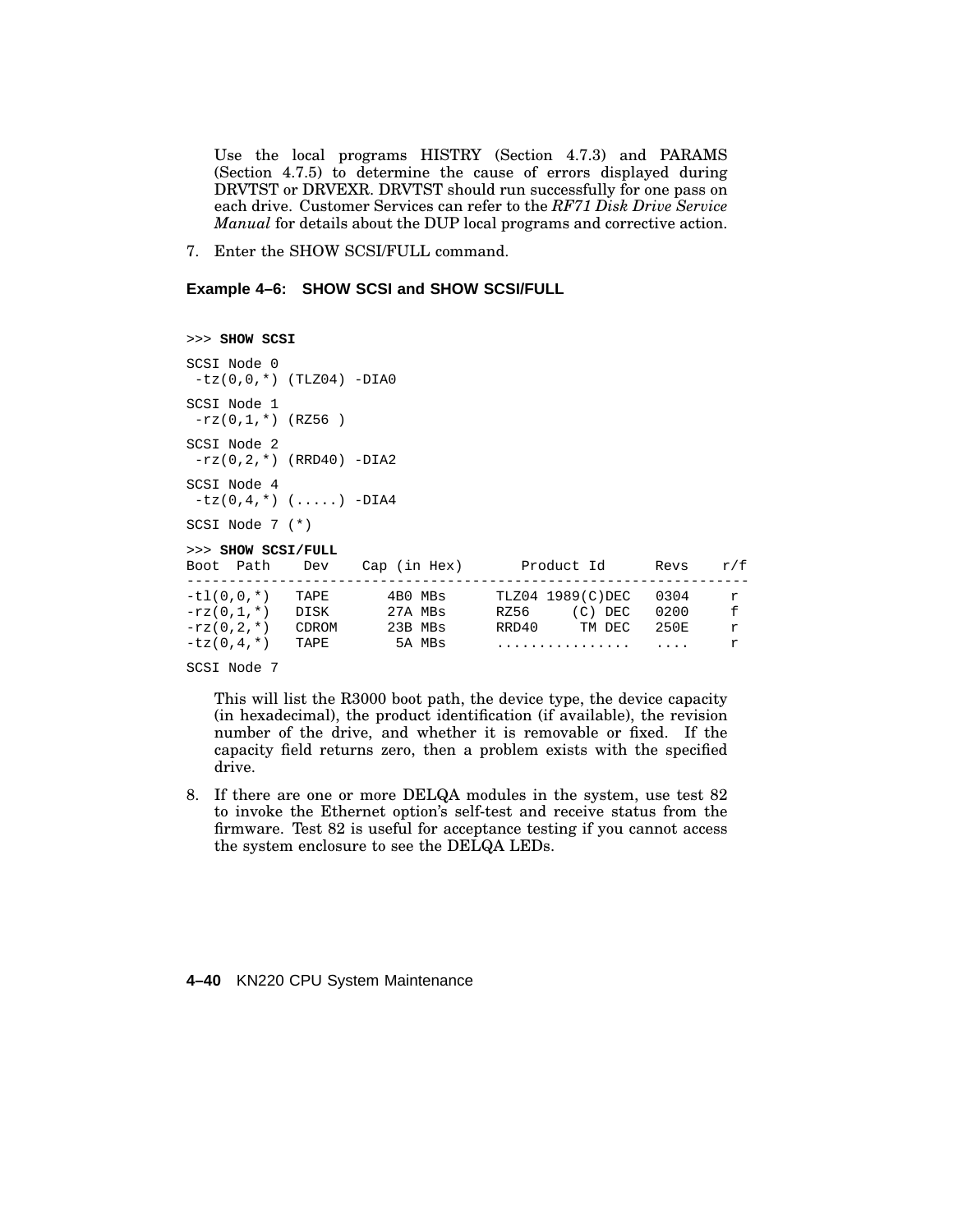9. After the steps above have completed successfully, load MDM and run the system tests from the Main Menu. If they run successfully, the system has gone through its basic checkout and you can load the software.

# **4.4 Troubleshooting**

This section contains suggestions for determining the cause of ROM-based diagnostic test failures.

# **4.4.1 FE Utility**

If any of the tests that run after the IPTs and up to the primary console test fail, the major test code is displayed on the LEDs. Run the FE utility if the message Normal operation not possible is displayed after the tests are completed and there is no other error indication, or if you need more information than what is provided in the error display.

The FE utility dumps the diagnostic state to the console (Example 4–7). This state indicates the major and minor test code of the test that failed, the 20 parameters associated with the test, and the hardware error summary register.

## **Example 4–7: FE Utility Example**

```
>>> T FE
```

```
bitmap=07FEC000, length=00008000, checksum=0000
busmap=07FF8000
return_stack=20140670
subtest_pc=2005668D
timeout=000003E8, error=00, de_error=00
de_error_vector=0000, severity_code=02, total_error_count=0000
previous_error=00000000, 00000000, 00000000, 00000000
last exception pc=00000000
flags=000FFFFF, test_flags=0020
highest_severity=00
led_display=09
console_display=9C
save_mchk_code=80, save_err_flags=000000
Interrupted test number = 48, Subtestlog=02, Error_type=FF
gp =C10AE000 sp =B8001B14 fp =00000000 sr =BFC29A0C
epc=B0482004 badvaddr =00000000 cause =10002000
parameter_1 =00000000 2=00000000 3=00000000 4=00000000
```
**Example 4–7 Cont'd on next page**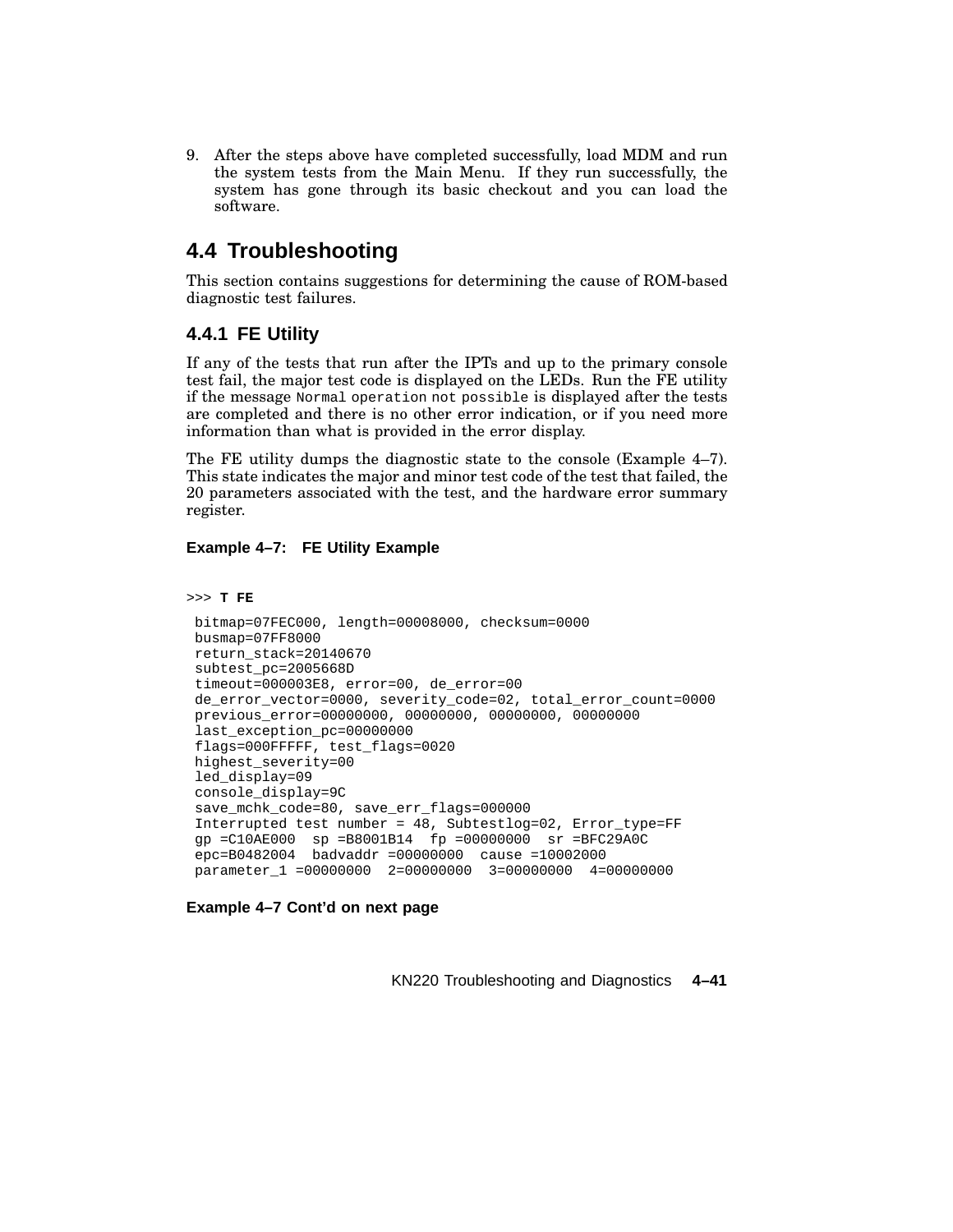### **Example 4–7 (Cont.): FE Utility Example**

```
5=00000000
parameter_6 =00000000 7=00000000 8=00000000 9=00000000
 10=00000000
parameter_11=00000000 12=00000000 13=00000000 14=00000000
 15=00000000
parameter_16=00000000 17=00000000 18=00000000 19=00000000
 20=00000000
>>>
```
The most useful fields displayed above are as follows:

- De error vector, which is the SCB vector through which the unexpected interrupt or exception is trapped if de\_error equals FE or EF.
- Total\_error\_count. Four hex digits showing the number of previous errors that have occurred.
- Previous error. Contains the history of the last four errors. Each longword contains four bytes of information. From left to right these are the de\_error, subtest\_log, and test number (copied in both bytes).
- Save machine check code (save\_mchk\_code). Valid only if the test halts on error. This field has the same format as the hardware error summary register.
- Save error flags (save\_err\_flags). Valid only if the test halts on error. This field has the same format as the hardware error summary register.
- Parameters 1 through 20. Valid only if the test halts on error. The parameters have the same format as the hardware error summary register.

FE in the previous\_error field indicates that an unexpected exception has occurred. If any of the tests that announce to the console fails, and the error code is FE, examine the last longword of the error printout. The last longword is the hardware error summary register and contains the machine check code  $(\text{<}31:24\text{>})$  and KN220 error status bits  $(\text{<}23:0\text{>})$ . Table 4–11 lists the status bits.

**4–42** KN220 CPU System Maintenance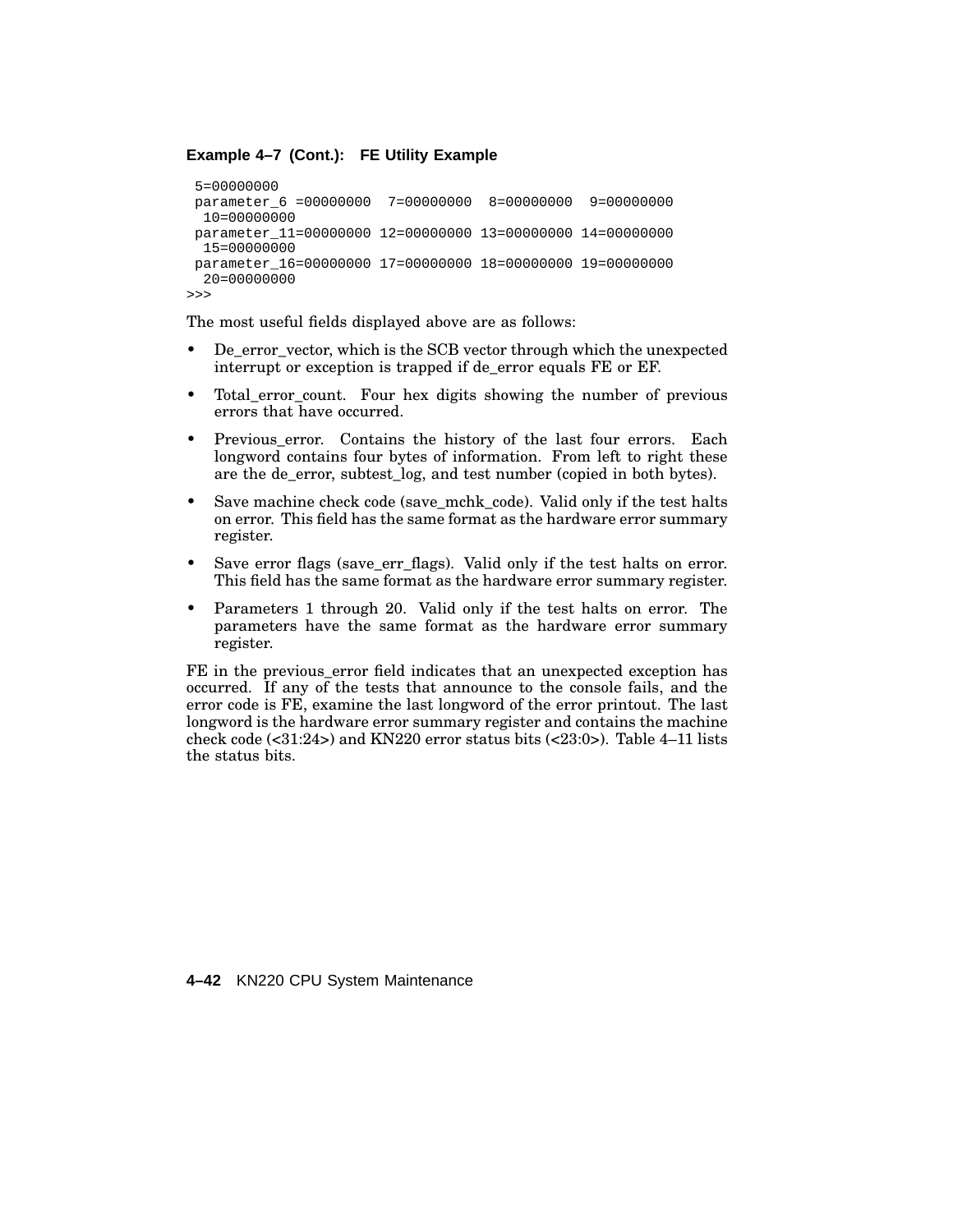| Bit            | Register           | <b>Description</b>            |
|----------------|--------------------|-------------------------------|
| 31             | Machine check code |                               |
| 30             | Machine check code |                               |
| 29             | Machine check code |                               |
| 28             | Machine check code |                               |
| 27             | Machine check code |                               |
| 26             | Machine check code |                               |
| 25             | Machine check code |                               |
| 24             | Machine check code |                               |
| 23             | MSER < 6           | ; CDAL data parity error      |
| 22             | MSER < 5>          | ; Mchn chck CDAL parity error |
| 21             | MSER < 4>          | ; Machine check cache parity  |
| 20             | MSER <1>           | ; Cache data parity error     |
| 19             | MSER < 0>          | ; Cache tag parity error      |
| 18             | Unused             |                               |
| 8              | CBCTR < 31         | ; CDAL bus timeout.           |
| 7              | CBCTR < 30         | : CPU read/write bus timeout. |
| 6              | DSER < 7>          | $Q22$ -bus NXM.               |
| 4              | DSER < 5           | $Q22$ -bus parity error.      |
| 3              | DSER < 4>          | ; Read main memory error.     |
| $\overline{2}$ | DSER $<3>$         | ; Lost error.                 |
| 1              | DSER $<2>$         | ; No grant timeout.           |
| $\theta$       | IPCRn < 15         | ; DMA Q22-bus memory error.   |

**Table 4–11: Hardware Error Summary Register**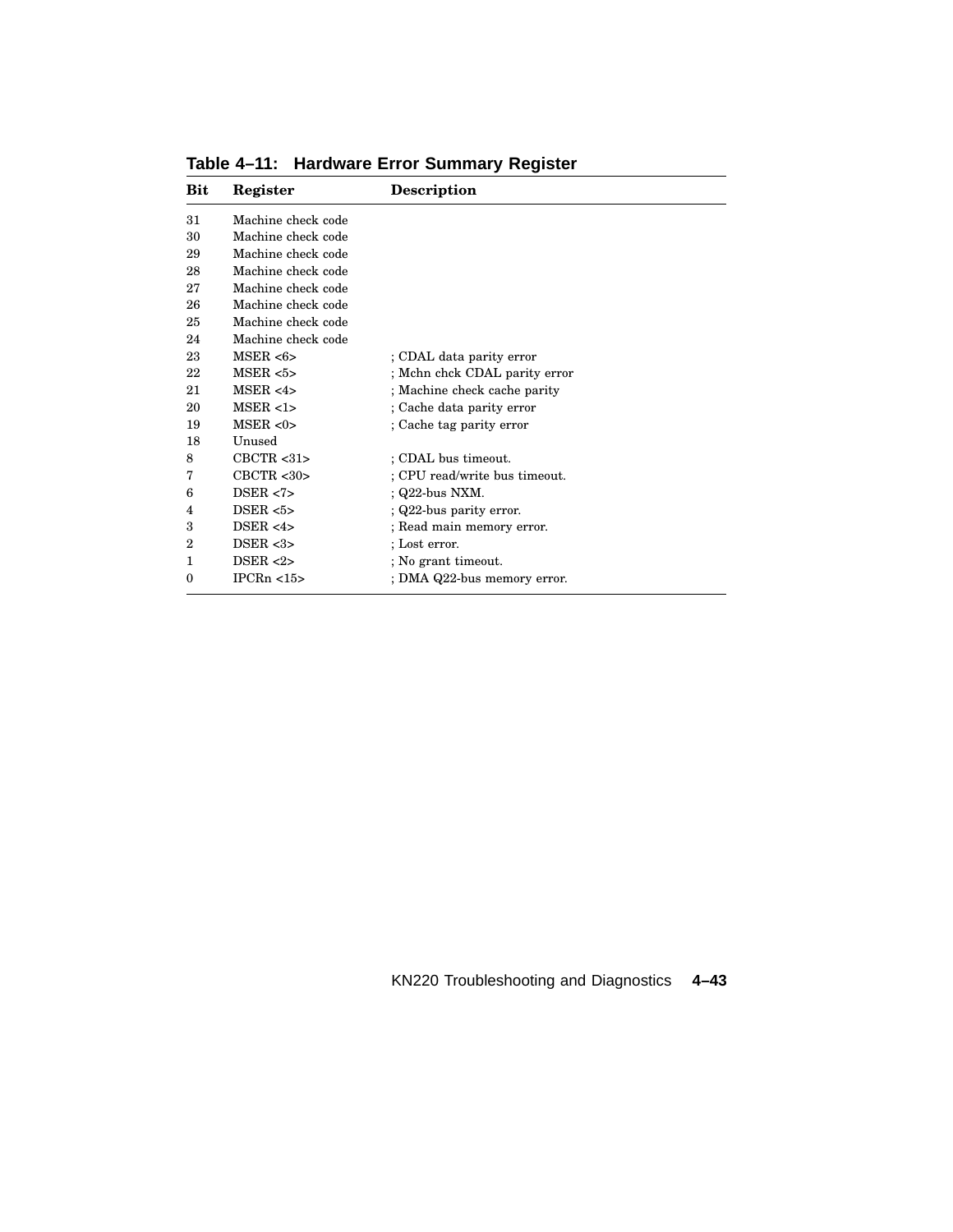# **4.4.2 Isolating Memory Failures**

This section describes procedures for isolating memory subsystem failures, particularly when the system contains more than one MS220 memory module.

1. SHOW MEMORY/FULL.

Use the SHOW MEMORY/FULL command to examine failures detected by the memory tests. If test 40 fails, indicating that pages have been marked bad in the bitmap, use this test.

Memory failures normally show up as errors during test 40, which counts memory pages marked bad in the bitmap. If this test fails, you should use the SHOW MEMORY/FULL command to describe the number of bad pages on each individual memory module. If the system contains more than one memory module and SHOW MEMORY/FULL does not identify each module, then you should run test 9A.

2. T 9A to define capacity of memory modules.

Test 9A allows you to enter the capacity of each individual memory module. When 9A is completed, enter the SHOW MEMORY/FULL command again to display the individual memory modules that contain errors.

The utility prompts for a description of each board. The descriptions are as follows:

 $0 = no memory$  $1 = 32$ -Mbyte board  $2 = 64$ -Mbyte board

You can avoid the prompt by entering the specified command:

>>> **T 9A mem\_board\_0 mem\_board\_1 mem\_board\_2 mem\_board\_3**

To specify a system with two 32-Mbyte boards, the command is:

>>> **T 9A 1 1** >>>

See Section 4.3 for an example of running T 9A interactively.

3. T 40.

Specify the first parameter in test 40 to be the threshold for soft errors. To allow 0 (zero) errors, enter the following:  $\gg$   $\ge$   $\pi$  40 0. The parameter is a threshold of allowable software errors on all boards. The default is to ignore soft errors.

4. Test 40 always fails if any hard errors are marked in the bitmap.

**4–44** KN220 CPU System Maintenance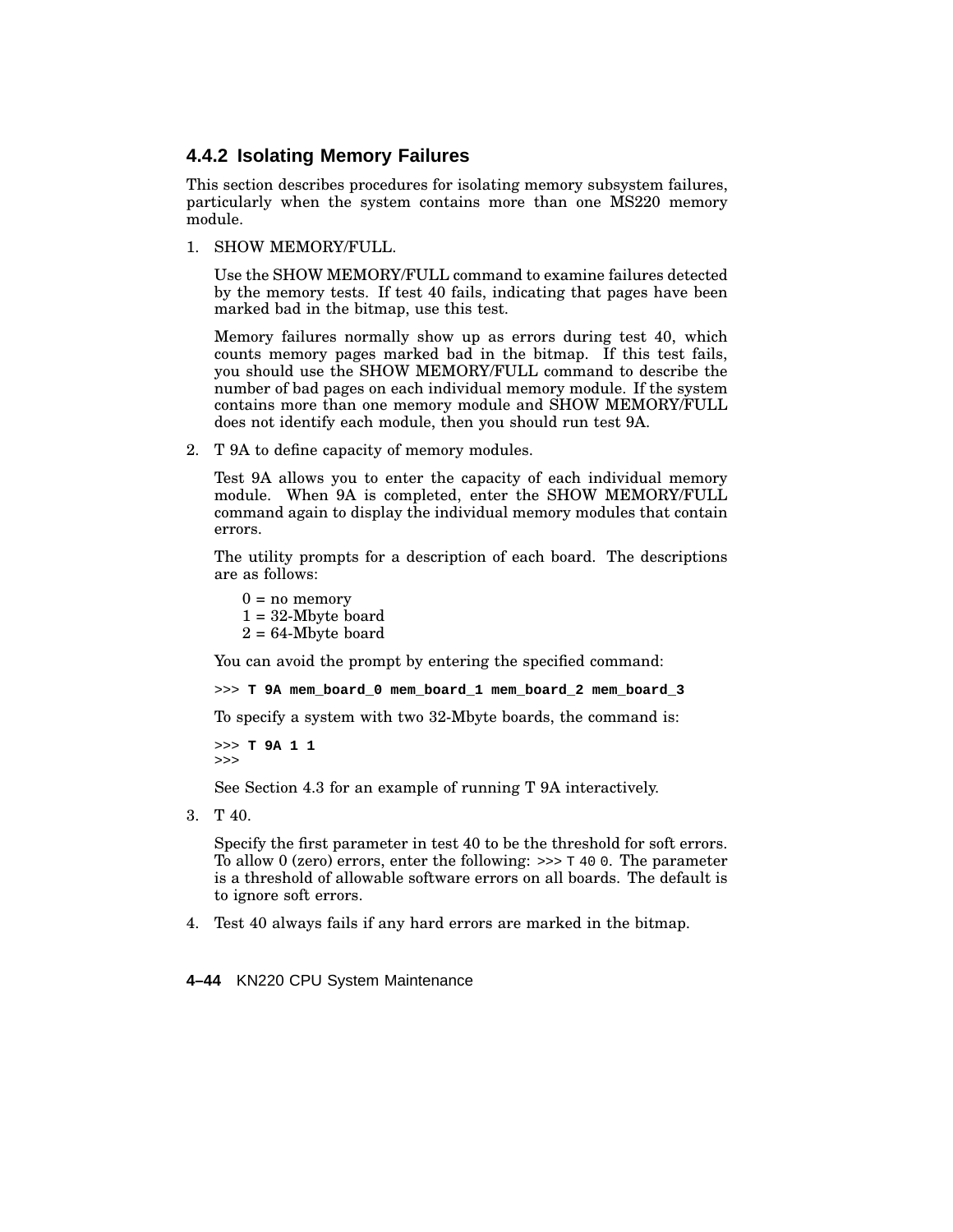This command tests the memory all memory installed modules. Use it after running memory tests individually or within a script. If test 40 fails with subtestlog = 6, enter the SHOW MEMORY/FULL command to see the error summary.

Run test A9 after a failure of test 40.

5. T A9.

>>> **T [memory test] starting\_address ending\_address**

Script A9 stops on any error, hard or soft. This script is useful in determining the first memory test that failed. After finding a failure in test 40, T A9 runs the power-up memory test and prints the first error. When an error is detected, run the failed test on each memory module, one at a time. Enter parameters 1 and 2 of tests 40, 47, 48, and 4A–4F as the starting and ending addresses for testing.

All memory tests with the exception of 40 save the MEAR, MESR, and CAUSE registers.

6. T 9C.

**Example 4–8: Isolating Bad Memory Using T 9C**

```
>>> T 9C
TOY =000402C8 ICCS =00000000
TCR0 =00000000 TIR0 =00000000 TNIR0=00000000 TIVR0=00000078
TCR1 =00000081 TIR1 =01EE03BC TNIR1=00000000 TIVR1=0000007C
RXCS =00000000 RXDB =0000000D TXCS =00000000 TXDB =00000030
MSER =00000000 CADR =0000000C
BDR =FFFFFFD2 DLEDR=0000000B SSCCR=00D45077 CBTCR=00000004
SCR =0000D000 DSER =00000000 QBEAR=0000000F DEAR =00000000
QBMBR=07FF8000 IPCR =0000
MESR =FFFC0614 MEAR =3E030003 ITR =FFFFFF8F
IOPRE=EFFFFFFF ISR =7FFFFFF1
NICSR0 =3FFF0003 3=00008380 4=00008360 5=803BFF00 6=09E0F108
NICSR7 =00000000 9=04E204E2 10=00030000 11=00000000 12=00000000
NICSR13=00000000 15=0000FFFF
Ethernet SA = 08-00-2B-12-81-22
MSIDR0 =0000 MSIDR1 =0000 MSIDR2 =0000 MSICSR =0000
MSIIDR =0007 MSITR =80CE MSITLP =0032 MSIILP =79D6
MSIDSCR=80FF MSIDSSR=AC00 MSIDCR =0004
```
**Example 4–8 Cont'd on next page**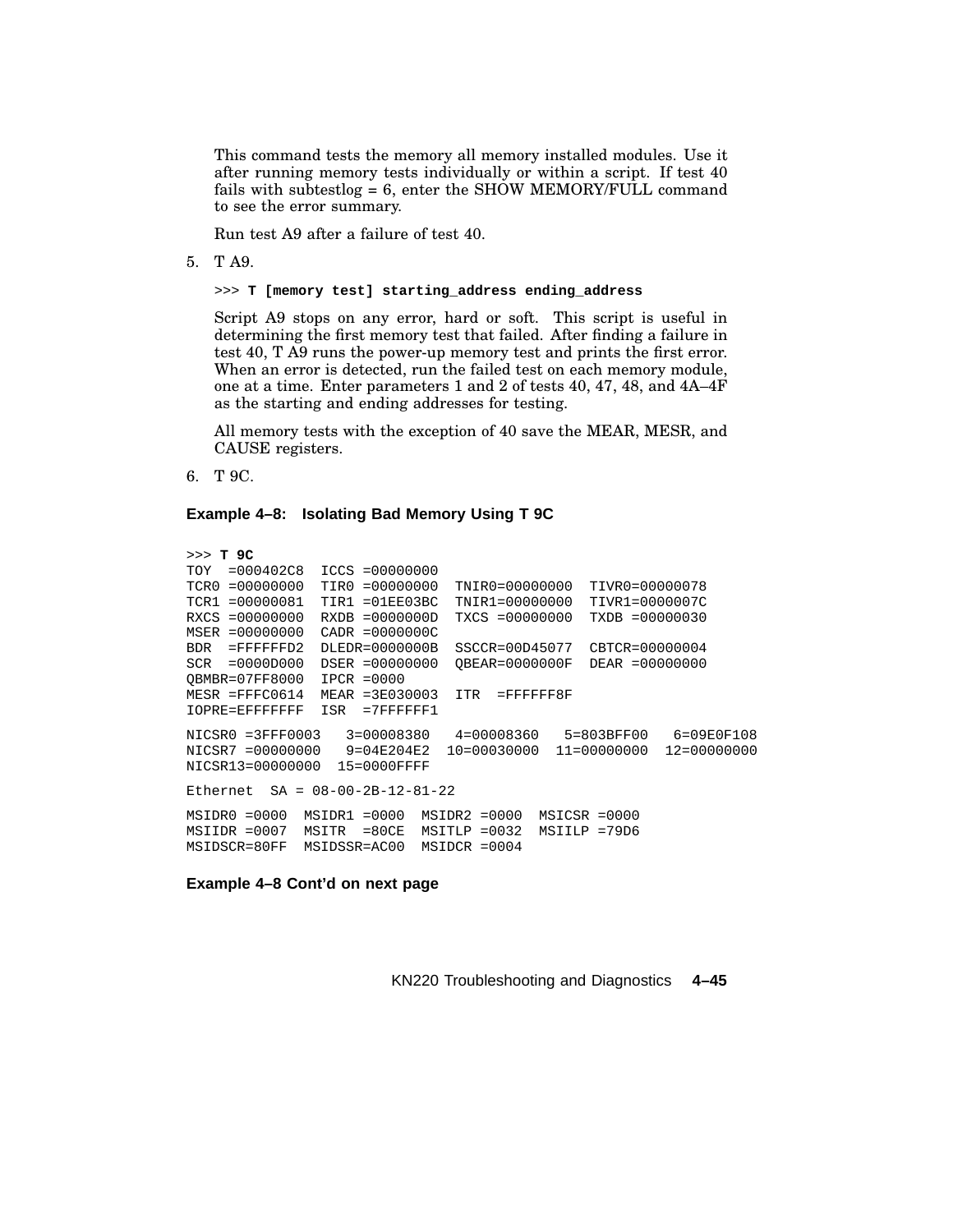## **Example 4–8 (Cont.): Isolating Bad Memory Using T 9C**

```
XCTRL =00 XCTRH =00 FIFO =00 COMD =12 STS =00 SEQST =C4
INTR =00 FFLAG =80 CON1 =07 CON2 =00 CON3 =00
>>>
```
MEAR contains the address of the failure. MESR indicates the type of failure. These registers are valid only after a memory test has failed. Bit 0 of MEAR is set if a non-existent memory error was detected. Bits 2 through 31 contain the failing address.

7. T A8 for testing a new memory module.

Test A8 is used in the field when a new memory module is installed. It runs the same tests as the power-up script, but with different parameters. In addition, near the end when it runs test 40 to check the bitmap, it also counts soft errors and allows only one.

### **4.4.3 Running a Memory Test**

To run a memory test, check your entries against Table 4–12.

The command is:

>>> **T [test] [start\_address] [ending\_address] [address\_increment]**

| Entry | Description                               |
|-------|-------------------------------------------|
| 4F    | Memory test, floating 1s and 0s pattern   |
| 4E    | Memory byte test; use masked write cycles |
| 4D    | Memory address uniqueness                 |
| 4C    | ECC logic                                 |
| 48    | Memory address shorts                     |
| 47    | Memory refresh logic                      |

**Table 4–12: Running a Memory Test**

Table 4–13 describes the common memory parameters.

### **4–46** KN220 CPU System Maintenance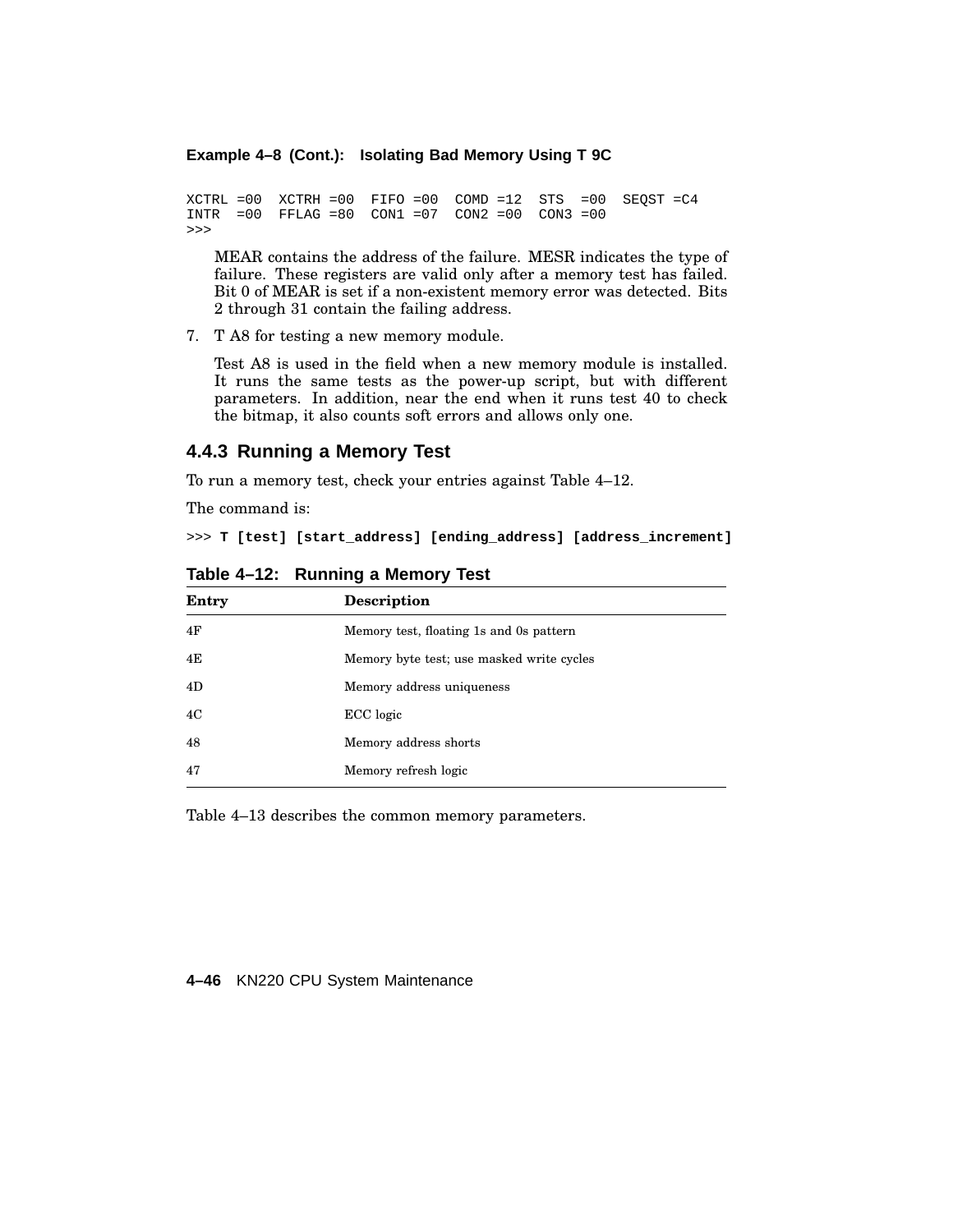**Table 4–13: Common Memory Parameters**

| Entry             | <b>Description</b>                                                                                                                                                                                                                                                                                                                              |
|-------------------|-------------------------------------------------------------------------------------------------------------------------------------------------------------------------------------------------------------------------------------------------------------------------------------------------------------------------------------------------|
| Start_address     | First address to test; default is 0                                                                                                                                                                                                                                                                                                             |
| Ending address    | Last address to test plus one; default is all memory                                                                                                                                                                                                                                                                                            |
| Address increment | How often to run the test; minimum value is always $0x10$ or<br>greater. Test 48 tests every location in memory; for tests 4F, 4E,<br>and 4C set this parameter low since the test will take a long time;<br>tests 47 and 4D run fairly quickly so you can test all locations. To<br>see the parameters used, run T 9E after the test finishes. |

# **4.4.4 Additional Troubleshooting Suggestions**

Note the following additional suggestions when diagnosing a possible memory failure.

If more than one memory module is failing, you should suspect the KN220 CPU module, KN220 I/O module, CPU/memory cable, or the backplane.

Always check the seating of the memory cable first before replacing a KN220 or MS220 module. If the seating appears to be improper, remove the cable and check the pins on the connector.

If you are rotating MS220 modules to verify that a particular memory module is causing the failure, be aware that a module may fail in a different way when in a different slot.

Be sure to put the modules back in their original positions when you are finished.

If memory errors are found in the error log, use the KN220 ROM-based diagnostics to see if it is an MS220 problem or if it is related to the KN220, CPU/memory interconnect cable, or backplane. Follow steps 1–3 of Section 4.3 and Section 4.4.2 to aid in isolating the failure.

Use the SHOW QBUS, SHOW DEVICE, and SET HOST/DUP commands when troubleshooting I/O subsystem problems.

Use the CONFIG command to help with configuration problems or when installing new options onto the Q-bus. See the command descriptions in Chapter 3.

You can run a DSSI device power-up diagnostic without performing a cold restart or spinning the disk drives down and back up.

Type the following at the console program: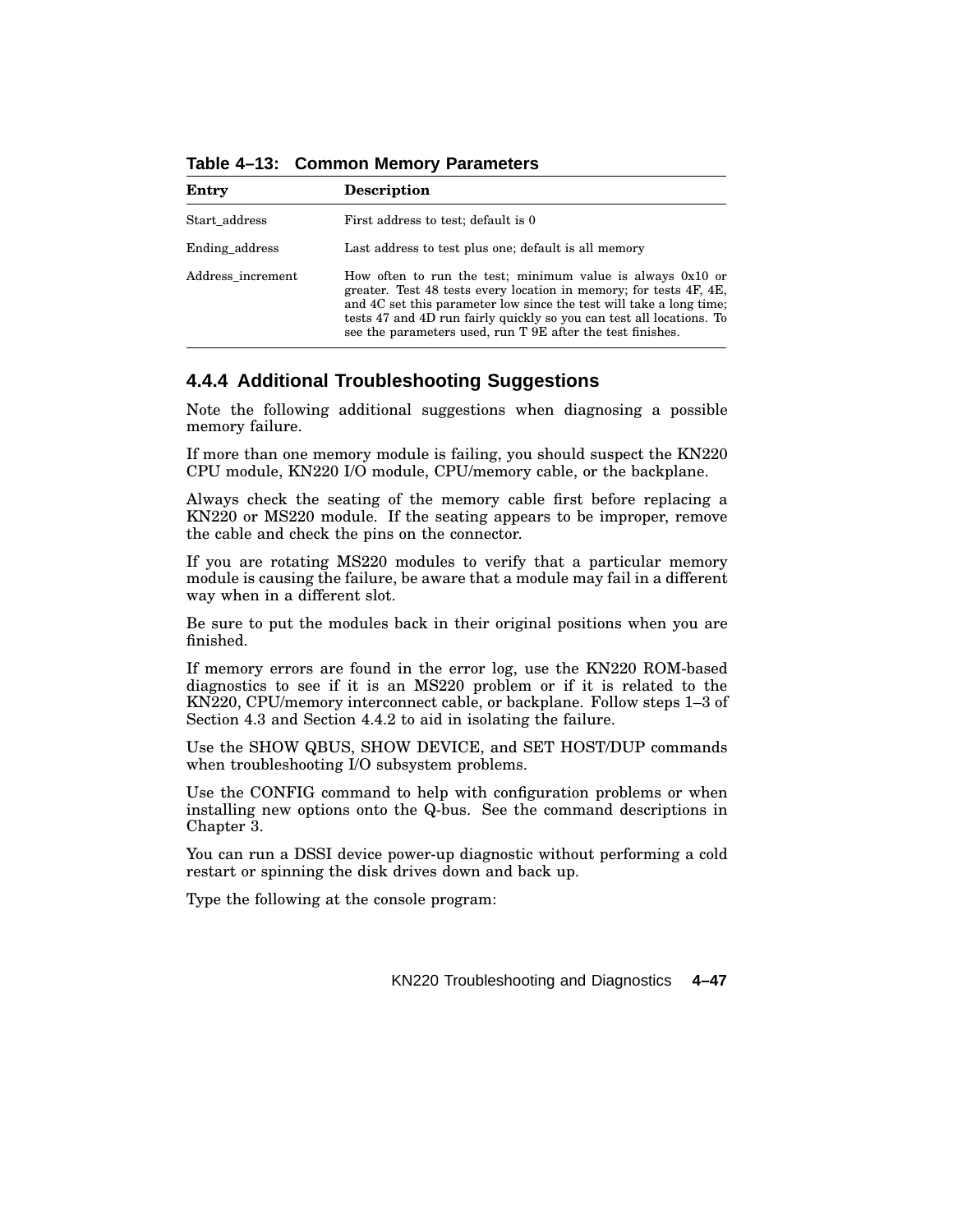>>> **T 58 <node\_number>**

A CI RESET command is issued to the DSSI device, causing the device to perform its power-up diagnostics.

Parameter 1 is the DSSI node or port number. It must be in the range of 0–7 (0 is the default). Use the default for parameter 2.

You can perform this test repeatedly with the REPEAT command (R T 58 <node\_number>). In that case, the drive's self-tests run repeatedly until you press  $\boxed{\text{Ctrl/C}}$  to terminate the test.

Once the test has completed successfully, you can examine the DSSI device's internal error logs by running the DUP local programs HISTRY and PARAMS. Refer to Section 4.7.3 and Section 4.7.5 for further information.

# **4.5 Loopback Tests**

You can use external loopback tests to localize problems with the Ethernet, console, and DSSI subsystems.

# **4.5.1 DSSI Problems**

For DSSI problems, run the SII external loopback test (test 56). To check the DSSI out to the KN220 I/O module connector, plug one end of the cable (17–02216–01) into the H3281 loopback connector and the other end into the DSSI connector on the KN220 I/O module. To test out to the end of the DSSI bus, power down the system, remove all DSSI devices with the exception of the KN220 from the bus, and replace the DSSI bus terminator plug with the external DSSI loopback connector 12–30702–01.

## **4.5.2 Ethernet Problems**

For Ethernet problems, run the SGEC external loopback test by entering the following:

>>> **T 5F 1 <CR>**

Set the ThinWire/standard Ethernet switch on the H3602–AC to the appropriate position.

Use two 50-ohm H8225 terminators connected to an H8223 T-connector. Before running the test, attach this assembly to the H3602–AC ThinWire port.

To test the standard Ethernet connector, attach loopback connector 12– 22196–02 to the H3602–AC standard Ethernet port.

**4–48** KN220 CPU System Maintenance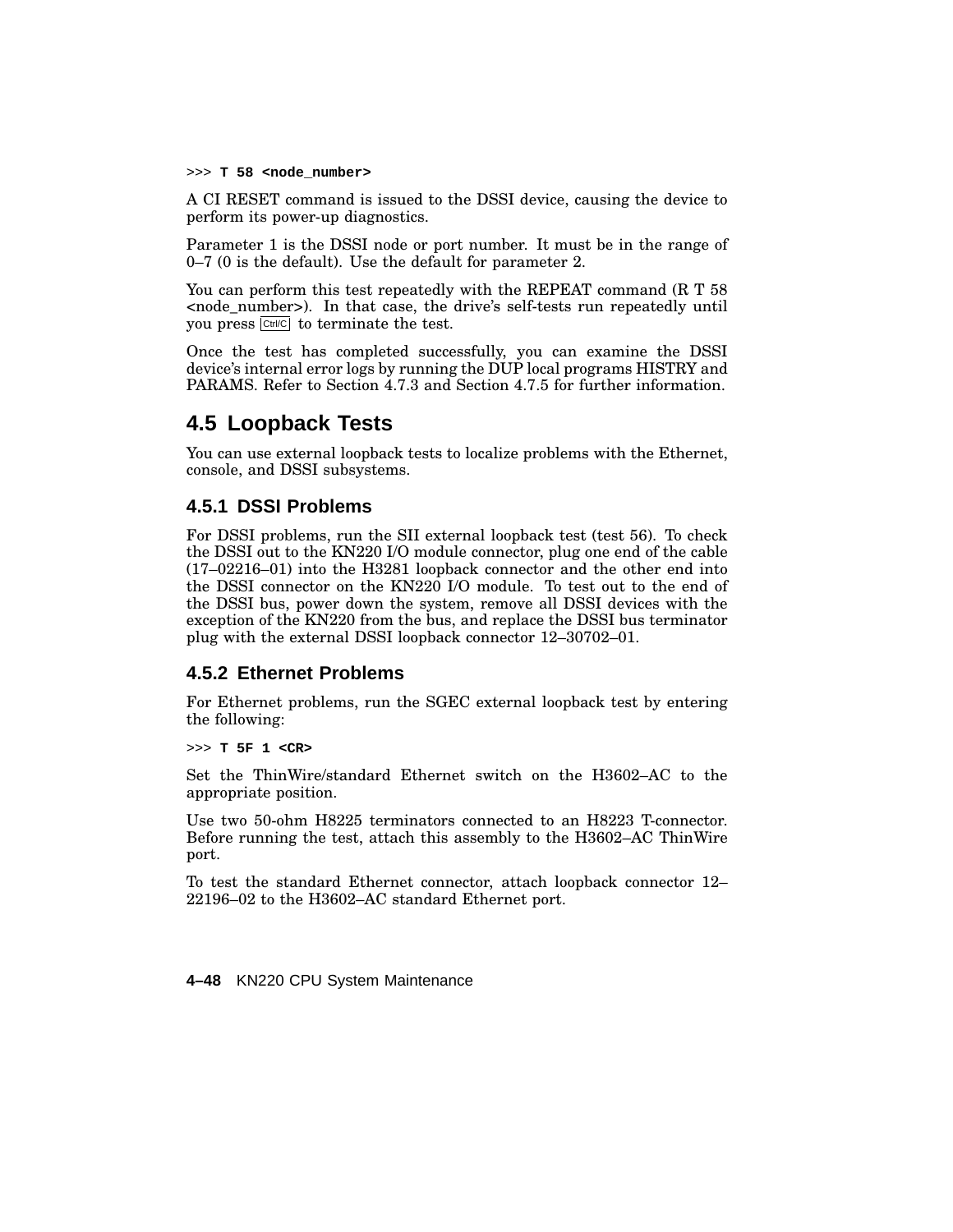To test further, connect the Ethernet port to a live network and run the SGEC\_LPBCK\_ASSIST test, number 59. To display responses from other network nodes, enter the following line:

>>> **T 59 <CR>**

## **4.5.3 Testing the Console Port**

To test the console port at power-up, set the operation switch on the H3602– AC, using the procedure in Section 3.5.3. The H3103 connects the console port transmit and receive lines. At power-up, the SLU\_EXT\_LOOPBACK IPT then runs a continuous loopback test.

To test the end of the console terminal cable:

- 1. Plug the MMJ end of the console terminal cable into the H3602–AC.
- 2. Disconnect the other end of the cable from the terminal.
- 3. Plug an H8572 adapter into the disconnected end of the cable.
- 4. Connect the H3103 to the H8572.

While the test is running, the LED display on the CPU I/O insert should alternate between 7 and 4. A value of 7 latched in the display indicates a test failure. If the test fails, one of the following parts is faulty: the KN220, the H3602–AC, the cabling, or the I/O module.

# **4.6 Module Self-Tests**

Module self-tests run when you power up the system. A module self-test can detect hard or repeatable errors, but usually not intermittent errors.

Module LEDs display pass/fail test results.

A pass by a module self-test does not guarantee that the module is good, because the test usually checks only the controller logic. The test usually does not check the module Q22-bus interface, the line drivers and receivers, or the connector pins—all of which have relatively high failure rates.

A fail by a module self-test is accurate, because the test does not require any other part of the system to be working.

The following modules do not have LED self-test indicators:

| KLESI |
|-------|
| LPV11 |
| TSV05 |

The following modules have one green LED, which indicates that the module is receiving +5 and +12 Vdc: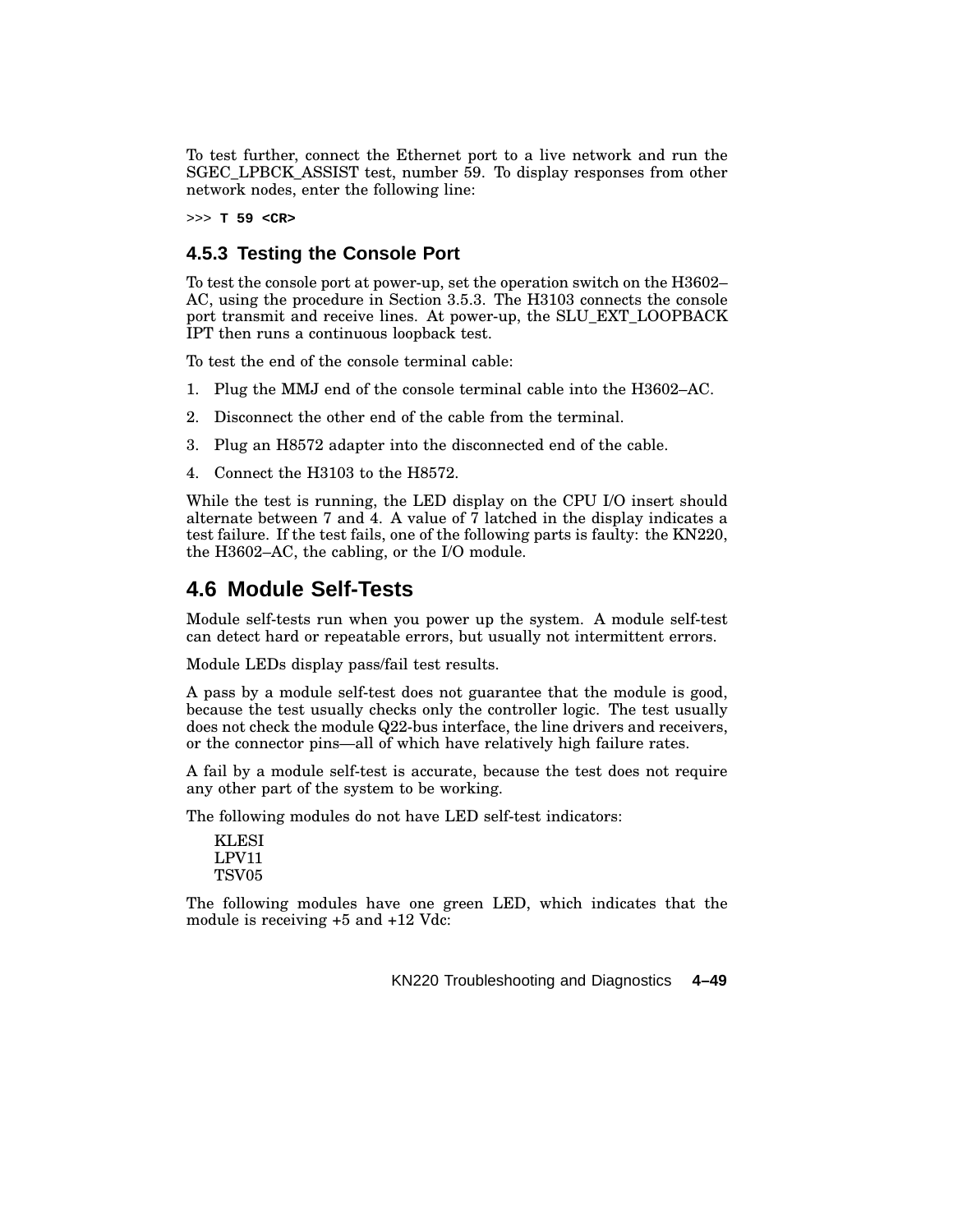| CXA16             |
|-------------------|
| CXB16             |
| CXY <sub>08</sub> |

Table 4–14 lists loopback connectors for common KN220 system modules. See *Microsystems Options* for a description of specific module self-tests.

**Table 4–14: Loopback Connectors for Q22-Bus Devices**

| <b>Device</b>  | <b>Module Loopback</b>        | Cable Loopback  |
|----------------|-------------------------------|-----------------|
| CXA16/CXB16    | $H3103 + H85721$              |                 |
| CXY08<br>DELQA | H3046 (50-pin)<br>12-22196-02 | $H3197(25-pin)$ |
| KN220/H3602–AC | H3103                         | H3103 + H8572   |

<sup>1</sup>For DSSI to KN220 or RF-series connector, use 17–02216–01 plus H3281 loopback. For connection to end of bus, use the DSSI loopback connector 12–30702–01.

# **4.7 RF-Series ISE Troubleshooting and Diagnostics**

An RF-series integrated storage element (ISE) may fail either during initial power-up or during normal operation. In both cases, the failure is indicated by the lighting of the red fault LED on the operator control panel (OCP) on the enclosure front panel. The ISE also has a red fault LED, but it is not visible from the outside of the system enclosure.

If the drive is unable to execute the Power-On Self-Test (POST) successfully, the red fault LED remains lit and the ready LED does not come on, or both LEDs remain on.

POST is also used to handle the following two types of error conditions in the drive:

- 1. *Controller errors* are caused by the hardware associated with the controller function of the drive module. A controller error is fatal to the operation of the drive, since the controller cannot establish a logical connection to the host. If the red fault LED remains lit, replace the drive module.
- 2. *Drive errors* are caused by the hardware associated with the drive control function of the drive module. These errors are not fatal to the drive, since the drive can establish a logical connection and report the error to the host. Both LEDs go out for about 1 second, then the red fault LED lights. In this case, run either DRVTST, DRVEXR, or PARAMS (described in the next sections) to determine the error code.

**4–50** KN220 CPU System Maintenance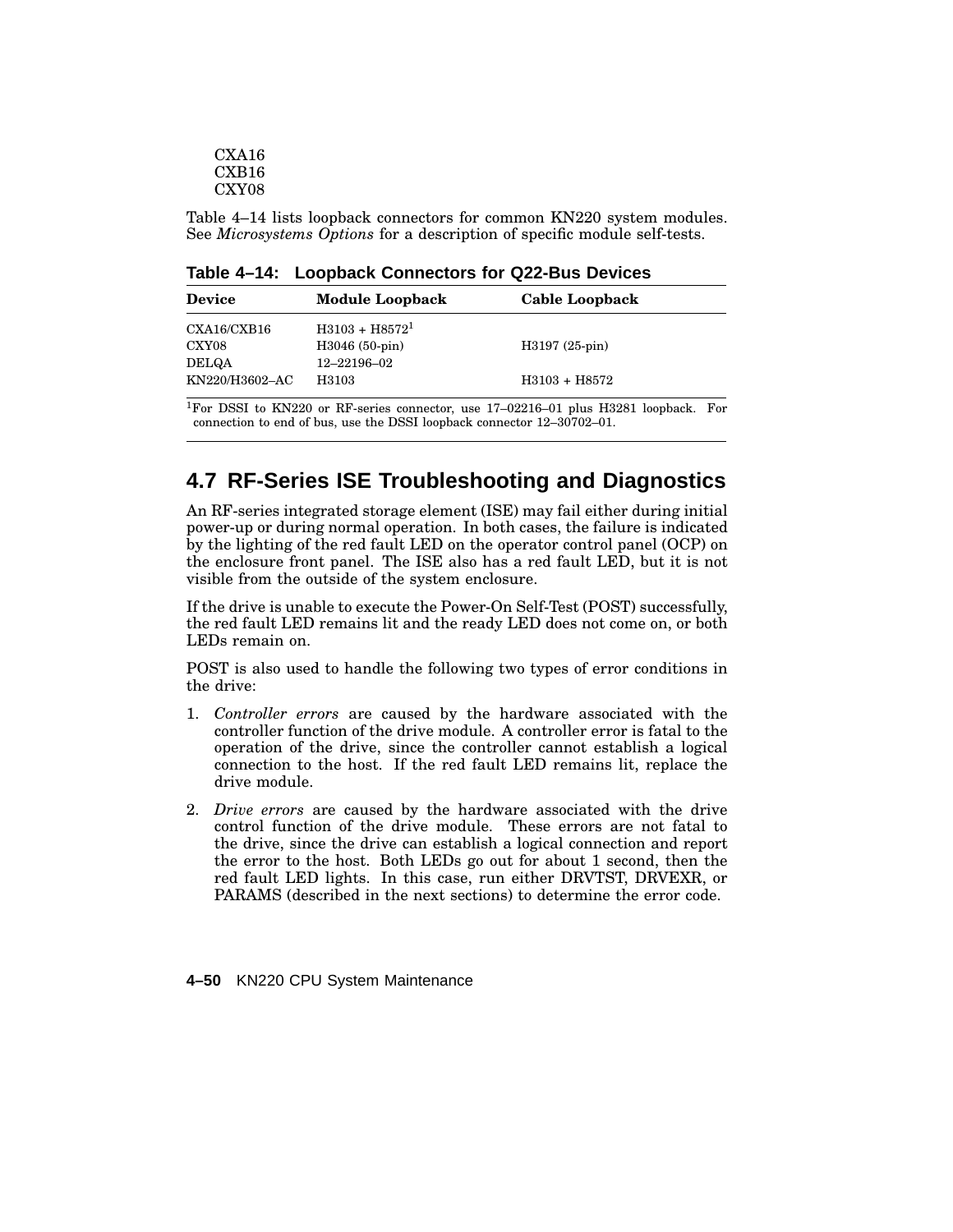Three configuration errors also commonly occur:

- More than one node with the same node number
- Identical node names
- Identical unit numbers

The first error cannot be detected by software. Use the SHOW DSSI command to display the second and third errors. This command lists each device connected to the DSSI bus by node name and unit number.

You must install a bus node ID plug in the bus node ID socket on the OCP. If the ISE is not connected to the OCP, the ISE reads its bus node ID from the three-switch DIP switchpack on the side of the drive.

The RF-series ISE contains the following local programs (described in the following sections):

| A utility that allows you to look at or change drive status, history, and |
|---------------------------------------------------------------------------|
|                                                                           |

A description of each local program follows, including a table showing the dialog of each program. The table also indicates the type of messages contained in the dialog, although the screen display will not indicate the message type. Message types are abbreviated as follows:

Q—Question I—Information T—Termination FE—Fatal error

To access these local programs, use the Maintenance mode SET HOST /DUP command, which creates a virtual terminal connection to the storage device and the designated local program, using the Diagnostic and Utilities Protocol (DUP) standard dialog.

Once the connection is established, the local program is in control. When the program terminates, control is returned to the KN220 console. To abort or prematurely terminate a program and return control to the KN220 console, press  $\boxed{\text{Ctrl/C}}$  or  $\boxed{\text{Ctrl/Y}}$ .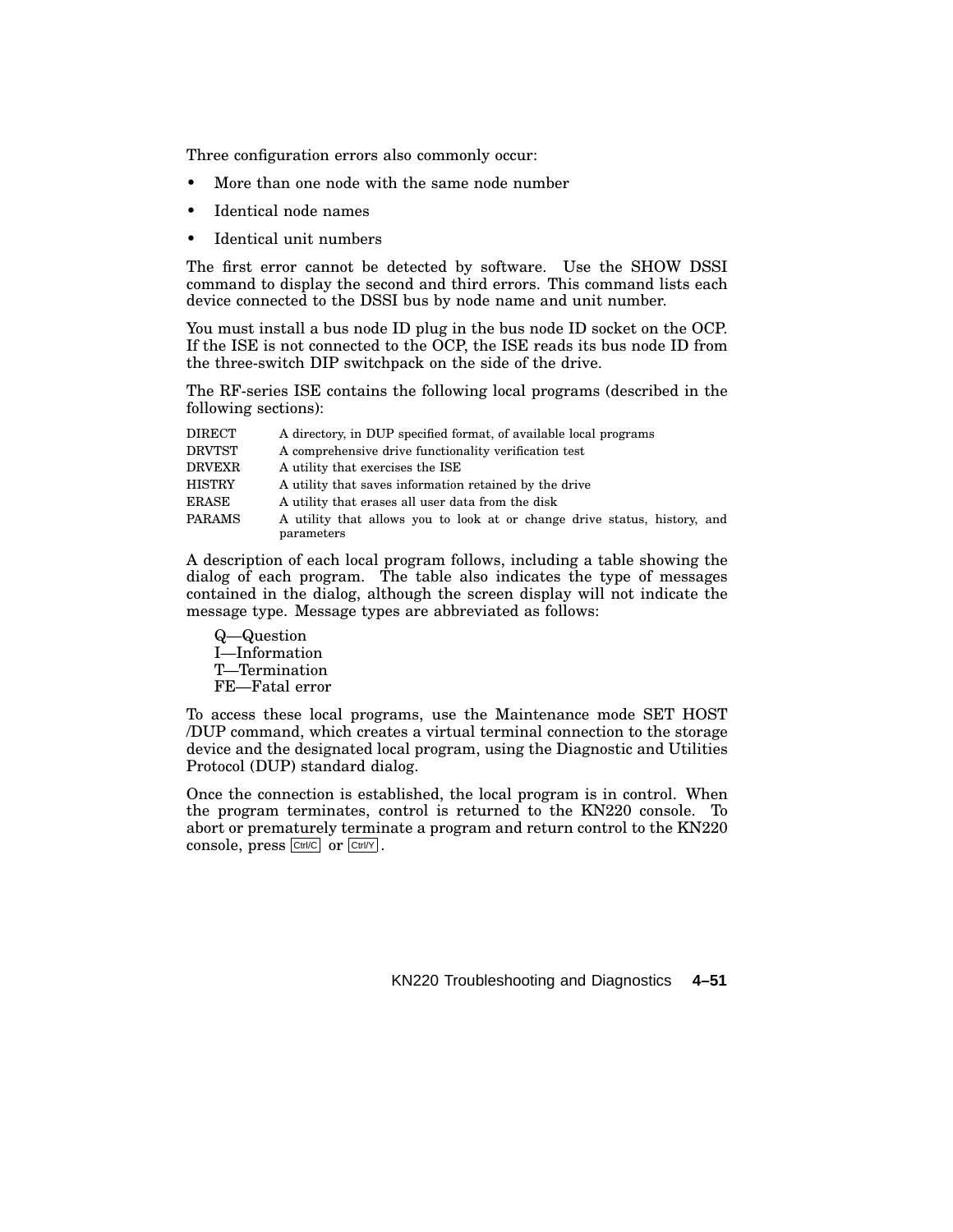# **4.7.1 DRVTST**

DRVTST is a comprehensive functionality test. Errors detected by this test are isolated to the FRU level. The messages are listed in Table 4–15.

| <b>Message</b><br><b>Type</b> | <b>Message</b>                                             |
|-------------------------------|------------------------------------------------------------|
|                               | Copyright © 1988 Digital Equipment Corporation             |
| Q                             | Write/read anywhere on the medium? $[1 = yes/(0 = no)]$    |
| Q                             | User data will be corrupted. Proceed? $[1 = yes/(0 = no)]$ |
|                               | Five minutes to complete.                                  |
| т                             | Test passed.                                               |
| or                            |                                                            |
| FE                            | Unit is currently in use. $1$                              |
| FE                            | Operation aborted by user.                                 |
| FE                            | xxxx-Unit diagnostics failed. <sup>2</sup>                 |
| FE.                           | xxxx-Unit read/write test failed. <sup>2</sup>             |

**Table 4–15: DRVTST Messages**

<sup>1</sup>Either the drive is inoperative, in use by a host, or is currently running another local program. <sup>2</sup>Refer to the diagnostic error code list at the end of this chapter.

Answering No to the first question ("Write/read...?") or pressing Return results in a read-only test. DRVTST, however, writes to a diagnostic area on the disk. Answering Yes to the first question or pressing  $R_{\text{return}}$  causes the second question to be displayed.

Answering No to the second question ("Proceed?") or pressing  $\frac{\text{Return}}{\text{Return}}$  is the same as answering No to the first question. Answering Yes to the second question permits write and read operations anywhere on the medium.

DRVTST resets the ECC error counters, then calls the timed I/O routine. After the timed I/O routine ends (5 minutes), DRVTST saves the counters again. It computes the uncorrectable error rate and byte (symbol) error rate. If either rate is too high, the test fails and the appropriate error code is displayed.

**4–52** KN220 CPU System Maintenance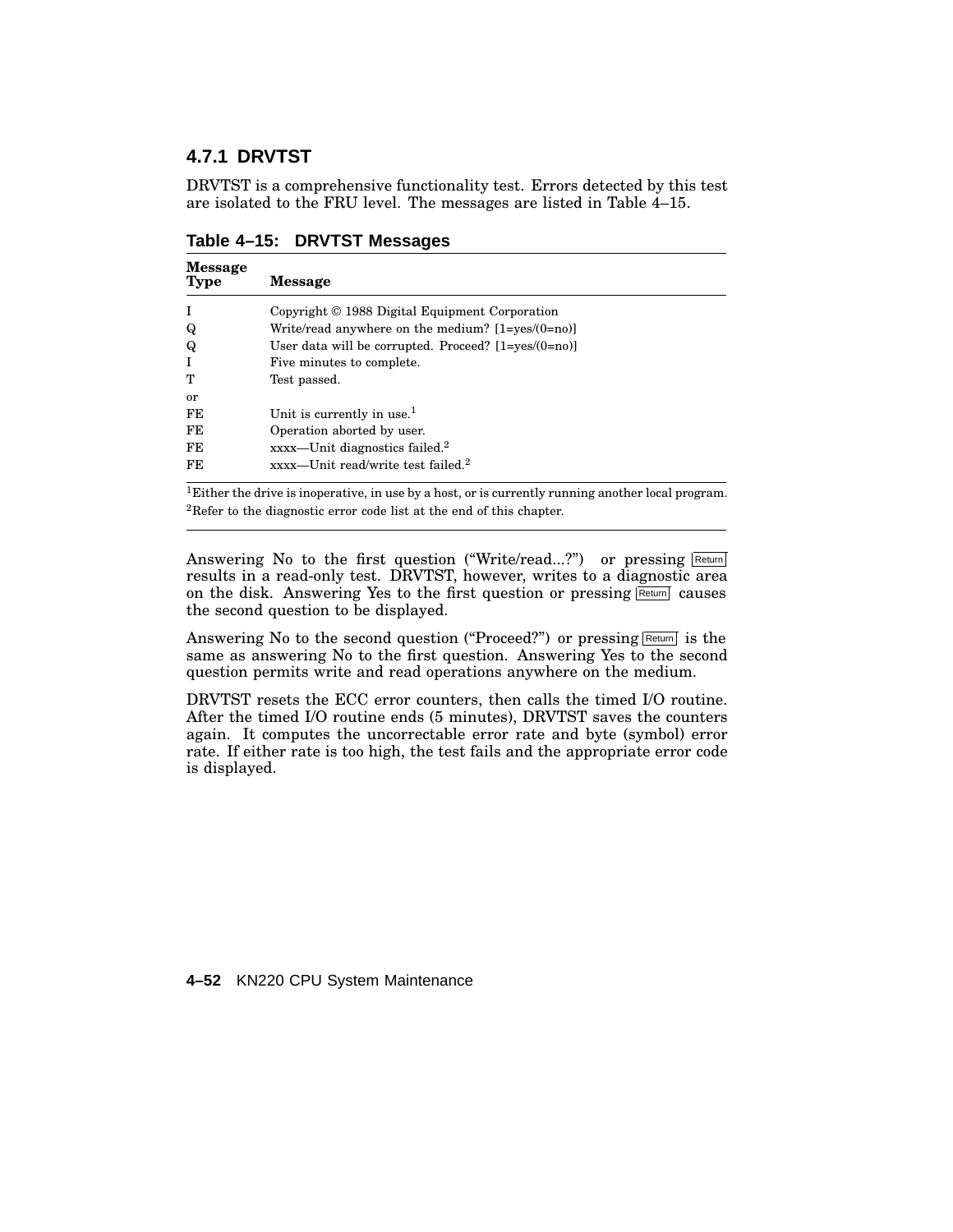# **4.7.2 DRVEXR**

The DRVEXR local program exercises the ISE. The test is data transfer intensive and indicates the overall integrity of the device. Table 4–16 lists the DRVEXR messages.

| Table 4-16: DRVEXR Messages |  |  |
|-----------------------------|--|--|
|-----------------------------|--|--|

| <b>Message</b><br><b>Type</b> | <b>Message</b>                                             |
|-------------------------------|------------------------------------------------------------|
|                               | Copyright © 1988 Digital Equipment Corporation             |
| Q                             | Write/read anywhere on the medium? $[1 = ves/(0 = no)]$    |
| Q                             | User data will be corrupted. Proceed? $[1 = yes/(0 = no)]$ |
| Q                             | Test time in minutes? $[(10)-100]$                         |
|                               | ddd minutes to complete.                                   |
|                               | ddddddd blocks (512 bytes) transferred.                    |
|                               | ddddddd bytes in error (soft).                             |
|                               | ddddddd uncorrectable ECC errors (recoverable).            |
| т                             | Complete.                                                  |
| or                            |                                                            |
| FE                            | Unit is currently in use. $1$                              |
| FE                            | Operation aborted by user.                                 |
| FE                            | $xxxx$ —Unit diagnostics failed. <sup>2</sup>              |
| FE                            | $xxxx$ —Unit read/write test failed. <sup>2</sup>          |

 ${}^{1}$ Either the drive is inoperative, in use by a host, or is currently running another local program. <sup>2</sup>Refer to the diagnostic error list at the end of this chapter.

Answering No to the first question (''Write/read...?'') results in a read-only test. DRVEXR, however, writes to a diagnostic area on the disk. Answering Yes to the first question causes the second question to be displayed.

Answering No to the second question (''Proceed?'') is the same as answering No to the first question. Answering Yes to the second question permits write and read operations anywhere on the medium.

**NOTE:** *If the write-protect switch on the OCP is pressed in (LED on) and you answer Yes to the second question, the drive does not allow the test to run. DRVEXR displays the error message 2006—Unit read/write test failed. In this case, the test has not failed but has been prevented from running.*

KN220 Troubleshooting and Diagnostics **4–53**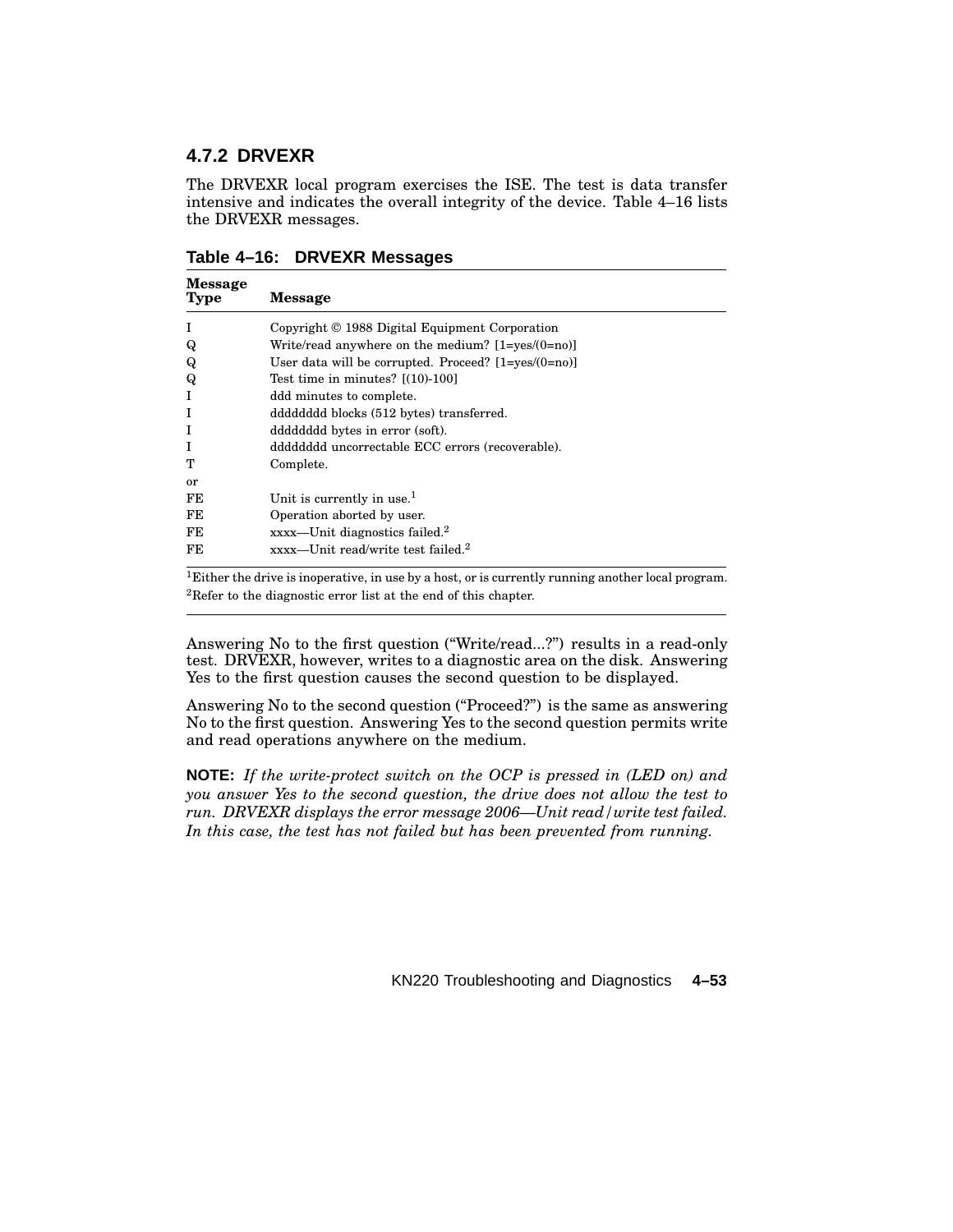DRVEXR saves the error counters, then calls the timed I/O routine. After the timed I/O routine ends, DRVEXR saves the counters again. It then reports the total number of blocks transferred, bits in error, bytes in error, and uncorrectable errors.

DRVEXR uses the same timed I/O routine as DRVTST, with two exceptions:

- DRVTST always uses a fixed time of five minutes, whereas you specify the time of the DRVEXR routine.
- DRVTST determines whether the drive is good or bad. DRVEXR reports the data but does not determine the condition of the drive.

### **4.7.3 HISTRY**

The HISTRY local program displays information about the history of the ISE. Table 4–17 lists the HISTRY messages.

| <b>Message</b><br>Type | <b>Field Length</b> | <b>Field Meaning</b>    |
|------------------------|---------------------|-------------------------|
|                        | 47 ASCII characters | Copyright notice        |
|                        | 4 ASCII characters  | Product name            |
|                        | 12 ASCII characters | Drive serial number     |
|                        | 6 ASCII characters  | Node name               |
|                        | 1 ASCII character   | Allocation class        |
|                        | 8 ASCII characters  | Firmware revision level |
|                        | 17 ASCII characters | Hardware revision level |
|                        | 6 ASCII characters  | Power-on hours          |
|                        | 5 ASCII characters  | Power cycles            |
| $\mathsf{I}^1$         | 4 ASCII characters  | Hexadecimal fault code  |
| m                      |                     | Complete                |

**Table 4–17: HISTRY Messages**

<sup>1</sup>Displays the last 11 fault codes as informational messages. Refer to the diagnostic error code list at the end of this chapter.

#### **4–54** KN220 CPU System Maintenance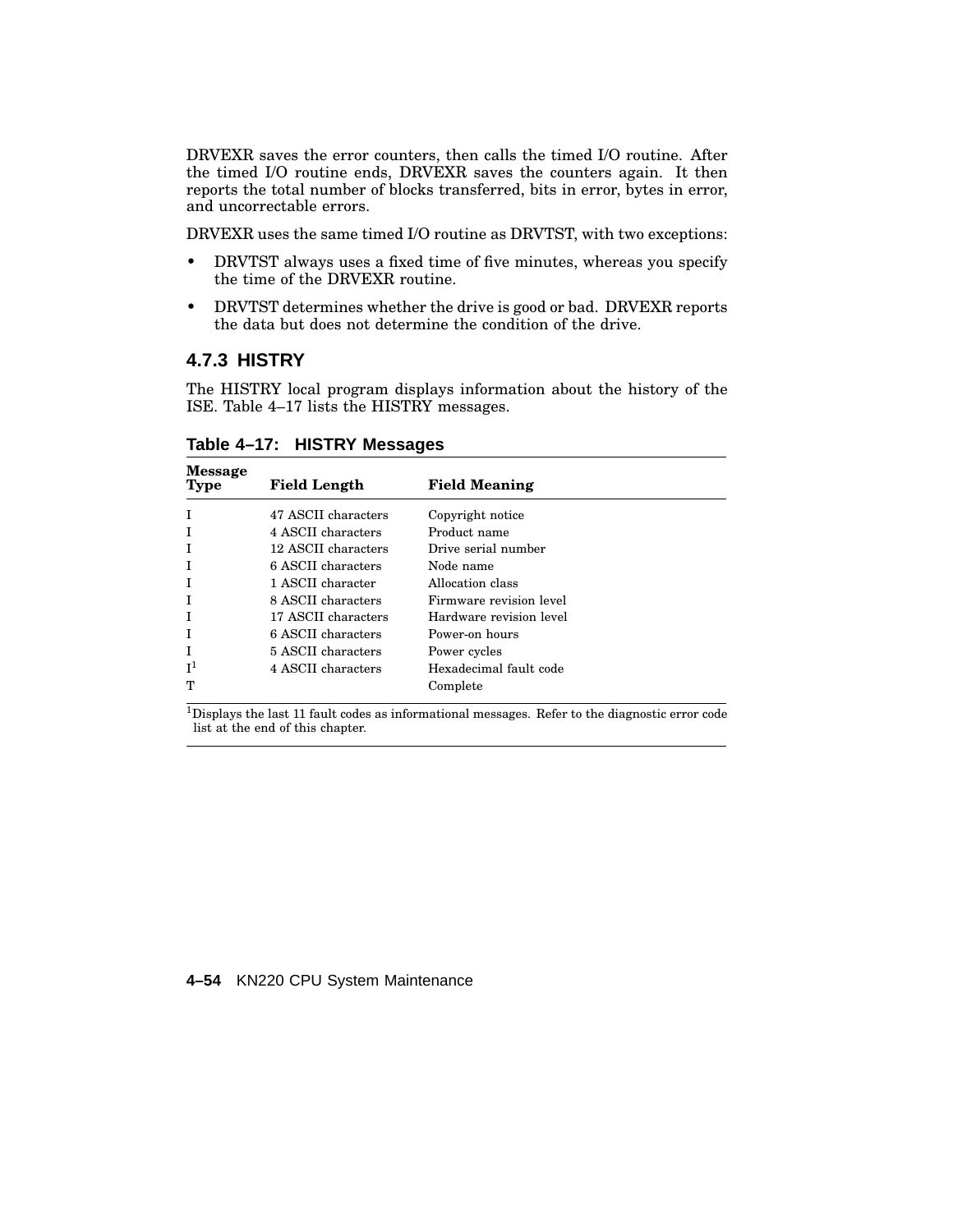The following example shows a typical screen display when you run HISTRY: Copyright © 1988 Digital Equipment Corporation RF71 EN01082 SUSAN 0 RFX V101 RF71 PCB-5/ECO-00 617 21 A04F A04F A103 A04F A404 A04F A404 A04F A404 A04F A404 Complete.

If no errors have been logged, no hexadecimal fault codes are displayed.

# **4.7.4 ERASE**

The ERASE local program overwrites application data on the drive while leaving the replacement control table (RCT) intact. This local program is used if an HDA must be replaced and the customer wants to protect any confidential or sensitive data.

Use ERASE only if the HDA must be replaced and only after you have backed up the customer's data.

KN220 Troubleshooting and Diagnostics **4–55**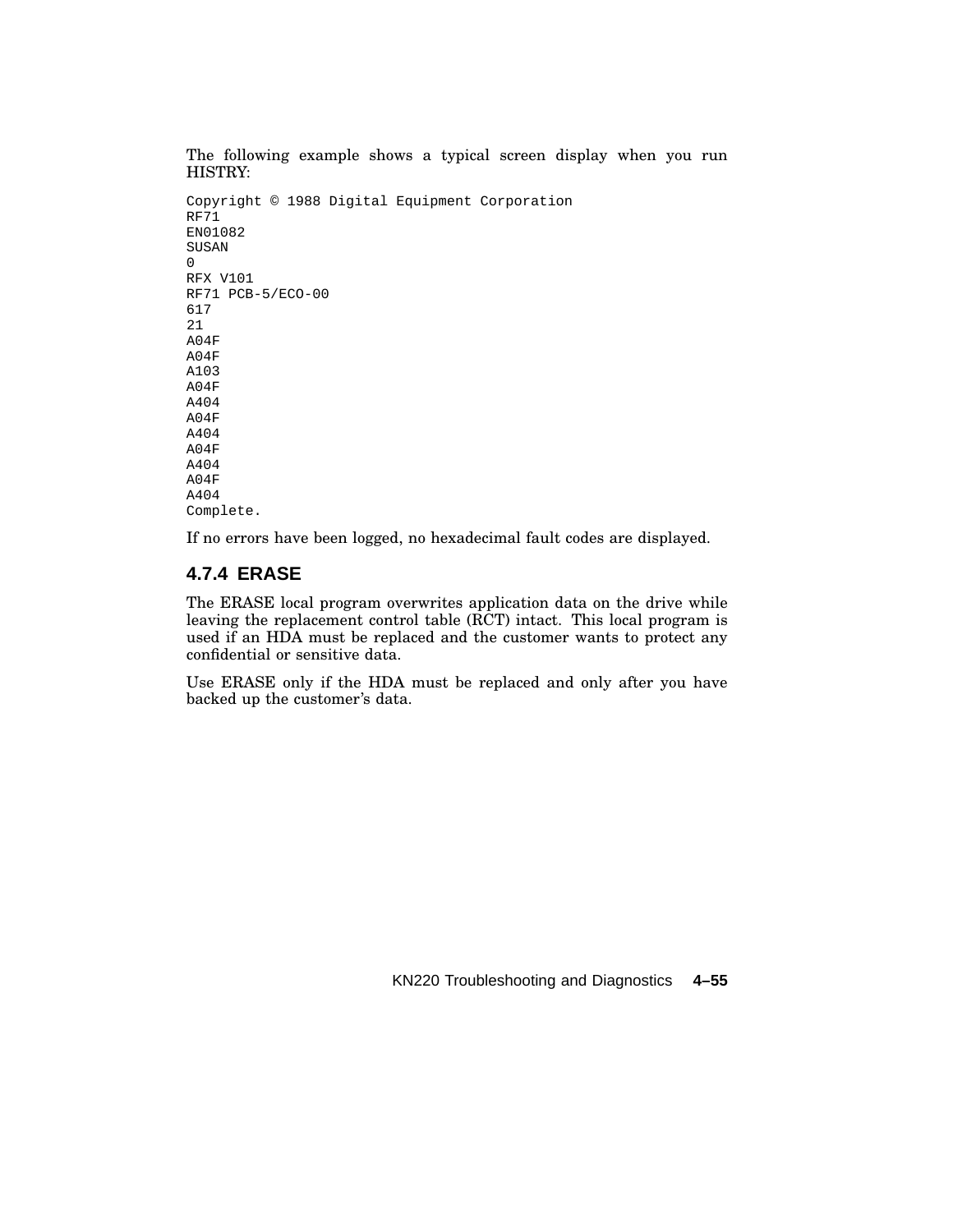Table 4–18 lists the ERASE messages.

| <b>Message</b><br><b>Type</b> | <b>Message</b>                                             |
|-------------------------------|------------------------------------------------------------|
| I                             | Copyright © 1988 Digital Equipment Corporation             |
| Q                             | Write/read anywhere on the medium? $[1 = yes/(0 = no)]$    |
| Q                             | User data will be corrupted. Proceed? $[1 = yes/(0 = no)]$ |
| T                             | 6 minutes to complete.                                     |
| т                             | Complete.                                                  |
| or                            |                                                            |
| FE                            | Unit is currently in use.                                  |
| FE                            | Operation aborted by user.                                 |
| FE                            | $xxxx$ —Unit diagnostics failed. <sup>1</sup>              |
| FE                            | $xxxx$ —Operation failed. <sup>2</sup>                     |
|                               |                                                            |

**Table 4–18: ERASE Messages**

<sup>1</sup>Refer to the diagnostic error code list at the end of this chapter.

 $2$ xxxx = one of the following error codes: 000D : Cannot write the RCT.

000E : Cannot read the RCT.

000F : Cannot find an RBN to which to revector.

0010 : The RAM copy of the bad block table is full.

If a failure is detected, the message indicating the failure will be followed by one or more messages containing error codes.

# **4.7.5 PARAMS**

The PARAMS local program supports modifications to device parameters that you may need to change, such as device node name and allocation class. You invoke it in the same way as the other local programs. However, you use the following commands to make the modifications you need:

| EXIT   | Terminates PARAMS program                                                                           |
|--------|-----------------------------------------------------------------------------------------------------|
| HELP   | Prints a brief list of commands and their syntax                                                    |
| SET    | Sets a parameter to a value                                                                         |
| SHOW   | Displays a parameter or a class of parameters                                                       |
| STATUS | Displays module configuration, history, or current counters, depending on the<br>status type chosen |
| WRITE  | Alters the device parameters                                                                        |

**4–56** KN220 CPU System Maintenance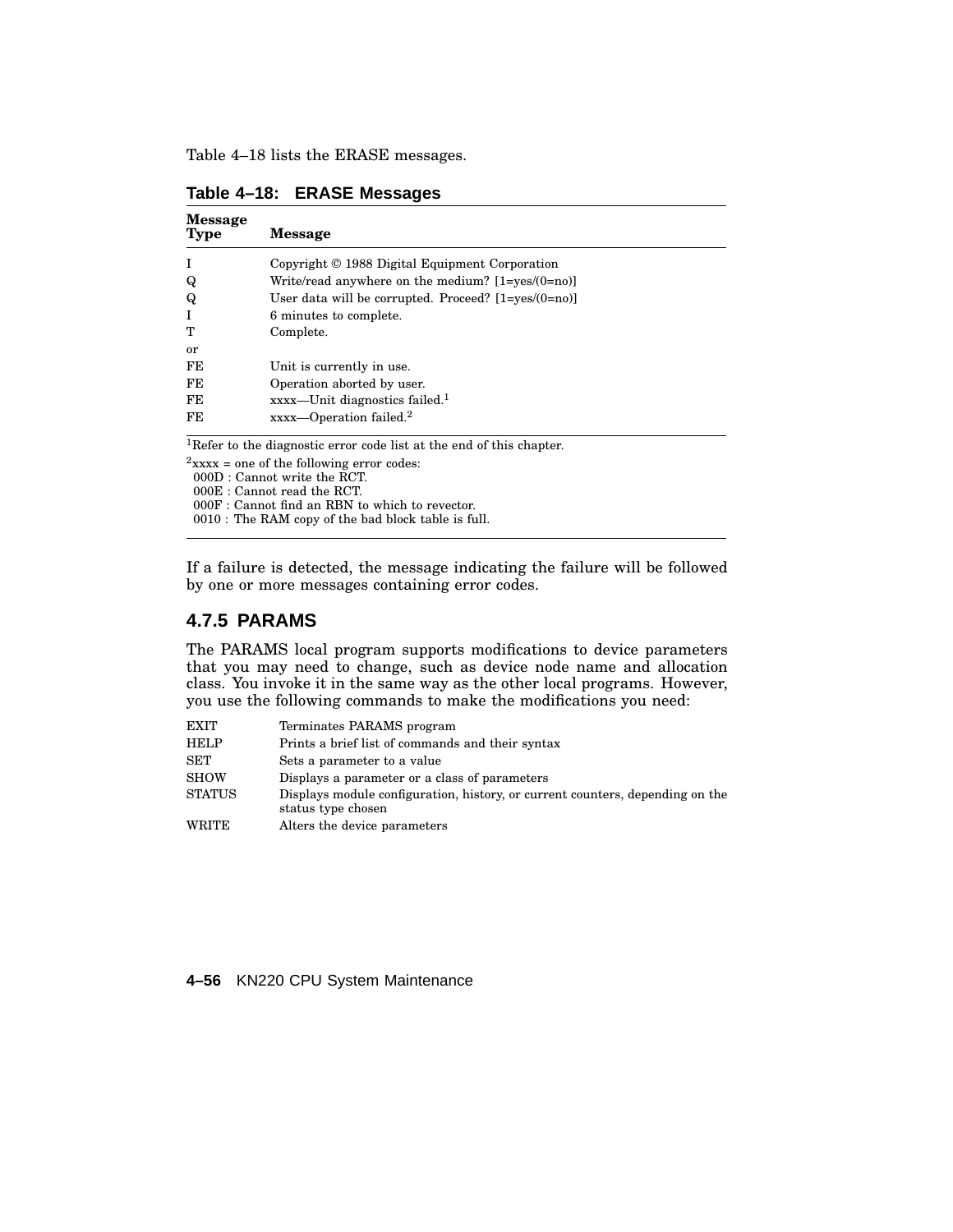#### **4.7.5.1 EXIT**

Use the EXIT command to terminate the PARAMS local program.

#### **4.7.5.2 HELP**

Use the HELP command to display a brief list of available PARAMS commands, as shown in the example below.

```
PARAMS> HELP
EXIT
HELP
SET {parameter | .} value
SHOW {parameter | . | /class}
  /ALL /CONST /DRIVE
 /SERVO /SCS /MSCP
 /DUP
STATUS [type]
 CONFIG LOGS DATALINK
 PATHS
WRITE
PARAMS>
```
#### **4.7.5.3 SET**

Use the SET command to change the value of a given parameter. *Parameter* is the name or abbreviation of the parameter to be changed. *Value* is the value assigned to the parameter.

For example, SET NODE SUSAN sets the NODENAME parameter to SUSAN.

The following parameters are useful to Customer Services:

| ALLCLASS | The controller allocation class. The allocation class should be set to match<br>that of the host.                                                                                                                       |
|----------|-------------------------------------------------------------------------------------------------------------------------------------------------------------------------------------------------------------------------|
| FIVEDIME | True (1) if MSCP should support five connections with ten credits each. False<br>(0) if MSCP should support seven connections with seven credits each.                                                                  |
| UNITNUM  | The MSCP unit number.                                                                                                                                                                                                   |
| FORCEUNI | True (1) if the unit number should be taken from the DSSI ID. False (0) if the<br>UNITNUM value should be used instead.                                                                                                 |
| NODENAME | The controller's SCS node name.                                                                                                                                                                                         |
| FORCENAM | True (1) if the SCS node name should be forced to the string $RF71x$ (where x<br>is a letter from A to H corresponding to the DSSI bus ID) instead of using the<br>NODENAME value. False (0) if NODENAME is to be used. |
|          |                                                                                                                                                                                                                         |

KN220 Troubleshooting and Diagnostics **4–57**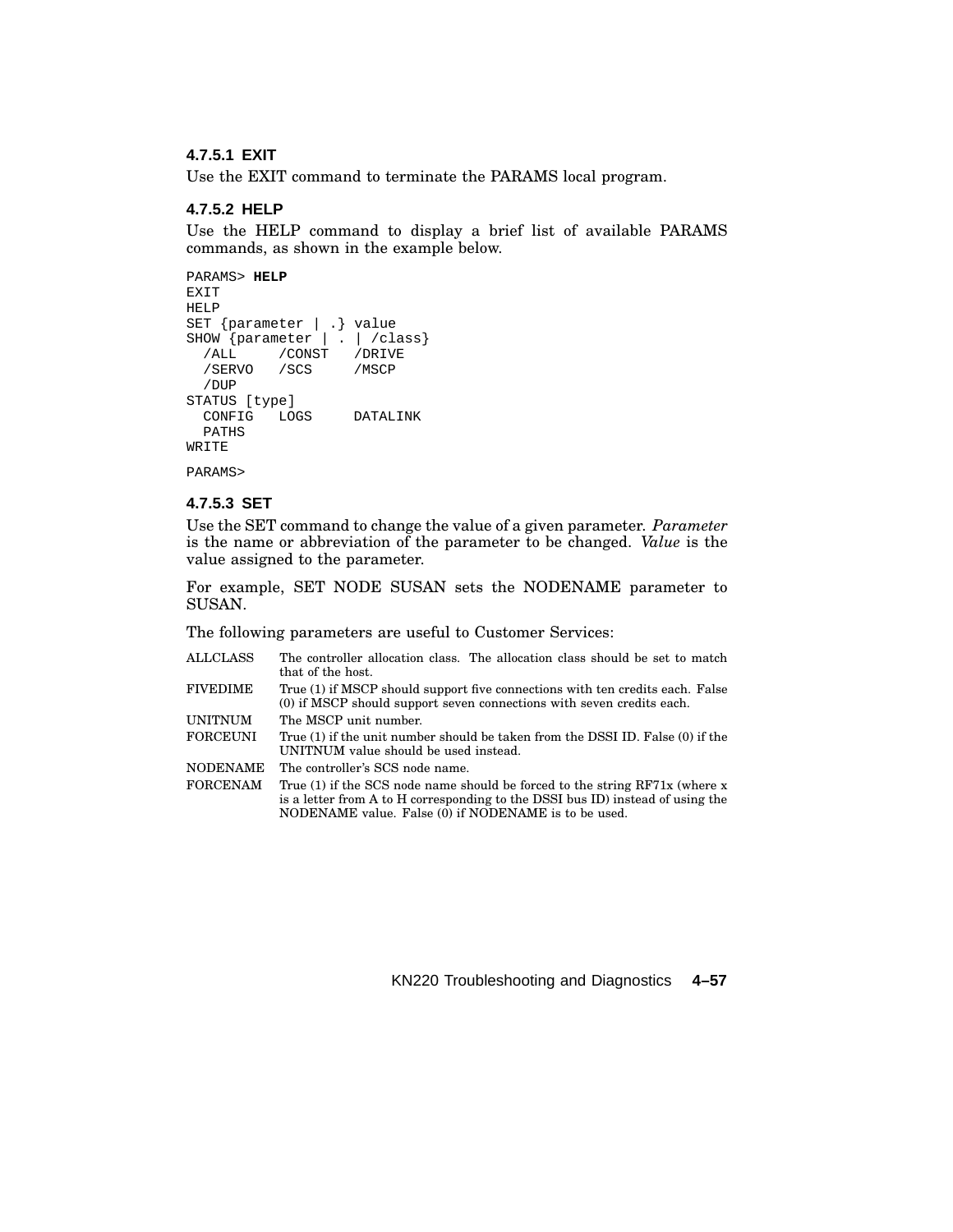#### **4.7.5.4 SHOW**

Use the SHOW command to display the settings of a parameter or a class of parameters. It displays the full name of the parameter (8 characters or less), the current value, the default value, radix and type, and any flags associated with each parameter.

#### **4.7.5.5 STATUS**

Use the STATUS command to display module configuration, history, or current counters, depending on the type specified. *Type* is the optional ASCII string that denotes the type of display desired. If you omit *Type*, all available status information is displayed. If present, it may be abbreviated. The following types are available:

| <b>CONFIG</b>   | Displays the module name, node name, power-up hours, power cycles, and<br>other such configuration information. Unit failures are also displayed, if<br>applicable.                                                                                                         |
|-----------------|-----------------------------------------------------------------------------------------------------------------------------------------------------------------------------------------------------------------------------------------------------------------------------|
| LOGS            | Displays the last 11 machine and bug checks on the module. The display<br>includes the processor registers $(D0-D7, A0-A7)$ , the time and date of each<br>failure (if available; otherwise the date 17 November 1858 is displayed), and<br>some of the hardware registers. |
| <b>DATALINK</b> | Displays the data link counters.                                                                                                                                                                                                                                            |
| <b>PATHS</b>    | Displays available path information (open virtual circuits) from the point of<br>view of the controller. The display includes the remote node names, DSSI IDs,<br>software type and version, and counters for the messages and datagrams sent<br>and/or received.           |

#### **4.7.5.6 WRITE**

Use the WRITE command to write the changes made while in PARAMS to the drive nonvolatile memory. The WRITE command is similar to the VMS SYSGEN WRITE command. Parameters are not available, but you must be aware of the system and/or drive requirements and use the WRITE command accordingly or it may not succeed in writing the changes.

The WRITE command may fail for one of the following reasons:

- You altered a parameter that required the unit, and the unit cannot be acquired (that is, the unit is not available to the host). Changing the unit number is an example of a parameter that requires the unit.
- You altered a parameter that required a controller initialization, and you replied negatively to the request for reboot. Changing the node name or the allocation class are examples of parameters that require controller initialization.
- Initial drive calibrations were in progress on the unit. The use of the WRITE command is inhibited while these calibrations are running.

**4–58** KN220 CPU System Maintenance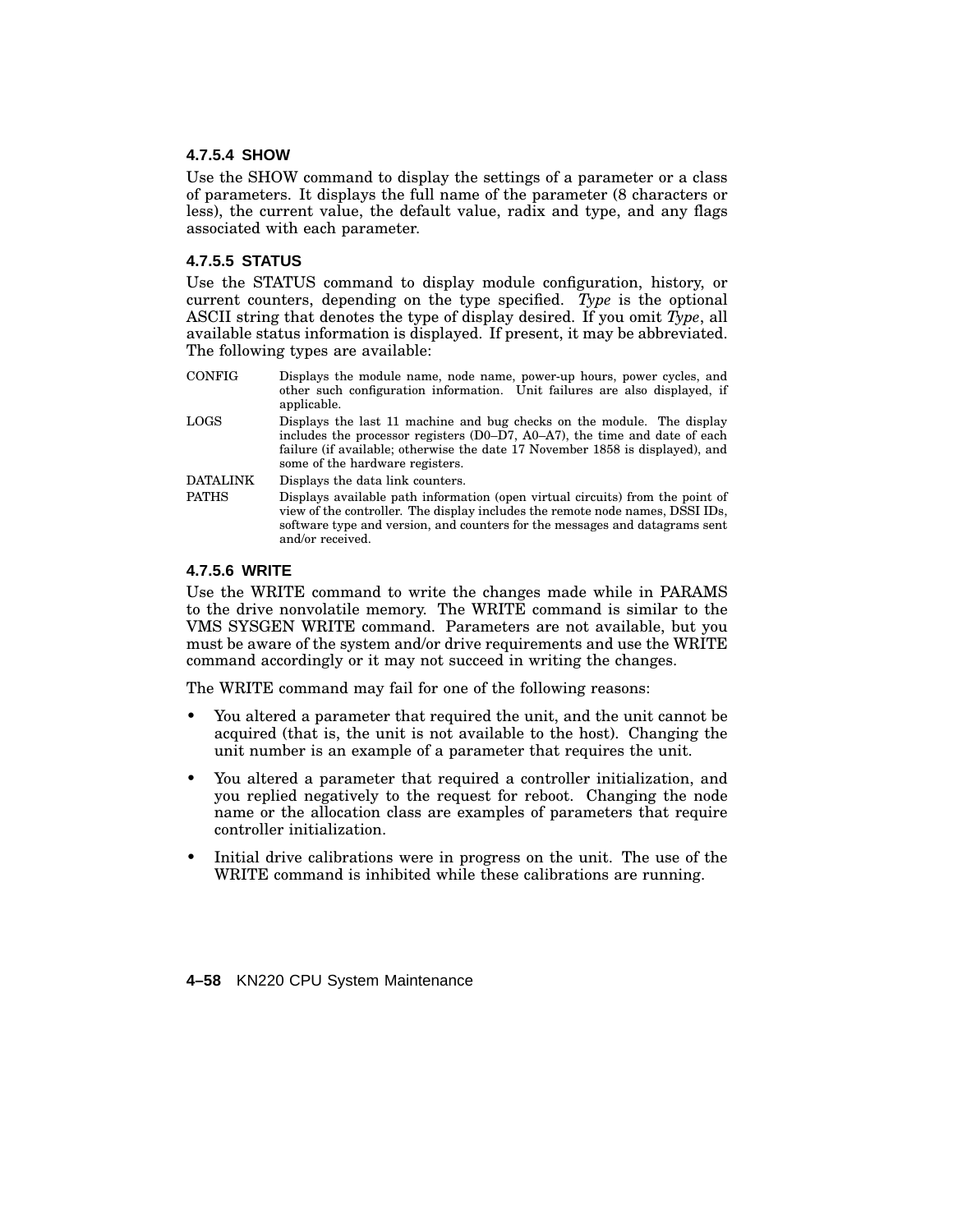# **4.7.6 Diagnostic Error Codes**

Diagnostic error codes appear when you are running DRVTST, DRVEXR, or PARAMS. Most of the error codes indicate a failure of the drive module. The exceptions are listed below. The error codes are listed in Table 4–19. If you see any error code other than those listed below, replace the module.

**Table 4–19: RF-Series ISE Diagnostic Error Codes**

| Code      | Message                                   | <b>Meaning</b>                                                                                                                                                                                   |
|-----------|-------------------------------------------|--------------------------------------------------------------------------------------------------------------------------------------------------------------------------------------------------|
| 2032/A032 | Failed to see FLT go away                 | FLT bit of the spindle control status register was<br>asserted for one of the following reasons:<br>1. Reference clock not present<br>2. Stuck rotor<br>3. Bad connection between HDA and module |
| 203A/A03A | Cannot spin up, ACLOW<br>is set in WrtFlt | Did not see ACOK signal, which is supplied by the<br>host system power supply for staggered spin-up.                                                                                             |
| 1314/9314 | Front panel is broken                     | Could be either the module or the operator control<br>panel or both.                                                                                                                             |

# **4.8 Memory Diagnostics**

The following subsections describe the memory diagnostics.

# **4.8.1 Test 30 - Bitmap Placing Test**

The purpose of test 30 is to determine the size of memory and set up a bitmap in memory to be used by the memory tests. After all memory tests are complete, the bitmap defines memory that is good and available and memory that is bad or being used for the bitmap, busmap, etc.

An error is marked in the bitmap when a multibit error or a hard single bit error occurs. Soft single bit errors are not marked, but they are counted.

This test is run before other memory tests to make sure the memory bitmap is present. Though this test is usually run only once, other memory tests may be run more than once if desired.

The main purpose of this test is to find a good block of memory for the maps. It fails only when all memory is bad or the CPU memory logic is bad. If it fails, troubleshooting should be done by running the individual memory tests, do not try to troubleshoot using this test. The easiest way to run all individual tests is to run the A9 memory script (>>>T A9).

KN220 Troubleshooting and Diagnostics **4–59**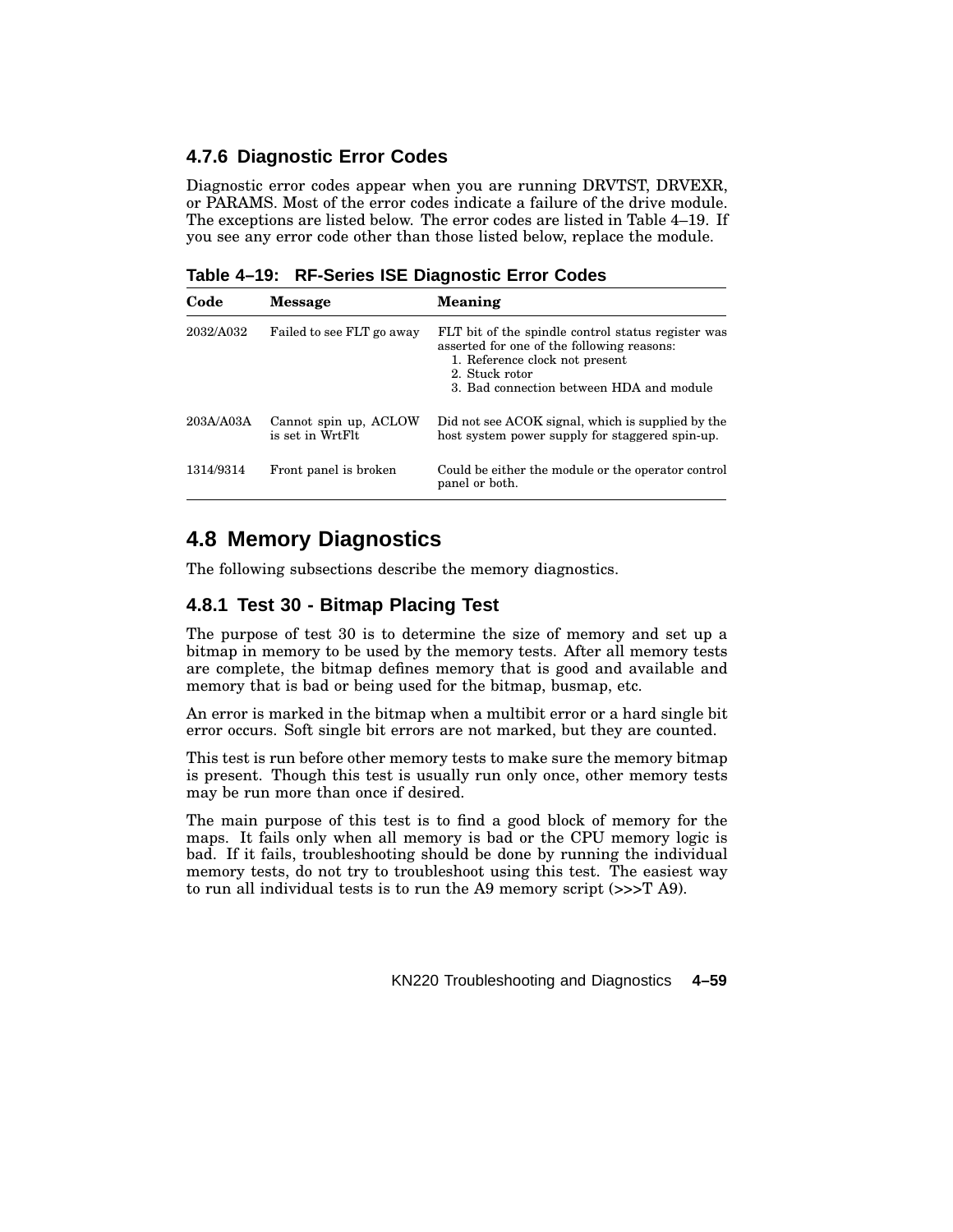The bitmap placing test calls the data test  $(4F)$ , the byte test  $(4E)$  and the address shorts test (48). During this time the parameters are determined by the test being run. First the memory is sized to determine the amount of memory available and describe any holes in memory if present.

The test looks for a 256 KB section of memory to be used for the bitmap, busmap and CVAX reserved console area. The bitmap ranges in size from 8 KB (for 32 MB of memory) to 128 KB (for 512 MB of memory), the busmap is always 32 KB and the CVAX reserved console area is 16 Kb. The other 80 KB may be used by diagnostics. The actual size of the bitmap is determined by the results of the memory sizing routine previously run. The test starts at the top of available memory and tests the highest 256 KB section of each 8 MB of memory until a good section is found for the maps or the bottom of memory is reached in which case a failure is reported. When a good section is found, the bitmap is initialized to mark all memory other than the bitmap, busmap and CVAX reserved console area as good, these are marked as taken (same as being marked bad). Load the bitmap address, bitmap length and busmap address in the diagnostic state. Save address of CVAX reserved console area. The busmap itself is not properly setup at this time, it is left cleared.

**NOTE:** *This test reports an error only if it fails to find a good section of memory for the maps or if the size of memory is 0.*

It is important to note that the bitmap is always initialized to all good memory when this test is run except for memory holes which are marked as bad. You must run all memory tests after this test to insure that bad memory is marked correctly.

The following list contains a detailed description of the procedure.

- 1. Clear bitmap address, bitmap checksum, bitmap length and busmap address in diagnostic state. Mark RAM available flag (DST\$V\_RAM) as not available.
- 2. Size memory from address 0 upwards. Memory is present if it responds to a write cycle without timing out (NXM). If memory is not present in 0 then there is error. Size every 32 MB from the beginning to end of memory. Store the results in a 16 bit mask with each bit defining one  $32 \text{ MB}$  memory bank,  $0 = \text{not present}$ ,  $1 = \text{present}$ . Bit 0 is first  $32 \text{ MB}$ , etc.

**NOTE:** *This routine is a destructive sizing routine, it will destroy any contents present in the memory locations sized. The sizing routine does not write below 192 KB to protect R3000 console code.*

**4–60** KN220 CPU System Maintenance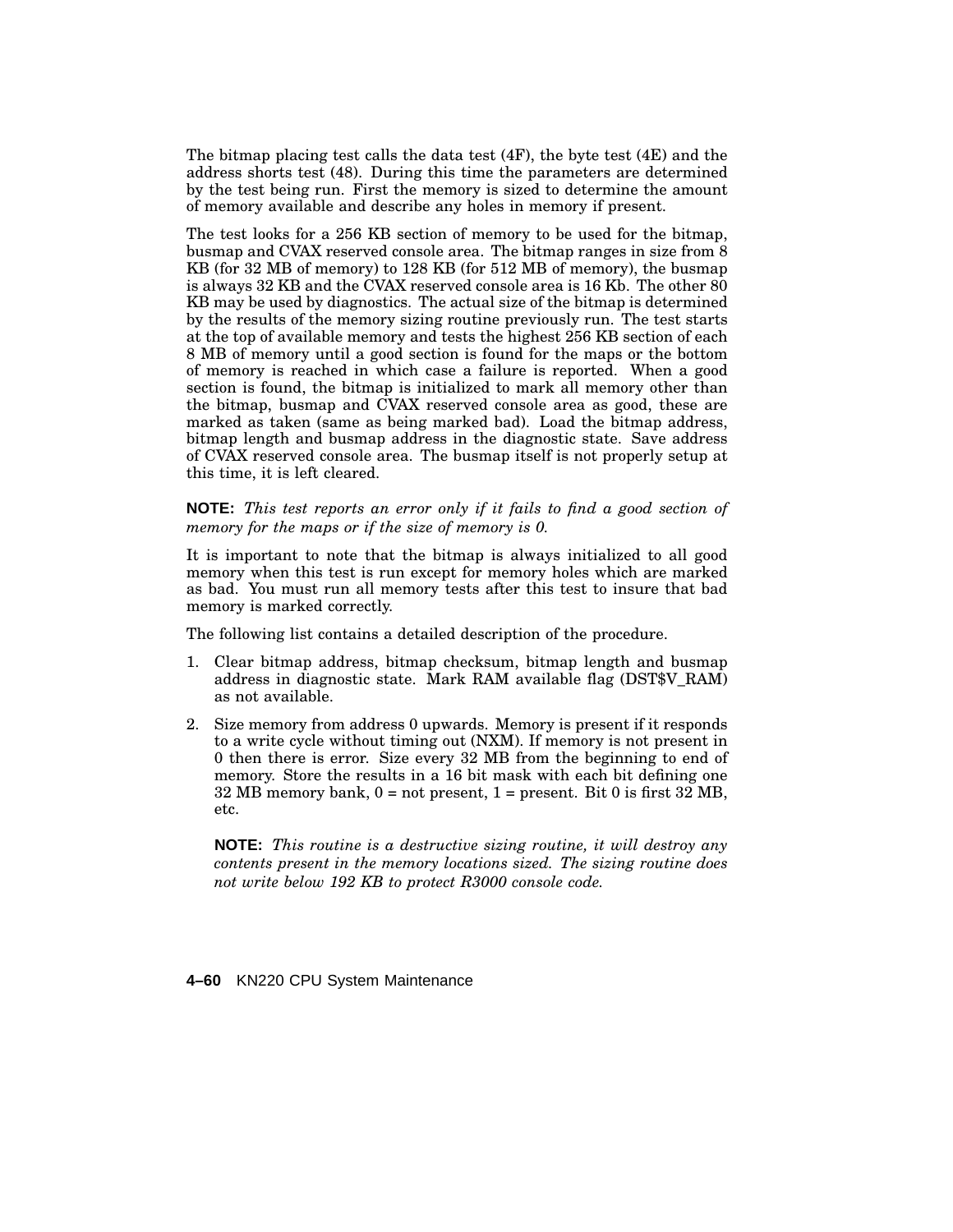- 3. From the top of memory -256KB, test the highest 256KB block in each 8MB section of memory until either a good block is found (success) or the bottom of memory is reached (failure).
- 4. Call the memory data test (4F) with the starting and ending address of the current 256KB section of memory to test. The address increment is set to 32 KB to test eight QWs in section.
- 5. Call the memory byte test (4E) with the starting and ending address of the current 256KB section of memory to test. The address increment is set to 64 KB to test four QWs in section.
- 6. Call the memory address shorts test (48) with the starting and ending address of the current 256KB section of memory to test. The address shorts test will always test every word selected. The misc parameter is set to use both I and D cache and to only run the first three passes of the address shorts test. This will leave the contents of the last pattern (0x55555555) left unchecked in the section of memory.
- 7. For all of memory from beginning to end by  $(4 \text{ KB} + 4)$  clear the first QW in each 16 KB block. Ignore any errors if they occur. Do not clear any locations in the 256 KB area under test. Do not start below 192 KB to protect the R3000 console.
- 8. Call the memory address shorts test (48) with the starting and ending address of the current 256KB section of memory to test. The address shorts test will always test every word selected. The misc parameter is set to use both I and D cache and to only run the fourth pass of the address shorts test. This will verify that the pattern of 0x55555555 left by running passes 1,2 and 3 of the test was not disturbed by accessing other locations in memory.
- 9. If any error occurs during test then subtract 8 MB from the current base address and continue trying.
- 10. If a good 256 KB section of memory was not found then report error.
- 11. If a good 256 KB section of memory was found then continue.
- 12. Clear the 256 KB block of memory found.
- 13. Mark all locations in bitmap as good. Save length of bitmap and address of bitmap in diagnostic state. Determine correct checksum for bitmap and then save the complement of the good checksum. This makes sure the bitmap checksum is bad after running this test. The correct checksum is not placed in the diagnostic state until the test which counts bad pages in memory is run which is after all other memory tests. At this time the bitmap should be valid. Save the address of

KN220 Troubleshooting and Diagnostics **4–61**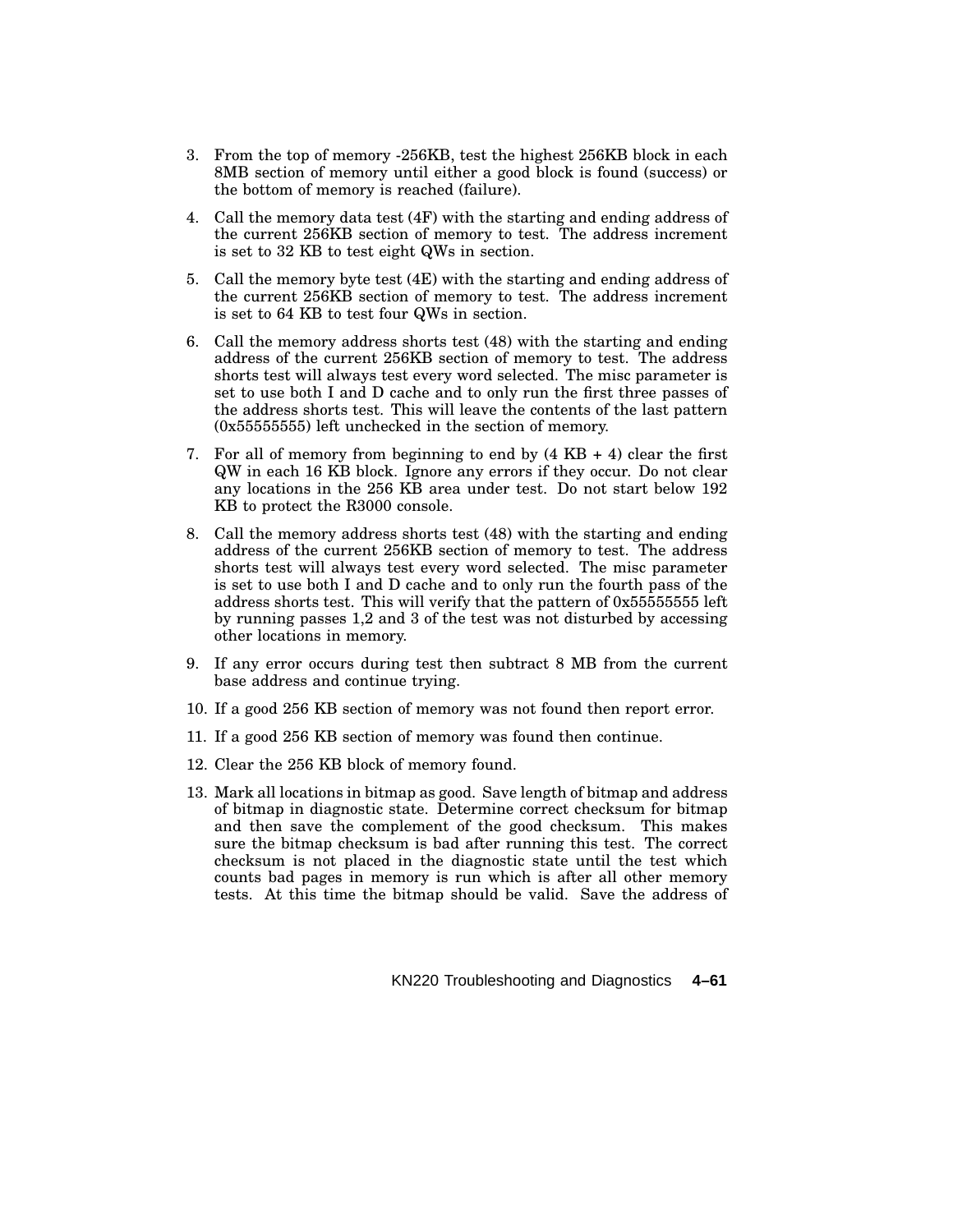the 16 KB CVAX reserved area for the console program in the console portion of SSC RAM. Mark RAM available flag good.

# **4.8.2 Test 4F - Memory Data Tests**

The purpose of Test 4F is to verify that each bit in the data path can be written to a one and a zero individually. This test also checks for shorts between individual paths. The test always checks a QW at a time to make sure that both sides of the memory array are checked. The test need only be run once for each array of memory chips.

#### **4.8.3 Test 4E - Memory Byte Tests**

Test 4E verifies that masked write cycles work correctly. The test writes to each byte of a QW and verifies the data. The test need only be run once for each array of memory chips.

#### **4.8.4 Test 4D - Memory Address Uniqueness Test**

The main purpose of test 4D is to verify that each location in memory can be uniquely addressed. Write each LW from the starting address to ending address with its own R3000 physical address.

From starting address to ending address read back each LW and verify that it contains its address.

# **4.8.5 Test 4C - Memory ECC Logic, Verify Error Detection and Reporting**

The main purpose of test 4C is to test ECC logic. It is not intended to test the memory boards explicitly. The test introduces single and multiple bit errors and then reads back or tries to do a masked write to the location and verifies the proper responses and error logging.

#### **4.8.6 Test 48 - Memory Address/Shorts Test**

Test 48 verifies that all locations in each bank can be uniquely written and that each of the 39 data bits in each LW can be written to a one and a zero. This test also writes all locations in memory with good ECC.

This test takes 12 seconds to verify each 32 MBs of memory.

T 48 runs address shorts test across every LW from beginning to end address.

**4–62** KN220 CPU System Maintenance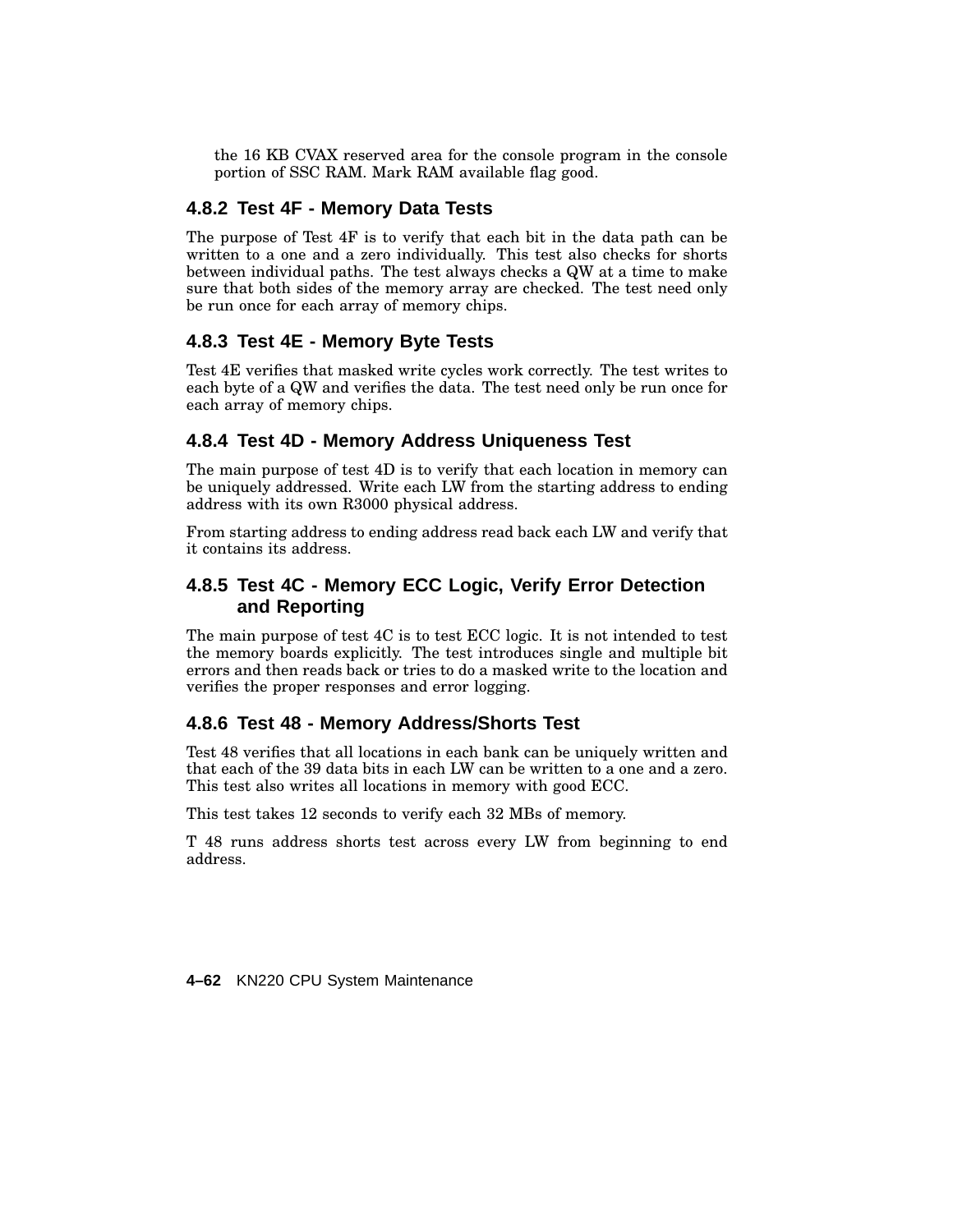### **4.8.7 Test 47 - Memory Data Retention, Verify Refresh Logic**

Test 47 verifies that the refresh logic is working for all memory boards.

#### **4.8.8 Test 40 - Memory Count; Bad Pages Marked in Bitmap**

Test 40 counts the number of pages marked in the memory bitmap. It also places the correct bitmap checksum into the diagnostic state.

#### **4.8.9 Test 9A - Define Current Memory Configuration**

Test 9A is an optional test which allows a user to define exactly what size memory boards are present in the system and in what order they are. This information is useful to the memory tests to allow them to associate memory addresses with physical memory boards in the backplane (FRUs).

**NOTE:** *It is not possible for a sizing routine to associate accurately memory addresses with board numbers for all possible memory configurations.*

This is an optional test that the user can invoke to prompt the user with questions to describe the actual memory configuration of the system. It then verifies the information and if it is reasonable it saves it in SSC RAM. Otherwise an error is reported.

The memory configuration information is used by memory diagnostics to allow the test to identify which memory board is bad if a failure occurs.

This routine must be manually invoked and is not run automatically by any of the powerup scripts. The routine is not required to run any of the test scripts.

The following is a example of the interaction with the user. In this case the system has two 32-Mbyte memory boards. The memory board number (M7639-x) is shown because it is readable from the handle end of the module.

```
0 \text{ MB} = 0;32 MB, M7639-A, MS220-AA = 1;
   64 MB, M7639-B, MS220-BA = 2;
MEM FRU 0:3
MEM FRU 0 = 1MEM FRU 1 = 1MEM FRU 2 = 0MEM FRU = 0 32 MB, M7639-A, MS220-AA 00000000 01FFFFFF
MEM FRU = 1 32 MB, M7639-A, MS220-AA 02000000 03FFFFFF
>>>
```
KN220 Troubleshooting and Diagnostics **4–63**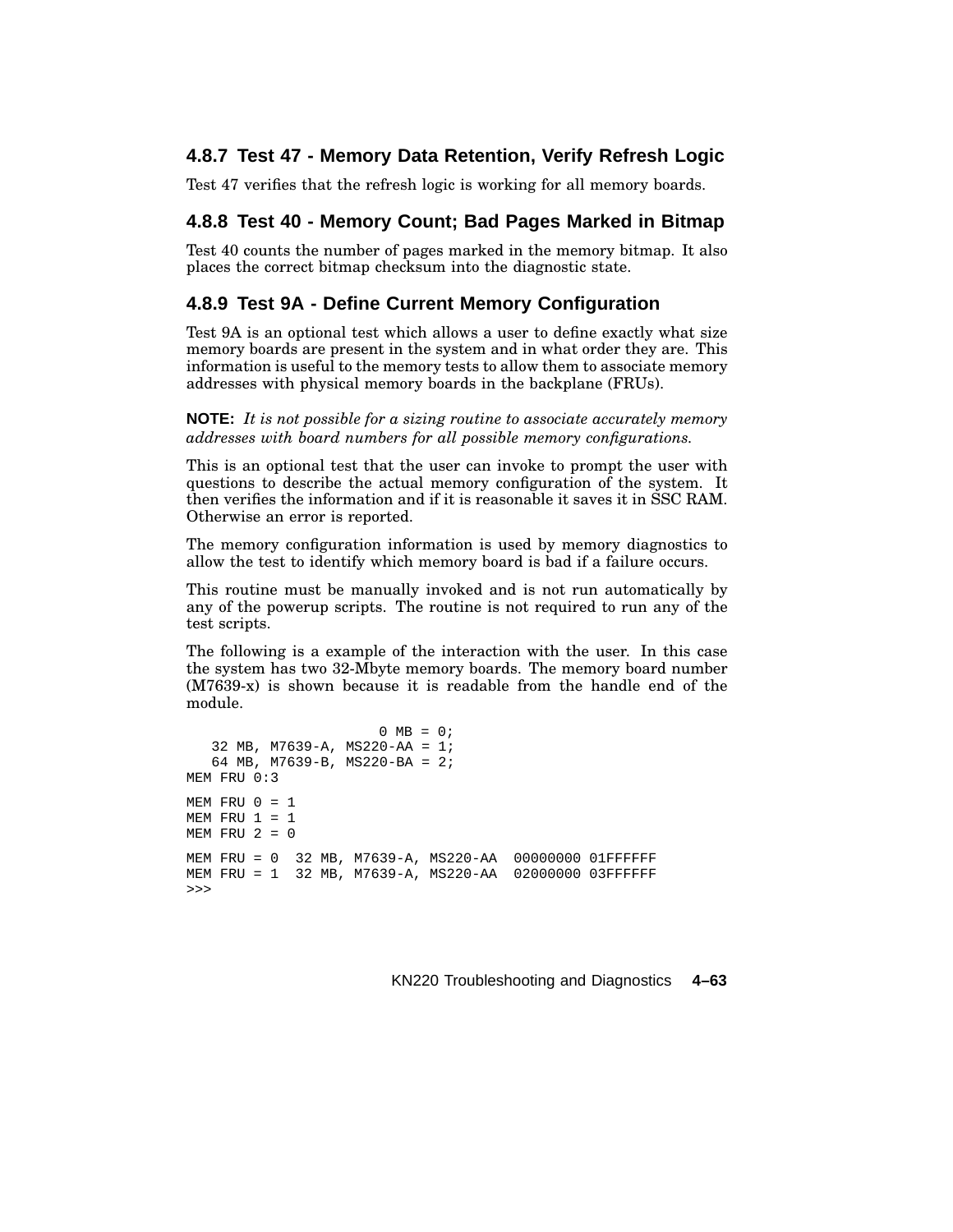# **4.9 SCSI Controller Chip Test**

There are five SCSI controller chip tests, as shown below.

### **4.9.1 ASC Reset Test**

The ASC reset test checks whether the Software can reset the ASC and bring it to a known state.

Reset the ASC through the COMMAND register and check Initial values of some of the registers.

Reset the ASC through the RESET command and the COMMAND register. The following registers will ZERO after reset.

- 1. Command Register
- 2. First element of FIFO
- 3. Status Register
- 4. Interrupt Register
- 5. FIFO Flag and Sequence register
- 6. Configuration Registers 1, 2 and 3

## **4.9.2 ASC Register Test**

The purpose of this test is find whether the software can "Access" internal bits in a register. This is a read write test done on a register that can be read as well as written to.

The configuration registers are chosen for this test. Each register is run through an 8 bit up-counter and the values are tested at each increment. Configuration 2 register is run through an 8 bit down-counter.

### **4.9.3 ASC Interrupt Test**

ASC interrupt tests the ability of the ASC to generate an Interrupt and tests the ability of the hardware to field an interrupt generated by the SCSI subsystem.

There are two ways that the ASC can be 'faked' into generating an interrupt without actually having any devices connected to the SCSI bus. These interrupts are generated and fielded to prove that the interrupts can be handled by the SCSI subsystem.

**4–64** KN220 CPU System Maintenance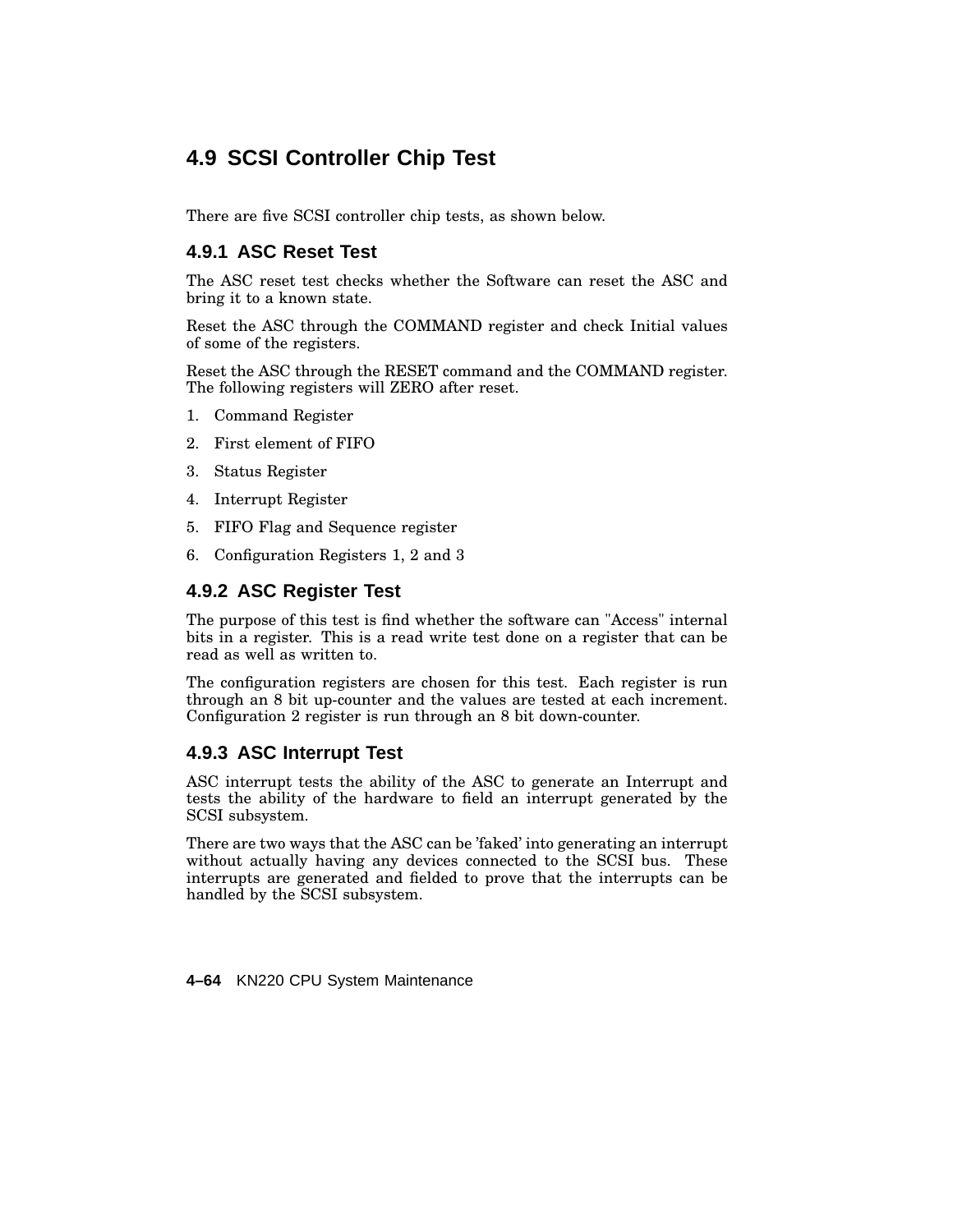After Poweron/Reset, ASC will be in disconnected mode. Issuing a command from another mode (either Initiator or target mode) will cause an Illegal command interrupt.

The ASC is reset through the software. An ISR is setup to handle the interrupt and a flag is setup. The interrupt is initiated by writing an Initiator command to the command register. The flag is checked and reset in the ISR. If the flag is not reset within a reasonable time, it signifies error.

Without an actual device (target) on the bus, it is difficult to test the Disconnect Interrupt. The Target Disconnect interrupt is the same as the interrupt that indicates Selection or Reselection Timeout, which can be tested.

Set the SELECT/RESELECT TIMEOUT register to 1 (minimum value), then issue a select command with the SCSI ID the same as the ASC. The effect of this is to setup a short timeout and selecting the host itself. After the timeout, expect the Disconnected Interrupt. The interrupt is tested with a flag being set before causing the interrupt and checking/resetting the flag in the ISR.

# **4.9.4 ASC FIFO Test**

This is to test the working of the FIFO and associated FIFO flags inside the ASC.

The FIFO inside the ASC helps speed up the transfer of Command, data and messages to and from the SCSI bus. The FIFO test checks out the operation of the 16 by 9 FIFO along with the FIFO flags inside the ASC.

The FIFO registers tells how many bytes are in the FIFO. Load a number of bytes into the FIFO and check the flags. The number in the register should agree with the number of bytes sent. This is checked for numbers 0 through 15 and the flags are checked. Also in this test, the bytes read from out of FIFO should follow the order in which it was written.

# **4.9.5 ASC DMA Counter Register Test**

This is to test the working of the DMA counter and count register inside ASC.

The DMA register stores the DMA transfer count. A DMA transfer command instructs the ASC to use this counter to do DMA operation. This test will check whether a DMA command will transfer this value to the internal count-down counter.

KN220 Troubleshooting and Diagnostics **4–65**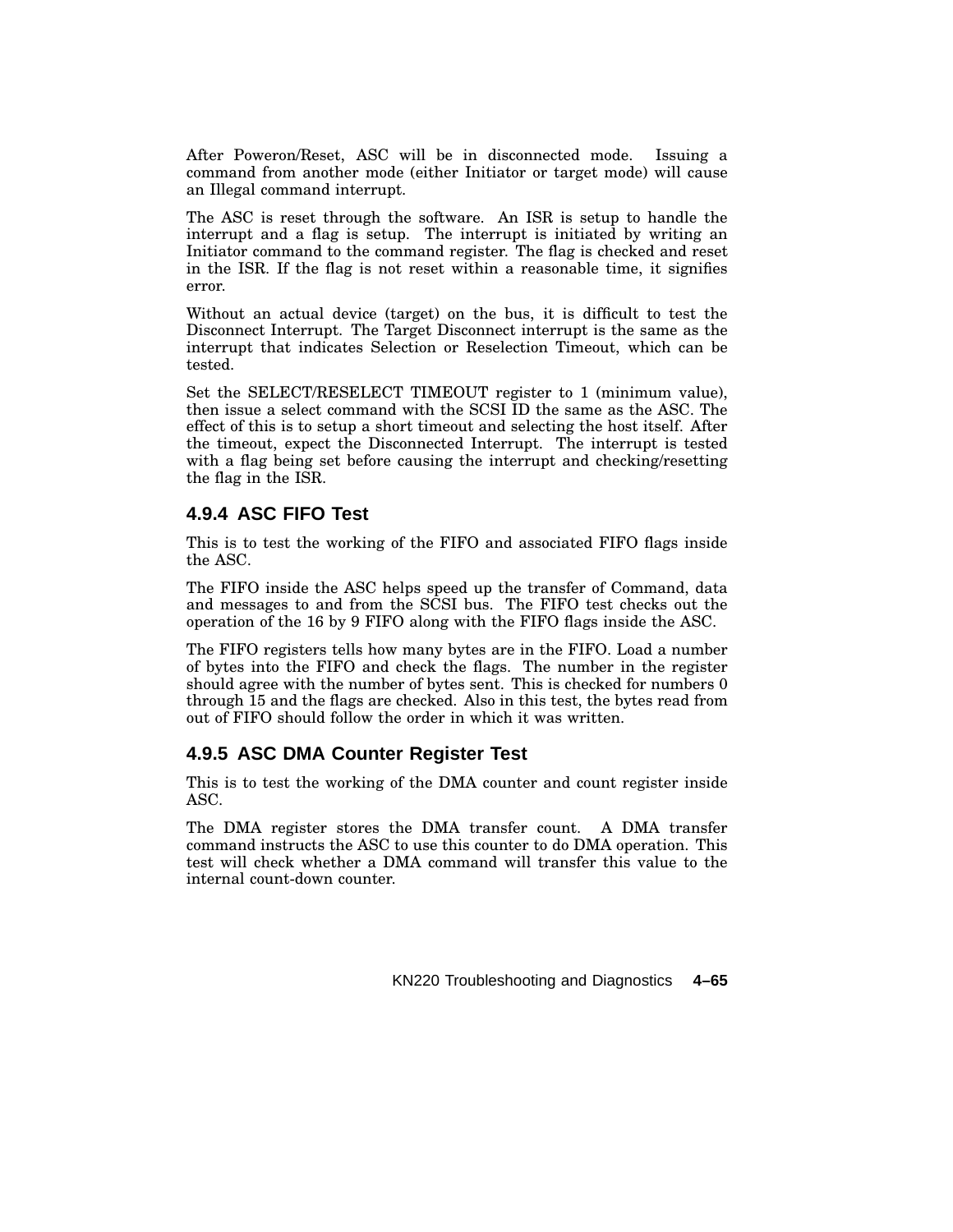Setup the COUNT register with a 'starting value'. Issue a DMA NOP instruction to the ASC. This command will transfer the COUNT value into the internal count-down counter. A read from the COUNTER register will return the number of bytes remaining to be transferred. In this case no bytes will have been transferred, so the values read from COUNT should be identical to the value written to the COUNT register. Repeat the test from the 'starting value' being the lowest possible number to the highest possible count value.

**4–66** KN220 CPU System Maintenance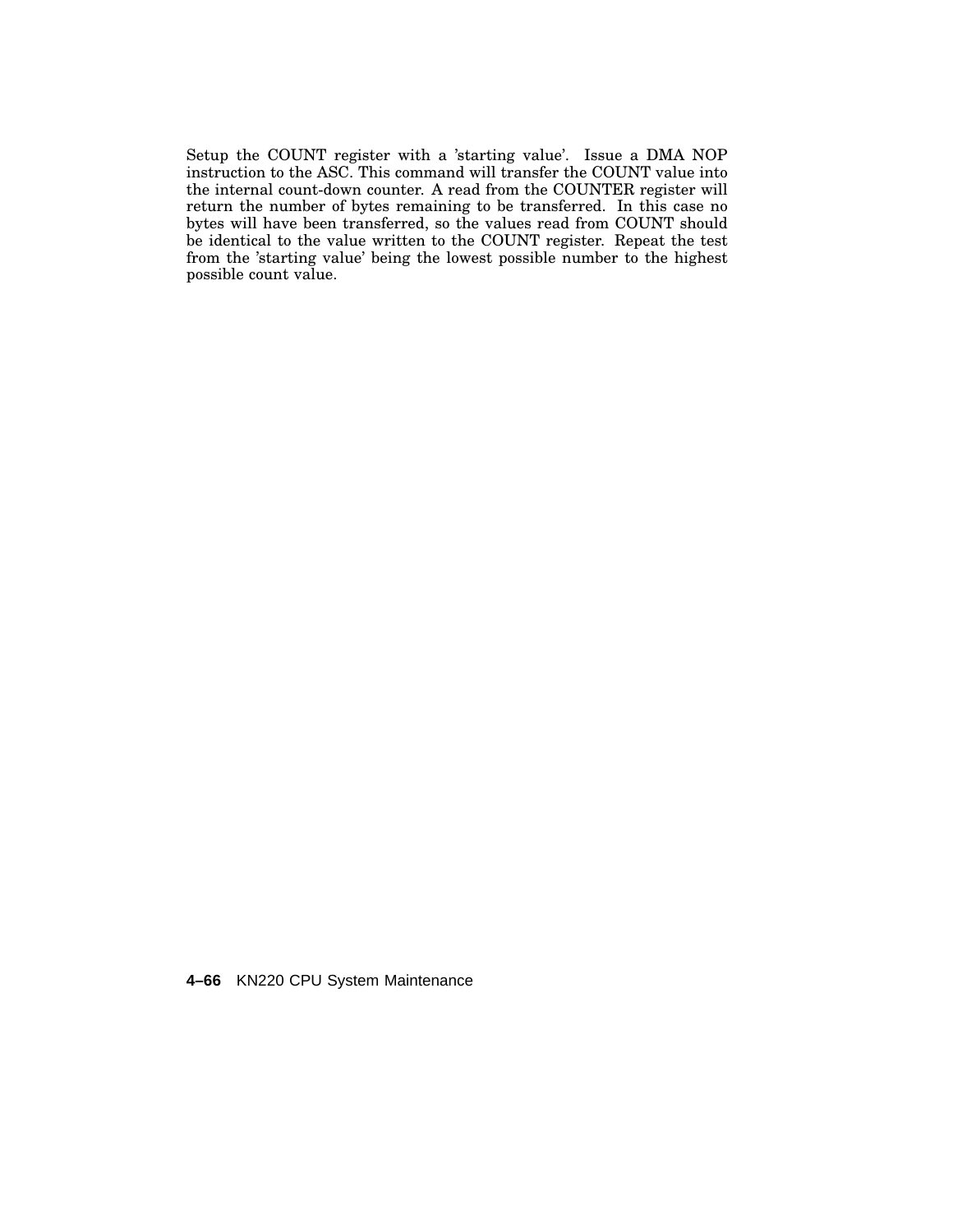# **Appendix A ULTRIX–32 Exerciser and uerf Command Summary**

This appendix contains a summary of ULTRIX–32 exerciser and uerf commands to help you troubleshoot and diagnose errors in the DECsystem 5500.

See the following documents for detailed information on the commands:

- *ULTRIX–32 Guide to System Exercisers*
- *ULTRIX–32 Guide to the Error Logger System*

# **A.1 On-line ULTRIX Exerciser**

The ULTRIX exercisers perform functional system and device testing. The exercisers are run in single- or multiuser mode from an account with *root* privileges.

The exercisers log status information in *LOG* files. Normal device errors are handled by the error log and *uerf*. You can run each of the exercisers in the background by ending each command line with an *&*. This allows many (the same or different) exercisers to be run concurrently, which enhances your ability to perform system testing.

To run the exercisers, your current directory must be the *field* account. To terminate the exercisers, enter  $\boxed{\text{Ctr} \mathcal{C}}$  if the job is in the foreground, or  $\text{kill}$ **-15** pid if in the background. When you run an exerciser in the background, *pid* is displayed when the command is envoked.

A time stamp entry is made in the system error log each time you stop or start an exerciser. Use the *uerf* option **-r** *350* to include these in an error report. All the system exercisers, except *netx*, have the **-o** option. The **-o** option allows you to specify a file where diagnostic output is saved when the exerciser terminates.

#### **Exercising More Than One Part of the System**

You can run more than one exerciser at the same time. Keep in mind, however, that the more processes you have running, the slower the system

ULTRIX–32 Exerciser and uerf Command Summary **A–1**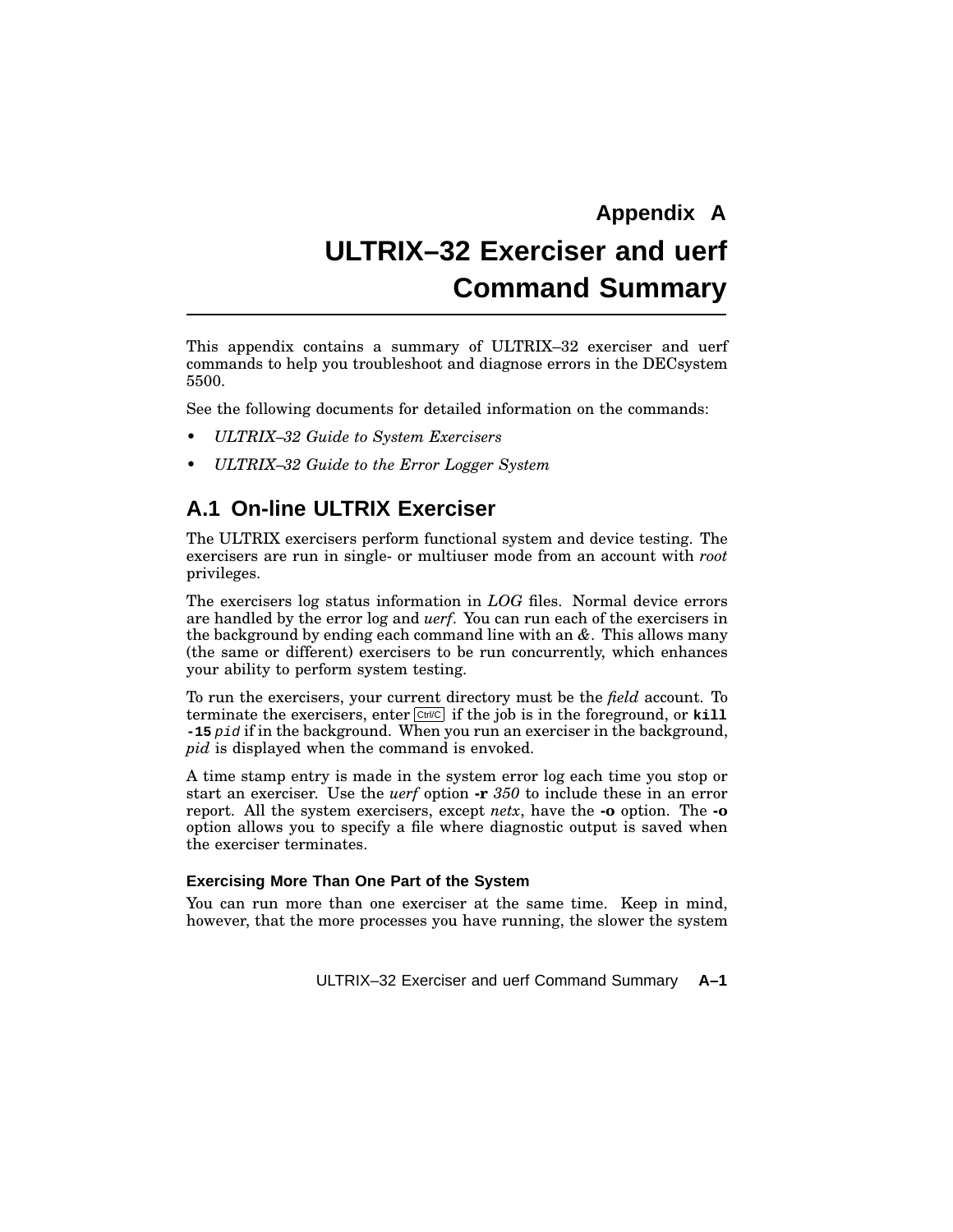performs. Before exercising the system extensively, make sure there are no other users on the system.

To exercise more than one part of the system simultaneously, use the **syscript** maintenance command. The **syscript** command asks you which exercisers you want to run, how long you want to run each exerciser, and how many exercisers you want to run at one time. The **syscript** command allows you to exercise a device, a subsystem, or the entire system.

You can start each exerciser by using either of the following methods:

- Manually, by specifying the time parameter (**-t** option) and by placing each command in the background before executing the next command
- By typing the **syscript** command as follows:

# syscript

Once the **syscript** command is running, answer the questions displayed on the console. The **syscript** command then executes the individual exercisers and creates a file called testsuite, which contains all the answers you entered. You can reexecute the commands in the testsuite file by entering the following, which causes testsuite to execute using the original commands and parameters that you specified:

# sh testsuite

### **A.1.1 Communications Exerciser (Asynchronous Serial Lines)**

The communications exerciser writes, reads, and validates random data and packet lengths on communication lines as specified.

#### **Syntax**

**cmx [-h] [-o***file***] [-t** *m***] -l***line#*

#### **Options**

| -h      | Prints a help message.                                                                                         |
|---------|----------------------------------------------------------------------------------------------------------------|
| -ofile  | Writes run-time statistics to file. Default file is $#LOG\_CMX$ ##.                                            |
| -tmin   | Runs the exerciser for $x$ minutes. Default is run continuously.                                               |
| -lline# | Specifies the line number to exercise. For example, if the line to be<br>exercised is $/dev/tty03$ , line#=03. |

**A–2** KN220 CPU System Maintenance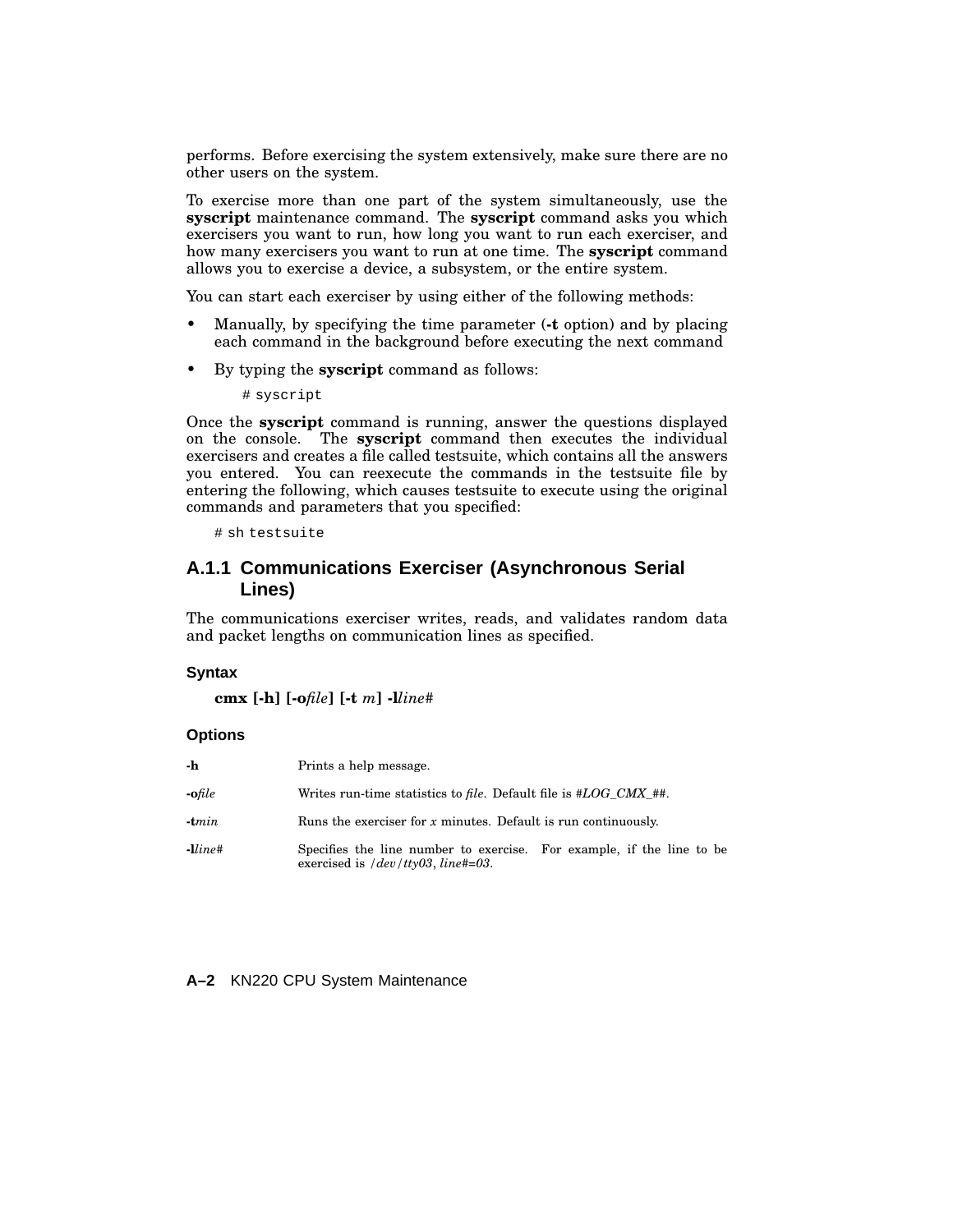#### **Usage**

Any line to be exercised must have a loopback connector on the communication option's bulkhead panel or the end of the cable. Any line to be exercised must be disabled in the *letc/ttys* file by setting the *status* to off.

Exercise line tty01 and tty03 for 10 minutes in the background:

cmx -t10 -1 01 03

## **A.1.2 Disk Exerciser**

**CAUTION:** *This exerciser can DESTRUCTIVELY WRITE on a disk. Do not use this exerciser on any portion of a disk that contains customer data.*

*The -p and -c options destroy data on a disk. The -rdev command does not overwrite data.*

#### **Syntax**

**dskx [***options***] -r***dev* **dskx [***options***] -p***devpart* **dskx [***options***] -c***dev*

#### **Arguments**

| rdev                         | Random read-only test on all but the <b>c</b> partition.                             |
|------------------------------|--------------------------------------------------------------------------------------|
| $\text{-}\mathbf{p}$ devpart | Writes, reads, and validates on device <i>dev</i> on partition <i>part</i> .         |
| $\text{-}\mathbf{c}$ dev     | Writes, reads, and validates on devide <i>dev</i> on all but the <b>c</b> partition. |
| <b>Options</b>               |                                                                                      |
| -h                           | Prints a help message.                                                               |
| $\nofile$                    | Writes run-time statistics to <i>file</i> . The default file is $\#LOG\_DSKX_{+}$ #. |

**-t***m* Runs the exerciser for *m* minutes. The default is run continuously.

Test (read only) the first RA disk in the system (ra0) for 20 minutes in the background. Diagnostics display every five minutes:

dskx -rra0 -t20 -d5 &

ULTRIX–32 Exerciser and uerf Command Summary **A–3**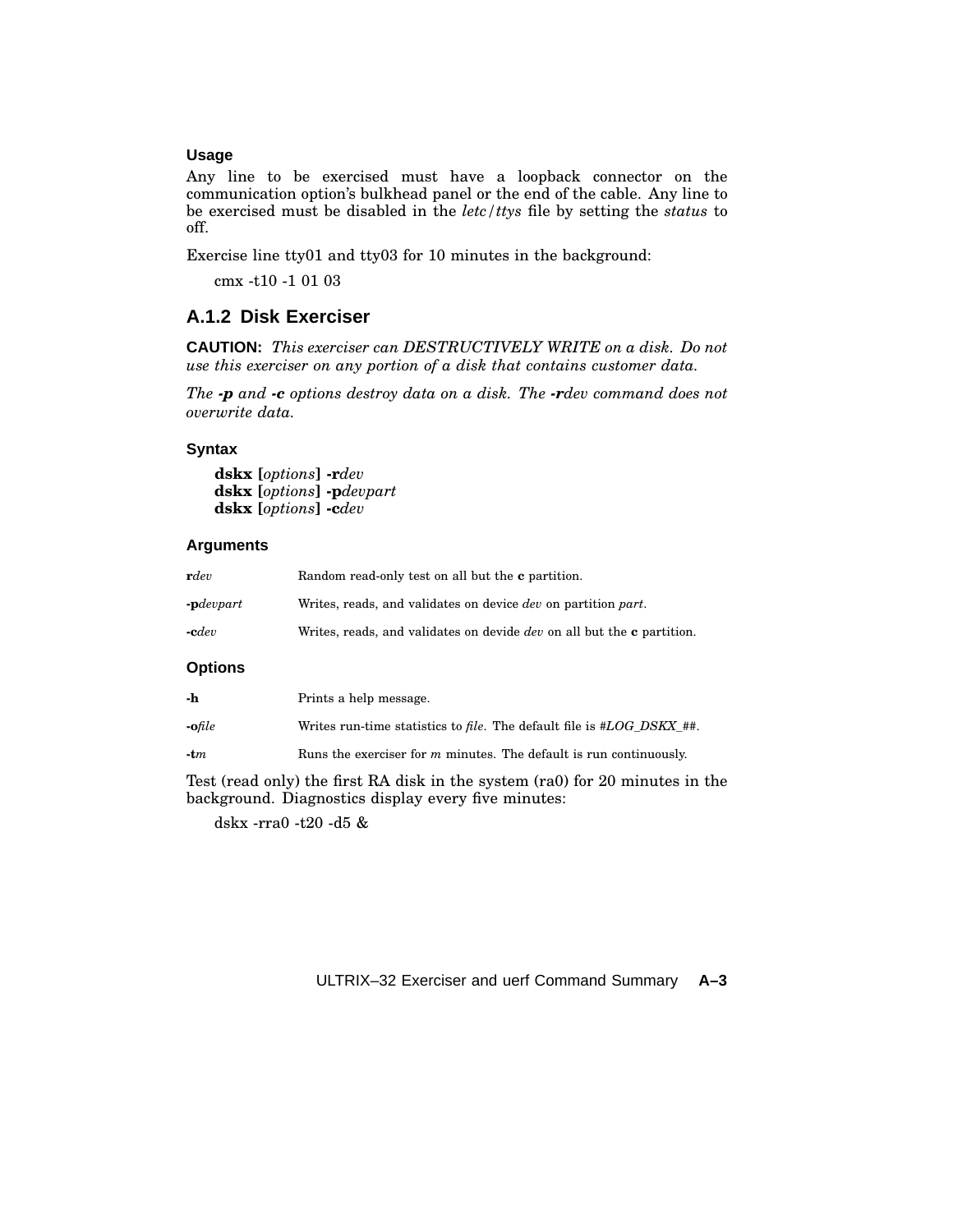# **A.1.3 File System Exerciser**

The file system exerciser initiates multiple processes and creates, writes, closes, opens, and reads a test file of random data.

#### **Syntax**

```
fsx [-h] [-ofile] [-tm ] -fpath) [-pn]
```
### **Options**

| -h            | Prints a help message.                                                             |
|---------------|------------------------------------------------------------------------------------|
| $\cdot$ ofile | Writes run-time statistics to <i>file</i> . The default file is $\#LOG\, FSX\##$ . |
| $-tmin$       | Runs the exerciser for $x$ minutes. The default is run continuously.               |
| $-fpath$      | Path name of the file system directory to test. Default is <b>/usr/field</b> .     |
| $-pn$         | Number of <i>fsx</i> processes to spawn. Maximum is 250. Default is 20.            |

#### **Usage**

This test writes and reads data on the disk; it is not destructive to the customer's data. The file system exerciser can also be used on an NFSmounted file system.

Exercise the */usr/tmp* file system continuously using 10 processes in the background:

fsx -p10 -f/usr/tmp  $\&$ 

### **A.1.4 Line Printer Exerciser**

#### **Syntax**

```
lpx [-h] [-ofile] [-tm] -fpath [-pn]
```
#### **Arguments**

**-d***dev* Printer device name to exercise.

#### **Options**

| -h      | Prints a help message.                                           |
|---------|------------------------------------------------------------------|
| -ofile  | Writes run-time statistics to file. Default file is #LOG LPX ##. |
| $-tmin$ | Runs the exerciser for $x$ minutes. Default is run continuously. |

**A–4** KN220 CPU System Maintenance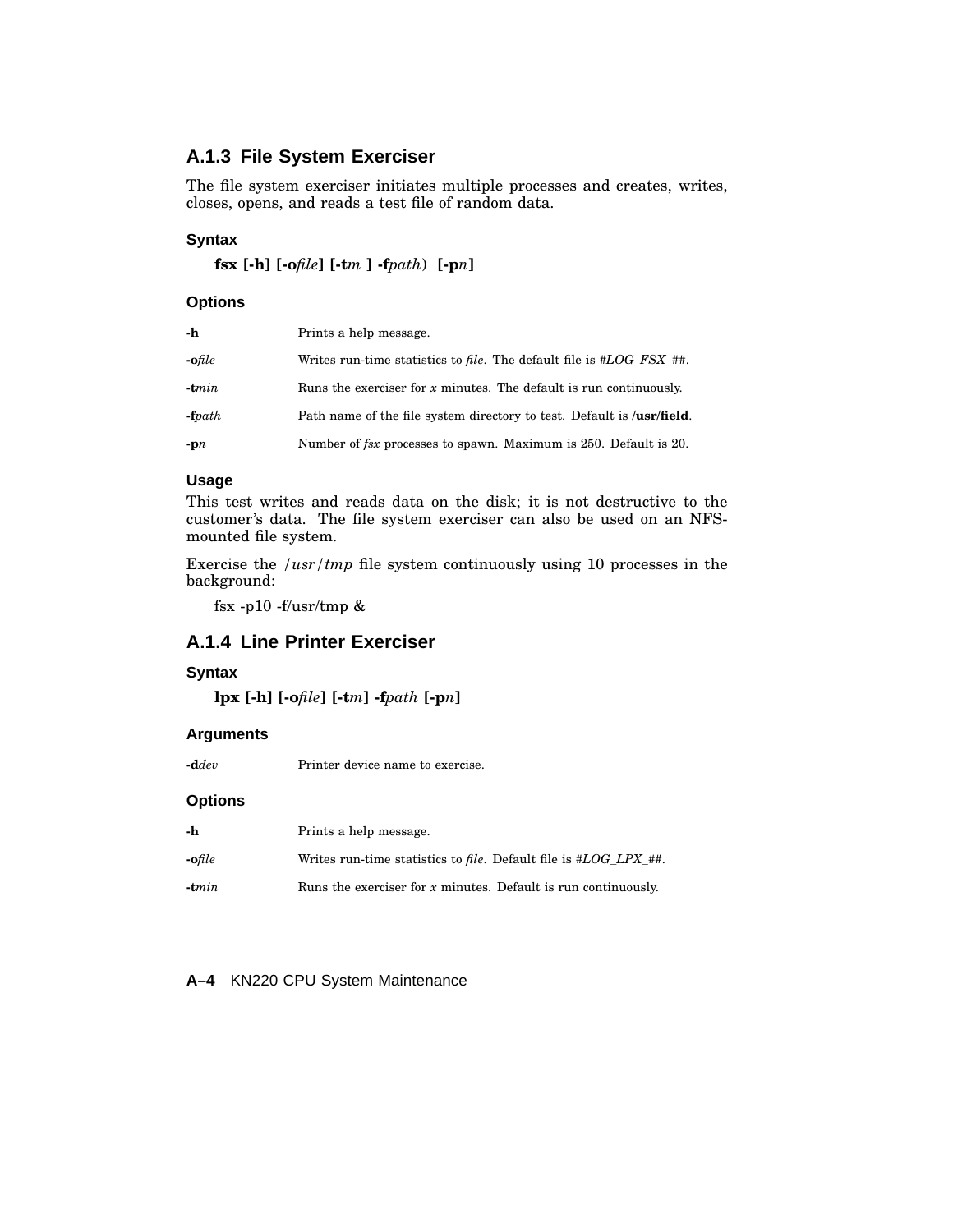**-f***path* Path name of the file system directory to test. Default is **/usr/field**.

**-p***n* To save paper, pauses printing for *n* minutes and only exercises the controller. Default is 15. A value of 0 indicates no pause.

Exercise **lp1**: lpx -dlp 1

# **A.1.5 Memory Exerciser**

#### **Syntax**

**memx [-h] [-s] [-o***file***] [-t***m***] [-m***j***] [-p***k***]**

#### **Options**

| -h            | Prints a help message.                                                                        |
|---------------|-----------------------------------------------------------------------------------------------|
| $-S$          | Disables shared memory testing. Shared memory is software functionality,<br>not hardware.     |
| $\cdot$ ofile | Writes run-time statistics to <i>file</i> . Default file is #LOG MEMX ##.                     |
| $-tmin$       | Runs exerciser for $x$ minutes. Default is run continuously.                                  |
| $-mi$         | Memory size in j bytes to be tested by each spawned process. Default is<br>(total memory)/20. |
| $-pk$         | Number of <i>memx</i> processes to spawn. Maximum is 20. Default is 20.                       |

#### **Usage**

The memory exerciser is restricted by available swap space. Errors like out of memory generally indicate swap space was used up. If you have more physical memory than swap space, you may see this problem. If so, reduce the number of spawned processes and/or the size of memory you are testing. Running the memory exerciser can also cause other users to have the same memory problem.

Exercise all of memory and the shared memory functionality for 10 minutes in the background:

memx -t10 &

# **A.1.6 Magtape Exerciser**

The magtape exerciser reads, writes, and validates random data from the beginning of the tape (BOT) to the end of the tape (EOT).

#### **Syntax**

**mtx [***options***] -a***dev*

ULTRIX–32 Exerciser and uerf Command Summary **A–5**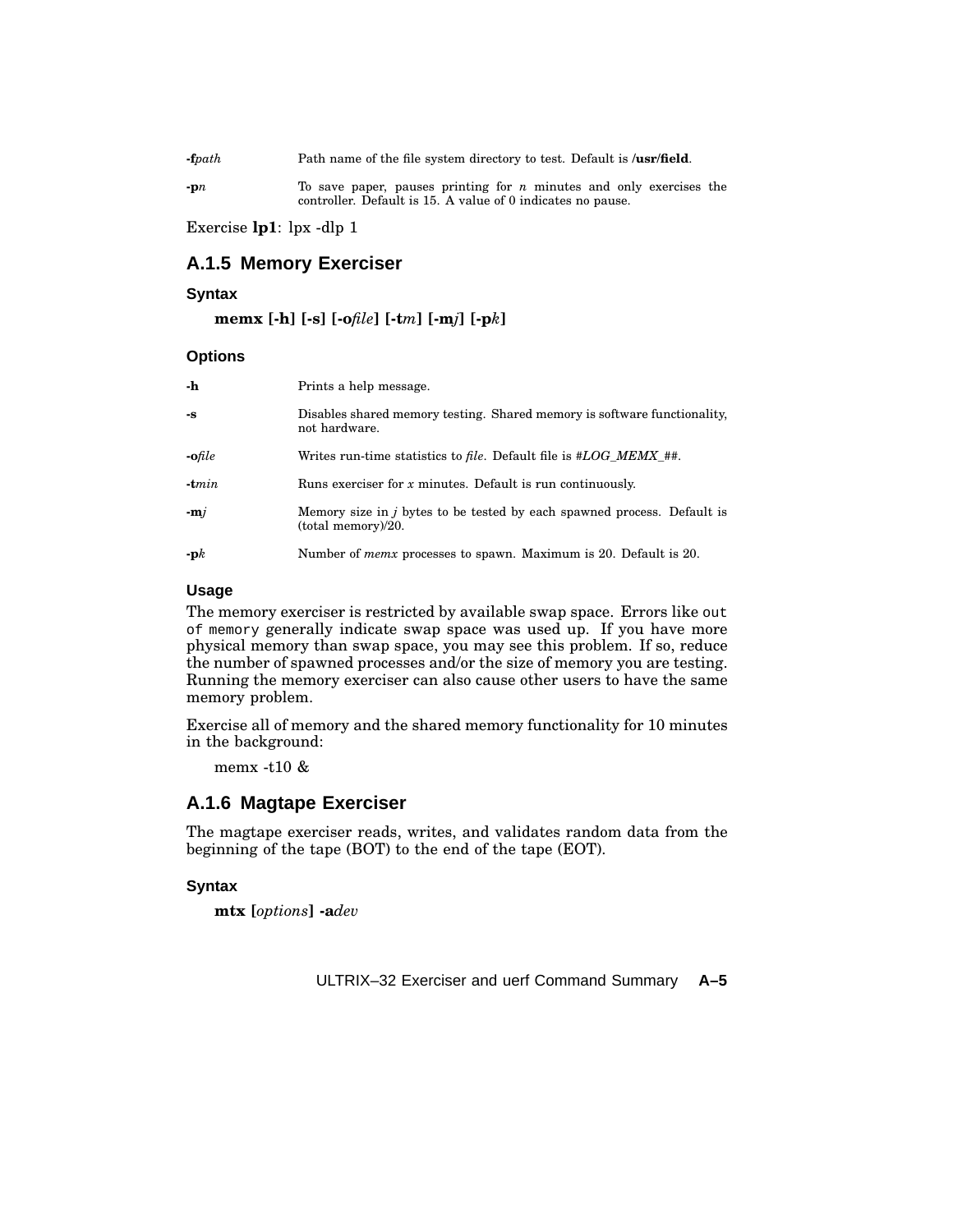**mtx [***options***] -s***dev* **mtx [***options***] -l***dev* **mtx [***options***] -v***dev*

#### **Arguments**

| Use short-, long-, and variable-length record tests on raw device dev.<br>$\text{-} \mathbf{a} dev$ |  |
|-----------------------------------------------------------------------------------------------------|--|
| $-sdev$<br>Use short records on raw <i>dev</i> .                                                    |  |
| $-\mathbf{1}$ dev<br>Use long records on raw <i>dev</i> .                                           |  |
| Use variable records on raw <i>dev</i> .<br>$\boldsymbol{\cdot}$ vdev                               |  |

## **Options**

| -h            | Prints a help message.                                                     |
|---------------|----------------------------------------------------------------------------|
| $\cdot$ ofile | Writes run-time statistics to file. Default file is #LOG MTX ##.           |
| $-ti$         | Runs exerciser for $i$ minutes. Default is run continuously.               |
| $-rj$         | Record length for long record test. Range is 1 to 20480. Default is 10240. |
| $-tk$         | Size of file in $k$ number of records. Default: -1, go to EOT.             |

Run all record lengths on tape drive rmt0h for five minutes in the background:

mtx -armt0h -t5 &

# **A.1.7 TCP/IP Network Exerciser**

#### **Syntax**

**netx [-h] [-t***m***] [-p***m***]***nodename*

#### **Arguments**

*nodename* Node name of target system to test. May also be the host system name.

#### **Options**

| -h                         | Prints a help message.                                       |  |
|----------------------------|--------------------------------------------------------------|--|
| $\textbf{-}\mathbf{t}$ min | Runs exerciser for $x$ minutes. Default is run continuously. |  |
| $-m$                       | Port number.                                                 |  |

#### **A–6** KN220 CPU System Maintenance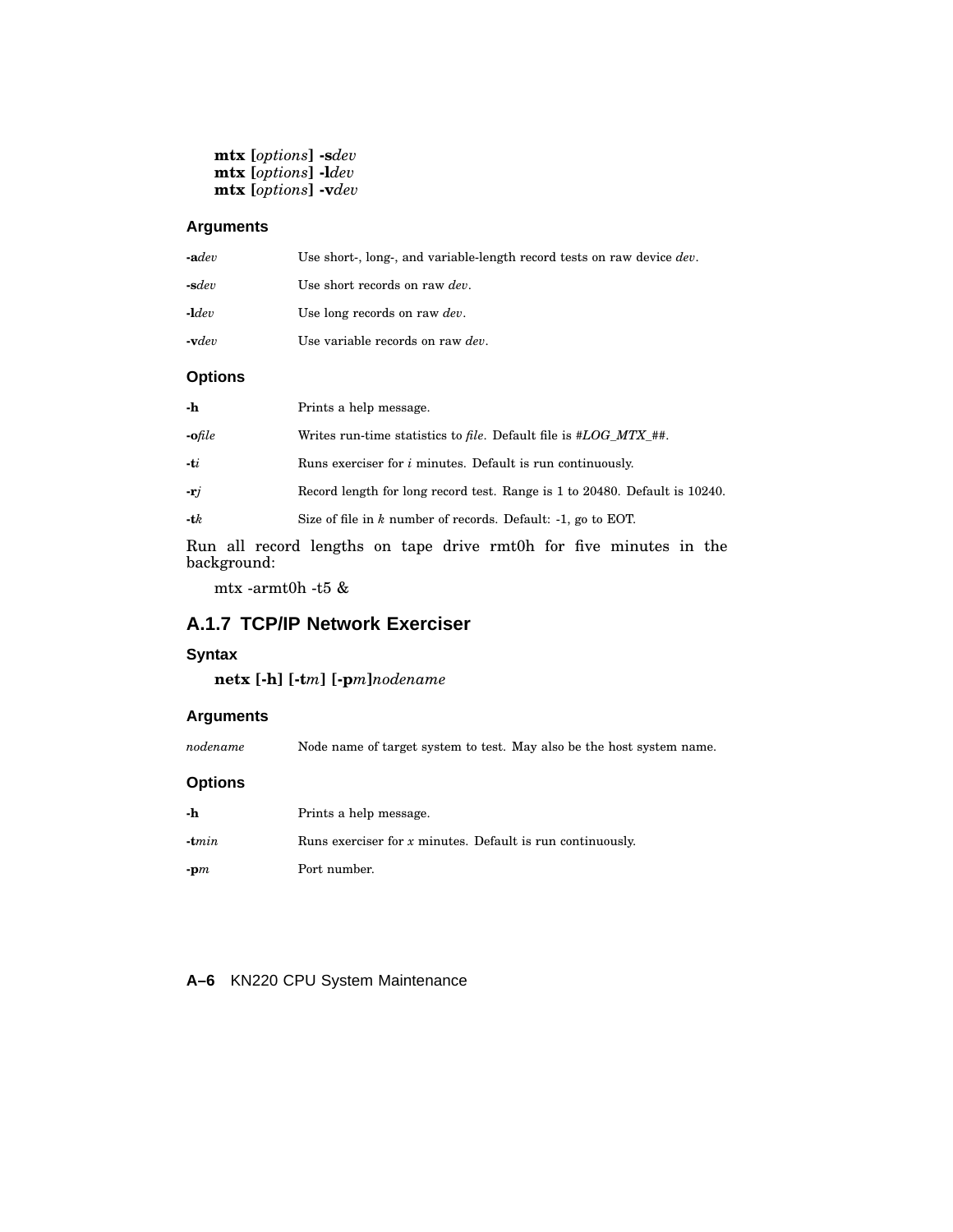# **Usage**

The **TCP** echo service defined in the */etc/inetd.conf* file must not be commented out (# at start of line) on the host and target systems.

Exercise the network from the local host to the remote node **max** continuously in the background:

netx max &

ULTRIX–32 Exerciser and uerf Command Summary **A–7**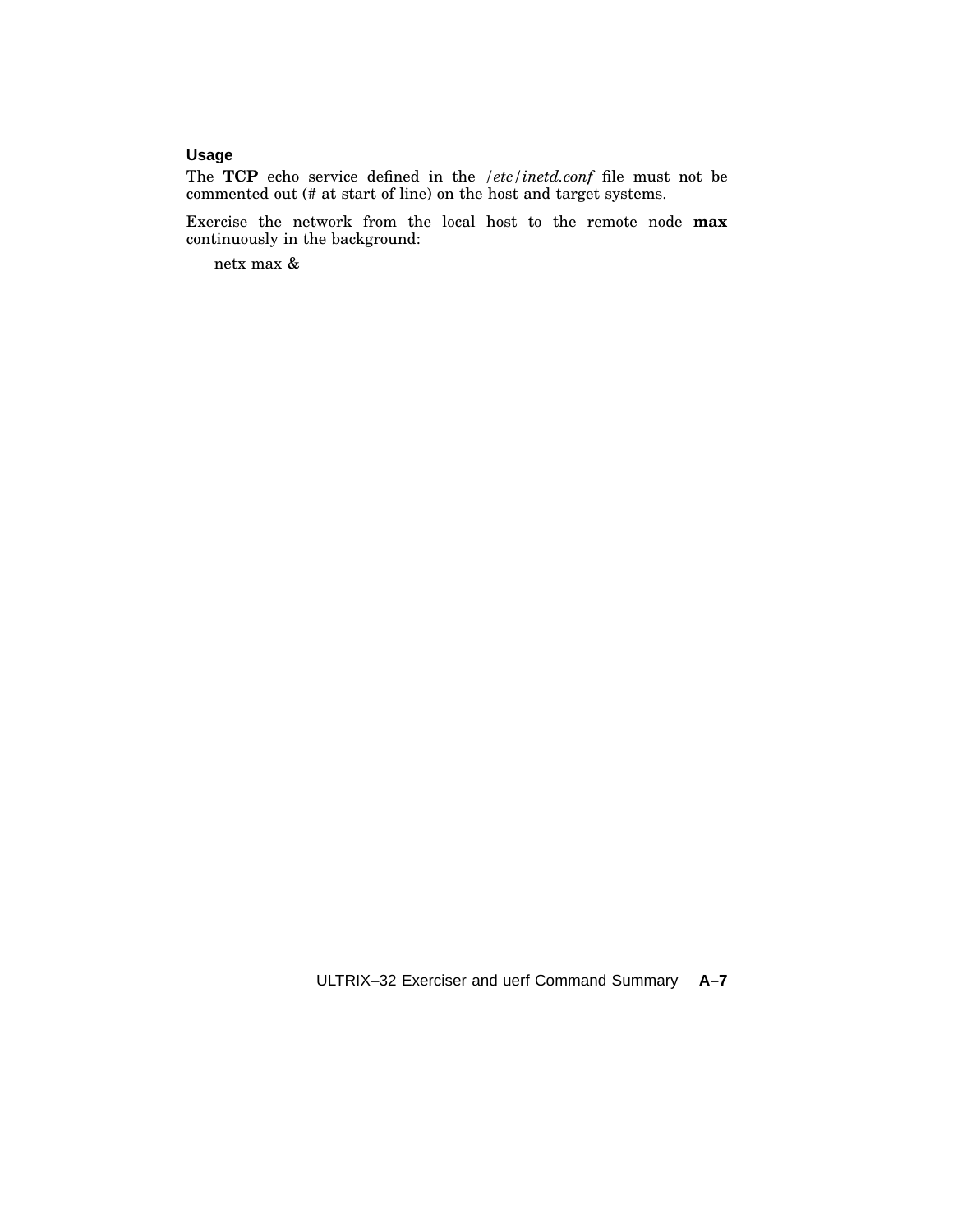# **A.2 uerf Error Log Commands**

The uerf utility generates error log reports and does bit-to-text translation for hardware device registers and messages, similar to *ERF* on VMS. Syntax is case sensitive. If no options are specified, all errors are reported.

To disable error logging to an error log file, type:

**# /etc/eli -d**

To enable error logging in multiuser mode, type:

**# /etc/eli -e**

#### **Syntax**

```
/etc/uerf [options...]
```
#### **Options**

| $-A$ adapter_type | <i>Example:</i> /etc/uerf -A uba.nmi |
|-------------------|--------------------------------------|
| aie               | <b>BVP</b> controller                |
| aio               | <b>BVP</b> controller                |
| bia               | BI LESI adapter                      |
| hua               | BI UNIBUS adapter                    |
| nmi               | NMI errors                           |
| uba               | VAX UNIBUS adapter                   |
| default           | Report all error types               |
|                   |                                      |

| -c classes | <i>Example:</i> /etc/uerf -c oper              |
|------------|------------------------------------------------|
| err        | All hardware and software errors               |
| maint      | Maintenance events                             |
| oper       | System status; startup/shutdown; configuration |
|            |                                                |

#### **A–8** KN220 CPU System Maintenance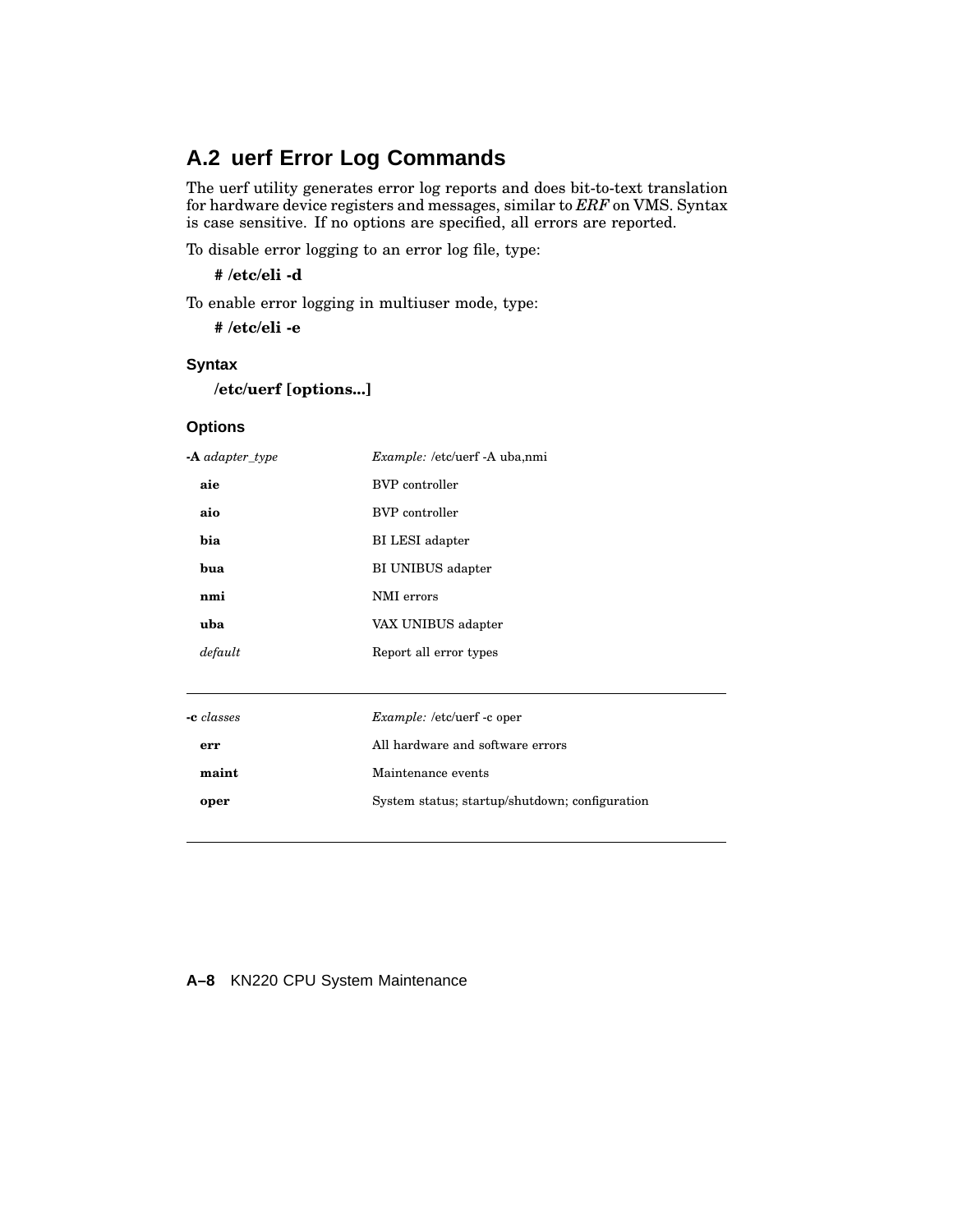| -D                                | Reports errors for MSCP disks (ra, rd). Default: all MSCP<br>disks are reported.<br>Example: /etc/uerf -D ra60 |  |
|-----------------------------------|----------------------------------------------------------------------------------------------------------------|--|
| -f                                | Specifies the error log file to be used to generate the report.<br><i>Example:</i> /etc/uerf -f old.errorlog   |  |
| -h                                | Displays a brief help message.                                                                                 |  |
| -н                                | Selects errors only for the specified system name.<br>Example: /etc/uerf -H guru                               |  |
| -M mainframe_errors               | <i>Example:</i> /etc/uerf -M mem                                                                               |  |
| cpu                               | Reports CPU errors and machine checks.                                                                         |  |
| mem                               | Reports memory errors (SBE and DBE).                                                                           |  |
| default                           | Reports all error types.                                                                                       |  |
| -n                                | Uerf runs. Waits for errors to be logged and immediately<br>reports them.                                      |  |
| -o output                         | <i>Example:</i> /etc/uerf -o full                                                                              |  |
| brief                             | Reports errors in brief format (default).                                                                      |  |
| full                              | Reports all information for each error.                                                                        |  |
| terse                             | No bit-to-text translation for register values.                                                                |  |
| <b>-O</b> operating system events | Example: /etc/uerf -O seg,raf                                                                                  |  |
| aef                               | Arithmetic exception faults                                                                                    |  |
| ast                               | Asynchronous trap exception faults                                                                             |  |
| bpt                               | Breakpoint instruction faults                                                                                  |  |
| $_{\rm{cmp}}$                     | Compatibility mode faults                                                                                      |  |
| pag                               | Page faults                                                                                                    |  |

# ULTRIX–32 Exerciser and uerf Command Summary **A–9**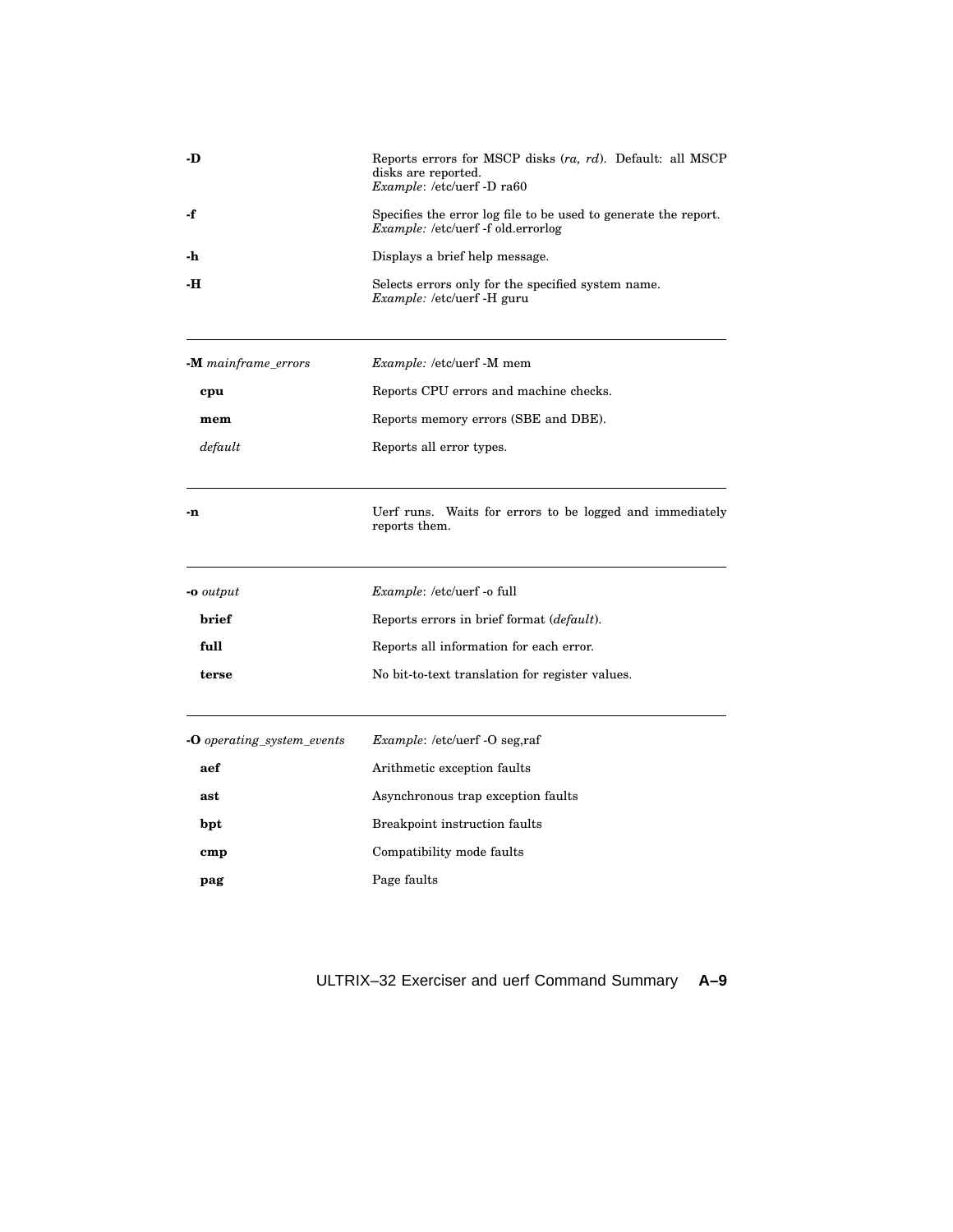| pif | Privileged instruction faults  |
|-----|--------------------------------|
| pro | Protection faults              |
| ptf | Page table faults              |
| raf | Reserved address faults        |
| rof | Reserved operand faults        |
| scf | System call exception faults   |
| seg | Segmentation faults            |
| tra | Trace exception faults         |
| xfc | Reports xfc instruction faults |
|     |                                |

**-R** Reports errors in reverse chronological order.

**-r** *record\_type Example*: /etc/uerf -r 102,210,250

Hardware Detected Error Types:

| 100 | Machine check             |
|-----|---------------------------|
| 101 | Memory CRD/RDS errors     |
| 102 | Disk errors               |
| 103 | Tape errors               |
| 104 | Device controller errors  |
| 105 | Adapter errors            |
| 106 | Bus errors                |
| 107 | Stray interrupts          |
| 108 | Asynchronous write errors |
| 109 | Exceptions/faults         |
| 112 | Stack dump                |

Software Detected Error Types:

# **A–10** KN220 CPU System Maintenance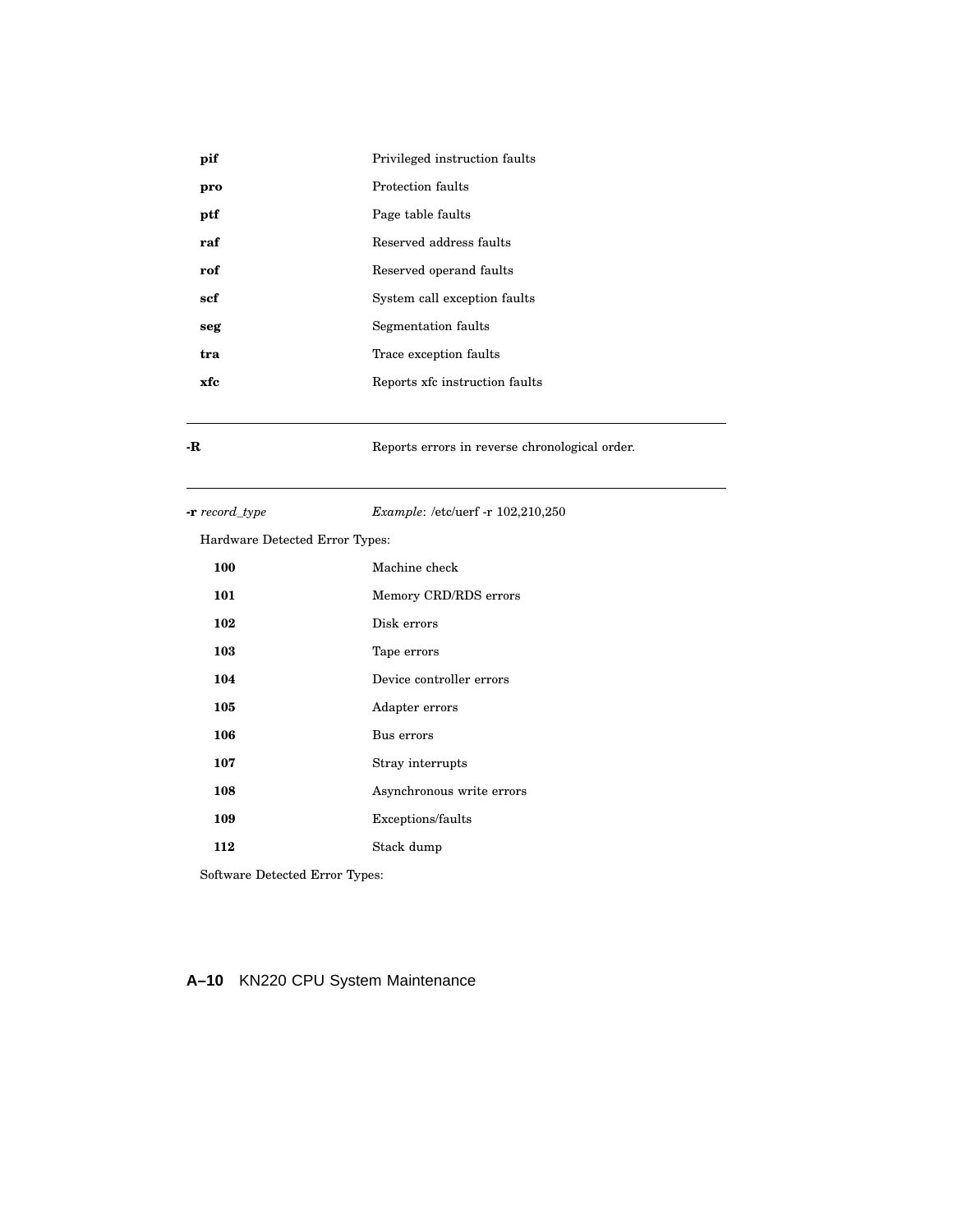| 200                                               | Panics (bug checks)                                                                   |
|---------------------------------------------------|---------------------------------------------------------------------------------------|
| 201                                               | CI pdd information                                                                    |
| Informational ASCII Message Types:                |                                                                                       |
| 250                                               | Informational                                                                         |
| <b>Operational Message Types:</b>                 |                                                                                       |
| 300                                               | Startup                                                                               |
| 301                                               | Shutdown                                                                              |
| 310                                               | Time change                                                                           |
| 350                                               | Diagnostic information                                                                |
| 351                                               | Repair information                                                                    |
|                                                   |                                                                                       |
| -s sequence numbers                               | Reports errors for the specified sequence numbers.<br>EXAMPLE: /etc/uerf -s 1011,1320 |
| -S                                                | Summarizes error information.<br>Example: /etc/uerf -S -o full                        |
| -t s:dd-mmm-yyyy,hh:mm:ss e:dd-mmmm-yyyy,hh:mm:ss |                                                                                       |
|                                                   | Example: /etc/uerf -t s:08-aug-1989:13:20:00                                          |
| $\bf{s}$                                          | Starting date and time                                                                |
| $\mathbf e$                                       | Ending date and time                                                                  |
| dd                                                | Day                                                                                   |
| mmm                                               | Month                                                                                 |
| уууу                                              | Year                                                                                  |
| hh                                                | Hour                                                                                  |
| mm                                                | Minute                                                                                |
|                                                   |                                                                                       |

# ULTRIX–32 Exerciser and uerf Command Summary **A–11**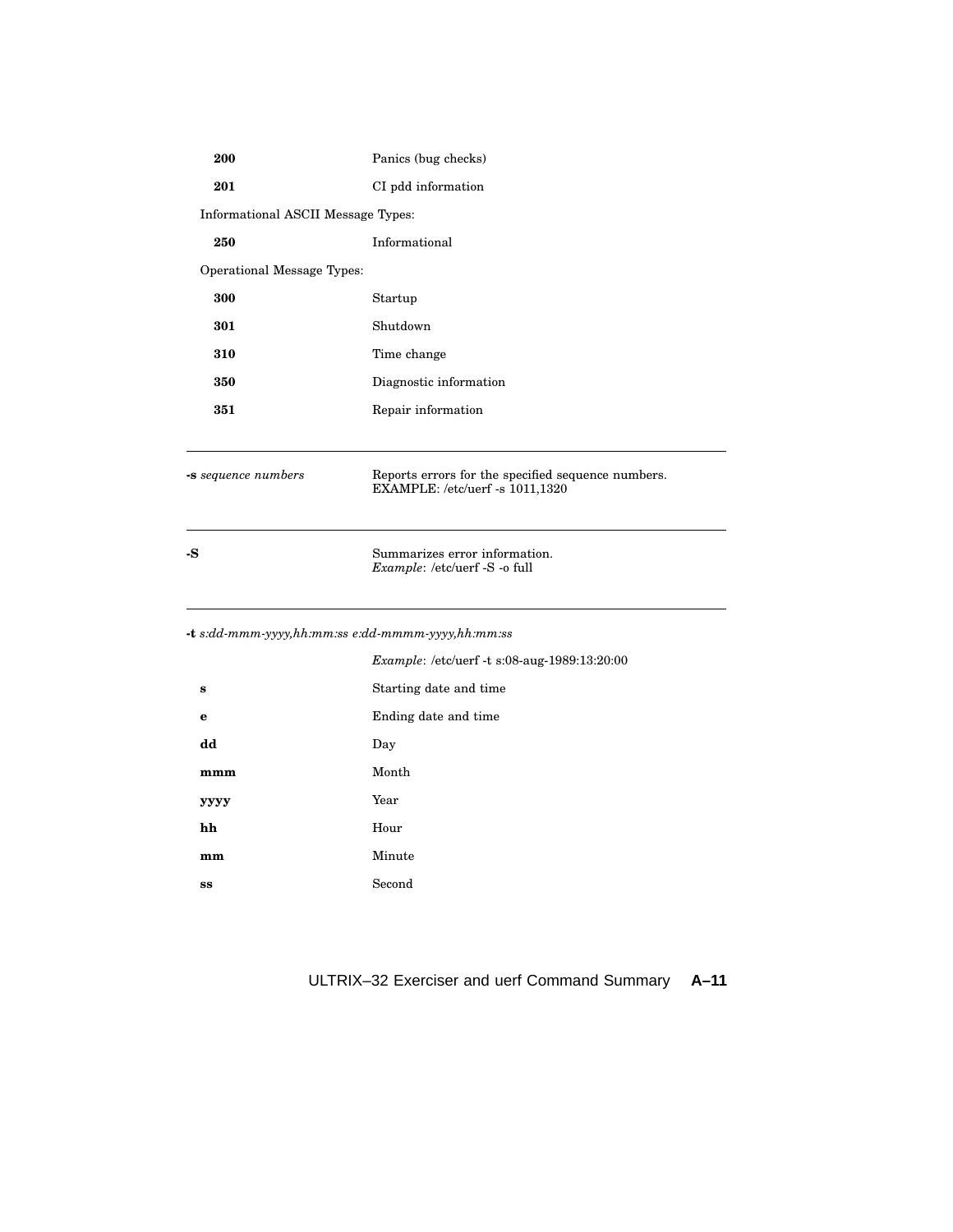| -т  | Reports errors for TMSCP tapes $(tk, tu)$ . Default: all TMSCP<br>tapes are reported.<br><i>Example:</i> /etc/uerf -T tu81 |
|-----|----------------------------------------------------------------------------------------------------------------------------|
| -х  | Excludes specified error types from the report.<br><i>Example:</i> /etc/uerf -x -r $102,103$                               |
| -7. | Displays the entire error record as hexadecimal data. Used<br>only for debugging.                                          |

**A–12** KN220 CPU System Maintenance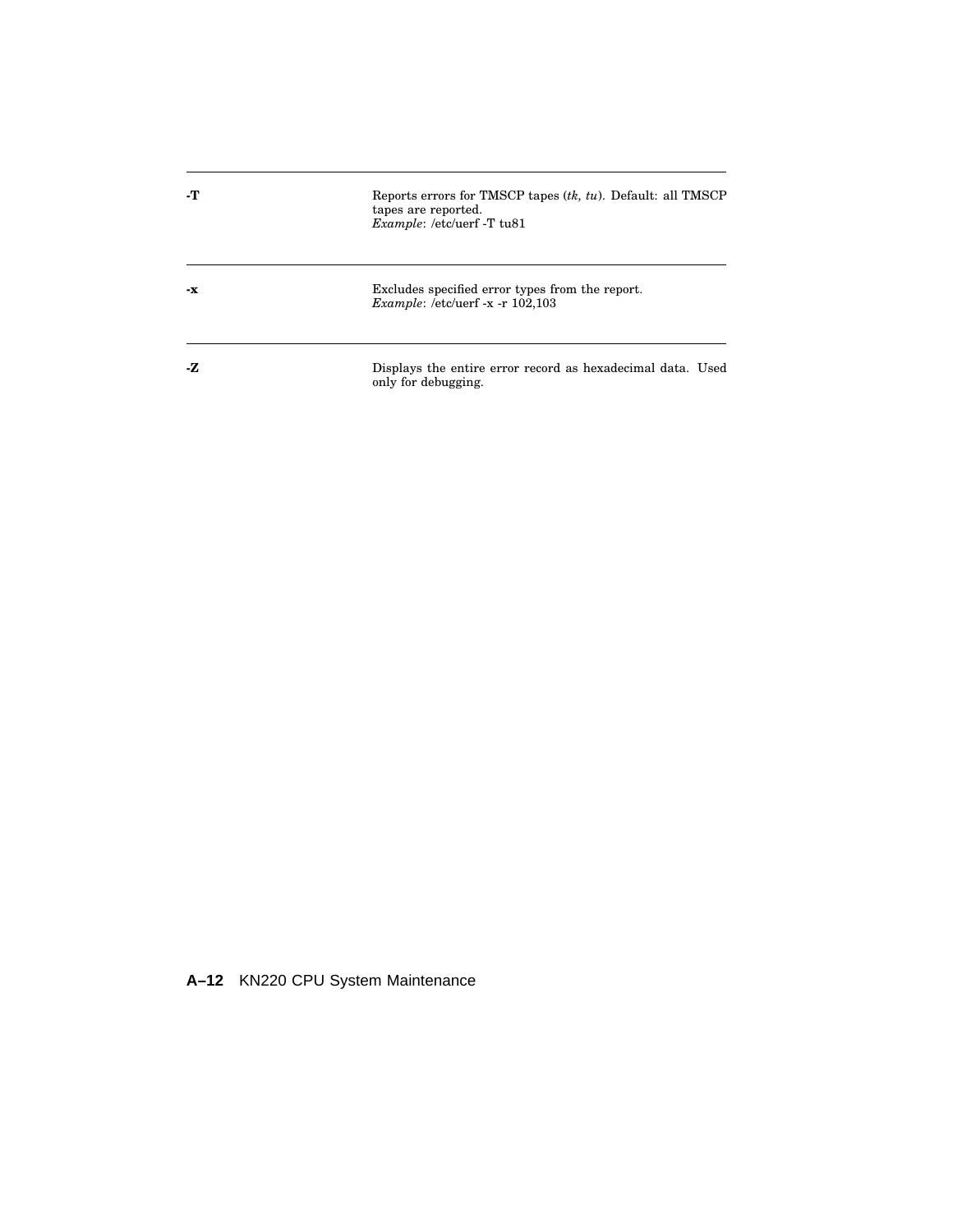# **KN220 Address Assignments**

This appendix explains how to access R3000 physical address locations and provides physical address space maps for the KN220 CPU module set.

# **B.1 Accessing Physical Locations (R3000)**

From the R3000 processor, you must use virtual addresses to access physical locations.

Figure B–1 shows the virtual memory map for the R3000 and CVAX processors. Note that the R3000 virtual addresses are separated into kernel segments (ksegs):

- To address physical locations, use the upper four bits of the kernel segment.
- Always reference kernel segment 1 for I/O addresses, which are unmapped and uncached.

For example, from the R3000 processor:

- If you are using kernel segment 0 (80000000; unmapped and cached), use 8001A340 to access physical location 0001A340.
- If you are using kernel segment 1 (a0000000; unmapped and uncached), use a001A340 to access physical location 0001A340.
- Use a008000C to access DMA error address register 1008000C (physical).

KN220 Address Assignments **B–1**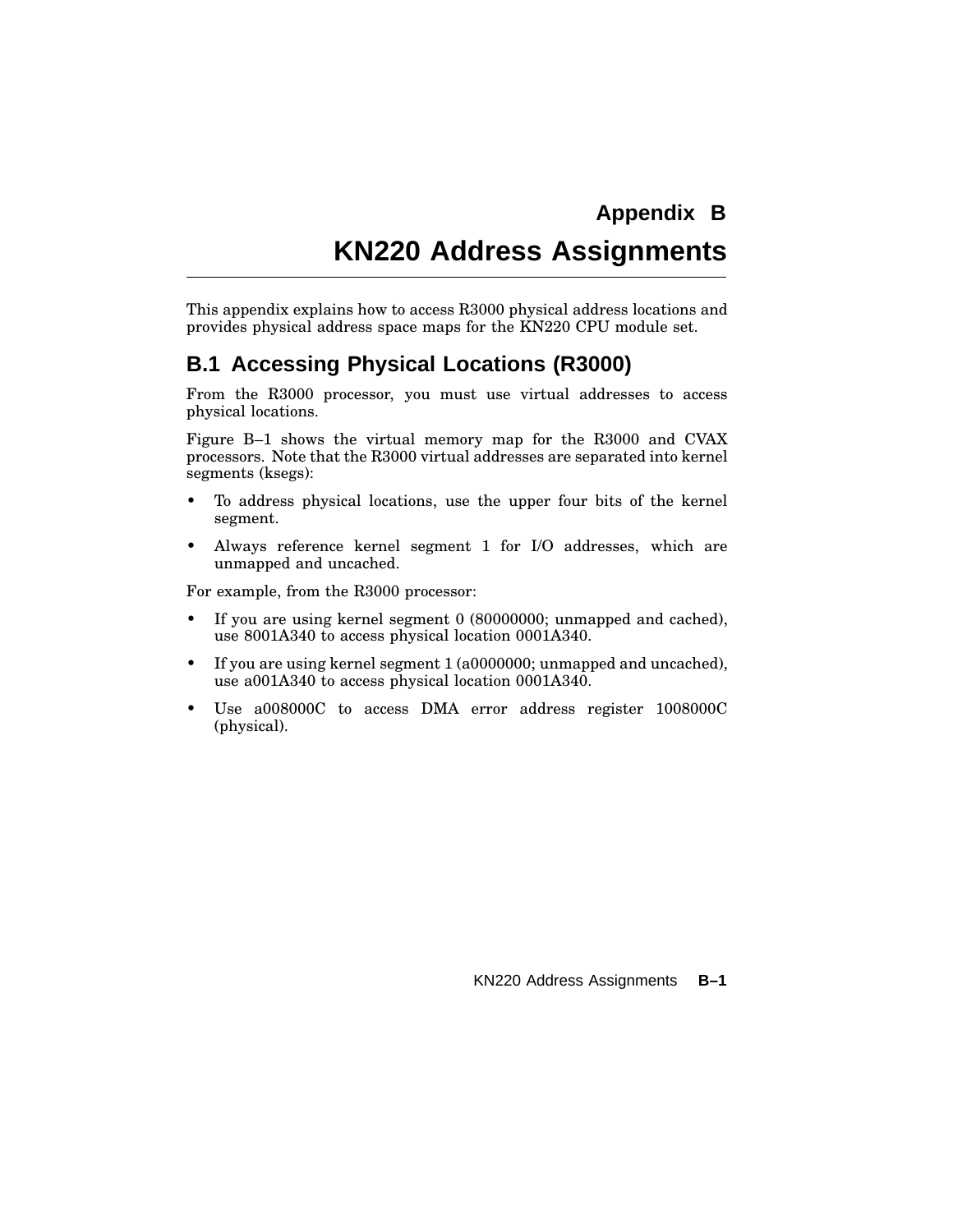



MLO-005177

**Figure**

**B–1:**

**KN220**

**Virtual**

**Memory**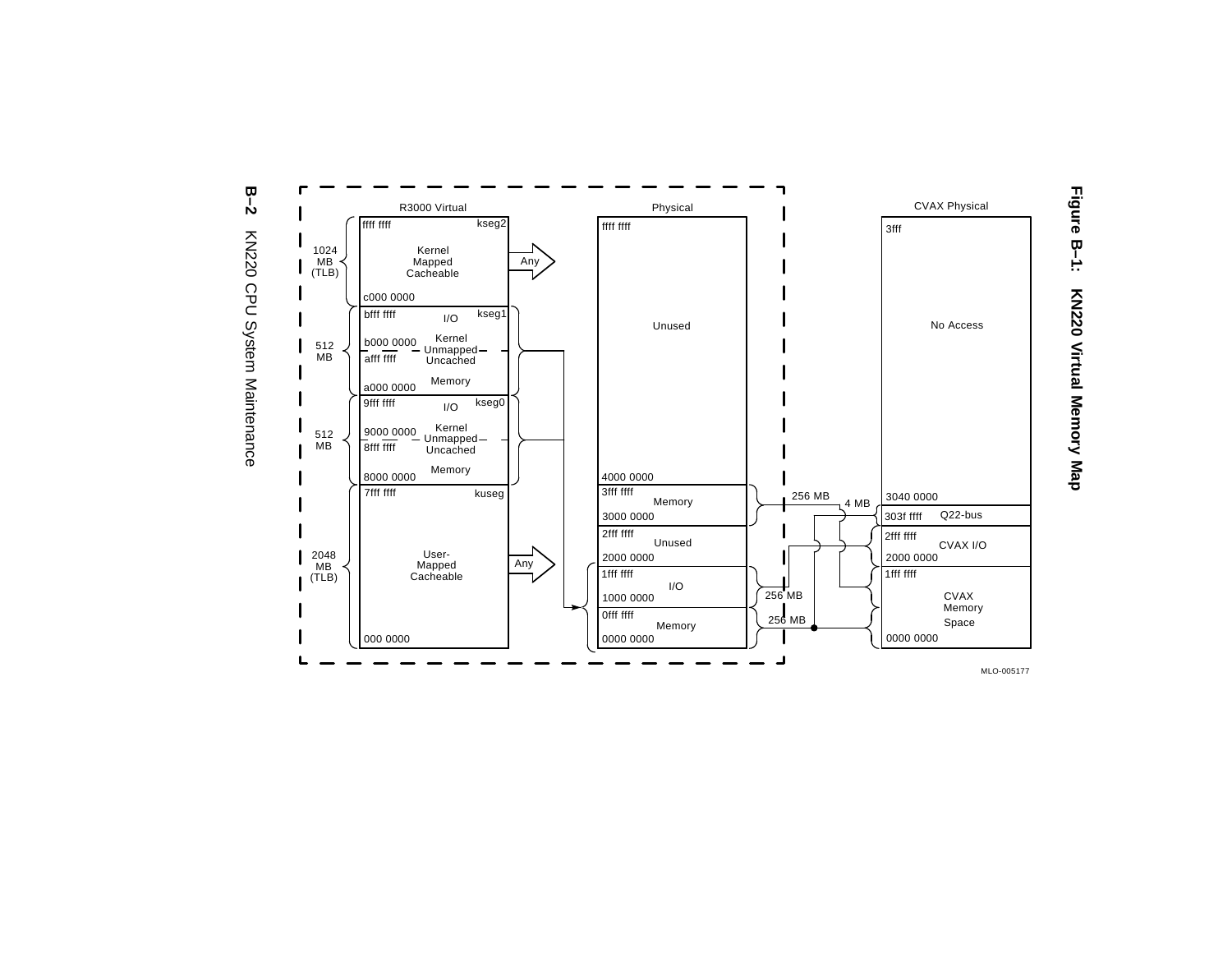Sections B.2 through B.6 list contents and address ranges for the KN220 CPU module (M7637–AA).

# **B.2 R3000 Physical Address Space Map (M7637–AA)**

| <b>Contents</b>                          | <b>Address Range</b> |
|------------------------------------------|----------------------|
| Local memory space (up to 256 Mbytes)    | 0000 0000–0FFF FFFF  |
| Local Q22-Bus I/O Space                  |                      |
| Reserved Q22-bus I/O space               | 1000 0000–1000 0007  |
| Q22-bus floating address space           | 1000 0008-1000 07FF  |
| User reserved Q22-bus I/O space          | 1000 0800-1000 0FFF  |
| Reserved and fixed CSR Q22-bus I/O space | 1000 1000-1000 1F3F  |
| Interprocessor communication register    | 1000 1F40            |
| Reserved Q22-bus I/O space               | 1000 1F48-1000 1FFF  |
| Reserved I/O module address space        | 1000 2000-1000 7FFF  |
| SGEC internal registers                  | 1000 8000-1000 803C  |
| Reserved (copies of SGEC regs)           | 1000 8040-1001 FFFF  |
| Reserved I/O module address space        | 1002 0000-1003 FFFF  |
| Two copies of CVAX ROM                   | 1004 0000-1007 FFFF  |
| Q22 system configuration register        | 1008 0000            |
| Q22 system error register                | 1008 0004            |
| Q22 master error address register        | 1008 0008            |
| Q22 slave error address register         | 1008 000C            |
| Q22-bus map base register                | 1008 0010            |
| Reserved                                 | 1008 0014-1008 3FFF  |
| Interrupt status register                | 1008 4000            |
| Boot and diagnostic register             | 1008 4004            |
| Select processor register                | 1008 4008            |
| Interval timer register                  | 1008 4010            |
| Reserved I/O module address space        | 1008 4014-1008 7FFF  |
| Q22-bus map registers                    | 1008 8000-1008 FFFF  |
| Reserved I/O module address space        | 1009 0000-1009 FFFF  |
| <b>DSSI</b> buffer RAM                   | 1010 0000-1011 FFFF  |
| NI station address ROM                   | 1012 0000-1012 007C  |
| Reserved I/O module address space        | 1012 0080-1013 FFFF  |
| SSC base address register                | 1014 0000            |
| SSC configuration register               | 1014 0010            |

# **Table B–1: R3000 Physical Address Space**

KN220 Address Assignments **B–3**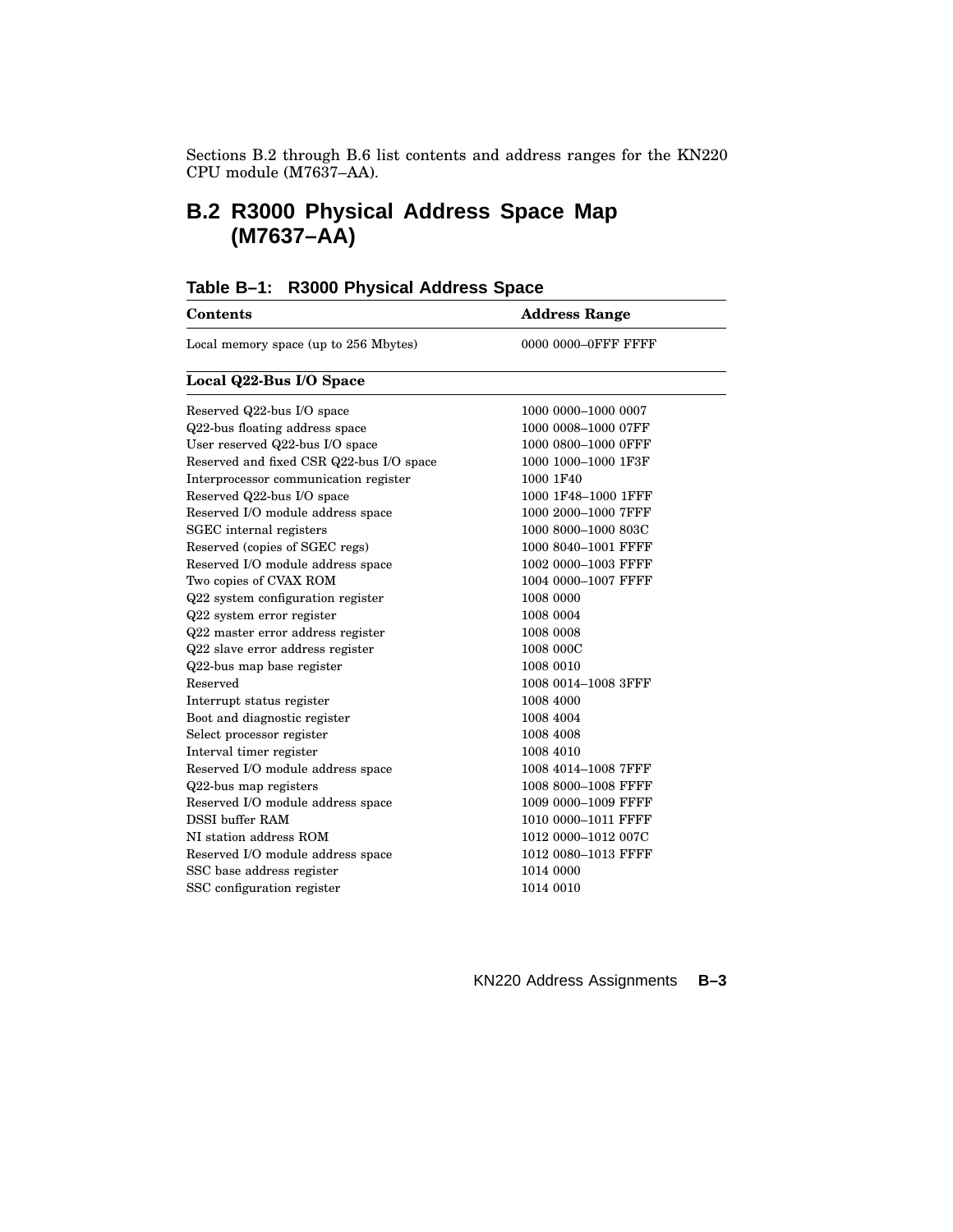| Contents                                 | <b>Address Range</b> |  |
|------------------------------------------|----------------------|--|
| Local Q22-Bus I/O Space                  |                      |  |
| CDAL bus timeout control register        | 1014 0020            |  |
| Diagnostic LED register                  | 1014 0030            |  |
| Reserved I/O module address space        | 1014 0034-1014 0068  |  |
| Time-of-year register                    | 1014 006C            |  |
| Reserved                                 | 1014 0070-1014 007C  |  |
| CVAX console receiver control/status     | 1014 0080            |  |
| CVAX console receiver data buffer        | 1014 0084            |  |
| CVAX console transmitter control/status  | 1014 0088            |  |
| CVAX console transmitter data buffer     | 1014 008C            |  |
| Reserved                                 | 1014 0090-1014 00DB  |  |
| I/O system reset register                | 1014 00DC            |  |
| Reserved                                 | 1014 00E0            |  |
| ROM data register                        | 1014 00F0            |  |
| Bus timeout counter                      | 1014 00F4            |  |
| Interval timer                           | 1014 00F8            |  |
| Reserved                                 | 1014 00FC-1014 00FF  |  |
| Timer 0 control register                 | 1014 0100            |  |
| Timer 0 interval register                | 1014 0104            |  |
| Timer 0 next interval register           | 1014 0108            |  |
| Timer 0 interrupt vector                 | 1014 010C            |  |
| Timer 1 control register                 | 1014 0110            |  |
| Timer 1 interval register                | 1014 0114            |  |
| Timer 1 next interval register           | 1014 0118            |  |
| Timer 1 interrupt vector                 | 1014 011C            |  |
| MSIDB address decode match register      | 1014 0130            |  |
| MSIDB address decode mask register       | 1014 0134            |  |
| LIOD address decode match register       | 1014 0140            |  |
| LIOD address decode match register       | 1014 0144            |  |
| Reserved                                 | 1014 0148-1014 033F  |  |
| CVAX battery backed-up RAM               | 1014 0400-1014 07FF  |  |
| Reserved I/O module address space        | 1014 0800-1015 FFFF  |  |
| SII internal registers                   | 1016 0000-1016 007C  |  |
| Reserved I/O module address space        | 1016 0080-1017 FFFF  |  |
| Reserved                                 | 1018 0000-13FF FFFF  |  |
| Local Q22-bus memory space               | 1400 0000-143F FFFF  |  |
| Reserved (4 copies local Q22-bus memory) | 1440 0000-14FF FFFF  |  |
| Reserved                                 | 1500 0000-1600 004F  |  |
| Vector read register $01$                | 1600 0050            |  |
|                                          |                      |  |

#### **Table B–1 (Cont.): R3000 Physical Address Space**

<sup>1</sup>Accessible only from R3000 processor.

**B–4** KN220 CPU System Maintenance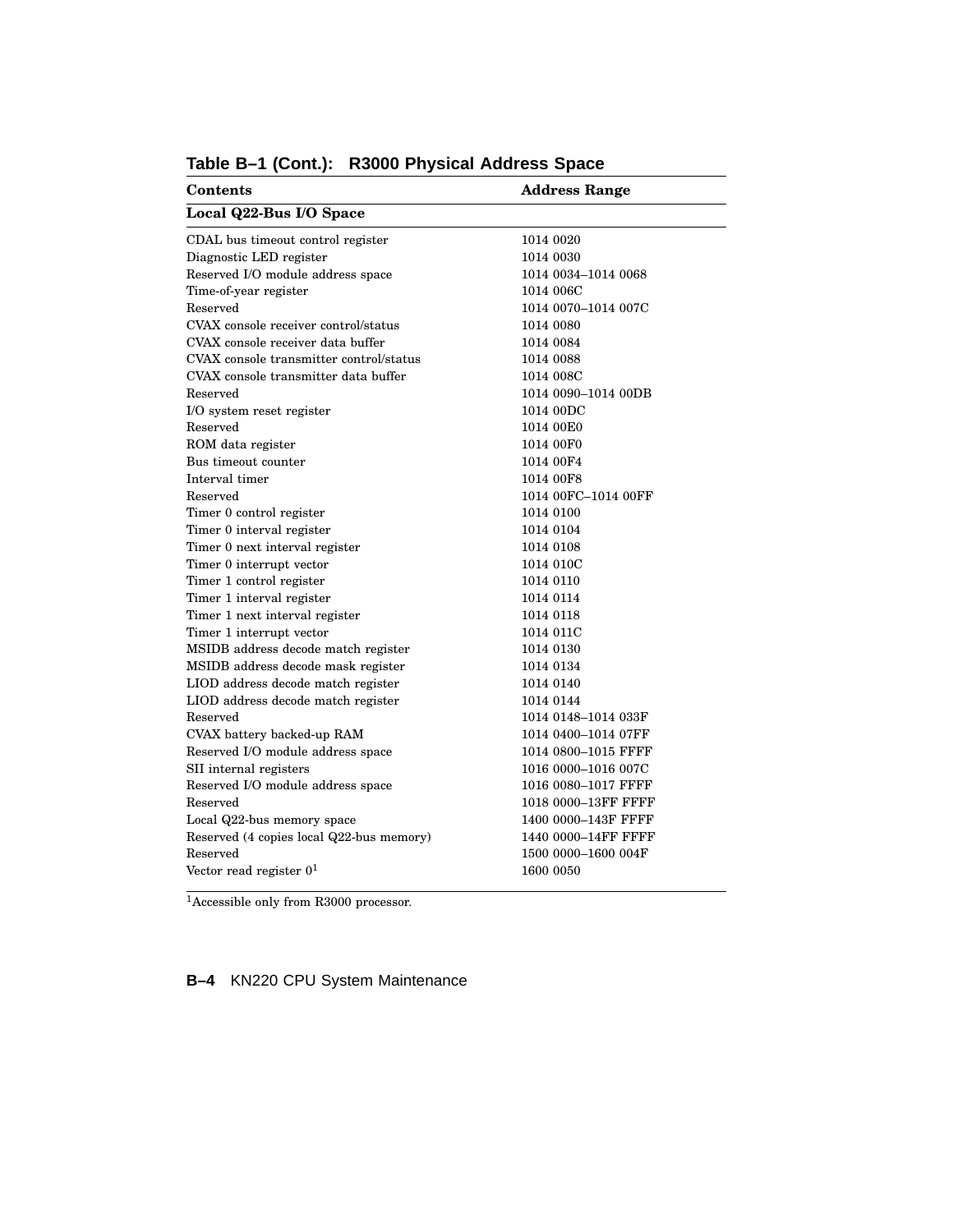| <b>Contents</b>                                | <b>Address Range</b> |  |
|------------------------------------------------|----------------------|--|
| Local Q22-Bus I/O Space                        |                      |  |
| Vector read register $11$                      | 1600 0054            |  |
| Vector read register $21$                      | 1600 0058            |  |
| Vector read register $31$                      | 1600 005C            |  |
| Reserved                                       | 1600 0060-1610 0058  |  |
| Vector write register                          | 1610 005C            |  |
| Reserved                                       | 1610 0060-FFFF FFFF  |  |
| I/O presence register                          | 1700 0000-1703 FFFF  |  |
| Memory error syndrome register                 | 1704 0000-1707 FFFF  |  |
| Memory error address register                  | 1708 0000-170B FFFF  |  |
| Memory ID register                             | 170C 0000-170F FFFF  |  |
| SCSI 53C94 registers                           | 1710 0000-1710 0028  |  |
| Reserved                                       | 1710 002C-1710 003C  |  |
| Reserved (copies of SCSI registers)            | 1710 0040-1713 FFFF  |  |
| SCSI DMA register                              | 1714 0000            |  |
| Reserved (copies of DMA register)              | 1714 0004-1717 FFFF  |  |
| <b>SCSI</b> buffer RAM                         | 1718 0000-1719 FFFF  |  |
| Reserved (copy of SCSI RAM)                    | 171A 0000–171B FFFF  |  |
| Reserved SCSI address space                    | 171C 0000-171F FFFF  |  |
| R3000 LED register                             | 1720 0000-1723 FFFF  |  |
| Reserved I/O module address space              | 1724 0000-17FF FFFF  |  |
| R3000 nonvolatile RAM                          | 1800 0000-1807 FFFF  |  |
| Reserved I/O module address space              | 1808 0000-180F FFFF  |  |
| R3000 UART registers                           | 1810 0000-1810 003C  |  |
| Reserved (copies of UART registers)            | 1810 0040-1813 FFFF  |  |
| Reserved I/O module address space              | 1814 0000-18FF FFFF  |  |
| VME option memory and I/O space                | 1900 0000-1AFF FFFF  |  |
| FDDI option memory and I/O space               | 1B00 0000-1CFF FFFF  |  |
| Reserved I/O module address space              | 1D00 0000-1FBF FFFF  |  |
| <b>R3000 ROM</b>                               | 1FC0 0000-1FC3 FFFF  |  |
| Reserved I/O module address space              | 1FC4 0000-1FFF FFFF  |  |
| Reserved                                       | 2000 0000-2FFF FFFF  |  |
| Memory space (up to 256 Mbytes)                | 3000 0000-3FFF FFFF  |  |
| Reserved                                       | 4000 0000-FFFF FFFF  |  |
| 1 <sub>A</sub><br>21.1<br>$\mathbf{1}$<br>DQQQ |                      |  |

**Table B–1 (Cont.): R3000 Physical Address Space**

<sup>1</sup>Accessible only from R3000 processor.

KN220 Address Assignments **B–5**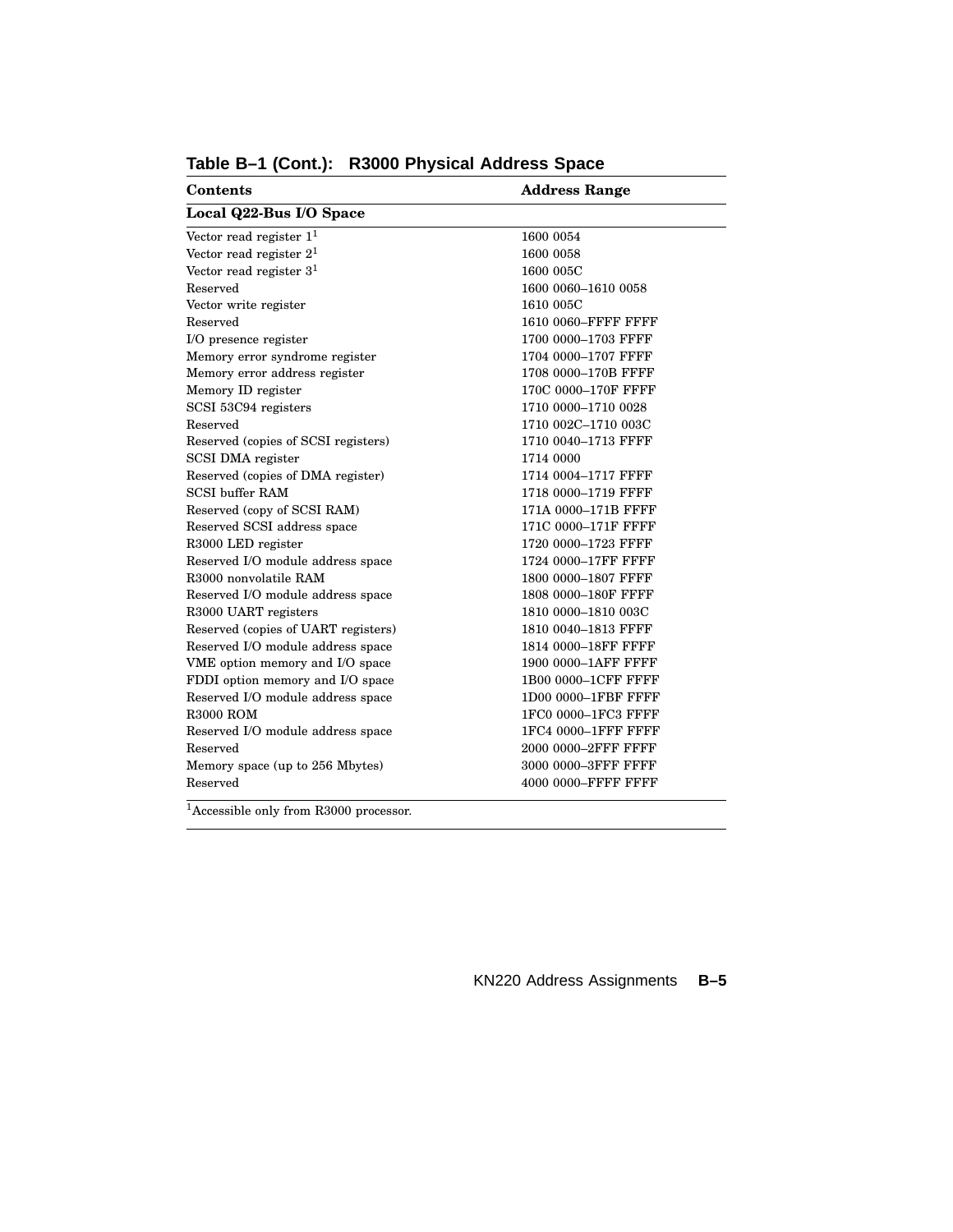# **B.3 R3000 Physical I/O Address Space Map (M7638–AA)**

| Table B-2: R3000 Physical I/O Addresses |  |  |  |  |
|-----------------------------------------|--|--|--|--|
|-----------------------------------------|--|--|--|--|

| <b>Contents</b>                        | <b>Address Range</b> |  |
|----------------------------------------|----------------------|--|
| Local Q22-Bus I/O Space                |                      |  |
| Reserved Q22-bus I/O space             | 1000 0000-1000 0007  |  |
| Q22-bus floating address space         | 1000 0008-1000 07FF  |  |
| User reserved I/O module address space | 1000 0800-1000 OFFF  |  |
| Reserved Q22-bus I/O space             | 1000 1000-1000 1F3F  |  |
| Interprocessor communication register  | 1000 1F40            |  |
| Reserved Q22-bus I/O space             | 1000 1F48-1000 1FFF  |  |
| Reserved I/O module address space      | 1000 2000-1000 7FFF  |  |
| SGEC CSR0: vector, IPL, mode           | 1000 8000            |  |
| SGEC CSR1: polling demand              | 1000 8004            |  |
| SGEC CSR2: reserved register           | 1000 8008            |  |
| SGEC CSR3: receive descriptor list     | 1000 800C            |  |
| SGEC CSR4: transmit descriptor list    | 1000 8010            |  |
| SGEC CSR5: status register             | 1000 8014            |  |
| SGEC CSR6: command and mode register   | 1000 8018            |  |
| SGEC CSR7: system base register        | 1000 801C            |  |
| SGEC CSR8: reserved register           | 1000 8020            |  |
| SGEC CSR9: watchdog timers             | 1000 8024            |  |
| SGEC CSR10: revision number            | 1000 8028            |  |
| and missed frame count                 |                      |  |
| SGEC boot message registers            | 1000 802C-1000 8034  |  |
| SGEC diagnostic registers              | 1000 8038-1000 803C  |  |
| Reserved (copies of SGEC registers)    | 1000 8040-1011 FFFF  |  |
| Reserved I/O module address space      | 1002 0000-1003 FFFF  |  |
| Two copies of CVAX ROM                 | 1004 0000-1007 FFFF  |  |
| Q22 system configuration register      | 1008 0000            |  |
| Q22 system error register              | 1008 0004            |  |
| Q22 master error address register      | 1008 0008            |  |
| Q22 slave error address register       | 1008 000C            |  |
| Q22-bus map base register              | 1008 0010            |  |
| Reserved                               | 1008 0014-1008 3FFF  |  |
| Interrupt status register              | 1008 4000            |  |

**B–6** KN220 CPU System Maintenance

Boot and diagnostic register 1008 4004 Select processor register 1008 4008  $\begin{tabular}{c}\bf Interval timer register \end{tabular} \begin{tabular}{c} \textbf{Output} \end{tabular}$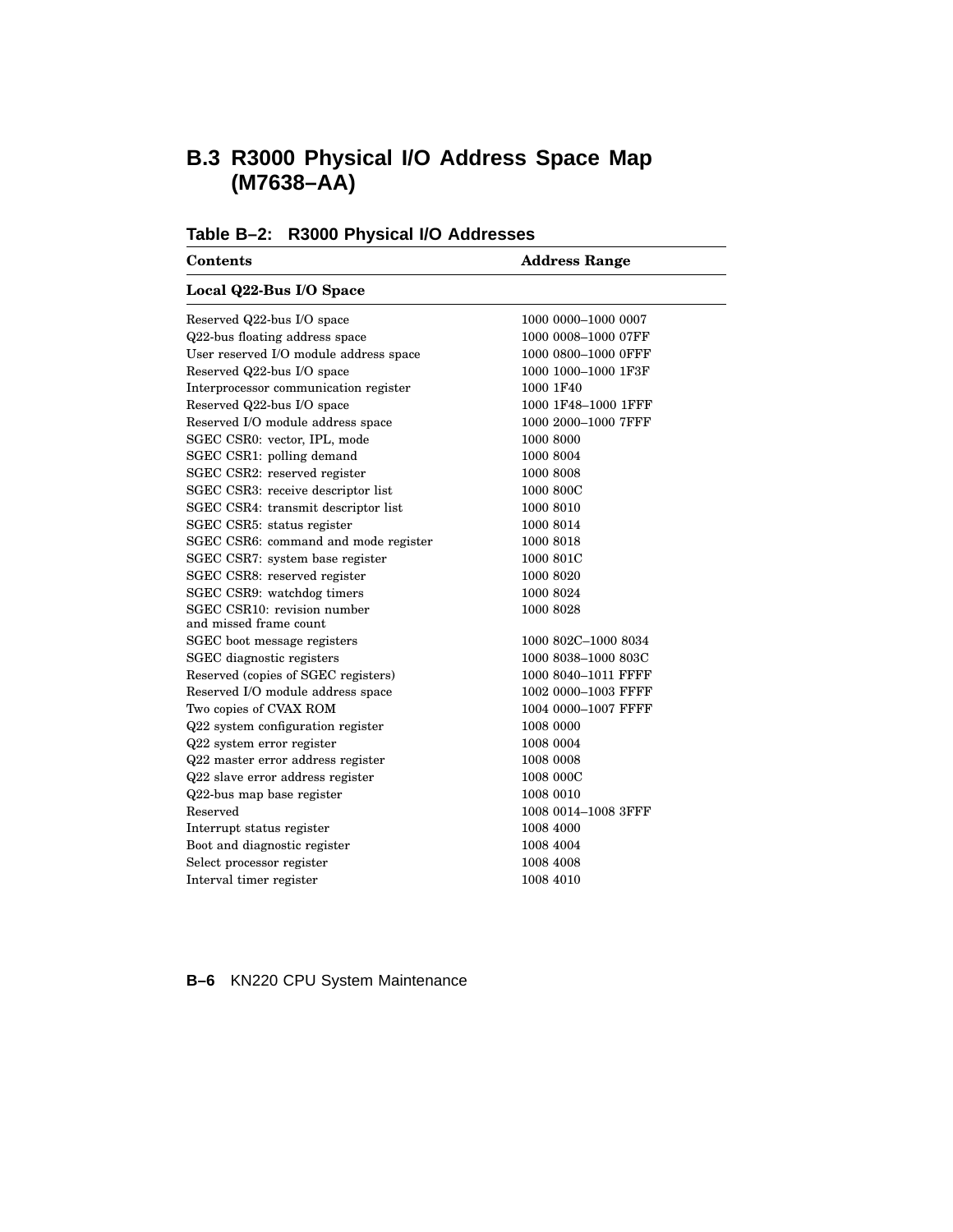| <b>Contents</b>                         | <b>Address Range</b> |  |
|-----------------------------------------|----------------------|--|
| Local Q22-Bus I/O Space                 |                      |  |
| Reserved I/O module address space       | 1008 4014-1008 7FFF  |  |
| Q22-bus map registers                   | 1008 8000-1008 FFFF  |  |
| Reserved I/O module address space       | 1009 0000-1009 FFFF  |  |
| <b>DSSI</b> buffer RAM                  | 1010 0000-1011 FFFF  |  |
| NI station address ROM                  | 1012 0000–1012 007C  |  |
| Reserved I/O module address space       | 1012 0080-1013 FFFF  |  |
| SSC base address register               | 1014 0000            |  |
| SSC configuration register              | 1014 0010            |  |
| CDAL bus timeout control register       | 1014 0020            |  |
| Diagnostic LED register                 | 1014 0030            |  |
| Reserved I/O module address space       | 1014 0034-1014 0068  |  |
| Time-of-year register                   | 1014 006C            |  |
| Reserved                                | 1014 0070-1014 007C  |  |
| CVAX console receiver control/status    | 1014 0080            |  |
| CVAX console receiver data buffer       | 1014 0084            |  |
| CVAX console transmitter control/status | 1014 0088            |  |
| CVAX console transmitter data buffer    | 1014 008C            |  |
| Reserved                                | 1014 0090-1014 00DB  |  |
| I/O system reset register               | 1014 00DC            |  |
| Reserved                                | 1014 00E0            |  |
| ROM data register                       | 1014 00F0            |  |
| Bus timeout counter                     | 1014 00F4            |  |
| Interval timer                          | 1014 00F8            |  |
| Reserved                                | 1014 00FC-1014 00FF  |  |
| Timer 0 control register                | 1014 0100            |  |
| Timer 0 interval register               | 1014 0104            |  |
| Timer 0 next interval register          | 1014 0108            |  |
| Timer 0 interrupt vector                | 1014 010C            |  |
| Timer 1 control register                | 1014 0110            |  |
| Timer 1 interval register               | 1014 0114            |  |
| Timer 1 next interval register          | 1014 0118            |  |
| Timer 1 interrupt vector                | 1014 011C            |  |
| DSSIDB address decode match register    | 1014 0130            |  |
| DSSIDB address decode match register    | 1014 0134            |  |
| LIOD address decode match register      | 1014 0140            |  |
| LIOD address decode match register      | 1014 0144            |  |
| Reserved                                | 1014 0148–1014 033F  |  |
| CVAX battery backed-up RAM              | 1014 0400–1014 07FF  |  |

# **Table B–2 (Cont.): R3000 Physical I/O Addresses**

KN220 Address Assignments **B–7**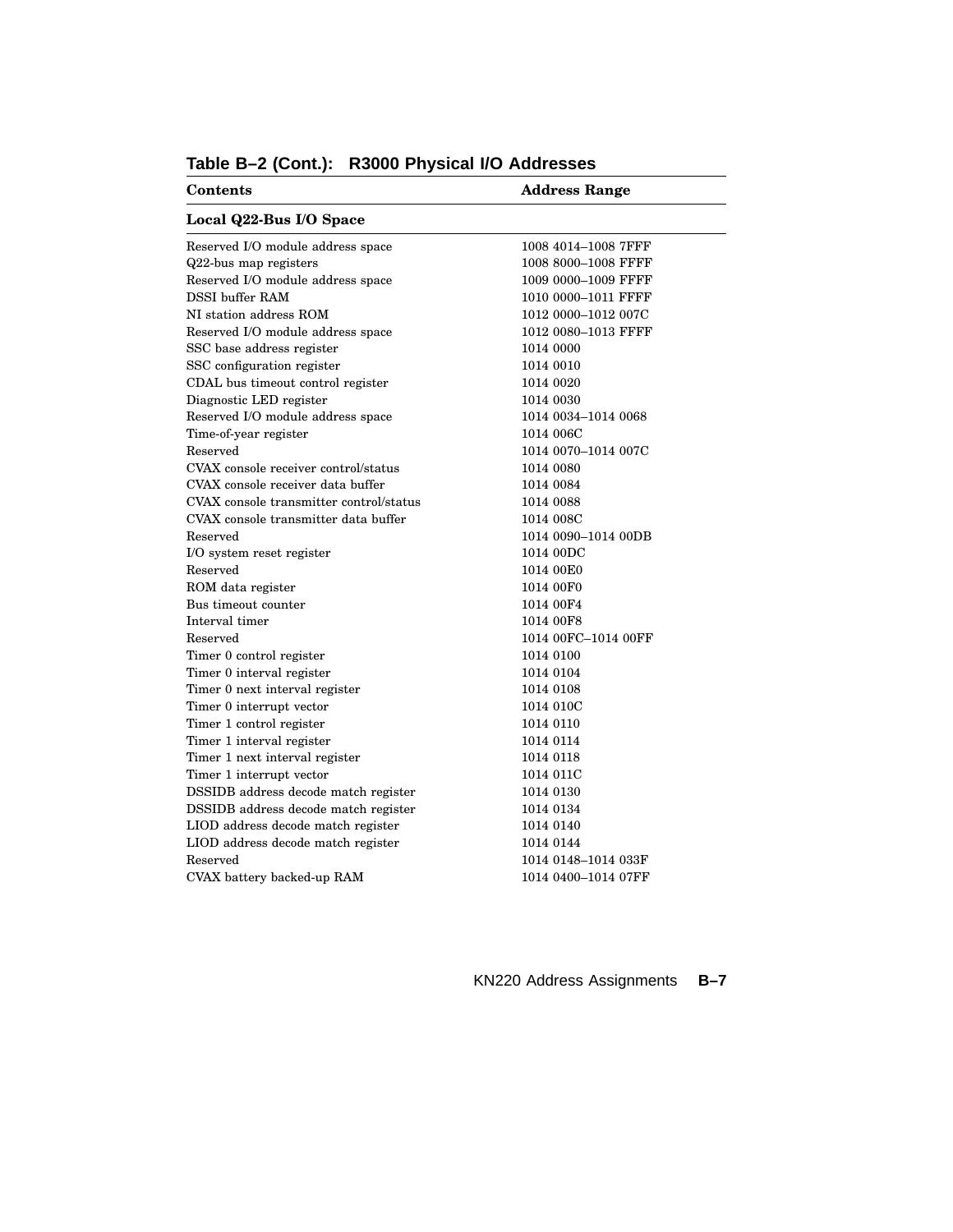| Contents                             | <b>Address Range</b> |  |
|--------------------------------------|----------------------|--|
| Local Q22-Bus I/O Space              |                      |  |
| Reserved I/O module address space    | 1014 0800-1015 FFFF  |  |
| DSSI diagnostic register 0           | 1016 0000            |  |
| DSSI diagnostic register 1           | 1016 0004            |  |
| DSSI diagnostic register 2           | 1016 0008            |  |
| DSSI control and status register     | 1016 000C            |  |
| DSSI ID register                     | 1016 0010            |  |
| Reserved DSSI register               | 1016 0014            |  |
| Reserved DSSI register               | 1016 0018            |  |
| <b>DSSI</b> timeout register         | 1016 001C            |  |
| Reserved DSSI register               | 1016 0020            |  |
| Reserved DSSI register               | 1016 0024            |  |
| Reserved DSSI register               | 1016 0028            |  |
| Reserved DSSI register               | 1016 002C            |  |
| Reserved DSSI register               | 1016 0030            |  |
| Reserved DSSI register               | 1016 0034            |  |
| DSSI short target list pointer       | 1016 0038            |  |
| DSSI long target list pointer        | 1016 003C            |  |
| DSSI initiator list pointer          | 1016 0040            |  |
| DSSI DSSI control register           | 1016 0044            |  |
| DSSI DSSI status register            | 1016 004C            |  |
| Reserved DSSI register               | 1016 004C            |  |
| Reserved DSSI register               | 1016 0050            |  |
| DSSI diagnostic control register     | 1016 0054            |  |
| DSSI clock control register          | 1016 0058            |  |
| DSSI internal state register 0       | 1016 005C            |  |
| DSSI internal state register 1       | 1016 0060            |  |
| DSSI internal state register 2       | 1016 0064            |  |
| DSSI internal state register 3       | 1016 0068            |  |
| Reserved DSSI register               | 1016 006C            |  |
| Reserved DSSI register               | 1016 0070            |  |
| Reserved DSSI register               | 1016 0074            |  |
| Reserved DSSI register               | 1016 0078            |  |
| Reserved DSSI register               | 1016 007C            |  |
| Reserved I/O module address space    | 1016 0080-1017 FFFF  |  |
| Reserved                             | 1018 0000-13FF FFFF  |  |
| Local Q22-bus memory space           | 1400 0000-143F FFFF  |  |
| Reserved (4 copies local Q22 memory) | 1440 0000-14FF FFFF  |  |
| Reserved                             | 1500 0000-1600 004F  |  |

# **Table B–2 (Cont.): R3000 Physical I/O Addresses**

**B–8** KN220 CPU System Maintenance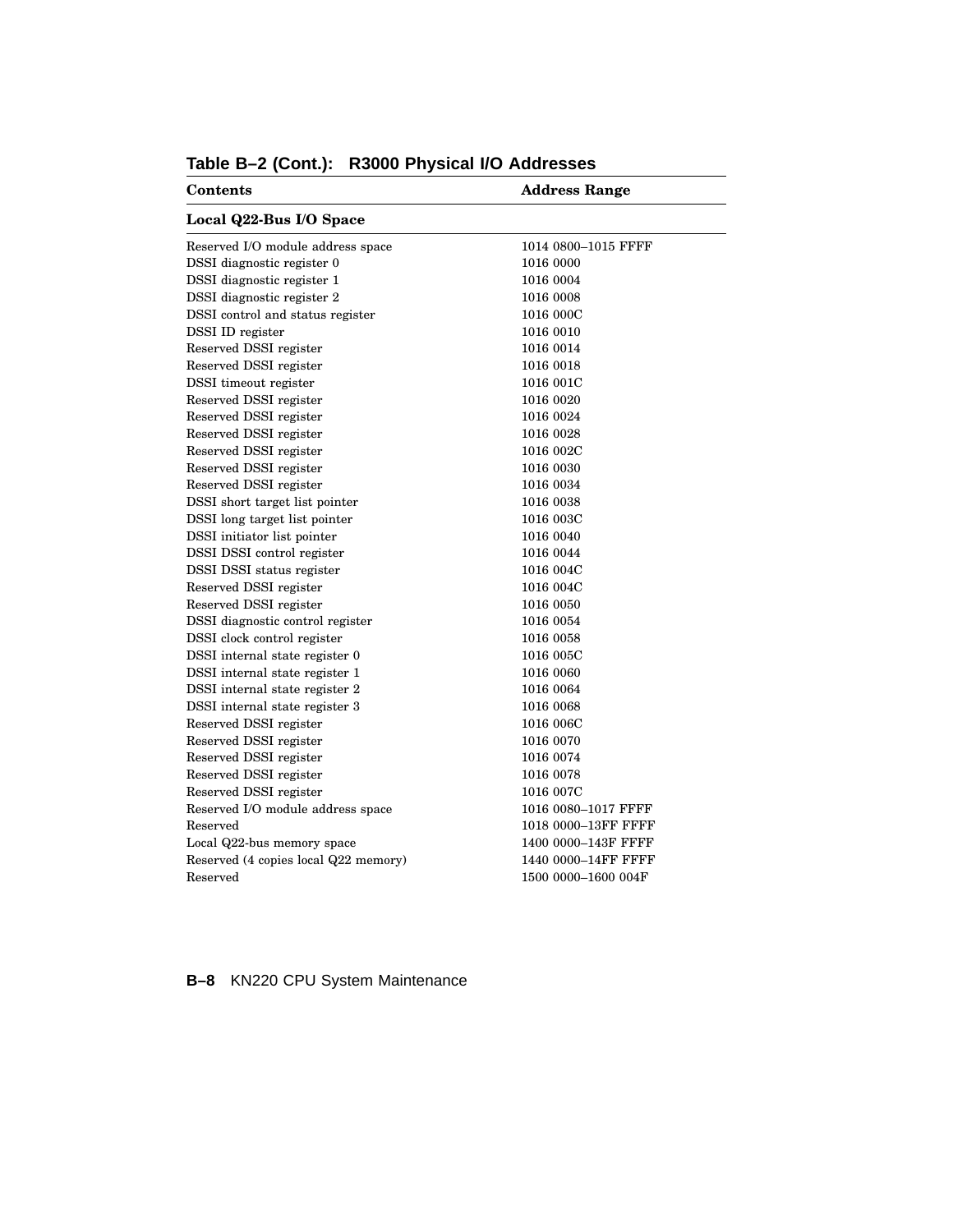| Contents                                   | <b>Address Range</b>   |
|--------------------------------------------|------------------------|
| Local Q22-Bus I/O Space                    |                        |
| Vector read register $0^1$                 | 1600 0050              |
| Vector read register $11$                  | 1600 0054              |
| Vector read register $21$                  | 1600 0058              |
| Vector read register $31$                  | 1600 005C              |
| Reserved                                   | 1600 0060-1610 0058    |
| Vector write register $1$                  | 1610 005C              |
| Reserved                                   | 1600 0060-16FF FFFF    |
| I/O presence register                      | 1700 0000-1703 FFFF    |
| Memory error syndrome register             | 1704 0000-1707 FFFF    |
| Memory error address register              | 1708 0000-170B FFFF    |
| Memory ID register                         | 170C 0000-170F FFFF    |
| 53C94 transfer counter low register        | 1710 0000 (read only)  |
| 53C94 transfer count low register          | 1710 0000 (write only) |
| 53C94 transfer counter high register       | 1710 0004 (read only)  |
| 53C94 transfer count high register         | 1710 0004 (write only) |
| 53C94 FIFO register                        | 1710 0008              |
| 53C94 command register                     | 1710 000C              |
| 53C94 status register                      | 1710 0010 (read only)  |
| 53C94 select bus ID register               | 1710 0010 (write only) |
| 53C94 interrupt status register            | 1710 0014 (read only)  |
| 53C94 select timeout register              | 1710 0014 (write only) |
| 53C94 sequence step register               | 1710 0018 (read only)  |
| 53C94 synchronous transfer period register | 1710 0018 (write only) |
| 53C94 FIFO flags register                  | 1710 001C (read only)  |
| 53C94 synchronous offset register          | 1710 001C (write only) |
| 53C94 configuration register               | 1710 0020              |
| 53C94 clock conversion register            | 1710 0024 (write only) |
| 53C94 test register                        | 1710 0028 (write only) |
| Reserved                                   | 1710 002C-1710 003C    |
| Reserved (copies of SCSI registers)        | 1710 0040-1713 FFFF    |
| SCSI DMA register                          | 1714 0000 (write only) |
| Reserved (copies of DMA register)          | 1714 0004-1717 FFFF    |
| <b>SCSI</b> buffer RAM                     | 1718 0000-1719 FFFF    |
| Reserved (copy of SCSI RAM)                | 171A 0000-171B FFFF    |
| Reserved SCSI address space                | 171C 0000-171F FFFF    |
| R3000 LED register                         | 1720 0000-1723 FFFF    |
| Reserved I/O module address space          | 1724 0000-17FF FFFF    |
| R3000 nonvolatile RAM                      | 1800 0000-1807 FFFF    |

**Table B–2 (Cont.): R3000 Physical I/O Addresses**

<sup>1</sup>Accessible only from R3000 processor.

KN220 Address Assignments **B–9**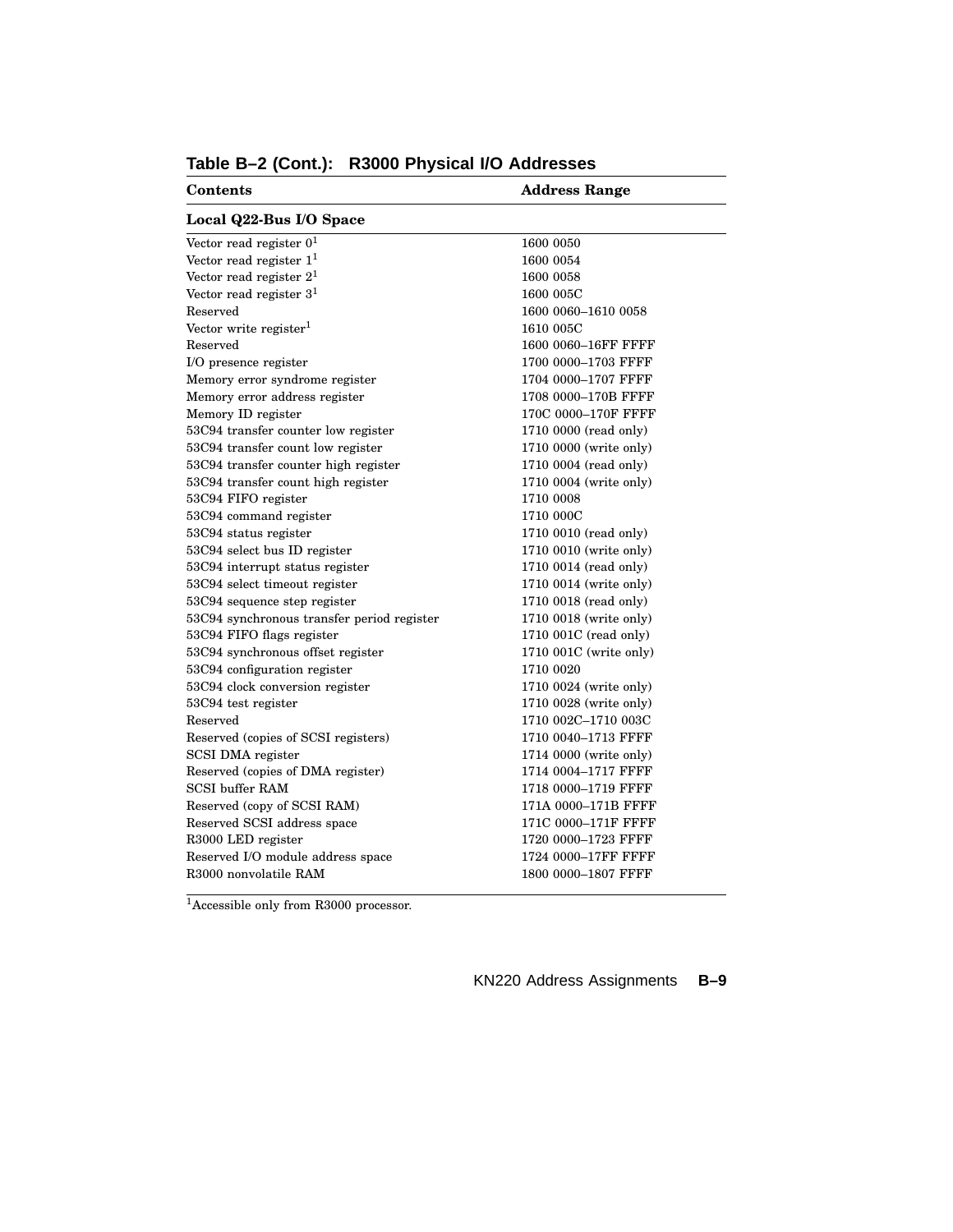| <b>Contents</b>                     | <b>Address Range</b> |
|-------------------------------------|----------------------|
| Local Q22-Bus I/O Space             |                      |
| Reserved I/O module address space   | 1808 0000-180F FFFF  |
| R3000 UART registers                | 1810 0000-1810 003C  |
| Reserved (copies of UART registers) | 1810 0040-1813 FFFF  |
| Reserved I/O module address space   | 1814 0000-18FF FFFF  |
| VME option memory and I/O space     | 1900 0000-1AFF FFFF  |
| FDDI option memory and I/O space    | 1B00 0000-1CFF FFFF  |
| Reserved I/O module address space   | 1D00 0000-1FBF FFFF  |
| <b>R3000 ROM</b>                    | 1FC0 0000-1FC3 FFFF  |
| Reserved I/O module address space   | 1FC4 0000-1FFF FFFF  |
| Reserved                            | 2000 0000-2FFF FFFF  |

**Table B–2 (Cont.): R3000 Physical I/O Addresses**

**B–10** KN220 CPU System Maintenance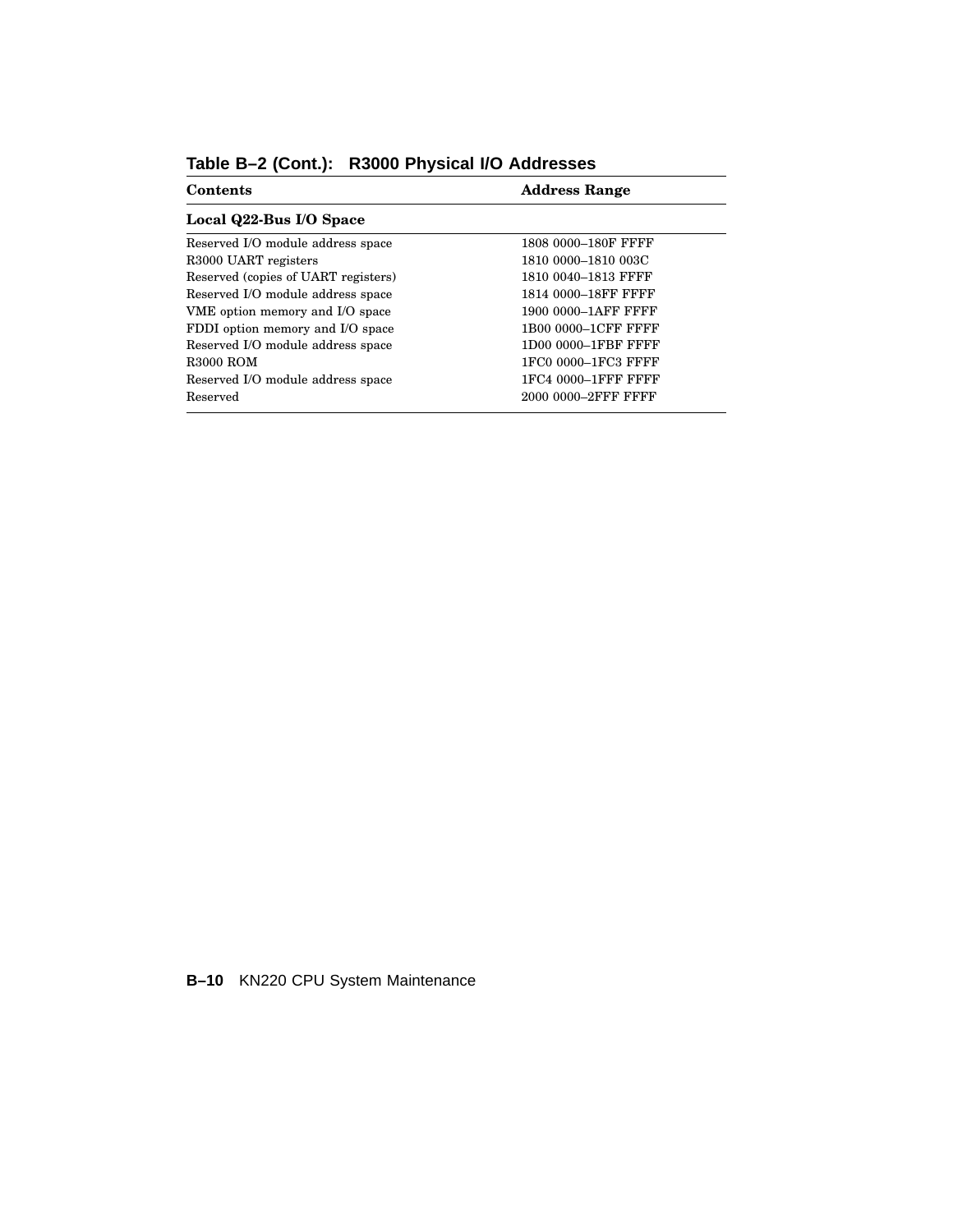### **B.4 KN220 Diagnostic Processor Physical Address Space Map (M7638–AA)**

| <b>Contents</b>                                       | <b>Address Range</b> |
|-------------------------------------------------------|----------------------|
| Local Memory Space (up to 256 Mbytes)                 | 0000 0000-OFFF FFFF  |
| Local Q22-Bus I/O Space                               |                      |
| Reserved Q22-bus I/O space                            | 2000 0000-2000 0007  |
| Q22-bus floating address space                        | 2000 0008-2000 07FF  |
| User reserved I/O module address space                | 2000 0800-2000 OFFF  |
| Reserved Q22-bus I/O space                            | 2000 1000-2000 1F3F  |
| Interprocessor communication register                 | 2000 1F40            |
| Reserved Q22-bus I/O space                            | 2000 1F48-2000 1FFF  |
| Reserved I/O module address space                     | 2000 2000-2000 7FFF  |
| SGEC CSR0: vector, IPL, mode                          | 2000 8000            |
| SGEC CSR1: polling demand                             | 2000 8004            |
| SGEC CSR2: reserved register                          | 2000 8008            |
| SGEC CSR3: receive descriptor list                    | 2000 800C            |
| SGEC CSR4: transmit descriptor list                   | 2000 8010            |
| SGEC CSR5: status register                            | 2000 8014            |
| SGEC CSR6: command and mode register                  | 2000 8018            |
| SGEC CSR7: system base register                       | 2000 801C            |
| SGEC CSR8: reserved register                          | 2000 8020            |
| SGEC CSR9: watchdog timers                            | 2000 8024            |
| SGEC CSR10: revision number and missed frame<br>count | 2000 8028            |
| SGEC boot message registers                           | 2000 802C-2000 8034  |
| SGEC diagnostic registers                             | 2000 8038-2000 803C  |
| Reserved (copies of SGEC registers)                   | 2000 8040-2001 FFFF  |
| Reserved I/O module address space                     | 2002 0000-2003 FFFF  |
| Two copies of CVAX ROM                                | 2004 0000-2007 FFFF  |
| Q22 system configuration register                     | 2008 0000            |
| Q22 system error register                             | 2008 0004            |
| Q22 master error address register                     | 2008 0008            |
| Q22 slave error address register                      | 2008 000C            |
| Q22-bus map base register                             | 2008 0010            |
| Reserved                                              | 2008 0014-2008 3FFF  |
| Interrupt status register                             | 2008 4000            |
| Boot and diagnostic register                          | 2008 4004            |

| Table B-3: KN220 Diagnostic Processor Physical Addresses |  |
|----------------------------------------------------------|--|
|                                                          |  |

KN220 Address Assignments **B–11**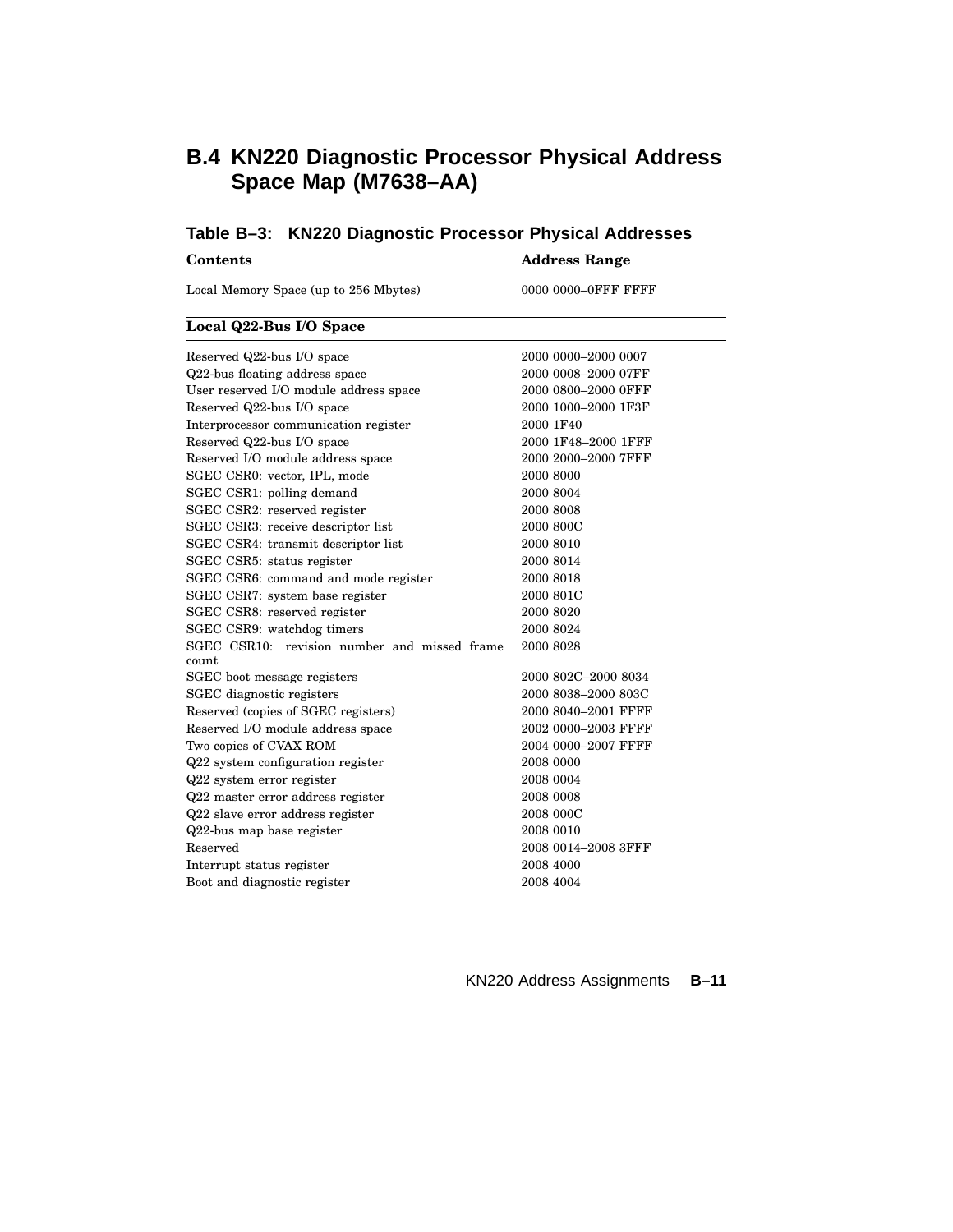| <b>Contents</b>                         | <b>Address Range</b> |  |  |  |
|-----------------------------------------|----------------------|--|--|--|
| Local Q22-Bus I/O Space                 |                      |  |  |  |
| Select processor register               | 2008 4008            |  |  |  |
| Interval timer register                 | 2008 4010            |  |  |  |
| Reserved I/O module address space       | 2008 4014-2008 7FFF  |  |  |  |
| Q22-bus map registers                   | 2008 8000-2008 FFFF  |  |  |  |
| Reserved I/O module address space       | 2009 0000-2009 FFFF  |  |  |  |
| DSSI buffer RAM                         | 2010 0000–2011 FFFF  |  |  |  |
| NI station address ROM                  | 2012 0000-2012 007C  |  |  |  |
| Reserved I/O module address space       | 2012 0080–2013 FFFF  |  |  |  |
| SSC base address register               | 2014 0000            |  |  |  |
| SSC configuration register              | 2014 0010            |  |  |  |
| CDAL bus timeout control register       | 2014 0020            |  |  |  |
| Diagnostic LED register                 | 2014 0030            |  |  |  |
| Reserved I/O module address space       | 2014 0034-2014 0068  |  |  |  |
| Time-of-year register                   | 2014 006C            |  |  |  |
| Reserved                                | 2014 0070-2014 007C  |  |  |  |
| CVAX console receiver control/status    | 2014 0080            |  |  |  |
| CVAX console receiver data buffer       | 2014 0084            |  |  |  |
| CVAX console transmitter control/status | 2014 0088            |  |  |  |
| CVAX console transmitter data buffer    | 2014 008C            |  |  |  |
| Reserved                                | 2014 0090-2014 00DB  |  |  |  |
| I/O system reset register               | 2014 00DC            |  |  |  |
| Reserved                                | 2014 00E0            |  |  |  |
| ROM data register                       | 2014 00F0            |  |  |  |
| Bus timeout counter                     | 2014 00F4            |  |  |  |
| Interval timer                          | 2014 00F8            |  |  |  |
| Reserved                                | 2014 00FC-2014 00FF  |  |  |  |
| Timer 0 control register                | 2014 0100            |  |  |  |
| Timer 0 interval register               | 2014 0104            |  |  |  |
| Timer 0 next interval register          | 2014 0108            |  |  |  |
| Timer 0 interrupt vector                | 2014 010C            |  |  |  |
| Timer 1 control register                | 2014 0110            |  |  |  |
| Timer 1 interval register               | 2014 0114            |  |  |  |
| Timer 1 next interval register          | 2014 0118            |  |  |  |
| Timer 1 interrupt vector                | 2014 011C            |  |  |  |
| DSSIDB address decode match register    | 2014 0130            |  |  |  |
| DSSIDB address decode mask register     | 2014 0134            |  |  |  |
| LIOD address decode match register      | 2014 0140            |  |  |  |
| LIOD address decode match register      | 2014 0144            |  |  |  |
| Reserved                                | 2014 0148-2014 033F  |  |  |  |
|                                         |                      |  |  |  |

### **Table B–3 (Cont.): KN220 Diagnostic Processor Physical Addresses**

### **B–12** KN220 CPU System Maintenance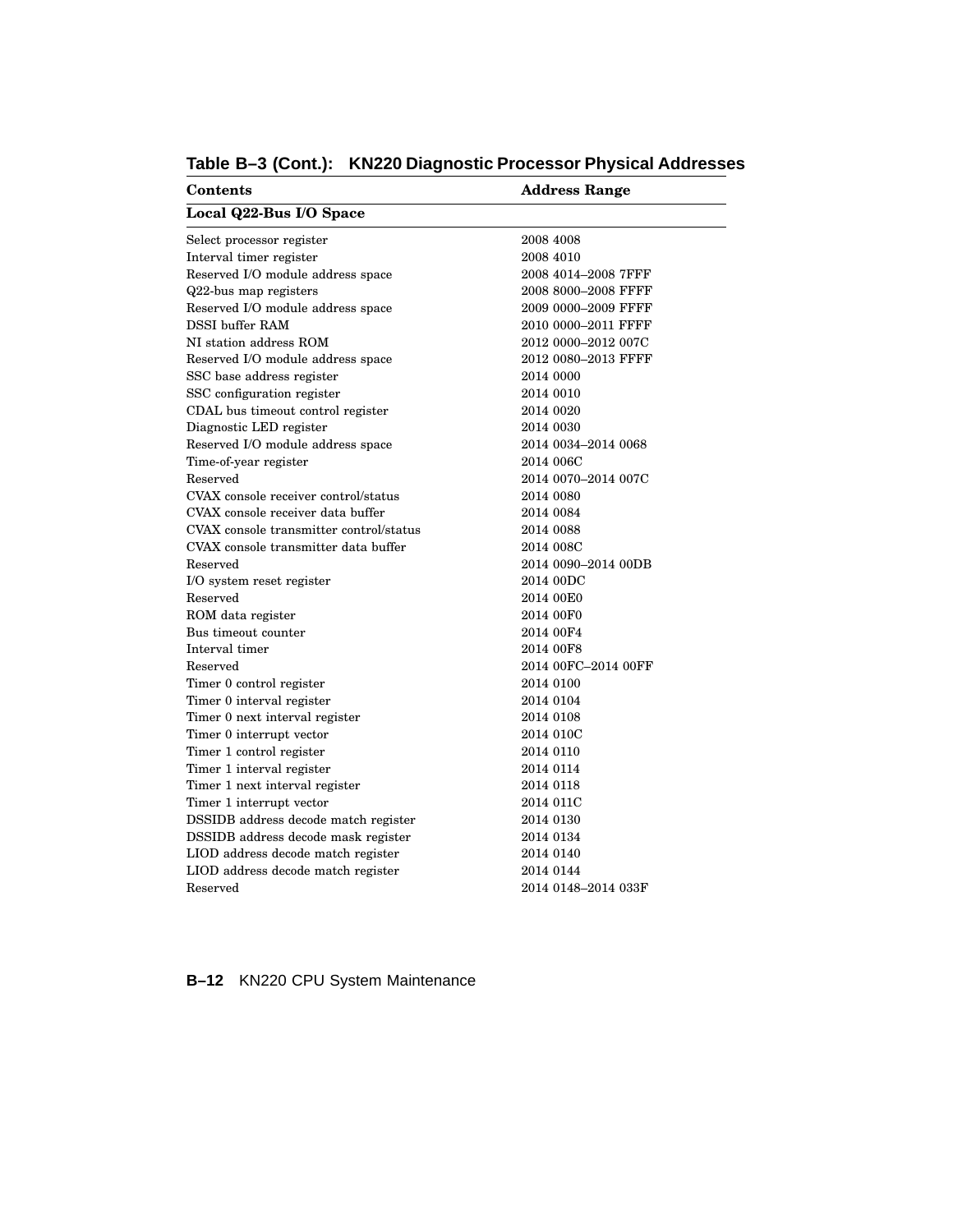| Address Range       |  |  |  |
|---------------------|--|--|--|
|                     |  |  |  |
| 2014 0400-2014 07FF |  |  |  |
| 2014 0800-2015 FFFF |  |  |  |
| 2016 0000           |  |  |  |
| 2016 0004           |  |  |  |
| 2016 0008           |  |  |  |
| 2016 000C           |  |  |  |
| 2016 0010           |  |  |  |
| 2016 0014           |  |  |  |
| 2016 0018           |  |  |  |
| 2016 001C           |  |  |  |
| 2016 0020           |  |  |  |
| 2016 0024           |  |  |  |
| 2016 0028           |  |  |  |
| 2016 002C           |  |  |  |
| 2016 0030           |  |  |  |
| 2016 0034           |  |  |  |
| 2016 0038           |  |  |  |
| 2016 003C           |  |  |  |
| 2016 0040           |  |  |  |
| 2016 0044           |  |  |  |
| 2016 004C           |  |  |  |
| 2016 004C           |  |  |  |
| 2016 0050           |  |  |  |
| 2016 0054           |  |  |  |
| 2016 0058           |  |  |  |
| 2016 005C           |  |  |  |
| 2016 0060           |  |  |  |
| 2016 0064           |  |  |  |
| 2016 0068           |  |  |  |
| 2016 006C           |  |  |  |
| 2016 0070           |  |  |  |
| 2016 0074           |  |  |  |
| 2016 0078           |  |  |  |
| 2016 007C           |  |  |  |
| 2016 0080-2017 FFFF |  |  |  |
| 2018 0000-23FF FFFF |  |  |  |
| 2400 0000-26FF FFFF |  |  |  |
| 2700 0000-2703 FFFF |  |  |  |
| 2704 0000-2707 FFFF |  |  |  |
|                     |  |  |  |

**Table B–3 (Cont.): KN220 Diagnostic Processor Physical Addresses**

KN220 Address Assignments **B–13**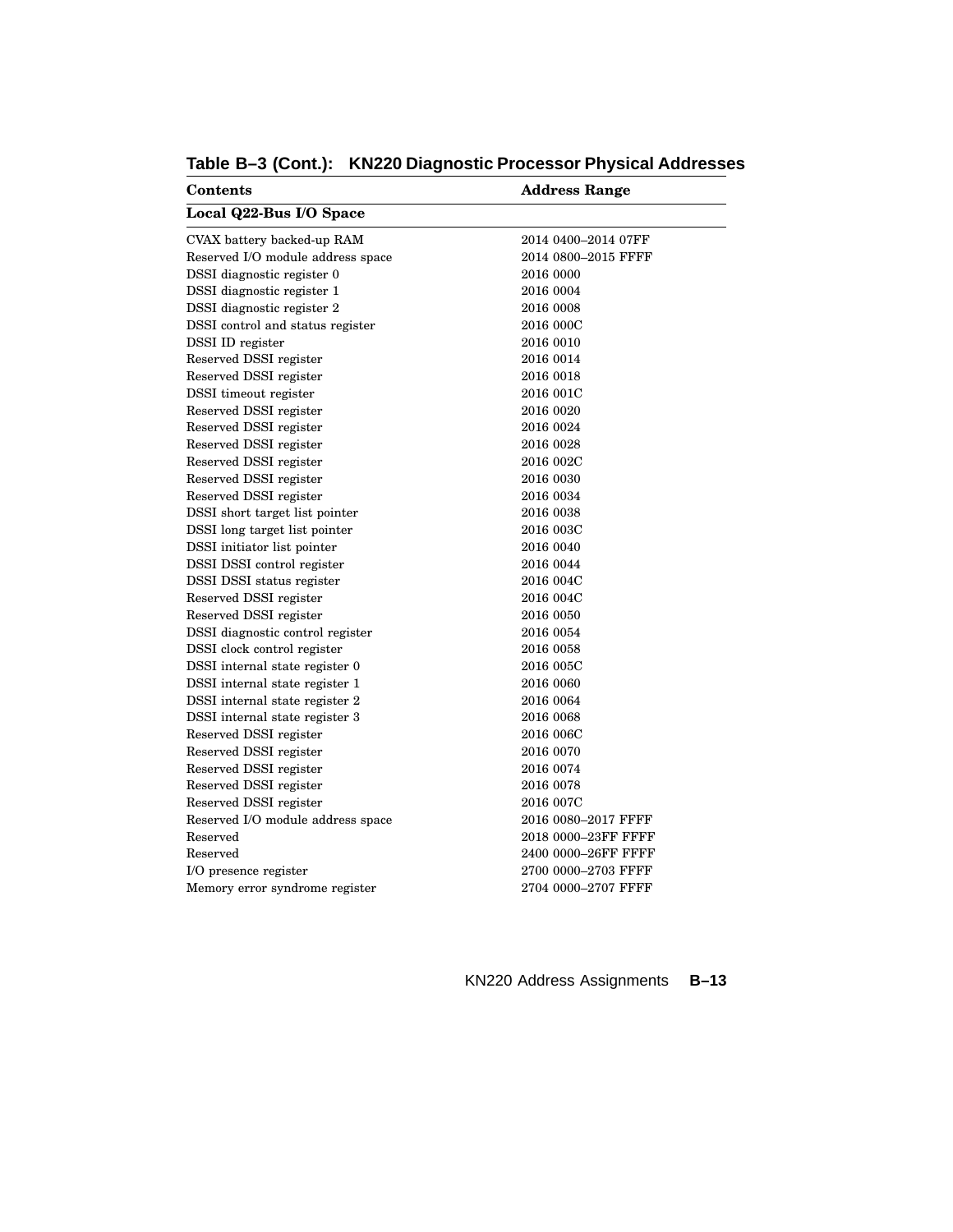| <b>Contents</b>                            | <b>Address Range</b>   |  |  |  |
|--------------------------------------------|------------------------|--|--|--|
| Local Q22-Bus I/O Space                    |                        |  |  |  |
| Memory error address register              | 2708 0000-270B FFFF    |  |  |  |
| Memory ID register                         | 270C 0000-270F FFFF    |  |  |  |
| 53C94 transfer counter low register        | 2710 0000 (read only)  |  |  |  |
| 53C94 transfer count low register          | 2710 0000 (write only) |  |  |  |
| 53C94 transfer counter high register       | 2710 0004 (read only)  |  |  |  |
| 53C94 transfer count high register         | 2710 0004 (write only) |  |  |  |
| 53C94 FIFO register                        | 2710 0008              |  |  |  |
| 53C94 command register                     | 2710 000C              |  |  |  |
| 53C94 status register                      | 2710 0010 (read only)  |  |  |  |
| 53C94 select bus ID register               | 2710 0010 (write only) |  |  |  |
| 53C94 interrupt status register            | 2710 0014 (read only)  |  |  |  |
| 53C94 select timeout register              | 2710 0014 (write only) |  |  |  |
| 53C94 sequence step register               | 2710 0018 (read only)  |  |  |  |
| 53C94 synchronous transfer period register | 2710 0018 (write only) |  |  |  |
| 53C94 FIFO flags register                  | 2710 001C (read only)  |  |  |  |
| 53C94 synchronous offset register          | 2710 001C (write only) |  |  |  |
| 53C94 configuration register               | 2710 0020              |  |  |  |
| 53C94 clock conversion register            | 2710 0024 (write only) |  |  |  |
| 53C94 test register                        | 2710 0028 (write only) |  |  |  |
| Reserved                                   | 2710 002C-2710 003C    |  |  |  |
| Reserved (copies of SCSI registers)        | 2710 0040-2713 FFFF    |  |  |  |
| SCSI DMA register                          | 2714 0000 (write only) |  |  |  |
| Reserved (copies of DMA register)          | 2714 0004-2717 FFFF    |  |  |  |
| <b>SCSI</b> buffer RAM                     | 2718 0000-2719 FFFF    |  |  |  |
| Reserved (copy of SCSI RAM)                | 271A 0000-271B FFFF    |  |  |  |
| Reserved SCSI address space                | 271C 0000-271F FFFF    |  |  |  |
| R3000 LED register                         | 2720 0000-2723 FFFF    |  |  |  |
| Reserved I/O module address space          | 2724 0000-27FF FFFF    |  |  |  |
| R3000 nonvolatile RAM                      | 2800 0000-2807 FFFF    |  |  |  |
| Reserved I/O module address space          | 2808 0000-280F FFFF    |  |  |  |
| R3000 UART registers                       | 2810 0000-2810 003C    |  |  |  |
| Reserved (copies of UART registers)        | 2810 0040-2813 FFFF    |  |  |  |
| Reserved I/O module address space          | 2814 0000-28FF FFFF    |  |  |  |
| VME option memory and I/O space            | 2900 0000-2AFF FFFF    |  |  |  |
| FDDI option memory and I/O space           | 2B00 0000-2CFF FFFF    |  |  |  |
| Reserved I/O module address space          | 2D00 0000-2FBF FFFF    |  |  |  |

**Table B–3 (Cont.): KN220 Diagnostic Processor Physical Addresses**

### **B–14** KN220 CPU System Maintenance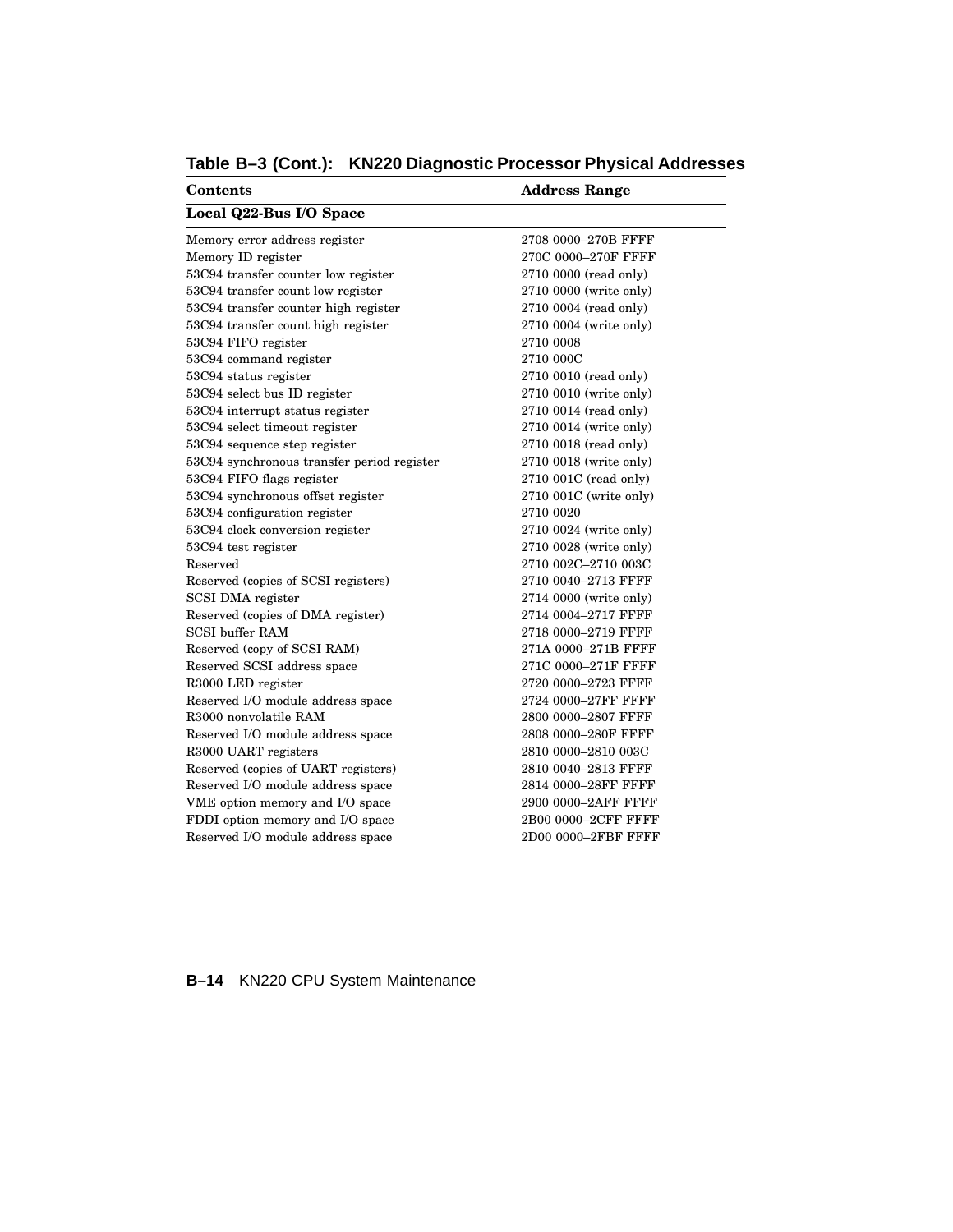| Contents                          | <b>Address Range</b> |  |  |
|-----------------------------------|----------------------|--|--|
| Local Q22-Bus I/O Space           |                      |  |  |
| <b>R3000 ROM</b>                  | 2FC0 0000-2FC3 FFFF  |  |  |
| Reserved I/O module address space | 2FC4 0000-2FFF FFFF  |  |  |
| Local Q22-bus memory space        | 3000 0000-303F FFFF  |  |  |
| Reserved                          | 3040 0000-3FFF FFFF  |  |  |

**Table B–3 (Cont.): KN220 Diagnostic Processor Physical Addresses**

### **B.5 Diagnostic Processor Registers**

Several KN220 internal processor registers (IPRs) are implemented in the SSC chip rather than the CVAX chip. These registers are listed in Table B–4. The R3000 accesses these registers through R3000 memory space.

**Dec Hex Register Name Mnemonic Type Location** 0 0 Kernel Stack Pointer KSP r/w CVAX 1 1 Executive Stack Pointer ESP r/w CVAX 2 2 Supervisor Stack Pointer SSP r/w CVAX 3 3 User Stack Pointer USP r/w CVAX 4 4 Interrupt Stack Pointer ISP r/w CVAX 5 5 Reserved CVAX 6 6 Reserved CVAX 7 7 Reserved CVAX 8 8 P0 Base Register P0B r/w CVAX 9 9 P0 Length Register P0LR r/w CVAX 10 A P1 Base Register P1BR r/w CVAX 11 B P1 Length Register P1LR r/w CVAX 12 C System Base Register SBR r/w CVAX 13 D System Length Register SLR r/w CVAX 14 E Reserved CVAX 15 F Reserved CVAX 16 10 Process Control Block Base PCBB r/w CVAX 17 11 System Control Block Base SCBB r/w CVAX 18 12 Interrupt Priority Level IPL  $r/w$  CVAX 19 13 AST Level ASTLVL r/w CVAX 20 14 Software Interrupt Request SIRR w CVAX 21 15 Software Interrupt Summary SISR r/w CVAX

**Table B–4: Diagnostic Processor Registers**

KN220 Address Assignments **B–15**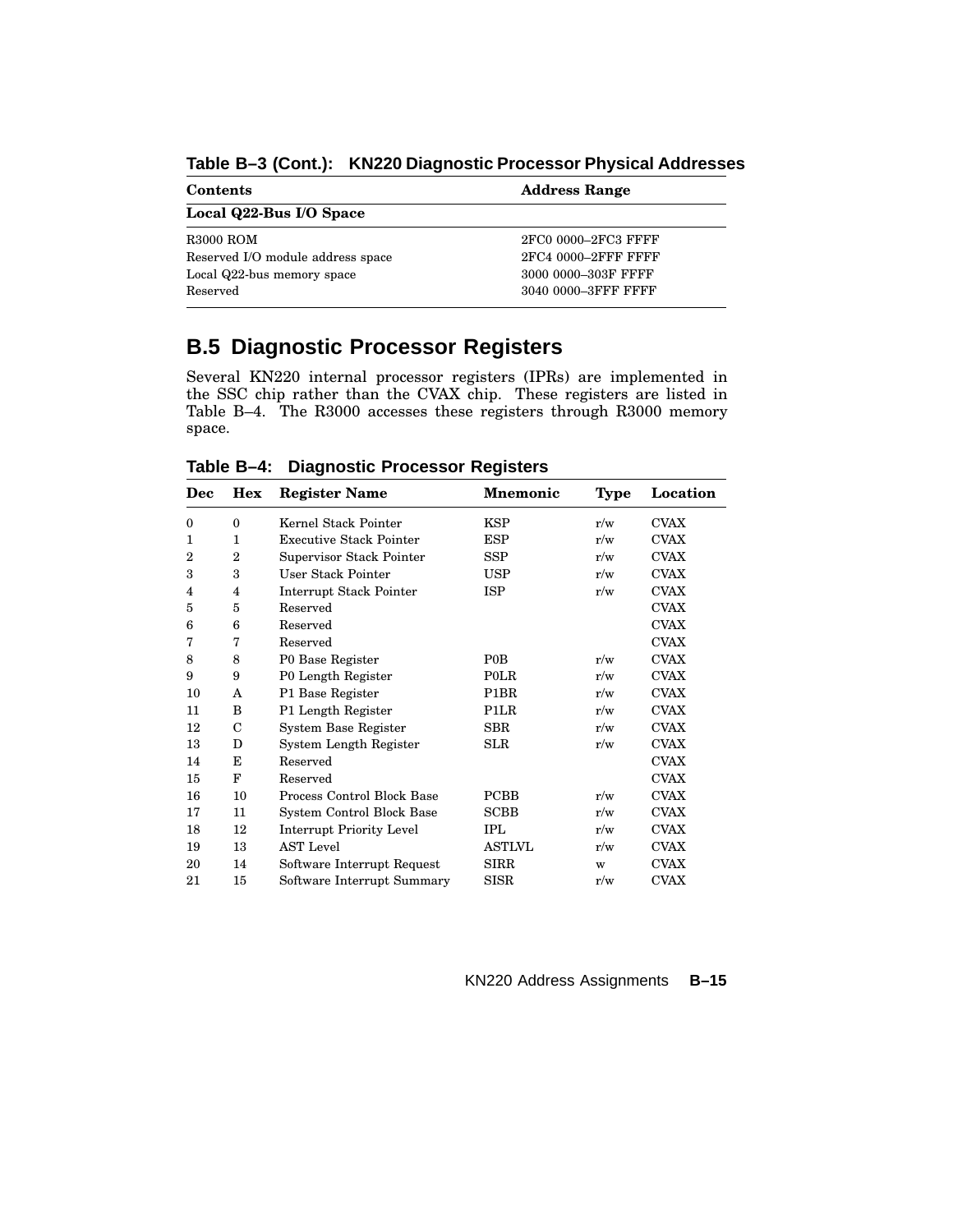| Dec | <b>Hex</b>     | <b>Register Name</b>                         | <b>Mnemonic</b> | <b>Type</b> | Location    |
|-----|----------------|----------------------------------------------|-----------------|-------------|-------------|
| 22  | 16             | Reserved                                     |                 |             | <b>CVAX</b> |
| 23  | 17             | Reserved                                     |                 |             | <b>CVAX</b> |
| 24  | 18             | <b>Interval Clock Control Status</b>         | <b>ICCS</b>     | r/w         | <b>CVAX</b> |
| 25  | 19             | Next Interval Count                          | <b>NICR</b>     | W           | <b>CVAX</b> |
| 26  | 1A             | Interval Count                               | ICR             | r           | <b>CVAX</b> |
| 27  | 1B             | Time-of-year Register                        | <b>TOY</b>      | r/w         | <b>SSC</b>  |
| 28  | 1 <sup>C</sup> | <b>Console Storage Receiver Status</b>       | <b>CSRS</b>     | r/w         | <b>SSC</b>  |
| 29  | 1D             | Console Storage Receiver Data                | <b>CSRD</b>     | r           | <b>SSC</b>  |
| 30  | 1E             | Console Storage Transmitter<br>Status        | <b>CSTS</b>     | r/w         | <b>SSC</b>  |
| 31  | 1F             | Console Storage Transmitter Data             | <b>CSDB</b>     | W           | <b>SSC</b>  |
| 32  | 20             | Console Receiver Control Status              | <b>RXCS</b>     | r/w         | <b>SSC</b>  |
| 33  | 21             | Console Receiver Data Buffer                 | <b>RXDB</b>     | r           | <b>SSC</b>  |
| 34  | 22             | Console Transmitter Control<br><b>Status</b> | <b>TXCS</b>     | r/w         | <b>SSC</b>  |
| 35  | 23             | Console Transmitter Data Buffer              | <b>TXDB</b>     | W           | <b>SSC</b>  |
| 36  | 24             | <b>Translation Buffer Disable</b>            | <b>TBDR</b>     | r/w         | <b>CVAX</b> |
| 37  | 25             | Cache Disable                                | CADR            | r/w         | <b>CVAX</b> |
| 38  | 26             | Machine Check Error Summary                  | <b>MCESR</b>    | r/w         | <b>CVAX</b> |
| 39  | 27             | Memory System Error                          | <b>MSER</b>     | r/w         | <b>CVAX</b> |
| 40  | 28             | Reserved                                     |                 |             | <b>CVAX</b> |
| 41  | 29             | Reserved                                     |                 |             | <b>CVAX</b> |
| 42  | 2A             | Console Saved PC                             | <b>SAVPC</b>    | r           | <b>CVAX</b> |
| 43  | 2B             | Console Saved PSL                            | <b>SAVPSL</b>   | r           | <b>CVAX</b> |
| 44  | 2C             | Reserved                                     |                 |             | <b>CVAX</b> |
| 45  | 2D             | Reserved                                     |                 | <b>CVAX</b> |             |
| 46  | 2E             | <b>CVAX</b><br>Reserved                      |                 |             |             |
| 47  | 2F             | Reserved                                     |                 |             | <b>CVAX</b> |
| 55  | 47             | I/O System Reset Register                    | <b>IORESET</b>  |             | <b>CVAX</b> |

**Table B–4 (Cont.): Diagnostic Processor Registers**

### **B–16** KN220 CPU System Maintenance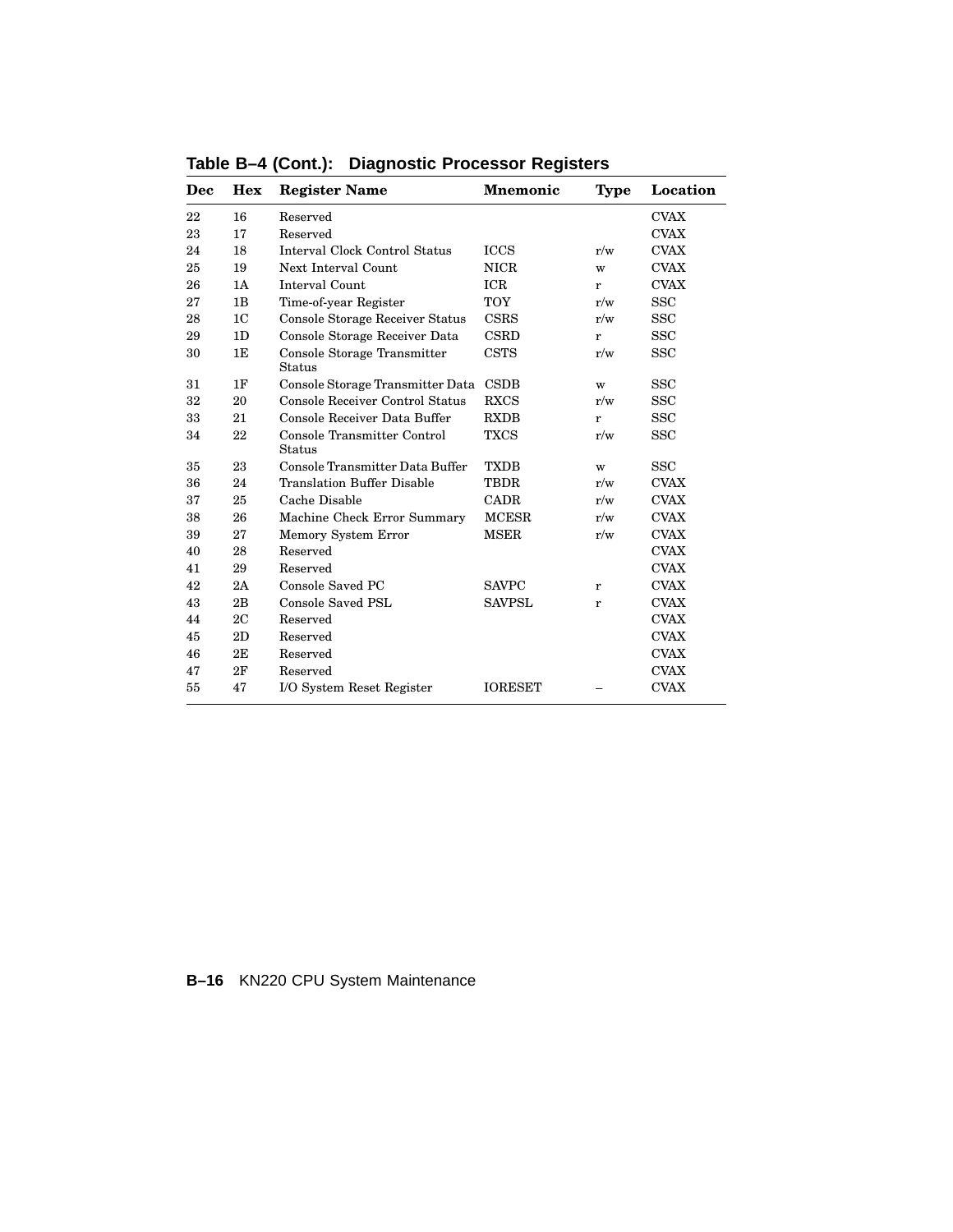## **B.6 Global Q22-Bus Memory Space Map**

### **Table B–5: Q22-Bus Memory Space**

| <b>Contents</b>      | <b>Address Range (Octal)</b> |  |  |
|----------------------|------------------------------|--|--|
| Q22-bus memory space | 0000 0000–1777 7777          |  |  |

### **Table B–6: Q22-Bus I/O Space with BBS7 Asserted**

| <b>Contents</b>                          | <b>Address Range (Octal)</b> |  |  |
|------------------------------------------|------------------------------|--|--|
| $Q22$ -bus I/O space                     | 1776 0000-1777 7777          |  |  |
| Reserved Q22-bus I/O space               | 1776 0000-1776 0007          |  |  |
| Q22-bus floating address space           | 1776 0010-1776 3777          |  |  |
| User-reserved Q22-bus I/O space          | 1776 4000-1776 7777          |  |  |
| Reserved and fixed CSR Q22-bus I/O space | 1777 0000-1777 7477          |  |  |
| Interprocessor communication register    | 1777 7500                    |  |  |
| Reserved Q22-bus I/O space               | 1777 7502-1777 7777          |  |  |
|                                          |                              |  |  |

KN220 Address Assignments **B–17**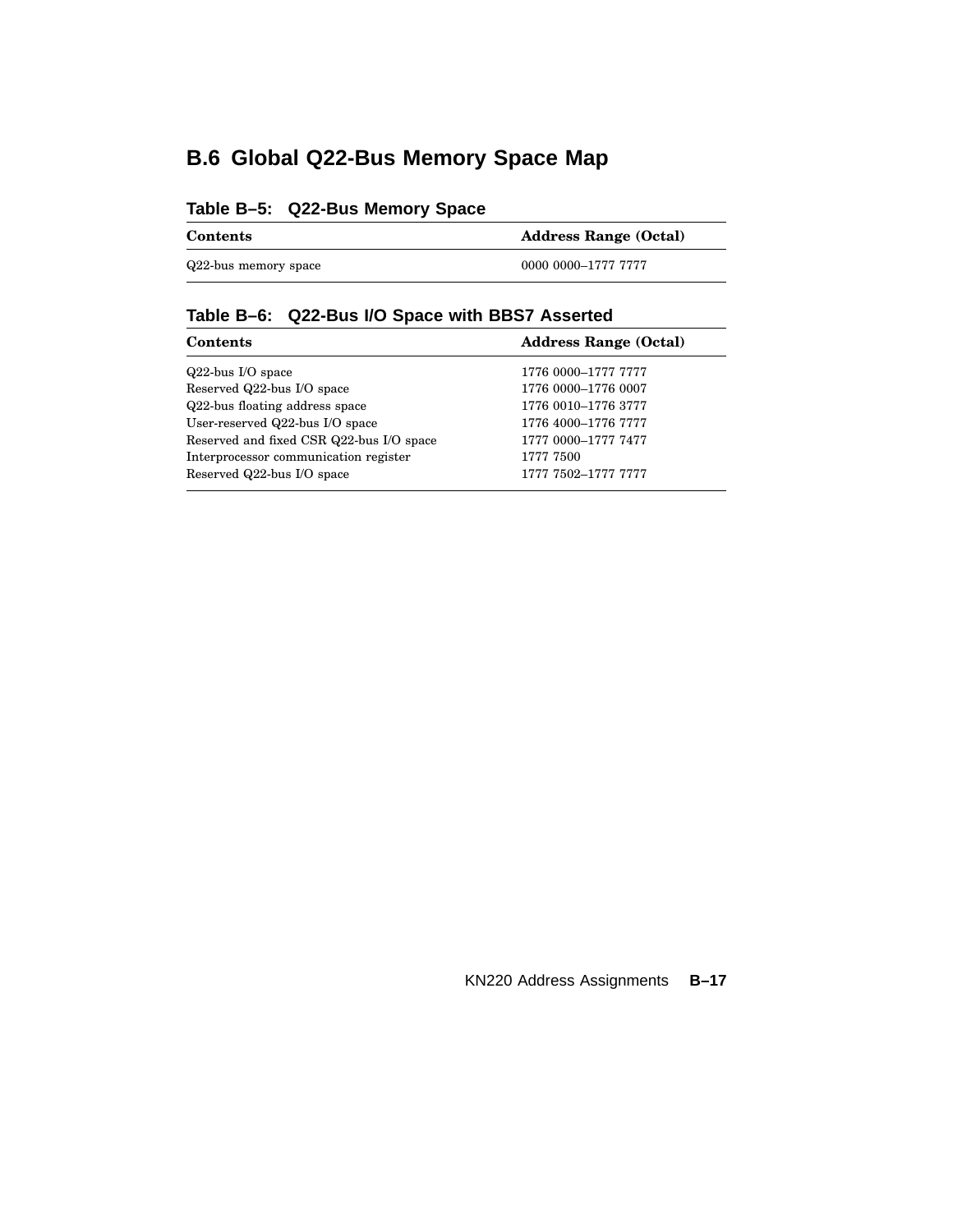## **Appendix C Configuring the KFQSA**

This appendix describes the KFQSA storage adapter and explains how to:

- Configure the KFQSA storage adapter at installation
- Enter console I/O mode
- Run the Configure utility
- Program the EEROM on the KFQSA
- Reprogram the EEROM on the KFQSA
- Change the ISE's allocation class and unit number

### **C.1 KFQSA Overview**

The KN220 CPU module contains the DSSI adapter that interfaces six DSSI devices, both internal and external to the DECsystem 5500. At the same time, the KFQSA adapter module can be added to interface six DSSI devices external to the DECsystem 5500.

The KFQSA module is a storage adapter that allows Q-bus systems that support the KFQSA to communicate with storage peripherals based on the Digital Storage Architecture (DSA), using the Digital Storage System Interconnect (DSSI).

The KFQSA contains the addressing logic required to make a connection between the host and a requested ISE on the DSSI bus. Each ISE has its own controller, which contains the intelligence and logic necessary to control data transfers over the DSSI bus. The KFQSA presents a mass storage control protocol (MSCP) U/Q port for each ISE.

The EEROM on the KFQSA contains a configuration table. After you install the KFQSA, you program the EEROM with the CSR address for each ISE in the system.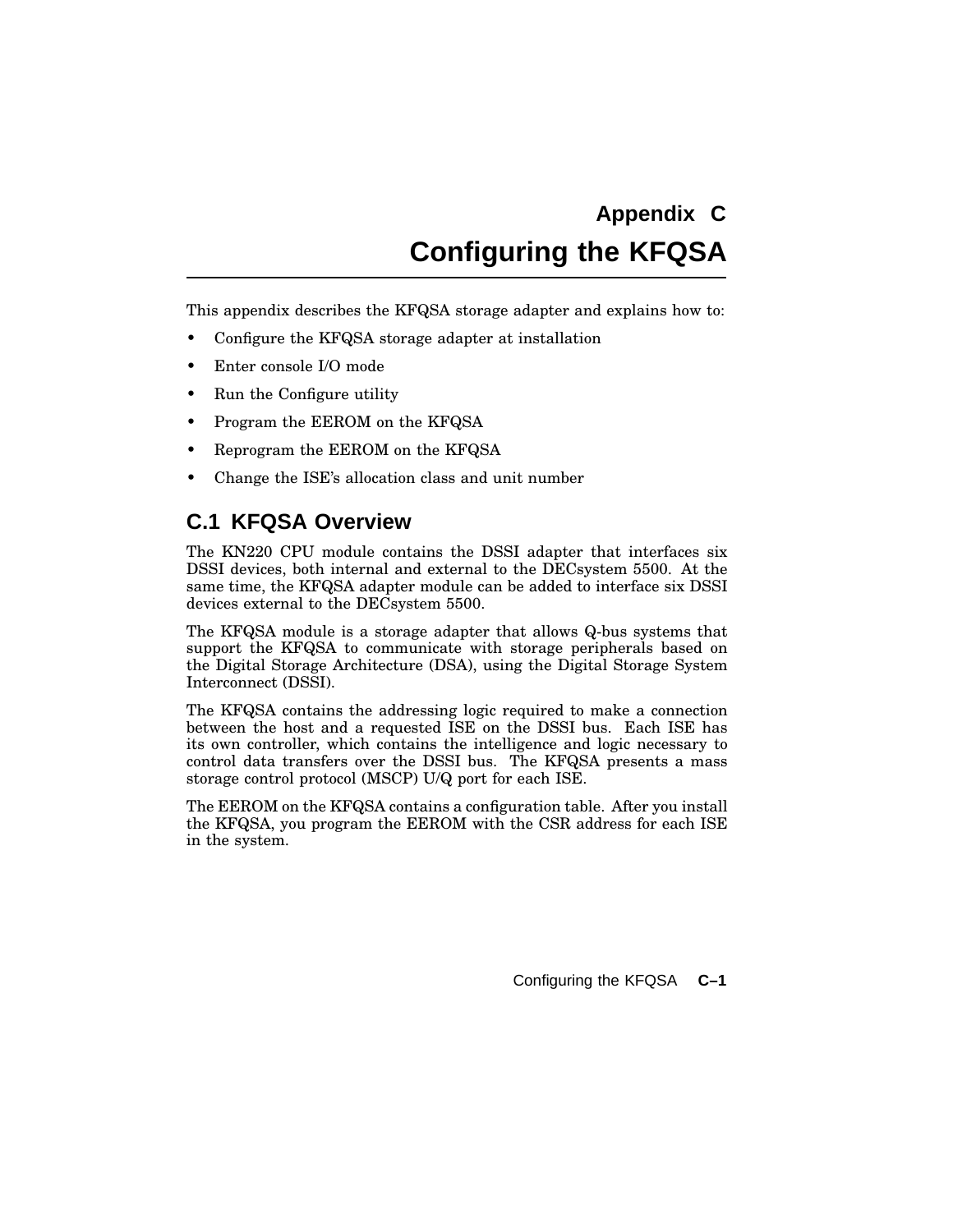### **C.2 Configuring the KFQSA at Installation**

At installation, configure the KFQSA as follows:

**CAUTION:** *Static electricity can damage integrated circuits. Use the wrist strap and antistatic mat found in the Antistatic Kit (29–26246) when you work with the internal parts of a computer system.*

- 1. Check the KFQSA module for the presence of a jumper intended for manufacturing use only. The location of this jumper is shown in Figure C–1. Remove the jumper.
- 2. Use the four-position DIP switchpack shown in Figure C–1 as follows to set a temporary CSR address that enables you to access the EEROM:
	- a. Set switches 1, 2, 3, and 4 to reflect a fixed CSR address to allow the KFQSA to be programmed. Table C–1 shows the switch settings for the KFQSA.
	- b. Install the KFQSA adapter module into the backplane according to the procedures in the appropriate enclosure maintenance manual.

**C–2** KN220 CPU System Maintenance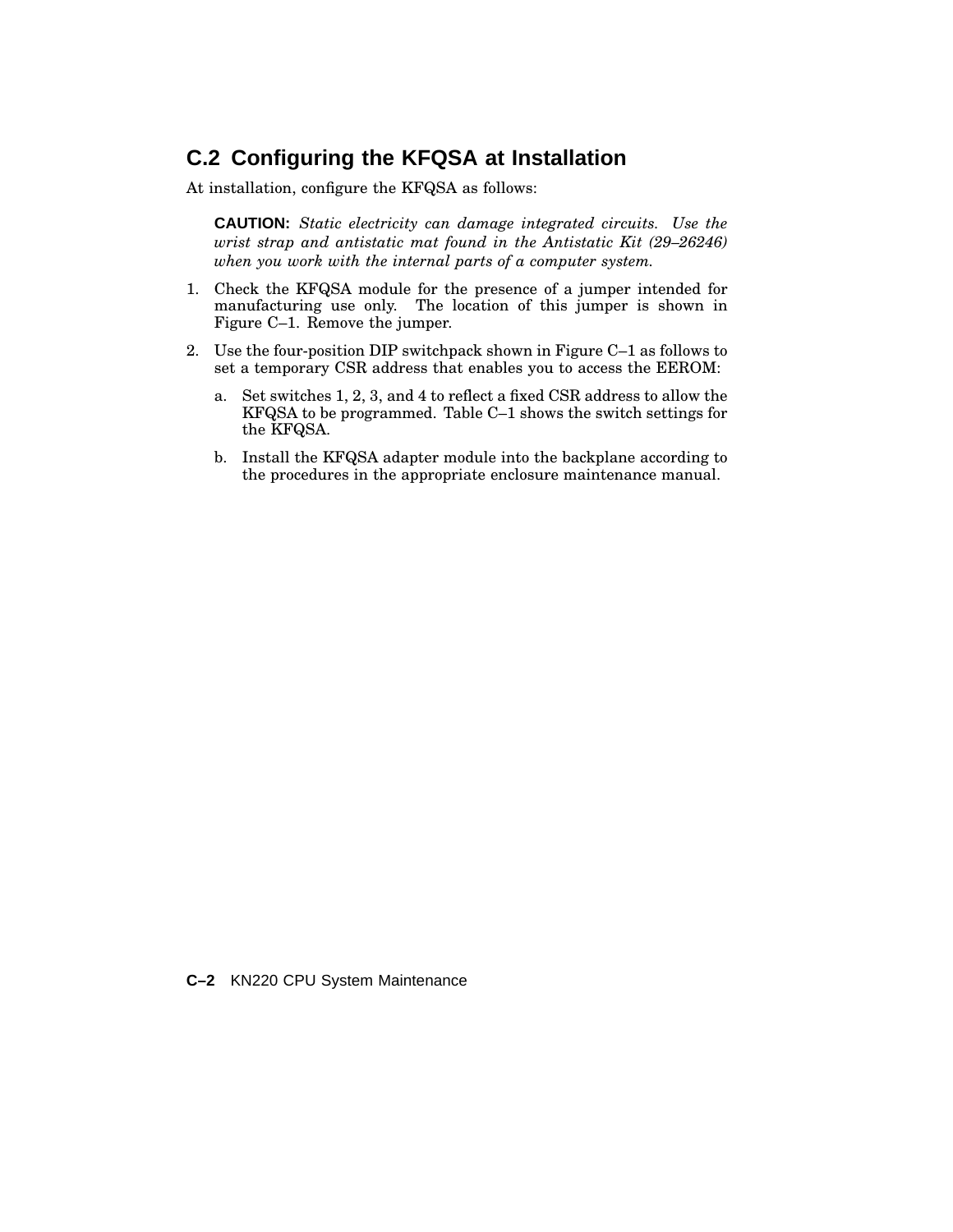

**Figure C–1: KFQSA Module Layout (M7769)**

Configuring the KFQSA **C–3**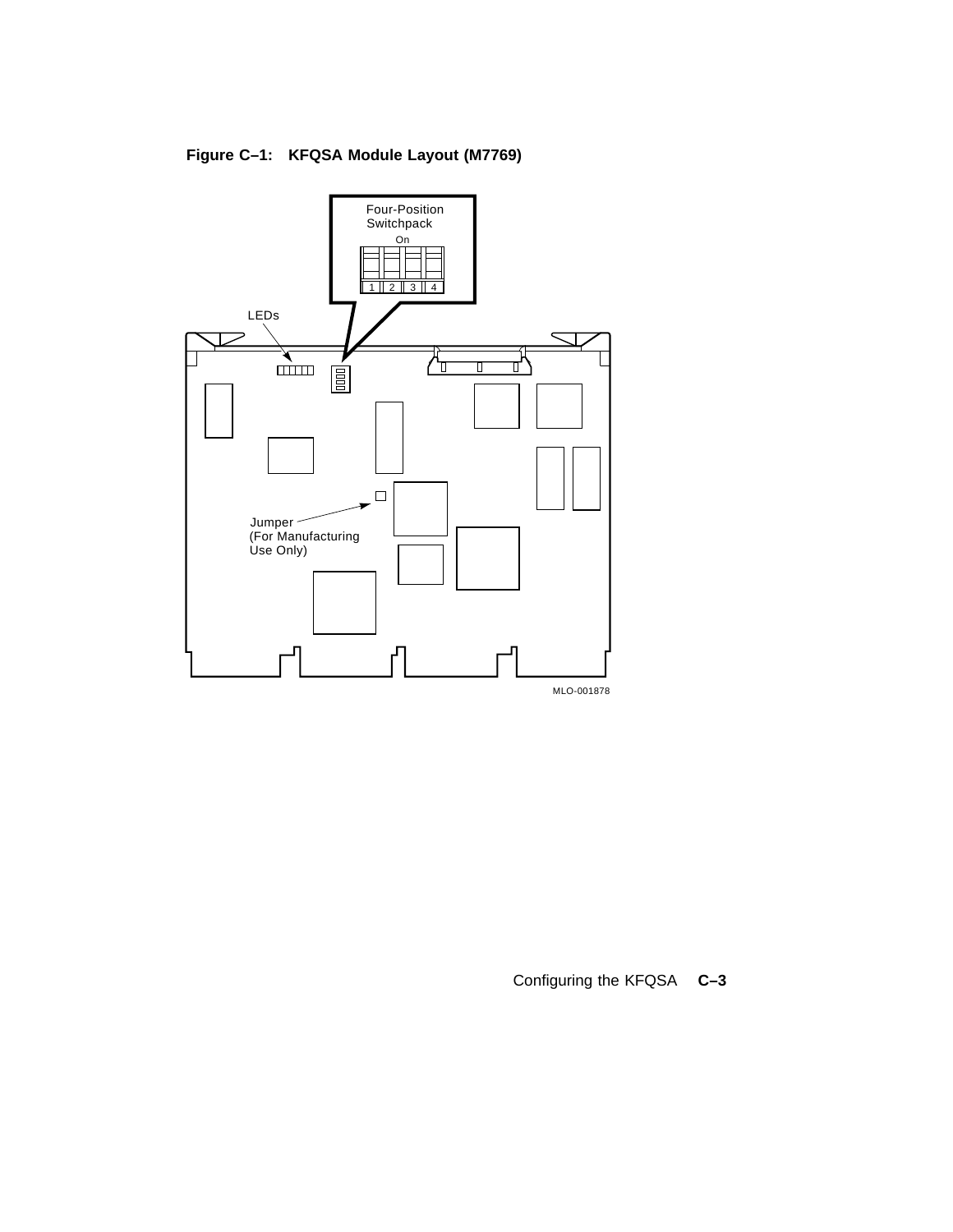The positions of the KFQSA four-position switchpack are shown in Table C–1.

| S/N             | Fx/F1 | <b>MSB</b>    |                    |                         |
|-----------------|-------|---------------|--------------------|-------------------------|
| Mode $1\quad 2$ |       | 3             | $_{\rm{LSB}}$<br>4 | Fixed<br><b>Address</b> |
| on              | off   | on            | on                 | 0774420                 |
| <sub>on</sub>   | off   | <sub>on</sub> | off                | 0774424                 |
| on              | off   | off           | on                 | 0774430                 |
| <sub>on</sub>   | off   | off           | off                | 0774434                 |
|                 |       |               |                    |                         |

**Table C–1: KFQSA (M7769) Service Mode Switch Settings**

S/N = Service mode/Normal operating mode

Fx/Fl = fixed/floating CSR address

### **C.2.1 Entering Maintenance Mode**

After installing the KFQSA, you issue a series of commands to the KN220 system at the maintenance mode prompt (>>>) to program the EEROM on the KFQSA. You may type these commands in either uppercase or lowercase letters. Unless otherwise specified, type each command, then press Return.

Enter maintenance mode as follows:

- 1. Set the operation switch on the H3602–AC CPU cover panel to the maintenance position  $(\oplus)$ .
- 2. Set the function switch on the CPU cover panel to the enable position  $\omega$ .
- 3. Set the on/off power switch to on (1).
- 4. When the power-up self-tests complete, the console prompt appears, as shown in Example C–1.

**C–4** KN220 CPU System Maintenance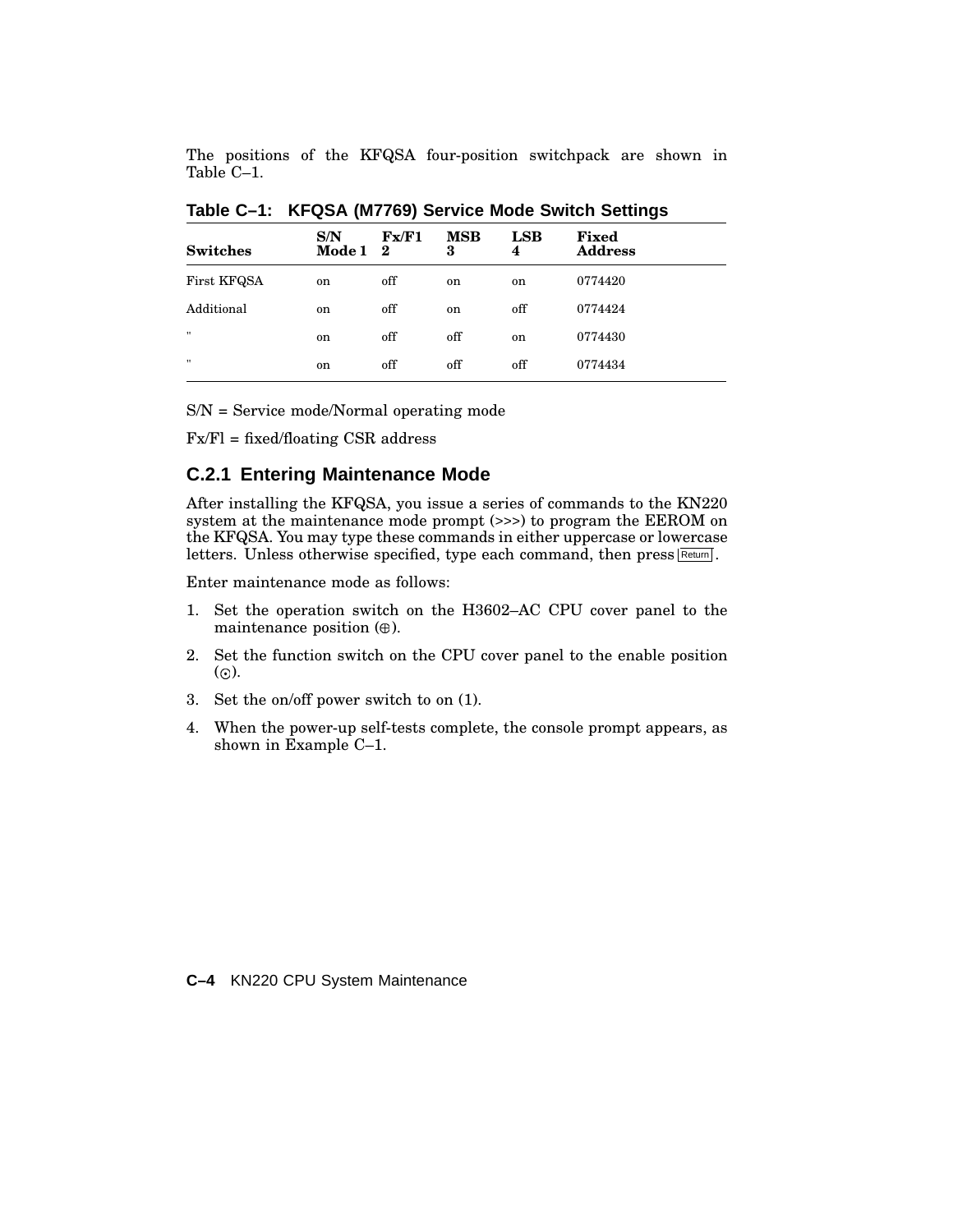#### **Example C–1: Entering Console Mode Display**

KN220-A Vn.n

```
Performing normal system tests.
83..82..81..80..79..78..77..76..75..74..73..72..71..70..69..68..67..
66..65..64..63..62..61..60..59..58..57..56..55..54..53..52..51..50..
49..48..47..46..45..44..43..42..41..40..39..38..37..36..35..34..33..
32..31..30..29..28..27..26..25..24..23..22..21..20..19..18..17..16..
15..14..13..12..11..10..09..08..07..06..05..04..03..
Tests completed.
>>>
```
#### **C.2.2 Displaying Current Addresses**

Type SHOW QBUS to display the current Q22-bus addresses (Example C–2). The KFQSA adapter appears in service mode as KFQSA #0.

#### **Example C–2: SHOW QBUS Display**

```
>>> SHOW QBUS
Scan of Qbus I/O Space
-20001910 (774420) = 0000 (000) KFQSA #0
-20001912 (774422) = 0AA0
-20001920 (774440) = FF08 (120) DELQA/DEQNA/DESQA
-20001922 (774442) = FF00
-20001924 (774444) = FF2B
-20001926 (774446) = FF09
-20001928 (774450) = FFA3
-2000192A (774452) = FF96
-2000192C (774454) = 8000
-2000192E (774456) = 1030
-20001940 (774500) = 0000 (260) TQK50/TQK70/TU81E/RV20/KFQSA-TAPE
-20001942 (774502) = 0BC0
-20001F40 (777500) = 0020 (004) IPCR
Scan of Qbus Memory Space
```
>>>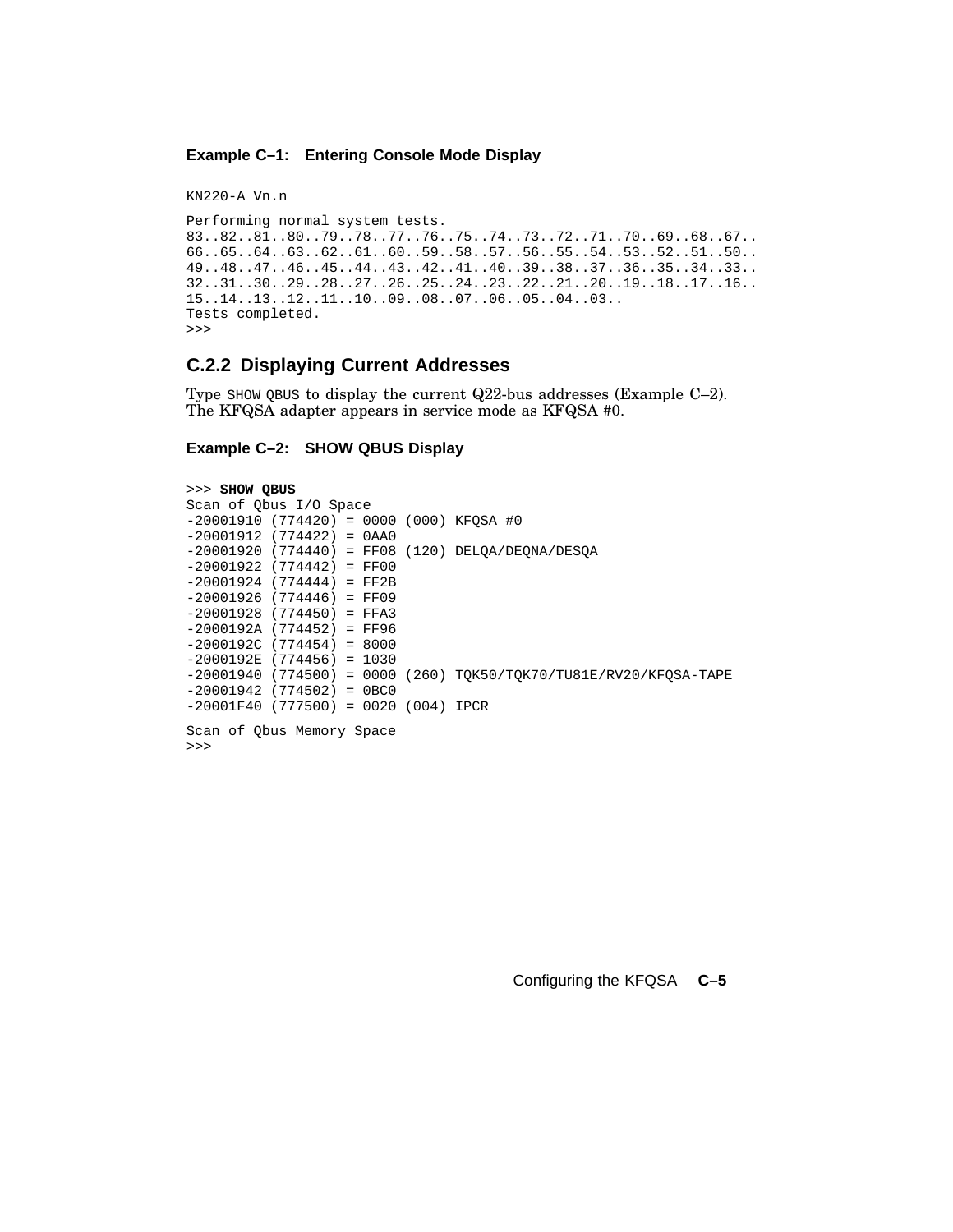### **C.2.3 Running the Configure Utility**

Now that you have physically reconfigured the system by installing the KFQSA storage adapter, you must run the Configure utility to find the correct address for each device and module in the system. The Configure utility uses Q-bus/Unibus fixed and floating address space rules.

Run the Configure utility as follows. Refer to Example C–3.

1. At the maintenance mode prompt, type CONFIGURE, then type HELP at the Device,Number? prompt for a list of devices that can be configured.

**NOTE:** *Some of the devices listed in the HELP display are not supported by the KN220–A CPU.*

2. For each device in the system, type the device name at the Device,Number? prompt. If you have more than one of the same type, type a comma followed by the total number of that device. In Example C–3, the system contains one KFQSA with six ISEs.

Be sure you list *all* the devices: those already installed and those you plan to install.

- 3. Type EXIT. The Configure utility displays an address and vector assignment for each device. Example C–3 shows the address and vector assignments and the device input. Write down the addresses for the KFQSA devices.
- 4. For all modules except the KFQSA, verify that the CSR addresses are set correctly by comparing the addresses listed in the SHOW QBUS command with those listed in the Configure utility display. If necessary, remove modules from the backplane and reset switches or jumpers to the addresses in your Configure display, using module removal and replacement procedures in *BA430/BA440 Enclosure Maintenance*.

#### **C–6** KN220 CPU System Maintenance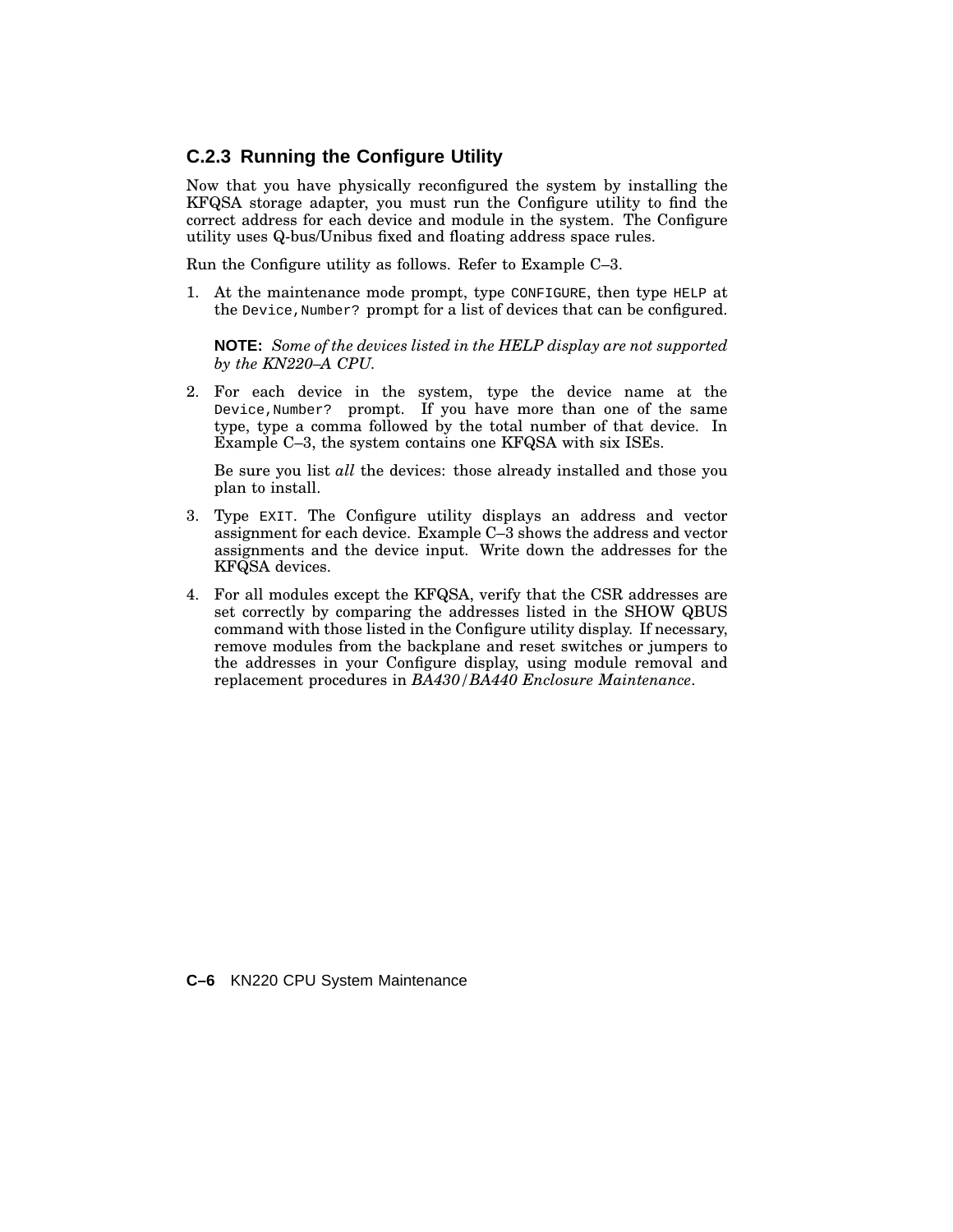#### **Example C–3: Configure Display**

#### >>> **CONFIGURE**

```
Enter device configuration, HELP, or EXIT
Device,Number? help
Devices:
 LPV11 KXJ11 DLV11J DZQ11 DZV11 DFA01
 RLV12 TSV05 RXV21 DRV11W DRV11B DPV11
 DMV11 DELQA DEQNA DESQA RQDX3 KDA50
 RRD50 RQC25 KFQSA-DISK TQK50 TQK70 TU81E
 RV20 KFQSA-TAPE KMV11 IEQ11 DHQ11 DHV11
 CXA16 CXB16 CXY08 VCB01 QVSS LNV11
 LNV21 QPSS DSV11 ADV11C AAV11C AXV11C
 KWV11C ADV11D AAV11D VCB02 QDSS DRV11J
 DRQ3B VSV21 IBQ01 IDV11A IDV11B IDV11C
 IDV11D IAV11A IAV11B MIRA ADQ32 DTC04
 DESNA IGQ11 DIV32 KIV32 DTCN5 DTC05
DESNA IGQ11<br>KWV32 KZOSA
Numbers:
1 to 255, default is 1
Device,Number? KFQSA-DISK, 6
Device,Number? DESQA
Device,Number? TQK70
Device,Number? EXIT
Address/Vector Assignments
-774440/120 DESQA
-772150/154 KFQSA-DISK !NODE 0
-760334/300 KFQSA-DISK !NODE 1
-760340/304 KFQSA-DISK !NODE 2
-760344/310 KFQSA-DISK !NODE 3
-760350/314 KFQSA-DISK !NODE 4
-760354/320 KFQSA-DISK !NODE 5
-774500/260 TQK70
>>>
```
**NOTE:** *KN220 does not support all devices in this list. See ULTRIX Installation Guide for complete information.*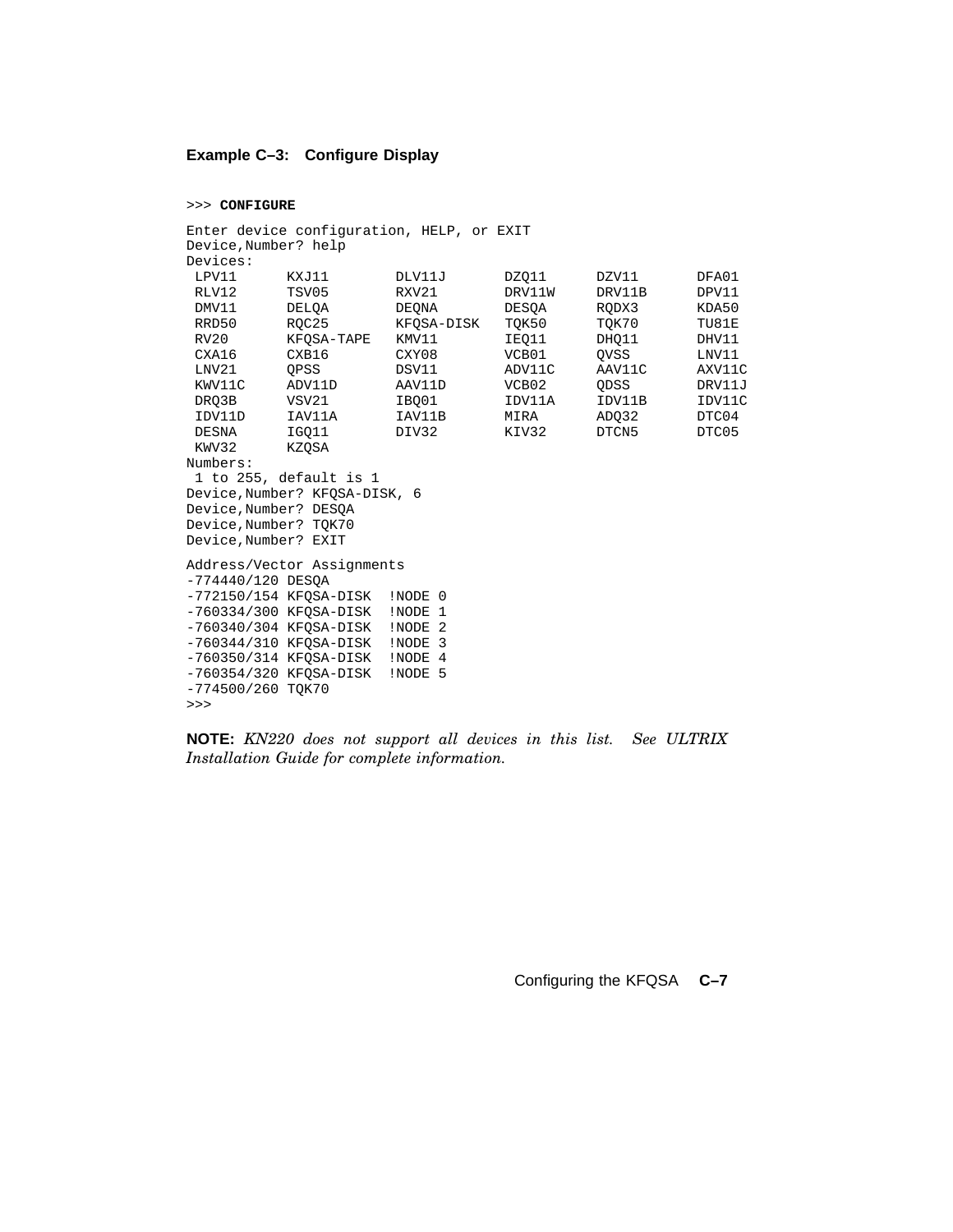### **C.3 Programming the KFQSA**

Program the configuration table in the EEROM of the KFQSA to include all ISEs on the DSSI bus, as follows. Refer to Examples C–4 through C–6.

- 1. Determine the DSSI node plug address for each ISE you are configuring. Start with node 0, then continue up through node 5. In Example C–3, nodes 0, 1, 2, 3, 4, and 5 are used; node 7 is saved for the KFQSA adapter.
- 2. At the console prompt on each system, type SET HOST/UQSSP/MAINT /SERV 0 to program the KFQSA.
- 3. Type HELP to display a list of supported commands.
- 4. Program the KFQSA to include each DSSI device in the system:
	- a. For each ISE, type SET, followed by the node number, the CSR address (from the list of addresses you obtained from the Configure utility), and the model number (ISEs are model 21).
	- b. Type SHOW to display the configuration table you just programmed.
	- c. Check the display to make sure the addresses are correct.
	- d. Type EXIT to save the configuration table or QUIT to leave the table unchanged.

#### **Example C–4: Display for Programming the First KFQSA**

>>> **SET HOST/UQSSP/MAINT/SERV 0** !0 refers to first KFQSA !in the system. UQSSP Controller (772150) Enter SET, CLEAR, SHOW, HELP, EXIT, or QUIT

#### **Example C–4 Cont'd on next page**

#### **C–8** KN220 CPU System Maintenance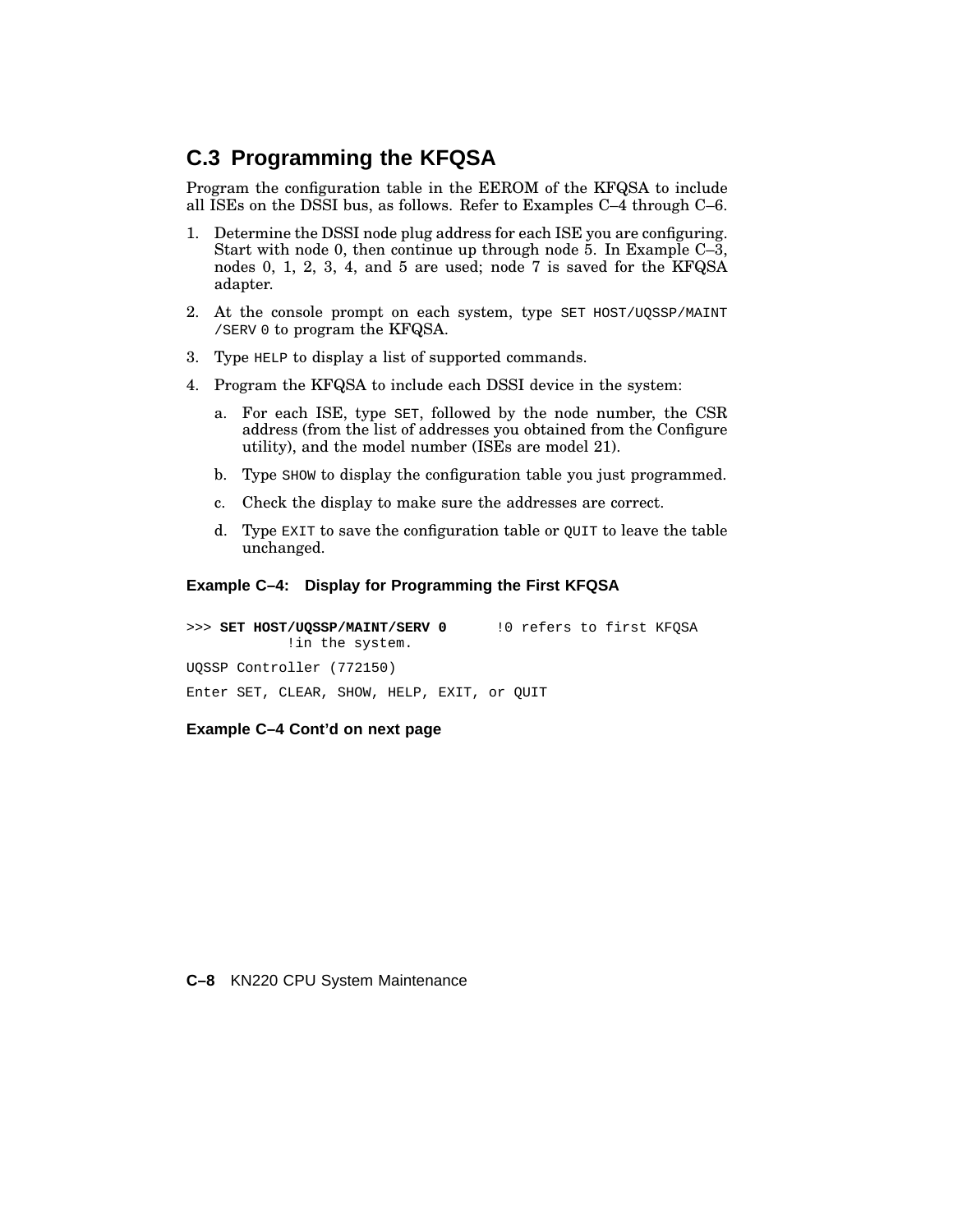|                 | Node CSR Address Model<br>7 ------- KFQSA -------                                                            |      |                                                                |                           |
|-----------------|--------------------------------------------------------------------------------------------------------------|------|----------------------------------------------------------------|---------------------------|
| ? HELP          |                                                                                                              |      |                                                                |                           |
|                 |                                                                                                              |      |                                                                |                           |
| Commands:       |                                                                                                              |      |                                                                |                           |
|                 | SET <node> /KFQSA</node>                                                                                     |      | !Sets KFQSA DSSI node<br>!number                               |                           |
| SHOW            | SET <node> <csr_address> <model> !Enables a DSSI device<br/>CLEAR <node></node></model></csr_address></node> |      | !Disables a DSSI device<br>!Displays current<br>!configuration |                           |
| <b>HELP</b>     |                                                                                                              |      | !Displays this display                                         |                           |
| EXIT            |                                                                                                              |      | !Saves the KFQSA program                                       |                           |
| <b>OUIT</b>     |                                                                                                              |      | !Does not save the KFQSA<br>!program                           |                           |
| Parameters:     |                                                                                                              |      |                                                                |                           |
|                 | <node></node>                                                                                                |      | !0 through 7                                                   |                           |
|                 | <csr_address></csr_address>                                                                                  |      | !760010 to 777774                                              |                           |
|                 | $model$                                                                                                      |      | !21 (disk) or 22 (tape)                                        |                           |
|                 | ? SET 0 772150 21                                                                                            |      |                                                                |                           |
|                 | ? SET 1 760334 21                                                                                            |      |                                                                |                           |
|                 | ? SET 2 760340 21                                                                                            |      |                                                                |                           |
|                 | ? SET 3 760344 21<br>? SET 4 760350 21                                                                       |      |                                                                |                           |
|                 | ? SET 5 760354 21                                                                                            |      |                                                                |                           |
| ? SHOW          |                                                                                                              |      |                                                                |                           |
|                 | Node CSR Address Model                                                                                       |      |                                                                |                           |
| $\overline{0}$  | 772150 21                                                                                                    |      |                                                                |                           |
| 1               | 760334                                                                                                       | 21   |                                                                |                           |
| $\overline{2}$  | 760340                                                                                                       | 21   |                                                                |                           |
| 3 <sup>7</sup>  | 760344                                                                                                       | 21   |                                                                |                           |
| $4\overline{ }$ | 760350                                                                                                       | - 21 |                                                                |                           |
| 5               | 760354                                                                                                       | - 21 |                                                                |                           |
| 7               | ------ KFQSA -------                                                                                         |      |                                                                |                           |
| ? exit          |                                                                                                              |      |                                                                |                           |
|                 | Programming the KFQSA                                                                                        |      | !the KFQSA is                                                  | Note from the system that |
|                 |                                                                                                              |      | !being programmed.                                             |                           |

### **Example C–4 (Cont.): Display for Programming the First KFQSA**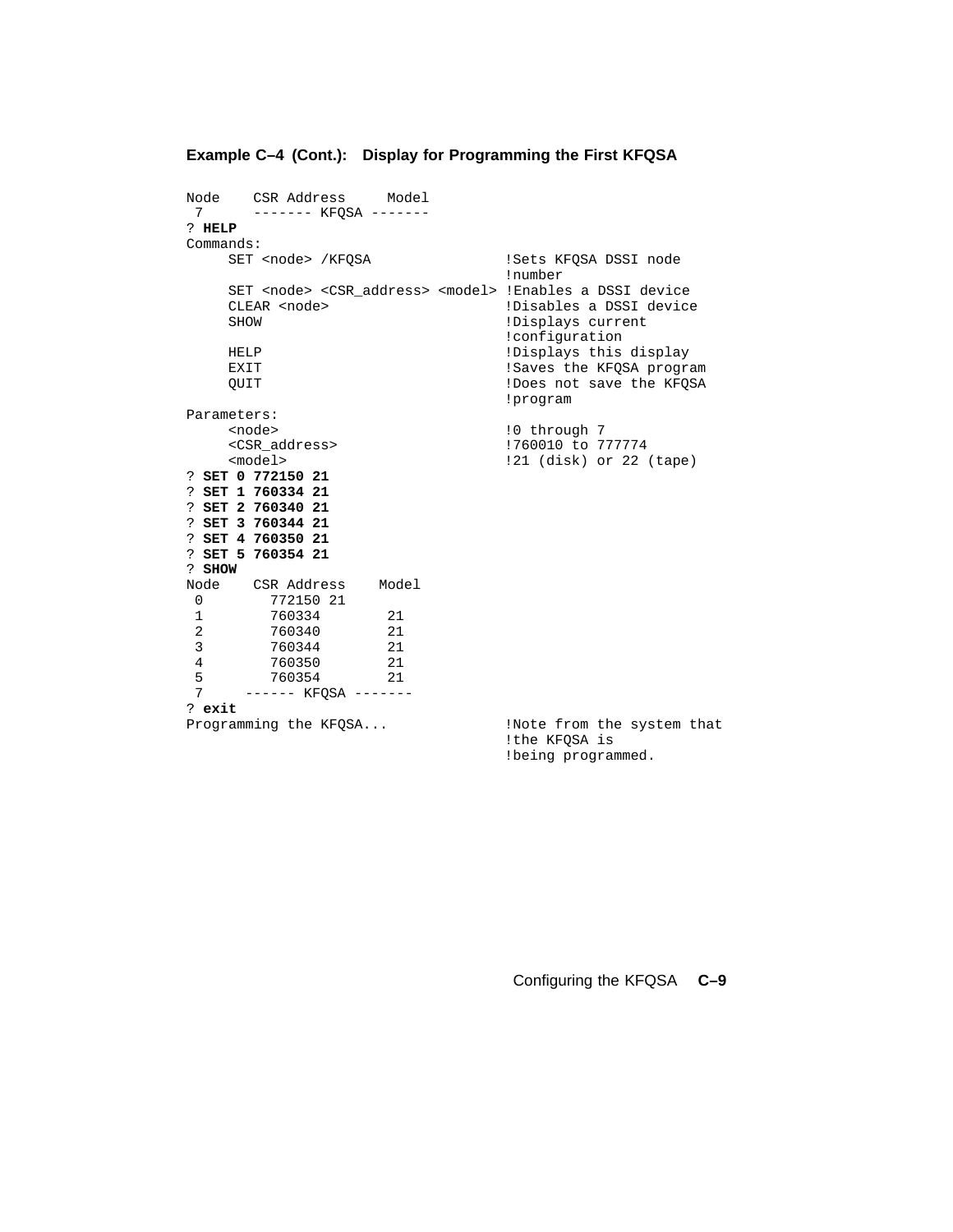- 5. Turn the system power off by setting the on/off switch to off (0).
- 6. Remove the KFQSA from the backplane.
- 7. Confirm that the unit ID plugs on the enclosure's operator control panel (OCP) match the node IDs you just programmed.
- 8. On the KFQSA, set switch 1 on the four-position switchpack to on (1). (Figure C–1 shows the location and position of the switchpack.) This action sets the KFQSA to the normal operating mode; switches 2, 3, and 4 are ignored since switch 1 is set to off, and the DSSI addresses are read from the EEROM.
- 9. Reinstall the KFQSA in the backplane.
- 10. Power on the system by setting the on/off switch to on (1). Wait for the self-tests to complete.
- 11. At the maintenance mode prompt, type SHOW QBUS to verify that all addresses are present and correct, as shown in Example C–5.
- 12. Type SHOW DEVICE to verify that all ISEs are displayed correctly, as shown in Example C–6.

**C–10** KN220 CPU System Maintenance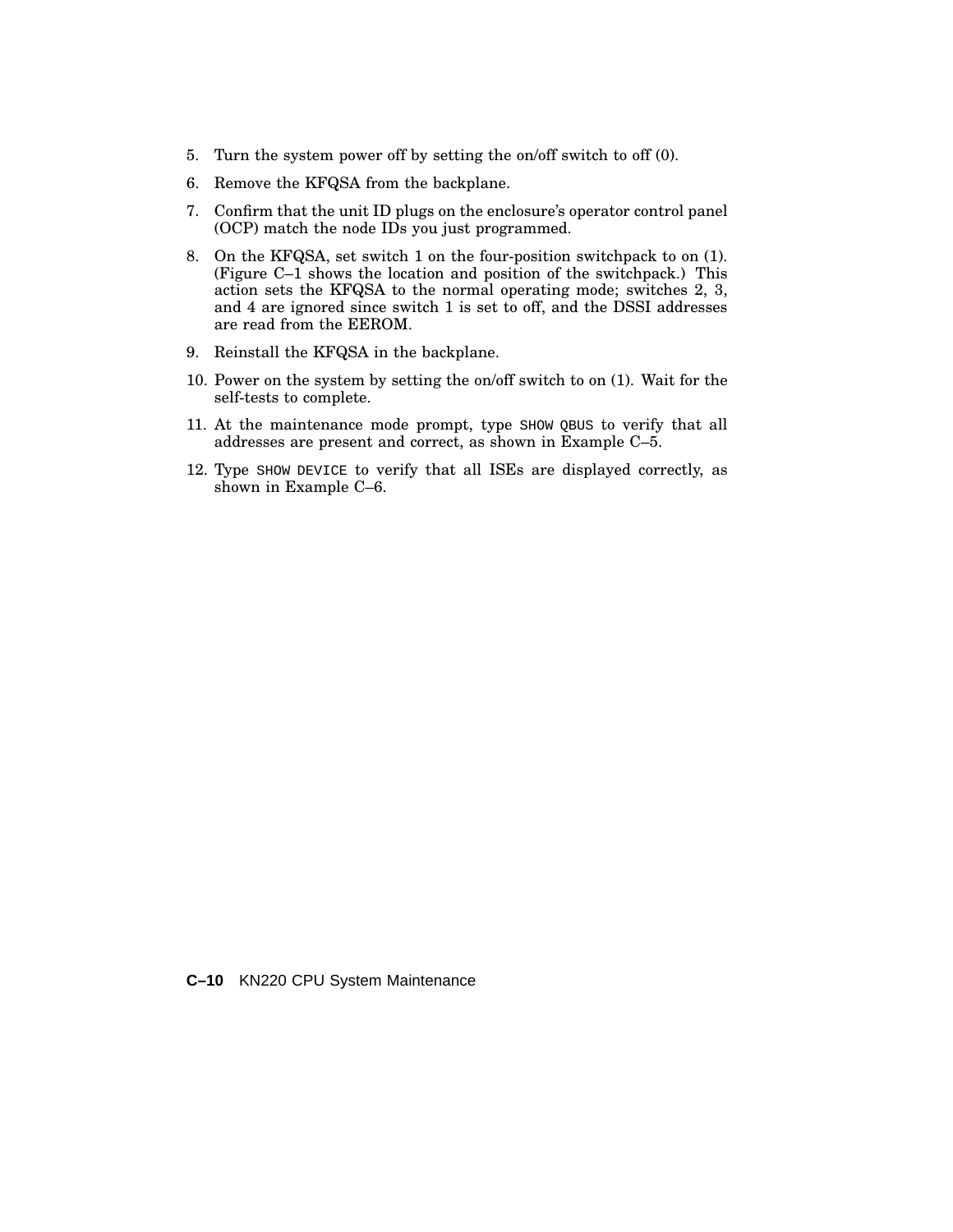### **Example C–5: SHOW QBUS Display**

| >>> show qbus                           |  |  |                                                                       |
|-----------------------------------------|--|--|-----------------------------------------------------------------------|
| Scan of Qbus I/O Space                  |  |  |                                                                       |
|                                         |  |  | $-200000DC$ (760334) = 0000 (300) RQDX3/KDA50/RRD50/RQC25/KFQSA-DISK  |
| $-200000DE$ (760336) = 0AA0             |  |  |                                                                       |
|                                         |  |  | $-200000E0$ (760340) = 0000 (304) RQDX3/KDA50/RRD50/RQC25/KFQSA-DISK  |
| $-200000E2$ (760342) = 0AA0             |  |  |                                                                       |
|                                         |  |  | $-200000E4$ (760344) = 0000 (310) RQDX3/KDA50/RRD50/RQC25/KFQSA-DISK  |
| $-200000E6$ (760346) = 0AA0             |  |  |                                                                       |
|                                         |  |  | $-200000E8$ (760350) = 0000 (314) RQDX3/KDA50/RRD50/RQC25/KFQSA-DISK  |
| $-200000EA$ (760352) = 0AA0             |  |  |                                                                       |
|                                         |  |  | $-200000$ EC (760354) = 0000 (320) RQDX3/KDA50/RRD50/RQC25/KFQSA-DISK |
| $-200000EE$ (760356) = 0AA0             |  |  |                                                                       |
|                                         |  |  | $-20001468$ (772150) = 0000 (154) RQDX3/KDA50/RRD50/RQC25/KFQSA-DISK  |
| $-2000146A (772152) = 0AA0$             |  |  |                                                                       |
| $-20001920$ (774440) = FF08 (120) DESOA |  |  |                                                                       |
| $-20001922$ (774442) = FF00             |  |  |                                                                       |
| $-20001924$ (774444) = FF2B             |  |  |                                                                       |
| $-20001926$ (774446) = FF09             |  |  |                                                                       |
| $-20001928$ (774450) = FFA3             |  |  |                                                                       |
| $-2000192A$ (774452) = FF96             |  |  |                                                                       |
| $-2000192C$ (774454) = 0050             |  |  |                                                                       |
| $-2000192E$ (774456) = 1030             |  |  |                                                                       |
|                                         |  |  | $-20001940$ (774500) = 0000 (260) TQK70/TU81E/RV20/KFQSA-TAPE         |
| $-20001942$ (774502) = 0BC0             |  |  |                                                                       |
| $-20001F40$ (775500) = 0020 (004) IPCR  |  |  |                                                                       |
|                                         |  |  |                                                                       |
| Scan of Qbus Memory Space               |  |  |                                                                       |

>>>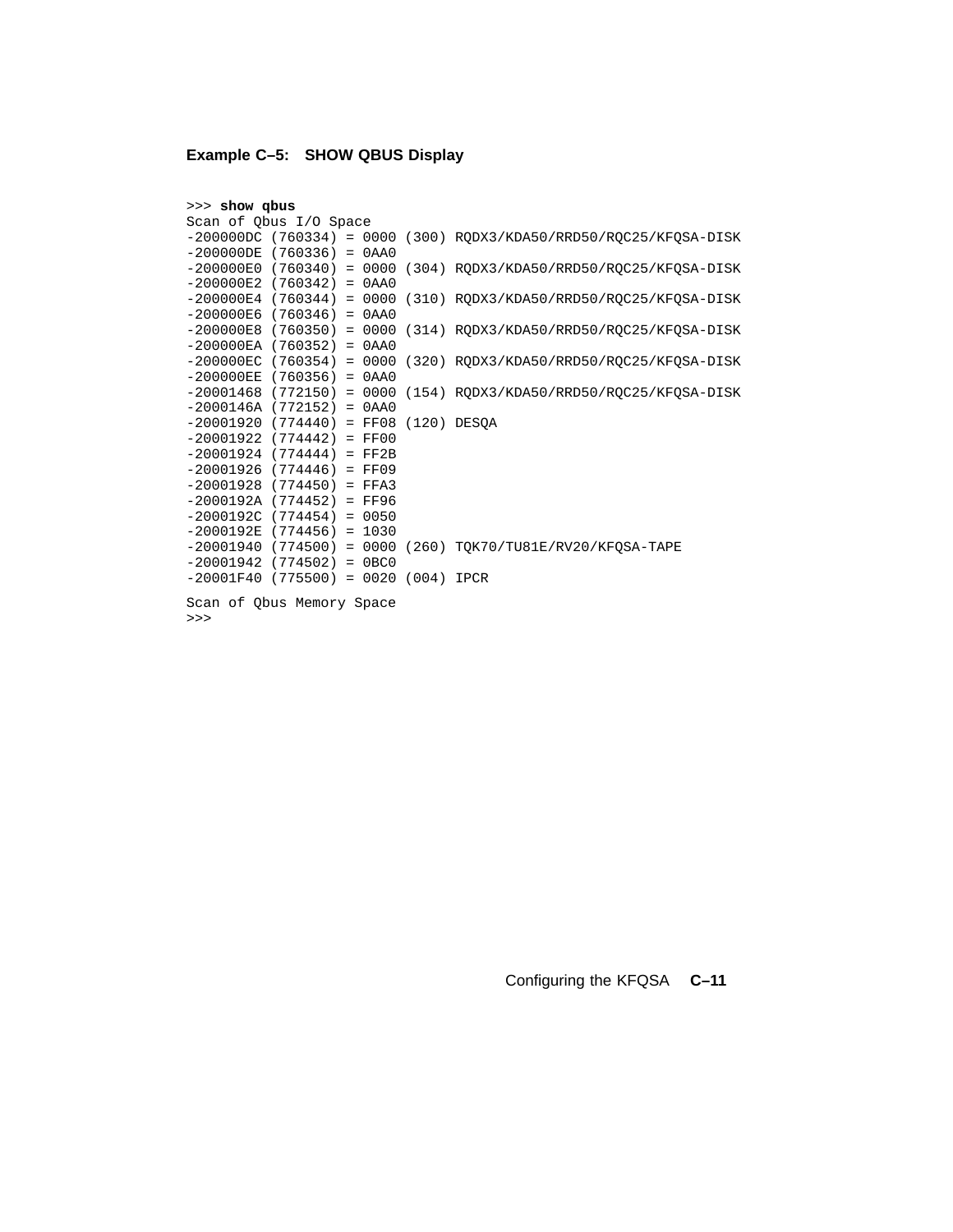#### **Example C–6: SHOW DEVICE Display**

```
>>> SHOW DEVICE
DSSI Node 0 (772150)
-rf(0,0,*) (RF71)
DSSI Node 1 (760334)
-rf(1,1,*) (RF71)
DSSI Node 2 (760340)
-rf(2,2,*) (RF71)
DSSI Node 3 (760344)
-rf(3,3,*) (RF71)
DSSI Node 4 (760350)
-rf(4,4,*) (RF71)
DSSI Node 5 (760354)
-rf(5,5,'') (RF71)
DSSI Node 7 (*)
SCSI Node 0
-rz(0,0,*) (RZ56)
SCSI Node 7 (*)
UQSSP Tape Controller 0 (774500)
-tm(0,0) (TK70) -MUA0
Ethernet Adapter 0
-tftp() -mop() -EZA0 (08-00-2B-0C-C4-75)
VME Interface Board - Not Installed
>>>
```
#### **C–12** KN220 CPU System Maintenance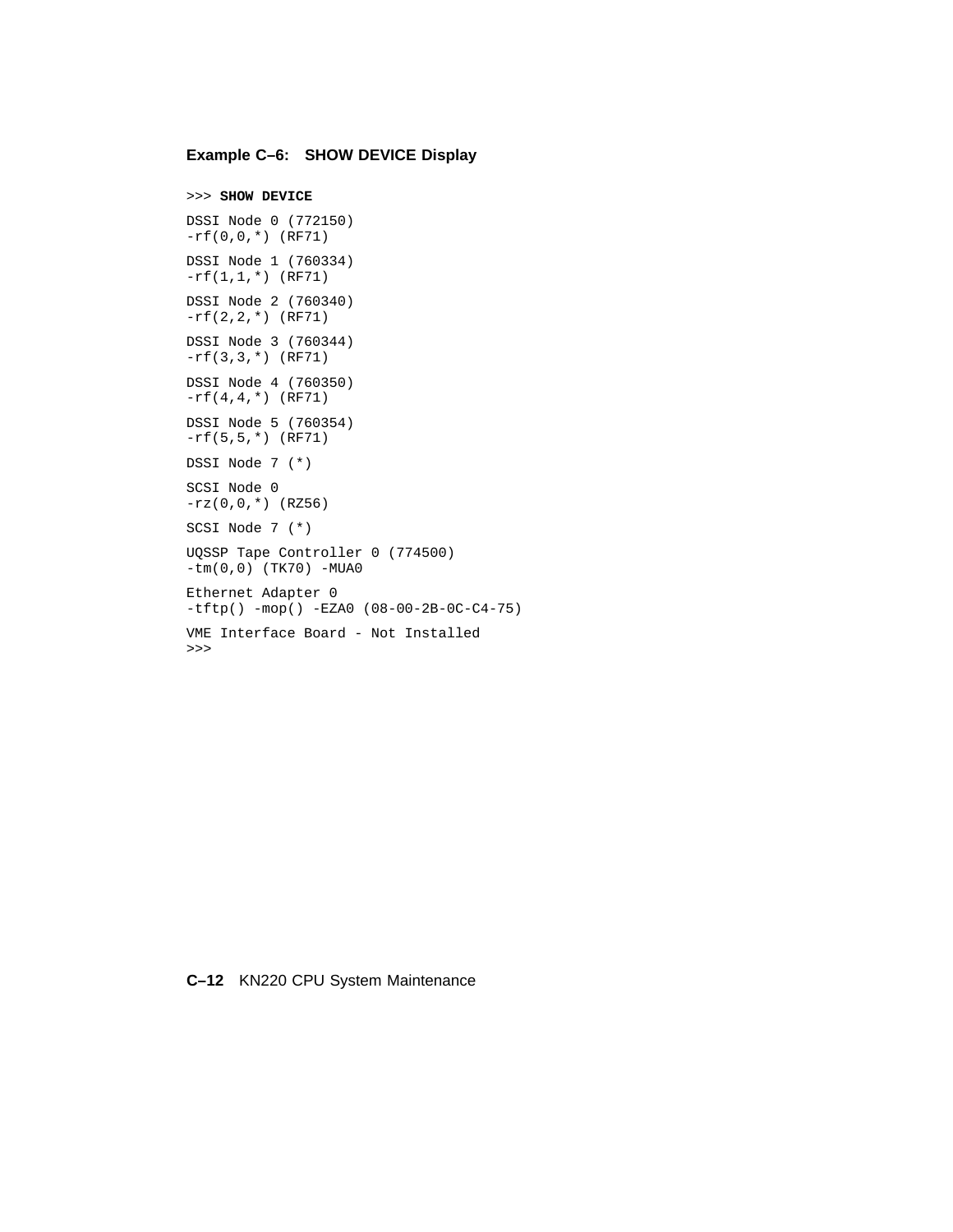### **C.4 Reprogramming the KFQSA**

When you add a new DSSI device to a system with at least one RF-series ISE that has been programmed correctly, you must reprogram each KFQSA on the DSSI bus to include the new device(s) as follows:

- 1. Enter maintenance mode, using the procedure in Section C.2.1.
- 2. At the maintenance mode prompt, type SHOW DEVICE for a display of all devices currently in the system. The display includes tape drives and the Ethernet adapter, as shown in Section C.3, Example C–6.

This display lists the Q-bus address and port name of the device.

- 3. Type SHOW QBUS for a display of the eight-digit Q-bus address (hex) for each device, as shown in Section C.3, Example C–5.
- 4. Find the eight-digit Q-bus address for an ISE attached to the KFQSA that you are reprogramming. Use the SET HOST command to enter the KFQSA through an existing port and edit the configuration table as follows. Refer to Example C–7.
	- a. Type SET HOST/UQSSP/MAINT followed by the Q-bus address.
	- b. Use the SET and CLEAR commands to reconfigure the KFQSA, as shown in Example C–7.
	- c. Type SHOW to display the new KFQSA configuration table setting.
	- d. Type EXIT to save the configuration table or QUIT to cancel the reprogramming.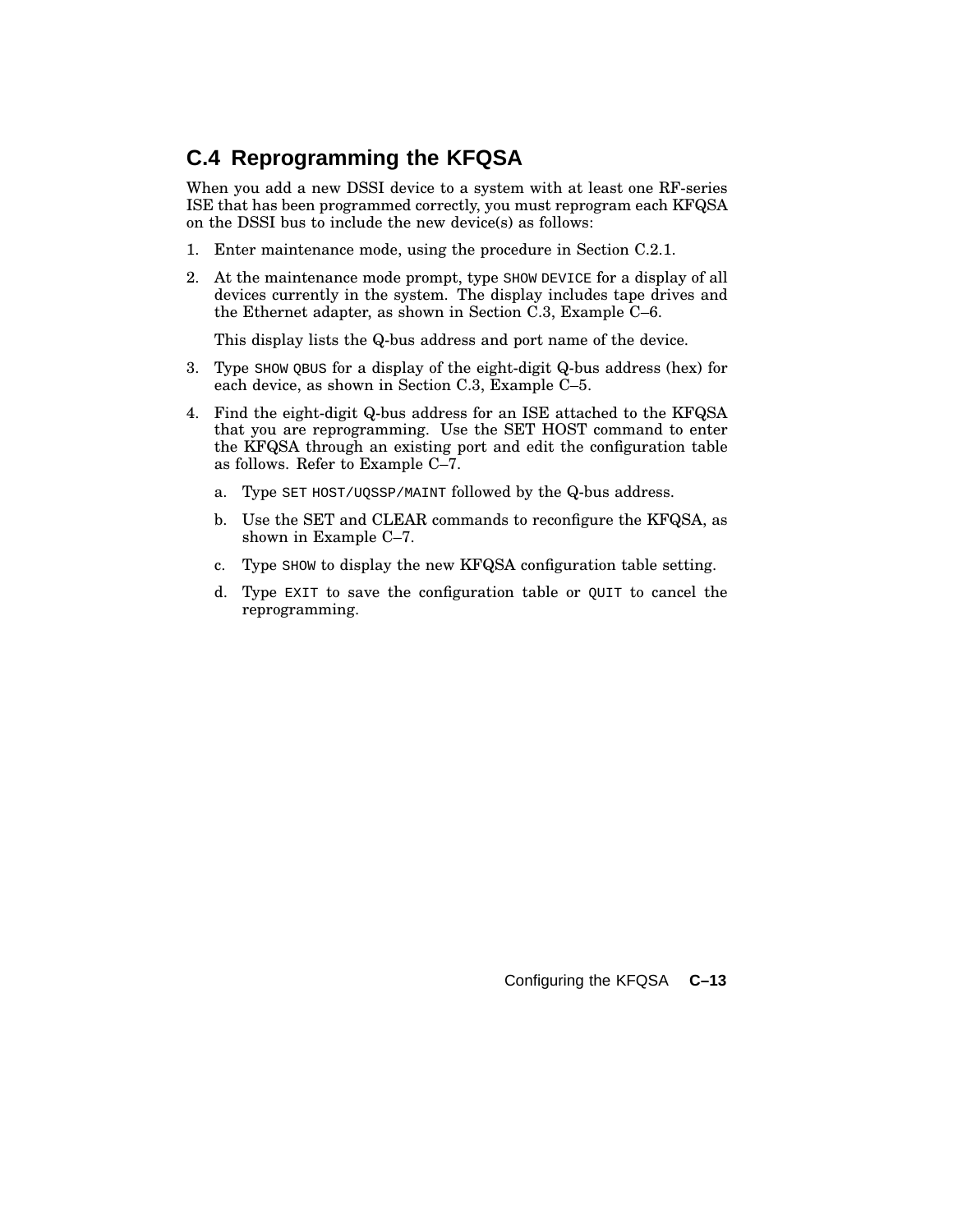#### **Example C–7: Reprogramming the KFQSA Display**

```
>>> SET HOST/UQSSP/MAINT 20001468
UQSSP Controller (772150)
Node CSR Address Model
 0 772150 21
 1 760334 21
\begin{array}{cccc} 1 & 760334 & 21 \\ 2 & 760340 & 21 \\ 3 & 760344 & 21 \\ 4 & 760350 & 21 \end{array}760344<br>760350
 4 760350 21
 5 760354 21
7 ----- KFQSA ------
? CLEAR 5
? SHOW
Node CSR Address Model
0 772150 21<br>1 760334 21
 1 760334 21
 2 760340 21
 3 760344 21
 4 760350 21
7 ----- KFQSA ------
? SET 5 760354 21
? SHOW
Node CSR Address Model
 0 772150 21
 1 760334 21
 2 760340 21
 3 760344 21
 4 760350 21
 5 760354 21
7 ----- KFQSA ------
? EXIT<br>Programming the KFQSA...
```
!Note from the system that the !KFQSA is being programmed.

#### **C–14** KN220 CPU System Maintenance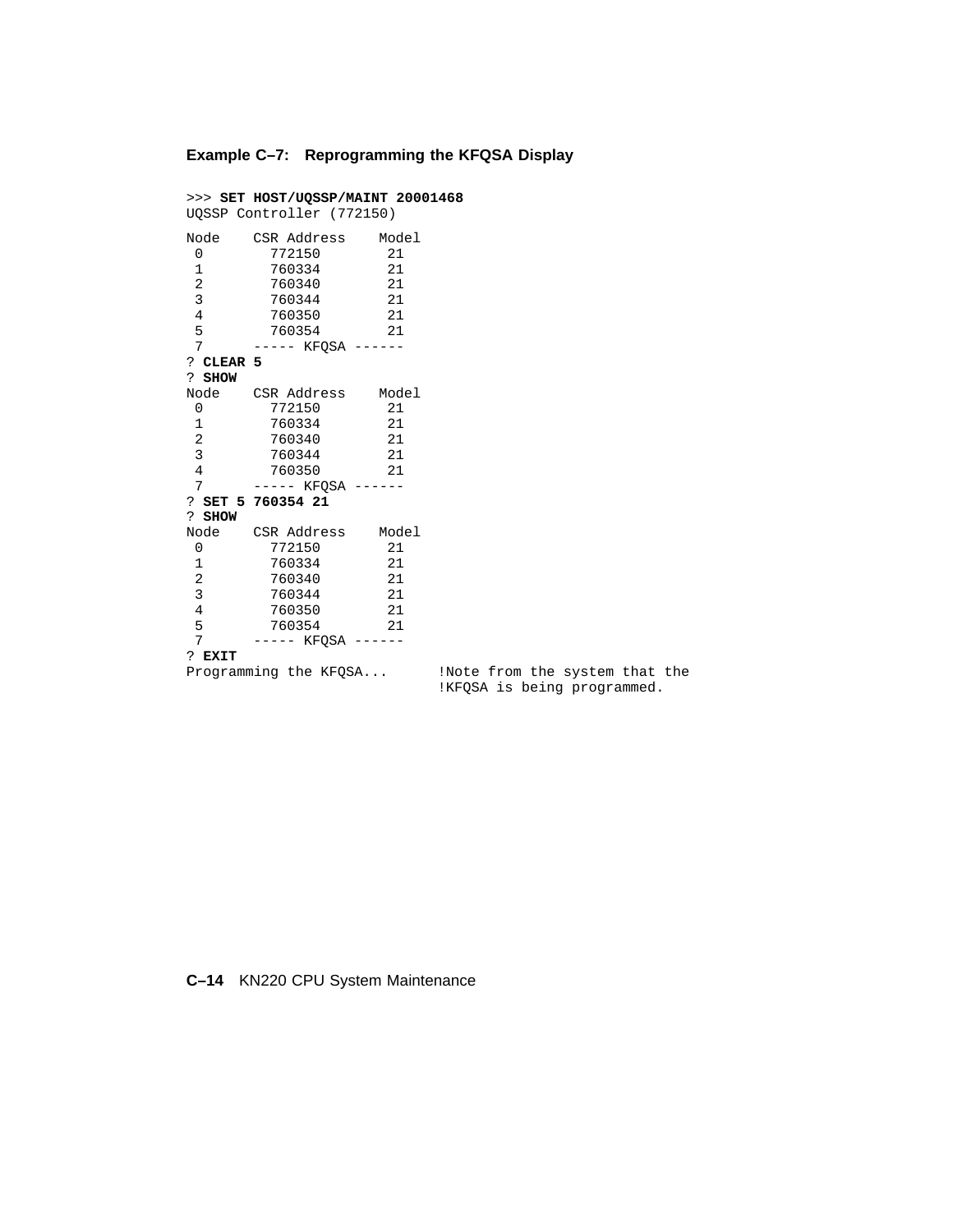### **C.5 Changing the ISE Unit Number**

This section describes how to change the ISE unit number. For most configurations, you will not need to change the default unit numbers.

Change the allocation class and unit number parameters, using the consolebased DUP driver utility, as follows. Refer to Example C–8.

- 1. Enter maintenance mode, using the procedure in Section C.2.1.
- 2. At the maintenance mode prompt, type SET HOST/DUP/UQSSP/DISK 0 PARAMS (0 through 6 for the ISE to which you want to connect) to start the DUP server.
- 3. Type SHOW UNITNUM to check the unit number.
- 4. To change the ISE's unit number from the default value, type SET UNITNUM n (where n is the new unit number). For example, type SET UNITNUM 20 to change the unit number from 0 to 20.
- 5. Type SET FORCEUNI 0 to set the forceunit flag to zero in order to use a nondefault value. If you do not change the FORCEUNI parameter, the drive unit number defaults to the number of the corresponding DSSI plug on the operator control panel (OCP).
- 6. Type SHOW UNITNUM to show the new unit number.
- 7. Type SHOW FORCEUNI to show the new forceunit flag values.
- 8. Type WRITE, then type  $Y$  to save the new values into the EEROM or  $N$ to cancel the reprogramming.
- 9. Type SHOW DEVICE to make sure you have programmed the first ISE to have a unit number of 20. When you boot the operating system, the display shows the new unit number.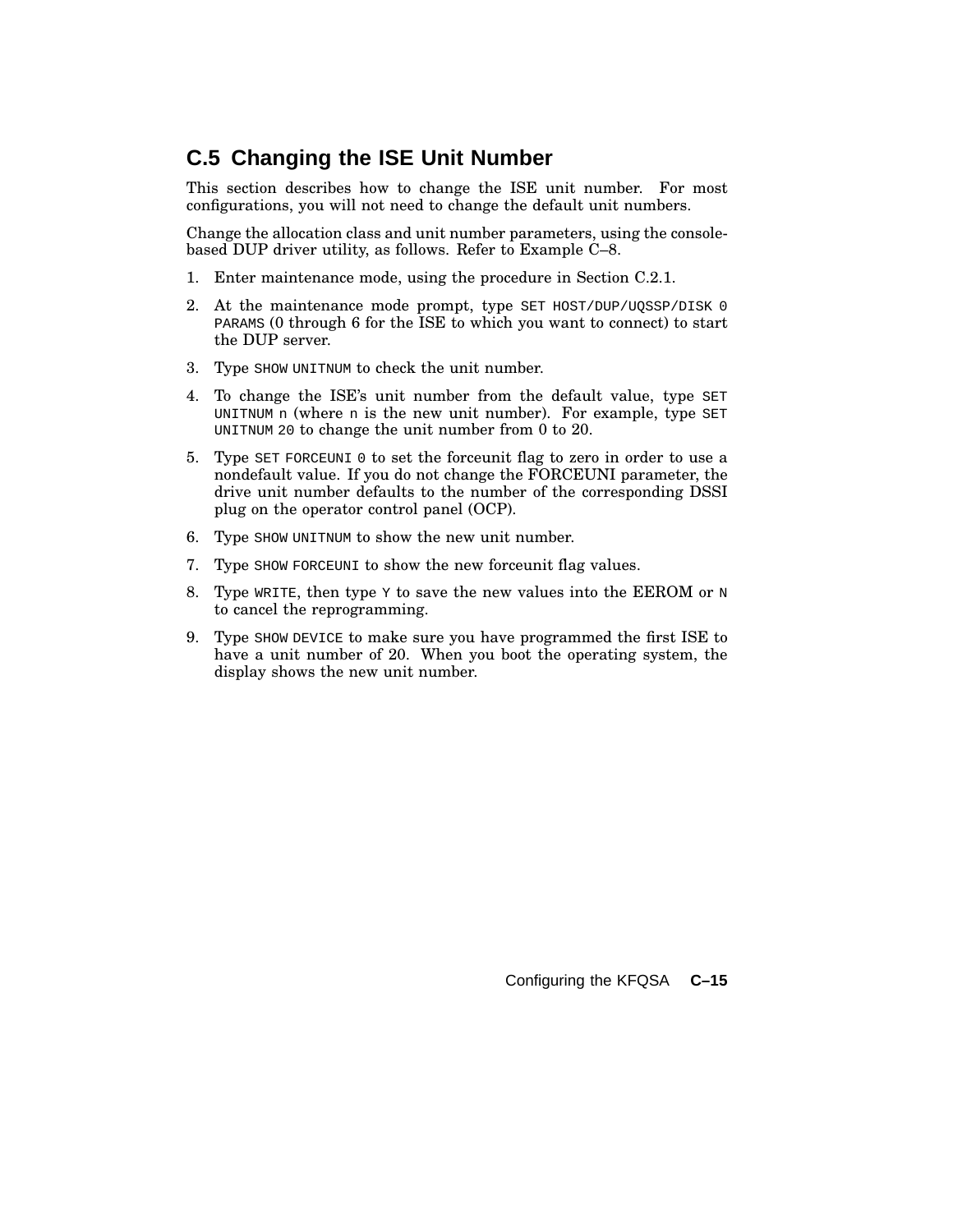#### **Example C–8: Display for Changing Unit Number**

>>> **SET HOST/DUP/UQSSP/DISK 0 PARAMS** Starting DUP server... UQSSP Disk Controller 0 (772150) Copyright (c) 1988 Digital Equipment Corporation PARAMS> **SHOW UNITNUM** Parameter Current Default Type Radix --------- ---------- ---------- ------ ------ UNITNUM 0 0 Word Dec B PARAMS> **SET UNITNUM 20** PARAMS> **SET FORCEUNI 0** PARAMS> **SHOW UNITNUM** Parameter Current Default Type Radix --------- ---------- ---------- ------ ------ UNITNUM 20 0 Word Dec U PARAMS> **SHOW FORCEUNI** Parameter Current Default Type Radix --------- ---------- ---------- ------ ------ FORCEUNI 0 1 Boolean 0/1 U PARAMS> **WRITE** Stopping DUP server... >>> **SHOW DEVICE** DSSI Node 0 (772150) -rf(0,20,\*) (RF71) DSSI Node 1 (760334) -rf(1,1,\*) (RF71) DSSI Node 2 (760340)  $-rf(2,2,*)$  (RF71) DSSI Node 3 (760344) -rf(3,3,\*) (RF71) DSSI Node 4 (760350)  $-rf(4,4,*)$  (RF71) DSSI Node 5 (760354) -rf(5,5,\*) (RF71) DSSI Node 7 (\*)

#### **Example C–8 Cont'd on next page**

**C–16** KN220 CPU System Maintenance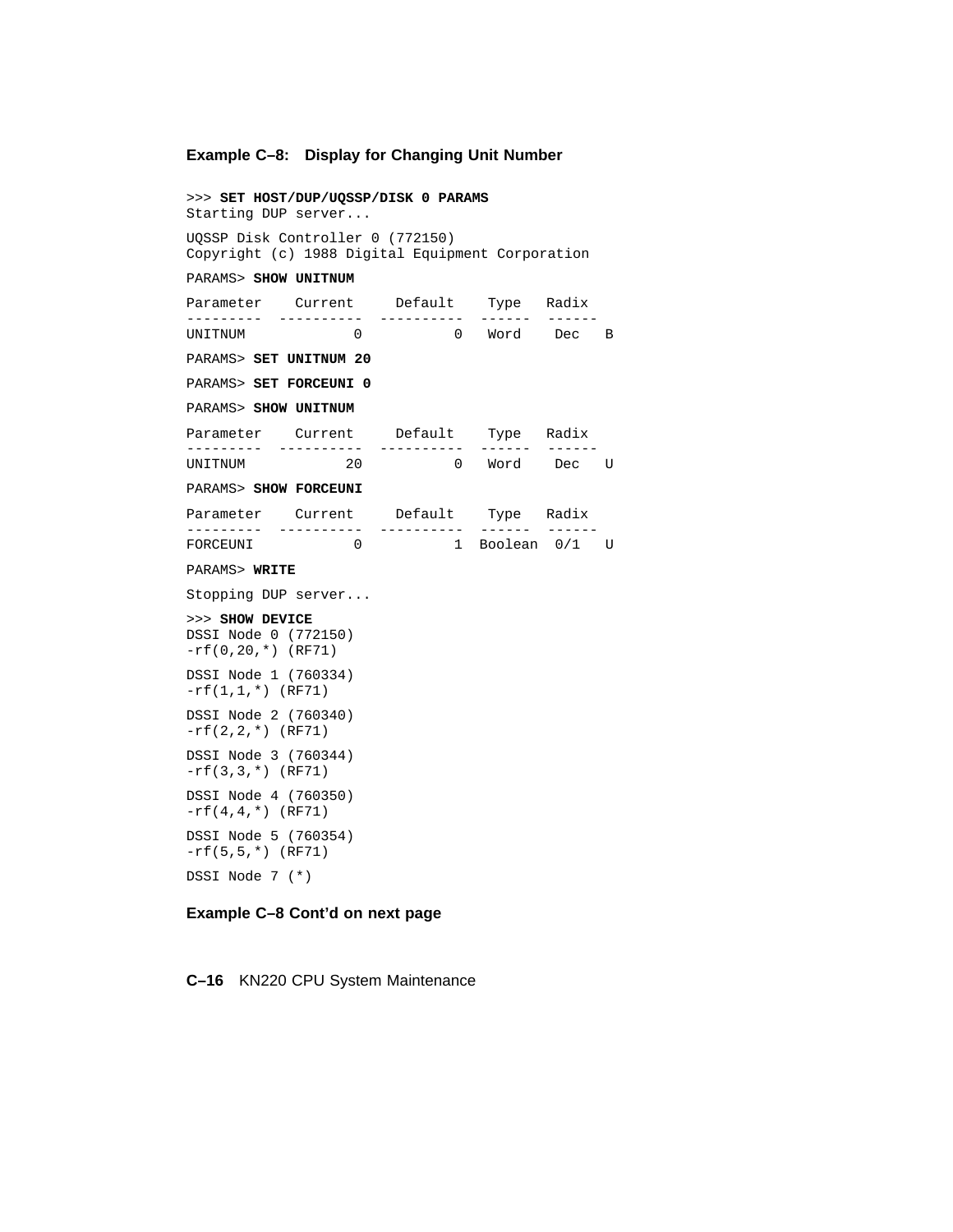### **Example C–8 (Cont.): Display for Changing Unit Number**

SCSI Node 0  $-rz(0,0,*)$  (RZ56) SCSI Node 7 (\*) UQSSP Tape Controller 0 (774500) -tm(0,0) (TK70) -MUA0 Ethernet Adapter 0 (774440)  $-mop()$  -EZA0 (08-00-2B-0C-C4-75) VME Interface Board - Not Installed >>>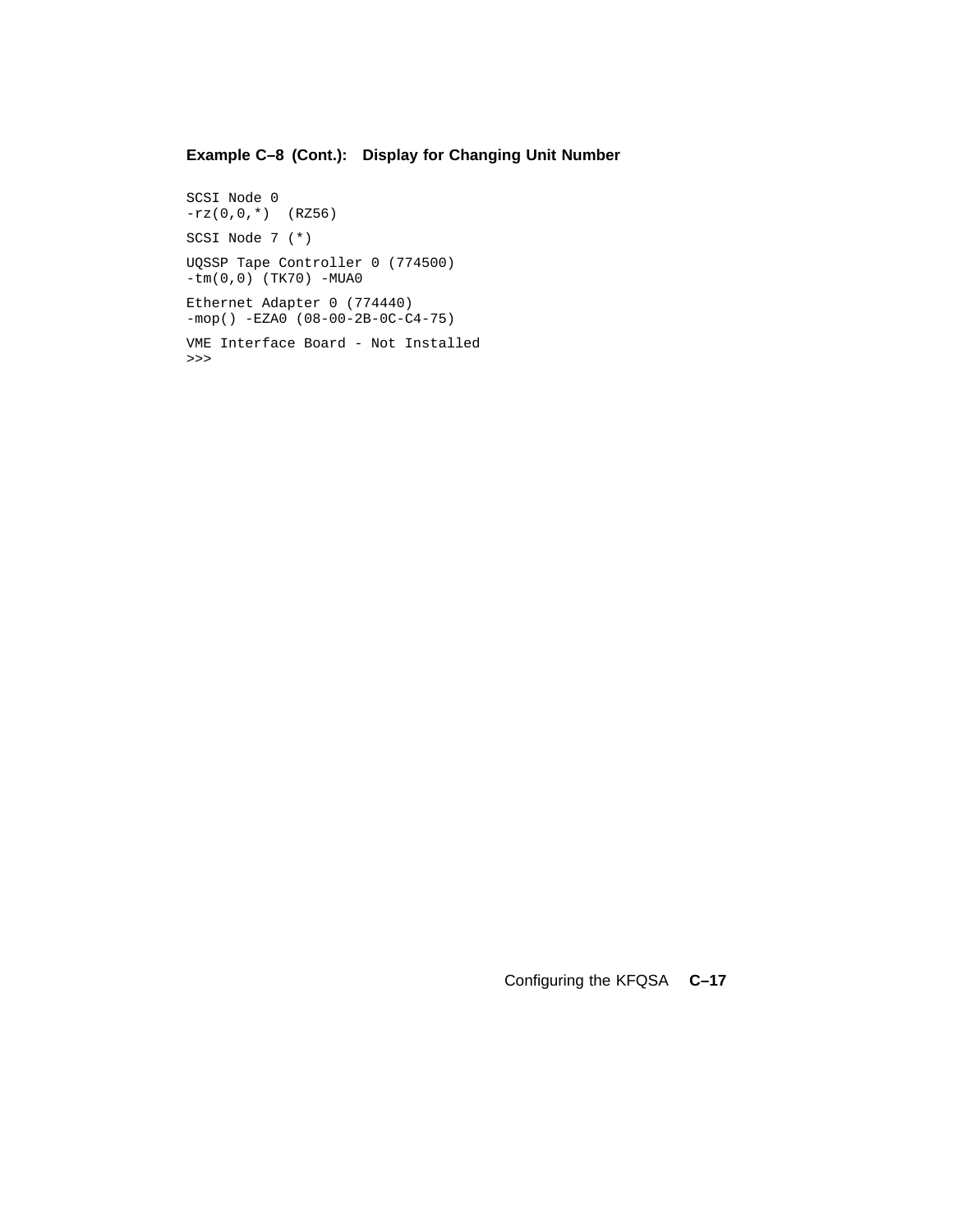# **Prestoserve Software on the DECsystem 5500**

This appendix contains information about using Prestoserve on the DECsystem 5500, especially in regard to firmware support.

### **D.1 Why Data Recovery Is Necessary**

Prestoserve is a software facility for disk acceleration. It uses non-volatile storage on the CPU board to cache data writes to disk. In the event of an abnormal system shutdown, data intended for disk may be left in the NVRAM cache. It is necessary to assure that the data intended for disk is ultimately written to the disk to maintain disk integrity. See the *ULTRIX Guide to Prestoserve* for a more detailed description of Prestoserve.

Data in the cache is automatically recovered and moved to the appropriate disks in the following cases:

- If you follow the normal ULTRIX shutdown procedures for the DECstation 5500
- If you unmount a removable device that uses Prestoserve software while running ULTRIX

If your system shuts down abnormally because of a power failure, hardware failure, or software failure, data intended for disk may remain in the cache after the shutdown has completed. A cache containing data is referred to as dirty. The data intended for disk will be written to the disk automatically during reboot (if the system is able to boot). This section describes procedures for recovering data both in the case when reboot is possible, and in the case when reboot is not possible.

### **D.2 Using the dc Commands**

Commands executed from the Maintenance mode prompt (>>>) allow you to try to recover any data in the cache and avoid corrupting your disks. The commands allow you to:

• Determine if the cache contains data

Prestoserve Software on the DECsystem 5500 **D–1**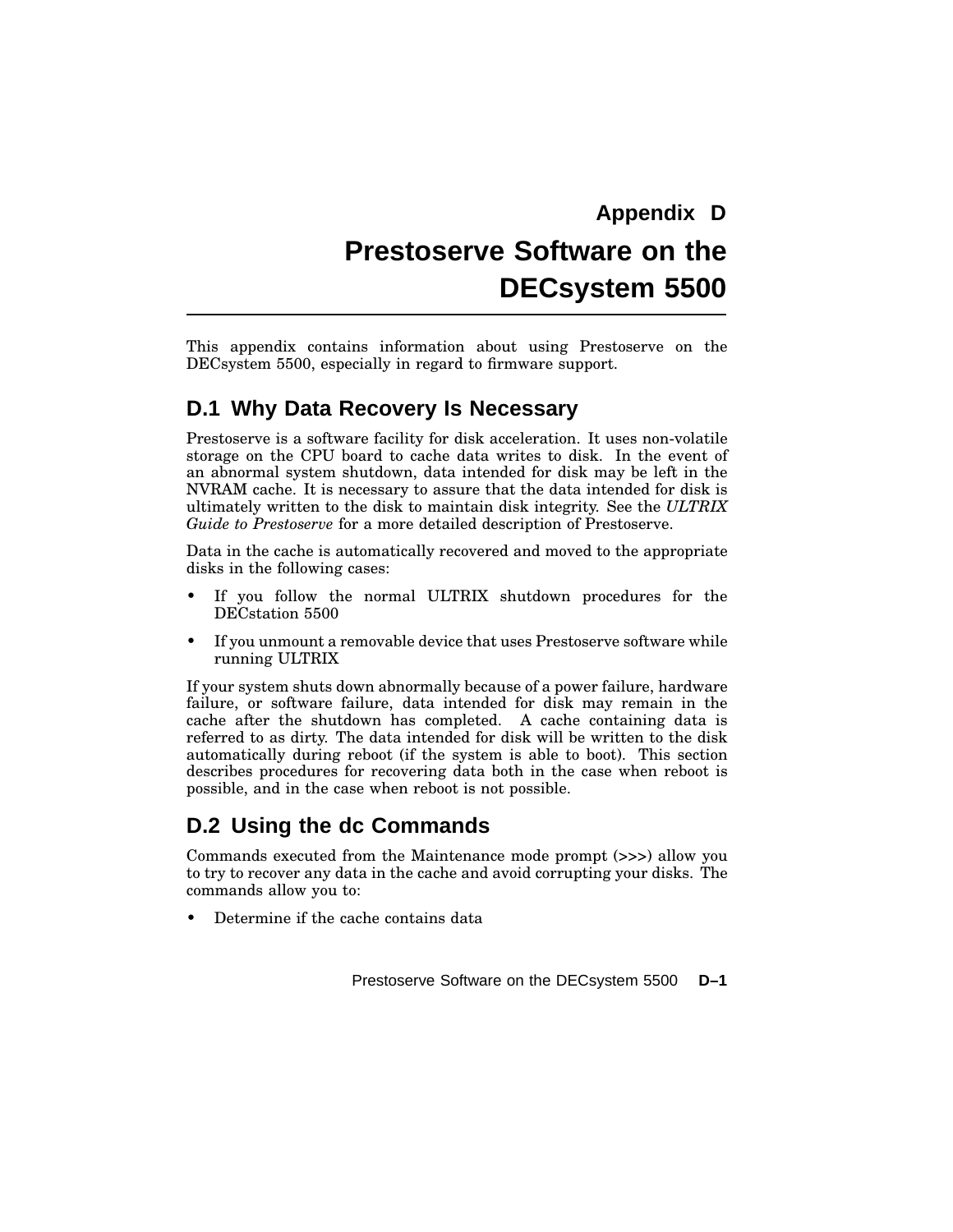- Save cache data to tape
- Restore data from tape
- Zero (clear) the data in the cache

The commands that access tape drives depend on the availability of a functioning tape device. To determine the tape devices that are available on your system, enter the show device command at the Maintenance mode prompt. For example:

```
>>> show device
>>>show dev
DSSI Node 0 (R7YRMS)
 -rf(0,0,*) (RF71)
DSSI Node 7 (*)
SCSI Node 0
 -tz(0,0,*) (TLZ04) -DIA0
SCSI Node 1
-rz(0,1,*) (RZ56)
SCSI Node 2
 -rr(0,2,*) (RRD40) -DIA2
SCSI Node 4
 -tz(0, 4, *) (.....) -DIA4
SCSI Node 7 (*)
UQSSP Tape Controller 0 (774500)
 -tm(0,0) (TK70) -MUA0
Ethernet Adapter
 -mop() -EZA0 (08-00-2B-12-81-22)
Ethernet Adapter
 -XQA0 (08-00-2B-08-CB-5C)
VME Interface Board - Not Installed
>>>
```
The available devices are displayed on the console terminal. Note the unit number of the tape device that you want to use. Use the Maintenance mode boot path. For example, for UQSSP tape controller 0, the Maintenance mode boot path is shown at the end of the line containing the ULTRIX boot path, and it is MUA0.

#### **D–2** KN220 CPU System Maintenance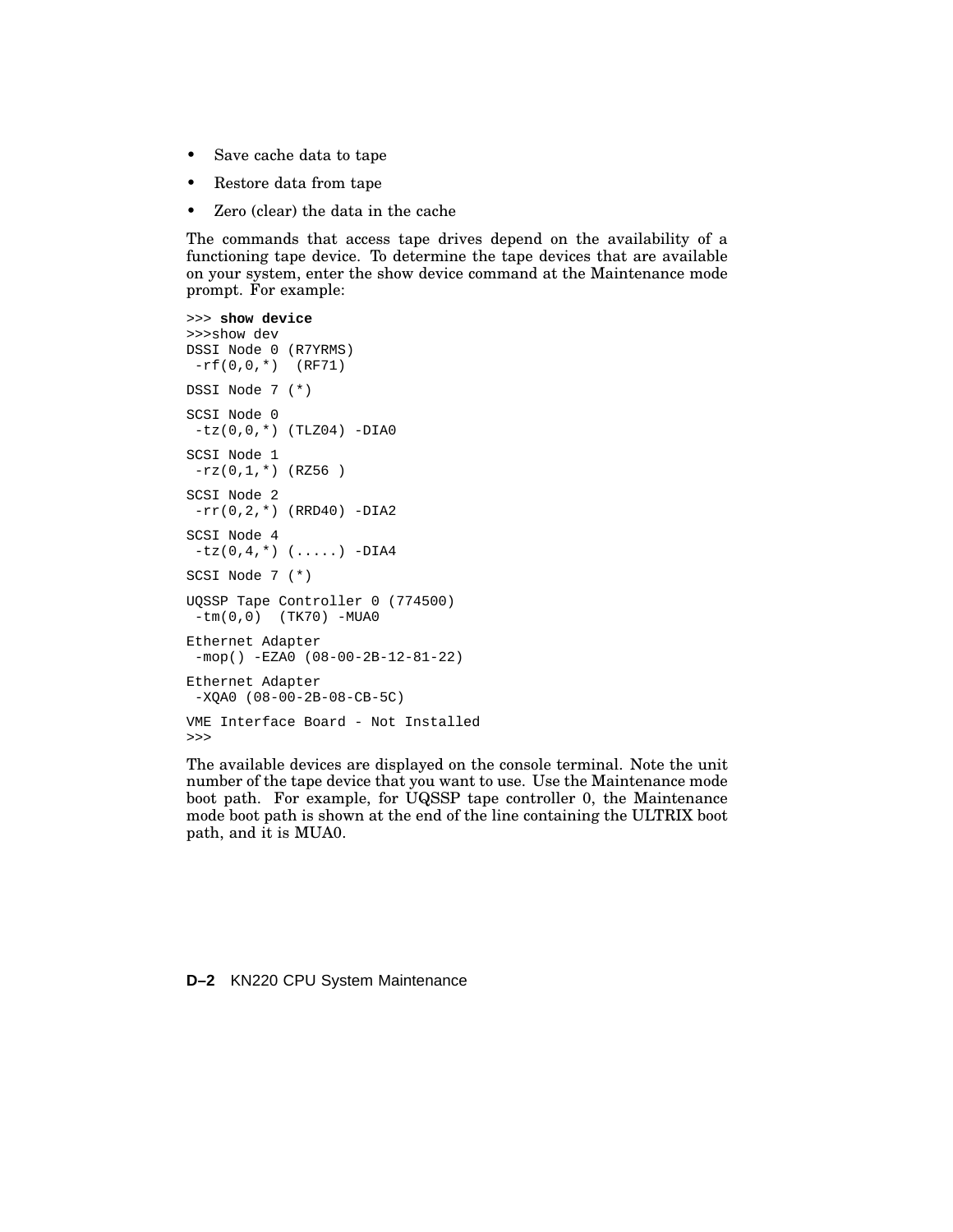#### **D.2.1 Determining If a Cache Contains Data**

To determine if the cache contains data, use the dc command with no qualifier, executed at the Maintenance mode >>> prompt. For example:

>>> **dc**

At the dc command, if the CPU board's cache contains data the following message is displayed on the console terminal:

Disk Cache - Dirty

At the dc command, if the CPU board's cache does not contain any data the following message is displayed on the console terminal:

Disk Cache - Clean

If there is no data in the cache (cache is clean), you can follow normal procedures for rebooting or troubleshooting.

**NOTE:** *You should always run the dc command before replacing or using any DECsystem 5500 CPU board.*

#### **D.2.2 Saving the Cache Data to Tape with the dc/save Command**

If a problem exists with the CPU board, and there is data in the Prestoserve cache, save the data to tape before you replace the board. You can save data by using the dc/save command, and specifying the tape device. The dc/save command checks if the cache is clean or dirty and displays the status. If the cache is clean, no additional action is taken. After the data has been saved on tape, the dc/save command will attempt to clear the cache. Prior to this action it will query. The command is executed at the Maintenance mode (>>>) prompt. If the cache is dirty, the system responds to the command as follows:

>>> **dc/save mua0** Disk Cache - Dirty Do you want to continue (y/n)? **y**  $-MIIA$ <sup>0</sup> Zero Disk Cache (y/n)? **y** >>>

Prestoserve Software on the DECsystem 5500 **D–3**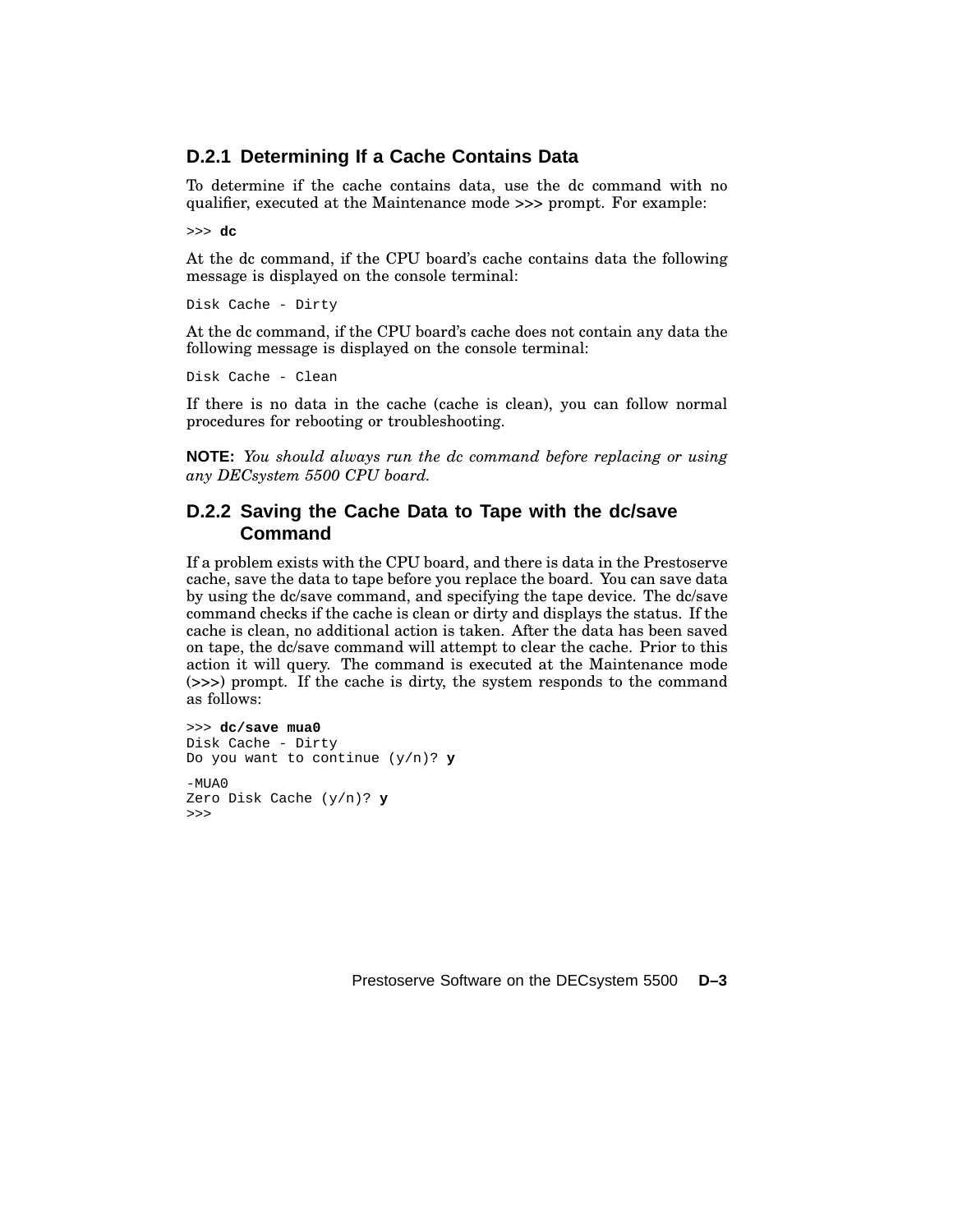#### **D.2.3 Restore Data From Tape with the dc/restore Command**

After you correct or replace the CPU board, you must move the data from the specified tape device to the new CPU board's NVRAM cache, using the dc/restore command. The command is executed at the Maintenance mode (>>>) prompt. The command checks that the new cache is clear. If the cache is dirty, you will be prompted to continue, to make sure that you want to overwrite the cache contents, as in the following example.

```
>>> dc/restore mua0
Disk Cache - Dirty
Do you want to continue (y/n)? y
-MUAO>>>
```
If the cache is clean, as in the following example, the contents of the tape (in this example, mua0) are loaded into the cache.

```
>>> dc/restore mua0
Disk Cache - Clean
-MIIAD>>>
```
When the system reboots, the contents of the cache are moved to the appropriate disks.

#### **D.2.4 Clearing the Cache with the dc/zero Command**

If you want to clear the contents of the cache because the data is not wanted or because the data cannot be saved to tape with the dc/save command, use the dc/zero command. The command is executed at the Maintenance mode (>>>) prompt. For example:

>>> **dc/zero** Do you want to continue (y/n)? **y**

The command prompts you to confirm that you want to clear the contents of the cache and then fills the cache with zeroes. You can use this command as a security measure to ensure that the cache is cleared.

### **D.3 Recover from Abnormal System Shutdowns**

The following sections describe in detail how to use the dc commands in data recovery. Data recovery applies to systems that were abnormally shut down.

In some circumstances, you may not be able to recover the data.

**D–4** KN220 CPU System Maintenance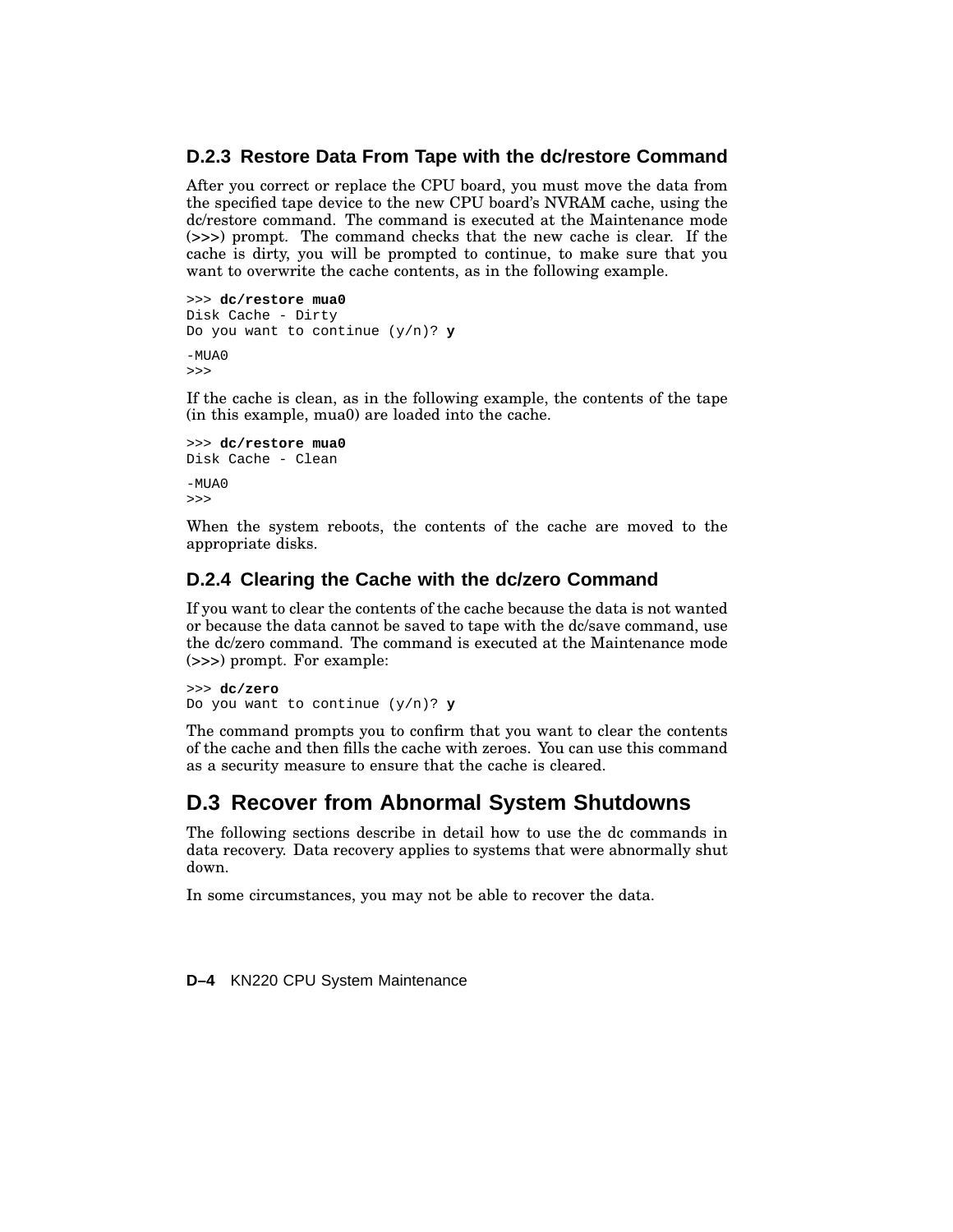### **D.3.1 Recovering Data From a System That Can Reboot**

If the system was shut down uncleanly but can still reboot, the contents of the cache are automatically moved to the appropriate disks during the boot process. If a particular disk that is needed is unavailable, you will be given the opportunity to discard the cache data for that disk; then you must recreate that disk by using backups or by re-entering the data.

### **D.3.2 Recovering Data From a System That Cannot Reboot**

If the system was shut down uncleanly and cannot reboot, the following message is displayed on the console terminal after the execution of the system self-tests:

Normal operation not possible. >>>

The Maintenance mode prompt (>>>) is then displayed.

**NOTE:** *Make sure that the CPU cover panel Operation switch is set to Maintenance mode before you attempt to recover data.*

*If you are unable to enter any commands, you will be unable to recover the data in the cache. Also, if the cache fails, you will be unable to recover the data.*

To recover any data that may be in the cache, you must determine the contents of the CPU board's cache by using the dc command.

If the display on the console terminal indicates that the cache is clean, no file systems were being accelerated when the system was shut down; therefore you will not lose data or corrupt your disks when the system reboots. You should continue troubleshooting the system.

If the display on the console terminal indicates that the cache is dirty (that is, it contains data), you should attempt to recover the data by the following steps. Note that you should not remove any disks from the system, and you should not change the system configuration until the data has been recovered.

You can use the maint command at the console prompt  $(\gg)$  to set the system to Maintenance mode. For example:

```
>> maint
>>>
```
You should run the full system self-tests to determine the hardware problem. The self-test command is t 0, or press the Reset button.

Prestoserve Software on the DECsystem 5500 **D–5**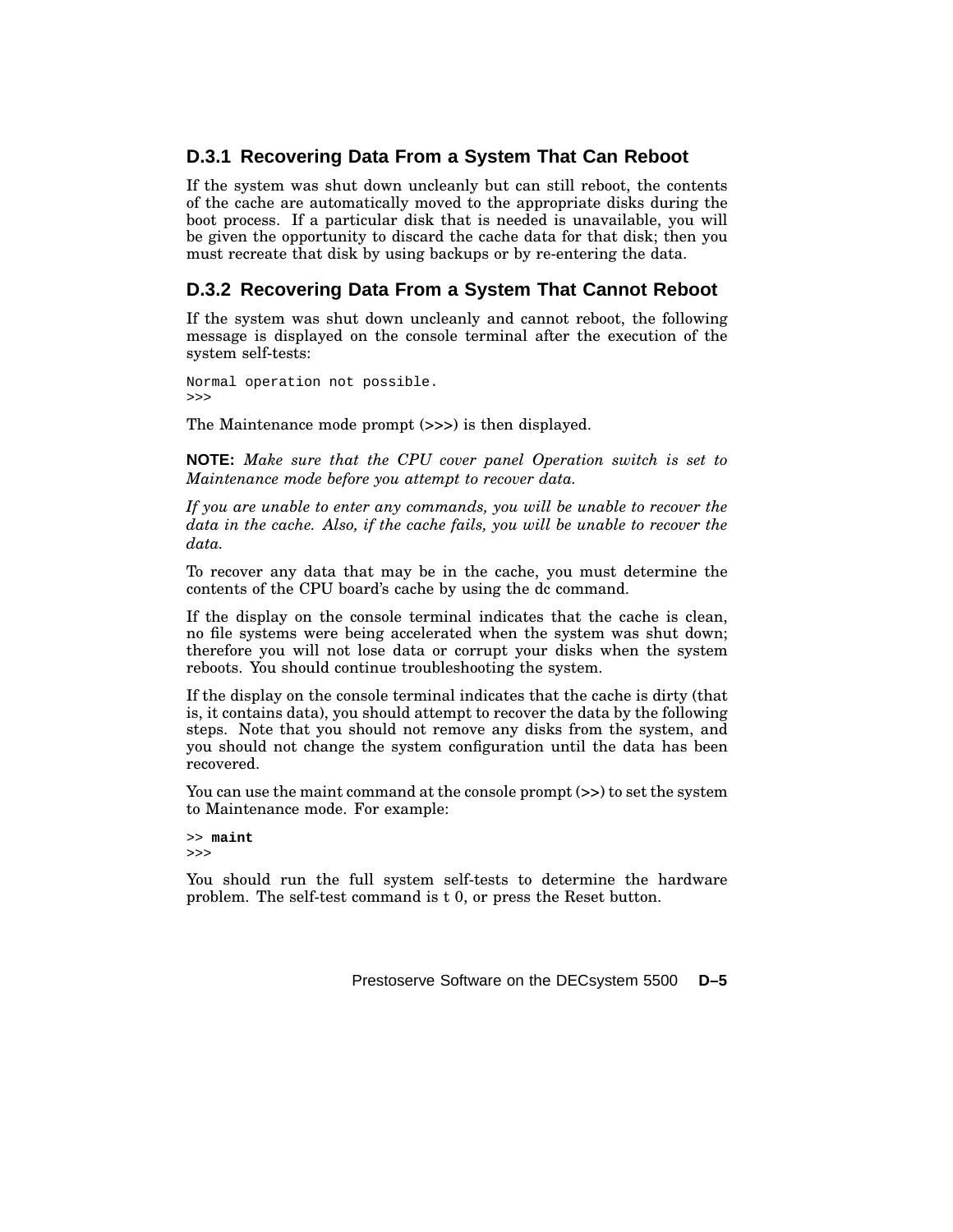Note the results of the system self-tests and refer to the appropriate section to correct the hardware error.

#### **D.3.2.1 Bad I/O Board**

If the system self-tests indicate a bad I/O board (Table 4–7), follow these steps:

- 1. Replace the I/O board.
- 2. Run the system self-tests again and note the results.
- 3. If a problem still exists, perform the appropriate corrective action. If the problem is corrected, attempt to reboot.

If you are able to reboot, a message indicating the CPU board and I/O board mismatch is displayed on the console terminal. At the prompt, you should confirm that you want to continue with the reboot. Then, the contents of the cache are moved to the appropriate disks if available.

#### **D.3.2.2 Bad CPU Board**

If the system self-tests indicate a bad CPU board (Table 4–7), follow the steps in this section.

Before you replace the CPU board, you must make sure that the bootmode environment variable is not set to autoboot. You must also make sure that the CPU cover panel is switched to Maintenance mode.

To install a new CPU board and recover data in the cache, follow these steps:

1. Determine what tape devices are available on your system by typing the show device command at the Maintenance mode prompt. For example:

>>> **show device**

The available devices are displayed on the console terminal, as shown in Section D.2. Note the unit number of the tape device that you want to use.

2. Move the contents of the bad CPU board's cache to tape by using the dc/save command. For example:

>>> **dc/save [tape device]**

3. Use the dc/zero command to clear the contents of the cache. For example:

```
>>> dc/zero
Do you want to continue (y/n)? y
```
**D–6** KN220 CPU System Maintenance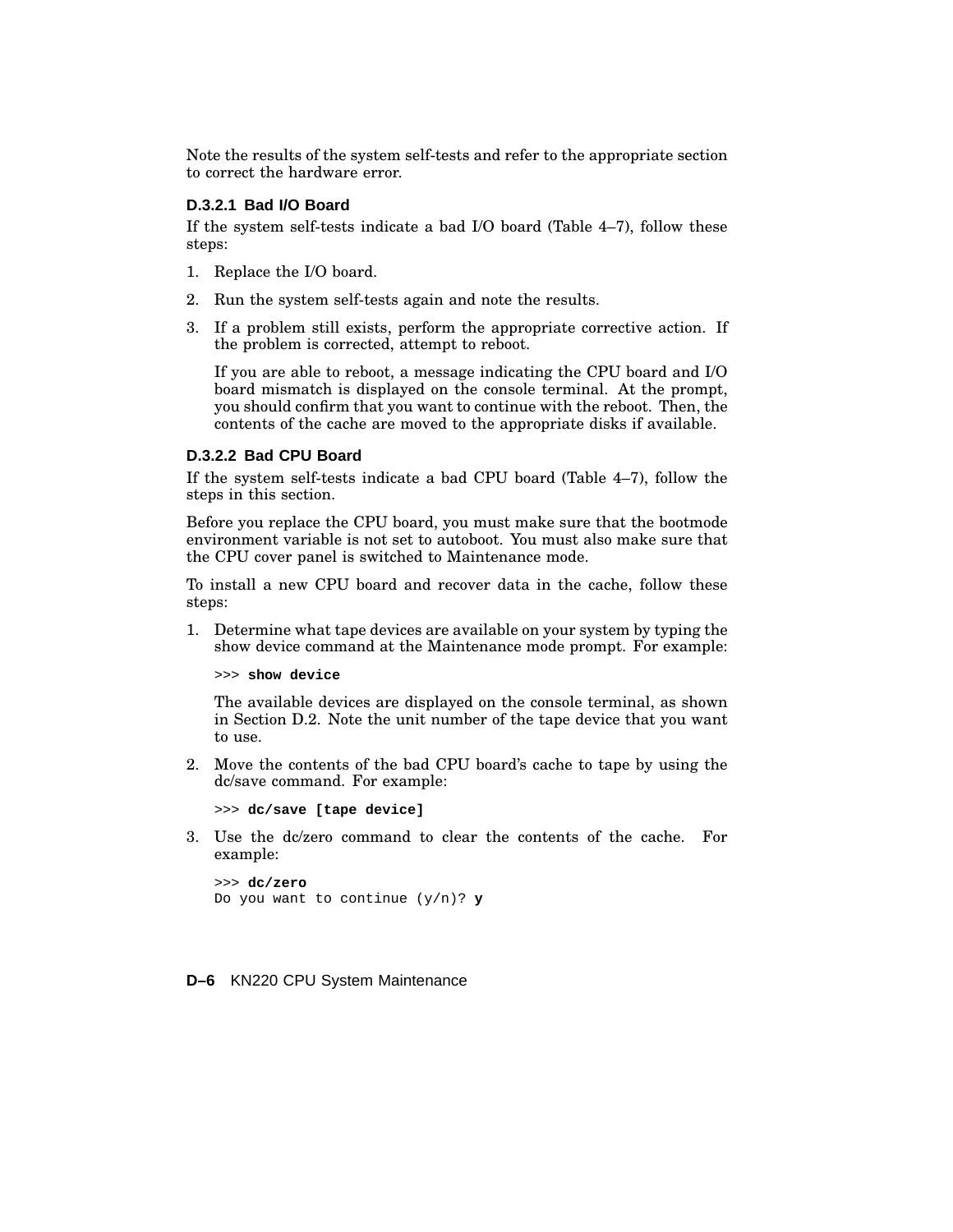4. If you want to install a new CPU board, place the battery jumper on the new CPU board to the two top jumper pins (position 1, On). To prevent battery drain, new CPU boards are shipped with the battery jumper on the bottom two jumper pins (position 0, Off).

Clear the old board's cache either by setting the battery jumper to position 0 for two seconds or by using the dc/zero command.

**NOTE:** *Before installing a CPU board, reposition the jumper to the On position.*

5. Use the dc/restore command to move the contents of the tape to the newly installed CPU board's cache. For example:

```
>>> dc/restore [tape device]
Do you want to continue (y/n)? y
```
- 6. Run the system self-tests again and note the results.
- 7. If a problem still exists, perform the appropriate corrective action; then attempt to reboot.

Once the reboot is successful, the data in the cache is moved to the appropriate disks.

#### **D.3.2.3 Bad Boot Disk**

If you have a bad boot disk, you should attempt to reboot the system and move the contents of the cache to the appropriate disks. However, any data destined for the boot disk will be lost.

To reboot the system, follow these steps:

- 1. Boot the memory-based operating system from the installation tape.
- 2. Make a system special file for any file system by using the MAKEDEV command. Refer to MAKEDEV(8) in the *ULTRIX Reference Pages* for more information.
- 3. Use the fsck command to check the file system. Refer to fsck(8) in the *ULTRIX Reference Pages* for more information.
- 4. During the file system checking, the system moves the data in the cache to the appropriate disks. If a disk is unavailable, the system prompts you to confirm that you want to discard the data for those disks. Once the data is discarded the cache is empty.
- 5. Reinstall the ULTRIX operating system on a viable boot disk. Refer to the appropriate installation guide for more information.

Prestoserve Software on the DECsystem 5500 **D–7**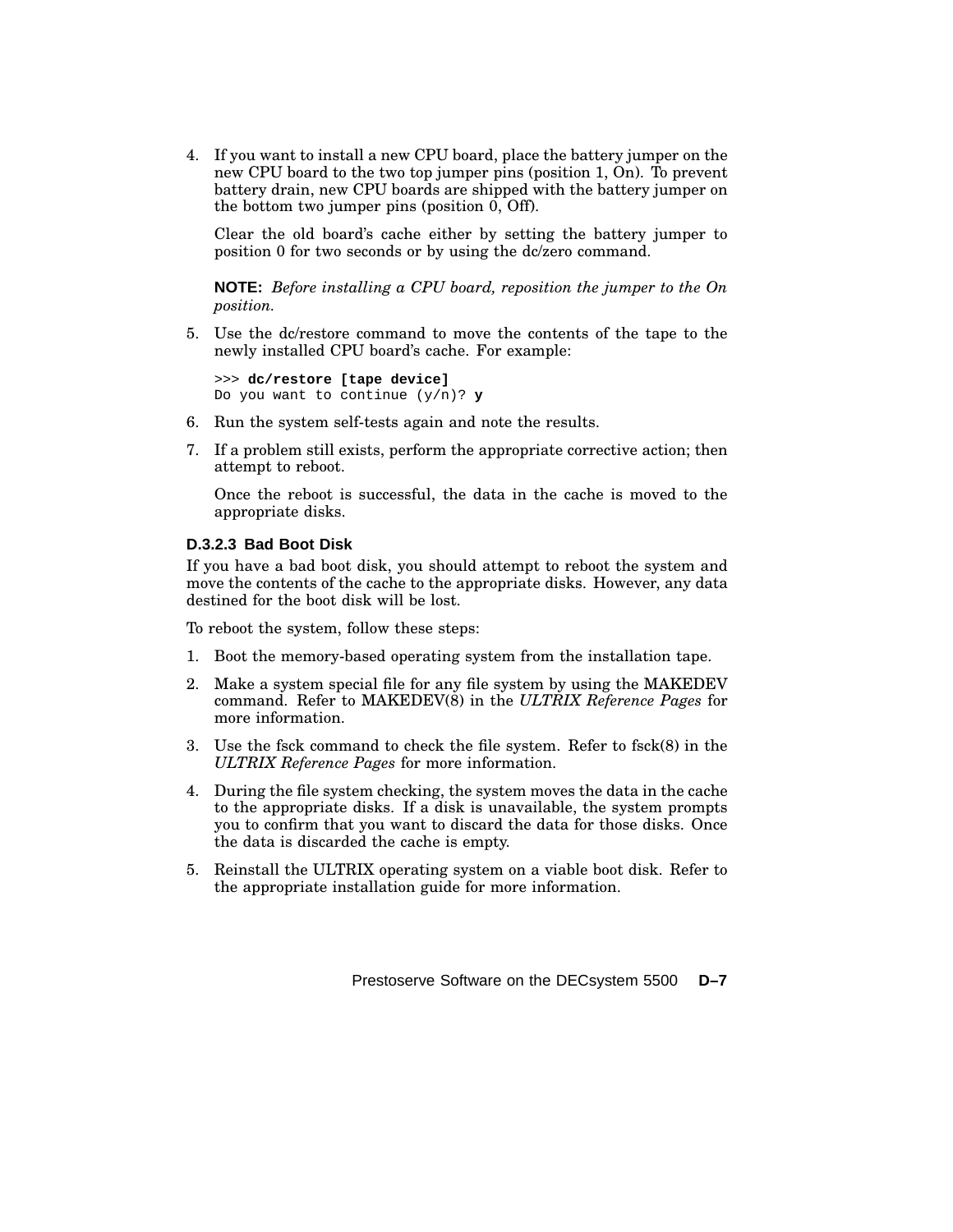#### **D.3.2.4 Other Hardware Problems**

Once you correct a hardware problem, you should be able to reboot, and the data in the cache will be moved to the appropriate disks.

#### **D.3.3 Power-up Screen and Test 79 with NVRAM Battery Off**

If the battery jumper on the CPU module is installed in the ON position (1), there is no message. If the battery jumper is installed in the OFF position (0), there is an error message in the first line of the error display.

The following screen messages are displayed after the initial power-up, and then after running test 79.

This is the display when the cache is dirty.

```
>>>
KN220-A VX.x
Performing normal system tests.
83..82..81..80..79..78..77..76..75..74..73..72..71..70..69..68..67..
66..65..
?79 1 07 FF 0000 0000
64..63..62..61..60..59..58..57..56..55..54..53..52..51..50..
49..48..47..46..45..44..43..42..41..40..39..38..37..36..35..34..33..
32..31..30..29..28..27..26..25..24..23..22..21..20..19..18..17..16..
15..14..13..12..11..10..09..08..07..06..05..04..03..
Tests completed.
>>>
>>>T 79
?79 1 07 FF 0000 0001
\rightarrowThis is the display when the battery jumper is in the OFF (0) position.
KN220-A VX.x
Performing normal system tests.
83..82..81..80..79..78..77..76..75..74..73..72..71..70..69..68..67..
66..65..
?79 1 0A FF 0000 0000
64..63..62..61..60..59..58..57..56..55..54..53..52..51..50..
49..48..47..46..45..44..43..42..41..40..39..38..37..36..35..34..33..
32..31..30..29..28..27..26..25..24..23..22..21..20..19..18..17..16..
15..14..13..12..11..10..09..08..07..06..05..04..03..
Tests completed.
```
>>> >>>**T 79**

**D–8** KN220 CPU System Maintenance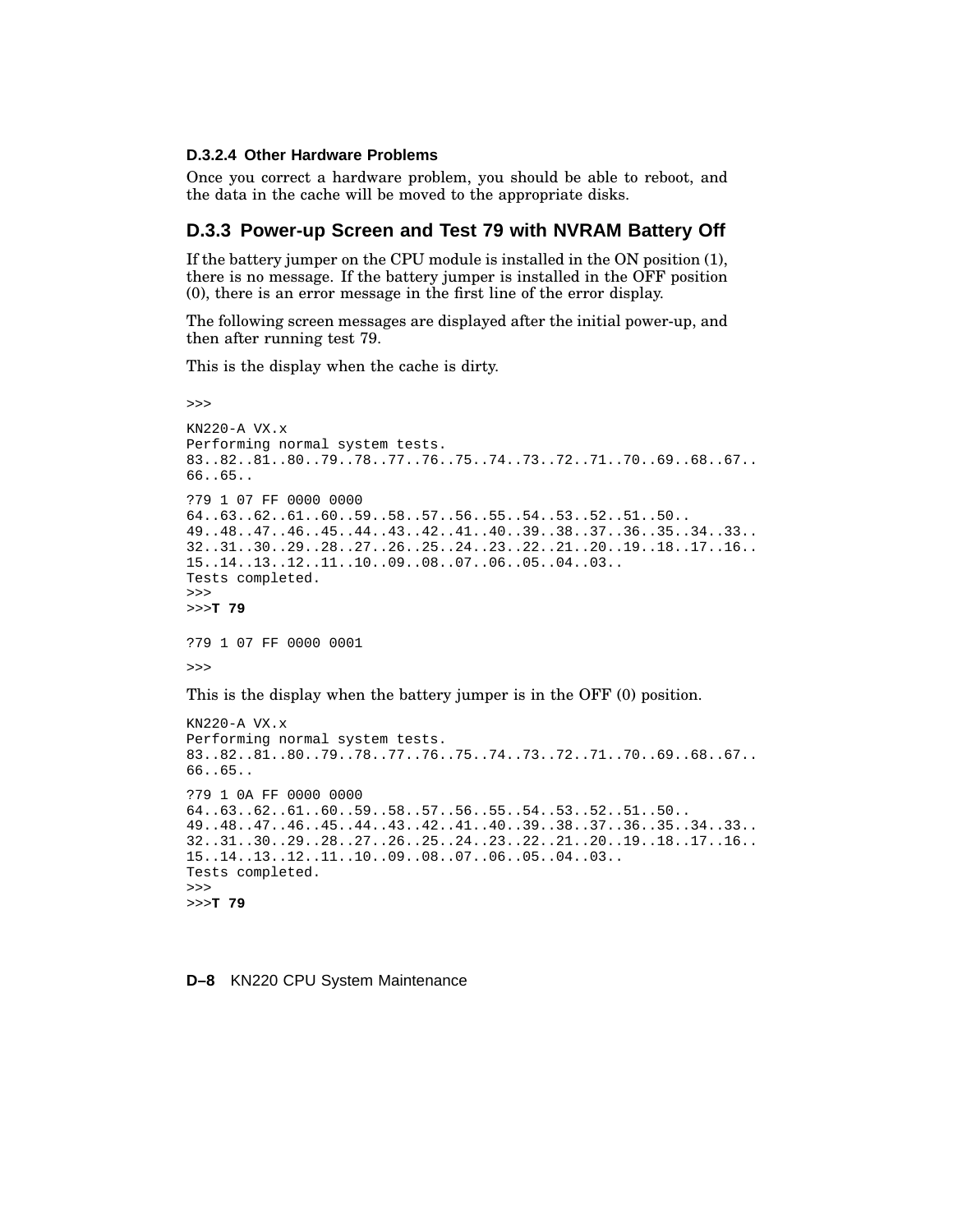?79 1 0A FF 0000 0001 >>>

Prestoserve Software on the DECsystem 5500 **D–9**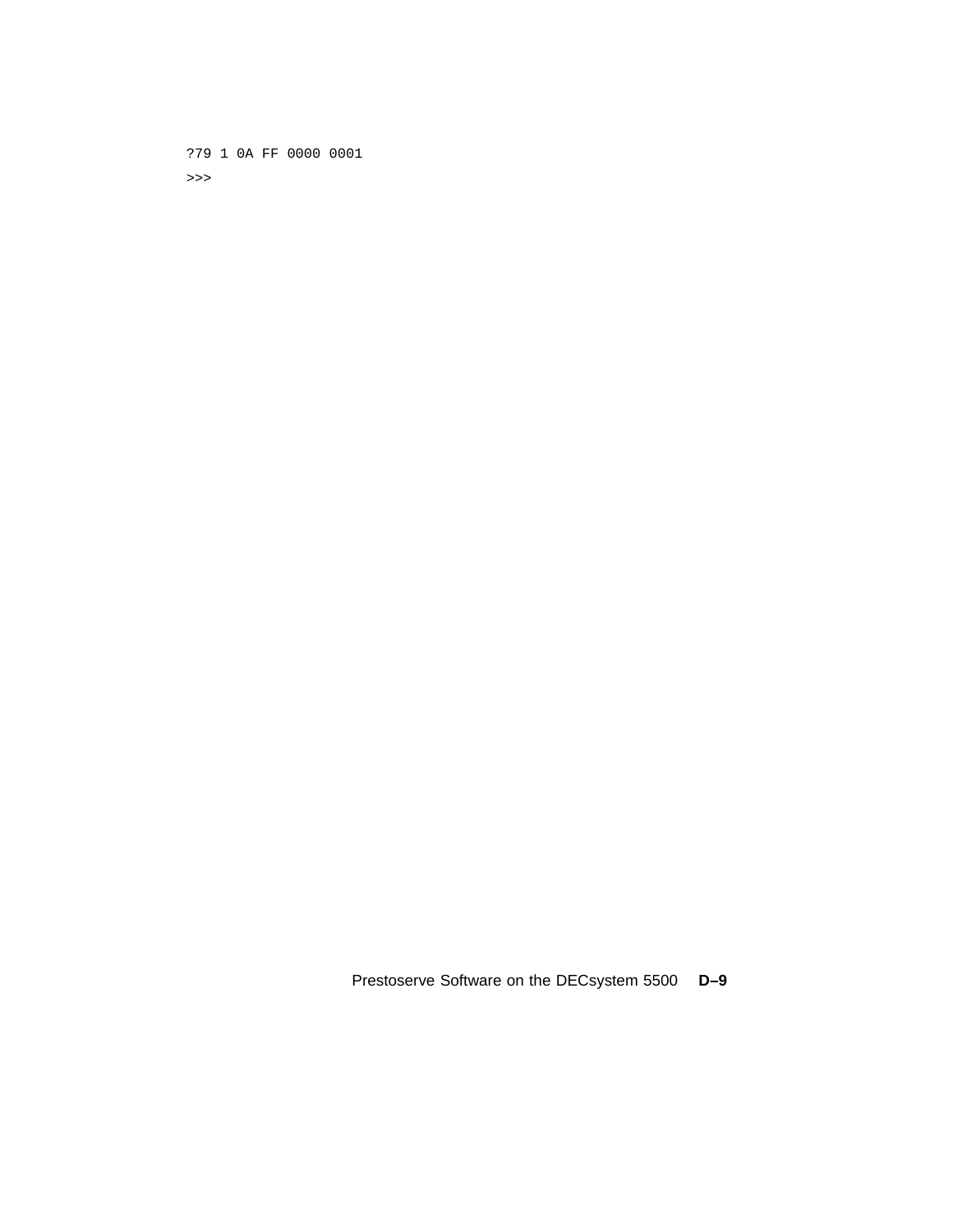## **Appendix E Field-Replaceable Units (FRUs)**

This appendix lists the major field-replaceable units (FRUs) for the KN220 based system (DECsystem 5500).

| <b>FRU</b> Description                | <b>Part Number</b> |  |
|---------------------------------------|--------------------|--|
| <b>KN220 Base System</b>              |                    |  |
| H3602-AC bulkhead assembly            | 70-25775-03        |  |
| H3605 bulkhead assembly               | 70-27464-01        |  |
| Interface (ISE terminal power) module | M9715-AA           |  |
| KN220 I/O module                      | M7638-AA           |  |
| KN220 CPU module                      | M7637-AA           |  |
| MS220-AA memory module, 32 Mbyte      | M7639-AA           |  |
| NVRAM battery                         | 12-33140-01        |  |

Field-Replaceable Units (FRUs) **E–1**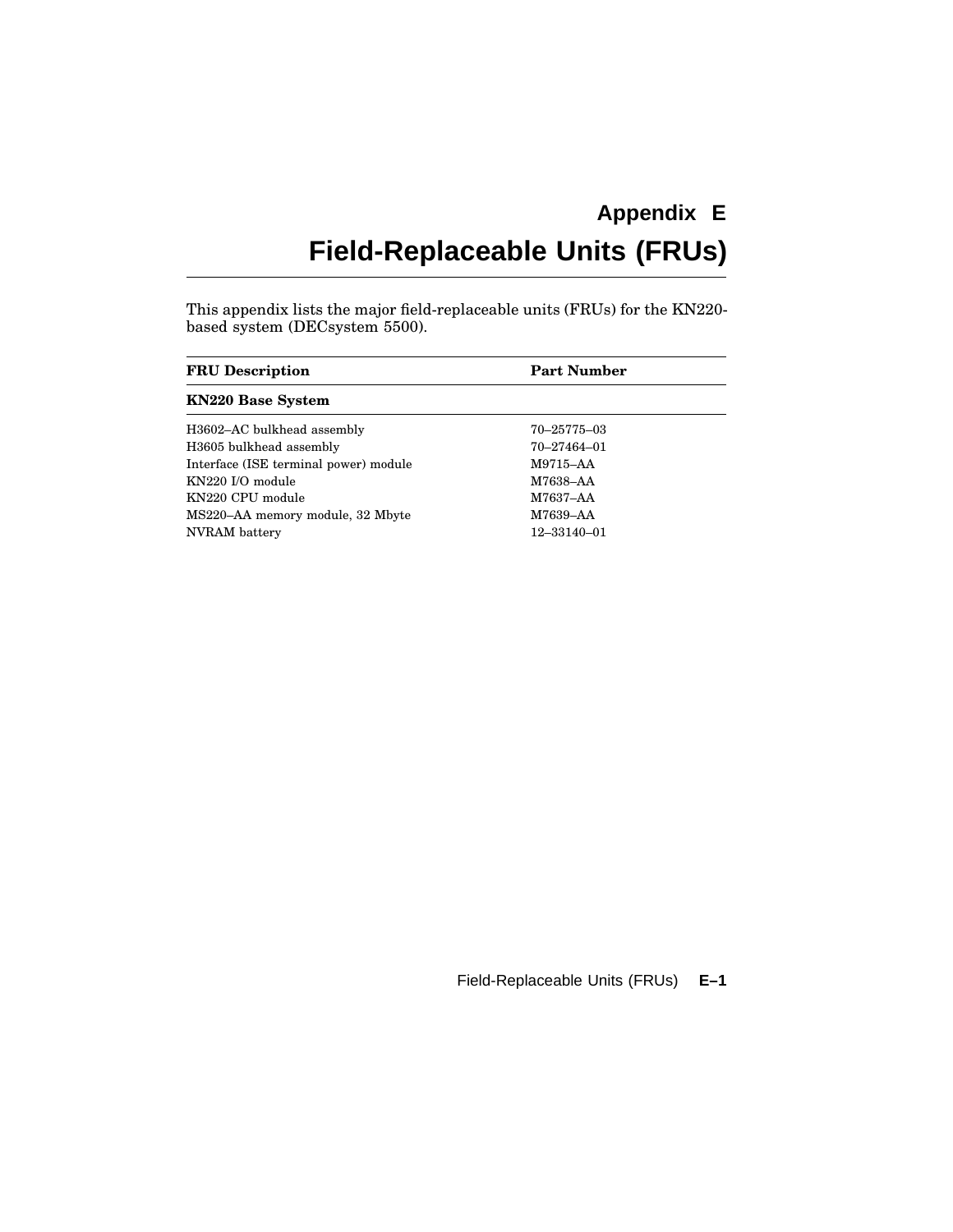### **FRU Description Part Number**

### **BA430 Enclosure**

| Battery pack                     | 12-19245-01       |
|----------------------------------|-------------------|
| <b>Blank labels</b>              | 36-26883-01       |
| Backplane                        | 54-20181-01       |
| Bulkhead assy                    | 70-28083-01       |
| Bulkhead cover, single           | 70-23981-01       |
| Bulkhead cover, dual             | 70-23982-02       |
| Control assembly                 | $70 - 27044 - 01$ |
| Door assembly, top               | $70 - 27047 - 01$ |
| Door assembly, bot               | 70-27048-01       |
| EOS clip                         | 12-26922-01       |
| Fan, 6"                          | $12 - 31500 - 01$ |
| FCC clip/handles                 | $12 - 26340 - 01$ |
| Indicator panel                  | 70-27044-02       |
| Interface module, terminal power | M9715-AA          |
| Key, plastic                     | 12-17119-01       |
| One quarter-turn fastener/handle | 12-26948-01       |
| Operator Control Panel           | 70-25752-01       |
| Power supply assy $(120/240)$    | H7874-00          |
| Side gap filler panel (2)        | $70 - 24505 - 01$ |
| Terminator, bus                  | 12-29258-01       |
| Wheel, base                      | 74-34068-01       |
| Wheel, shaft                     | 74-34069-01       |
| Wheel, pin                       | 90-09385-00       |
|                                  |                   |

### **E–2** KN220 CPU System Maintenance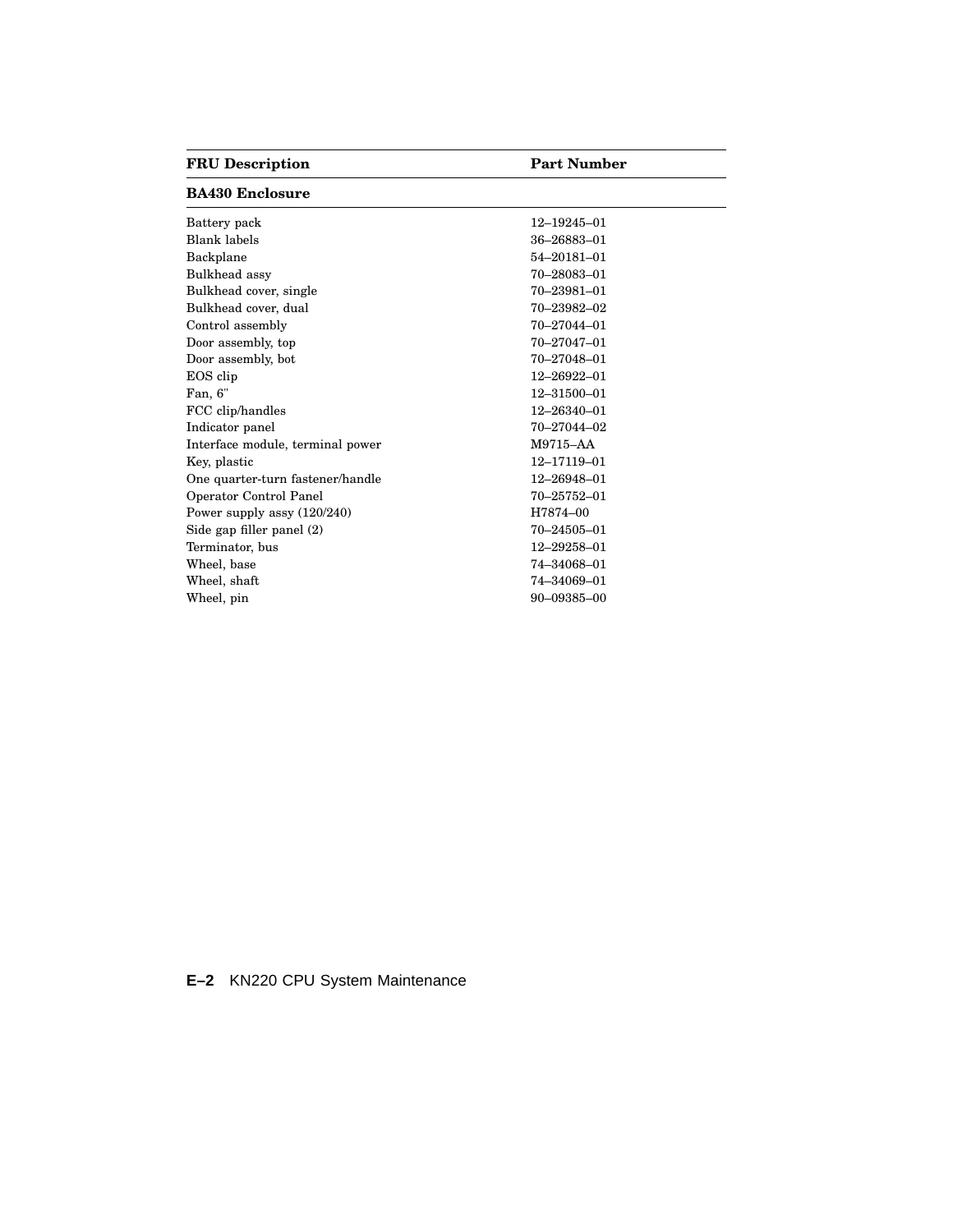| <b>FRU</b> Description                          | <b>Part Number</b> |  |  |
|-------------------------------------------------|--------------------|--|--|
| <b>Cables, Base System</b>                      |                    |  |  |
| Backplane cable to operator control panel (OCP) | 17-01964-01        |  |  |
| CPU and I/O module interconnect cable to H3605  | 17-02665-01        |  |  |
| Data cable, with MMJ                            | <b>BC16E-43</b>    |  |  |
| 50-cond flat cable                              | 17-01836-01        |  |  |
| H <sub>3602</sub> -AC cable                     | 17-02666-01        |  |  |
| H3605 cable                                     | $17 - 02665 - 01$  |  |  |
| KN220 CPU module cable to KN220 I/O module      | $17 - 02700 - 01$  |  |  |
| Memory daisy chain cable (1 memory board)       | $17 - 02700 - 01$  |  |  |
| Memory daisy chain cable (2 memory boards)      | 17-02700-02        |  |  |
| Memory daisy chain cable (3 memory boards)      | 17-02700-03        |  |  |
| Memory daisy chain cable (4 memory boards)      | 17-02700-04        |  |  |
| Power cord, 120 V (USA)                         | 17-00083-43        |  |  |
| Power control cable, BA400-BA400                | 17–02638–01        |  |  |
| Power control cable, BA400-BA200                | 17–02637–01        |  |  |

### **Digital Storage System Interconnect (DSSI)**

| Cable, external                       | 17-02152-03       |
|---------------------------------------|-------------------|
| Cable, round                          | $17 - 02059 - 01$ |
| Cable, conns, bulkhead to backplane   | 70–27458–01       |
| Daisy-chain cable, flat               | 17-01836-01       |
| Operator control panel (OCP)          | 70-25752-01       |
| Port protector                        | 12-33902-01       |
| Terminator, bus                       | 12-29258-01       |
| Unit ID plugs                         | 12–28766–19       |
| KFQSA module                          | M7769-00          |
| RF30/71 drive bracket                 | 70-36498-01       |
| RF31 integrated storage element       | $70-$             |
| RF71 drive module                     | 54–18316–01       |
| RF71 head disk assembly (HDA)         | 70-23557-01       |
| RF71 integrated storage element (ISE) | $RF71 - EA$       |
| RF71 shock mount, bottom              | 70–25452–03       |
| RF71 shock assembly, top              | 70-25452-04       |
| RF-series lens, encoder set           | 12–28766–19       |

Field-Replaceable Units (FRUs) **E–3**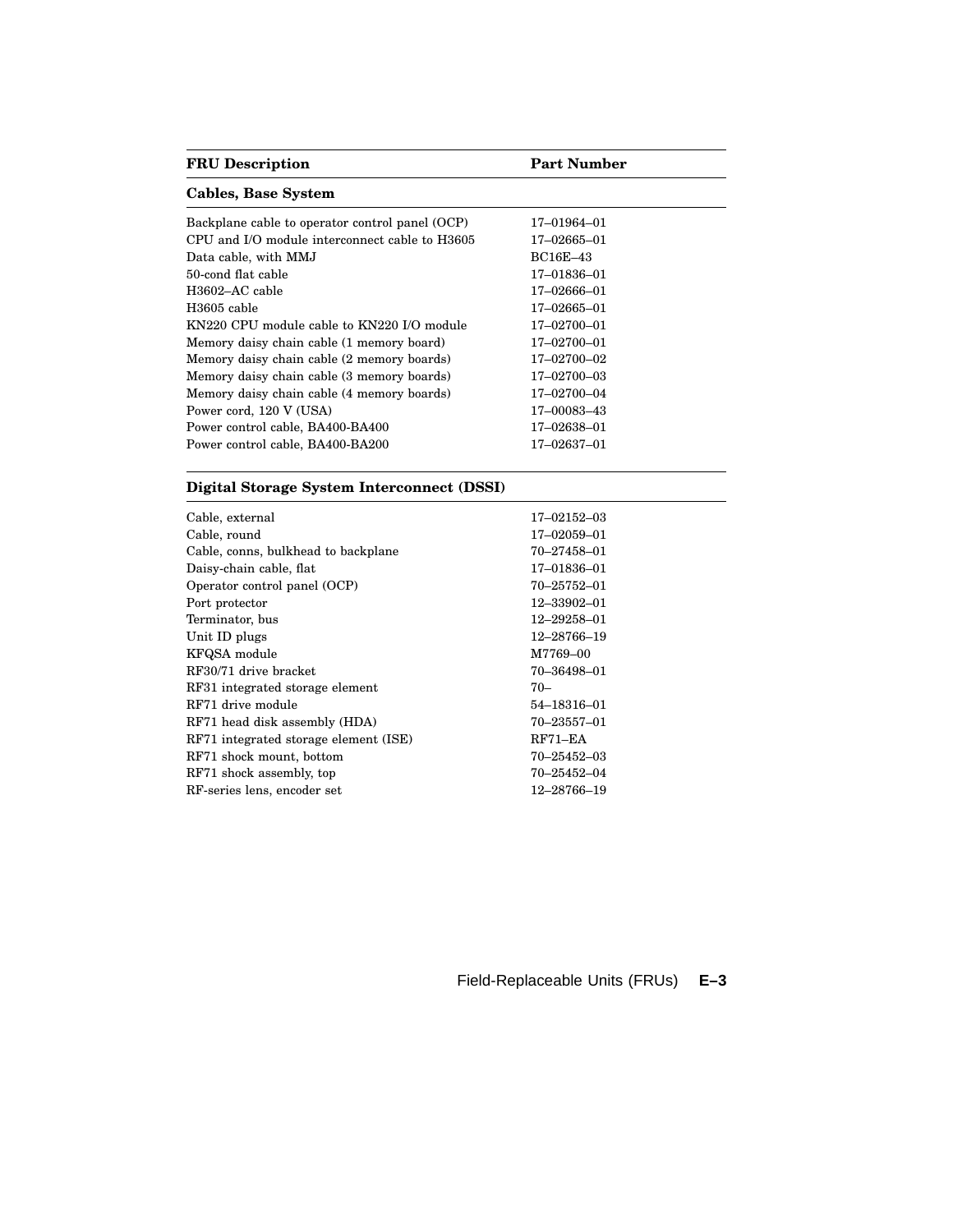| <b>FRU</b> Description                                                   | <b>Part Number</b> |
|--------------------------------------------------------------------------|--------------------|
| <b>Small Computer Storage Interface (SCSI) ISEs, Modules, and Cables</b> |                    |
| SCSI cable, external                                                     | 17-02659-01        |
| Cable, conns, bulkhead to backplane                                      | 70-27459-01        |
| Port cover                                                               | 12-33377-01        |
| Unit ID plugs                                                            | 12-28766-28        |
| <b>Q22-Bus Devices</b>                                                   |                    |
| $\text{CXA}$ 16–M module                                                 | M3118-YA           |
| CXB16-M module                                                           | M3118-YB           |
| CXY08-M module                                                           | M3119-YA           |
| DESQA-SA module                                                          | M3127-PA           |
| Load module                                                              | M9060-YA           |
| LPV11-SA module                                                          | M8086-PA           |
| Q-bus expansion modules                                                  | M9405-PA/M9405-PA  |
| Q-bus expansion cable                                                    | 17-02048-01        |
| <b>Loopback Connectors</b>                                               |                    |
| CXY08 loopback                                                           | 12-26964-01        |
| DEQNA Ethernet loopback                                                  | 12-22196-02        |
| H3103-00 (MMJ) loopback                                                  | 12-25083-01        |
| H3197-00 CXY08 loopback                                                  | 12-15336-07        |
|                                                                          |                    |

 $\overline{\phantom{0}}$ 

 $\overline{\phantom{0}}$ 

**E–4** KN220 CPU System Maintenance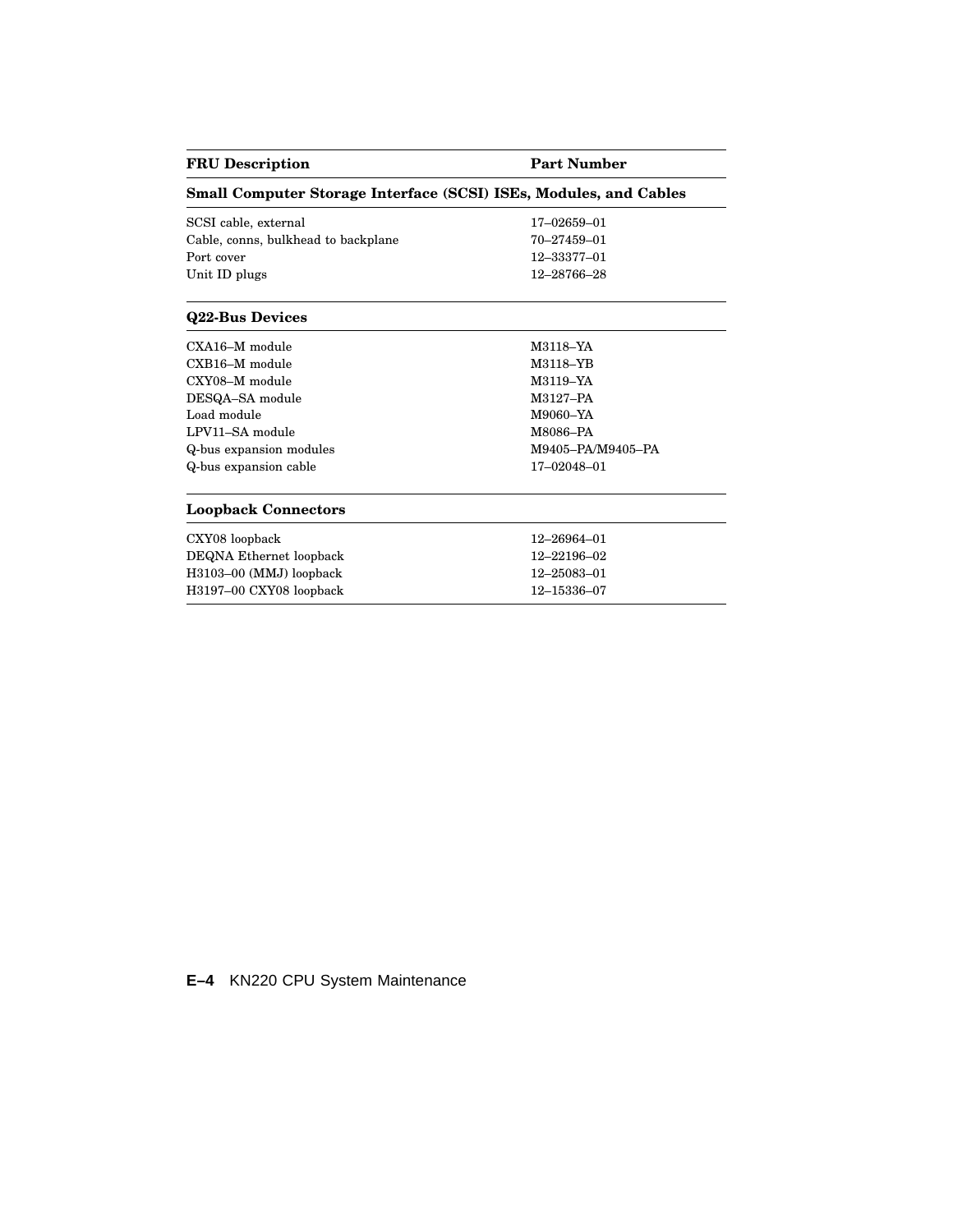## **Appendix F**

# **Related Documentation**

The following documents contain information relating to the KN220 CPU system:

| <b>Document Title</b>                             | <b>Order Number</b> |  |
|---------------------------------------------------|---------------------|--|
| <b>Modules</b>                                    |                     |  |
| CXA16 Technical Manual                            | $EK-CAB16$ -TM      |  |
| CXY08 Technical Manual                            | EK-CXY08-TM         |  |
| DESQA Technical Manual                            | EK-DESQA-TM         |  |
| DSV11-S Communications Option User Guide          | EK-DSV11-UG         |  |
| DSV11 Communications Option Technical Description | EK-DSV11-TD         |  |
| KDA50-Q CPU Module User's Guide                   | EK-KDA5Q-UG         |  |
| <b>KFQSA</b> Installation Guide                   | <b>EK-KFQSA-IN</b>  |  |
| <b>Disk and Tape Drives</b>                       |                     |  |
| RF31 Installation Guide                           | $EK$ -RF31-IN       |  |
| RF71 Disk Drive User's Guide                      | EK-RF71D-UG         |  |
| RZ56 Manual                                       | <b>TBD</b>          |  |
| RZ57 Manual                                       | TBD                 |  |
| RRD40 Owner's Manual                              | EK-RRD40-OM         |  |
| TLZ04 Cassette Tape Drive Owner's Manual          | EK-TLZ04-OM-001     |  |
| <b>Enclosures</b>                                 |                     |  |
| BA430/BA440 Enclosure Maintenance                 | $EK-348AB-MG$       |  |
| Microsystems Options                              | $EK-192AA-MG$       |  |
| Microsystems Site Preparation Guide               | $EK-067AB-PG$       |  |

Related Documentation **F–1**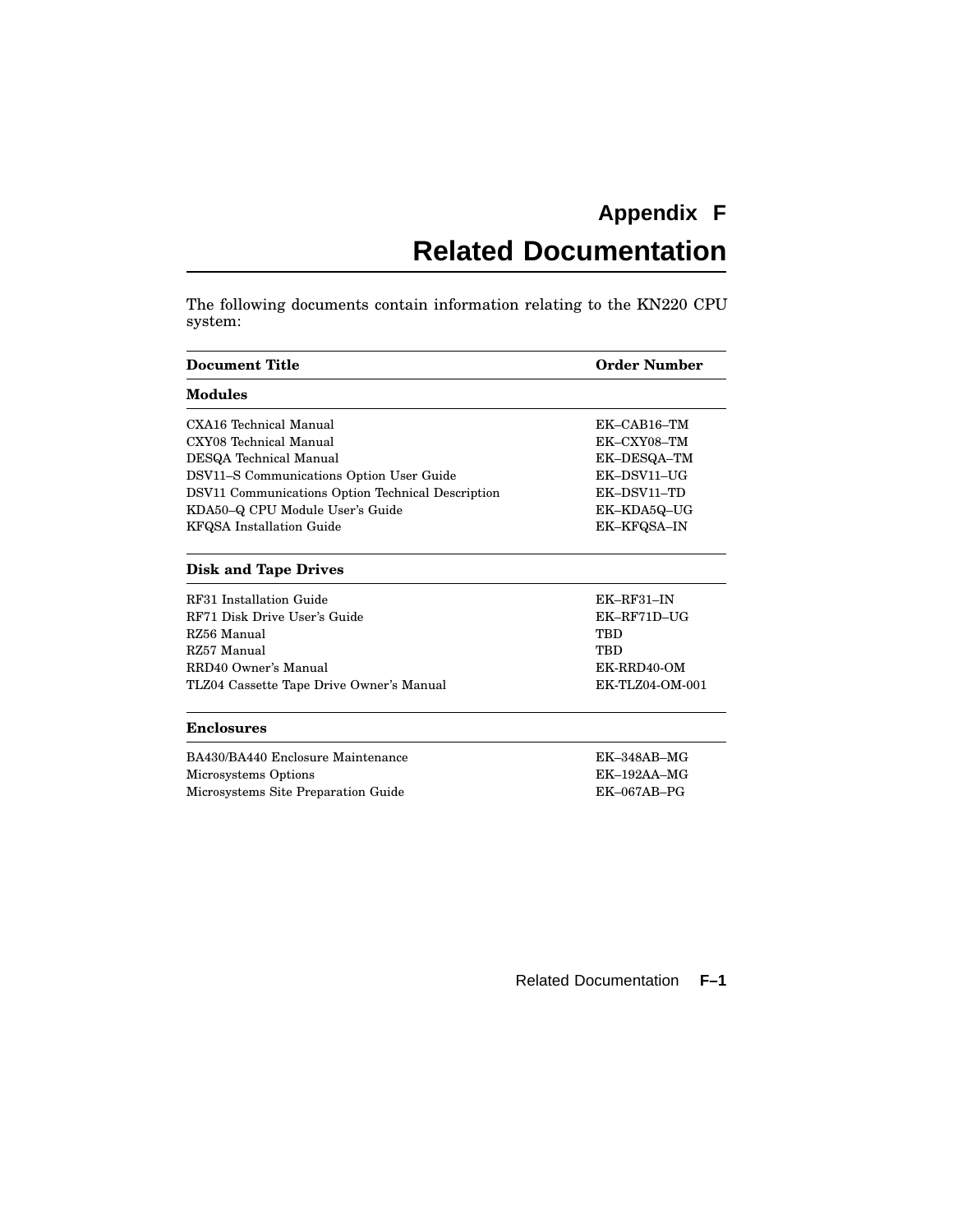| Document Title                                           | <b>Order Number</b> |
|----------------------------------------------------------|---------------------|
| <b>Diagnostics</b>                                       |                     |
| MDM User's Guide                                         | AA-FM7AB-DN         |
| MicroVAX Diagnostic Monitor Ethernet Server User's Guide | AA-FNTAC-DN         |
| MicroVAX Diagnostic Monitor Reference Card               | AV-FMXAA-DN         |
| <b>Expanders</b>                                         |                     |
| <b>B400X</b> Expander Installation                       | $EK-400AA-MG$       |
| R400X Expander Installation and Maintenance              | $EK-349AA-MG$       |
| <b>Networks</b>                                          |                     |
| Ethernet Transceiver Tester User's Manual                | EK-ETHTT-UG         |

**F–2** KN220 CPU System Maintenance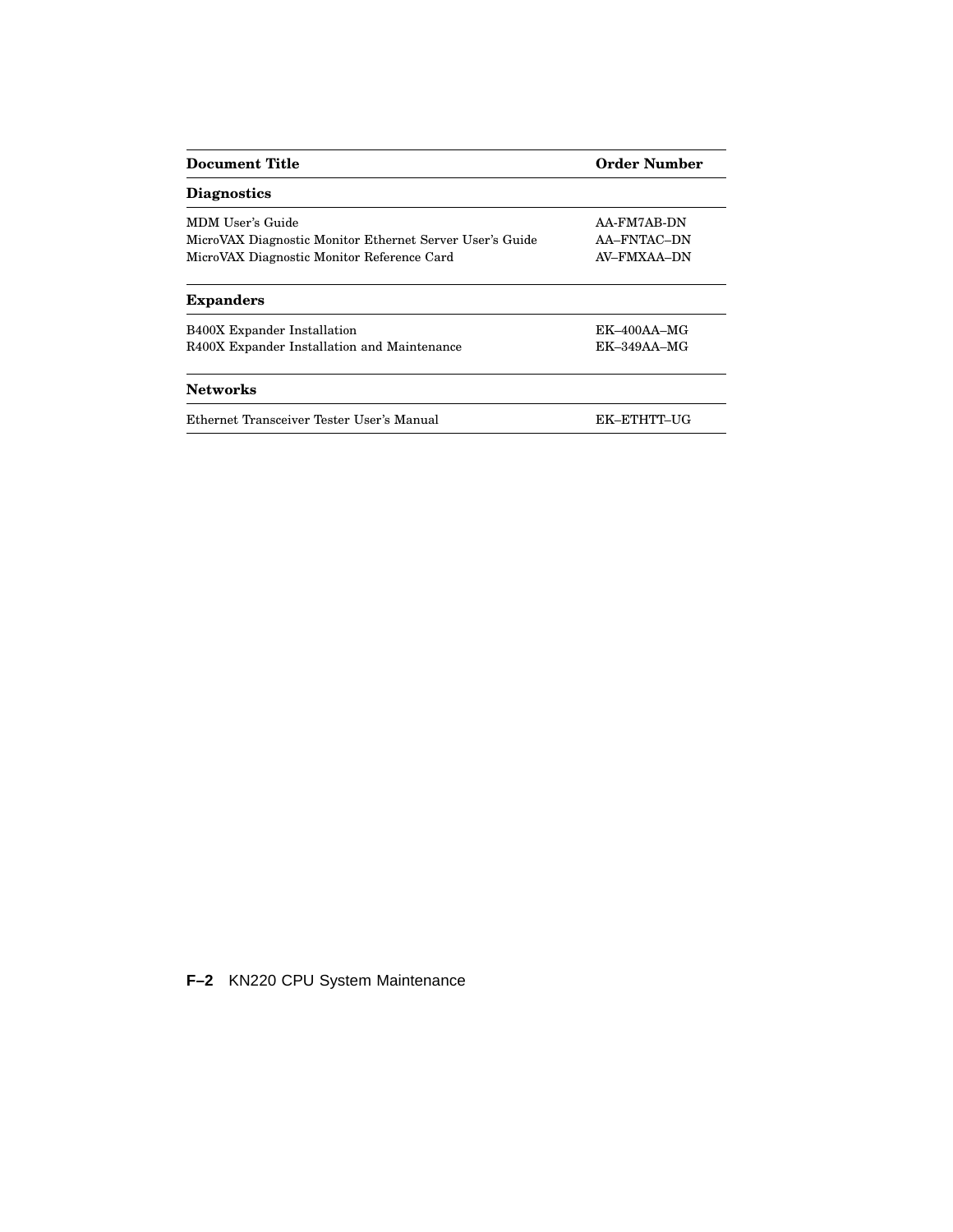## **Index**

! (comment command), 3–82 9E utility, 4–12 examples, 4–13 **A**

Acceptance testing, 4–34 Address assignments, B–3 to B–17

#### **B**

BA430 enclosure termination with internal drive, 2–11 termination with tabletop drive, 2–11 Boot and diagnostic facility, on KN220 CPU, 1–9 BOOT command, in maintenance mode, 3–47 boot command, in normal mode, 3–21 Bootstrap of MDM, description of, 3–11 of MDM, supported boot devices, 3–13 of MDM, supported boot flags, 3–13 of ULTRIX–32, description of, 3–9 of ULTRIX–32, procedures for, 3–10 of ULTRIX–32, supported devices, 3–10 support, for KN220 systems, 3–8 Bus length (DSSI), 2–10 **C**

53C94 chip, on KN220 I/O module, 1–12 Cables available, SCSI, 2–14 Cabling DSSI, 2–9 ISE, 2–9 Cache data, clearing, D–2 Cache memory, on KN220 CPU, 1–8 ? command, in normal mode, 3–31 Comment command (!), 3–82 Configuration and module order, 2–1 DSSI, 2–4 rules, 2–2 CONFIGURE command, 2–3, 3–48 Console commands address space control qualifiers, in maintenance mode, 3–43 address specifiers, in maintenance mode, 3–39 binary load and unload (X), 3–80 BOOT, in maintenance mode, 3–47 boot, in normal mode, 3–21 ! (comment), 3–82 CONFIGURE, in maintenance mode, 3–48 CONTINUE, in maintenance mode, 3–50 continue, in normal mode, 3–23 d (deposit), in normal mode, 3–24 data control qualifiers, 3–42 DC, in maintenance mode, 3–51 DEPOSIT, in maintenance mode, 3–53 dump, in normal mode, 3–25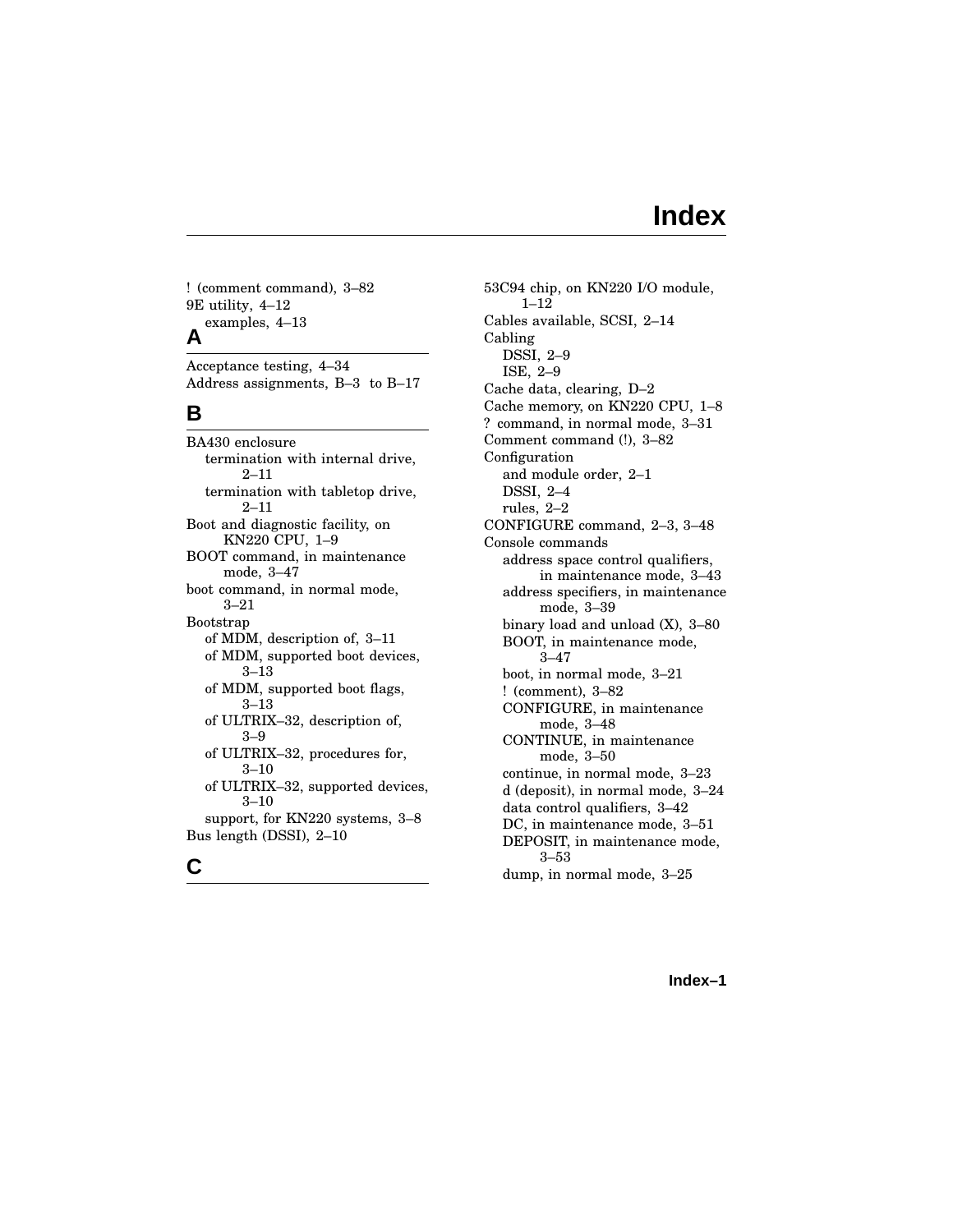Console commands (Cont.) e (examine), in normal mode, 3–27 EXAMINE, 3–54 EXIT, 3–56 fill, in normal mode, 3–28 FIND, 3–57 go, in normal mode, 3–29 HALT, 3–58 HELP, 3–59 help, in normal mode, 3–30 init, in normal mode, 3–32 INITIALIZE, 3–61 ?, in normal mode, 3–31 keywords, 3–44 list of, 3–44 MOVE, 3–63 NEXT, 3–65 passwd, 1–18 printenv, in normal mode, 3–33 qualifier and argument conventions, in maintenance mode, 3–39 qualifiers, 3–42 REPEAT, 3–67 SEARCH, 3–68 SET, 3–70 setenv, in normal mode, 3–34 SHOW, 3–73 START, 3–77 symbolic addresses, 3–40 syntax, in maintenance mode, 3–39 TEST, 3–78 test, in normal mode, 3–35 UNJAM, 3–79 unpriv, 1–18 unsetenv, in normal mode, 3–36 X (binary load and unload), 3–80 x, in normal mode, 3–37 Console displays and FRUs, 4–24 Console displays, ROM-based diagnostics, 4–17 Console error messages, 4–31

Console error messages (Cont.) list of, 4–32 sample of, 4–19 Console port, testing, 4–49 Console security, 1–16 privileged, 1–17 unprivileged, 1–16 Console serial lines on KN220 CPU, 1–8 CONTINUE command, 3–50 continue command, in normal mode, 3–23 CQBIC chip, on KN220 I/O, 1–10 CVAX console displays, 4–17 halt entry and dispatch code, 3–3 on KN220 CPU, 1–10 CVAX ROM-based diagnostics parameters for, 4–4

#### **D**

d (deposit) command, in normal mode, 3–24 DC command, 3–51 DEPOSIT command, 3–53 Diagnostic executive, 4–3 error field, 4–21 **Diagnostics** CVAX, description of, 1–10 KN220 CVAX and boot and diagnostic facility, on KN220 CPU, 1–9 Diagnostic tests list of, 4–4 parameters for, 4–4 Differences, between KN220 and other systems in autoboot capability, 1–15 in H3602–AC switch meanings, 1–15 in modules and slot locations, 1–15 in terminology surrounding word size, 1–7 Displays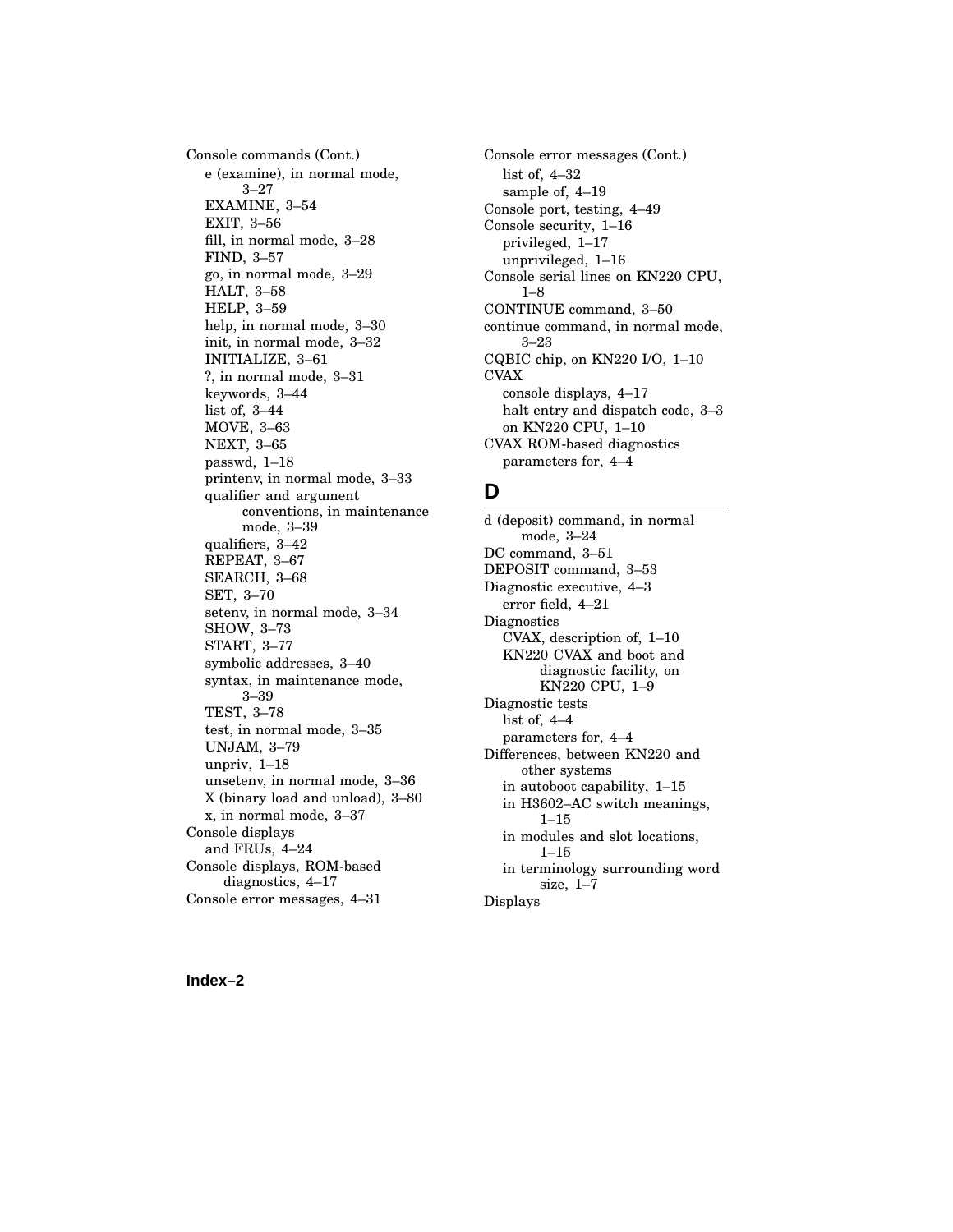Displays (Cont.) console banner, 3–5 Documentation, relating to KN220 systems, list of, F–1 Drive connect BA430, 2–11 Drives, 2–11 descriptions, 2–11 ID switches, 2–12 internal to tabletop connect, 2–12 RRD40 table, 2–14 tabletop to tabletop connect, 2–11 TLZ04 table, 2–12 DRVEXR local program, 4–39, 4–53 DRVTST local program, 4–39, 4–52 DSSI bus length, 2–10 bus termination, 2–10 cabling, 2–9 configuration, 2–4 interface, on KN220 I/O module, 1–11 ISE order, 2–4 node ID, 2–4 node name, changing, 2–6 testing with H3281 loopback, 4–48 unique addresses, 4–38 unit number, changing, 2–7 dump command, in normal mode, 3–25

## **E**

e (examine) command, in normal mode, 3–27 Embedded drive, 2–11 description, 2–11 Environmental variables, 3–17 ERASE local program, 4–55 Error messages console, list of, 4–32 console, sample of, 4–19 halt, 4–31 VMB, 4–33

Ethernet *See* Network interface Ethernet connectors location of, on H3602–AC, 1–12 EXAMINE command, 3–54 EXIT command, 3–56

### **F**

FE utility, 4–41 Field replaceable units (FRUs) for DECsystem 5500, E–1 to E–4 fill command, in normal mode, 3–28 FIND command, 3–57 Firmware description of, on KN220 CPU, 3–1 features of, 3–2 power-up sequence, 3–5 Firmware, on KN220 CPU, 1–9 Floating-point accelerator, on KN220 CPU, 1–7 FRUs and console display, 4–24 Function switch and loopback tests at power-up, 3–6 and query position at power-up, 3–7 Function switch, on H3602–AC,  $1 - 15$ 

## **G**

General purpose registers (GPRs) in error display, 4–23 initialization of, 3–12 symbolic addresses for, 3–40 go command, in normal mode, 3–29

## **H**

H3103 loopback connector, 4–49 H3281 loopback connector for DSSI, 4–48 H3602–AC CPU I/O panel description of, 1–12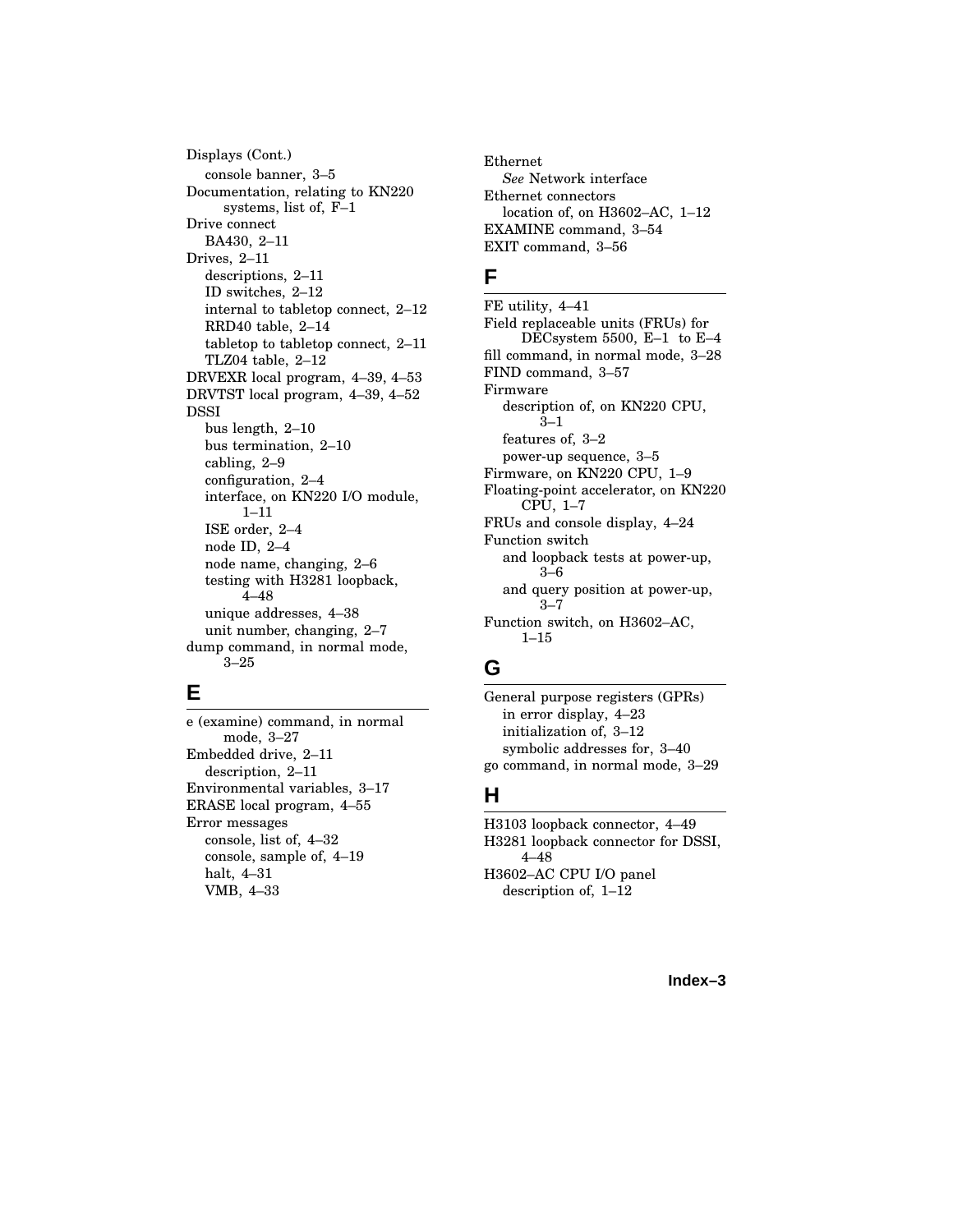H3602–AC I/O panel, 4–49 H8572 loopback connector, 4–49 HALT command, 3–58 Halts and actions taken, 3–3 conditions for, external, 3–4 CVAX, halt entry and dispatch code, 3–3 messages, list of, 4–31 registers saved, 3–3 registers set to fixed values, 3–3 Hardware error summary register, 4–42 HELP command, 3–59 help command, in normal mode, 3–30 HISTRY local program, 4–39, 4–54

### **I**

init command, in normal mode, 3–32 INITIALIZE command, 3–61 Initial power-up test *See* IPT Installation of KN220 and MS220–AA modules, 1–15 Internal processor registers (IPRs) symbolic addresses for, 3–40 IPT, 3–5, 4–25 ISE cabling, 2–9 node ID switches, 2–4

### **K**

KFQSA storage adapter and running Configure utility, C–6 changing the ISE unit number, C–15 configuring, C–2 programming, C–8 reprogramming, C–13 KN220 features of, 1–6

KN220 (Cont.) LEDs, 4–30 KN220 CPU module description of, 1–1, 1–3 firmware, features of, 3–2

#### **L**

Loopback connectors H3103, 4–49 H8572, 4–49 list of, 4–50 tests, 4–48 Loopback tests at power-up, 3–6 for DSSI problems, 4–48 for Ethernet problems, 4–48

#### **M**

Maintenance mode, 3–21 address specifiers, 3–39 command keywords, 3–44 command qualifiers, 3–42 command syntax, 3–39 console commands, 3–47 description of, 3–38 special characters for, 3–38 symbolic addresses, 3–40 Maintenance mode commands CONFIGURE, 2–3 Mass storage *See* DSSI MDM operating system and restart procedures, 3–15 boot devices, supported, 3–13 bootstrap, 3–11 supported boot flags, 3–13 Memory cache, on KN220 CPU, 1–8 isolating FRU, 4–44 main memory system, on KN220 CPU, 1–8 maximum supported, in KN220 systems, 1–8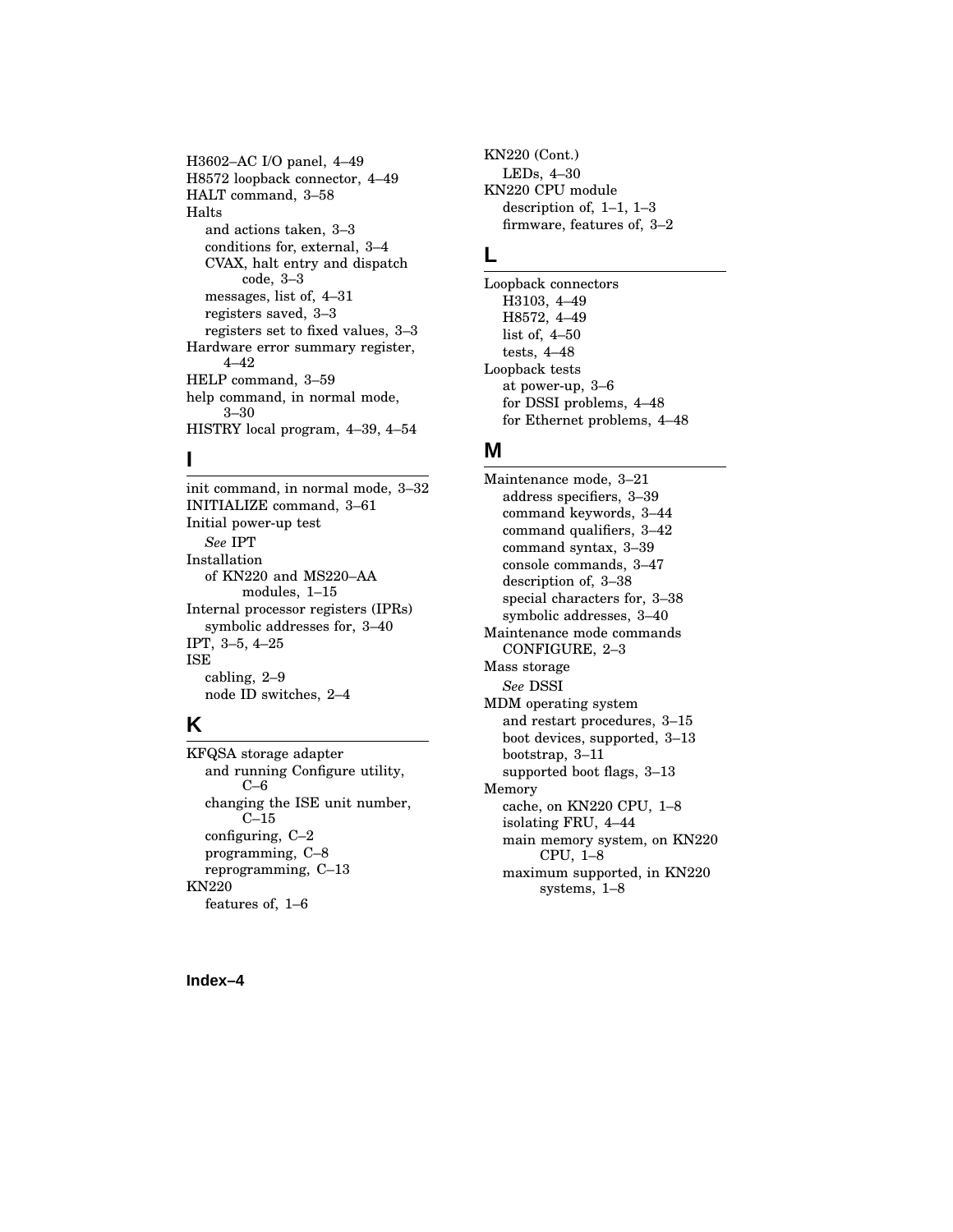Memory (Cont.) MS220–AA, description of, 1–19 testing, 4–44 Messages console error, 4–32 system halt, 4–31 VMB error, 4–33 Module configuration, 2–2 order, in backplane, 2–1 self-tests, 4–49 MOVE command, 3–63 MS220–AF option kit, contents of, 1–19 MS220 memory module, description of, 1–19

#### **N**

Network interface on KN220 I/O module, 1–11 NEXT command, 3–65 Node name DSSI, changing, 2–6 Normal mode command syntax in, 3–19 console commands for, 3–18 conventions used for description purposes, 3–20 description of, 3–16 environmental variables for, 3–17 special characters for, 3–16

## **O**

OCP, 4–51 cabling, 2–9 Operating system bootstrap and bootstrap support, 3–8 and ULTRIX–32 procedures, 3–10 conditions for, 3–8 of MDM, description of, 3–11 of ULTRIX–32, 3–9 Operating system restart, MDM, 3–15 Operating system support, 1–1

Operation switch and action position at power-up, 3–6, 3–7 and maintenance position at power-up, 3–6 and normal position at power-up, 3–5 Operation switch, on H3602–AC, 1–15 Operator console panel *See* OCP

## **P**

Panel, CPU I/O *See* H3602–AC CPU I/O panel Parameters for diagnostic tests, 4–7 in error display, 4–21 PARAMS local program, 4–39, 4–56 commands, 4–56 passwd command, 1–18 Physical address locations, and accessing through R3000 processor, B–1 Power-up sequence, 3–5 Prestoserve software, D–1 printenv command, in normal mode, 3–33

## **Q**

Q22-bus interface chip (CQBIC), 1–10

## **R**

R3000 RISC chip, on KN220 CPU,  $1 - 7$ REPEAT command, 3–67 RF30 local programs DRVEXR, 4–39 DRVTST, 4–39 HISTRY, 4–39 PARAMS, 4–39 RF-series ISE, local programs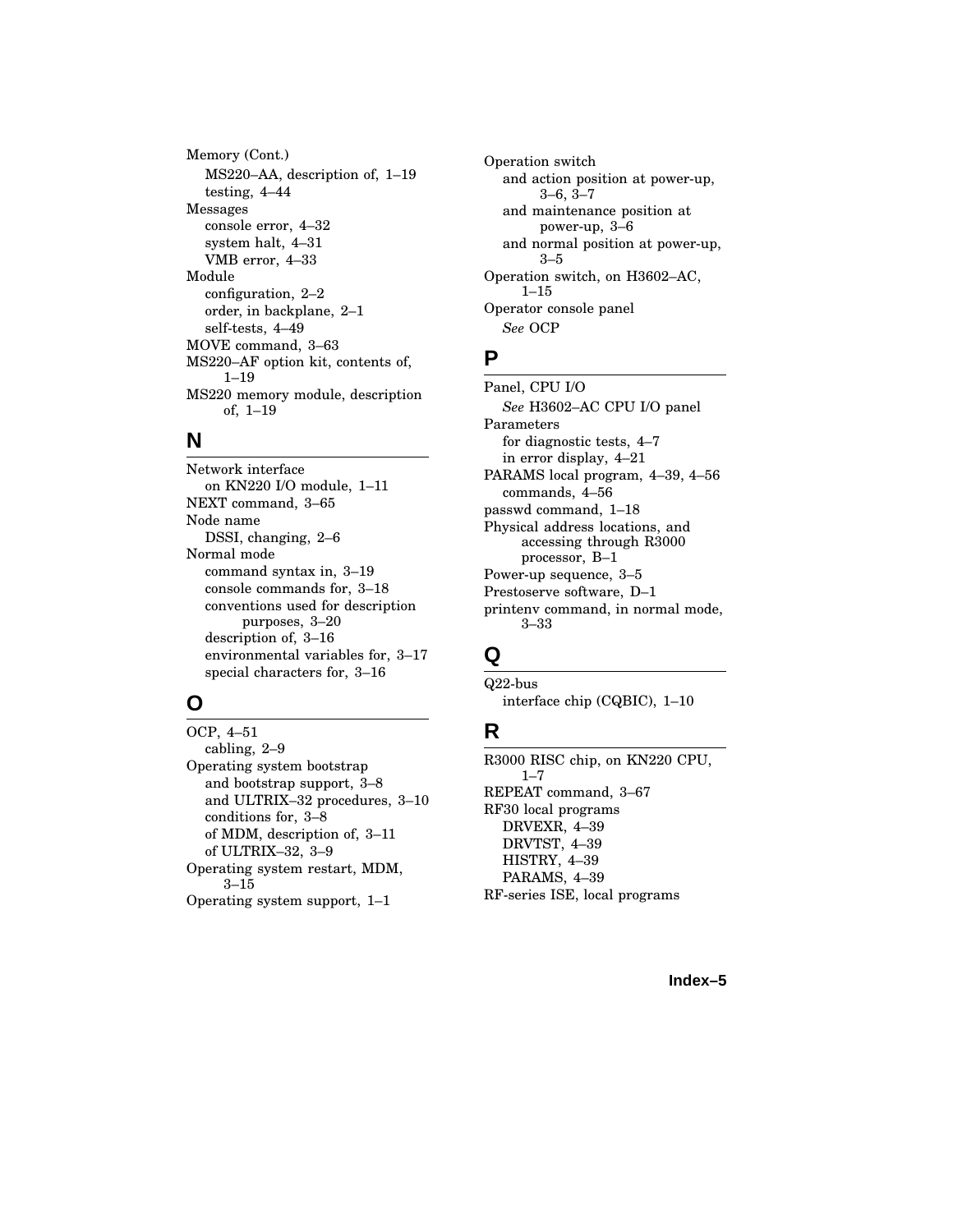RF-series ISE, local programs (Cont.) DRVEXR, 4–53 DRVTST, 4–52 ERASE, 4–55 HISTRY, 4–54 list of, 4–51 PARAMS, 4–56 RF-series ISEs configuration errors, 4–51 diagnostic error codes, 4–59 diagnostics, 4–50 RISC chip, R3000, on KN220 CPU,  $1 - 7$ ROM-based diagnostics description of, 4–3 list of, 4–4 utilities, 4–4

## **S**

Scripts calling sequence for, 4–10 commonly used, 4–10 creating with 9E utility, 4–12 description of, 4–7 list of, 4–9 **SCSI** interface, on KN220 I/O module, 1–12 SEARCH command, 3–68 Securing the system, 1–16 Security password forgotten, 1–17 Self-test, for modules, 4–49 SET command, 3–70 setenv command, in normal mode, 3–34 SET HOST/DUP command, 3–70 SHOW command, 3–73 Shutdown, abnormal, recovery from,  $D-1$ SII chip, on KN220 I/O module, 1–11 START command, 3–77 Switch

Switch (Cont.) function, on H3602–AC, 1–15 function, set to test position at power-up, 3–6 operation, on H3602–AC, 1–15 operation, set to action position at power-up, 3–6, 3–7 operation, set to maintenance position at power-up, 3–6 operation, set to normal position at power-up, 3–5 Symbolic addresses, 3–40 for any address space, 3–42 for GPRs, 3–40 for IPRs, 3–40 for physical memory, 3–41 Systems, for KN220 CPU module set, 1–1

### **T**

Tabletop drive, 2–11 description, 2–11 TEST command, 3–78 test command, in normal mode, 3–35 Tests, diagnostic *See also* Troubleshooting; Loopback list of, 4–4 parameters for, 4–7 Time-of-year clock, on KN220 I/O, 1–9 Timers, on KN220 I/O, 1–9 Troubleshooting memory failures, 4–44 memory failures, additional suggestions for, 4–47 with FE utility, 4–41

#### **U**

ULTRIX–32 operating system boot devices, supported, 3–10 bootstrap, 3–9 bootstrap procedure for, 3–10